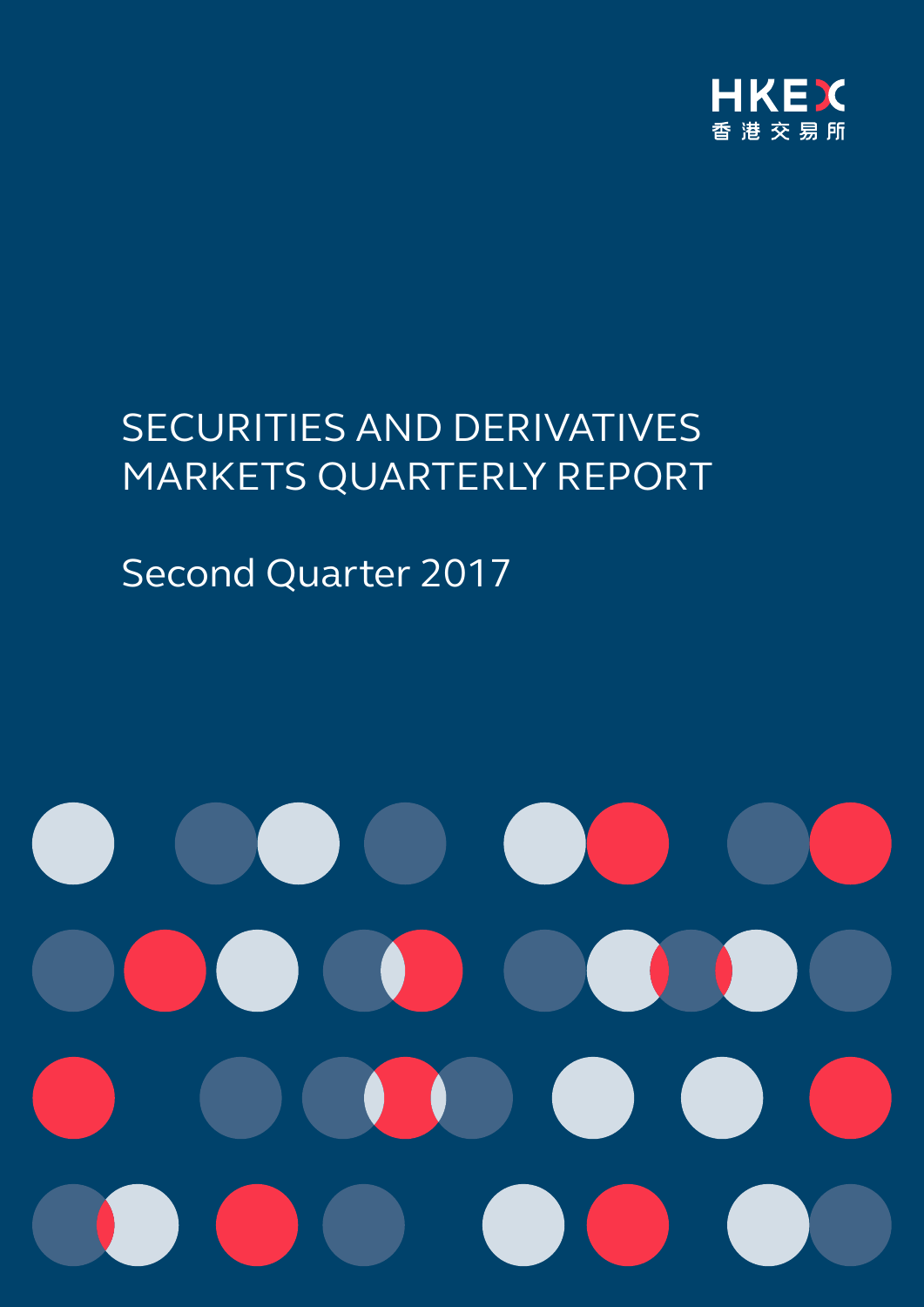# MARKET HIGHLIGHTS

### **Market Highlights – Main Board**

| <b>Highlights</b>                      | 2nd Quarter 2017   | 2nd Quarter 2016   |  |
|----------------------------------------|--------------------|--------------------|--|
| No. of listed companies                | 1,746              | 1,666              |  |
| No. of listed securities               | 9,930              | 8,259              |  |
| Equities                               |                    |                    |  |
| Ordinary shares                        | 1,747              | 1,667              |  |
| Preference shares                      | 10                 | 8                  |  |
| Warrants                               | 4,368              | 4,081              |  |
| Equity                                 | 8                  | 11                 |  |
| Derivative                             | 4,360              | 4,070              |  |
| Equity linked instrument               | $\mathbf 0$        | 0                  |  |
| Callable bull/bear contracts           | 2,667              | 1,547              |  |
| Unit trusts/mutual funds               | 168                | 159                |  |
| Debt securities                        | 970                | 797                |  |
| No. of trading only stocks             |                    |                    |  |
| Nasdaq stocks                          | $\bf 6$            | 6                  |  |
| <b>iShares</b>                         | $\overline{2}$     | $\overline{2}$     |  |
|                                        |                    |                    |  |
| No. of trading days                    | 59                 | 62                 |  |
| Total turnover in value (HK\$mil.) *   | 4,548,613.07       | 3,849,911.73       |  |
| Total turnover in shares (mil. shs)    | 9,052,922.60       | 11,737,412.54      |  |
| Total number of trades (deals)         | 66,569,027         | 62,979,410         |  |
| Total market capitalisation (HK\$mil.) | 28,412,843.17      | 22,796,551.70      |  |
| Average P/E ratio (times)              | 14.04              | 9.75               |  |
| Average dividend yield (%)             | 2.96               | 3.68               |  |
| Number of exchange participants        |                    |                    |  |
| - Trading                              | 589                | 530                |  |
| - Non-trading                          | 34                 | 36                 |  |
| Turnover in value (HK\$mil.)           |                    |                    |  |
| Highest                                | 116,954.88 (09/06) | 103,134.62 (31/05) |  |
| Lowest                                 | 60,803.62 (29/05)  | 43,757.44 (23/05)  |  |
| Turnover in shares (mil. shs)          |                    |                    |  |
| Highest                                | 222,423.42 (07/04) | 232,335.97 (21/04) |  |
| Lowest                                 | 104,586.93 (29/05) | 72,005.11 (24/06)  |  |
| Total number of trades (deals)         |                    |                    |  |
| Highest                                | 1,647,294 (05/04)  | 1,410,077 (24/06)  |  |
| Lowest                                 | 877,364 (29/05)    | 762,049 (23/05)    |  |
|                                        |                    |                    |  |

\* Included turnover value traded in non-HKD currency securities.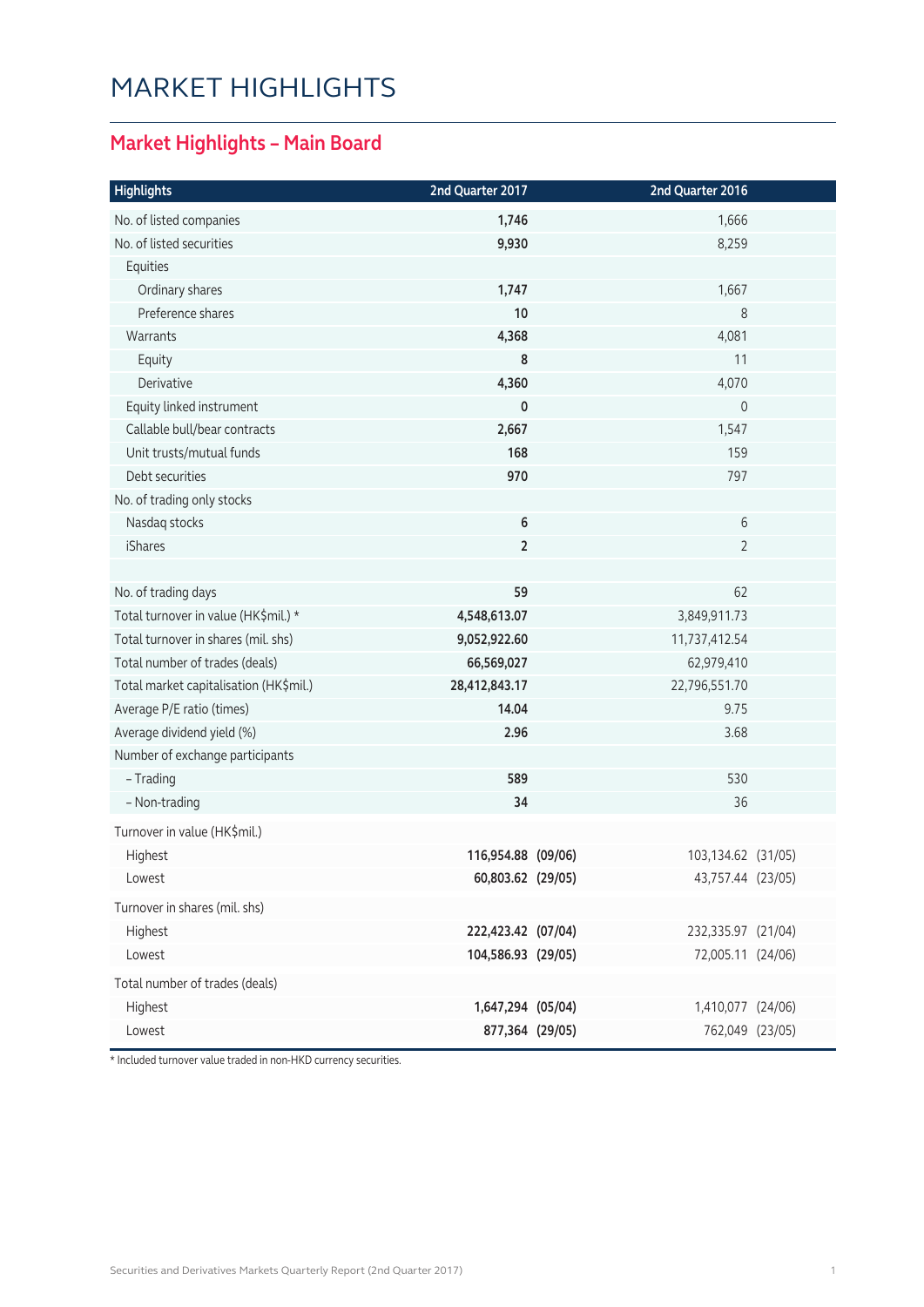# MARKET HIGHLIGHTS

### **Market Highlights – Growth Enterprise Market (GEM)**

| <b>Highlights</b>                      | 2nd Quarter 2017 |                | 2nd Quarter 2016 |                |
|----------------------------------------|------------------|----------------|------------------|----------------|
| No. of listed companies                | 288              |                | 236              |                |
| No. of listed securities               | 289              |                | 238              |                |
| Equities                               | 288              |                | 236              |                |
| Warrants                               | $\mathbf{1}$     |                | $\overline{2}$   |                |
|                                        |                  |                |                  |                |
| No. of trading days                    | 59               |                | 62               |                |
| Total turnover in value (HK\$mil.) *   | 42,516.61        |                | 31,547.63        |                |
| Total turnover in shares (mil. shs)    | 144,650.63       |                | 110,826.11       |                |
| Total number of trades (deals)         | 1,348,491        |                | 919,402          |                |
| Total market capitalisation (HK\$mil.) | 267,662.50       |                | 266,315.62       |                |
| Average P/E ratio (times)              | 36.51            |                | 59.25            |                |
| Average dividend yield (%)             | 0.34             |                | 0.29             |                |
| Turnover in value (HK\$mil.)           |                  |                |                  |                |
| Highest                                | 1,043.16 (27/06) |                |                  | 831.48 (13/04) |
| Lowest                                 |                  | 458.56 (24/04) |                  | 304.58 (10/06) |
| Turnover in shares (mil. shs)          |                  |                |                  |                |
| Highest                                | 9,113.39 (28/06) |                | 3,624.49 (31/05) |                |
| Lowest                                 | 1,324.44 (02/05) |                |                  | 918.67 (17/06) |
| Total number of trades (deals)         |                  |                |                  |                |
| Highest                                |                  | 51,033 (27/06) |                  | 23,074 (19/04) |
| Lowest                                 |                  | 13,770 (03/04) |                  | 9,829 (10/06)  |
|                                        |                  |                |                  |                |

Included turnover value traded in non-HKD currency securities.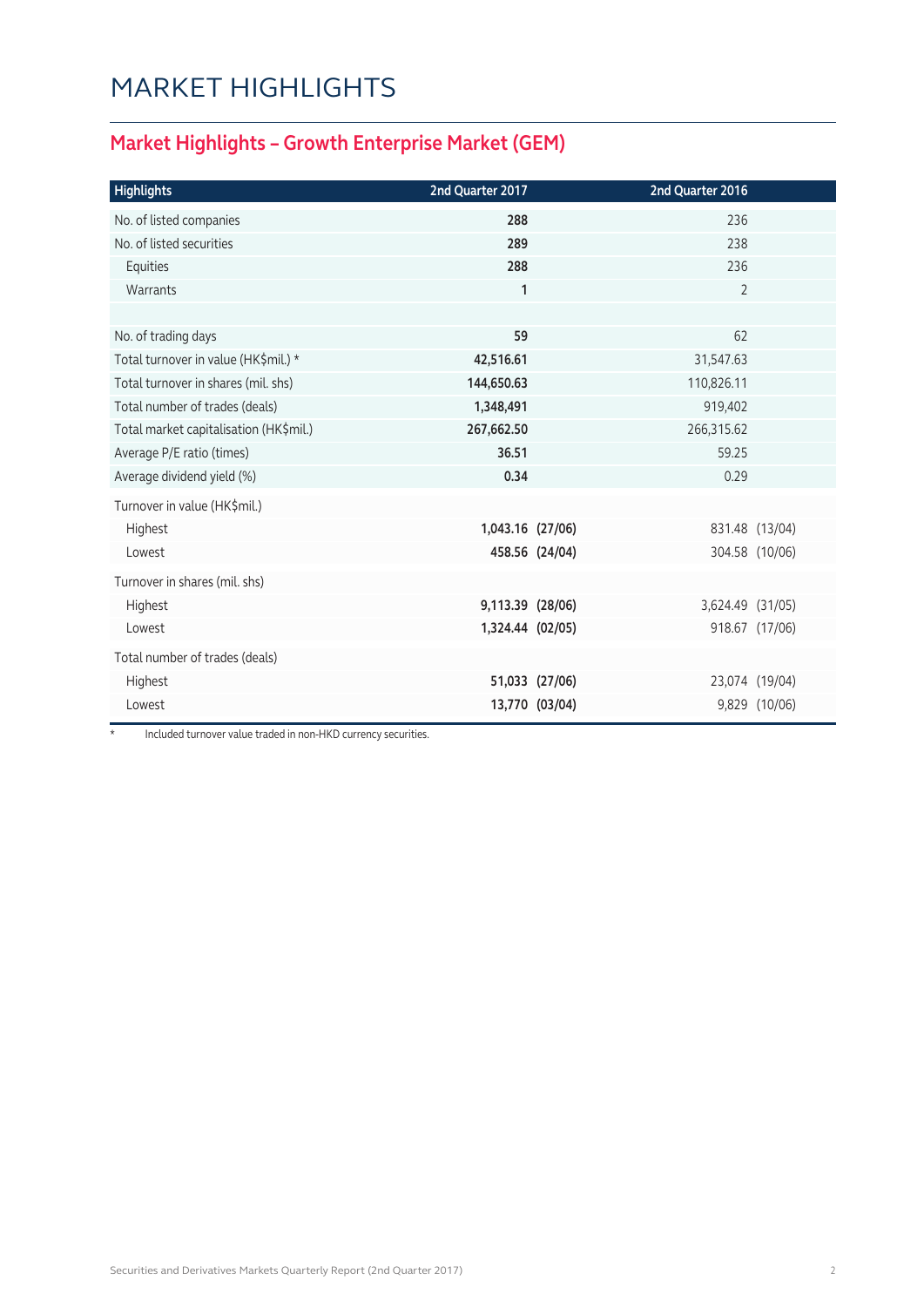# MARKET HIGHLIGHTS

### **Derivatives Market Highlights**

| <b>Highlights</b>                                          | <b>2nd Quarter</b> | <b>2nd Quarter</b> |
|------------------------------------------------------------|--------------------|--------------------|
|                                                            | 2017               | 2016               |
| All futures and options products (excluding stock options) |                    |                    |
| No. of trading days                                        | 59.0               | 62.0               |
| Total contract volume                                      | 25,254,553         | 28,895,038         |
| Equity index products                                      | 25,072,981         | 28,752,850         |
| Equity products                                            | 31,094             | 50,158             |
| Bond Futures *                                             | 6,680              |                    |
| Interest rates products                                    | 0                  | $\mathbf{0}$       |
| <b>RMB Currency Futures</b>                                | 142,975            | 81,003             |
| London Metal Mini Futures                                  | 823                | 11,027             |
| Average daily contract volume                              | 428,043            | 466,049            |
|                                                            |                    |                    |
| Total open interest as at the quarter end (contracts)      | 3,732,312          | 3,020,512          |
| Equity index products                                      | 3,691,480          | 2,986,499          |
| Equity products                                            | 6,563              | 5,648              |
| Bond Futures *                                             | 666                |                    |
| Interest rates products                                    | 40                 | $\mathbf{0}$       |
| <b>RMB Currency Futures</b>                                | 33,553             | 28,004             |
| London Metal Mini Futures                                  | 10                 | 361                |
| Trading in Bond Futures commenced on 10 Apr 2017           |                    |                    |
|                                                            |                    |                    |
| <b>Stock options</b>                                       |                    |                    |
| No. of newly introduced stock options classes              | 3                  | $\mathbf{0}$       |
| No. of stock options as at the quarter end                 |                    |                    |
| Class                                                      | 87                 | 84                 |
| <b>Series</b>                                              | 31,958             | 29,594             |
| Total premium (HK\$mil.)                                   | 9,477.49           | 8,723.16           |
| Call                                                       | 5,291.19           | 3,835.51           |
| Put                                                        | 4,186.30           | 4,887.65           |
| Average daily premium (HK\$mil.)                           | 160.64             | 140.70             |
| Total contract volume                                      | 21,947,446         | 18,146,397         |
| Call                                                       | 11,605,403         | 8,909,775          |
| Put                                                        | 10,342,043         | 9,236,622          |
| Average daily contract volume                              | 371,991            | 292,684            |
| Total open interest as at the quarter end (contracts)      | 7,582,918          | 5,550,885          |
| Call                                                       | 3,699,782          | 2,591,048          |
| Put                                                        | 3,883,136          | 2,959,837          |
| Total number of trades                                     | 791,693            | 718,955            |
| Average daily number of trades                             | 13,419             | 11,596             |
| Total contracts exercised                                  | 2,092,871          | 2,093,668          |
| Average premium per contract (HK\$)                        | 431.83             | 480.71             |
| Average contract per trade (contracts)                     | 28                 | 25                 |
| Put volume/call volume                                     | 0.89               | 1.04               |
| Average daily contract volume/open interest                | 4.9%               | 5.3%               |
|                                                            |                    |                    |
|                                                            |                    |                    |
| All futures and options products                           |                    |                    |
| Total contract volume                                      | 47,201,999         | 47,041,435         |

Total open interest as at the quarter end (contracts) **11,315,230** 8,571,397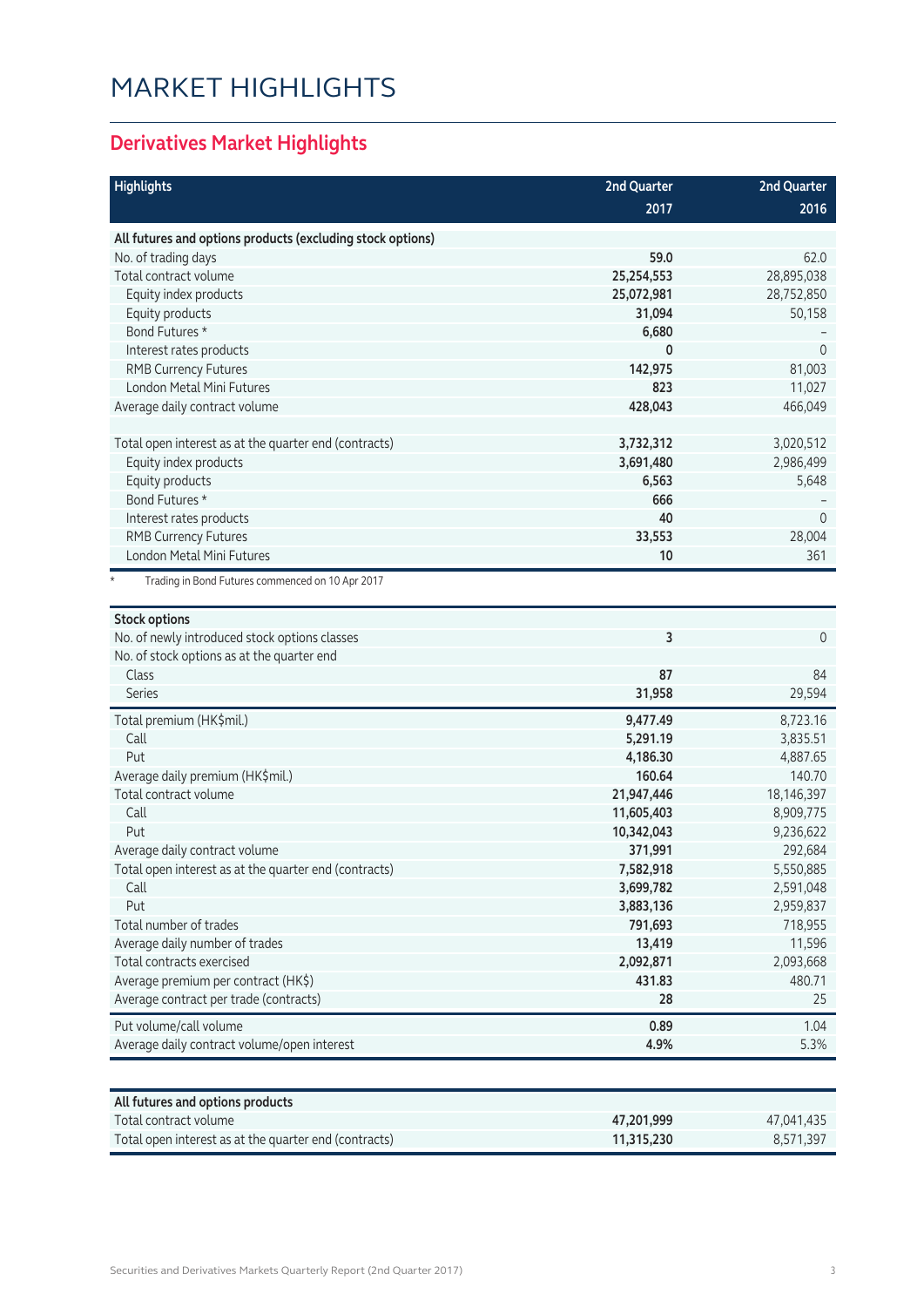### **Clearing and Settlement Statistics**

| <b>Securities Market</b>                                                        | 2nd Quarter 2017 | 2nd Quarter 2016 |
|---------------------------------------------------------------------------------|------------------|------------------|
| Average Daily Exchange Trades Handled by CCASS                                  |                  |                  |
| - Number of trades                                                              | 1,150,564        | 1,030,032        |
| - Value of trades (HK\$bil.)                                                    | 77.4             | 62.5             |
| - Share quantity Involved (bil shares)                                          | 155.9            | 191.1            |
| Average Daily Settlement Instructions ("SIs") Settled by CCASS                  |                  |                  |
| - Number of SIs                                                                 | 89,205           | 81,388           |
| - Value of SIs (HK\$bil.)                                                       | 224.8            | 183.4            |
| - Share quantity involved (bil. shares)                                         | 48.9             | 47.0             |
| Average Daily Investor SIs ("ISIs") Settled by CCASS                            |                  |                  |
| - Number of ISIs                                                                | 321              | 272              |
| - Value of ISIs (HK\$mil.)                                                      | 147.6            | 169.3            |
| - Share quantity involved (mil. shares)                                         | 212.6            | 102.8            |
| Average Daily Settlement Efficiency of CNS Stock Positions on Due Day (T+2) (%) | 99.91            | 99.92            |
| Average Daily Settlement Efficiency of CNS Stock Positions                      |                  |                  |
| on the Day following the Due Day (T+3) (%)                                      | 99.99            | 99.99            |
| Average Daily Buy-ins Executed on T+3                                           |                  |                  |
| - Number of brokers involved                                                    | $\overline{2}$   | 3                |
| - Number of buy-ins                                                             | $\overline{2}$   | 3                |
| - Value of buy-ins (HK\$mil)                                                    | 1.2              | 2.6              |
| Shares Deposited in the CCASS Depository *                                      |                  |                  |
| - Number of shares (bil shares)                                                 | 6,264.7          | 5,694.1          |
| - Percentage of total issued shares of the admitted securities                  | 75.18            | 73.49            |
| - Value of shares (HK\$bil)                                                     | 18,013.1         | 14,309.5         |
| - Percentage of the total market capitalisation of the admitted securities      | 57.34            | 49.13            |

| <b>Derivatives Market</b>                 | 2nd Quarter 2017 | 2nd Quarter 2016 |
|-------------------------------------------|------------------|------------------|
| Open Interest                             |                  |                  |
| - Equity Index Futures                    | 610,090          | 666,795          |
| - Stock Futures                           | 6,563            | 5,648            |
| - 5-Year MOF T-Bond Futures ^             | 666              |                  |
| - Interest Rates Futures                  | 40               | $\Omega$         |
| - RMB Currency Futures                    | 32,516           | 28,004           |
| - London Metal Mini Futures               | 10               | 361              |
| - Equity Index Options                    | 3,081,390        | 2,319,704        |
| - Stock Options                           | 7,582,918        | 5,550,885        |
| - RMB Currency Options #                  | 1,037            |                  |
| <b>Cumulative Stock Options Exercised</b> |                  |                  |
| - Share quantity involved (mil. shs)      | 1,944            | 2,240            |
| - Value of shares (HK\$bil.)              | 41               | 30               |

\* Share quantity and market value of securities in non-HKD currency are included

^ Trading in 5-Year MOF T-Bond Futures commenced on 10 Apr 2017

Trading in RMB Currency Options commenced on 20 Mar 2017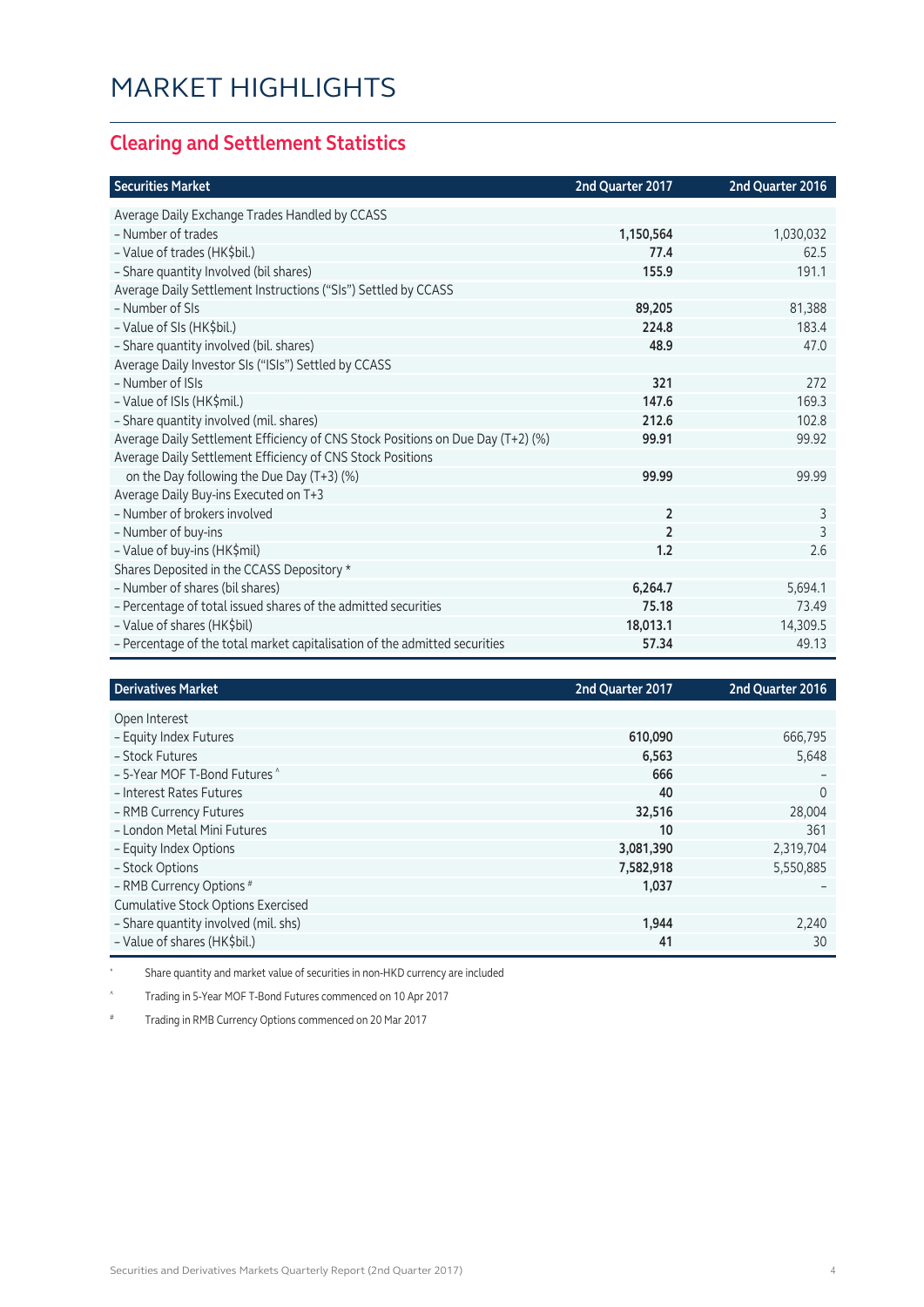### **Equity Turnover**

|      |                | <b>Share</b> | Value        |              |
|------|----------------|--------------|--------------|--------------|
|      |                | (mil. shs)   | (HK\$ mil.)  | No. of deals |
| 2016 | Q <sub>2</sub> | 781,041.26   | 2,563,892.49 | 50,058,306   |
|      | Q <sub>3</sub> | 822,456.65   | 2,993,023.85 | 52,694,671   |
|      | Q4             | 806,179.21   | 2,860,715.28 | 51,911,116   |
| 2017 | Q1             | 880,448.96   | 3,261,722.31 | 57,223,517   |
|      | Q <sub>2</sub> | 888,545.35   | 3,419,708.45 | 55,686,986   |

### **Equity Trading Statistics**

|      |                | No. of<br>trading days | Average daily<br>turnover (HK\$ mil.) | Average<br>value per deal |
|------|----------------|------------------------|---------------------------------------|---------------------------|
| 2016 | Q <sub>2</sub> | 62                     | 41,353.10                             | 51,218                    |
|      | Q3             | 63                     | 47,508.32                             | 56,799                    |
|      | Q4             | 61                     | 46,896.97                             | 55,108                    |
| 2017 | Q1             | 62                     | 52,608.42                             | 57,000                    |
|      | Q <sub>2</sub> | 59                     | 57,961.16                             | 61,409                    |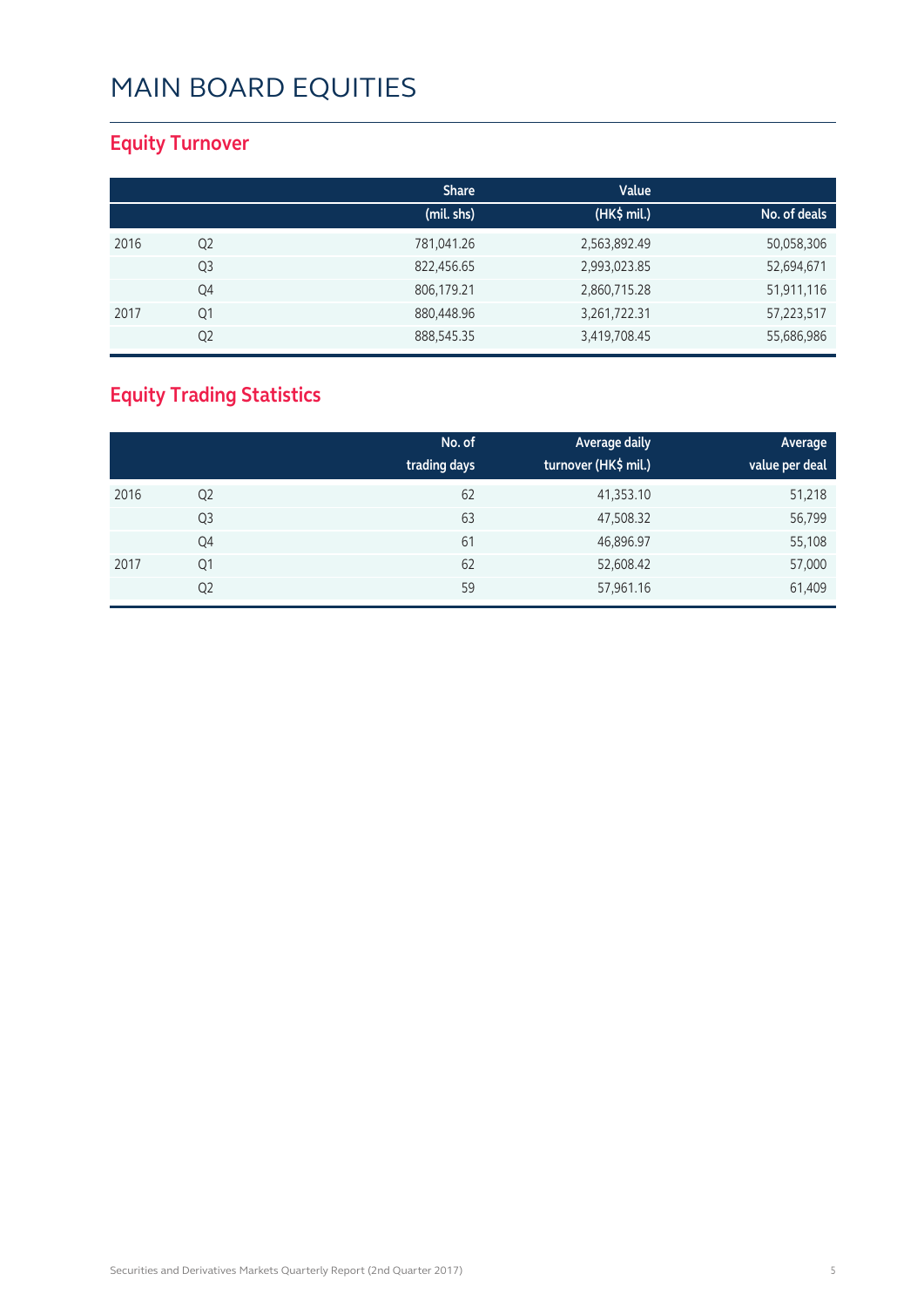#### **20 Most Advanced Stocks**

for 2nd quarter 2017

|                |       |                        | <b>Closing price</b> |                 |                         |
|----------------|-------|------------------------|----------------------|-----------------|-------------------------|
| Rank           | Code  | <b>Stock</b>           | End of Jun 2017      | End of Mar 2017 | % up                    |
| 1              | 00189 | DONGYUE GROUP          | 3.760                | 1.370           | 174.45                  |
| $\overline{2}$ | 00672 | <b>ZHONGAN REALEST</b> | 1.660                | 0.650           | 155.38                  |
| 3              | 01137 | <b>HKTV</b>            | 2.980                | 1.440           | 106.94                  |
| $\overline{4}$ | 00692 | <b>CHINA HOUSEHOLD</b> | 0.510                | 0.250           | 104.00                  |
| 5              | 03333 | EVERGRANDE             | 14.020               | 7.200           | 94.72                   |
| 6              | 02662 | <b>CAMSING INTL</b>    | 4.700                | 2.440           | 92.62                   |
| 7              | 00484 | <b>FORGAME</b>         | 14.000               | 7.600           | 84.21                   |
| 8              | 01673 | <b>HUAZHANG TECH</b>   | 4.600                | 2.500           | 84.00                   |
| 9              | 02728 | YUHUA ENERGY           | 1.230                | 0.690           | 78.26<br>$\overline{A}$ |
| 10             | 01332 | <b>CHINA TOUYUN</b>    | 0.475                | 0.275           | 72.73                   |
| 11             | 00862 | <b>VISION VALUES</b>   | 0.440                | 0.255           | 72.55                   |
| 12             | 01884 | <b>EPRINT GROUP</b>    | 1.480                | 0.870           | 70.11                   |
| 13             | 06128 | <b>EARTHASIA</b>       | 1.660                | 1.000           | 66.00                   |
| 14             | 01462 | <b>GOLD-FIN HLDG</b>   | 1.590                | 0.970           | 63.92                   |
| 15             | 01383 | <b>SUNCITY GROUP</b>   | 0.760                | 0.465           | 63.44                   |
| 16             | 00915 | <b>DAOHE GLOBAL</b>    | 9.490                | 5.840           | 62.50                   |
| 17             | 01419 | <b>HUMAN HEALTH</b>    | 2.900                | 1.790           | 62.01                   |
| 18             | 01918 | <b>SUNAC</b>           | 16.320               | 10.080          | 61.90                   |
| 19             | 00269 | <b>CRTG</b>            | 0.244                | 0.152           | 60.53                   |
| 20             | 01161 | <b>WATER OASIS GP</b>  | 1.180                | 0.740           | 59.46                   |

A Adjusted

#### **20 Most Declined Stocks**

for 2nd quarter 2017

|                |       |                        |                 | <b>Closing price</b> |          |
|----------------|-------|------------------------|-----------------|----------------------|----------|
| Rank           | Code  | <b>Stock</b>           | End of Jun 2017 | End of Mar 2017      | % down   |
| 1              | 01027 | CHINA JICHENG          | 0.013           | 0.196                | $-93.37$ |
| $\overline{2}$ | 01389 | <b>MAJOR HLDGS</b>     | 0.170           | 1.290                | $-86.82$ |
| 3              | 01633 | SHEUNG YUE GP          | 0.485           | 3.400                | $-85.74$ |
| 4              | 00630 | AMCO UNITED            | 0.114           | 0.640                | $-82.19$ |
| 5              | 00875 | <b>CHINA FIN INV</b>   | 0.030           | 0.145                | $-79.31$ |
| 6              | 00802 | <b>CHINA E-WALLET</b>  | 0.140           | 0.670                | $-79.10$ |
| 7              | 00572 | <b>FUTURE WORLD FH</b> | 0.130           | 0.600                | $-78.33$ |
| 8              | 00205 | <b>SEEC MEDIA</b>      | 0.035           | 0.125                | $-72.00$ |
| 9              | 01182 | <b>SUCCESS DRAGON</b>  | 0.189           | 0.610                | $-69.02$ |
| 10             | 01647 | <b>SHIS LTD</b>        | 0.295           | 0.900                | $-67.22$ |
| 11             | 00149 | CH AGRI-PROD EX        | 0.250           | 0.680                | $-63.24$ |
| 12             | 00400 | <b>COGOBUY</b>         | 4.100           | 10.980               | $-62.66$ |
| 13             | 02324 | <b>CAPITAL VC</b>      | 0.075           | 0.200                | $-62.50$ |
| 14             | 00243 | <b>QPL INT'L</b>       | 0.235           | 0.570                | $-58.77$ |
| 15             | 01226 | CH INV FIN GP          | 0.110           | 0.250                | $-56.00$ |
| 16             | 01063 | <b>SUNCORP TECH</b>    | 0.025           | 0.056                | $-55.36$ |
| 17             | 01194 | <b>MUNSUN CAPITAL</b>  | 0.087           | 0.193                | $-54.92$ |
| 18             | 01150 | <b>MILAN STATION</b>   | 0.170           | 0.360                | $-52.78$ |
| 19             | 00904 | <b>CHINA GREEN</b>     | 0.031           | 0.065                | $-52.31$ |
| 20             | 00736 | <b>CHINA PPT INV</b>   | 0.057           | 0.117                | $-51.28$ |

A Adjusted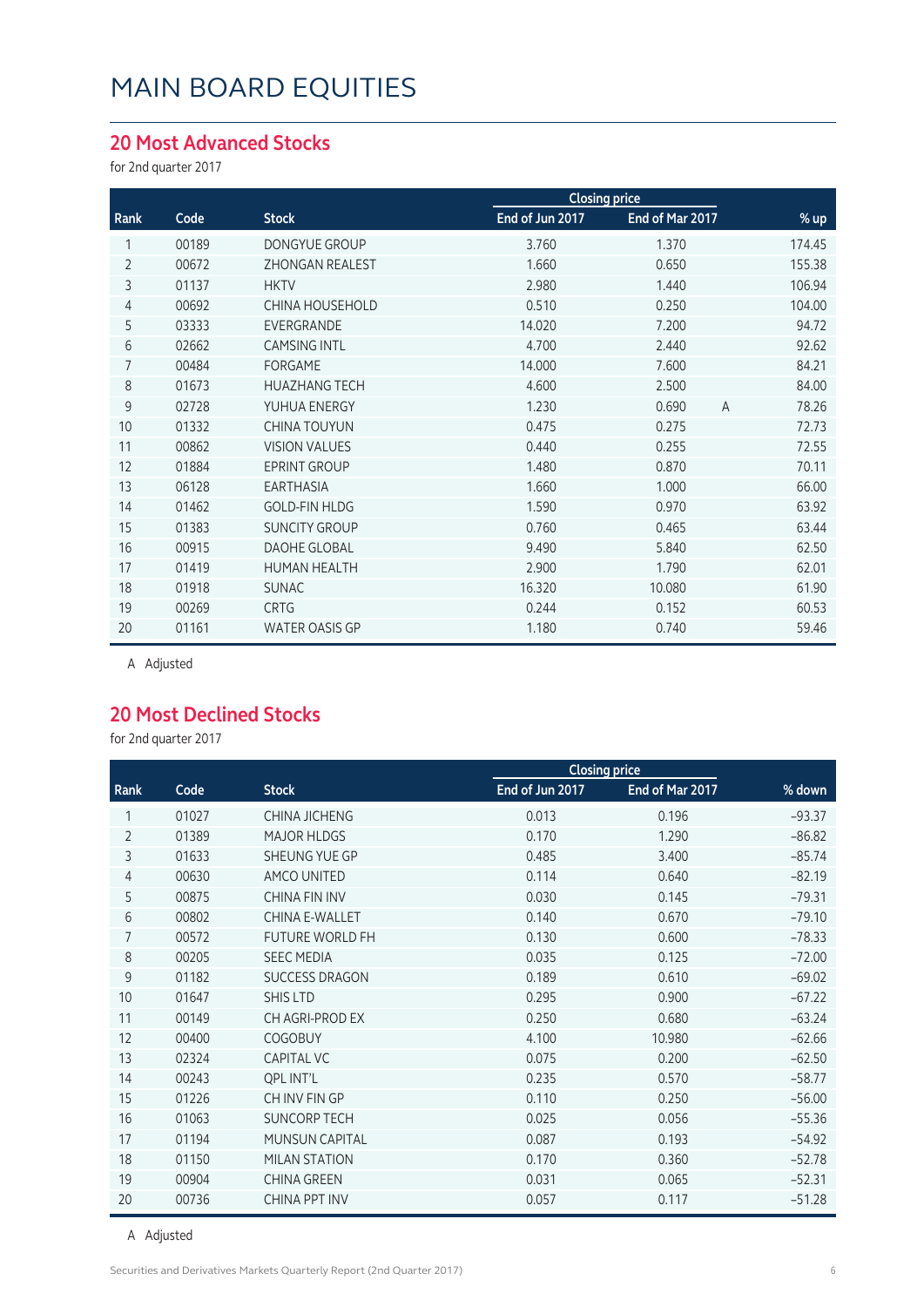### **20 Most Active Stocks by Value**

for 2nd quarter 2017

| Rank           | Code  | <b>Stock</b>           | Turnover (HK\$ mil.) | % of total |
|----------------|-------|------------------------|----------------------|------------|
| 1              | 00700 | <b>TENCENT</b>         | 322,568.11           | 9.43       |
| $\overline{2}$ | 02318 | PING AN                | 101,731.57           | 2.97       |
| 3              | 00005 | HSBC HOLDINGS          | 99,355.12            | 2.91       |
| 4              | 00939 | CCB                    | 89,847.81            | 2.63       |
| 5              | 01398 | <b>ICBC</b>            | 80,170.39            | 2.34       |
| 6              | 03988 | <b>BANK OF CHINA</b>   | 67,060.81            | 1.96       |
| $\overline{7}$ | 00941 | <b>CHINA MOBILE</b>    | 66,753.21            | 1.95       |
| 8              | 00175 | <b>GEELY AUTO</b>      | 64,563.89            | 1.89       |
| 9              | 01299 | AIA                    | 62,490.97            | 1.83       |
| 10             | 03333 | EVERGRANDE             | 57,440.01            | 1.68       |
| 11             | 02628 | <b>CHINA LIFE</b>      | 50,230.53            | 1.47       |
| 12             | 00388 | <b>HKEX</b>            | 48,070.55            | 1.41       |
| 13             | 02018 | AAC TECH               | 41,801.51            | 1.22       |
| 14             | 02333 | <b>GREATWALL MOTOR</b> | 40,907.10            | 1.20       |
| 15             | 00027 | <b>GALAXY ENT</b>      | 38,977.77            | 1.14       |
| 16             | 00883 | <b>CNOOC</b>           | 34,314.23            | 1.00       |
| 17             | 03968 | <b>CM BANK</b>         | 31,952.16            | 0.93       |
| 18             | 01928 | SANDS CHINA LTD        | 31,190.58            | 0.91       |
| 19             | 00857 | PETROCHINA             | 30,075.45            | 0.88       |
| 20             | 00386 | SINOPEC CORP           | 29,297.96            | 0.86       |
| Total          |       |                        | 1,388,799.73         | 40.61      |

### **20 Most Active Stock by Shares**

for 2nd quarter 2017

| Rank           | Code  | <b>Stock</b>           | Turnover (mil. shs) | % of total |
|----------------|-------|------------------------|---------------------|------------|
| 1              | 01027 | CHINA JICHENG          | 46,815.29           | 5.27       |
| $\overline{2}$ | 00582 | <b>LANDING INTL</b>    | 35,808.12           | 4.03       |
| 3              | 00875 | <b>CHINA FIN INV</b>   | 23,631.53           | 2.66       |
| 4              | 00136 | <b>HENGTEN NET</b>     | 17,702.48           | 1.99       |
| 5              | 03988 | <b>BANK OF CHINA</b>   | 17,628.67           | 1.98       |
| 6              | 00061 | NORTH ASIA RES         | 16,672.74           | 1.88       |
| $\overline{7}$ | 01398 | <b>ICBC</b>            | 15,584.39           | 1.75       |
| 8              | 00904 | <b>CHINA GREEN</b>     | 14,279.25           | 1.61       |
| 9              | 00939 | <b>CCB</b>             | 14,176.26           | 1.60       |
| 10             | 01194 | <b>MUNSUN CAPITAL</b>  | 10,046.59           | 1.13       |
| 11             | 01239 | JIN BAO BAO H          | 8,757.41            | 0.99       |
| 12             | 00364 | PING SHAN TEA          | 7,821.37            | 0.88       |
| 13             | 01288 | ABC                    | 7,502.75            | 0.84       |
| 14             | 00736 | <b>CHINA PPT INV</b>   | 7,336.38            | 0.83       |
| 15             | 00205 | <b>SEEC MEDIA</b>      | 7,156.22            | 0.81       |
| 16             | 03800 | <b>GCL-POLY ENERGY</b> | 5,943.86            | 0.67       |
| 17             | 00857 | PETROCHINA             | 5,697.03            | 0.64       |
| 18             | 02009 | <b>BBMG</b>            | 5,441.50            | 0.61       |
| 19             | 03333 | EVERGRANDE             | 5,222.40            | 0.59       |
| 20             | 00692 | <b>CHINA HOUSEHOLD</b> | 5,174.01            | 0.58       |
| Total          |       |                        | 278,398.25          | 31.33      |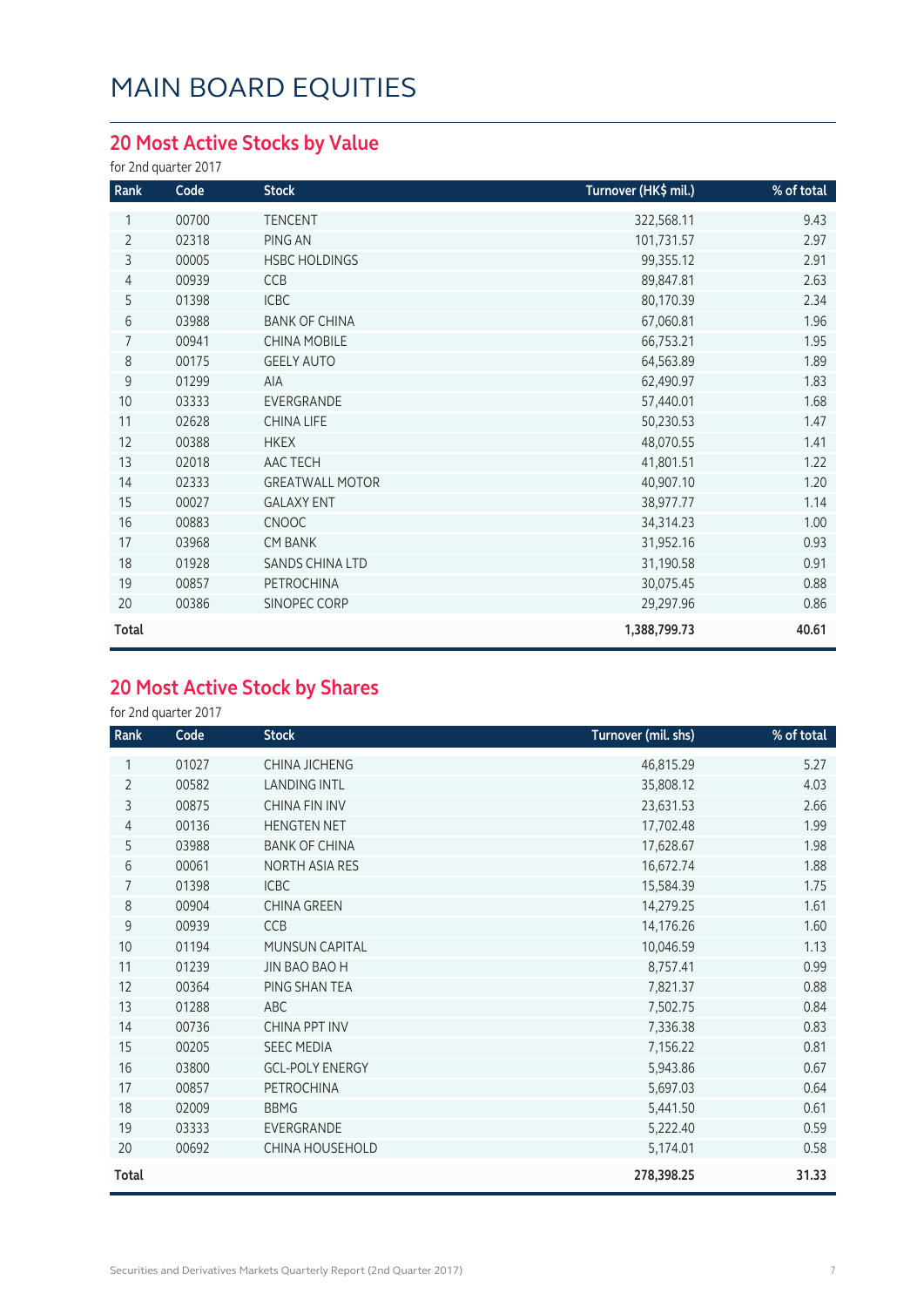#### **Market Capitalisation of Listed Companies for Main Board**

|      |                | HK\$ mil.     |
|------|----------------|---------------|
| 2016 | Q <sub>2</sub> | 22,796,551.70 |
|      | Q3             | 25,317,548.47 |
|      | Q4             | 24,450,434.51 |
| 2017 | Ο1             | 26,911,572.81 |
|      | O2             | 28,412,843.17 |

### **Market Capitalisation by Hang Seng Industry Classification System\* – Main Board**

Quarter-end figures



\* Hang Seng Industry Classification System (HSICS) is provided by Hang Seng Indexes Company Limited. Note: New Hang Seng Industry Classification System took effect on 9 September 2013.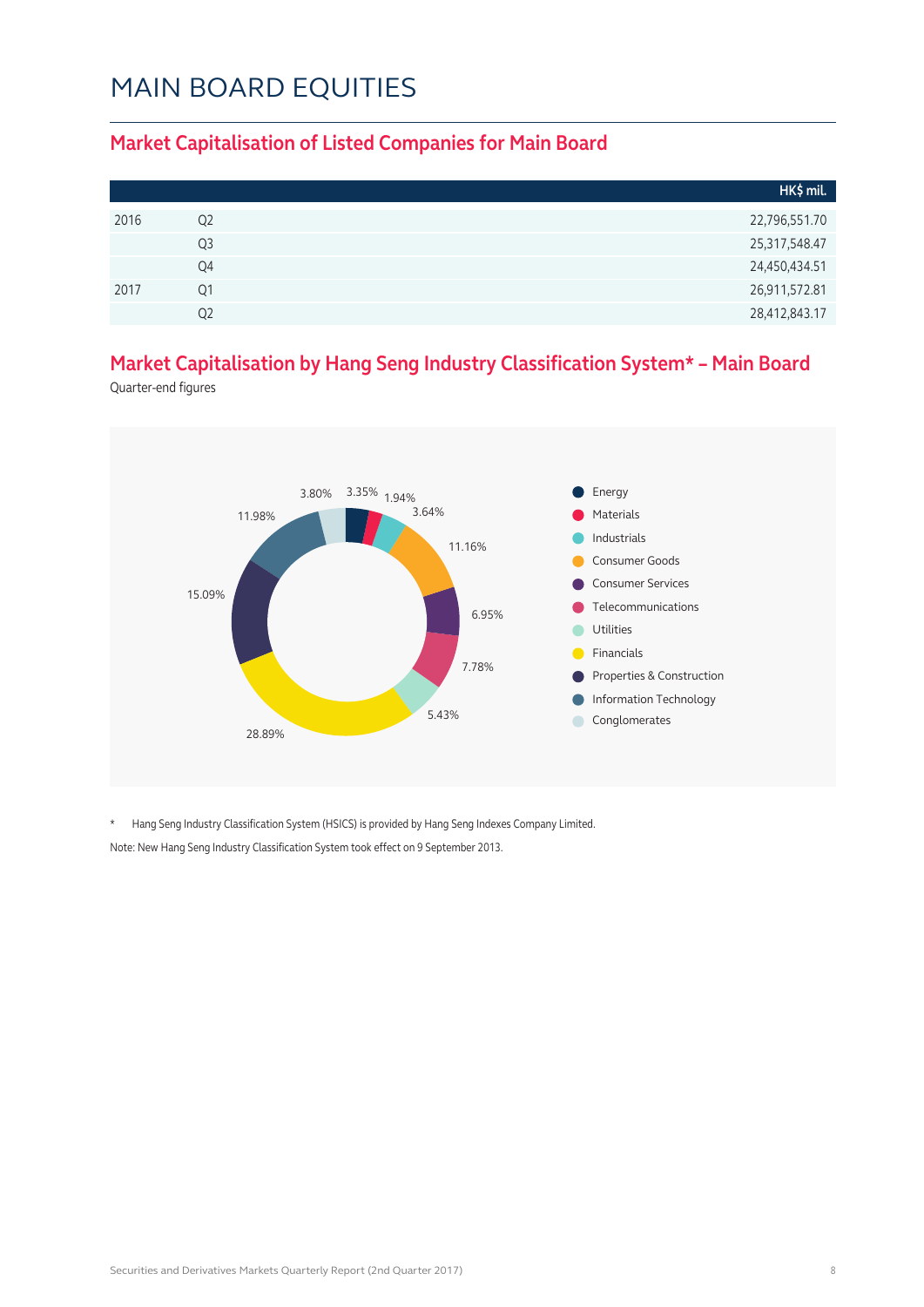#### **50 Leading Companies by Market Capitalisation**

as at the 2nd quarter end 2017

|                     | <b>Market capitalisation</b> |                                                         |               |                    |
|---------------------|------------------------------|---------------------------------------------------------|---------------|--------------------|
| Rank                | Code                         | Company                                                 | (HK\$ mil.)   | % of market total  |
| 1                   | 00700                        | Tencent Holdings Ltd.                                   | 2,646,266.52  | 9.31               |
| $\overline{2}$      | 00941                        | China Mobile Ltd.                                       | 1,696,393.76  | 5.97               |
| 3                   | 00005                        | <b>HSBC Holdings plc</b>                                | 1,480,285.84  | 5.21               |
| 4                   | 00939                        | China Construction Bank Corporation - H Shares          | 1,454,524.79  | 5.12               |
| 5                   | 01299                        | AIA Group Ltd.                                          | 688,824.56    | 2.42               |
| 6                   | 02378                        | Prudential plc *                                        |               | 468,039.33<br>N.A. |
| 7                   | 01398                        | Industrial and Commercial Bank of China Ltd. - H Shares | 457,404.61    | 1.61               |
| 8                   | 02388                        | BOC Hong Kong (Holdings) Ltd.                           | 394,893.34    | 1.39               |
| $\mathsf 9$         | 00805                        | Glencore plc *                                          |               | 384,638.76<br>N.A. |
| 10                  | 02318                        | Ping An Insurance (Group) Co. of China, Ltd. - H Shares | 383,177.83    | 1.35               |
| 11                  | 00883                        | CNOOC Ltd.                                              | 381,735.75    | 1.34               |
| 12                  | 00001                        | CK Hutchison Holdings Ltd.                              | 378,052.49    | 1.33               |
| 13                  | 00267                        | CITIC Ltd.                                              | 341,519.68    | 1.20               |
| 14                  | 00016                        | Sun Hung Kai Properties Ltd.                            | 332,185.91    | 1.17               |
| 15                  | 03988                        | Bank of China Ltd. - H Shares                           | 320,273.32    | 1.13               |
| 16                  | 00011                        | Hang Seng Bank Ltd.                                     | 312,203.92    | 1.10               |
| 17                  | 00945                        | Manulife Financial Corporation *                        |               | 289,251.63<br>N.A. |
| 18                  | 01928                        | Sands China Ltd.                                        | 288,599.73    | 1.02               |
| 19                  | 00762                        | China Unicom (Hong Kong) Ltd.                           | 277,786.14    | 0.98               |
| 20                  | 00066                        | MTR Corporation Ltd.                                    | 259,882.97    | 0.91               |
| 21                  | 02888                        | <b>Standard Chartered PLC</b>                           | 258,673.01    | 0.91               |
| 22                  | 00688                        | China Overseas Land & Investment Ltd.                   | 250,349.21    | 0.88               |
| 23                  | 00388                        | Hong Kong Exchanges and Clearing Ltd.                   | 248,536.44    | 0.87               |
| 24                  | 01113                        | Cheung Kong Property Holdings Ltd.                      | 227,582.78    | 0.80               |
| 25                  | 00002                        | CLP Holdings Ltd.                                       | 208,684.82    | 0.73               |
| 26                  | 00003                        | Hong Kong and China Gas Co. Ltd., The                   | 205,338.65    | 0.72               |
| 27                  | 00027                        | Galaxy Entertainment Group Ltd.                         | 202,783.13    | 0.71               |
| 28                  | 00004                        | Wharf (Holdings) Ltd., The                              | 196,295.10    | 0.69               |
| 29                  | 02007                        | Country Garden Holdings Co. Ltd.                        | 193,132.63    | 0.68               |
| 30                  | 03328                        | Bank of Communications Co., Ltd. - H Shares             | 192,915.36    | 0.68               |
| 31                  | 03333                        | China Evergrande Group                                  | 183,497.21    | 0.65               |
| 32                  | 02628                        | China Life Insurance Co. Ltd. - H Shares                | 177,472.02    | 0.62               |
| 33                  | 00012                        | Henderson Land Development Co. Ltd.                     | 174,249.92    | 0.61               |
| 34                  | 01038                        | CK Infrastructure Holdings Ltd.                         | 173,884.35    | 0.61               |
| 35                  | 01109                        | China Resources Land Ltd.                               | 157,678.88    | 0.55               |
| 36                  | 00386                        | China Petroleum & Chemical Corporation - H Shares       | 155,376.84    | 0.55               |
| 37                  | 01972                        | Swire Properties Ltd.                                   | 150,637.50    | 0.53               |
| 38                  | 00175                        | Geely Automobile Holdings Ltd.                          | 150,458.35    | 0.53               |
| 39                  | 00006                        | Power Assets Holdings Ltd.                              | 147, 157. 34  | 0.52               |
| 40                  | 00020                        | Wheelock and Co. Ltd.                                   | 120,170.68    | 0.42               |
| 41                  | 02018                        | AAC Technologies Holdings Inc.                          | 119,852.80    | 0.42               |
| 42                  | 00288                        | WH Group Ltd.                                           | 115,450.52    | 0.41               |
| 43                  | 01288                        | Agricultural Bank of China Ltd. - H Shares              | 113,426.26    | 0.40               |
| 44                  | 00019                        | Swire Pacific Ltd.                                      | 109,898.76    | 0.39               |
| 45                  | 03968                        | China Merchants Bank Co., Ltd. - H Shares               | 108,115.72    | 0.38               |
| 46                  | 00656                        | Fosun International Ltd.                                | 104,820.88    | 0.37               |
| 47                  | 00857                        | PetroChina Co. Ltd. - H Shares                          | 100,852.74    | 0.35               |
| 48                  | 00960                        | Longfor Properties Co. Ltd.                             | 98,536.89     | 0.35               |
| 49                  | 00017                        | New World Development Co. Ltd.                          | 97,266.41     | 0.34               |
| 50                  | 01128                        | Wynn Macau, Ltd.                                        | 94,766.38     | 0.33               |
| Total               |                              |                                                         | 16,931,872.73 | 59.59              |
| <b>Market Total</b> |                              |                                                         | 28,412,843.17 | 100.00             |

Notes:

\* not included in Market Total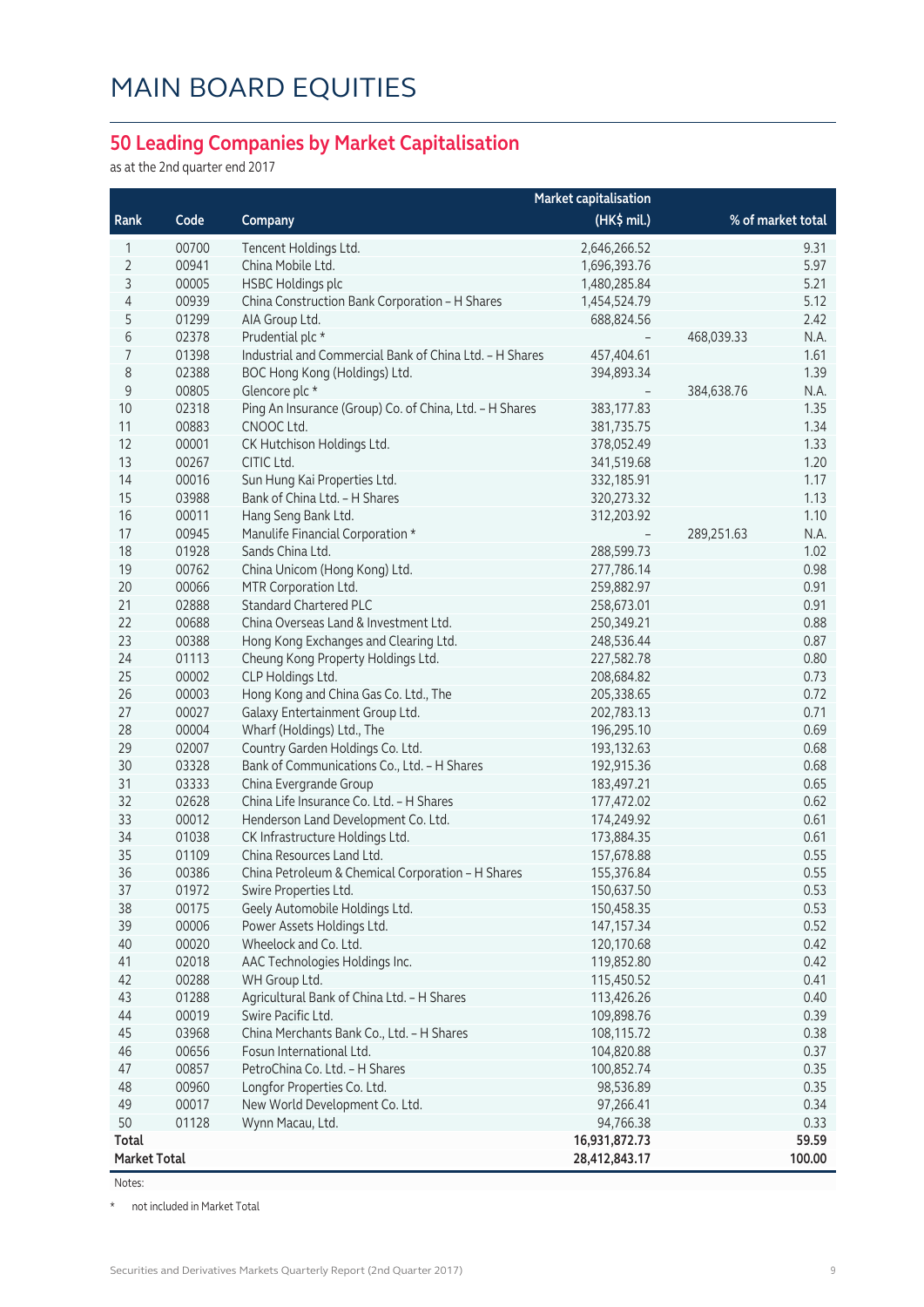#### **Short Selling (value)**

|      |    | Short selling turnover (HK\$ mil.) | Market turnover (HK\$ mil.) * | % of market total |
|------|----|------------------------------------|-------------------------------|-------------------|
| 2016 | Q2 | 488,227.56                         | 3,881,459.36                  | 12.58             |
|      | Q3 | 490,674.64                         | 4,303,204.62                  | 11.40             |
|      | Q4 | 406,569.77                         | 3,923,687.04                  | 10.36             |
| 2017 | Q1 | 475,997.96                         | 4,608,747.71                  | 10.33             |
|      | Q2 | 504,352.77                         | 4,591,129.68                  | 10.99             |

**Included Market total for Main Board and GEM** 

#### **Short Selling (share)**

|      |    | Short selling turnover (mil. shs) | Market turnover (mil. shs) * | % of market total |
|------|----|-----------------------------------|------------------------------|-------------------|
| 2016 | Q2 | 53,429.40                         | 11,848,238.65                | 0.45              |
|      | Q3 | 53,475.70                         | 10,997,917.09                | 0.49              |
|      | Q4 | 47,872.62                         | 9,721,915.86                 | 0.49              |
| 2017 | Ο1 | 52,950.87                         | 12,564,132.55                | 0.42              |
|      | Q2 | 49,419.09                         | 9,197,573.22                 | 0.54              |

Included Market total for Main Board and GEM

### **New Listing Companies Statistics**

|      |                | No. of newly<br>listed companies | No. of companies<br>transferred from GEM * | <b>Funds raised</b><br>(HK\$ mil.) <sup>#</sup> |
|------|----------------|----------------------------------|--------------------------------------------|-------------------------------------------------|
| 2016 | Q <sub>2</sub> | 11                               | 0                                          | 12,489.33                                       |
|      | Q3             | 22                               | 3                                          | 91,602.58                                       |
|      | Q4             | 29                               | ำ                                          | 56,716.17                                       |
| 2017 | Q1             | 20                               |                                            | 12,108.95                                       |
|      | Q2             | 13                               | 3                                          | 38,931.42                                       |

Included only the transfers of listing from GEM to Main Board pursuant to the revised Rule 9.24 of GEM Listing Rules and to the new Chapter 9A of the Main Board Listing Rules effective from 1 July 2008

All funds raised are attributed to the initial public offers of newly listed companies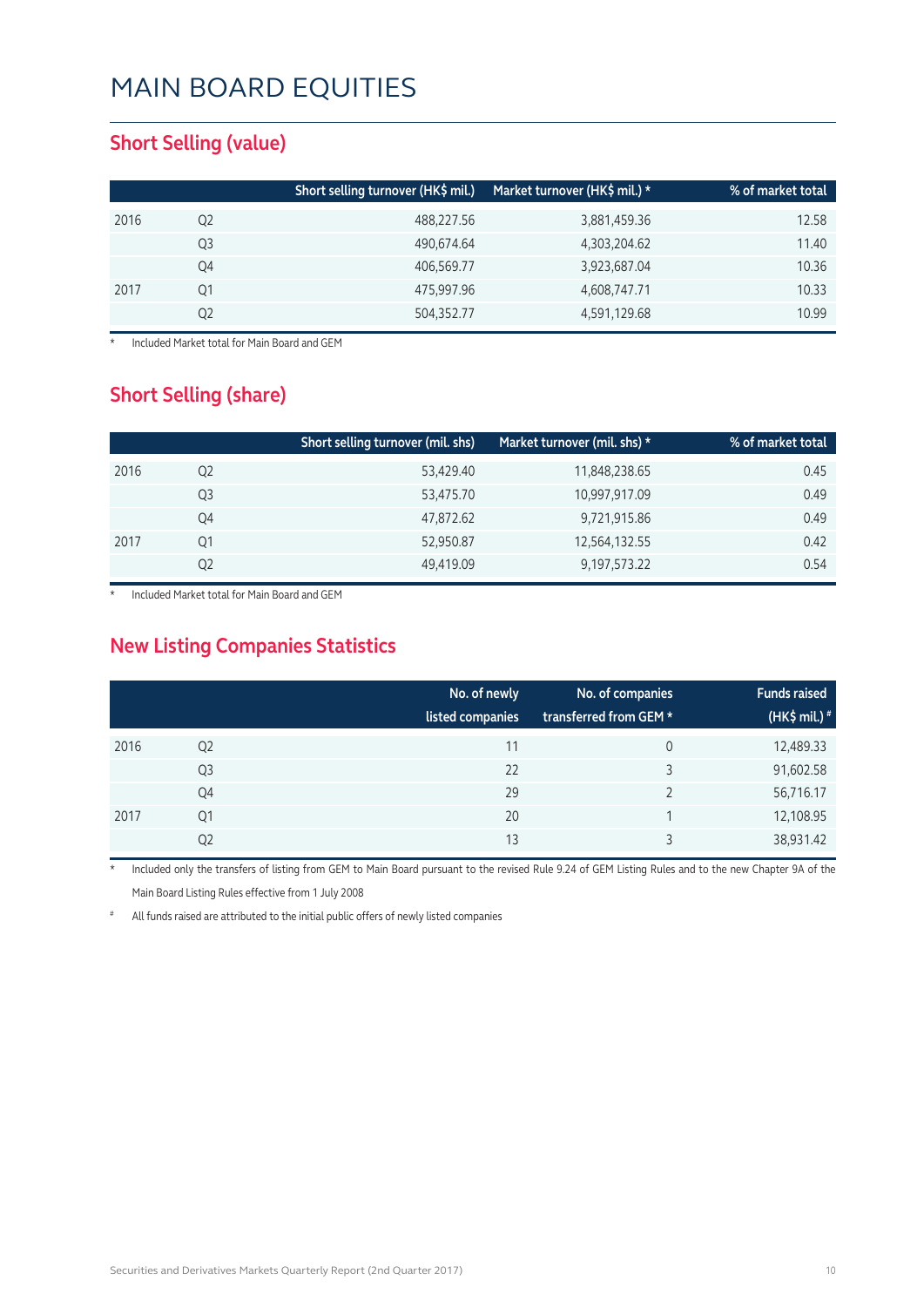#### **Newly Listed Companies**

for 2nd quarter 2017

| Code  | Company                                              | <b>Listing date</b> | No. of issued shares | Funds raised (HK\$ mil.) |
|-------|------------------------------------------------------|---------------------|----------------------|--------------------------|
| 03768 | Kunming Dianchi Water Treatment Co., Ltd. - H Shares | 2017/04/06          | 340,023,000          | 1,329.49                 |
| 01667 | Milestone Builder Holdings Ltd.                      | 2017/04/07          | 800,000,000          | 104.00                   |
| 02611 | Guotai Junan Securities Co., Ltd. - H Shares         | 2017/04/11          | 1,197,827,180        | 17,248.71                |
| 02001 | China New Higher Education Group Ltd.                | 2017/04/19          | 1,431,100,000        | 795.69                   |
| 01257 | China Everbright Greentech Ltd.                      | 2017/05/08          | 2,066,078,000        | 3,380.82                 |
| 06033 | Telecom Digital Holdings Ltd. *                      | 2017/05/10          | 402,949,000          |                          |
| 01655 | Okura Holdings Ltd.                                  | 2017/05/15          | 500,000,000          | 150.00                   |
| 03329 | BOCOM International Holdings Co. Ltd.                | 2017/05/19          | 2,734,392,000        | 1,968.17                 |
| 00804 | Pinestone Captial Ltd. *                             | 2017/06/08          | 4,910,000,000        |                          |
| 01679 | Risecomm Group Holdings Ltd.                         | 2017/06/09          | 810,000,000          | 210.00                   |
| 06038 | G & M Holdings Ltd.                                  | 2017/06/13          | 1,000,000,000        | 102.50                   |
| 02269 | WuXi Biologics (Cayman) Inc.                         | 2017/06/13          | 1,163,065,057        | 4,571.75                 |
| 01630 | Kin Shing Holdings Ltd.                              | 2017/06/16          | 1,500,000,000        | 142.50                   |
| 01551 | Guangzhou Rural Commercial Bank Co., Ltd. - H Shares | 2017/06/20          | 1,582,900,000        | 8,072.79                 |
| 01631 | REF Holdings Ltd. *                                  | 2017/06/20          | 256,000,000          |                          |
| 01571 | Xin Point Holdings Ltd.                              | 2017/06/28          | 1,000,000,000        | 855.00                   |
| Total |                                                      |                     |                      | 38,931.42                |

\* Transfers of listing from GEM to Main Board pursuant to the revised Rule 9.24 of the GEM Listing Rules and to the new Chapter 9A of the Main Board Listing Rules effective from 1 July 2008.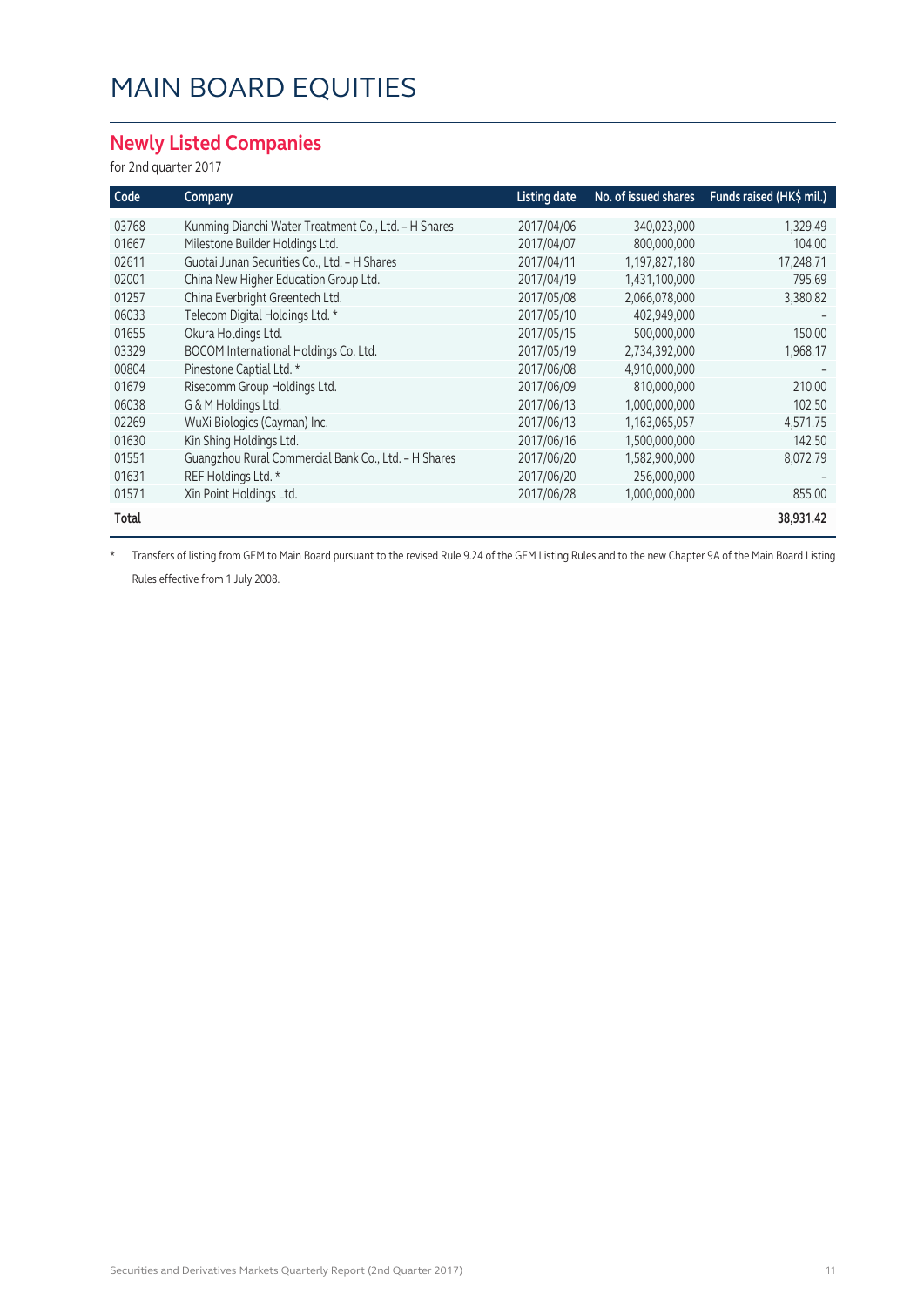### **Withdrawal of Listed Companies**

for 2nd quarter 2017

| Code <sup>1</sup> | Company                                          | Last trading date | Delisted date |
|-------------------|--------------------------------------------------|-------------------|---------------|
| 01833             | Intime Retail (Group) Co. Ltd.                   | 2017/05/10        | 2017/05/22    |
| 00549             | Jilin Qifeng Chemical Fiber Co., Ltd. - H Shares | 2017/06/12        | 2017/06/16    |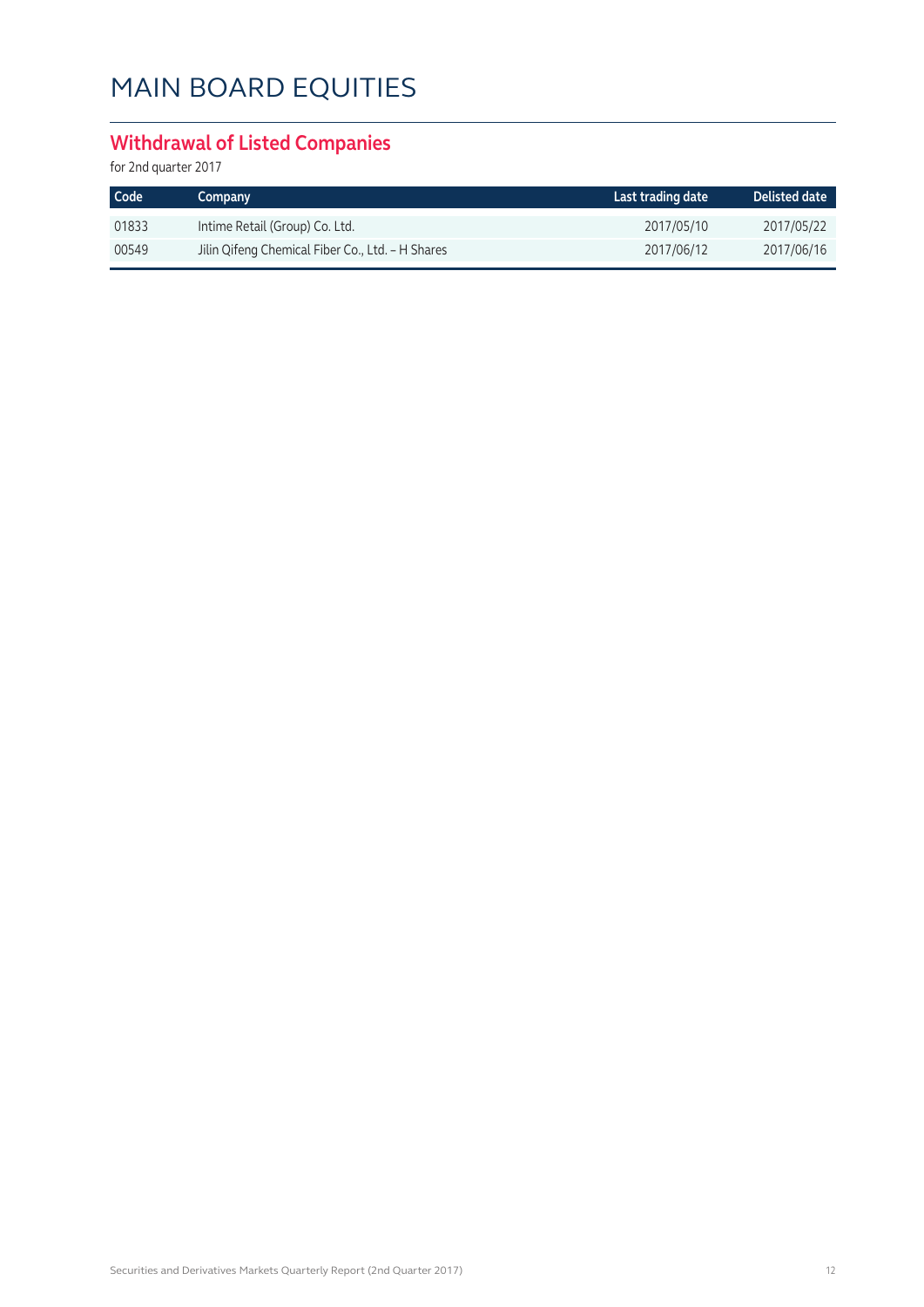### **Company Name Changes**

for 2nd quarter 2017

| Code  | Old name                                   | New name                                                  | <b>Effective date</b> | <b>Adoption date</b> |
|-------|--------------------------------------------|-----------------------------------------------------------|-----------------------|----------------------|
| 03638 | Goldenmars Technology Holdings Ltd.        | Huabang Financial Holdings Ltd.                           | 2017/03/09            | 2017/04/07           |
| 01683 | LC Group Holdings Ltd.                     | Royal China International Holdings Ltd.                   | 2017/03/17            | 2017/04/28           |
| 01293 | Baoxin Auto Group Ltd.                     | Grand Baoxin Auto Group Ltd.                              | 2017/04/06            | 2017/05/10           |
| 02327 | U-Home Group Holdings Ltd.                 | Meilleure Health International Industry Group Ltd.        | 2017/03/21            | 2017/05/15           |
| 00789 | Artini China Co. Ltd.                      | Primeview Holdings Ltd.                                   | 2017/03/14            | 2017/05/19           |
| 01383 | Sun Century Group Ltd.                     | Suncity Group Holdings Ltd.                               | 2017/04/11            | 2017/05/23           |
| 02309 | Birmingham International Holdings Ltd.     | Birmingham Sports Holdings Ltd.                           | 2017/04/06            | 2017/05/24           |
| 01020 | Sinoref Holdings Ltd.                      | Cybernaut International Holdings Co. Ltd.                 | 2017/04/20            | 2017/05/31           |
| 01341 | Clear Lift Holdings Ltd.                   | Hao Tian International Construction Investment Group Ltd. | 2017/05/09            | 2017/06/01           |
| 01141 | Skyway Securities Group Ltd.               | CMBC Capital Holdings Ltd.                                | 2017/05/15            | 2017/06/05           |
| 01112 | Biostime International Holdings Ltd.       | Health and Happiness (H&H) International Holdings Ltd.    | 2017/05/12            | 2017/06/08           |
| 00928 | Tack Fiori International Group Ltd.        | Life Healthcare Group Ltd.                                | 2017/05/02            | 2017/06/08           |
| 01127 | 1010 Printing Group Ltd.                   | Lion Rock Group Ltd.                                      | 2017/05/02            | 2017/06/12           |
| 01038 | Cheung Kong Infrastructure Holdings Ltd. * | CK Infrastructure Holdings Ltd.                           | 2017/05/10            | 2017/06/12           |
| 00918 | Takson Holdings Ltd.                       | State Energy Group International Assets Holdings Ltd.     | 2017/05/18            | 2017/06/21           |
| 00271 | Dan Form Holdings Co. Ltd.                 | Asiasec Properties Ltd.                                   | 2017/06/09            | 2017/06/22           |
| 00372 | ITC Corporation Ltd.                       | PT International Development Corporation Ltd.             | 2017/05/31            | 2017/06/22           |
| 00976 | Chiho-Tiande Group Ltd.                    | Chiho Environmental Group Ltd.                            | 2017/05/25            | 2017/06/23           |
| 00673 | China HealthCare Holdings Ltd.             | China Health Group Ltd.                                   | 2015/10/13            | 2017/06/23           |
| 00844 | Grand Concord International Holdings Ltd.  | Greatime International Holdings Ltd.                      | 2017/05/31            | 2017/06/29           |
| 00491 | See Corporation Ltd.                       | Emperor Culture Group Ltd.                                | 2017/05/16            | 2017/06/30           |

\* Change of English name only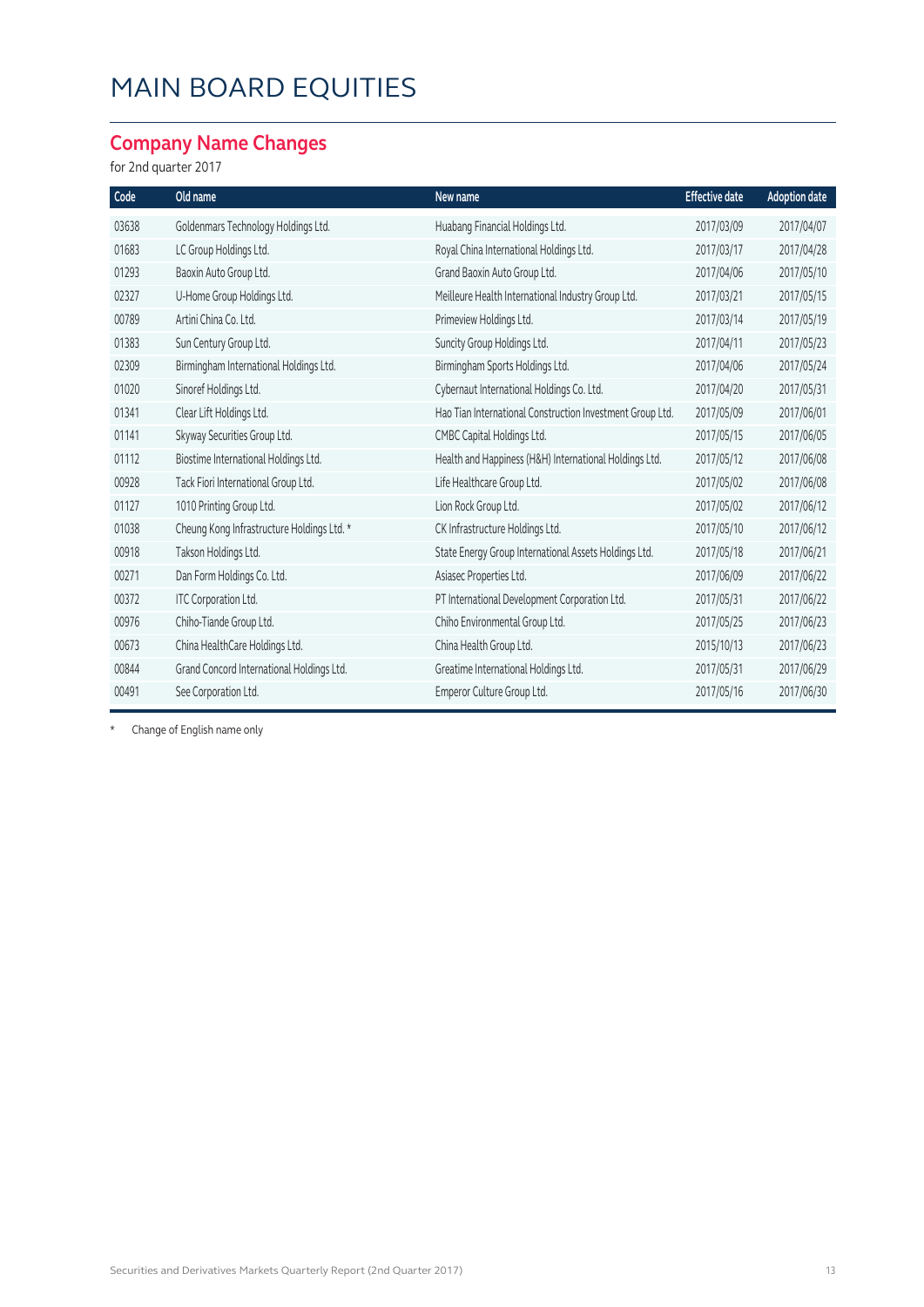#### **Bonus Issues/Bonus Warrants**

for 2nd quarter 2017

| Code  | Company                                        | <b>Particulars</b> | Ex-date    |
|-------|------------------------------------------------|--------------------|------------|
| 00091 | International Standard Resources Holdings Ltd. | 1 wt for 5         | 2017/04/18 |
| 00987 | China Renewable Energy Investment Ltd.         | 1 wt for 5         | 2017/05/02 |
| 01560 | Star Properties Group (Cayman Islands) Ltd.    | 1 for $1$          | 2017/05/04 |
| 00771 | Automated Systems Holdings Ltd.                | 1 for 10           | 2017/05/22 |
| 06183 | China Greenfresh Group Co., Ltd.               | 1 for 1            | 2017/06/01 |
| 00833 | Alltronics Holdings Ltd.                       | 8 for 10           | 2017/06/05 |
| 00131 | Cheuk Nang (Holdings) Ltd.                     | 1 wt for 27        | 2017/06/06 |
| 00012 | Henderson Land Development Co. Ltd.            | 1 for 10           | 2017/06/07 |
| 00003 | Hong Kong and China Gas Co. Ltd., The          | 1 for 10           | 2017/06/09 |
| 06830 | Huazhong In-Vehicle Holdings Co. Ltd.          | 1 for 10           | 2017/06/09 |
| 01986 | Tsaker Chemical Group Ltd.                     | 1 for 1            | 2017/06/23 |
| 02338 | Weichai Power Co. Ltd. - H Shares              | 10 for 10          | 2017/06/23 |

### **Share Split/Consolidation**

for 2nd quarter 2017

| Code  | Company                          | <b>Particulars</b>      | <b>Effective date</b> |
|-------|----------------------------------|-------------------------|-----------------------|
| 01499 | LEAP Holdings Group Ltd.         | Split 1 into 2          | 2017/04/24            |
| 02728 | Yuhua Energy Holdings Ltd.       | Split 1 into 2          | 2017/04/27            |
| 02213 | Yi Hua Holdings Ltd.             | Split 1 into 2          | 2017/05/10            |
| 00362 | China Zenith Chemical Group Ltd. | Consolidation 4 into 1  | 2017/05/15            |
| 00635 | Playmates Holdings Ltd.          | Split 1 into 10         | 2017/05/19            |
| 01104 | APAC Resources Ltd.              | Consolidation 10 into 1 | 2017/06/02            |
| 00198 | SMI Holdings Group Ltd.          | Consolidation 5 into 1  | 2017/06/05            |
| 00459 | Midland IC&I Ltd.                | Consolidation 10 into 1 | 2017/06/28            |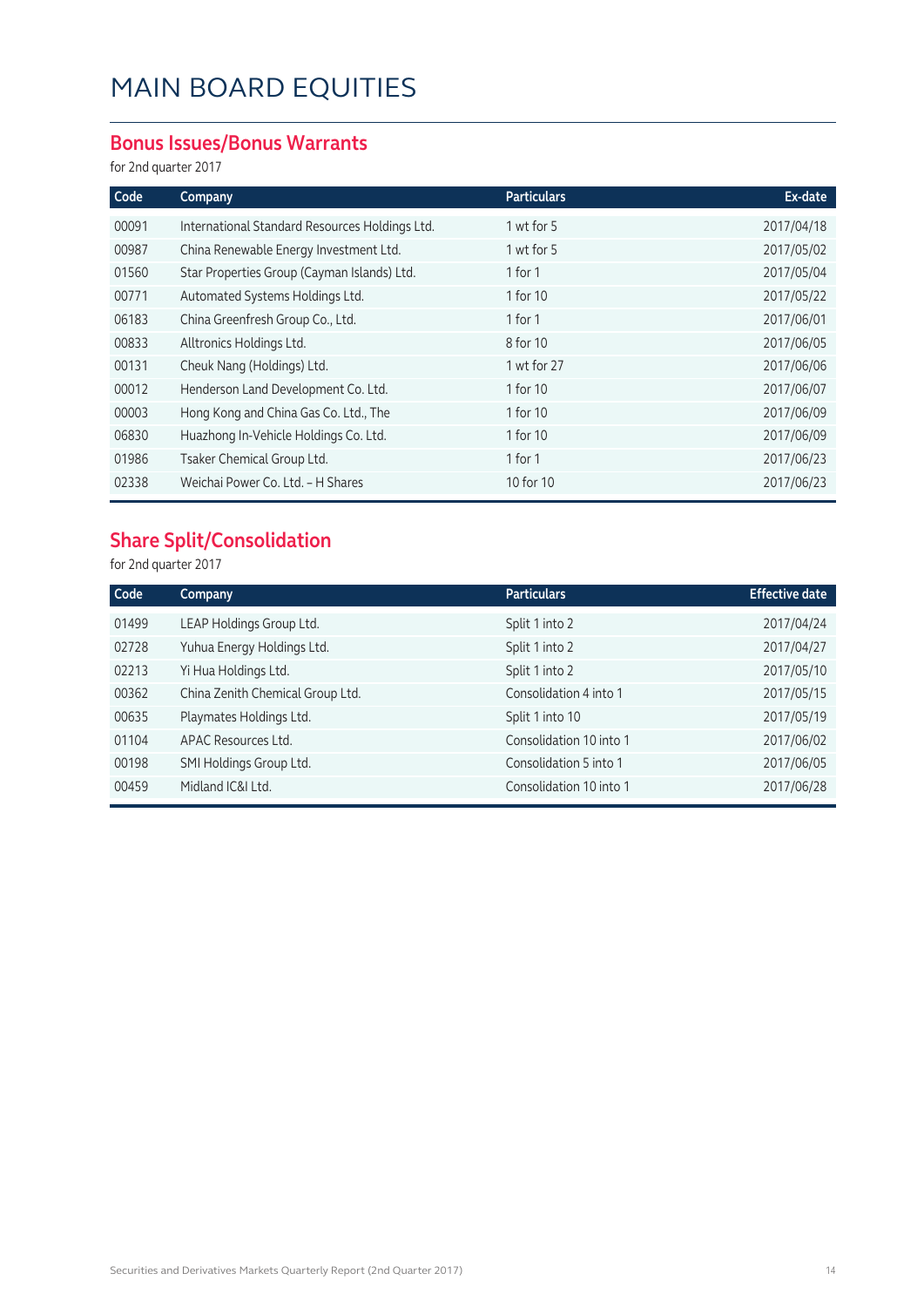### **Rights Issues & Open Offers**

for 2nd quarter 2017

| Month | Code  | Company                                                     | Ratio                       | Funds raised (HK\$ mil.) |
|-------|-------|-------------------------------------------------------------|-----------------------------|--------------------------|
| Apr   | 00166 | New Times Energy Corporation Ltd.                           | Open offer 1 for 2 @\$0.25  | 738.79                   |
|       | 00582 | Landing International Development Ltd.                      | Rts 5 for 1 @\$0.05         | 5,141.47                 |
|       | 01224 | C C Land Holdings Ltd.                                      | Rts 1 for 2 @\$2.00         | 2,588.22                 |
|       | 00143 | Global Tech (Holdings) Ltd.                                 | Rts 1 for 2 @\$0.17         | 439.11                   |
| May   | 00968 | Xinyi Solar Holdings Ltd.                                   | Rts 1 for 10 @\$2.24        | 1,511.73                 |
| Jun   | 00222 | Min Xin Holdings Ltd.                                       | Rts 3 for 10 @\$6.00        | 826.97                   |
|       | 00612 | China Investment Fund International Holdings Ltd.           | Open offer 1 for 10 @\$0.56 | 61.99                    |
|       | 00431 | Greater China Financial Holdings Ltd.                       | Open offer 1 for 2 @\$0.10  | 228.79                   |
|       | 00687 | Hong Kong Int'l Construction Inv Management Group Co., Ltd. | Rts 2 for 1 @\$4.08         | 9,254.79                 |
|       | 00990 | Theme International Holdings Ltd.                           | Rts 1 for 2 @\$0.15         | 394.71                   |
|       | 01380 | China Kingstone Mining Holdings Ltd.                        | Rts 5 for 1 @\$0.12         | 283.21                   |
| Total |       |                                                             |                             | 21,469.78                |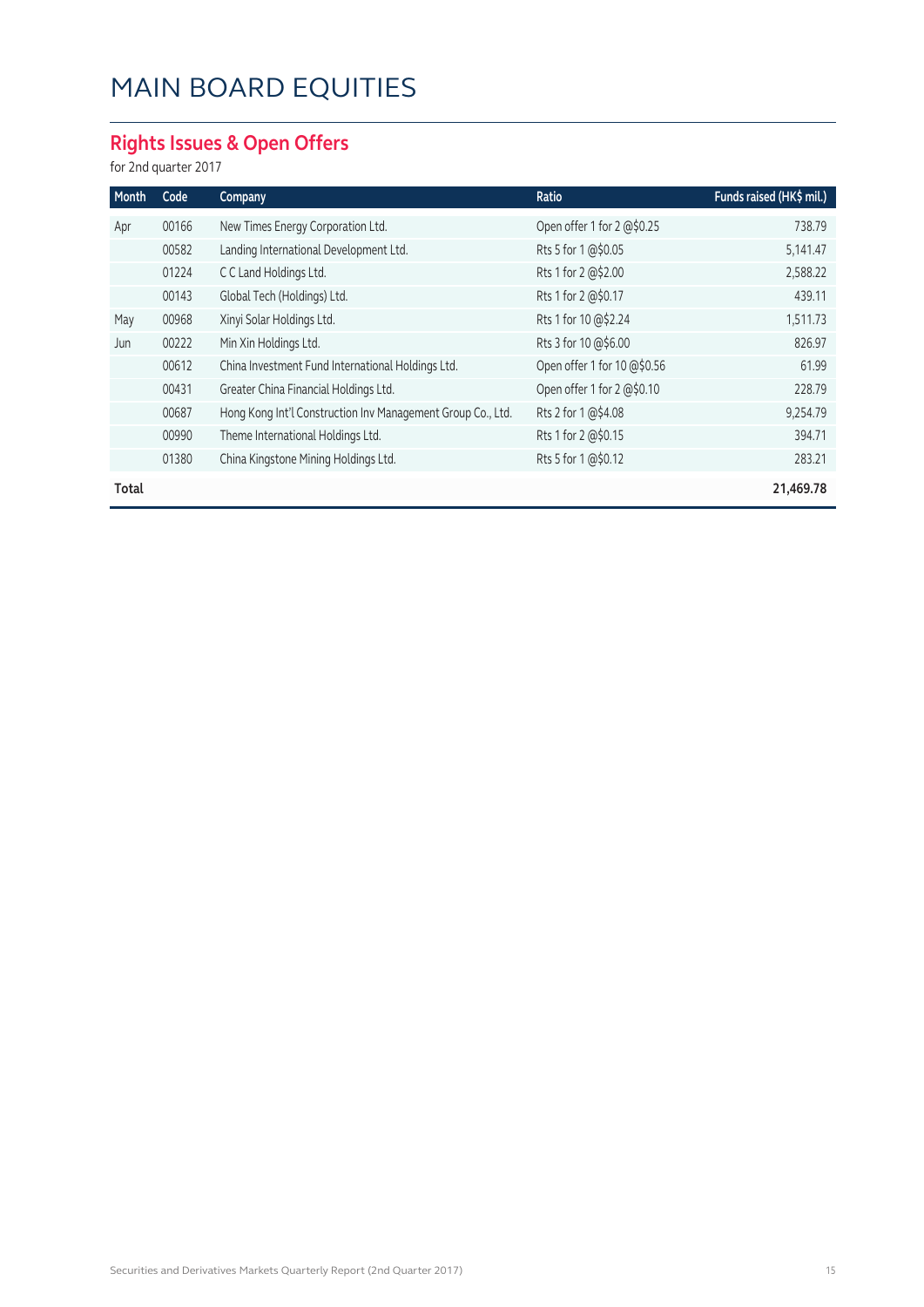### **Placing\***

|       |       |                        | No. of new     | <b>Placing price</b> | <b>Funds raised</b> |
|-------|-------|------------------------|----------------|----------------------|---------------------|
| Month | Code  | Company                | shares placed  | (HK <sup>2</sup> )   | (HK\$ mil.)         |
| 2017  |       |                        |                |                      |                     |
| Apr   | 03344 | ADDCHANCE              | 250,000,000    | 0.0800               | 20.00               |
|       | 01486 | C CHENG HLDGS          | 79,473,780     | 1.9900               | 158.15              |
|       | 01090 | DA MING INT'L          | 103,750,000    | 3.5000               | 363.13              |
|       | 00989 | <b>GROUND INTL DEV</b> | 338,351,000    | 1.2000               | 406.02              |
|       | 00196 | <b>HONGHUA GROUP</b>   | 1,388,364,000  | 0.7700               | 1,069.04            |
|       | 02362 | <b>JINCHUAN INTL</b>   | 483,000,000    | 0.8000               | 386.40              |
|       | 01246 | <b>NGAISHUN HOLD</b>   | 2,600,000,000  | 0.2000               | 520.00              |
|       | 00575 | REGENT PACIFIC         | 100,000,000    | 0.4050               | 40.50               |
|       | 02012 | <b>SUNSHINE OIL</b>    | 140,874,000    | 0.2410               | 33.95               |
|       | 03823 | <b>TECH PRO</b>        | 489,370,000    | 0.1280               | 62.64               |
|       | 00686 | UNITED PV              | 270,000,000    | 0.8300               | 224.10              |
|       | 00209 | <b>WINSHINE SCI</b>    | 680,000,000    | 0.1800               | 122.40              |
|       | 01818 | ZHAOJIN MINING         | 174,869,000    | 6.9300               | 1,211.84            |
| May   | 00996 | CARNIVAL GROUP         | 300,000,000    | 0.8000               | 240.00              |
|       | 02349 | CH CITY INFRA          | 360,000,000    | 0.5000               | 180.00              |
|       | 02312 | CH FIN LEASING         | 148,000,000    | 0.2000               | 29.60               |
|       | 02133 | CH POLYMETAL           | 397,753,000    | 0.2060               | 81.94               |
|       | 00139 | CH SOFT POWER          | 1,300,040,000  | 0.1550               | 201.51              |
|       | 00348 | CHINAHEALTHWISE        | 363,636,363    | 0.1650               | 60.00               |
|       | 01141 | <b>CMBC CAPITAL</b>    | 26,950,000,000 | 0.0320               | 862.40              |
|       | 02298 | COSMO LADY             | 240,000,000    | 2.5000               | 600.00              |
|       | 00705 | <b>DINGHE MINING</b>   | 150,000,000    | 0.0395               | 5.93                |
|       | 00764 | ETERNITY INV           | 643,200,000    | 0.1600               | 102.91              |
|       | 02196 | <b>FOSUN PHARMA</b>    | 80,656,500     | 28.8000              | 2,322.91            |
|       | 00546 | <b>FUFENG GROUP</b>    | 140,000,000    | 5.5500               | 777.00              |
|       | 01341 | <b>HAO TIAN INTL</b>   | 200,000,000    | 0.6200               | 124.00              |
|       | 00958 | HN RENEWABLES          | 838,536,000    | 2.6100               | 2,188.58            |
|       | 00196 | HONGHUA GROUP          | 725,636,000    | 0.7700               | 558.74              |
|       | 01087 | <b>INVESTECH HLDGS</b> | 156,000,000    | 0.3600               | 56.16               |
|       | 00442 | <b>KTL INT'L</b>       | 12,600,000     | 5.0600               | 63.76               |
|       | 00877 | O-NET TECH GP          | 50,000,000     | 5.2500               | 262.50              |
|       | 00498 | PYI CORP               | 915,470,000    | 0.1560               | 142.81              |
|       | 06198 | QINGDAO PORT           | 243,000,000    | 4.3200               | 1,049.76            |
|       | 01520 | RUNWAY GLOBAL          | 860,000,000    | 0.2380               | 204.68              |
|       | 00058 | SUNWAY INT'L           | 872,880,000    | 0.0860               | 75.07               |
|       | 01986 | <b>TSAKER CHEM</b>     | 21,000,000     | 5.1500               | 108.15              |
|       | 03669 | YONGDA AUTO            | 135,000,000    | 6.5800               | 888.30              |
| Jun   | 00959 | AMAX INT HOLD          | 16,000,000     | 0.4300               | 6.88                |
|       | 00926 | <b>BESUNYEN</b>        | 90,000,000     | 0.5000               | 45.00               |
|       | 00510 | CASH FIN SER GP        | 826,000,000    | 0.2800               | 231.28              |
|       | 02349 | CH CITY INFRA          | 100,000,000    | 0.5000               | 50.00               |
|       | 00673 | CHINA HEALTH           | 420,000,000    | 0.1700               | 71.40               |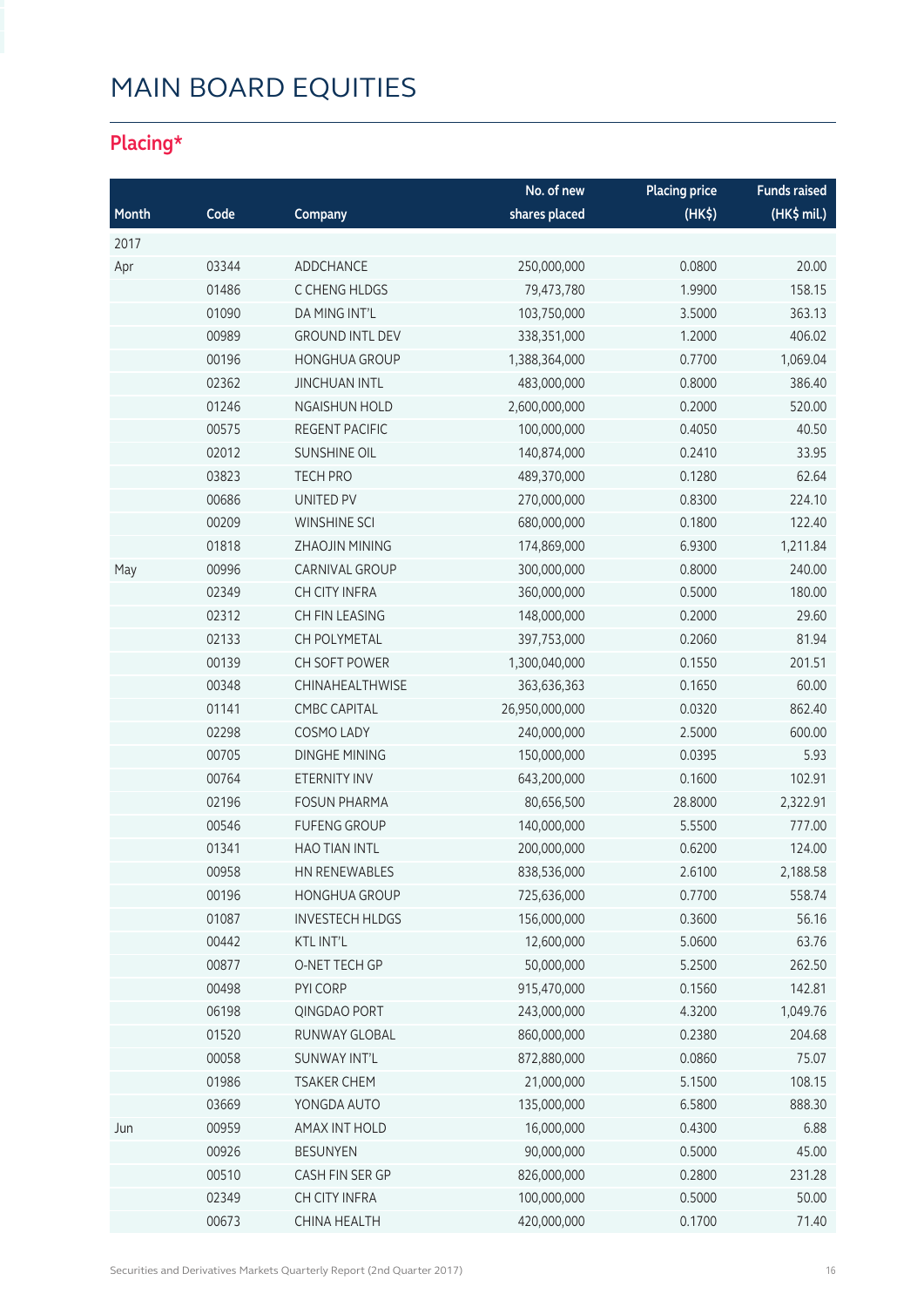| Month        | Code  | Company                | No. of new<br>shares placed | <b>Placing price</b><br>(HK\$) | <b>Funds raised</b><br>(HK\$mil.) |
|--------------|-------|------------------------|-----------------------------|--------------------------------|-----------------------------------|
|              | 00348 | CHINAHEALTHWISE        | 819,914,000                 | 0.1400                         | 114.79                            |
|              | 01636 | <b>CMRU</b>            | 74,074,074                  | 2.7000                         | 200.00                            |
|              | 00611 | CNE TECH CORP          | 180,000,000                 | 1.0100                         | 181.80                            |
|              | 01808 | <b>ENTERPRISE DEV</b>  | 25,000,000                  | 1.2300                         | 30.75                             |
|              | 01293 | <b>GRAND BAOXIN</b>    | 280,000,000                 | 3.5000                         | 980.00                            |
|              | 02768 | <b>JIAYUAN INTL</b>    | 352,500,000                 | 3.3500                         | 1,180.88                          |
|              | 01239 | <b>JIN BAO BAO H</b>   | 833,340,000                 | 0.0600                         | 50.00                             |
|              | 03303 | <b>JUTAL OIL SER</b>   | 803,562,111                 | 1.2000                         | 964.27                            |
|              | 02011 | <b>KEE</b>             | 30,000,000                  | 1.0000                         | 30.00                             |
|              | 02222 | <b>NVC LIGHTING</b>    | 368,357,000                 | 0.8000                         | 294.69                            |
|              | 02668 | PAK TAK INT'L          | 283,000,000                 | 0.2800                         | 79.24                             |
|              | 01106 | <b>SINO HAIJING</b>    | 1,230,560,000               | 0.1300                         | 159.97                            |
|              | 02366 | <b>SMI CULTURE</b>     | 214,285,000                 | 0.7000                         | 150.00                            |
|              | 02012 | <b>SUNSHINE OIL</b>    | 67,511,000                  | 0.2370                         | 16.00                             |
|              | 02340 | <b>SYNERGIS HOLD</b>   | 69,520,000                  | 1.0900                         | 75.78                             |
|              | 00686 | UNITED PV              | 700,000,000                 | 0.9500                         | 665.00                            |
|              | 00913 | UNITY INV HOLD         | 116,000,000                 | 0.1000                         | 11.60                             |
|              | 02098 | ZALL GROUP             | 357,141,000                 | 4.2000                         | 1,499.99                          |
|              | 00672 | <b>ZHONGAN REALEST</b> | 469,716,000                 | 0.5560                         | 261.16                            |
|              | 00881 | <b>ZHONGSHENG HLDG</b> | 120,557,263                 | 11.1506                        | 1,344.29                          |
| <b>Total</b> |       |                        |                             |                                | 24,499.63                         |

\* Due to the reporting time-lag, placing figures for the quarter are provisional.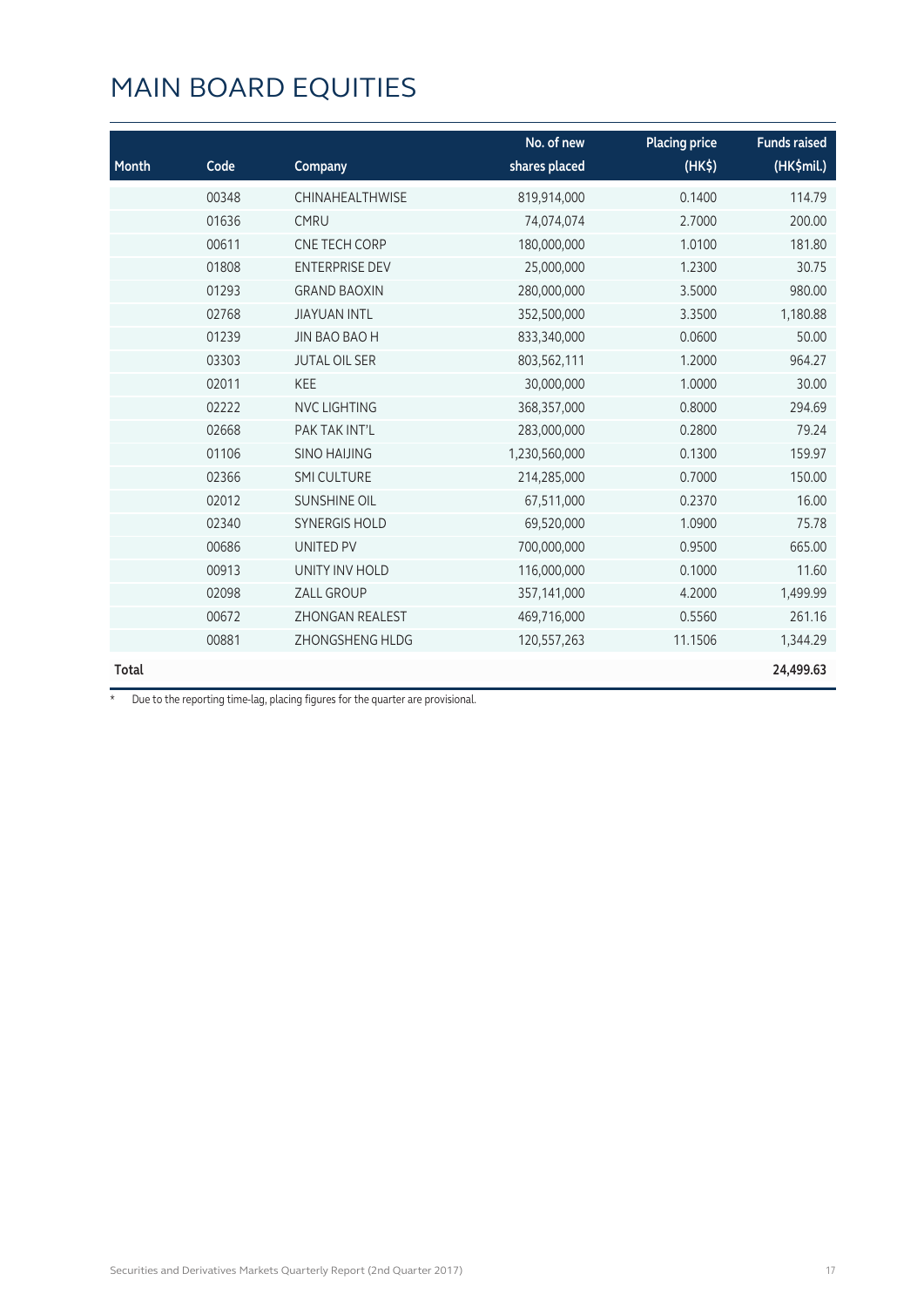#### **Warrant Trading Statistics**

|      |                | <b>Equity wts</b><br>(HK\$ mil.) | <b>Derivative wts</b><br>(HK\$ mil.) | <b>Total</b><br>(HK\$ mil.) |
|------|----------------|----------------------------------|--------------------------------------|-----------------------------|
| 2016 | Q <sub>2</sub> | 64.04                            | 677,965.49                           | 678,029.53                  |
|      | Q <sub>3</sub> | 83.83                            | 618,585.83                           | 618,669.66                  |
|      | Q4             | 70.69                            | 514,959.75                           | 515,030.44                  |
| 2017 | Q1             | 81.08                            | 725,133.37                           | 725,214.45                  |
|      | Q <sub>2</sub> | 77.29                            | 534,338.11                           | 534,415.40                  |

#### **Warrant Market Value**

|      |                |               | <b>Equity wts</b> |               | <b>Derivative wts</b> |           | <b>Total</b> |
|------|----------------|---------------|-------------------|---------------|-----------------------|-----------|--------------|
|      |                | <b>Number</b> | (HK\$mil.)        | <b>Number</b> | (HK\$mil.)            | Total no. | (HK\$mil.)   |
| 2016 | Q <sub>2</sub> | 11            | 1.018.90          | 4.070         | 51,518.27             | 4.081     | 52,537.17    |
|      | Q <sub>3</sub> | 11            | 1,371.20          | 4.006         | 76.719.27             | 4,017     | 78,090.47    |
|      | Q4             | 8             | 847.55            | 3,705         | 42,844.32             | 3,713     | 43,691.87    |
| 2017 | Q1             |               | 550.11            | 3,988         | 58,457.44             | 3,995     | 59,007.55    |
|      | Q <sub>2</sub> | 8             | 507.43            | 4,360         | 96,450.95             | 4,368     | 96,958.38    |

### **New Listing Statistics – Warrants**

|      |                | No. of newly listed<br>equity wts | No. of newly listed<br>derivative wts | Amount raised<br>(HK\$mil.) |
|------|----------------|-----------------------------------|---------------------------------------|-----------------------------|
| 2016 | Q <sub>2</sub> |                                   | 1,045                                 | 21,652.05                   |
|      | Q <sub>3</sub> |                                   | 1,354                                 | 28,479.35                   |
|      | Q4             | 0                                 | 1,200                                 | 23,813.28                   |
| 2017 | Q1             |                                   | 1,502                                 | 26,809.66                   |
|      | Q <sub>2</sub> |                                   | 1,532                                 | 29,325.10                   |

### **Newly Listed Equity Warrants**

for 2nd quarter 2017

|       |                                          | <b>Initial issued</b> |                     |               | <b>Amount raised</b>     |
|-------|------------------------------------------|-----------------------|---------------------|---------------|--------------------------|
| Code  | <b>Equity warrants</b>                   | amount (HK\$)         | <b>Listing date</b> | <b>Expiry</b> | $(HK\$ mil.)             |
| 01487 | International Standard Resources         |                       |                     |               |                          |
|       | Holdings Ltd. Warrants 2018              | 89,108,758            | 2017/05/12          | 2018/05/10    |                          |
| 01677 | China Renewable Energy Investment Ltd.   |                       |                     |               |                          |
|       | Warrants 2018                            | 108,393,105           | 2017/05/22          | 2018/05/18    |                          |
| 01590 | Cheuk Nang (Holdings) Ltd. Warrants 2018 | 86,574,822            | 2017/06/22          | 2018/06/21    |                          |
| Total |                                          |                       |                     |               | $\overline{\phantom{a}}$ |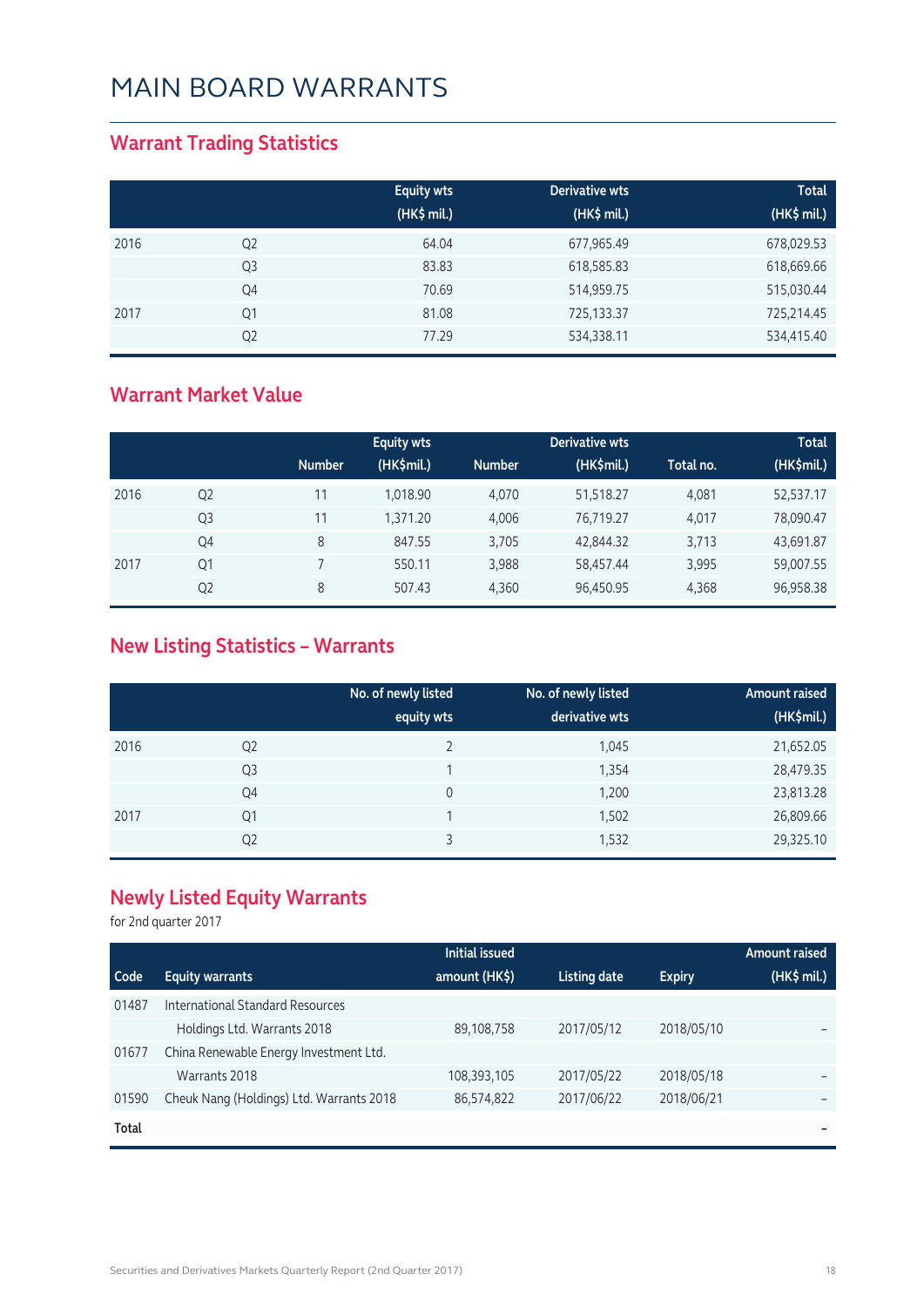### **Newly Listed Derivative Warrants**

for 2nd quarter 2017

|       |                                                              |              |                     |               | Amount      |
|-------|--------------------------------------------------------------|--------------|---------------------|---------------|-------------|
|       |                                                              | No. of issue |                     |               | raised      |
| Code  | Derivative warrants                                          | (units)      | <b>Listing date</b> | <b>Expiry</b> | (HK\$ mil.) |
| 13138 | BOCI Asia Ltd. - Tencent Holdings European Wts Nov 2017 A    | 200,000,000  | 2017/04/03          | 2017/11/27    | 30.80       |
| 13164 | Credit Suisse AG - AAC Tech European Warrants Aug 2018 A     | 100,000,000  | 2017/04/03          | 2018/08/31    | 25.00       |
| 13182 | Credit Suisse AG - Ch Overseas European Warrants Dec 2017 B  | 70,000,000   | 2017/04/03          | 2017/12/22    | 10.50       |
| 13194 | Credit Suisse AG - Galaxy Ent European Warrants Aug 2017 A   | 50,000,000   | 2017/04/03          | 2017/08/28    | 11.50       |
| 13160 | HK Bank - AAC Tech European Warrants Feb 2018 A              | 80,000,000   | 2017/04/03          | 2018/02/28    | 12.00       |
| 13154 | HK Bank - Kingsoft European Warrants Oct 2017 A              | 40,000,000   | 2017/04/03          | 2017/10/31    | 10.00       |
| 13267 | J P Morgan SP BV - CITIC Bank European Warrants Sep 2017 A   | 100,000,000  | 2017/04/03          | 2017/09/04    | 16.80       |
| 13271 | J P Morgan SP BV - CKI Holdings European Warrants Dec 2017 A | 60,000,000   | 2017/04/03          | 2017/12/29    | 15.06       |
| 13251 | J P Morgan SP BV - China Mob European Wts Aug 2017 B         | 100,000,000  | 2017/04/03          | 2017/08/01    | 16.70       |
| 13196 | J P Morgan SP BV - Ch Overseas European Warrants Dec 2017 A  | 100,000,000  | 2017/04/03          | 2017/12/29    | 15.60       |
| 13259 | J P Morgan SP BV - HSBC European Warrants Oct 2017 B         | 100,000,000  | 2017/04/03          | 2017/10/03    | 25.10       |
| 13273 | J P Morgan SP BV - HSI European Warrants Sep 2017 C          | 300,000,000  | 2017/04/03          | 2017/09/28    | 46.20       |
| 13264 | J P Morgan SP BV - Kingsoft European Warrants Jan 2018 A     | 60,000,000   | 2017/04/03          | 2018/01/02    | 15.18       |
| 13272 | J P Morgan SP BV - PWR Assets European Warrants Dec 2017 A   | 60,000,000   | 2017/04/03          | 2017/12/29    | 15.12       |
| 13195 | UBS AG - China Overseas European Warrants Dec 2017 A         | 70,000,000   | 2017/04/03          | 2017/12/22    | 10.50       |
| 13352 | Credit Suisse AG - Brilliance Chi European Wts Dec 2017 A    | 50,000,000   | 2017/04/05          | 2017/12/29    | 12.50       |
| 13368 | Credit Suisse AG - Tencent Holdings European Wts Jul 2018 A  | 150,000,000  | 2017/04/05          | 2018/07/27    | 22.50       |
| 13320 | HK Bank - AIA European Put Warrants Oct 2017 A               | 40,000,000   | 2017/04/05          | 2017/10/04    | 10.00       |
| 13341 | HK Bank - Galaxy Ent European Put Warrants Sep 2017 A        | 60,000,000   | 2017/04/05          | 2017/09/26    | 12.00       |
| 13325 | HK Bank - HKEX European Warrants May 2018 A                  | 100,000,000  | 2017/04/05          | 2018/05/31    | 15.00       |
| 13333 | HK Bank - HSCEI European Put Warrants Nov 2017 A             | 150,000,000  | 2017/04/05          | 2017/11/29    | 30.00       |
| 13327 | HK Bank - HSI European Warrants Mar 2018 A                   | 150,000,000  | 2017/04/05          | 2018/03/28    | 22.50       |
| 13343 | HK Bank - Sands China European Put Warrants Sep 2017 B       | 60,000,000   | 2017/04/05          | 2017/09/27    | 12.00       |
| 13373 | J P Morgan SP BV - CSDC European Warrants Jan 2018 A         | 60,000,000   | 2017/04/05          | 2018/01/03    | 15.24       |
| 13370 | J P Morgan SP BV - Galaxy Ent European Put Wts Nov 2017 B    | 100,000,000  | 2017/04/05          | 2017/11/02    | 27.70       |
| 13371 | J P Morgan SP BV - Melco Int'l Dev European Wts Apr 2018 A   | 60,000,000   | 2017/04/05          | 2018/04/06    | 15.06       |
| 13377 | J P Morgan SP BV - Ping An European Put Warrants Oct 2017 A  | 100,000,000  | 2017/04/05          | 2017/10/06    | 25.60       |
| 13337 | Macquarie Bank Ltd. - Bank of EA European Wts Feb 2018 A     | 40,000,000   | 2017/04/05          | 2018/02/02    | 10.48       |
| 13280 | Macquarie Bank Ltd. - Chinasoft Int'l European Wt Mar 2018 A | 14,000,000   | 2017/04/05          | 2018/03/12    | 10.05       |
| 13338 | Macquarie Bank Ltd. - Chow Tai Fook European Wts Jul 2019 A  | 40,000,000   | 2017/04/05          | 2019/07/04    | 10.00       |
| 13295 | Macquarie Bank Ltd. - Sino Biopharm European Wts Jan 2020 A  | 40,000,000   | 2017/04/05          | 2020/01/16    | 10.00       |
| 13307 | UBS AG - Galaxy Ent European Put Warrants Aug 2017 A         | 70,000,000   | 2017/04/05          | 2017/08/31    | 10.50       |
| 13407 | Haitong Int'l Sec - HSI European Warrants Sep 2017 C         | 200,000,000  | 2017/04/06          | 2017/09/28    | 30.40       |
| 13410 | Haitong Int'l Sec - HSI European Warrants Nov 2017 A         | 200,000,000  | 2017/04/06          | 2017/11/29    | 30.00       |
| 13391 | Haitong Int'l Sec - HSI European Warrants Jan 2018 B         | 200,000,000  | 2017/04/06          | 2018/01/30    | 34.40       |
| 13409 | Haitong Int'l Sec - HSI European Warrants Mar 2018 B         | 200,000,000  | 2017/04/06          | 2018/03/28    | 31.40       |
| 13416 | Haitong Int'l Sec - HSI European Put Warrants Aug 2017 B     | 200,000,000  | 2017/04/06          | 2017/08/30    | 31.00       |
| 13414 | Haitong Int'l Sec - HSI European Put Warrants Sep 2017 D     | 200,000,000  | 2017/04/06          | 2017/09/28    | 44.40       |
| 13418 | Macquarie Bank Ltd. - Goldwind European Warrants Jun 2018 A  | 30,000,000   | 2017/04/06          | 2018/06/19    | 10.02       |
| 13424 | UBS AG - Lenovo European Warrants Jul 2017 C                 | 50,000,000   | 2017/04/06          | 2017/07/05    | 10.30       |
| 13422 | UBS AG - SHK Ppt European Put Warrants Oct 2017 B            | 30,000,000   | 2017/04/06          | 2017/10/11    | 10.02       |
| 13462 | Credit Suisse AG - Galaxy Ent European Put Wts Oct 2017 B    | 50,000,000   | 2017/04/07          | 2017/10/06    | 13.00       |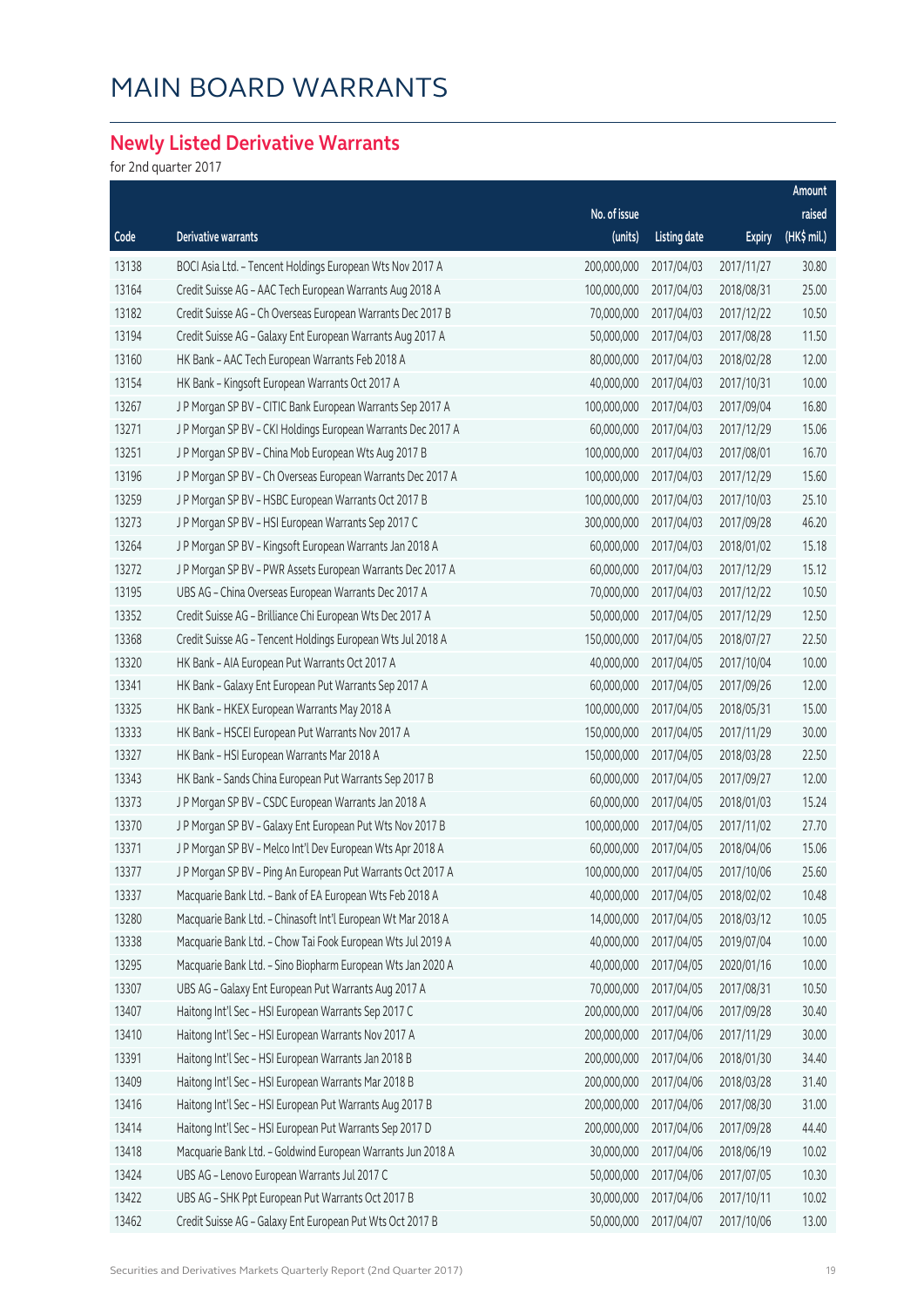|       |                                                              |              |                       |               | Amount     |
|-------|--------------------------------------------------------------|--------------|-----------------------|---------------|------------|
|       |                                                              | No. of issue |                       |               | raised     |
| Code  | Derivative warrants                                          | (units)      | <b>Listing date</b>   | <b>Expiry</b> | (HK\$mil.) |
| 13460 | Credit Suisse AG - SMIC European Warrants Mar 2018 A         | 60,000,000   | 2017/04/07            | 2018/03/29    | 15.00      |
| 13440 | HK Bank - Evergrande European Warrants Oct 2017 A            | 30,000,000   | 2017/04/07            | 2017/10/31    | 12.00      |
| 13441 | HK Bank - Sands China European Warrants Oct 2017 A           | 40,000,000   | 2017/04/07            | 2017/10/31    | 10.00      |
| 13432 | Macquarie Bank Ltd. - R&F Ppt European Warrants Dec 2017 A   | 10,000,000   | 2017/04/07            | 2017/12/04    | 10.31      |
| 13442 | Macquarie Bank Ltd. - HSBC European Put Warrants Nov 2017 C  | 27,000,000   | 2017/04/07            | 2017/11/02    | 10.26      |
| 13456 | Macquarie Bank Ltd. - PetroChina European Put Wts Nov 2017 B | 20,000,000   | 2017/04/07            | 2017/11/02    | 10.00      |
| 13458 | SG Issuer - Ch Mob European Warrants Oct 2017 B              | 60,000,000   | 2017/04/07            | 2017/10/06    | 15.30      |
| 13434 | SG Issuer - Li & Fung European Warrants Dec 2017 A           | 25,000,000   | 2017/04/07            | 2017/12/05    | 12.25      |
| 13467 | UBS AG - HKEX European Put Warrants Oct 2017 A               | 100,000,000  | 2017/04/07            | 2017/10/03    | 15.00      |
| 13469 | BOCI Asia Ltd. - CC Bank European Warrants Oct 2017 A        | 100,000,000  | 2017/04/10            | 2017/10/24    | 20.10      |
| 13480 | BNP Paribas Issuance B.V. - Ch Railway Euro Wts Dec 2017 B   | 80,000,000   | 2017/04/10            | 2017/12/04    | 34.40      |
| 13471 | Macquarie Bank Ltd. - China Unicom European Wts Mar 2018 A   | 20,000,000   | 2017/04/10            | 2018/03/02    | 10.00      |
| 13478 | Macquarie Bank Ltd. - GAC European Put Warrants May 2018 A   | 40,000,000   | 2017/04/10            | 2018/05/02    | 10.00      |
| 13496 | BOCI Asia Ltd. - AAC Tech European Warrants Feb 2018 A       | 100,000,000  | 2017/04/11            | 2018/02/28    | 15.00      |
| 13493 | BOCI Asia Ltd. - Evergrande European Warrants Oct 2017 A     | 20,000,000   | 2017/04/11            | 2017/10/16    | 12.40      |
| 13504 | BOCI Asia Ltd. - Galaxy Ent European Warrants Oct 2017 A     | 100,000,000  | 2017/04/11            | 2017/10/06    | 28.00      |
| 13505 | BOCI Asia Ltd. - Sands China European Warrants Nov 2017 A    | 100,000,000  | 2017/04/11            | 2017/11/27    | 20.10      |
| 13539 | Credit Suisse AG - Sinopec Corp European Warrants Oct 2017 A | 50,000,000   | 2017/04/11            | 2017/10/31    | 12.50      |
| 13531 | Credit Suisse AG - Kingsoft European Warrants Dec 2017 A     | 50,000,000   | 2017/04/11            | 2017/12/08    | 12.50      |
| 13528 | Credit Suisse AG - Lenovo European Warrants Sep 2017 A       | 50,000,000   | 2017/04/11            | 2017/09/29    | 12.50      |
| 13515 | Haitong Int'l Sec - BBMG European Warrants Dec 2018 A        | 150,000,000  | 2017/04/11            | 2018/12/31    | 37.95      |
| 13485 | Haitong Int'l Sec - China Mobile European Warrants Jul 2017A | 100,000,000  | 2017/04/11            | 2017/07/26    | 15.10      |
| 13482 | Haitong Int'l Sec - Galaxy Ent European Put Warrants Sep 17B | 100,000,000  | 2017/04/11            | 2017/09/29    | 20.00      |
| 13483 | Haitong Int'l Sec - Tencent European Put Warrants Oct 2017 C | 150,000,000  | 2017/04/11            | 2017/10/26    | 22.50      |
| 13492 | Macquarie Bank Ltd. - Lenovo European Put Warrants Dec 2017A | 19,000,000   | 2017/04/11            | 2017/12/04    | 10.03      |
| 13486 | Macquarie Bank Ltd. - Tencent European Warrants Nov 2017 A   | 22,000,000   | 2017/04/11            | 2017/11/02    | 10.01      |
| 13522 | UBS AG - BOC HK European Warrants Jan 2018 A                 |              | 60,000,000 2017/04/11 | 2018/01/24    | 10.44      |
| 13523 | UBS AG - GAC European Warrants Dec 2017 A                    | 40,000,000   | 2017/04/11            | 2017/12/28    | 10.00      |
| 13524 | UBS AG - KECL European Warrants Oct 2017 A                   | 20,000,000   | 2017/04/11            | 2017/10/16    | 10.00      |
| 13559 | BNP Paribas Issuance B.V. - CKP European Wts Jan 2018 A      | 40,000,000   | 2017/04/12            | 2018/01/03    | 10.00      |
| 13558 | BNP Paribas Issuance B.V. - Sinopec Corp Eu Wts Nov 2017 A   | 40,000,000   | 2017/04/12            | 2017/11/02    | 10.00      |
| 13557 | BNP Paribas Issuance B.V. - China Tel Euro Wts Apr 2018 A    | 40,000,000   | 2017/04/12            | 2018/04/04    | 10.00      |
| 13561 | BNP Paribas Issuance B.V. - Galaxy Ent Euro Wts May 2018 A   | 40,000,000   | 2017/04/12            | 2018/05/03    | 10.00      |
| 13542 | BNP Paribas Issuance B.V. - HKEX European Wts Feb 2018 A     | 80,000,000   | 2017/04/12            | 2018/02/02    | 12.00      |
| 13541 | BNP Paribas Issuance B.V. - Tencent Hldgs Eu Wt Apr 2019 B   | 80,000,000   | 2017/04/12            | 2019/04/02    | 20.00      |
| 13604 | Credit Suisse AG - Lenovo European Warrants Oct 2017 A       | 50,000,000   | 2017/04/12            | 2017/10/11    | 12.50      |
| 13593 | Haitong Int'l Sec - China Shenhua European Warrants Dec 17 B | 100,000,000  | 2017/04/12            | 2017/12/29    | 25.30      |
| 13568 | Haitong Int'l Sec - China Telecom European Warrants Jan 18 A | 100,000,000  | 2017/04/12            | 2018/01/31    | 25.00      |
| 13563 | Haitong Int'l Sec - Jiangxi Copper European Warrants Dec 17C | 150,000,000  | 2017/04/12            | 2017/12/01    | 23.70      |
| 13584 | Haitong Int'l Sec - Lenovo European Warrants Aug 2017 C      | 100,000,000  | 2017/04/12            | 2017/08/30    | 21.00      |
| 13592 | Haitong Int'l Sec - Sihuan Pharm European Warrants Jun 2018A | 50,000,000   | 2017/04/12            | 2018/06/29    | 39.50      |
| 13632 | J P Morgan SP BV - CC Bank European Wts Aug 2017 C           | 100,000,000  | 2017/04/12            | 2017/08/31    | 20.90      |
| 13658 | J P Morgan SP BV - Sinopec Corp Eu Put Wt Oct 2017 A         | 100,000,000  | 2017/04/12            | 2017/10/31    | 25.10      |
| 13665 | J P Morgan SP BV - Lenovo European Warrants Nov 2017 A       | 100,000,000  | 2017/04/12            | 2017/11/03    | 25.10      |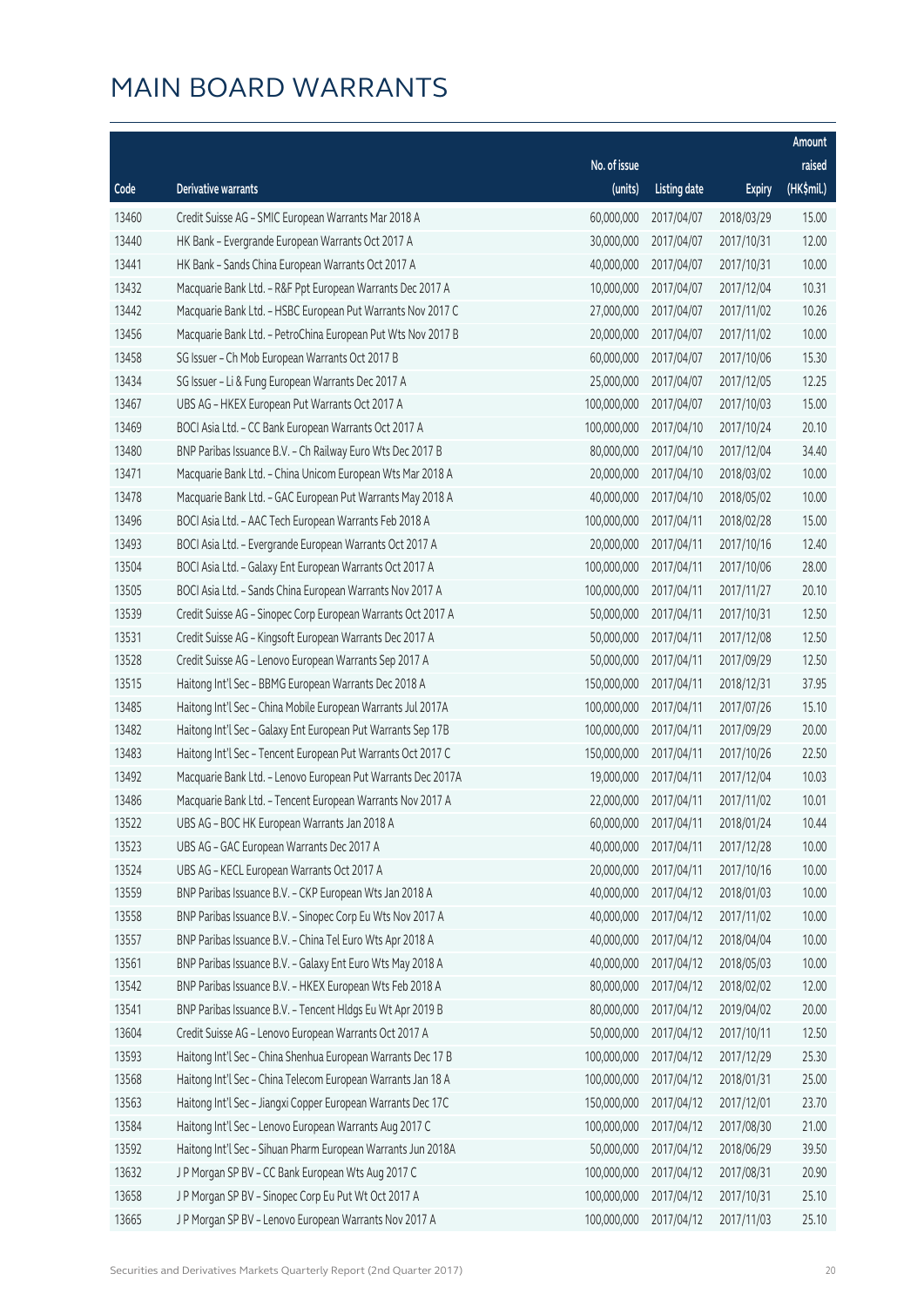|       |                                                              |                        |                     |               | Amount     |
|-------|--------------------------------------------------------------|------------------------|---------------------|---------------|------------|
|       |                                                              | No. of issue           |                     |               | raised     |
| Code  | Derivative warrants                                          | (units)                | <b>Listing date</b> | <b>Expiry</b> | (HK\$mil.) |
| 13602 | Macquarie Bank Ltd. - HKEX European Warrants Nov 2017 A      | 36,000,000             | 2017/04/12          | 2017/11/02    | 10.04      |
| 13625 | UBS AG - Anhui Conch European Warrants Sep 2017 A            | 70,000,000             | 2017/04/12          | 2017/09/26    | 12.25      |
| 13605 | UBS AG - Ch Comm Cons European Warrants Oct 2017 A           | 15,000,000             | 2017/04/12          | 2017/10/11    | 10.10      |
| 13624 | UBS AG - Evergrande European Warrants Oct 2017 A             | 20,000,000             | 2017/04/12          | 2017/10/11    | 17.24      |
| 13621 | UBS AG - Sands China European Put Warrants Sep 2017 A        | 70,000,000             | 2017/04/12          | 2017/09/27    | 12.95      |
| 13672 | BOCI Asia Ltd. - CKP European Warrants Oct 2017 A            | 100,000,000            | 2017/04/13          | 2017/10/04    | 16.80      |
| 13669 | BOCI Asia Ltd. - Kingsoft European Warrants Oct 2017 B       | 100,000,000            | 2017/04/13          | 2017/10/31    | 25.00      |
| 13668 | BOCI Asia Ltd. - Lenovo European Warrants Aug 2017 B         | 80,000,000             | 2017/04/13          | 2017/08/31    | 12.00      |
| 13755 | BNP Paribas Issuance B.V. - Ch Shenhua Euro Wts Jan 2018 A   | 60,000,000             | 2017/04/13          | 2018/01/03    | 16.20      |
| 13746 | BNP Paribas Issuance B.V. - Geely Auto Euro Wts Dec 2017 A   | 100,000,000            | 2017/04/13          | 2017/12/04    | 20.00      |
| 13738 | BNP Paribas Issuance B.V. - Geely Auto Euro Wts Mar 2018 A   | 100,000,000            | 2017/04/13          | 2018/03/02    | 23.00      |
| 13678 | HK Bank - Anhui Conch European Warrants Sep 2017 A           | 60,000,000             | 2017/04/13          | 2017/09/29    | 10.80      |
| 13677 | HK Bank - CNOOC European Warrants Oct 2017 A                 | 40,000,000             | 2017/04/13          | 2017/10/31    | 11.20      |
| 13679 | HK Bank - Foxconn European Warrants Oct 2017 A               | 40,000,000             | 2017/04/13          | 2017/10/31    | 10.00      |
| 13675 | HK Bank - Geely Auto European Warrants Dec 2017 E            | 150,000,000            | 2017/04/13          | 2017/12/29    | 37.50      |
| 13766 | J P Morgan SP BV - China Tel European Warrants Dec 2017 A    | 80,000,000             | 2017/04/13          | 2017/12/01    | 13.28      |
| 13762 | J P Morgan SP BV - NCI European Warrants Dec 2017 A          | 60,000,000             | 2017/04/13          | 2017/12/04    | 15.30      |
| 13736 | Macquarie Bank Ltd. - CNOOC European Warrants Apr 2018 A     | 24,000,000             | 2017/04/13          | 2018/04/04    | 12.00      |
| 13724 | Macquarie Bank Ltd. - Galaxy Ent European Wts Dec 2017 A     | 40,000,000             | 2017/04/13          | 2017/12/04    | 10.00      |
| 13737 | Macquarie Bank Ltd. - Tencent European Put Wts Nov 2017 B    | 20,000,000             | 2017/04/13          | 2017/11/02    | 10.00      |
| 13820 | Credit Suisse AG - Geely Auto European Warrants Nov 2017 A   | 100,000,000            | 2017/04/18          | 2017/11/20    | 19.00      |
| 13795 | HK Bank - CAM CSI300 European Warrants Aug 2017 A            | 80,000,000             | 2017/04/18          | 2017/08/31    | 12.00      |
| 13793 | HK Bank - CITIC Bank European Warrants Oct 2017 A            | 40,000,000             | 2017/04/18          | 2017/10/31    | 10.00      |
| 13794 | HK Bank - Evergrande European Warrants Apr 2018 A            | 100,000,000            | 2017/04/18          | 2018/04/26    | 15.00      |
| 13792 | Haitong Int'l Sec - CC Bank European Warrants Aug 2017 A     | 100,000,000            | 2017/04/18          | 2017/08/24    | 17.00      |
| 13771 | Haitong Int'l Sec - HKEX European Warrants May 2018 A        | 250,000,000            | 2017/04/18          | 2018/05/30    | 37.50      |
| 13784 | Haitong Int'l Sec - Tencent European Warrants Jul 2018 A     | 150,000,000 2017/04/18 |                     | 2018/07/30    | 22.50      |
| 13796 | Haitong Int'l Sec - Tencent European Put Warrants Oct 2017 D | 150,000,000            | 2017/04/18          | 2017/10/03    | 22.50      |
| 13819 | Macquarie Bank Ltd. - BYD European Put Warrants Dec 2017 A   | 18,000,000             | 2017/04/18          | 2017/12/04    | 10.03      |
| 13817 | Macquarie Bank Ltd. - Foxconn European Warrants Jan 2018 A   | 28,000,000             | 2017/04/18          | 2018/01/03    | 10.02      |
| 13797 | Macquarie Bank Ltd. - SUNAC European Warrants Oct 2018 A     | 40,000,000             | 2017/04/18          | 2018/10/18    | 10.00      |
| 13831 | UBS AG - CC Bank European Warrants Aug 2017 C                | 70,000,000             | 2017/04/18          | 2017/08/24    | 10.50      |
| 13829 | UBS AG - Galaxy Ent European Warrants Jul 2017 A             | 50,000,000             | 2017/04/18          | 2017/07/27    | 10.25      |
| 13834 | UBS AG - PetroChina European Warrants Sep 2017 A             | 70,000,000             | 2017/04/18          | 2017/09/26    | 10.64      |
| 13950 | Credit Suisse AG - BOCL European Warrants Jan 2018 A         | 50,000,000             | 2017/04/19          | 2018/01/30    | 12.50      |
| 13955 | Credit Suisse AG - CC Bank European Warrants Sep 2017 A      | 50,000,000             | 2017/04/19          | 2017/09/22    | 10.00      |
| 13975 | Credit Suisse AG - CKP European Warrants Oct 2017 A          | 40,000,000             | 2017/04/19          | 2017/10/30    | 10.00      |
| 13967 | Credit Suisse AG - PetroChina European Warrants Oct 2017 A   | 50,000,000             | 2017/04/19          | 2017/10/04    | 10.00      |
| 13882 | HK Bank - HSCEI European Put Warrants Dec 2017 C             | 150,000,000            | 2017/04/19          | 2017/12/28    | 22.50      |
| 13878 | HK Bank - China Vanke European Warrants Dec 2017 A           | 40,000,000             | 2017/04/19          | 2017/12/29    | 10.00      |
| 13977 | J P Morgan SP BV - Sinopec Corp European Warrants Dec 2017 A | 100,000,000            | 2017/04/19          | 2017/12/04    | 25.80      |
| 13987 | J P Morgan SP BV - KECL European Warrants Nov 2017 A         | 40,000,000             | 2017/04/19          | 2017/11/01    | 10.64      |
| 13976 | J P Morgan SP BV - Tencent European Warrants Jul 2017 E      | 100,000,000            | 2017/04/19          | 2017/07/31    | 44.40      |
| 13848 | Macquarie Bank Ltd. - CITIC Sec European Warrants Aug 2018 A | 40,000,000             | 2017/04/19          | 2018/08/02    | 10.00      |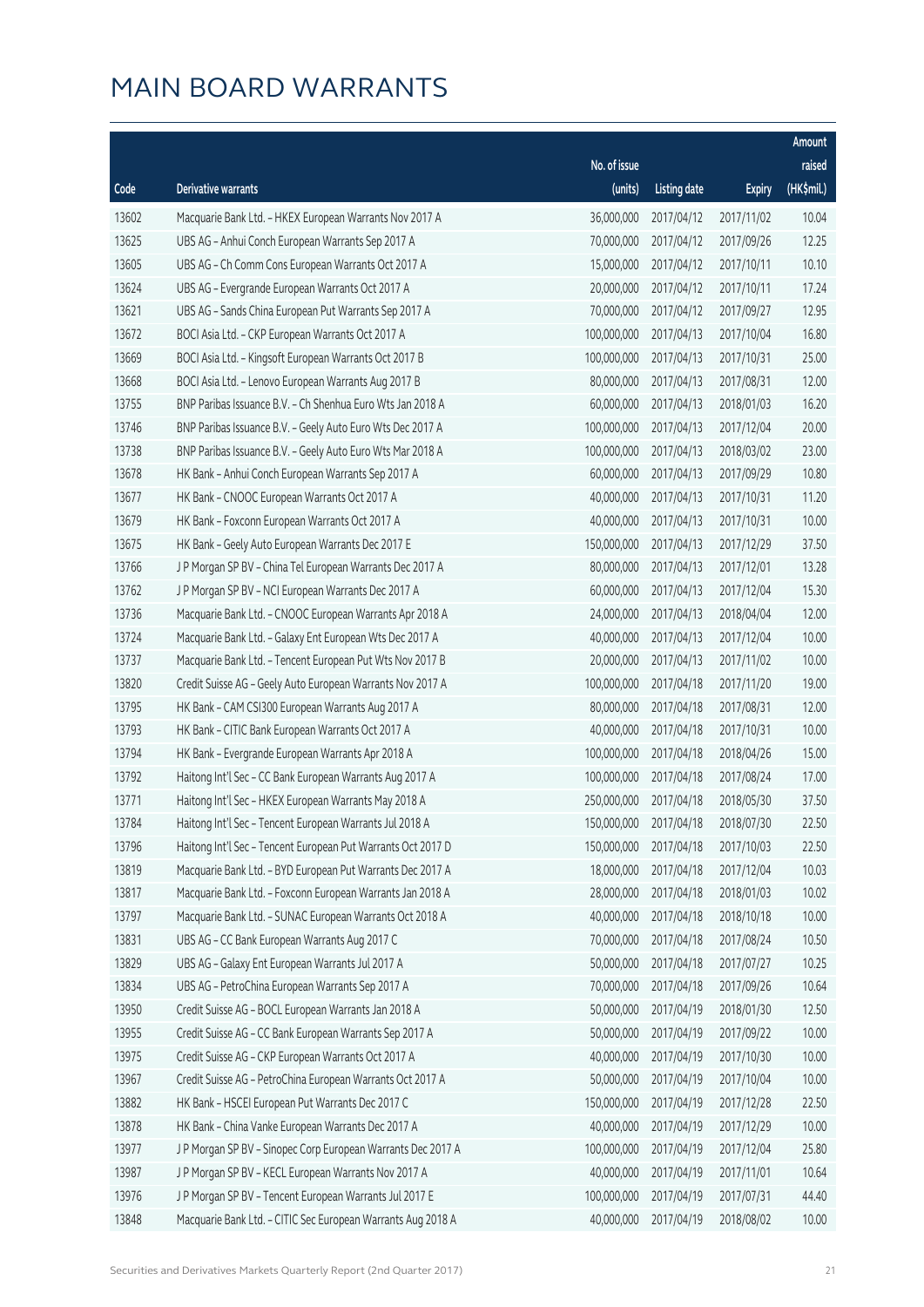|       |                                                               |              |                       |               | Amount     |
|-------|---------------------------------------------------------------|--------------|-----------------------|---------------|------------|
|       |                                                               | No. of issue |                       |               | raised     |
| Code  | Derivative warrants                                           | (units)      | <b>Listing date</b>   | <b>Expiry</b> | (HK\$mil.) |
| 13884 | Macquarie Bank Ltd. - China Life European Wts Nov 2017 A      | 5,000,000    | 2017/04/19            | 2017/11/02    | 10.00      |
| 13850 | Macquarie Bank Ltd. - CRRC European Warrants Jul 2018 A       | 8,000,000    | 2017/04/19            | 2018/07/04    | 10.43      |
| 13837 | Macquarie Bank Ltd. - Huadian Fuxin European Warrants May18A  | 28,000,000   | 2017/04/19            | 2018/05/15    | 10.33      |
| 13895 | Macquarie Bank Ltd. - MTRC European Warrants Mar 2018 A       | 40,000,000   | 2017/04/19            | 2018/03/02    | 10.00      |
| 13899 | Macquarie Bank Ltd. - PICC P&C European Warrants Dec 2017 A   | 18,000,000   | 2017/04/19            | 2017/12/04    | 10.03      |
| 13886 | Macquarie Bank Ltd. - Tencent European Warrants Nov 2017 C    | 12,000,000   | 2017/04/19            | 2017/11/02    | 10.03      |
| 13853 | Macquarie Bank Ltd. - China Vanke European Wts Jan 2018 A     | 40,000,000   | 2017/04/19            | 2018/01/03    | 10.00      |
| 13863 | SG Issuer - CNOOC European Warrants Oct 2017 B                | 40,000,000   | 2017/04/19            | 2017/10/06    | 10.00      |
| 13930 | SG Issuer - CSOP A50 ETF European Warrants Oct 2017 A         | 30,000,000   | 2017/04/19            | 2017/10/06    | 10.50      |
| 13940 | SG Issuer - A50 China European Warrants Nov 2017 A            | 30,000,000   | 2017/04/19            | 2017/11/03    | 13.20      |
| 13875 | SG Issuer - Petch European Warrants Nov 2017 A                | 60,000,000   | 2017/04/19            | 2017/11/03    | 15.00      |
| 13944 | SG Issuer - Tracker Fund European Warrants Aug 2018 A         | 100,000,000  | 2017/04/19            | 2018/08/03    | 15.00      |
| 13926 | UBS AG - Evergrande European Warrants Apr 2018 A              | 100,000,000  | 2017/04/19            | 2018/04/26    | 15.00      |
| 13920 | UBS AG - HSBC European Warrants Aug 2017 C                    | 100,000,000  | 2017/04/19            | 2017/08/30    | 16.30      |
| 13922 | UBS AG - HS H-SHARE European Warrants Dec 2017 A              | 50,000,000   | 2017/04/19            | 2017/12/29    | 14.60      |
| 13909 | UBS AG - Haitong Sec European Warrants Aug 2018 A             | 70,000,000   | 2017/04/19            | 2018/08/20    | 17.50      |
| 13916 | UBS AG - Sands China European Warrants Sep 2017 B             | 70,000,000   | 2017/04/19            | 2017/09/26    | 10.57      |
| 13917 | UBS AG - Zijin Mining European Warrants Dec 2017 A            | 30,000,000   | 2017/04/19            | 2017/12/29    | 10.08      |
| 14037 | BNP Paribas Issuance B.V. - Agricultural Bank Eu Wt Dec17A    | 80,000,000   | 2017/04/20            | 2017/12/04    | 12.80      |
| 14031 | BNP Paribas Issuance B.V. - CITIC Sec Euro Wts Dec 2017 B     | 80,000,000   | 2017/04/20            | 2017/12/04    | 12.00      |
| 14022 | BNP Paribas Issuance B.V. - Evergrande Euro Wts May 2018 A    | 120,000,000  | 2017/04/20            | 2018/05/03    | 19.20      |
| 14045 | BNP Paribas Issuance B.V. - HSI European Wts Jun 2018 A       | 80,000,000   | 2017/04/20            | 2018/06/28    | 24.00      |
| 14050 | BNP Paribas Issuance B.V. - HSI Euro Put Wts Feb 2018 A       | 80,000,000   | 2017/04/20            | 2018/02/27    | 22.40      |
| 14035 | BNP Paribas Issuance B.V. - Haitong Sec Eu Wts Dec 2017 A     | 40,000,000   | 2017/04/20            | 2017/12/04    | 26.00      |
| 14023 | BNP Paribas Issuance B.V. - SUNAC European Warrants Oct18A    | 100,000,000  | 2017/04/20            | 2018/10/03    | 26.00      |
| 14080 | Credit Suisse AG - Henderson Land European Warrants Dec 17 A  | 40,000,000   | 2017/04/20            | 2017/12/29    | 10.00      |
| 13998 | HK Bank - China Shenhua European Warrants Oct 2017 A          |              | 80,000,000 2017/04/20 | 2017/10/24    | 12.00      |
| 14092 | J P Morgan SP BV - CSOP A50 ETF European Warrants Aug 2017 A  | 60,000,000   | 2017/04/20            | 2017/08/01    | 10.14      |
| 14087 | J P Morgan SP BV - A50 China European Warrants Sep 2017 A     | 60,000,000   | 2017/04/20            | 2017/09/01    | 13.74      |
| 14052 | Macquarie Bank Ltd - Skyworth Digital European Wts Mar 2018 A | 10,000,000   | 2017/04/20            | 2018/03/16    | 10.00      |
| 14062 | SG Issuer - Evergrande European Warrants May 2018 A           | 100,000,000  | 2017/04/20            | 2018/05/04    | 15.00      |
| 14014 | SG Issuer - Evergrande European Warrants Jun 2018 A           | 100,000,000  | 2017/04/20            | 2018/06/05    | 25.00      |
| 13997 | SG Issuer - KECL European Warrants Nov 2017 A                 | 14,000,000   | 2017/04/20            | 2017/11/03    | 10.08      |
| 14021 | SG Issuer - PICC P&C European Warrants Nov 2017 A             | 12,000,000   | 2017/04/20            | 2017/11/03    | 10.08      |
| 14079 | UBS AG - AAC Tech European Warrants Feb 2018 A                | 70,000,000   | 2017/04/20            | 2018/02/26    | 10.50      |
| 14078 | UBS AG - CAM CSI300 European Warrants Aug 2017 A              | 70,000,000   | 2017/04/20            | 2017/08/28    | 10.50      |
| 14077 | UBS AG - CSOP A50 ETF European Warrants Aug 2017 A            | 70,000,000   | 2017/04/20            | 2017/08/25    | 13.44      |
| 14068 | UBS AG - A50 China European Warrants Aug 2017 A               | 70,000,000   | 2017/04/20            | 2017/08/29    | 11.27      |
| 14095 | BOCI Asia Ltd. - China Mobile European Warrants Oct 2017 A    | 100,000,000  | 2017/04/21            | 2017/10/23    | 25.00      |
| 14208 | Credit Suisse AG - China Mobile European Warrants Oct 2017 B  | 70,000,000   | 2017/04/21            | 2017/10/04    | 13.30      |
| 14217 | Credit Suisse AG - HSBC European Wts Aug 2017 C               | 100,000,000  | 2017/04/21            | 2017/08/30    | 15.00      |
| 14221 | Credit Suisse AG - New World Dev European Wts Aug 2017 A      | 30,000,000   | 2017/04/21            | 2017/08/02    | 10.05      |
| 14220 | Credit Suisse AG - Tencent Holdings European Wts Nov 2017 B   | 150,000,000  | 2017/04/21            | 2017/11/28    | 22.50      |
| 14232 | Credit Suisse AG - Yanzhou Coal European Warrants Nov 2017 A  | 20,000,000   | 2017/04/21            | 2017/11/02    | 11.00      |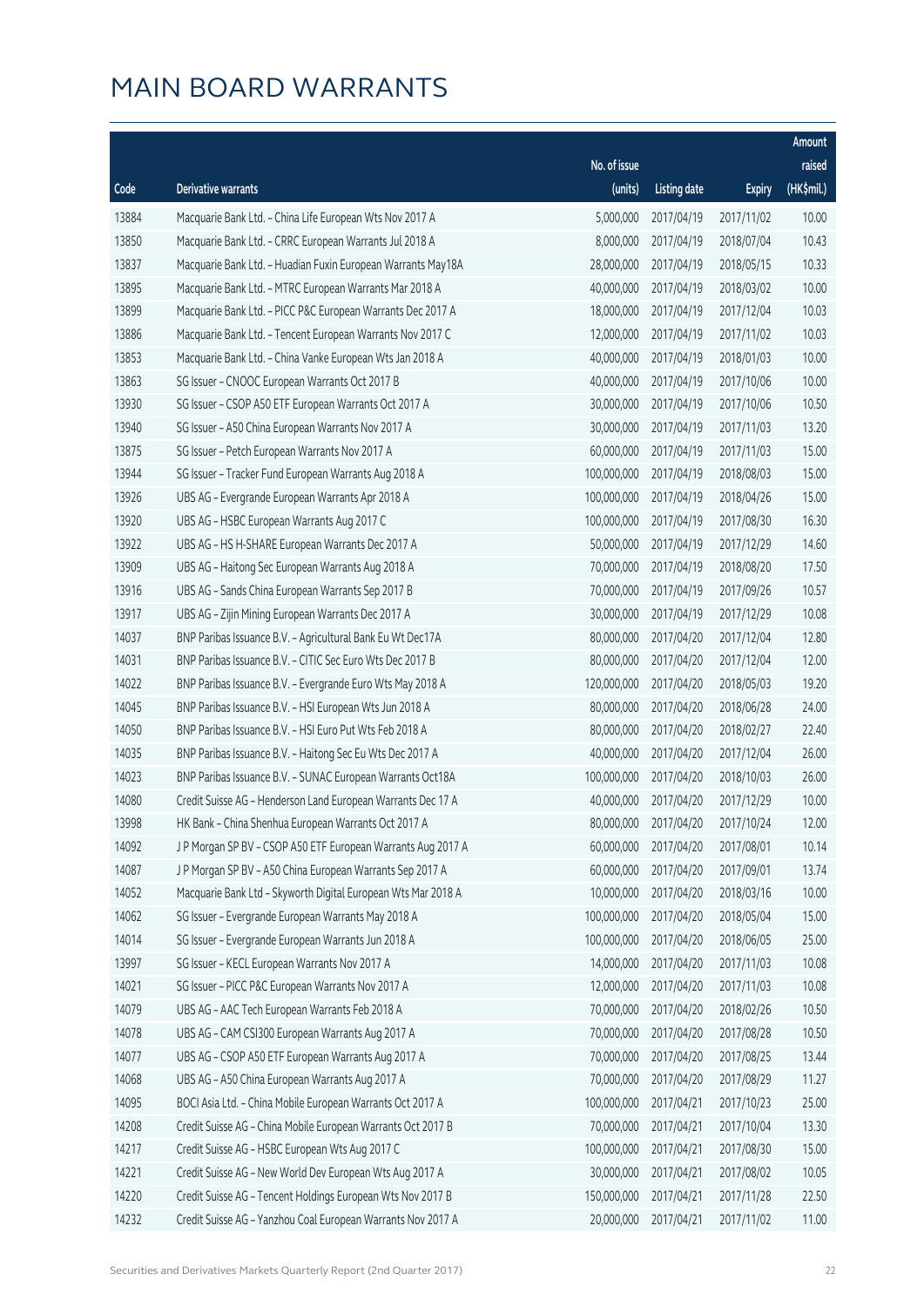|       |                                                              |                        |                     |               | Amount     |
|-------|--------------------------------------------------------------|------------------------|---------------------|---------------|------------|
|       |                                                              | No. of issue           |                     |               | raised     |
| Code  | Derivative warrants                                          | (units)                | <b>Listing date</b> | <b>Expiry</b> | (HK\$mil.) |
| 14274 | Goldman Sachs SP (Asia) - BOCL European Warrants Sep 2017 C  | 80,000,000             | 2017/04/21          | 2017/09/22    | 12.00      |
| 14259 | Goldman Sachs SP (Asia) - China Mobile Euro Wts Jul 2017 D   | 80,000,000             | 2017/04/21          | 2017/07/24    | 19.76      |
| 14256 | Goldman Sachs SP (Asia) - HKEX European Warrants Jan 2018 A  | 200,000,000            | 2017/04/21          | 2018/01/29    | 30.00      |
| 14269 | Goldman Sachs SP (Asia) - HSBC European Warrants Aug 2017 B  | 80,000,000             | 2017/04/21          | 2017/08/30    | 12.00      |
| 14260 | Goldman Sachs SP (Asia) - HSBC European Warrants Sep 2017 C  | 80,000,000             | 2017/04/21          | 2017/09/26    | 12.00      |
| 14282 | Goldman Sachs SP (Asia) - HSI European Warrants Oct 2017 B   | 200,000,000            | 2017/04/21          | 2017/10/30    | 30.00      |
| 14278 | Goldman Sachs SP (Asia) - HSI European Warrants Mar 2018 A   | 200,000,000            | 2017/04/21          | 2018/03/28    | 30.00      |
| 14283 | Goldman Sachs SP (Asia) - HSI European Put Wts Aug 2017 F    | 200,000,000            | 2017/04/21          | 2017/08/30    | 30.00      |
| 14270 | Goldman Sachs Sp (Asia) - ICBC European Warrants Sep 2017 A  | 80,000,000             | 2017/04/21          | 2017/09/26    | 12.00      |
| 14264 | Goldman Sachs SP (Asia) - Tencent European Wt Aug 2017 D     | 200,000,000            | 2017/04/21          | 2017/08/28    | 30.00      |
| 14157 | HK Bank - BBMG European Warrants Dec 2018 A                  | 80,000,000             | 2017/04/21          | 2018/12/24    | 12.00      |
| 14173 | HK Bank - China Mobile European Warrants Oct 2017 A          | 40,000,000             | 2017/04/21          | 2017/10/31    | 14.00      |
| 14175 | HK Bank - HSI European Warrants Oct 2017 B                   | 150,000,000            | 2017/04/21          | 2017/10/30    | 22.50      |
| 14161 | HK Bank - Ping An European Warrants Aug 2017 A               | 80,000,000             | 2017/04/21          | 2017/08/31    | 12.00      |
| 14166 | HK Bank - Ping An European Warrants Oct 2017 A               | 40,000,000             | 2017/04/21          | 2017/10/31    | 10.40      |
| 14115 | Haitong Int'l Sec - BOCL European Warrants Jan 2018 A        | 100,000,000            | 2017/04/21          | 2018/01/31    | 25.00      |
| 14112 | Haitong Int'l Sec - CC Bank European Warrants Dec 2017 A     | 100,000,000            | 2017/04/21          | 2017/12/29    | 25.00      |
| 14109 | Haitong Int'l Sec - CNOOC European Warrants Jul 2017 B       | 100,000,000            | 2017/04/21          | 2017/07/31    | 17.00      |
| 14102 | Haitong Int'l Sec - Sinopec Corp European Wts Nov 2017 A     | 100,000,000            | 2017/04/21          | 2017/11/02    | 28.00      |
| 14119 | Haitong Int'l Sec - CSOP A50 ETF European Warrants Jul 2017A | 50,000,000             | 2017/04/21          | 2017/07/31    | 12.00      |
| 14118 | Haitong Int'l Sec - CSOP A50 ETF European Warrants Mar 2018A | 50,000,000             | 2017/04/21          | 2018/03/29    | 15.50      |
| 14107 | Haitong Int'l Sec - Ch Unicom European Warrants Sep 2017 A   | 100,000,000            | 2017/04/21          | 2017/09/29    | 47.00      |
| 14113 | Haitong Int'l Sec - Evergrande European Warrants Apr 2018 A  | 150,000,000            | 2017/04/21          | 2018/04/25    | 22.65      |
| 14124 | Haitong Int'l Sec - A50 China European Warrants Aug 2017 A   | 50,000,000             | 2017/04/21          | 2017/08/28    | 13.50      |
| 14131 | Haitong Int'l Sec - A50 China European Warrants Mar 2018 A   | 50,000,000             | 2017/04/21          | 2018/03/29    | 12.50      |
| 14108 | Haitong Int'l Sec - PetroChina European Warrants Sep 2017 A  | 100,000,000            | 2017/04/21          | 2017/09/29    | 15.00      |
| 14154 | Haitong Int'l Sec - Tencent European Warrants Jul 2017 B     | 100,000,000 2017/04/21 |                     | 2017/07/31    | 45.10      |
| 14255 | J P Morgan SP BV - BBMG European Warrants Dec 2018 A         | 100,000,000            | 2017/04/21          | 2018/12/31    | 25.00      |
| 14200 | Macquarie Bank Ltd. - Beijing Air European Wts Aug 2018 A    | 38,000,000             | 2017/04/21          | 2018/08/15    | 10.03      |
| 14101 | Macquarie Bank Ltd. - CSOP A50 ETF European Wts Nov 2017 A   | 35,000,000             | 2017/04/21          | 2017/11/03    | 10.12      |
| 14193 | Macquarie Bank Ltd. - Haier Elec European Wts Mar 2018 A     | 30,000,000             | 2017/04/21          | 2018/03/16    | 10.05      |
| 14182 | Macquarie Bank Ltd. - HKEX European Warrants Nov 2017 B      | 20,000,000             | 2017/04/21          | 2017/11/02    | 10.02      |
| 14195 | Macquarie Bank Ltd. - NCI European Warrants Mar 2018 A       | 35,000,000             | 2017/04/21          | 2018/03/02    | 10.22      |
| 14332 | BOCI Asia Ltd. - Tencent Holdings European Wts Aug 2017 C    | 30,000,000             | 2017/04/24          | 2017/08/30    | 12.75      |
| 14304 | BNP Paribas Issuance B.V. - Tencent Hldgs Eu Wt Dec 2017 B   | 100,000,000            | 2017/04/24          | 2017/12/04    | 19.00      |
| 14305 | BNP Paribas Issuance B.V. - Tencent Hldgs Eu Wt Aug 2018 B   | 100,000,000            | 2017/04/24          | 2018/08/02    | 15.00      |
| 14375 | Goldman Sachs SP (Asia) - CC Bank European Wts Oct 2017 A    | 80,000,000             | 2017/04/24          | 2017/10/24    | 12.00      |
| 14374 | Goldman Sachs SP (Asia) - Lenovo European Wts Aug 2017 A     | 60,000,000             | 2017/04/24          | 2017/08/29    | 10.02      |
| 14371 | Goldman Sachs SP (Asia) - Tencent European Wt Aug 2017 E     | 30,000,000             | 2017/04/24          | 2017/08/30    | 10.08      |
| 14370 | J P Morgan SP BV - Tencent European Put Warrants Nov 2017 B  | 200,000,000            | 2017/04/24          | 2017/11/02    | 30.20      |
| 14325 | Macquarie Bank Ltd. - HKEX European Warrants Nov 2017 C      | 7,000,000              | 2017/04/24          | 2017/11/02    | 10.01      |
| 14318 | Macquarie Bank Ltd. - Tencent European Warrants Aug 2018 A   | 40,000,000             | 2017/04/24          | 2018/08/02    | 10.00      |
| 14314 | SG Issuer - CAM CSI300 European Warrants May 2018 A          | 50,000,000             | 2017/04/24          | 2018/05/04    | 12.50      |
| 14288 | SG Issuer - Haitong Sec European Warrants Dec 2017 A         | 10,000,000             | 2017/04/24          | 2017/12/05    | 11.80      |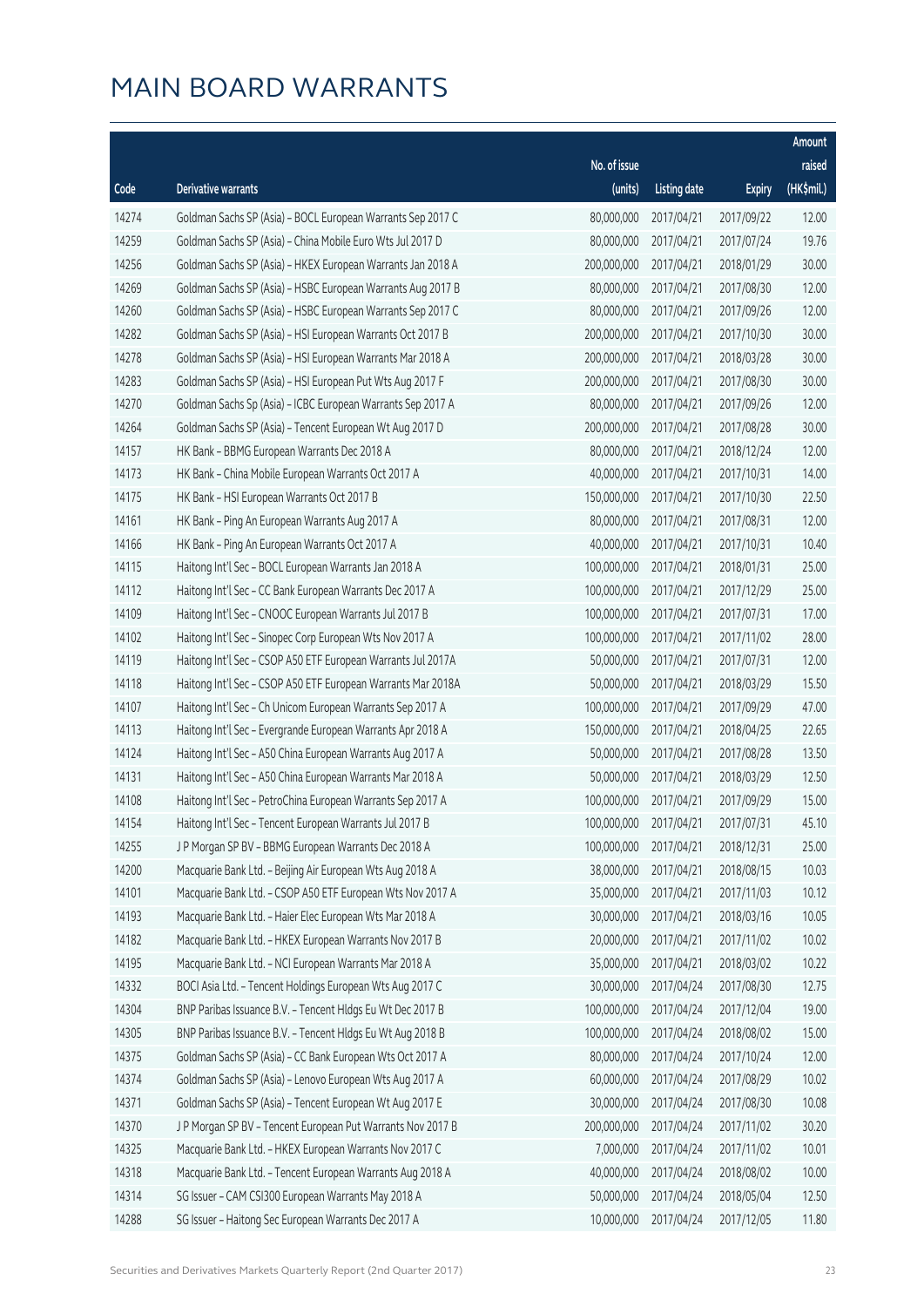|       |                                                               |                        |                     |               | Amount     |
|-------|---------------------------------------------------------------|------------------------|---------------------|---------------|------------|
|       |                                                               | No. of issue           |                     |               | raised     |
| Code  | <b>Derivative warrants</b>                                    | (units)                | <b>Listing date</b> | <b>Expiry</b> | (HK\$mil.) |
| 14299 | SG Issuer - Tencent European Warrants Sep 2017 C              | 30,000,000             | 2017/04/24          | 2017/09/01    | 10.05      |
| 14316 | SG Issuer - Tencent European Put Warrants Nov 2017 D          | 200,000,000            | 2017/04/24          | 2017/11/03    | 30.00      |
| 14369 | UBS AG - China Mobile European Warrants Aug 2017 A            | 100,000,000            | 2017/04/24          | 2017/08/03    | 15.10      |
| 14351 | UBS AG - Kingsoft European Warrants Nov 2017 A                | 100,000,000            | 2017/04/24          | 2017/11/02    | 17.60      |
| 14348 | UBS AG - Tencent Holdings European Warrants Aug 2017 B        | 300,000,000            | 2017/04/24          | 2017/08/29    | 45.00      |
| 14338 | UBS AG - Tencent Holdings European Warrants Oct 2017 D        | 300,000,000            | 2017/04/24          | 2017/10/31    | 45.00      |
| 14359 | UBS AG - Tencent Holdings European Put Warrants Sep 2017 C    | 200,000,000            | 2017/04/24          | 2017/09/26    | 30.00      |
| 14395 | BOCI Asia Ltd. - CSOP A50 ETF European Warrants Dec 2017 A    | 100,000,000            | 2017/04/25          | 2017/12/29    | 24.00      |
| 14400 | BOCI Asia Ltd. - A50 China European Warrants Sep 2017 A       | 100,000,000            | 2017/04/25          | 2017/09/26    | 15.00      |
| 14385 | BOCI Asia Ltd. - Geely Auto European Warrants Aug 2017 C      | 60,000,000             | 2017/04/25          | 2017/08/28    | 42.00      |
| 14390 | BOCI Asia Ltd. - Geely Auto European Warrants Dec 2017 B      | 100,000,000            | 2017/04/25          | 2017/12/27    | 17.50      |
| 14405 | BOCI Asia Ltd. - HS H-SHARE European Warrants Dec 2017 A      | 100,000,000            | 2017/04/25          | 2017/12/29    | 18.80      |
| 14382 | BOCI Asia Ltd. - Tencent Holdings European Put Wts Sep 2017 D | 100,000,000            | 2017/04/25          | 2017/09/29    | 18.50      |
| 14402 | BOCI Asia Ltd. - Tracker Fund European Warrants Jul 2018 A    | 100,000,000            | 2017/04/25          | 2018/07/25    | 15.00      |
| 14433 | Credit Suisse AG - HSBC European Wts Sep 2017 C               | 100,000,000            | 2017/04/25          | 2017/09/21    | 26.00      |
| 14442 | Goldman Sachs SP (Asia) - Ping An European Wts Aug 2017 B     | 80,000,000             | 2017/04/25          | 2017/08/28    | 12.00      |
| 14443 | Goldman Sachs SP (Asia) - Ping An European Wts Oct 2017 A     | 80,000,000             | 2017/04/25          | 2017/10/20    | 12.00      |
| 14446 | Goldman Sachs SP (Asia) - Tencent European Put Wt Sep 2017 G  | 100,000,000            | 2017/04/25          | 2017/09/26    | 15.00      |
| 14409 | HK Bank - Geely Auto European Warrants Nov 2017 B             | 100,000,000            | 2017/04/25          | 2017/11/20    | 15.00      |
| 14406 | HK Bank - PetroChina European Warrants Oct 2017 A             | 40,000,000             | 2017/04/25          | 2017/10/31    | 16.00      |
| 14453 | J P Morgan SP BV - AAC Acoustic European Warrants Jan 2018 A  | 100,000,000            | 2017/04/25          | 2018/01/31    | 25.10      |
| 14452 | J P Morgan SP BV - Lenovo European Warrants Dec 2017 A        | 100,000,000            | 2017/04/25          | 2017/12/04    | 26.10      |
| 14454 | J P Morgan SP BV - Stanchart European Warrants Nov 2017 A     | 60,000,000             | 2017/04/25          | 2017/11/01    | 18.84      |
| 14432 | Macquarie Bank Ltd. - Anhui Conch European Wts Mar 2018 A     | 29,000,000             | 2017/04/25          | 2018/03/02    | 10.18      |
| 14430 | Macquarie Bank Ltd. - HKEX European Put Warrants Nov 2017 D   | 11,000,000             | 2017/04/25          | 2017/11/02    | 10.02      |
| 14417 | Macquarie Bank Ltd. - Tencent European Warrants Nov 2017 D    | 10,000,000             | 2017/04/25          | 2017/11/02    | 20.00      |
| 14438 | UBS AG - HSBC European Warrants Jul 2017 D                    | 100,000,000 2017/04/25 |                     | 2017/07/26    | 17.00      |
| 14569 | BOCI Asia Ltd. - AAC Tech European Warrants Jan 2018 A        | 100,000,000            | 2017/04/26          | 2018/01/22    | 25.00      |
| 14558 | BOCI Asia Ltd. - China Life European Warrants Sep 2017 D      | 200,000,000            | 2017/04/26          | 2017/09/26    | 30.00      |
| 14563 | BOCI Asia Ltd. - Sinopec Corp European Warrants Oct 2017 A    | 100,000,000            | 2017/04/26          | 2017/10/26    | 18.40      |
| 14545 | BOCI Asia Ltd. - HKEX European Warrants Dec 2017 D            | 200,000,000            | 2017/04/26          | 2017/12/28    | 30.00      |
| 14538 | BOCI Asia Ltd. - HSBC European Warrants Sep 2017 D            | 200,000,000            | 2017/04/26          | 2017/09/25    | 30.20      |
| 14585 | Credit Suisse AG - AAC Tech European Warrants Dec 2017 B      | 70,000,000             | 2017/04/26          | 2017/12/29    | 17.50      |
| 14584 | Credit Suisse AG - AAC Tech European Warrants Feb 2018 A      | 70,000,000             | 2017/04/26          | 2018/02/26    | 15.75      |
| 14583 | Credit Suisse AG - HKEX European Warrants Jan 2018 A          | 150,000,000            | 2017/04/26          | 2018/01/29    | 22.50      |
| 14580 | Credit Suisse AG - Ping An European Warrants Aug 2017 C       | 70,000,000             | 2017/04/26          | 2017/08/31    | 12.60      |
| 14633 | Goldman Sachs SP (Asia) - AIA European Warrants Jul 2017 A    | 80,000,000             | 2017/04/26          | 2017/07/26    | 14.48      |
| 14624 | Goldman Sachs SP (Asia) - CSOP A50 ETF Euro Wts Oct 2017 B    | 50,000,000             | 2017/04/26          | 2017/10/30    | 13.00      |
| 14631 | Goldman Sachs SP (Asia) - A50 China European Wts Oct 2017 A   | 50,000,000             | 2017/04/26          | 2017/10/30    | 12.50      |
| 14521 | HK Bank - AAC Tech European Warrants Oct 2017 A               | 150,000,000            | 2017/04/26          | 2017/10/31    | 39.00      |
| 14529 | HK Bank - AAC Tech European Warrants Oct 2017 B               | 150,000,000            | 2017/04/26          | 2017/10/23    | 27.00      |
| 14532 | HK Bank - AAC Tech European Warrants Oct 2017 C               | 150,000,000            | 2017/04/26          | 2017/10/03    | 22.50      |
| 14524 | HK Bank - AAC Tech European Warrants Nov 2017 A               | 150,000,000            | 2017/04/26          | 2017/11/30    | 37.50      |
| 14586 | HK Bank - AAC Tech European Warrants Jan 2018 A               | 150,000,000            | 2017/04/26          | 2018/01/31    | 37.50      |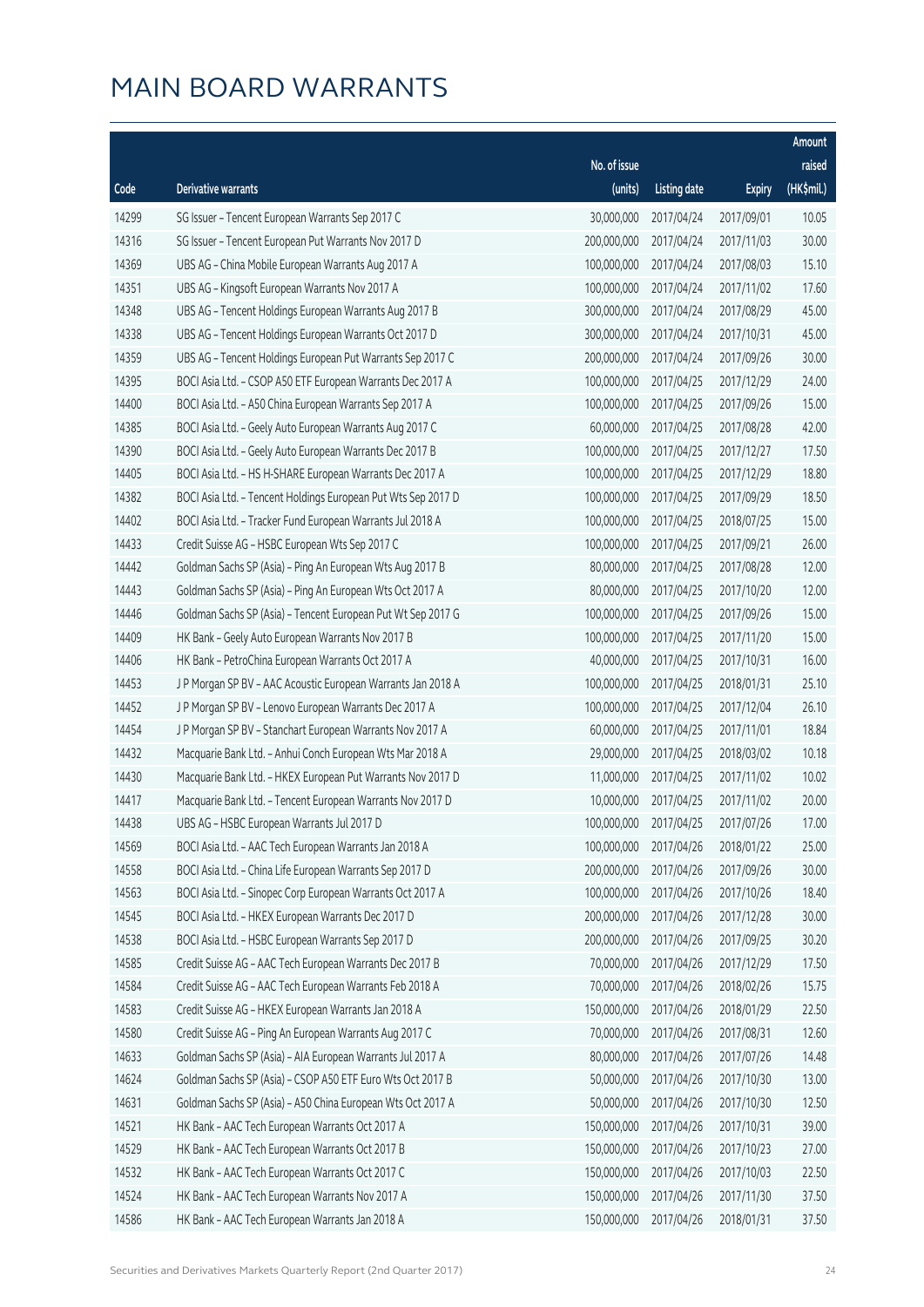|       |                                                              |              |                       |               | Amount     |
|-------|--------------------------------------------------------------|--------------|-----------------------|---------------|------------|
|       |                                                              | No. of issue |                       |               | raised     |
| Code  | Derivative warrants                                          | (units)      | <b>Listing date</b>   | <b>Expiry</b> | (HK\$mil.) |
| 14518 | HK Bank - HKEX European Warrants Dec 2017 B                  | 150,000,000  | 2017/04/26            | 2017/12/27    | 22.50      |
| 14507 | Haitong Int'l Sec - AAC Tech European Warrants Nov 2017 A    | 200,000,000  | 2017/04/26            | 2017/11/28    | 37.80      |
| 14513 | Haitong Int'l Sec - AAC Tech European Warrants Jan 2018 A    | 200,000,000  | 2017/04/26            | 2018/01/30    | 51.40      |
| 14512 | Haitong Int'l Sec - AAC Tech European Warrants Feb 2018 A    | 200,000,000  | 2017/04/26            | 2018/02/27    | 42.20      |
| 14501 | Haitong Int'l Sec - BOCL European Warrants Dec 2017 A        | 100,000,000  | 2017/04/26            | 2017/12/21    | 16.00      |
| 14478 | Haitong Int'l Sec - Ch Comm Cons European Warrants Nov 2017A | 200,000,000  | 2017/04/26            | 2017/11/27    | 30.40      |
| 14485 | Haitong Int'l Sec - China Life European Warrants Dec 2017 C  | 200,000,000  | 2017/04/26            | 2017/12/20    | 32.20      |
| 14476 | Haitong Int'l Sec - China Mobile European Warrants Sep 2017B | 100,000,000  | 2017/04/26            | 2017/09/25    | 17.70      |
| 14475 | Haitong Int'l Sec - Galaxy Ent European Warrants Oct 2017 A  | 100,000,000  | 2017/04/26            | 2017/10/26    | 26.40      |
| 14455 | Haitong Int'l Sec - HSBC European Warrants Sep 2017 E        | 100,000,000  | 2017/04/26            | 2017/09/29    | 18.60      |
| 14456 | Haitong Int'l Sec - HSBC European Warrants Nov 2017 A        | 100,000,000  | 2017/04/26            | 2017/11/28    | 16.00      |
| 14477 | Haitong Int'l Sec - ICBC European Warrants Nov 2017 B        | 100,000,000  | 2017/04/26            | 2017/11/27    | 18.00      |
| 14481 | Haitong Int'l Sec - Sands China European Warrants Nov 2017 B | 100,000,000  | 2017/04/26            | 2017/11/27    | 20.10      |
| 14463 | Haitong Int'l Sec - SHK Ppt European Warrants Aug 2017 A     | 100,000,000  | 2017/04/26            | 2017/08/29    | 47.60      |
| 14634 | J P Morgan SP BV - AAC Tech European Warrants Jul 2018 A     | 100,000,000  | 2017/04/26            | 2018/07/03    | 25.90      |
| 14638 | J P Morgan SP BV - AAC Tech European Put Warrants Jul 2018 B | 60,000,000   | 2017/04/26            | 2018/07/03    | 15.18      |
| 14636 | J P Morgan SP BV - Link REIT European Warrants Nov 2017 A    | 60,000,000   | 2017/04/26            | 2017/11/02    | 15.84      |
| 14635 | J P Morgan SP BV - Sunny Optical European Warrants Nov 2017A | 60,000,000   | 2017/04/26            | 2017/11/02    | 26.82      |
| 14576 | Macquarie Bank Ltd. - AAC Tech European Wts Jul 2018 A       | 40,000,000   | 2017/04/26            | 2018/07/04    | 10.00      |
| 14577 | Macquarie Bank Ltd. - Tencent European Warrants Nov 2017 E   | 40,000,000   | 2017/04/26            | 2017/11/02    | 11.04      |
| 14516 | SG Issuer - AAC Tech European Warrants Mar 2018 A            | 60,000,000   | 2017/04/26            | 2018/03/05    | 11.70      |
| 14502 | SG Issuer - AAC Tech European Warrants Apr 2018 A            | 60,000,000   | 2017/04/26            | 2018/04/06    | 18.00      |
| 14589 | SG Issuer - AAC Tech European Warrants Dec 2018 A            | 60,000,000   | 2017/04/26            | 2018/12/05    | 15.00      |
| 14505 | SG Issuer - Ch Mob European Warrants Nov 2017 A              | 60,000,000   | 2017/04/26            | 2017/11/03    | 19.20      |
| 14606 | UBS AG - AAC Tech European Warrants Oct 2017 C               | 70,000,000   | 2017/04/26            | 2017/10/03    | 11.27      |
| 14618 | UBS AG - AAC Tech European Warrants Aug 2018 A               | 70,000,000   | 2017/04/26            | 2018/08/31    | 17.50      |
| 14610 | UBS AG - CKH European Warrants Sep 2017 A                    |              | 70,000,000 2017/04/26 | 2017/09/29    | 10.99      |
| 14602 | UBS AG - HKEX European Warrants Dec 2017 C                   | 300,000,000  | 2017/04/26            | 2017/12/20    | 45.00      |
| 14614 | UBS AG - Huaneng Power European Warrants Dec 2017 A          | 30,000,000   | 2017/04/26            | 2017/12/04    | 10.17      |
| 14590 | UBS AG - MTRC European Warrants Feb 2018 A                   | 30,000,000   | 2017/04/26            | 2018/02/26    | 10.20      |
| 14617 | UBS AG - Sunny Optical European Warrants Sep 2017 B          | 20,000,000   | 2017/04/26            | 2017/09/25    | 11.14      |
| 14646 | BOCI Asia Ltd. - AAC Tech European Warrants Nov 2017 B       | 100,000,000  | 2017/04/27            | 2017/11/28    | 18.50      |
| 14645 | BOCI Asia Ltd. - AAC Tech European Warrants Sep 2018 A       | 100,000,000  | 2017/04/27            | 2018/09/28    | 25.00      |
| 14647 | BOCI Asia Ltd. - CC Bank European Warrants Aug 2017 D        | 100,000,000  | 2017/04/27            | 2017/08/31    | 18.60      |
| 14651 | BOCI Asia Ltd. - ICBC European Warrants Nov 2017 A           | 100,000,000  | 2017/04/27            | 2017/11/27    | 16.00      |
| 14667 | BNP Paribas Issuance B.V. - AAC Tech Euro Wts Jul 2018 A     | 100,000,000  | 2017/04/27            | 2018/07/04    | 25.00      |
| 14659 | BNP Paribas Issuance B.V. - Geely Auto Euro Wts Feb 2018 A   | 100,000,000  | 2017/04/27            | 2018/02/02    | 16.00      |
| 14660 | BNP Paribas Issuance B.V. - Geely Auto Euro Wts Oct 2018 A   | 100,000,000  | 2017/04/27            | 2018/10/03    | 25.00      |
| 14670 | BNP Paribas Issuance B.V. - Sunny Optical Eu Wt Jan 2018 A   | 40,000,000   | 2017/04/27            | 2018/01/03    | 21.20      |
| 14691 | Credit Suisse AG - AAC Tech European Warrants Oct 2017 C     | 70,000,000   | 2017/04/27            | 2017/10/23    | 13.30      |
| 14688 | Credit Suisse AG - HKEX European Warrants Dec 2017 C         | 150,000,000  | 2017/04/27            | 2017/12/20    | 22.50      |
| 14690 | Credit Suisse AG - Link REIT European Warrants Oct 2017 A    | 40,000,000   | 2017/04/27            | 2017/10/31    | 10.00      |
| 14678 | Bank of East Asia - AAC Tech European Warrants Oct 2017 A    | 65,000,000   | 2017/04/27            | 2017/10/16    | 10.08      |
| 14677 | Bank of East Asia - AAC Tech European Warrants Aug 2018 A    | 60,000,000   | 2017/04/27            | 2018/08/31    | 15.00      |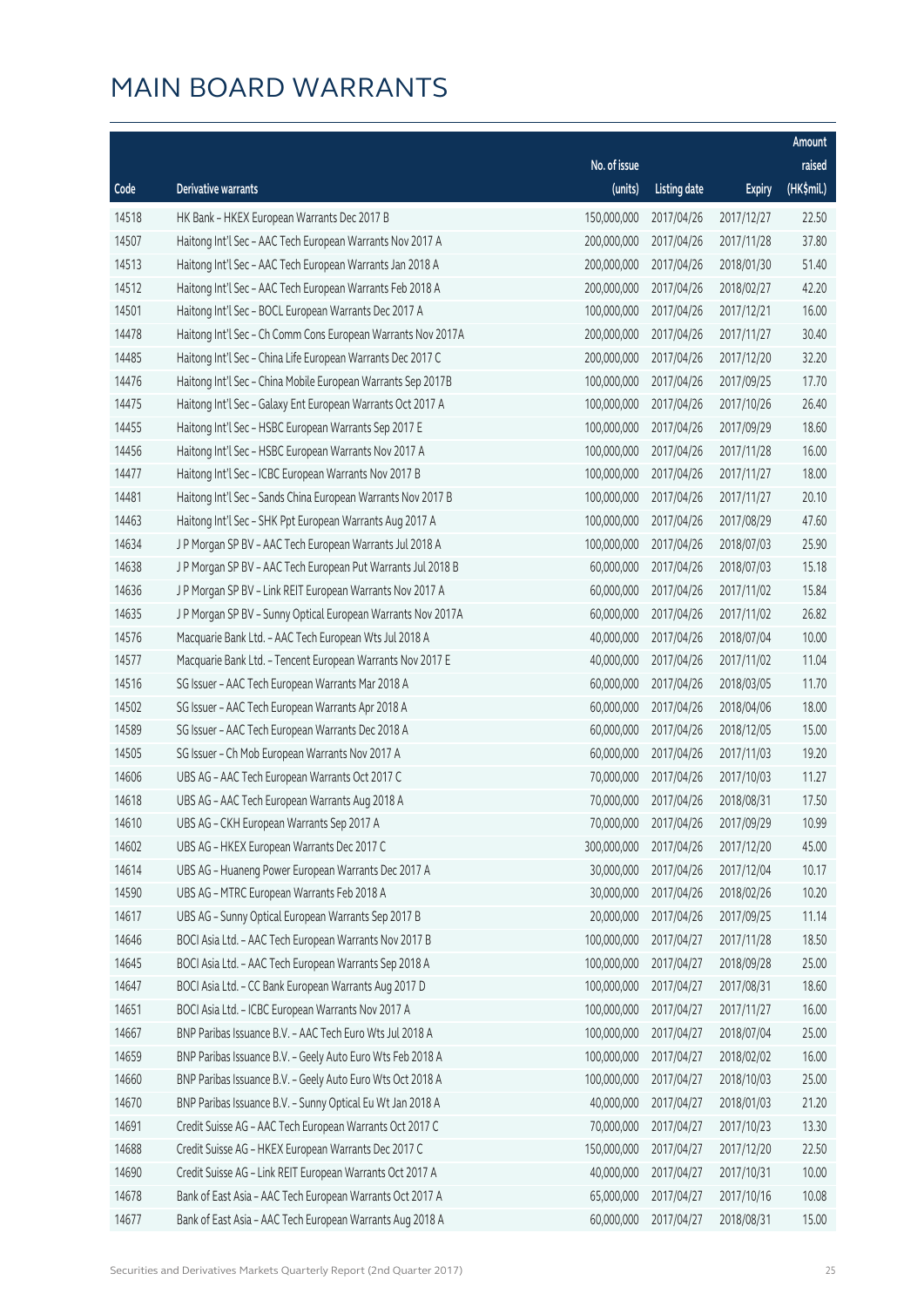|       |                                                              |              |                       |               | Amount     |
|-------|--------------------------------------------------------------|--------------|-----------------------|---------------|------------|
|       |                                                              | No. of issue |                       |               | raised     |
| Code  | <b>Derivative warrants</b>                                   | (units)      | <b>Listing date</b>   | <b>Expiry</b> | (HK\$mil.) |
| 14680 | Bank of East Asia - Lenovo European Warrants Jan 2018 A      | 40,000,000   | 2017/04/27            | 2018/01/18    | 10.00      |
| 14706 | Goldman Sachs SP (Asia) - PetroChina European Wts Aug 2017 A | 70,000,000   | 2017/04/27            | 2017/08/28    | 10.50      |
| 14653 | HK Bank - AAC Tech European Warrants Dec 2017 A              | 80,000,000   | 2017/04/27            | 2017/12/29    | 25.60      |
| 14687 | HK Bank - AAC Tech European Warrants Jun 2018 A              | 150,000,000  | 2017/04/27            | 2018/06/29    | 37.50      |
| 14694 | J P Morgan SP BV - AAC Tech European Warrants Aug 2018 B     | 100,000,000  | 2017/04/27            | 2018/08/02    | 25.10      |
| 14697 | J P Morgan SP BV - CKP European Warrants Sep 2017 A          | 80,000,000   | 2017/04/27            | 2017/09/04    | 15.12      |
| 14700 | J P Morgan SP BV - ZTE European Warrants Feb 2018 A          | 60,000,000   | 2017/04/27            | 2018/02/02    | 15.06      |
| 14681 | Macquarie Bank Ltd. - AAC Tech European Wts Jan 2019 A       | 40,000,000   | 2017/04/27            | 2019/01/03    | 10.00      |
| 14684 | Macquarie Bank Ltd. - Tencent European Warrants Nov 2017 F   | 35,000,000   | 2017/04/27            | 2017/11/02    | 10.12      |
| 14692 | SG Issuer - AAC Tech European Warrants Aug 2018 A            | 60,000,000   | 2017/04/27            | 2018/08/03    | 15.00      |
| 14693 | SG Issuer - Evergrande European Warrants Dec 2018 A          | 80,000,000   | 2017/04/27            | 2018/12/05    | 20.00      |
| 14743 | BOCI Asia Ltd. - HSI European Warrants Oct 2017 B            | 100,000,000  | 2017/04/28            | 2017/10/30    | 15.00      |
| 14748 | BOCI Asia Ltd. - HSI European Put Warrants Sep 2017 C        | 100,000,000  | 2017/04/28            | 2017/09/28    | 15.00      |
| 14733 | BOCI Asia Ltd. - Tencent Holdings European Wts Oct 2017 E    | 200,000,000  | 2017/04/28            | 2017/10/27    | 30.00      |
| 14772 | BNP Paribas Issuance B.V. - Greatwall Motor Eu Wt Nov 17 A   | 40,000,000   | 2017/04/28            | 2017/11/02    | 21.60      |
| 14773 | BNP Paribas Issuance B.V. - Kingsoft Euro Wts Jan 2018 A     | 50,000,000   | 2017/04/28            | 2018/01/03    | 12.50      |
| 14780 | BNP Paribas Issuance B.V. - ZTE European Wts Feb 2018 A      | 700,000,000  | 2017/04/28            | 2018/02/02    | 175.00     |
| 14799 | Credit Suisse AG - AAC Tech European Warrants Mar 2018 A     | 70,000,000   | 2017/04/28            | 2018/03/29    | 17.50      |
| 14797 | Credit Suisse AG - ICBC European Warrants Nov 2017 B         | 50,000,000   | 2017/04/28            | 2017/11/27    | 10.00      |
| 14726 | Credit Suisse AG - Tencent Holdings European Wts Oct 2017 E  | 150,000,000  | 2017/04/28            | 2017/10/27    | 22.50      |
| 14716 | Goldman Sachs SP (Asia) - Tencent European Wt Oct 2017 D     | 200,000,000  | 2017/04/28            | 2017/10/27    | 30.00      |
| 14717 | Goldman Sachs SP (Asia) - Tencent European Wt Nov 2017 C     | 200,000,000  | 2017/04/28            | 2017/11/27    | 30.00      |
| 14750 | HK Bank - AAC Tech European Warrants Mar 2018 A              | 150,000,000  | 2017/04/28            | 2018/03/29    | 37.50      |
| 14749 | HK Bank - Tencent European Put Warrants Oct 2017 C           | 100,000,000  | 2017/04/28            | 2017/10/03    | 15.00      |
| 14803 | J P Morgan SP BV - AAC Acoustic European Warrants Oct 2017 B | 100,000,000  | 2017/04/28            | 2017/10/03    | 18.00      |
| 14722 | J P Morgan SP BV - Tencent European Warrants Nov 2017 C      | 200,000,000  | 2017/04/28            | 2017/11/01    | 30.00      |
| 14707 | Macquarie Bank Ltd. - Sunny Optical European Warrants Dec17A |              | 19,000,000 2017/04/28 | 2017/12/18    | 10.01      |
| 14729 | Macquarie Bank Ltd. - Tencent European Put Wts Nov 2017 G    | 40,000,000   | 2017/04/28            | 2017/11/02    | 10.00      |
| 14754 | UBS AG - BYD European Warrants Aug 2017 B                    | 60,000,000   | 2017/04/28            | 2017/08/28    | 10.08      |
| 14762 | UBS AG - CPIC European Warrants Sep 2017 A                   | 70,000,000   | 2017/04/28            | 2017/09/25    | 10.57      |
| 14756 | UBS AG - China Railway European Warrants Oct 2017 A          | 20,000,000   | 2017/04/28            | 2017/10/30    | 10.00      |
| 14752 | UBS AG - ZTE European Warrants Dec 2017 A                    | 40,000,000   | 2017/04/28            | 2017/12/11    | 10.00      |
| 14829 | Credit Suisse AG - China Mobile European Warrants Nov 2017 C | 70,000,000   | 2017/05/02            | 2017/11/02    | 17.50      |
| 14833 | Credit Suisse AG - Stanchart European Warrants Nov 2017 A    | 40,000,000   | 2017/05/02            | 2017/11/02    | 10.00      |
| 14868 | Goldman Sachs SP (Asia) - AAC Acoustic Euro Wts Sep 2017 A   | 80,000,000   | 2017/05/02            | 2017/09/29    | 12.00      |
| 14854 | Goldman Sachs SP (Asia) - AAC Acoustic Euro Wts Dec 2017 A   | 60,000,000   | 2017/05/02            | 2017/12/29    | 15.00      |
| 14845 | Goldman Sachs SP (Asia) - China Mobile Euro Wts Sep 2017 A   | 80,000,000   | 2017/05/02            | 2017/09/27    | 12.00      |
| 14847 | Goldman Sachs SP (Asia) - HSBC European Warrants Aug 2017 C  | 80,000,000   | 2017/05/02            | 2017/08/02    | 12.00      |
| 14852 | Goldman Sachs SP (Asia) - HSBC European Warrants Sep 2017 D  | 80,000,000   | 2017/05/02            | 2017/09/25    | 12.00      |
| 14834 | J P Morgan SP BV - China Mob European Wts Oct 2017 B         | 100,000,000  | 2017/05/02            | 2017/10/03    | 15.20      |
| 14840 | J P Morgan SP BV - Tencent European Warrants Nov 2017 D      | 100,000,000  | 2017/05/02            | 2017/11/02    | 50.90      |
| 14810 | Macquarie Bank Ltd. - Kingsoft European Put Warrants Dec 17B | 32,000,000   | 2017/05/02            | 2017/12/04    | 10.02      |
| 14811 | Macquarie Bank Ltd. - Stanchart European Warrants Dec 2017 A | 27,000,000   | 2017/05/02            | 2017/12/04    | 10.04      |
| 14814 | SG Issuer - AAC Tech European Warrants Oct 2017 A            | 70,000,000   | 2017/05/02            | 2017/10/06    | 11.90      |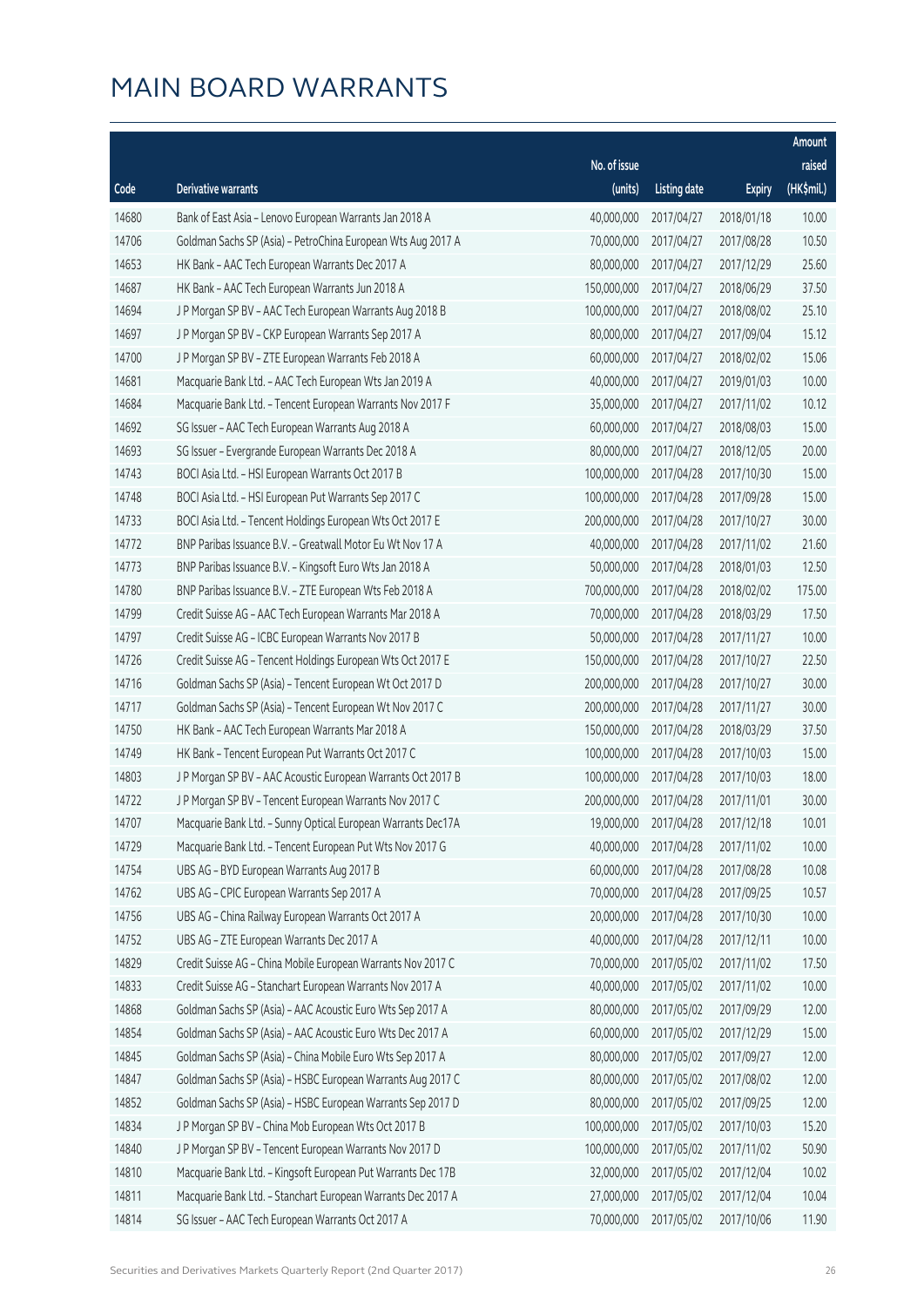|       |                                                              |              |                       |               | Amount     |
|-------|--------------------------------------------------------------|--------------|-----------------------|---------------|------------|
|       |                                                              | No. of issue |                       |               | raised     |
| Code  | <b>Derivative warrants</b>                                   | (units)      | <b>Listing date</b>   | <b>Expiry</b> | (HK\$mil.) |
| 14813 | SG Issuer - AAC Tech European Warrants Feb 2018 A            | 70,000,000   | 2017/05/02            | 2018/02/05    | 17.50      |
| 14804 | SG Issuer - Ping An European Warrants Nov 2017 C             | 100,000,000  | 2017/05/02            | 2017/11/03    | 25.00      |
| 14844 | UBS AG - Tracker Fund European Warrants Jul 2018 A           | 100,000,000  | 2017/05/02            | 2018/07/25    | 15.20      |
| 14917 | BNP Paribas Issuance B.V. - CNBM European Wts Jan 2018 A     | 40,000,000   | 2017/05/04            | 2018/01/03    | 20.00      |
| 14912 | BNP Paribas Issuance B.V. - Evergrande Euro Wts Jan 2018 A   | 30,000,000   | 2017/05/04            | 2018/01/03    | 26.70      |
| 14914 | BNP Paribas Issuance B.V. - Stanchart Euro Wts May 2018 A    | 40,000,000   | 2017/05/04            | 2018/05/03    | 15.60      |
| 14919 | Credit Suisse AG - Ping An European Warrants Oct 2017 C      | 70,000,000   | 2017/05/04            | 2017/10/26    | 10.50      |
| 14918 | Credit Suisse AG - Tencent Holdings European Wts Jan 2018 A  | 150,000,000  | 2017/05/04            | 2018/01/03    | 37.50      |
| 14972 | Goldman Sachs SP (Asia) - Galaxy Ent European Wts Aug 2017 A | 80,000,000   | 2017/05/04            | 2017/08/04    | 12.00      |
| 14962 | Goldman Sachs SP (Asia) - HSI European Warrants Dec 2017 A   | 200,000,000  | 2017/05/04            | 2017/12/28    | 30.00      |
| 14964 | Goldman Sachs SP (Asia) - HSI European Put Wts Nov 2017 B    | 200,000,000  | 2017/05/04            | 2017/11/29    | 30.00      |
| 14976 | Goldman Sachs Sp (Asia) - ICBC European Warrants Oct 2017 B  | 80,000,000   | 2017/05/04            | 2017/10/24    | 12.00      |
| 14875 | Goldman Sachs SP (Asia) - Ping An European Wts Oct 2017 B    | 80,000,000   | 2017/05/04            | 2017/10/26    | 12.00      |
| 14965 | Goldman Sachs SP (Asia) - Tencent European Wt Aug 2017 F     | 40,000,000   | 2017/05/04            | 2017/08/18    | 10.00      |
| 14971 | Goldman Sachs SP (Asia) - Tencent European Wt Sep 2017 H     | 200,000,000  | 2017/05/04            | 2017/09/22    | 30.00      |
| 14911 | HK Bank - HKEX European Put Warrants Dec 2017 C              | 80,000,000   | 2017/05/04            | 2017/12/29    | 12.00      |
| 14908 | HK Bank - Tencent European Warrants Oct 2017 D               | 100,000,000  | 2017/05/04            | 2017/10/27    | 15.00      |
| 14909 | HK Bank - Tencent European Warrants Jul 2018 B               | 100,000,000  | 2017/05/04            | 2018/07/26    | 20.00      |
| 14944 | J P Morgan SP BV - Galaxy Ent European Put Wts Dec 2017 A    | 100,000,000  | 2017/05/04            | 2017/12/29    | 25.10      |
| 14955 | J P Morgan SP BV - HSI European Warrants Dec 2017 C          | 200,000,000  | 2017/05/04            | 2017/12/28    | 30.40      |
| 14954 | J P Morgan SP BV - HSI European Put Warrants Dec 2017 B      | 200,000,000  | 2017/05/04            | 2017/12/28    | 30.20      |
| 14949 | J P Morgan SP BV - ICBC European Warrants Oct 2017 A         | 100,000,000  | 2017/05/04            | 2017/10/03    | 15.10      |
| 14947 | J P Morgan SP BV - Sands China European Put Wts Dec 2017 B   | 100,000,000  | 2017/05/04            | 2017/12/29    | 26.50      |
| 14941 | J P Morgan SP BV - Tencent European Put Warrants Jan 2018 B  | 200,000,000  | 2017/05/04            | 2018/01/03    | 50.40      |
| 14959 | Macquarie Bank Ltd. - HSBC European Warrants Nov 2017 D      | 14,000,000   | 2017/05/04            | 2017/11/03    | 10.04      |
| 14892 | Macquarie Bank Ltd. - ZTE European Warrants Apr 2018 A       | 40,000,000   | 2017/05/04            | 2018/04/09    | 10.04      |
| 14906 | SG Issuer - Anhui Conch European Warrants Nov 2017 A         |              | 50,000,000 2017/05/04 | 2017/11/03    | 10.00      |
| 14896 | SG Issuer - CHALCO European Warrants Dec 2017 A              | 25,000,000   | 2017/05/04            | 2017/12/05    | 10.00      |
| 14907 | SG Issuer - CNBM European Warrants Dec 2017 A                | 22,000,000   | 2017/05/04            | 2017/12/05    | 10.01      |
| 14876 | SG Issuer - GAC European Warrants May 2018 A                 | 70,000,000   | 2017/05/04            | 2018/05/04    | 17.50      |
| 14881 | SG Issuer - Kingsoft European Warrants Nov 2017 B            | 40,000,000   | 2017/05/04            | 2017/11/03    | 10.00      |
| 14889 | SG Issuer - Tencent European Put Warrants Dec 2017 C         | 200,000,000  | 2017/05/04            | 2017/12/05    | 50.00      |
| 14930 | UBS AG - China Life European Warrants Nov 2017 B             | 100,000,000  | 2017/05/04            | 2017/11/28    | 15.10      |
| 14923 | UBS AG - Cathay Pacific European Warrants Feb 2019 A         | 40,000,000   | 2017/05/04            | 2019/02/27    | 10.00      |
| 14937 | UBS AG - HSI European Warrants Mar 2018 A                    | 300,000,000  | 2017/05/04            | 2018/03/28    | 46.50      |
| 14939 | UBS AG - HSI European Put Warrants Aug 2017 C                | 300,000,000  | 2017/05/04            | 2017/08/30    | 47.10      |
| 14927 | UBS AG - PWR Assets European Warrants Dec 2017 A             | 25,000,000   | 2017/05/04            | 2017/12/29    | 10.18      |
| 14920 | UBS AG - Tencent Holdings European Warrants Aug 2017 C       | 50,000,000   | 2017/05/04            | 2017/08/28    | 19.00      |
| 14940 | UBS AG - Tencent Holdings European Warrants Oct 2017 E       | 200,000,000  | 2017/05/04            | 2017/10/27    | 30.00      |
| 14936 | UBS AG - Tencent Holdings European Put Warrants Nov 2017 A   | 100,000,000  | 2017/05/04            | 2017/11/03    | 25.00      |
| 15002 | Credit Suisse AG - ChiUnicom European Warrants Nov 2017 B    | 30,000,000   | 2017/05/05            | 2017/11/30    | 16.80      |
| 14978 | HK Bank - Sunny Optical European Warrants Oct 2018 A         | 180,000,000  | 2017/05/05            | 2018/10/31    | 45.00      |
| 14979 | HK Bank - Tencent European Warrants Aug 2017 B               | 20,000,000   | 2017/05/05            | 2017/08/31    | 10.40      |
| 14980 | HK Bank - Tencent European Warrants Sep 2017 F               | 25,000,000   | 2017/05/05            | 2017/09/26    | 10.50      |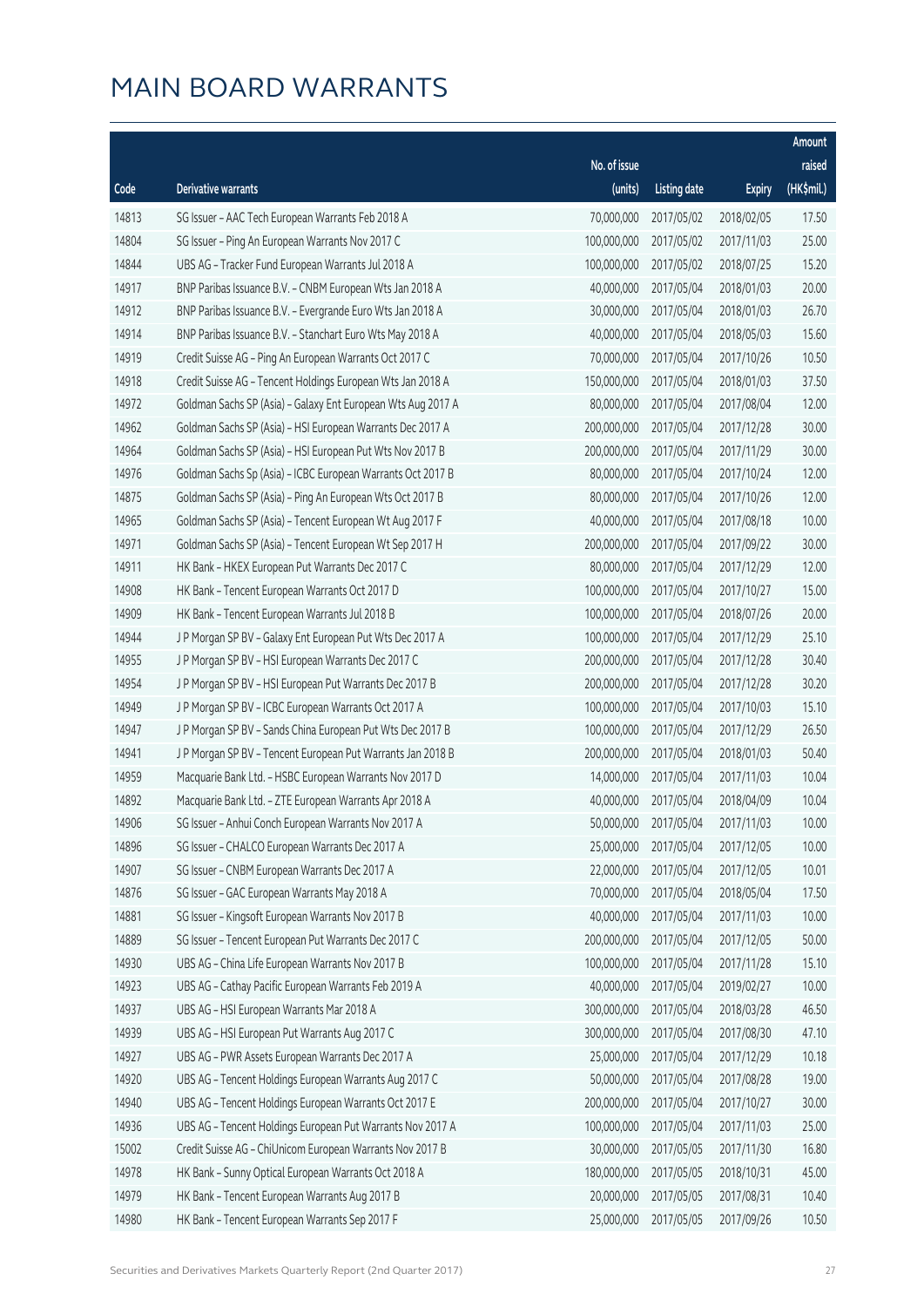|         |                                                              |              |                       |               | Amount     |
|---------|--------------------------------------------------------------|--------------|-----------------------|---------------|------------|
|         |                                                              | No. of issue |                       |               | raised     |
| Code    | Derivative warrants                                          | (units)      | <b>Listing date</b>   | <b>Expiry</b> | (HK\$mil.) |
| 15023   | J P Morgan SP BV - BankComm European Warrants Dec 2017 A     | 60,000,000   | 2017/05/05            | 2017/12/04    | 15.12      |
| 15034   | J P Morgan SP BV - China Coal European Warrants Dec 2017 A   | 40,000,000   | 2017/05/05            | 2017/12/04    | 13.88      |
| 15024   | J P Morgan SP BV - Minsheng Bank European Wts Nov 2017 A     | 40,000,000   | 2017/05/05            | 2017/11/06    | 12.00      |
| 15037   | J P Morgan SP BV - Ping An European Warrants Dec 2017 A      | 100,000,000  | 2017/05/05            | 2017/12/01    | 15.00      |
| 15035   | J P Morgan SP BV - China Vanke European Warrants Oct 2017 A  | 70,000,000   | 2017/05/05            | 2017/10/04    | 10.64      |
| 15036   | J P Morgan SP BV - Wynn Macau European Warrants Feb 2018 A   | 60,000,000   | 2017/05/05            | 2018/02/28    | 15.06      |
| 14992   | Macquarie Bank Ltd. - Minsheng Bank European Wts Jan 2018 A  | 20,000,000   | 2017/05/05            | 2018/01/03    | 10.00      |
| 14997   | Macquarie Bank Ltd. - Tencent European Warrants Dec 2017 A   | 40,000,000   | 2017/05/05            | 2017/12/04    | 10.00      |
| 14977   | SG Issuer - AAC Tech European Warrants Nov 2017 A            | 60,000,000   | 2017/05/05            | 2017/11/03    | 14.10      |
| 14989   | SG Issuer - China Res Land European Warrants Jan 2018 A      | 60,000,000   | 2017/05/05            | 2018/01/04    | 15.00      |
| 15021   | UBS AG - CC Bank European Warrants Oct 2017 A                | 70,000,000   | 2017/05/05            | 2017/10/24    | 10.71      |
| 15005   | UBS AG - CM Bank European Warrants Aug 2018 A                | 50,000,000   | 2017/05/05            | 2018/08/28    | 10.15      |
| 15003   | UBS AG - CNOOC European Warrants Sep 2017 A                  | 40,000,000   | 2017/05/05            | 2017/09/27    | 10.96      |
| 15012   | UBS AG - Henderson Land Dev European Warrants Dec 2017 A     | 35,000,000   | 2017/05/05            | 2017/12/20    | 10.08      |
| 15020   | UBS AG - Kingsoft European Warrants Dec 2017 A               | 100,000,000  | 2017/05/05            | 2017/12/01    | 18.80      |
| 15009   | UBS AG - NCI European Warrants Dec 2017 A                    | 35,000,000   | 2017/05/05            | 2017/12/11    | 10.05      |
| 15018   | UBS AG - Wynn Macau European Warrants Jan 2018 B             | 50,000,000   | 2017/05/05            | 2018/01/15    | 12.50      |
| 15019   | UBS AG - Wynn Macau European Put Warrants Dec 2017 A         | 40,000,000   | 2017/05/05            | 2017/12/08    | 10.08      |
| 14359 # | UBS AG - Tencent Holdings European Put Warrants Sep 2017 C   | 140,000,000  | 2017/05/05            | 2017/09/26    | 10.36      |
| 15084   | BNP Paribas Issuance B.V. - Sands China Euro Wt Apr 2018 A   | 40,000,000   | 2017/05/08            | 2018/04/04    | 10.40      |
| 15083   | BNP Paribas Issuance B.V. - Tencent Eu Put Wt Apr 2019 C     | 100,000,000  | 2017/05/08            | 2019/04/02    | 25.00      |
| 15106   | Credit Suisse AG - AIA European Put Warrants Nov 2017 A      | 50,000,000   | 2017/05/08            | 2017/11/07    | 12.50      |
| 15116   | Credit Suisse AG - China Coal European Warrants Nov 2017 A   | 40,000,000   | 2017/05/08            | 2017/11/07    | 10.00      |
| 15111   | Credit Suisse AG - CKI Holdings European Warrants Nov 2017 A | 40,000,000   | 2017/05/08            | 2017/11/07    | 10.00      |
| 15138   | Credit Suisse AG - CNOOC European Warrants Sep 2017 A        | 40,000,000   | 2017/05/08            | 2017/09/29    | 12.80      |
| 15141   | Credit Suisse AG - CNOOC European Warrants Nov 2017 A        | 40,000,000   | 2017/05/08            | 2017/11/07    | 10.00      |
| 15118   | Credit Suisse AG - China Railway European Warrants Nov 2017A |              | 30,000,000 2017/05/08 | 2017/11/07    | 10.05      |
| 15117   | Credit Suisse AG - China State Con European Warrants Mar18 A | 40,000,000   | 2017/05/08            | 2018/03/29    | 10.00      |
| 15121   | Credit Suisse AG - GCL-Poly Energy European Wts Sep 2018 A   | 60,000,000   | 2017/05/08            | 2018/09/28    | 10.32      |
| 15107   | Credit Suisse AG - Jiangxi Copper European Wts Dec 2017 B    | 100,000,000  | 2017/05/08            | 2017/12/01    | 15.00      |
| 15109   | Credit Suisse AG - SPDR Gold Trust European Wts Nov 2017 A   | 25,000,000   | 2017/05/08            | 2017/11/07    | 11.25      |
| 15114   | Credit Suisse AG - Zijin Mining European Warrants Sep 2017 A | 50,000,000   | 2017/05/08            | 2017/09/22    | 10.00      |
| 15149   | Goldman Sachs SP (Asia) - AIA European Warrants Oct 2017 A   | 80,000,000   | 2017/05/08            | 2017/10/27    | 12.00      |
| 15158   | Goldman Sachs SP (Asia) - Galaxy Ent European Wts Oct 2017 A | 80,000,000   | 2017/05/08            | 2017/10/03    | 12.00      |
| 15148   | Goldman Sachs SP (Asia) - Ping An European Wts Nov 2017 B    | 80,000,000   | 2017/05/08            | 2017/11/27    | 13.20      |
| 15164   | Goldman Sachs SP (Asia) - Sands China Euro Wts Nov 2017 A    | 80,000,000   | 2017/05/08            | 2017/11/08    | 20.00      |
| 15126   | J P Morgan SP BV - AIA European Warrants Oct 2017 B          | 100,000,000  | 2017/05/08            | 2017/10/31    | 16.80      |
| 15056   | J P Morgan SP BV - AIA European Put Warrants Oct 2017 A      | 100,000,000  | 2017/05/08            | 2017/10/04    | 15.10      |
| 15127   | J P Morgan SP BV - AIA European Put Warrants Dec 2017 B      | 100,000,000  | 2017/05/08            | 2017/12/04    | 25.10      |
| 15136   | J P Morgan SP BV - HSBC European Warrants Dec 2017 B         | 100,000,000  | 2017/05/08            | 2017/12/01    | 19.40      |
| 15128   | J P Morgan SP BV - HSI European Warrants Apr 2018 A          | 300,000,000  | 2017/05/08            | 2018/04/27    | 45.90      |
| 15129   | J P Morgan SP BV - HSI European Put Warrants Sep 2017 D      | 300,000,000  | 2017/05/08            | 2017/09/28    | 47.40      |
| 15134   | J P Morgan SP BV - ICBC European Put Wts Nov 2017 B          | 100,000,000  | 2017/05/08            | 2017/11/07    | 25.10      |
| 15131   | J P Morgan SP BV - Tencent European Warrants Apr 2018 A      | 200,000,000  | 2017/05/08            | 2018/04/03    | 50.20      |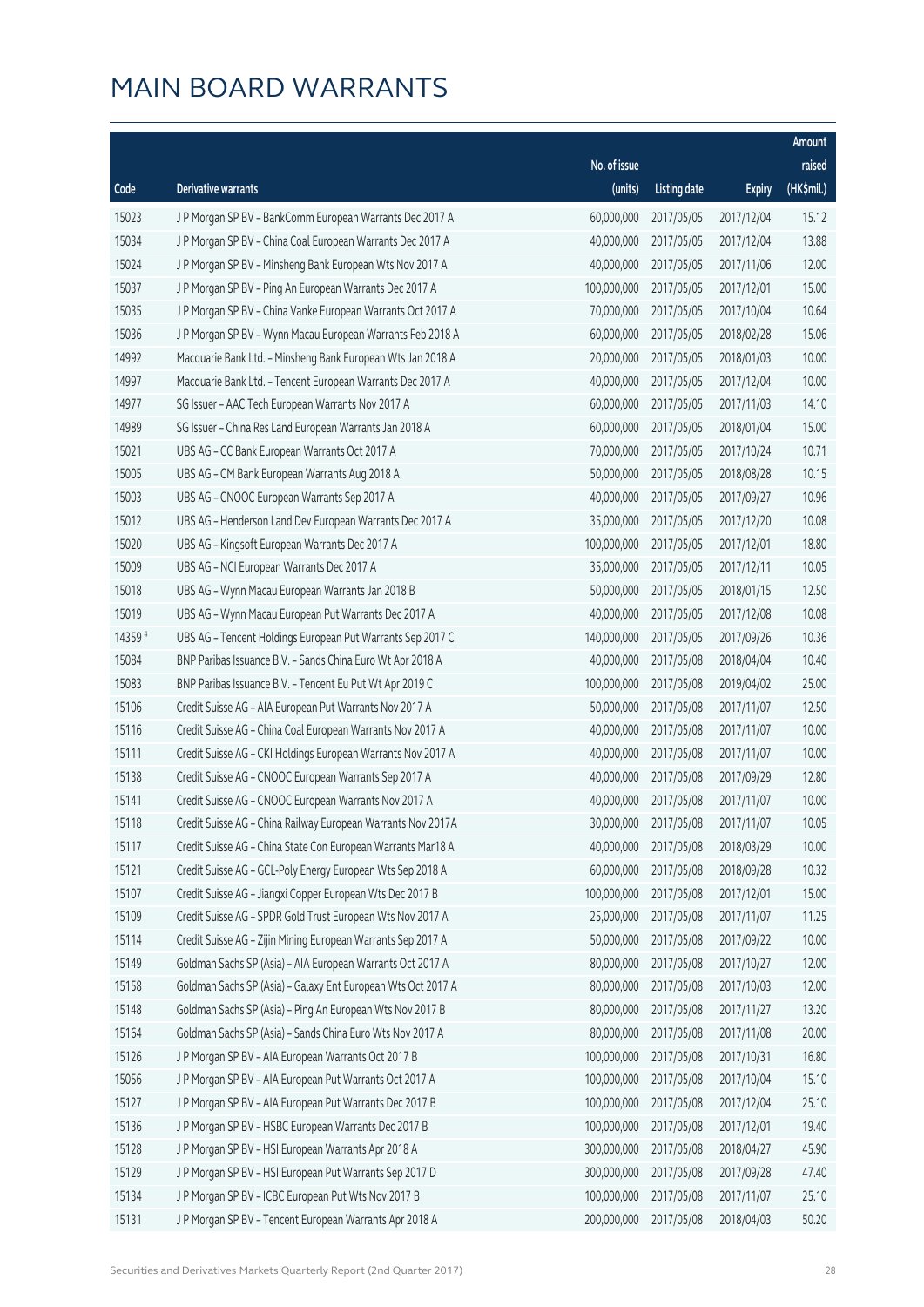|       |                                                              |              |                       |               | Amount     |
|-------|--------------------------------------------------------------|--------------|-----------------------|---------------|------------|
|       |                                                              | No. of issue |                       |               | raised     |
| Code  | Derivative warrants                                          | (units)      | <b>Listing date</b>   | <b>Expiry</b> | (HK\$mil.) |
| 15133 | J P Morgan SP BV - Tencent European Put Warrants Apr 2018 B  | 200,000,000  | 2017/05/08            | 2018/04/03    | 50.20      |
| 15073 | Macquarie Bank Ltd. - AAC Tech European Wts Jan 2018 A       | 40,000,000   | 2017/05/08            | 2018/01/03    | 12.44      |
| 15068 | Macquarie Bank Ltd. - AIA European Put Warrants Dec 2017 A   | 34,000,000   | 2017/05/08            | 2017/12/04    | 10.17      |
| 15074 | Macquarie Bank Ltd. - BBMG European Warrants Apr 2018 A      | 14,000,000   | 2017/05/08            | 2018/04/17    | 10.02      |
| 15062 | SG Issuer - AIA European Put Warrants Dec 2017 B             | 80,000,000   | 2017/05/08            | 2017/12/05    | 20.80      |
| 15086 | SG Issuer - CCoal European Warrants Dec 2017 A               | 25,000,000   | 2017/05/08            | 2017/12/05    | 10.00      |
| 15088 | SG Issuer - China Tel European Warrants Dec 2017 A           | 40,000,000   | 2017/05/08            | 2017/12/05    | 10.00      |
| 15090 | SG Issuer - ChiUnicom European Warrants Dec 2017 C           | 13,000,000   | 2017/05/08            | 2017/12/05    | 10.01      |
| 15091 | SG Issuer - Galaxy Ent European Warrants Nov 2017 B          | 60,000,000   | 2017/05/08            | 2017/11/03    | 15.00      |
| 15094 | SG Issuer - HSBC European Warrants Dec 2017 C                | 100,000,000  | 2017/05/08            | 2017/12/05    | 18.50      |
| 15063 | SG Issuer - MGM China European Warrants Mar 2018 A           | 60,000,000   | 2017/05/08            | 2018/03/05    | 15.00      |
| 15096 | SG Issuer - NCI European Warrants Dec 2017 A                 | 32,000,000   | 2017/05/08            | 2017/12/05    | 10.24      |
| 15097 | SG Issuer - Sands China European Warrants Dec 2017 A         | 60,000,000   | 2017/05/08            | 2017/12/05    | 10.50      |
| 15104 | SG Issuer - Yanzhou Coal Eu Wt Dec 2017 A                    | 17,000,000   | 2017/05/08            | 2017/12/05    | 10.03      |
| 15105 | SG Issuer - ZTE European Warrants Feb 2018 A                 | 60,000,000   | 2017/05/08            | 2018/02/05    | 12.30      |
| 15081 | UBS AG - AAC Tech European Put Warrants Mar 2018 A           | 40,000,000   | 2017/05/08            | 2018/03/26    | 10.00      |
| 15078 | UBS AG - AIA European Warrants Oct 2017 A                    | 100,000,000  | 2017/05/08            | 2017/10/27    | 18.30      |
| 15038 | UBS AG - AIA European Put Warrants Sep 2017 B                | 70,000,000   | 2017/05/08            | 2017/09/29    | 12.46      |
| 15077 | UBS AG - Geely Auto European Warrants Nov 2017 A             | 70,000,000   | 2017/05/08            | 2017/11/20    | 10.50      |
| 15041 | UBS AG - PetroChina European Warrants Sep 2017 B             | 50,000,000   | 2017/05/08            | 2017/09/22    | 10.00      |
| 15080 | UBS AG - Ping An European Warrants Aug 2017 A                | 100,000,000  | 2017/05/08            | 2017/08/28    | 19.80      |
| 15082 | UBS AG - Tencent Holdings European Warrants Aug 2017 D       | 30,000,000   | 2017/05/08            | 2017/08/18    | 10.38      |
| 15243 | BNP Paribas Issuance B.V. - AAC Tech Euro Wts Apr 2018 A     | 120,000,000  | 2017/05/09            | 2018/04/04    | 30.00      |
| 15249 | BNP Paribas Issuance B.V. - AAC Tech Euro Wts Jul 2018 B     | 120,000,000  | 2017/05/09            | 2018/07/04    | 30.00      |
| 15233 | BNP Paribas Issuance B.V. - Tencent Hldgs Eu Wt Jan 2018 C   | 30,000,000   | 2017/05/09            | 2018/01/03    | 39.00      |
| 15241 | BNP Paribas Issuance B.V. - ZTE European Wts Feb 2018 B      | 70,000,000   | 2017/05/09            | 2018/02/02    | 17.50      |
| 15165 | Credit Suisse AG - AIA European Warrants Dec 2017 B          |              | 70,000,000 2017/05/09 | 2017/12/22    | 10.50      |
| 15218 | Credit Suisse AG - BAIC Motor European Warrants Dec 2018 A   | 70,000,000   | 2017/05/09            | 2018/12/28    | 17.50      |
| 15220 | Credit Suisse AG - CSOP A50 ETF European Warrants Sep 2017 A | 40,000,000   | 2017/05/09            | 2017/09/29    | 10.40      |
| 15219 | Credit Suisse AG - A50 China European Warrants Nov 2017 A    | 40,000,000   | 2017/05/09            | 2017/11/08    | 10.00      |
| 15216 | Credit Suisse AG - Tencent Holdings European Wts Feb 2018 A  | 150,000,000  | 2017/05/09            | 2018/02/28    | 37.50      |
| 15217 | Credit Suisse AG - Tencent Holdings European Wts Jun 2018 A  | 150,000,000  | 2017/05/09            | 2018/06/29    | 37.50      |
| 15250 | Goldman Sachs SP (Asia) - China Life Euro Wts Nov 2017 A     | 80,000,000   | 2017/05/09            | 2017/11/21    | 12.00      |
| 15254 | Goldman Sachs SP (Asia) - CNOOC European Warrants Oct 2017 A | 80,000,000   | 2017/05/09            | 2017/10/24    | 12.00      |
| 15213 | HK Bank - AAC Tech European Warrants Apr 2018 A              | 150,000,000  | 2017/05/09            | 2018/04/30    | 37.50      |
| 15210 | HK Bank - Evergrande European Warrants Nov 2018 A            | 100,000,000  | 2017/05/09            | 2018/11/28    | 15.00      |
| 15209 | HK Bank - Ping An European Warrants Oct 2017 B               | 68,000,000   | 2017/05/09            | 2017/10/31    | 10.20      |
| 15207 | HK Bank - Ping An European Warrants Nov 2017 A               | 40,000,000   | 2017/05/09            | 2017/11/30    | 10.00      |
| 15166 | J P Morgan SP BV - Sinopec Corp European Warrants Oct 2017 B | 100,000,000  | 2017/05/09            | 2017/10/03    | 15.10      |
| 15168 | J P Morgan SP BV - PetroChina European Warrants Oct 2017 B   | 100,000,000  | 2017/05/09            | 2017/10/03    | 15.40      |
| 15215 | J P Morgan SP BV - Sunny Optical European Warrants Oct 2017A | 80,000,000   | 2017/05/09            | 2017/10/03    | 39.84      |
| 15171 | J P Morgan SP BV - Tencent European Warrants Mar 2019 A      | 200,000,000  | 2017/05/09            | 2019/03/29    | 50.20      |
| 15175 | Macquarie Bank Ltd. - AAC Tech European Wts Jul 2018 B       | 30,000,000   | 2017/05/09            | 2018/07/04    | 12.69      |
| 15174 | Macquarie Bank Ltd. - China Mobile European Wts Dec 2017 C   | 24,000,000   | 2017/05/09            | 2017/12/04    | 10.01      |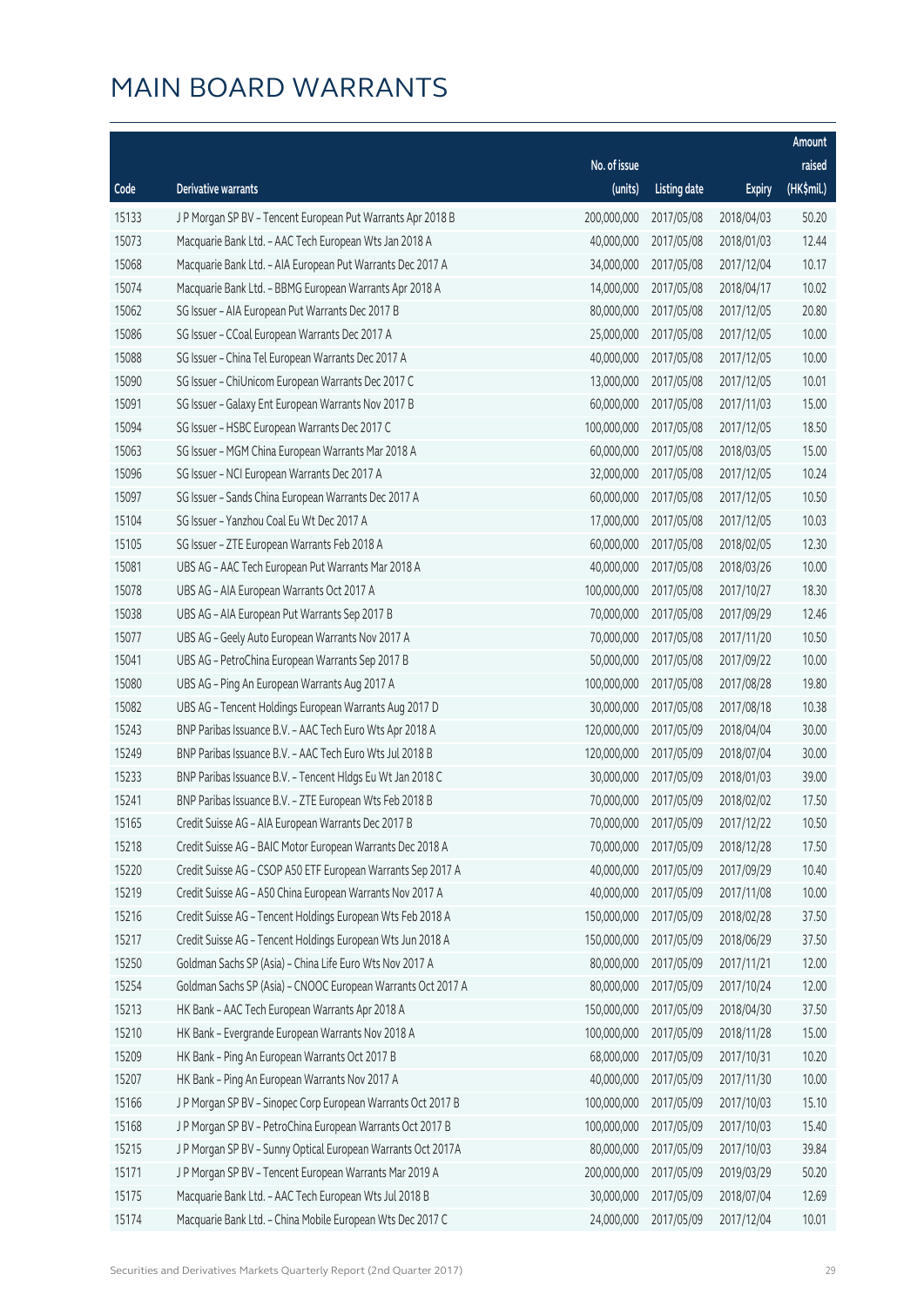|       |                                                              |              |                       |               | Amount     |
|-------|--------------------------------------------------------------|--------------|-----------------------|---------------|------------|
|       |                                                              | No. of issue |                       |               | raised     |
| Code  | <b>Derivative warrants</b>                                   | (units)      | <b>Listing date</b>   | <b>Expiry</b> | (HK\$mil.) |
| 15179 | Macquarie Bank Ltd. - Kingsoft European Warrants Jan 2018 A  | 40,000,000   | 2017/05/09            | 2018/01/03    | 10.00      |
| 15181 | SG Issuer - AAC Tech European Warrants Apr 2018 B            | 70,000,000   | 2017/05/09            | 2018/04/06    | 17.50      |
| 15172 | SG Issuer - AIA European Warrants Jan 2018 A                 | 80,000,000   | 2017/05/09            | 2018/01/04    | 20.00      |
| 15183 | SG Issuer - CKI Holdings European Warrants Dec 2017 A        | 24,000,000   | 2017/05/09            | 2017/12/05    | 10.08      |
| 15190 | SG Issuer - CRRC European Warrants Dec 2017 A                | 18,000,000   | 2017/05/09            | 2017/12/05    | 10.08      |
| 15193 | SG Issuer - Greatwall Motor European Warrants Dec 2017 A     | 13,000,000   | 2017/05/09            | 2017/12/05    | 10.01      |
| 15184 | SG Issuer - China Vanke European Warrants Jan 2018 A         | 63,000,000   | 2017/05/09            | 2018/01/04    | 10.08      |
| 15202 | SG Issuer - Zijin Mining European Warrants Dec 2017 A        | 32,000,000   | 2017/05/09            | 2017/12/05    | 10.08      |
| 15225 | UBS AG - AAC Tech European Warrants Mar 2018 B               | 100,000,000  | 2017/05/09            | 2018/03/05    | 25.00      |
| 15223 | UBS AG - CC Bank European Warrants Sep 2017 A                | 100,000,000  | 2017/05/09            | 2017/09/22    | 15.00      |
| 15221 | UBS AG - Ping An European Warrants Nov 2017 A                | 100,000,000  | 2017/05/09            | 2017/11/22    | 15.00      |
| 15227 | UBS AG - Sunny Optical European Warrants Nov 2017 A          | 20,000,000   | 2017/05/09            | 2017/11/08    | 10.94      |
| 15230 | UBS AG - Sunny Optical European Warrants Nov 2018 A          | 100,000,000  | 2017/05/09            | 2018/11/26    | 25.00      |
| 15293 | BNP Paribas Issuance B.V. - Meitu European Warrants Jan18A   | 100,000,000  | 2017/05/10            | 2018/01/03    | 25.00      |
| 15294 | BNP Paribas Issuance B.V. - Meitu European Warrants Jul18A   | 100,000,000  | 2017/05/10            | 2018/07/04    | 33.00      |
| 15336 | Credit Suisse AG - AAC Tech European Warrants Mar 2018 B     | 100,000,000  | 2017/05/10            | 2018/03/29    | 25.00      |
| 15339 | Credit Suisse AG - ASM Pacific European Warrants Dec 2017 A  | 100,000,000  | 2017/05/10            | 2017/12/29    | 25.00      |
| 15334 | Credit Suisse AG - China Life European Warrants Nov 2017 A   | 80,000,000   | 2017/05/10            | 2017/11/28    | 12.00      |
| 15355 | Goldman Sachs SP (Asia) - HSBC European Warrants Nov 2017 A  | 80,000,000   | 2017/05/10            | 2017/11/27    | 12.00      |
| 15349 | Goldman Sachs Sp (Asia) - ICBC European Warrants Nov 2017 A  | 80,000,000   | 2017/05/10            | 2017/11/21    | 12.00      |
| 15353 | Goldman Sachs SP (Asia) - Tencent European Put Wt Oct 2017 E | 150,000,000  | 2017/05/10            | 2017/10/26    | 22.50      |
| 15345 | J P Morgan SP BV - Galaxy Ent European Warrants Dec 2017 B   | 100,000,000  | 2017/05/10            | 2017/12/04    | 30.20      |
| 15343 | J P Morgan SP BV - HSBC European Put Warrants Dec 2017 C     | 100,000,000  | 2017/05/10            | 2017/12/04    | 25.10      |
| 15298 | J P Morgan SP BV - IGG European Warrants Nov 2017 A          | 50,000,000   | 2017/05/10            | 2017/11/09    | 15.50      |
| 15297 | J P Morgan SP BV - Meitu European Warrants Nov 2017 A        | 50,000,000   | 2017/05/10            | 2017/11/09    | 17.30      |
| 15273 | Macquarie Bank Ltd. - CKH European Warrants Dec 2017 A       | 15,000,000   | 2017/05/10            | 2017/12/04    | 10.01      |
| 15274 | Macquarie Bank Ltd. - CKH European Warrants Jan 2018 A       |              | 33,000,000 2017/05/10 | 2018/01/03    | 10.07      |
| 15279 | Macquarie Bank Ltd. - CKI Holdings European Warrants Mar18A  | 23,000,000   | 2017/05/10            | 2018/03/12    | 10.01      |
| 15290 | Macquarie Bank Ltd. - Meitu European Warrants May 2018 A     | 37,000,000   | 2017/05/10            | 2018/05/02    | 10.25      |
| 15277 | Macquarie Bank Ltd. - Yanzhou Coal European Wts Jan 2018 B   | 12,000,000   | 2017/05/10            | 2018/01/03    | 10.34      |
| 15300 | SG Issuer - CCB European Warrants Oct 2017 A                 | 60,000,000   | 2017/05/10            | 2017/10/06    | 12.00      |
| 15302 | SG Issuer - CCB European Put Warrants Nov 2017 A             | 60,000,000   | 2017/05/10            | 2017/11/03    | 22.50      |
| 15307 | SG Issuer - CKH European Warrants Dec 2017 B                 | 30,000,000   | 2017/05/10            | 2017/12/05    | 11.85      |
| 15309 | SG Issuer - CKH European Put Warrants Dec 2017 C             | 20,000,000   | 2017/05/10            | 2017/12/05    | 10.40      |
| 15299 | SG Issuer - CKP European Warrants Nov 2017 A                 | 50,000,000   | 2017/05/10            | 2017/11/03    | 10.00      |
| 15305 | SG Issuer - China Life European Warrants Dec 2017 C          | 12,000,000   | 2017/05/10            | 2017/12/05    | 10.08      |
| 15306 | SG Issuer - CP&CC European Warrants Nov 2017 A               | 60,000,000   | 2017/05/10            | 2017/11/03    | 12.00      |
| 15257 | SG Issuer - HSI European Put Warrants Nov 2017 B             | 150,000,000  | 2017/05/10            | 2017/11/29    | 37.50      |
| 15272 | SG Issuer - HSI European Put Warrants Dec 2017 E             | 150,000,000  | 2017/05/10            | 2017/12/28    | 37.50      |
| 15310 | SG Issuer - MTRC European Warrants Jan 2018 A                | 31,000,000   | 2017/05/10            | 2018/01/04    | 10.08      |
| 15313 | SG Issuer - NewWorld Dev Eu Wt Jan 2018 A                    | 15,000,000   | 2017/05/10            | 2018/01/04    | 10.05      |
| 15314 | SG Issuer - Petch European Warrants Dec 2017 A               | 60,000,000   | 2017/05/10            | 2017/12/05    | 15.00      |
| 15315 | SG Issuer - Tencent European Warrants May 2018 A             | 200,000,000  | 2017/05/10            | 2018/05/04    | 50.00      |
| 15324 | UBS AG - China Coal European Warrants Aug 2018 A             | 15,000,000   | 2017/05/10            | 2018/08/21    | 10.02      |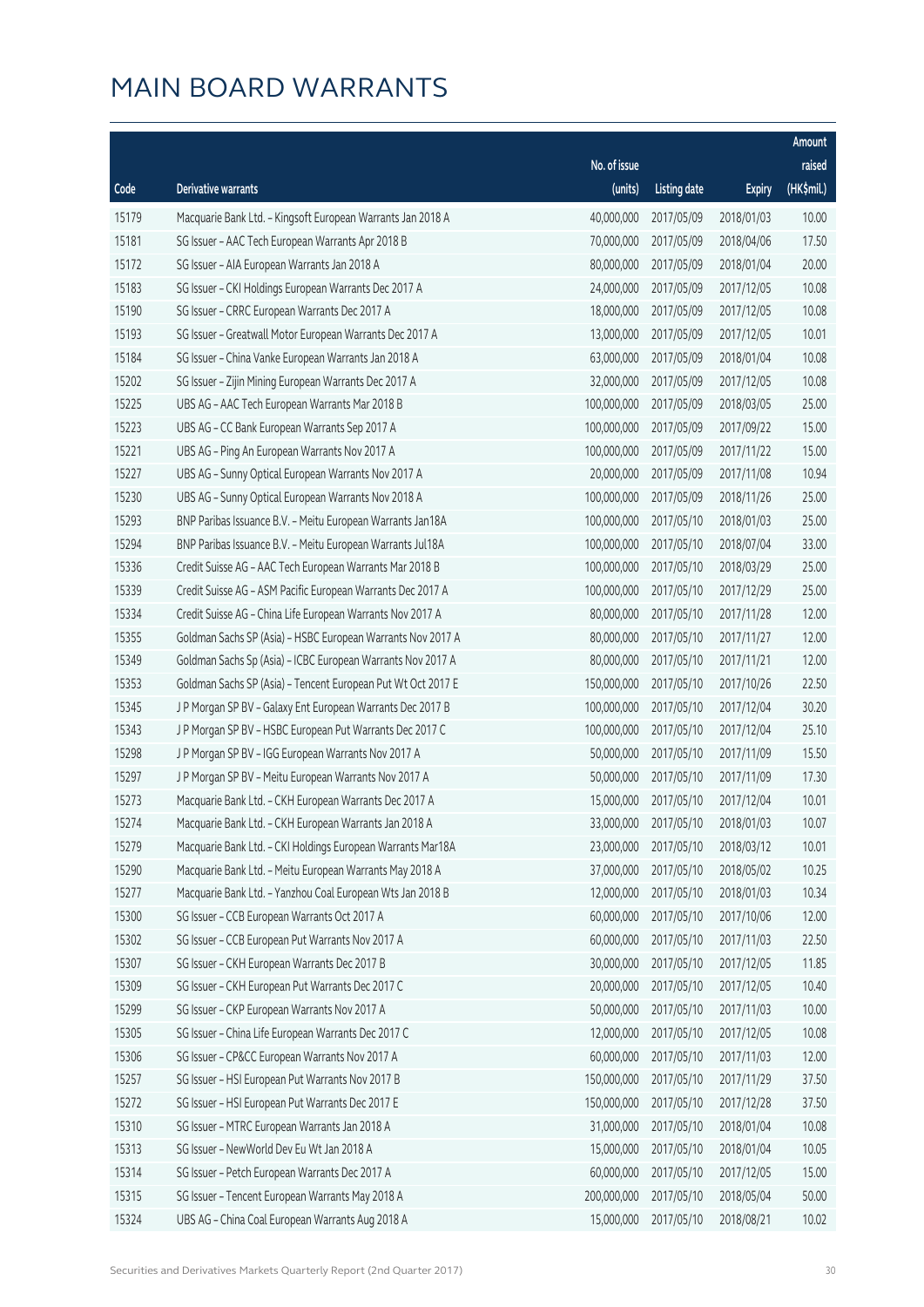|         |                                                              |              |                       |               | Amount     |
|---------|--------------------------------------------------------------|--------------|-----------------------|---------------|------------|
|         |                                                              | No. of issue |                       |               | raised     |
| Code    | Derivative warrants                                          | (units)      | <b>Listing date</b>   | <b>Expiry</b> | (HK\$mil.) |
| 15327   | UBS AG - Country Garden European Warrants Dec 2017 A         | 20,000,000   | 2017/05/10            | 2017/12/18    | 14.02      |
| 15332   | UBS AG - China Mobile European Warrants Oct 2017 A           | 100,000,000  | 2017/05/10            | 2017/10/26    | 21.80      |
| 15317   | UBS AG - Henganintl European Warrants Feb 2018 A             | 20,000,000   | 2017/05/10            | 2018/02/27    | 10.30      |
| 15330   | UBS AG - Hang Seng Bank European Warrants Dec 2017 A         | 15,000,000   | 2017/05/10            | 2017/12/18    | 10.35      |
| 15333   | UBS AG - PetroChina European Warrants Oct 2017 A             | 40,000,000   | 2017/05/10            | 2017/10/26    | 11.80      |
| 14532 # | HK Bank - AAC Tech European Warrants Oct 2017 C              | 100,000,000  | 2017/05/10            | 2017/10/03    | 17.90      |
| 14585 # | Credit Suisse AG - AAC Tech European Warrants Dec 2017 B     | 40,000,000   | 2017/05/10            | 2017/12/29    | 10.40      |
| 10463   | BNP Paribas Issuance B.V. - USD/CAD European Wts Dec 2017A   | 50,000,000   | 2017/05/11            | 2017/12/18    | 13.00      |
| 10464   | BNP Paribas Issuance B.V. - USD/CAD European Put Wts Dec17B  | 50,000,000   | 2017/05/11            | 2017/12/18    | 13.00      |
| 10459   | BNP Paribas Issuance B.V. - USD/CNH European Wts Dec 2017A   | 50,000,000   | 2017/05/11            | 2017/12/18    | 13.00      |
| 10461   | BNP Paribas Issuance B.V. - USD/CNH European Wts Mar 2018A   | 50,000,000   | 2017/05/11            | 2018/03/19    | 19.50      |
| 10460   | BNP Paribas Issuance B.V. - USD/CNH European Put Wts Dec17B  | 50,000,000   | 2017/05/11            | 2017/12/18    | 12.50      |
| 10462   | BNP Paribas Issuance B.V. - USD/CNH European Put Wts Mar18B  | 50,000,000   | 2017/05/11            | 2018/03/19    | 15.50      |
| 15417   | Credit Suisse AG - CHALCO European Wts Nov 2017 A            | 40,000,000   | 2017/05/11            | 2017/11/10    | 10.00      |
| 15412   | Credit Suisse AG - Henganintl European Warrants Nov 2017 A   | 40,000,000   | 2017/05/11            | 2017/11/10    | 11.20      |
| 15411   | Credit Suisse AG - Meitu European Warrants Nov 2017 A        | 70,000,000   | 2017/05/11            | 2017/11/10    | 18.90      |
| 15406   | Credit Suisse AG - PetroChina European Warrants Nov 2017 A   | 40,000,000   | 2017/05/11            | 2017/11/02    | 10.00      |
| 15396   | Credit Suisse AG - Tencent Holdings European Wts Dec 2017 C  | 150,000,000  | 2017/05/11            | 2017/12/29    | 37.50      |
| 15398   | Credit Suisse AG - Tencent Holdings European Wts Feb 2018 B  | 150,000,000  | 2017/05/11            | 2018/02/28    | 37.50      |
| 15401   | Credit Suisse AG - Tencent Holdings Euro Put Wts Oct 2017 F  | 150,000,000  | 2017/05/11            | 2017/10/31    | 23.25      |
| 15416   | Credit Suisse AG - Zhaojin Mining European Warrants Nov 17 A | 20,000,000   | 2017/05/11            | 2017/11/10    | 11.60      |
| 15376   | HK Bank - AAC Tech European Put Warrants Feb 2018 B          | 80,000,000   | 2017/05/11            | 2018/02/28    | 20.00      |
| 15373   | HK Bank - AAC Tech European Put Warrants Jun 2018 B          | 80,000,000   | 2017/05/11            | 2018/06/26    | 16.80      |
| 15378   | HK Bank - Sunny Optical European Warrants Nov 2017 A         | 20,000,000   | 2017/05/11            | 2017/11/30    | 12.00      |
| 15432   | J P Morgan SP BV - HKEX European Warrants Feb 2018 A         | 200,000,000  | 2017/05/11            | 2018/02/02    | 30.00      |
| 15382   | Macquarie Bank Ltd. - China Mobile European Wts Oct 2017 B   | 40,000,000   | 2017/05/11            | 2017/10/04    | 10.00      |
| 15380   | Macquarie Bank Ltd. - CNBM European Warrants Dec 2017 C      |              | 16,000,000 2017/05/11 | 2017/12/04    | 10.00      |
| 15379   | Macquarie Bank Ltd. - Tencent European Put Wts Dec 2017 B    | 10,000,000   | 2017/05/11            | 2017/12/04    | 10.00      |
| 15385   | SG Issuer - CHALCO European Warrants Jan 2018 A              | 20,000,000   | 2017/05/11            | 2018/01/04    | 10.00      |
| 15360   | SG Issuer - BOCL European Warrants Jan 2018 A                | 60,000,000   | 2017/05/11            | 2018/01/04    | 15.00      |
| 15363   | SG Issuer - CITIC Bank European Warrants Dec 2017 A          | 33,000,000   | 2017/05/11            | 2017/12/05    | 10.07      |
| 15368   | SG Issuer - CMB European Warrants Apr 2018 A                 | 100,000,000  | 2017/05/11            | 2018/04/06    | 15.00      |
| 15369   | SG Issuer - Minsheng Bank European Warrants Jan 2018 A       | 20,000,000   | 2017/05/11            | 2018/01/04    | 10.00      |
| 15392   | SG Issuer - CMob European Put Warrants Dec 2017 B            | 60,000,000   | 2017/05/11            | 2017/12/05    | 20.10      |
| 15393   | SG Issuer - CNBM European Warrants Jan 2018 A                | 20,000,000   | 2017/05/11            | 2018/01/04    | 10.80      |
| 15395   | SG Issuer - HSBC European Put Warrants Nov 2017 A            | 80,000,000   | 2017/05/11            | 2017/11/03    | 14.80      |
| 15372   | SG Issuer - ICBC European Warrants Dec 2017 B                | 60,000,000   | 2017/05/11            | 2017/12/05    | 15.30      |
| 15429   | UBS AG - IGG European Warrants Nov 2017 A                    | 50,000,000   | 2017/05/11            | 2017/11/10    | 16.40      |
| 15487   | Credit Suisse AG - AAC Tech European Warrants Nov 2018 A     | 100,000,000  | 2017/05/12            | 2018/11/27    | 25.00      |
| 15510   | Credit Suisse AG - Anhui Conch European Warrants Dec 2017 A  | 50,000,000   | 2017/05/12            | 2017/12/04    | 12.50      |
| 15500   | Credit Suisse AG - Angang Steel European Warrants Nov 2017 A | 25,000,000   | 2017/05/12            | 2017/11/13    | 10.00      |
| 15490   | Credit Suisse AG - China Cinda European Warrants Dec 2017 B  | 40,000,000   | 2017/05/12            | 2017/12/04    | 10.00      |
| 15508   | Credit Suisse AG - CKH Holdings European Warrants Dec 2017 A | 40,000,000   | 2017/05/12            | 2017/12/04    | 10.00      |
| 15488   | Credit Suisse AG - CM Bank European Warrants Mar 2018 A      | 70,000,000   | 2017/05/12            | 2018/03/26    | 10.50      |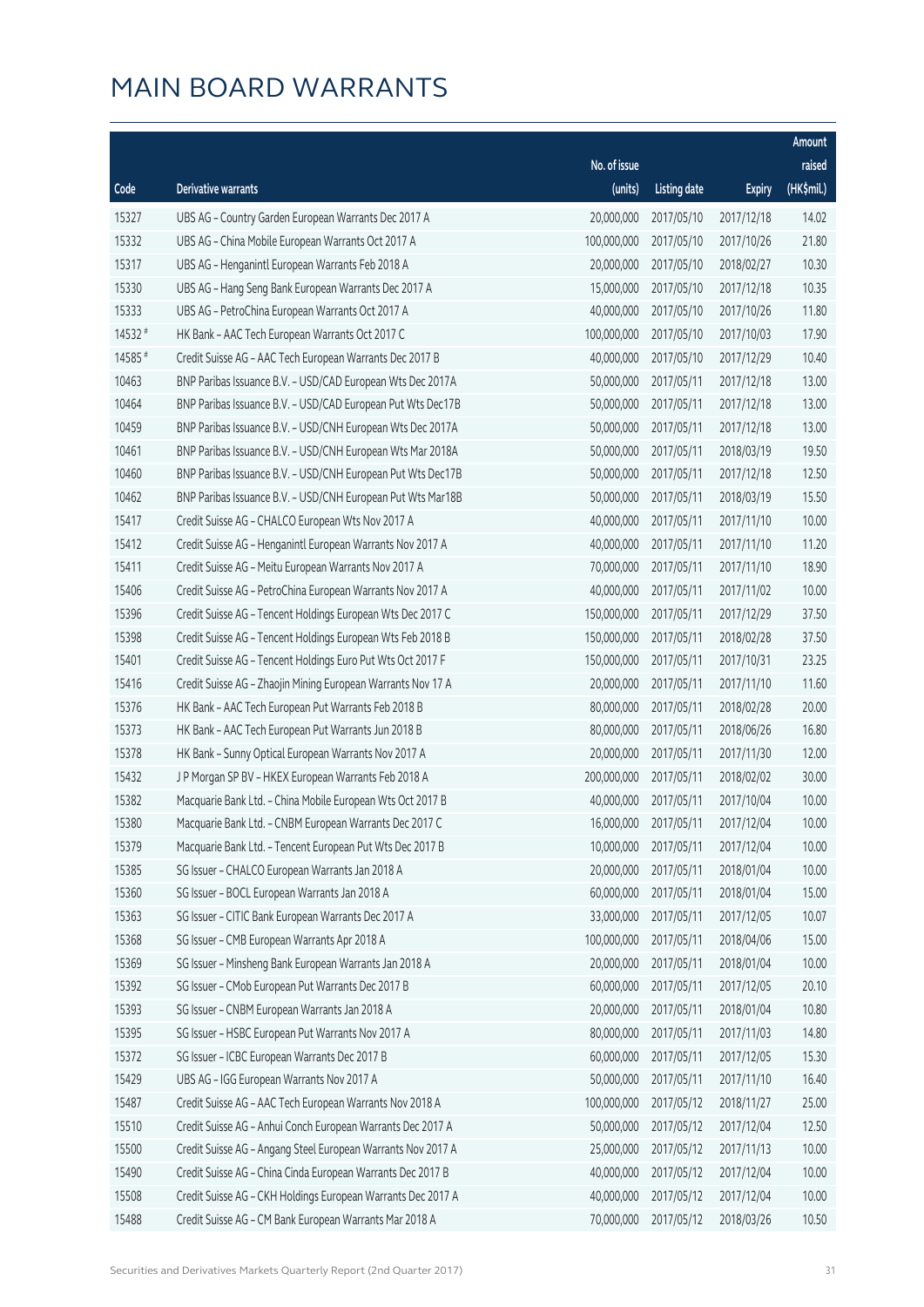|       |                                                              |              |                       |               | Amount     |
|-------|--------------------------------------------------------------|--------------|-----------------------|---------------|------------|
|       |                                                              | No. of issue |                       |               | raised     |
| Code  | <b>Derivative warrants</b>                                   | (units)      | <b>Listing date</b>   | <b>Expiry</b> | (HK\$mil.) |
| 15503 | Credit Suisse AG - Ch Molybdenum European Warrants Nov 2017A | 40,000,000   | 2017/05/12            | 2017/11/13    | 10.00      |
| 15509 | Credit Suisse AG - Sinopec Corp European Warrants Oct 2017 B | 50,000,000   | 2017/05/12            | 2017/10/12    | 10.00      |
| 15485 | Credit Suisse AG - HSBC European Wts Sep 2017 D              | 100,000,000  | 2017/05/12            | 2017/09/08    | 15.00      |
| 15499 | Credit Suisse AG - HTSC European Warrants Apr 2018 A         | 40,000,000   | 2017/05/12            | 2018/04/27    | 10.00      |
| 15486 | Credit Suisse AG - Tencent Holdings European Wts Aug 2017 C  | 50,000,000   | 2017/05/12            | 2017/08/30    | 27.00      |
| 15514 | Goldman Sachs SP (Asia) - BOCL European Warrants Dec 2017 A  | 80,000,000   | 2017/05/12            | 2017/12/20    | 12.00      |
| 15515 | Goldman Sachs SP (Asia) - China Mobile Euro Wts Oct 2017 A   | 80,000,000   | 2017/05/12            | 2017/10/26    | 14.16      |
| 15520 | J P Morgan SP BV - AIA European Warrants Jan 2018 A          | 100,000,000  | 2017/05/12            | 2018/01/03    | 25.00      |
| 15528 | J P Morgan SP BV - CITIC Bank European Warrants Dec 2017 A   | 100,000,000  | 2017/05/12            | 2017/12/29    | 15.10      |
| 15526 | J P Morgan SP BV - CNBM European Warrants Dec 2017 A         | 60,000,000   | 2017/05/12            | 2017/12/04    | 19.20      |
| 15525 | J P Morgan SP BV - Sinopec Corp European Warrants Dec 2017 B | 100,000,000  | 2017/05/12            | 2017/12/04    | 25.00      |
| 15523 | J P Morgan SP BV - PetroChina European Warrants Nov 2017 A   | 100,000,000  | 2017/05/12            | 2017/11/02    | 15.10      |
| 15531 | J P Morgan SP BV - PSBC European Warrants Jan 2018 A         | 40,000,000   | 2017/05/12            | 2018/01/03    | 10.88      |
| 15448 | Macquarie Bank Ltd. - IGG European Warrants May 2018 A       | 38,000,000   | 2017/05/12            | 2018/05/14    | 10.07      |
| 15449 | Macquarie Bank Ltd. - Tencent European Warrants Dec 2017 C   | 34,000,000   | 2017/05/12            | 2017/12/04    | 10.10      |
| 15450 | Macquarie Bank Ltd. - Tencent European Warrants Dec 2017 D   | 18,000,000   | 2017/05/12            | 2017/12/04    | 10.06      |
| 15439 | SG Issuer - CNOOC European Warrants Dec 2017 B               | 20,000,000   | 2017/05/12            | 2017/12/05    | 12.80      |
| 15452 | SG Issuer - China Oilfield European Warrants Oct 2018 A      | 100,000,000  | 2017/05/12            | 2018/10/04    | 15.00      |
| 15438 | SG Issuer - CP&CC European Warrants Dec 2017 A               | 50,000,000   | 2017/05/12            | 2017/12/05    | 21.00      |
| 15457 | SG Issuer - CSOP A50 ETF European Warrants Dec 2017 A        | 20,000,000   | 2017/05/12            | 2017/12/05    | 10.00      |
| 15440 | SG Issuer - Galaxy Ent European Warrants Dec 2017 A          | 60,000,000   | 2017/05/12            | 2017/12/05    | 25.20      |
| 15469 | SG Issuer - HS H-SHARE European Warrants Dec 2017 A          | 25,000,000   | 2017/05/12            | 2017/12/05    | 10.00      |
| 15441 | SG Issuer - JIANC European Warrants May 2018 A               | 80,000,000   | 2017/05/12            | 2018/05/04    | 20.00      |
| 15454 | SG Issuer - Meitu European Warrants Nov 2017 A               | 50,000,000   | 2017/05/12            | 2017/11/13    | 12.75      |
| 15442 | SG Issuer - Petch European Warrants Jan 2018 A               | 50,000,000   | 2017/05/12            | 2018/01/04    | 20.50      |
| 15446 | SG Issuer - Sands China European Warrants Nov 2017 A         | 60,000,000   | 2017/05/12            | 2017/11/03    | 12.60      |
| 15456 | SG Issuer - Wynn European Warrants Jan 2018 A                |              | 60,000,000 2017/05/12 | 2018/01/04    | 15.00      |
| 15471 | UBS AG - Galaxy Ent European Warrants Aug 2017 B             | 70,000,000   | 2017/05/12            | 2017/08/28    | 10.57      |
| 15473 | UBS AG - Galaxy Ent European Warrants Sep 2017 A             | 50,000,000   | 2017/05/12            | 2017/09/04    | 13.80      |
| 15435 | UBS AG - HSBC European Warrants Sep 2017 A                   | 100,000,000  | 2017/05/12            | 2017/09/04    | 15.00      |
| 15479 | UBS AG - HSBC European Put Warrants Aug 2017 D               | 100,000,000  | 2017/05/12            | 2017/08/24    | 16.30      |
| 15483 | UBS AG - Meitu European Warrants Nov 2017 A                  | 70,000,000   | 2017/05/12            | 2017/11/13    | 18.41      |
| 15480 | UBS AG - Sands China European Warrants Sep 2017 C            | 70,000,000   | 2017/05/12            | 2017/09/01    | 10.50      |
| 15540 | BOCI Asia Ltd. - AIA European Warrants Oct 2017 B            | 200,000,000  | 2017/05/15            | 2017/10/27    | 37.40      |
| 15553 | BOCI Asia Ltd. - AIA European Put Warrants Nov 2017 A        | 100,000,000  | 2017/05/15            | 2017/11/20    | 25.20      |
| 15586 | BOCI Asia Ltd. - BOCL European Warrants Jan 2018 A           | 100,000,000  | 2017/05/15            | 2018/01/24    | 15.00      |
| 15585 | BOCI Asia Ltd. - CC Bank European Warrants Sep 2017 A        | 100,000,000  | 2017/05/15            | 2017/09/22    | 15.00      |
| 15538 | BOCI Asia Ltd. - Galaxy Ent European Warrants Nov 2017 A     | 100,000,000  | 2017/05/15            | 2017/11/20    | 27.20      |
| 15536 | BOCI Asia Ltd. - HSBC European Put Warrants Nov 2017 A       | 200,000,000  | 2017/05/15            | 2017/11/27    | 50.60      |
| 15539 | BOCI Asia Ltd. - PetroChina European Warrants Oct 2017 A     | 100,000,000  | 2017/05/15            | 2017/10/24    | 20.20      |
| 15587 | BOCI Asia Ltd. - Tencent Holdings European Wts Nov 2017 B    | 200,000,000  | 2017/05/15            | 2017/11/30    | 128.60     |
| 15581 | BOCI Asia Ltd. - Tencent Holdings European Wts Feb 2018 A    | 200,000,000  | 2017/05/15            | 2018/02/27    | 50.00      |
| 15584 | BOCI Asia Ltd. - Tencent Holdings European Wts Apr 2018 A    | 200,000,000  | 2017/05/15            | 2018/04/23    | 50.00      |
| 15588 | Credit Suisse AG - AIA European Warrants Jan 2018 A          | 70,000,000   | 2017/05/15            | 2018/01/03    | 17.50      |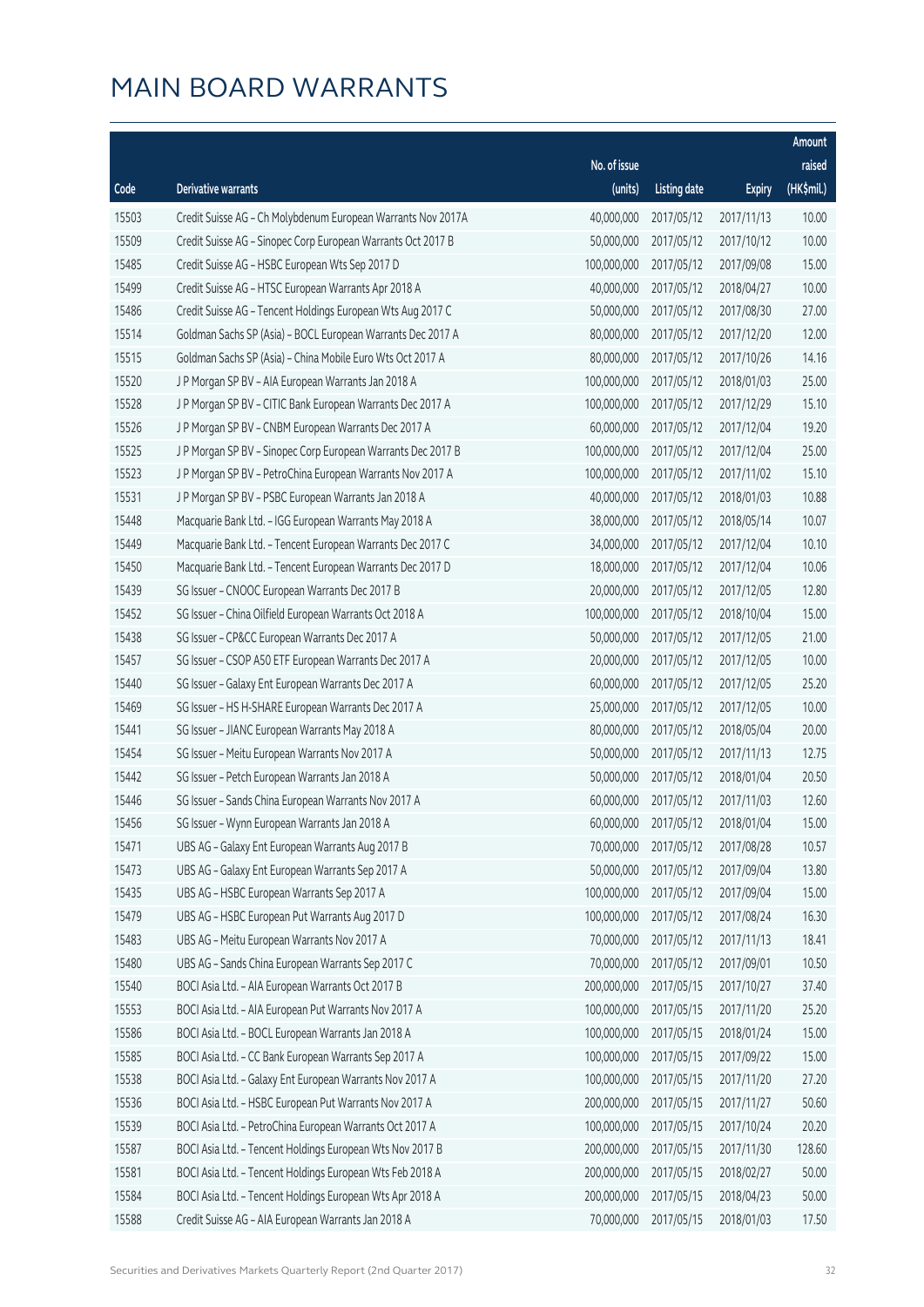|         |                                                              |              |                        |               | Amount     |
|---------|--------------------------------------------------------------|--------------|------------------------|---------------|------------|
|         |                                                              | No. of issue |                        |               | raised     |
| Code    | Derivative warrants                                          | (units)      | <b>Listing date</b>    | <b>Expiry</b> | (HK\$mil.) |
| 15606   | Goldman Sachs SP (Asia) - BOCL European Warrants Jan 2018 A  | 80,000,000   | 2017/05/15             | 2018/01/23    | 12.00      |
| 15608   | Goldman Sachs SP (Asia) - HKEX European Put Wts Sep 2017 D   | 100,000,000  | 2017/05/15             | 2017/09/26    | 15.00      |
| 15604   | Goldman Sachs SP (Asia) - Tencent European Wt Jul 2018 A     | 200,000,000  | 2017/05/15             | 2018/07/27    | 30.00      |
| 15567   | HK Bank - AAC Tech European Warrants Nov 2017 B              | 180,000,000  | 2017/05/15             | 2017/11/29    | 39.60      |
| 15568   | HK Bank - AAC Tech European Warrants Dec 2017 B              | 180,000,000  | 2017/05/15             | 2017/12/20    | 50.40      |
| 15561   | HK Bank - AAC Tech European Warrants Jan 2018 B              | 180,000,000  | 2017/05/15             | 2018/01/29    | 36.00      |
| 15558   | HK Bank - Galaxy Ent European Warrants Nov 2017 A            | 40,000,000   | 2017/05/15             | 2017/11/30    | 12.00      |
| 15559   | HK Bank - Sands China European Warrants Oct 2017 B           | 68,000,000   | 2017/05/15             | 2017/10/23    | 10.20      |
| 15592   | J P Morgan SP BV - CAM CSI300 European Warrants Apr 2018 A   | 100,000,000  | 2017/05/15             | 2018/04/03    | 25.00      |
| 15593   | J P Morgan SP BV - Haitong Sec European Warrants Aug 2018 A  | 100,000,000  | 2017/05/15             | 2018/08/13    | 15.00      |
| 15575   | Macquarie Bank Ltd. - PetroChina European Wts Dec 2017 A     | 18,000,000   | 2017/05/15             | 2017/12/04    | 10.01      |
| 15577   | Macquarie Bank Ltd. - Ping An European Warrants Apr 2018 A   | 40,000,000   | 2017/05/15             | 2018/04/04    | 10.04      |
| 15576   | Macquarie Bank Ltd. - Tencent European Warrants Dec 2017 E   | 9,000,000    | 2017/05/15             | 2017/12/04    | 10.02      |
| 15574   | Macquarie Bank Ltd. - Zhaojin Mining Euro Wts May 2018 A     | 8,000,000    | 2017/05/15             | 2018/05/02    | 10.44      |
| 15555   | SG Issuer - AAC Tech European Warrants Jan 2018 A            | 70,000,000   | 2017/05/15             | 2018/01/04    | 17.50      |
| 15569   | SG Issuer - AAC Tech European Warrants Jan 2018 B            | 70,000,000   | 2017/05/15             | 2018/01/04    | 17.50      |
| 15570   | SG Issuer - Anhui Conch European Warrants Jan 2018 A         | 40,000,000   | 2017/05/15             | 2018/01/04    | 10.00      |
| 15557   | SG Issuer - Galaxy Ent European Warrants Sep 2017 A          | 70,000,000   | 2017/05/15             | 2017/09/05    | 11.20      |
| 15572   | SG Issuer - ICBC European Put Wt Dec 2017 C                  | 60,000,000   | 2017/05/15             | 2017/12/05    | 15.00      |
| 15602   | UBS AG - AIA European Warrants Dec 2017 B                    | 100,000,000  | 2017/05/15             | 2017/12/11    | 25.20      |
| 15596   | UBS AG - BOCL European Warrants Dec 2017 A                   | 70,000,000   | 2017/05/15             | 2017/12/20    | 10.50      |
| 15598   | UBS AG - CITIC Bank European Warrants Dec 2017 A             | 70,000,000   | 2017/05/15             | 2017/12/19    | 10.85      |
| 15595   | UBS AG - ICBC European Warrants Nov 2017 A                   | 70,000,000   | 2017/05/15             | 2017/11/27    | 10.99      |
| 14726 # | Credit Suisse AG - Tencent Holdings European Wts Oct 2017 E  | 100,000,000  | 2017/05/15             | 2017/10/27    | 13.60      |
| 15619   | BOCI Asia Ltd. - BOC HK European Warrants Jan 2018 A         | 100,000,000  | 2017/05/16             | 2018/01/24    | 15.80      |
| 15620   | BOCI Asia Ltd. - CM Bank European Warrants Mar 2018 A        | 100,000,000  | 2017/05/16             | 2018/03/26    | 15.10      |
| 15613   | BOCI Asia Ltd. - CNOOC European Warrants Nov 2017 B          |              | 100,000,000 2017/05/16 | 2017/11/20    | 36.20      |
| 15614   | BOCI Asia Ltd. - Galaxy Ent European Put Warrants Nov 2017 B | 100,000,000  | 2017/05/16             | 2017/11/20    | 25.40      |
| 15618   | BOCI Asia Ltd. - Ping An European Warrants Nov 2017 A        | 200,000,000  | 2017/05/16             | 2017/11/20    | 52.20      |
| 15657   | Credit Suisse AG - Tencent Holdings European Wts Aug 2017 D  | 50,000,000   | 2017/05/16             | 2017/08/28    | 16.25      |
| 15677   | Goldman Sachs SP (Asia) - HSI European Put Wts Sep 2017 E    | 200,000,000  | 2017/05/16             | 2017/09/28    | 30.00      |
| 15674   | Goldman Sachs SP (Asia) - PetroChina European Wts Oct 2017 A | 80,000,000   | 2017/05/16             | 2017/10/26    | 12.00      |
| 15664   | Goldman Sachs SP (Asia) - Tencent European Put Wt Oct 2017 F | 150,000,000  | 2017/05/16             | 2017/10/27    | 22.50      |
| 15650   | HK Bank - HSI European Warrants Dec 2017 A                   | 150,000,000  | 2017/05/16             | 2017/12/28    | 22.50      |
| 15651   | HK Bank - HSI European Warrants Dec 2017 B                   | 150,000,000  | 2017/05/16             | 2017/12/28    | 25.50      |
| 15648   | HK Bank - HSI European Warrants Apr 2018 A                   | 150,000,000  | 2017/05/16             | 2018/04/27    | 22.50      |
| 15652   | HK Bank - HSI European Put Warrants Sep 2017 D               | 150,000,000  | 2017/05/16             | 2017/09/28    | 22.50      |
| 15653   | HK Bank - HSI European Put Warrants Dec 2017 C               | 150,000,000  | 2017/05/16             | 2017/12/28    | 22.50      |
| 15660   | J P Morgan SP BV - CKH European Warrants Dec 2017 A          | 80,000,000   | 2017/05/16             | 2017/12/29    | 20.32      |
| 15658   | J P Morgan SP BV - HKEX European Put Wts Dec 2017 B          | 200,000,000  | 2017/05/16             | 2017/12/29    | 30.80      |
| 15659   | J P Morgan SP BV - HSI European Put Warrants Nov 2017 C      | 200,000,000  | 2017/05/16             | 2017/11/29    | 50.40      |
| 15654   | Macquarie Bank Ltd. - BYD European Warrants Jan 2018 A       | 27,000,000   | 2017/05/16             | 2018/01/03    | 10.02      |
| 15656   | Macquarie Bank Ltd. - Lenovo European Warrants Jan 2018 B    | 40,000,000   | 2017/05/16             | 2018/01/03    | 10.00      |
| 15631   | SG Issuer - CGS European Warrants Jan 2018 A                 | 15,000,000   | 2017/05/16             | 2018/01/04    | 10.05      |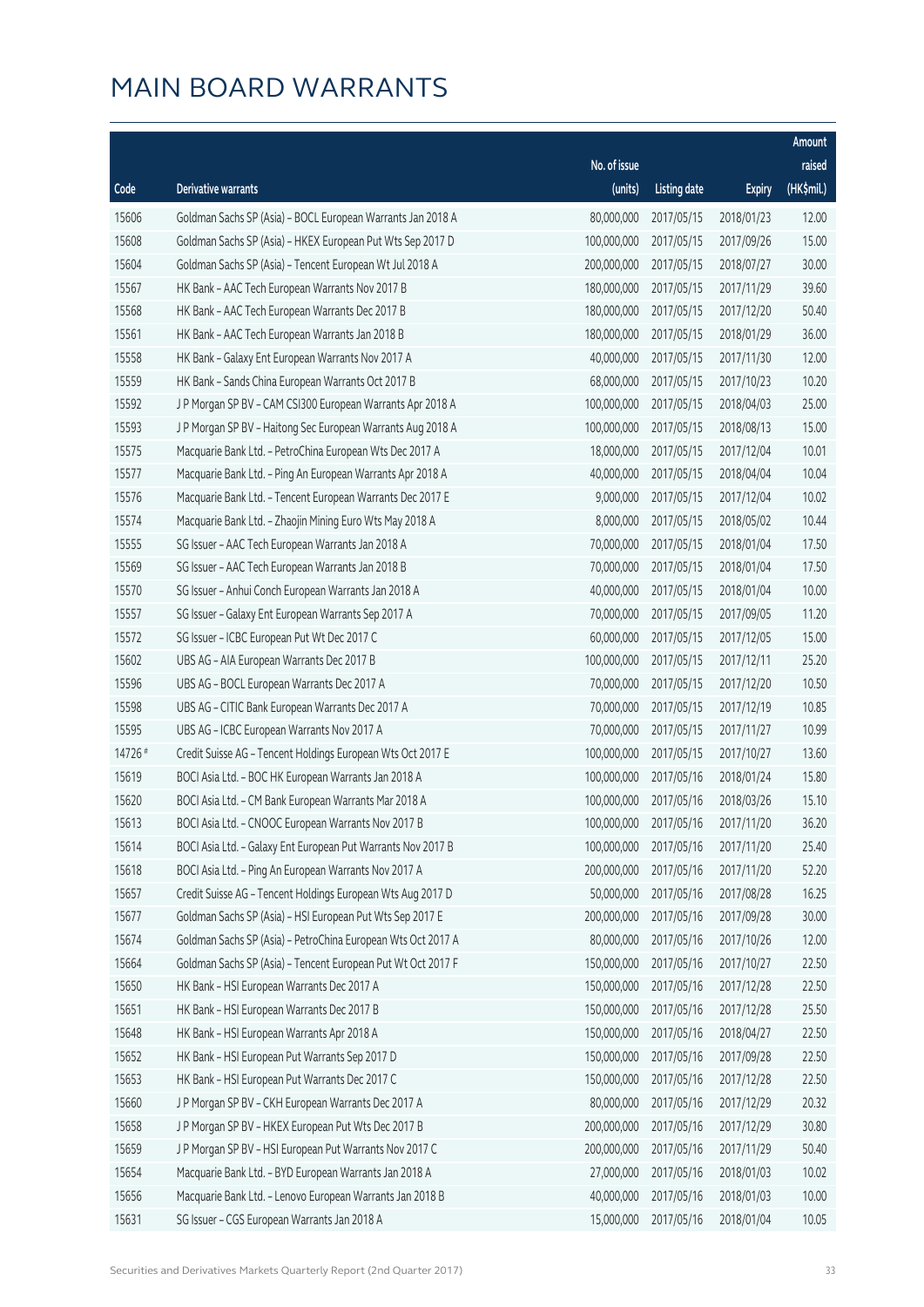|         |                                                              |              |                       |               | Amount     |
|---------|--------------------------------------------------------------|--------------|-----------------------|---------------|------------|
|         |                                                              | No. of issue |                       |               | raised     |
| Code    | Derivative warrants                                          | (units)      | <b>Listing date</b>   | <b>Expiry</b> | (HK\$mil.) |
| 15623   | SG Issuer - China Overseas European Warrants Dec 2017 B      | 63,000,000   | 2017/05/16            | 2017/12/05    | 10.08      |
| 15639   | SG Issuer - HKEX European Put Warrants Jan 2018 A            | 200,000,000  | 2017/05/16            | 2018/01/04    | 30.00      |
| 15633   | SG Issuer - Haitong Sec European Warrants Sep 2018 A         | 60,000,000   | 2017/05/16            | 2018/09/05    | 10.20      |
| 15642   | SG Issuer - Huaneng Power European Warrants Dec 2017 A       | 20,000,000   | 2017/05/16            | 2017/12/05    | 10.00      |
| 15624   | SG Issuer - SMIC European Warrants Mar 2018 A                | 70,000,000   | 2017/05/16            | 2018/03/22    | 12.60      |
| 15643   | SG Issuer - Tencent European Warrants Nov 2017 F             | 20,000,000   | 2017/05/16            | 2017/11/03    | 12.40      |
| 15645   | SG Issuer - Tencent European Warrants Mar 2018 C             | 200,000,000  | 2017/05/16            | 2018/03/05    | 38.00      |
| 15630   | SG Issuer - Tencent European Put Warrants Nov 2017 E         | 200,000,000  | 2017/05/16            | 2017/11/03    | 30.00      |
| 15681   | UBS AG - CITIC Sec European Warrants Jul 2018 A              | 60,000,000   | 2017/05/16            | 2018/07/26    | 11.82      |
| 15684   | UBS AG - Minsheng Bank European Warrants Oct 2017 A          | 60,000,000   | 2017/05/16            | 2017/10/30    | 11.52      |
| 15678   | UBS AG - China Mobile European Put Warrants Nov 2017 B       | 50,000,000   | 2017/05/16            | 2017/11/15    | 18.30      |
| 15687   | UBS AG - Sinopec Corp European Warrants Sep 2017 A           | 70,000,000   | 2017/05/16            | 2017/09/22    | 10.99      |
| 15689   | UBS AG - HKEX European Warrants Sep 2017 D                   | 50,000,000   | 2017/05/16            | 2017/09/04    | 18.45      |
| 15700   | UBS AG - HSI European Warrants Apr 2018 A                    | 200,000,000  | 2017/05/16            | 2018/04/27    | 30.20      |
| 15698   | UBS AG - Ping An European Warrants Oct 2017 A                | 100,000,000  | 2017/05/16            | 2017/10/26    | 15.50      |
| 15691   | UBS AG - Tencent Holdings European Warrants Feb 2018 A       | 300,000,000  | 2017/05/16            | 2018/02/02    | 75.00      |
| 15699   | UBS AG - Tencent Holdings European Put Warrants Nov 2017 B   | 200,000,000  | 2017/05/16            | 2017/11/15    | 51.60      |
| 27990 # | UBS AG - HSI European Put Warrants Aug 2017 B                | 200,000,000  | 2017/05/16            | 2017/08/30    | 11.00      |
| 15716   | BOCI Asia Ltd. - Ch Comm Cons European Warrants Nov 2018 A   | 100,000,000  | 2017/05/17            | 2018/11/21    | 18.30      |
| 15719   | BOCI Asia Ltd. - HSBC European Warrants Nov 2017 B           | 200,000,000  | 2017/05/17            | 2017/11/28    | 30.20      |
| 15724   | BOCI Asia Ltd. - HSI European Warrants Apr 2018 A            | 100,000,000  | 2017/05/17            | 2018/04/27    | 15.20      |
| 15726   | BOCI Asia Ltd. - HSI European Put Warrants Sep 2017 D        | 100,000,000  | 2017/05/17            | 2017/09/28    | 15.20      |
| 15718   | BOCI Asia Ltd. - Ping An European Warrants Nov 2017 B        | 200,000,000  | 2017/05/17            | 2017/11/02    | 30.40      |
| 15717   | BOCI Asia Ltd. - Sands China European Put Wts Nov 2017 B     | 100,000,000  | 2017/05/17            | 2017/11/27    | 25.50      |
| 15742   | Credit Suisse AG - Tencent Holdings European Wts Feb 2018 C  | 150,000,000  | 2017/05/17            | 2018/02/28    | 37.50      |
| 15743   | Credit Suisse AG - Tencent Holdings Euro Put Wts Nov 2017 C  | 150,000,000  | 2017/05/17            | 2017/11/30    | 37.50      |
| 15744   | Goldman Sachs SP (Asia) - AIA European Warrants Nov 2017 A   |              | 60,000,000 2017/05/17 | 2017/11/30    | 15.00      |
| 15748   | Goldman Sachs SP (Asia) - Tencent European Wt Feb 2018 B     | 150,000,000  | 2017/05/17            | 2018/02/21    | 27.00      |
| 15769   | J P Morgan SP BV - China Life European Warrants Jan 2018 B   | 100,000,000  | 2017/05/17            | 2018/01/02    | 15.00      |
| 15764   | J P Morgan SP BV - HKEX European Warrants Oct 2017 D         | 100,000,000  | 2017/05/17            | 2017/10/03    | 23.30      |
| 15768   | J P Morgan SP BV - HSI European Warrants Jan 2018 B          | 300,000,000  | 2017/05/17            | 2018/01/30    | 75.00      |
| 15767   | J P Morgan SP BV - HSI European Put Warrants Dec 2017 D      | 300,000,000  | 2017/05/17            | 2017/12/28    | 46.20      |
| 15770   | J P Morgan SP BV - Melco Int'l Dev European Wts Jan 2018 A   | 60,000,000   | 2017/05/17            | 2018/01/03    | 15.12      |
| 15763   | J P Morgan SP BV - Tencent European Warrants Dec 2017 D      | 100,000,000  | 2017/05/17            | 2017/12/01    | 60.60      |
| 15736   | J P Morgan SP BV - Tencent European Warrants Mar 2018 C      | 200,000,000  | 2017/05/17            | 2018/03/02    | 50.20      |
| 15702   | Macquarie Bank Ltd. - AIA European Warrants Mar 2018 A       | 30,000,000   | 2017/05/17            | 2018/03/02    | 10.29      |
| 15737   | Macquarie Bank Ltd. - Air China European Warrants Jun 2018 A | 10,000,000   | 2017/05/17            | 2018/06/04    | 10.01      |
| 15740   | Macquarie Bank Ltd. - ASM Pacific European Wts Apr 2019 A    | 23,000,000   | 2017/05/17            | 2019/04/16    | 10.01      |
| 15739   | Macquarie Bank Ltd. - CPIC European Warrants Jun 2018 A      | 40,000,000   | 2017/05/17            | 2018/06/04    | 10.00      |
| 15741   | Macquarie Bank Ltd. - HKEX European Warrants Dec 2017 A      | 40,000,000   | 2017/05/17            | 2017/12/04    | 10.00      |
| 15753   | Macquarie Bank Ltd. - HSBC European Warrants Dec 2017 B      | 10,000,000   | 2017/05/17            | 2017/12/04    | 10.98      |
| 15727   | SG Issuer - HKEX European Warrants Oct 2017 D                | 30,000,000   | 2017/05/17            | 2017/10/03    | 10.05      |
| 15703   | SG Issuer - HSCEI European Put Warrants Jan 2018 A           | 150,000,000  | 2017/05/17            | 2018/01/30    | 37.50      |
| 15708   | SG Issuer - HSI European Put Warrants Nov 2017 C             | 150,000,000  | 2017/05/17            | 2017/11/29    | 37.50      |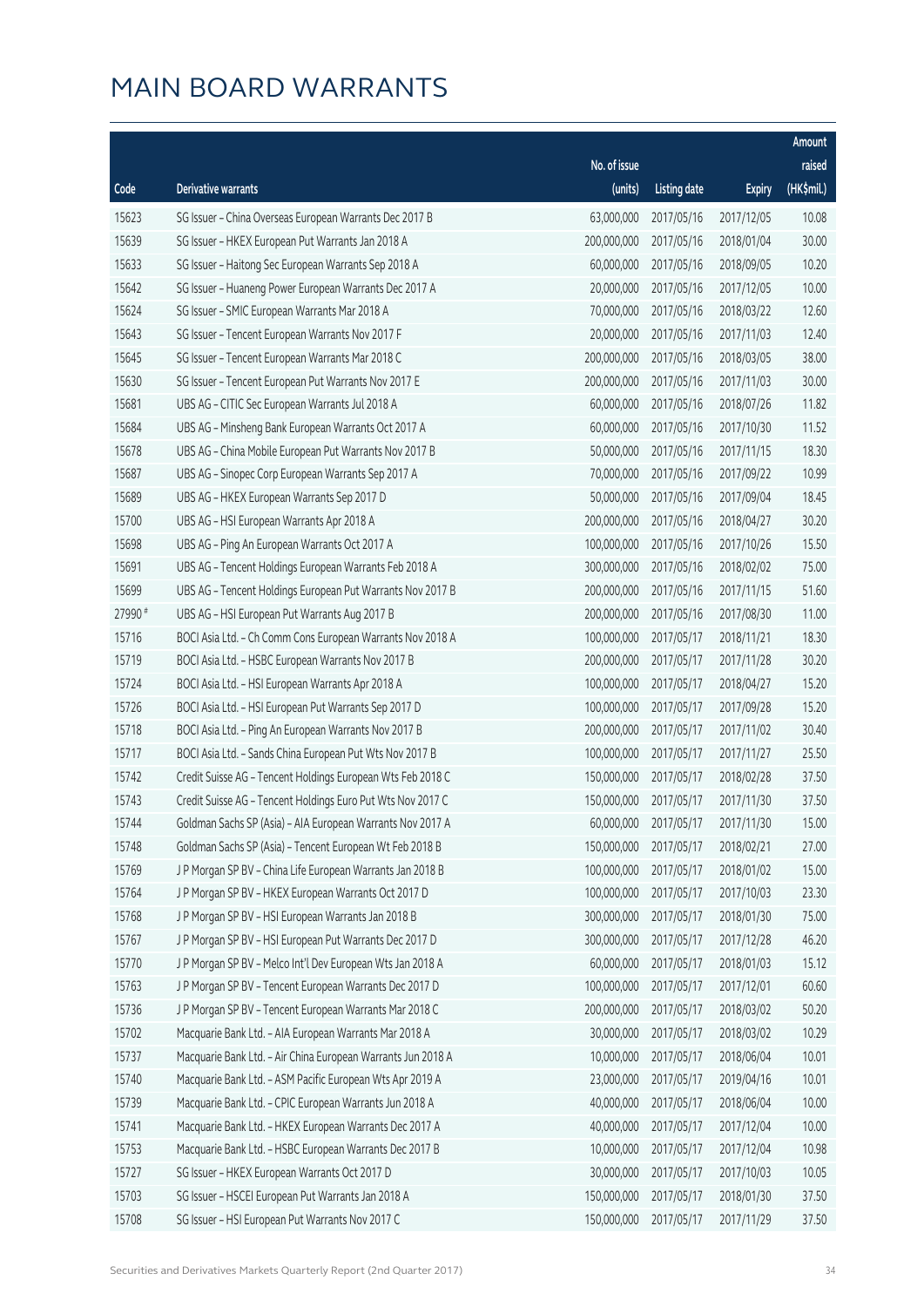|         |                                                               |                        |                     |               | Amount     |
|---------|---------------------------------------------------------------|------------------------|---------------------|---------------|------------|
|         |                                                               | No. of issue           |                     |               | raised     |
| Code    | Derivative warrants                                           | (units)                | <b>Listing date</b> | <b>Expiry</b> | (HK\$mil.) |
| 15712   | SG Issuer - HSI European Put Warrants Mar 2018 C              | 150,000,000            | 2017/05/17          | 2018/03/28    | 37.50      |
| 15728   | SG Issuer - Ping An European Put Warrants Dec 2017 B          | 80,000,000             | 2017/05/17          | 2017/12/05    | 20.00      |
| 15729   | SG Issuer - Tencent European Warrants Feb 2018 A              | 200,000,000            | 2017/05/17          | 2018/02/05    | 50.00      |
| 15732   | SG Issuer - Tencent European Warrants Apr 2018 B              | 200,000,000            | 2017/05/17          | 2018/04/06    | 50.00      |
| 15751   | UBS AG - HSI European Warrants Nov 2017 A                     | 200,000,000            | 2017/05/17          | 2017/11/29    | 30.80      |
| 15749   | UBS AG - Tencent Holdings European Warrants Apr 2018 A        | 300,000,000            | 2017/05/17          | 2018/04/16    | 75.00      |
| 14936 # | UBS AG - Tencent Holdings European Put Warrants Nov 2017 A    | 150,000,000            | 2017/05/17          | 2017/11/03    | 12.00      |
| 15803   | BNP Paribas Issuance B.V. - Ping An European Wt Nov 2017 A    | 70,000,000             | 2017/05/18          | 2017/11/02    | 10.50      |
| 15800   | BNP Paribas Issuance B.V. - Ping An European Wt Dec 2017 A    | 70,000,000             | 2017/05/18          | 2017/12/04    | 12.60      |
| 15807   | BNP Paribas Issuance B.V. - Ping An European Wt Jun 2018 A    | 50,000,000             | 2017/05/18          | 2018/06/04    | 13.00      |
| 15793   | BNP Paribas Issuance B.V. - Tencent Hldgs Eu Wt Mar 2018 B    | 100,000,000            | 2017/05/18          | 2018/03/02    | 21.00      |
| 15794   | BNP Paribas Issuance B.V. - Tencent Hldgs Eu Wt May 2018 A    | 100,000,000            | 2017/05/18          | 2018/05/03    | 22.00      |
| 15809   | BNP Paribas Issuance B.V. - Tencent Hldgs Eu Wt Aug 2018 C    | 100,000,000            | 2017/05/18          | 2018/08/02    | 26.00      |
| 15799   | BNP Paribas Issuance B.V. - Tencent Hldgs Eu Wt Nov 2018 A    | 100,000,000            | 2017/05/18          | 2018/11/02    | 25.00      |
| 15811   | Credit Suisse AG - HKEX European Warrants Oct 2017 C          | 50,000,000             | 2017/05/18          | 2017/10/03    | 12.50      |
| 15810   | Credit Suisse AG - Techtronic European Warrants Nov 2017 A    | 50,000,000             | 2017/05/18          | 2017/11/17    | 12.50      |
| 15775   | Goldman Sachs SP (Asia) - HSBC European Warrants Oct 2017 A   | 80,000,000             | 2017/05/18          | 2017/10/26    | 12.00      |
| 15827   | Goldman Sachs SP (Asia) - HSBC European Put Wts Oct 2017 B    | 80,000,000             | 2017/05/18          | 2017/10/26    | 12.00      |
| 15828   | Goldman Sachs SP (Asia) - HSI European Put Wts Dec 2017 B     | 200,000,000            | 2017/05/18          | 2017/12/28    | 30.00      |
| 15830   | Goldman Sachs SP (Asia) - HSI European Put Wts Dec 2017 C     | 200,000,000            | 2017/05/18          | 2017/12/28    | 30.00      |
| 15824   | Goldman Sachs SP (Asia) - Tencent European Wt Sep 2017 I      | 30,000,000             | 2017/05/18          | 2017/09/26    | 10.50      |
| 15826   | Goldman Sachs SP (Asia) - Tencent European Wt Oct 2017 G      | 30,000,000             | 2017/05/18          | 2017/10/26    | 10.50      |
| 15823   | Goldman Sachs SP (Asia) - Tencent European Wt Apr 2018 A      | 150,000,000            | 2017/05/18          | 2018/04/26    | 39.30      |
| 15786   | Haitong Int'l Sec - IGG European Warrants Nov 2017 A          | 80,000,000             | 2017/05/18          | 2017/11/02    | 20.00      |
| 15789   | Haitong Int'l Sec - Meitu European Warrants Nov 2017 A        | 70,000,000             | 2017/05/18          | 2017/11/02    | 14.98      |
| 15791   | Haitong Int'l Sec - Meitu European Warrants Mar 2018 A        | 80,000,000             | 2017/05/18          | 2018/03/28    | 28.40      |
| 15785   | Haitong Int'l Sec - Tencent European Warrants Jun 2018 A      | 200,000,000 2017/05/18 |                     | 2018/06/25    | 39.40      |
| 15784   | Haitong Int'l Sec - Tencent European Warrants Aug 2018 A      | 200,000,000            | 2017/05/18          | 2018/08/08    | 57.20      |
| 15788   | Haitong Int'l Sec - Zoomlion European Warrants Dec 2017 A     | 25,000,000             | 2017/05/18          | 2017/12/29    | 12.23      |
| 15821   | J P Morgan SP BV - Ping An European Put Warrants Nov 2017 B   | 100,000,000            | 2017/05/18          | 2017/11/01    | 15.00      |
| 15822   | J P Morgan SP BV - SPDR Gold Trust European Wts Dec 2017 A    | 20,000,000             | 2017/05/18          | 2017/12/05    | 10.12      |
| 15816   | J P Morgan SP BV - Tencent European Put Warrants Nov 2017 E   | 200,000,000            | 2017/05/18          | 2017/11/01    | 30.40      |
| 15776   | Macquarie Bank Ltd. - China Cinda European Wts Mar 2018 A     | 27,000,000             | 2017/05/18          | 2018/03/02    | 10.07      |
| 15812   | Macquarie Bank Ltd. - HKEX European Warrants Dec 2017 B       | 11,500,000             | 2017/05/18          | 2017/12/04    | 10.02      |
| 15777   | Macquarie Bank Ltd. - Meitu European Warrants Dec 2017 A      | 36,000,000             | 2017/05/18          | 2017/12/04    | 10.30      |
| 15778   | Macquarie Bank Ltd. - Sands China European Wts Dec 2017 A     | 40,000,000             | 2017/05/18          | 2017/12/04    | 10.00      |
| 15792   | SG Issuer - China Life European Warrants Jan 2018 B           | 120,000,000            | 2017/05/18          | 2018/01/04    | 18.00      |
| 15772   | SG Issuer - China Life European Put Warrants Jan 2018 A       | 100,000,000            | 2017/05/18          | 2018/01/04    | 15.00      |
| 15783   | SG Issuer - HSI European Warrants Feb 2018 B                  | 150,000,000            | 2017/05/18          | 2018/02/27    | 37.50      |
| 15813   | UBS AG - CGS European Warrants Nov 2017 B                     | 20,000,000             | 2017/05/18          | 2017/11/17    | 10.14      |
| 15814   | UBS AG - China Tel European Warrants Nov 2017 A               | 70,000,000             | 2017/05/18          | 2017/11/23    | 10.50      |
| 15848   | BOCI Asia Ltd. - Tencent Holdings European Put Wts Oct 2017 F | 100,000,000            | 2017/05/19          | 2017/10/26    | 15.00      |
| 15847   | BOCI Asia Ltd. - Tencent Holdings European Put Wts Dec 2017 C | 100,000,000            | 2017/05/19          | 2017/12/28    | 15.00      |
| 15843   | BNP Paribas Issuance B.V. - CKH European Wts Feb 2018 A       | 40,000,000             | 2017/05/19          | 2018/02/02    | 10.00      |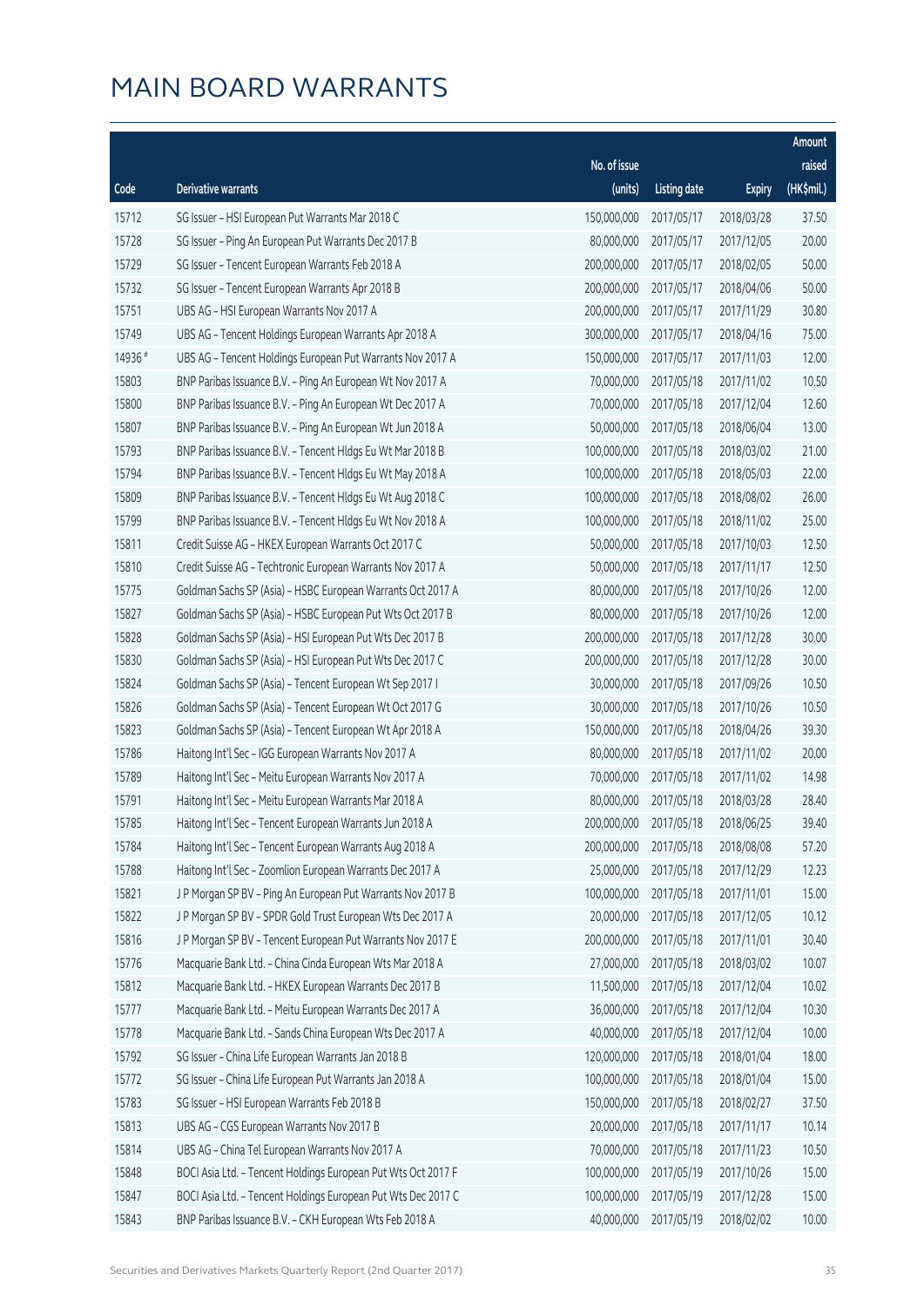|        |                                                              |                        |                     |               | Amount     |
|--------|--------------------------------------------------------------|------------------------|---------------------|---------------|------------|
|        |                                                              | No. of issue           |                     |               | raised     |
| Code   | Derivative warrants                                          | (units)                | <b>Listing date</b> | <b>Expiry</b> | (HK\$mil.) |
| 15841  | BNP Paribas Issuance B.V. - HSBC European Wts Feb 2018 A     | 50,000,000             | 2017/05/19          | 2018/02/02    | 14.00      |
| 15842  | BNP Paribas Issuance B.V. - HSBC European Wts Jun 2018 A     | 50,000,000             | 2017/05/19          | 2018/06/04    | 14.00      |
| 15844  | BNP Paribas Issuance B.V. - PetroCh Euro Wts Mar 2018 A      | 40,000,000             | 2017/05/19          | 2018/03/02    | 10.00      |
| 15877  | Credit Suisse AG - Lenovo European Warrants Nov 2017 A       | 50,000,000             | 2017/05/19          | 2017/11/02    | 12.50      |
| 15875  | Credit Suisse AG - Sunny Optical European Warrants Sep 2017A | 25,000,000             | 2017/05/19          | 2017/09/29    | 14.50      |
| 15846  | Credit Suisse AG - China Vanke European Warrants Dec 2017 A  | 70,000,000             | 2017/05/19          | 2017/12/29    | 10.50      |
| 15873  | Goldman Sachs Sp (Asia) - ICBC European Warrants Nov 2017 B  | 80,000,000             | 2017/05/19          | 2017/11/27    | 20.00      |
| 15870  | Goldman Sachs SP (Asia) - Tencent European Wt Nov 2017 D     | 150,000,000            | 2017/05/19          | 2017/11/30    | 37.50      |
| 15871  | Goldman Sachs SP (Asia) - Tencent European Wt Jan 2018 A     | 150,000,000            | 2017/05/19          | 2018/01/31    | 37.50      |
| 15872  | Goldman Sachs SP (Asia) - Tencent European Wt Feb 2018 C     | 150,000,000            | 2017/05/19          | 2018/02/28    | 37.50      |
| 15866  | Haitong Int'l Sec - HSI European Warrants Jan 2018 C         | 200,000,000            | 2017/05/19          | 2018/01/30    | 50.00      |
| 15867  | Haitong Int'l Sec - HSI European Warrants Mar 2018 D         | 200,000,000            | 2017/05/19          | 2018/03/28    | 50.00      |
| 15855  | Haitong Int'l Sec - HSI European Put Warrants Sep 2017 E     | 150,000,000            | 2017/05/19          | 2017/09/28    | 22.50      |
| 15858  | Haitong Int'l Sec - HSI European Put Warrants Dec 2017 B     | 150,000,000            | 2017/05/19          | 2017/12/28    | 22.50      |
| 15865  | Haitong Int'l Sec - HSI European Put Warrants Dec 2017 C     | 150,000,000            | 2017/05/19          | 2017/12/28    | 30.15      |
| 15860  | Haitong Int'l Sec - HSI European Put Warrants Mar 2018 C     | 150,000,000            | 2017/05/19          | 2018/03/28    | 26.85      |
| 15851  | J P Morgan SP BV - AAC Tech European Put Warrants Dec 2017 A | 50,000,000             | 2017/05/19          | 2017/12/29    | 12.55      |
| 15854  | J P Morgan SP BV - IGG European Warrants Mar 2018 A          | 50,000,000             | 2017/05/19          | 2018/03/02    | 17.35      |
| 15834  | Macquarie Bank Ltd. - Geely Auto European Put Ws Dec 2017 B  | 15,000,000             | 2017/05/19          | 2017/12/04    | 10.47      |
| 15836  | Macquarie Bank Ltd. - IGG European Warrants Dec 2017 A       | 27,000,000             | 2017/05/19          | 2017/12/18    | 10.23      |
| 15839  | SG Issuer - CSOP A50 ETF European Warrants Feb 2018 A        | 30,000,000             | 2017/05/19          | 2018/02/05    | 10.05      |
| 15837  | SG Issuer - HKEX European Warrants Dec 2018 B                | 200,000,000            | 2017/05/19          | 2018/12/05    | 50.00      |
| 15831  | SG Issuer - HSI European Warrants Nov 2017 D                 | 150,000,000            | 2017/05/19          | 2017/11/29    | 22.50      |
| 15838  | SG Issuer - Tencent European Put Warrants Apr 2018 C         | 200,000,000            | 2017/05/19          | 2018/04/06    | 30.00      |
| 15890  | UBS AG - AAC Tech European Warrants Nov 2017 B               | 70,000,000             | 2017/05/19          | 2017/11/20    | 17.71      |
| 15879  | UBS AG - AAC Tech European Warrants Dec 2017 A               | 70,000,000             | 2017/05/19          | 2017/12/29    | 13.86      |
| 15880  | UBS AG - HSI European Warrants Jan 2018 B                    | 200,000,000 2017/05/19 |                     | 2018/01/30    | 50.00      |
| 15882  | UBS AG - HSI European Put Warrants Dec 2017 A                | 200,000,000            | 2017/05/19          | 2017/12/28    | 50.00      |
| 15893  | UBS AG - SMIC European Warrants Mar 2018 A                   | 70,000,000             | 2017/05/19          | 2018/03/29    | 10.50      |
| 15878  | UBS AG - SMIC European Warrants Apr 2018 A                   | 60,000,000             | 2017/05/19          | 2018/04/23    | 15.00      |
| 28061# | Credit Suisse AG - HKEX European Warrants Dec 2017 B         | 170,000,000            | 2017/05/19          | 2017/12/01    | 10.03      |
| 15926  | BNP Paribas Issuance B.V. - CC Bank Euro Wts Jun 2018 A      | 40,000,000             | 2017/05/22          | 2018/06/04    | 10.00      |
| 15927  | BNP Paribas Issuance B.V. - China Life Euro Wts Feb 2018 A   | 60,000,000             | 2017/05/22          | 2018/02/02    | 11.40      |
| 15929  | BNP Paribas Issuance B.V. - CNOOC European Wts Oct 2017 C    | 40,000,000             | 2017/05/22          | 2017/10/04    | 11.20      |
| 15902  | BNP Paribas Issuance B.V. - HSI European Wts Sep 2018 A      | 80,000,000             | 2017/05/22          | 2018/09/27    | 20.00      |
| 15901  | BNP Paribas Issuance B.V. - HSI European Wts Dec 2018 A      | 80,000,000             | 2017/05/22          | 2018/12/28    | 20.80      |
| 15903  | BNP Paribas Issuance B.V. - HSI European Wts Jun 2019 A      | 80,000,000             | 2017/05/22          | 2019/06/27    | 21.60      |
| 15905  | BNP Paribas Issuance B.V. - HSI Euro Put Wts Mar 2018 D      | 80,000,000             | 2017/05/22          | 2018/03/28    | 20.80      |
| 15906  | BNP Paribas Issuance B.V. - HSI Euro Put Wts Jun 2018 B      | 80,000,000             | 2017/05/22          | 2018/06/28    | 22.40      |
| 15908  | BNP Paribas Issuance B.V. - Tencent Hldgs Eu Wt Jan 2018 D   | 40,000,000             | 2017/05/22          | 2018/01/03    | 12.80      |
| 15930  | Credit Suisse AG - HSBC European Put Warrants Nov 2017 B     | 70,000,000             | 2017/05/22          | 2017/11/30    | 17.50      |
| 15947  | Goldman Sachs SP (Asia) - China Life Euro Wts Oct 2017 B     | 80,000,000             | 2017/05/22          | 2017/10/27    | 12.00      |
| 15948  | Goldman Sachs SP (Asia) - HKEX European Warrants Sep 2017 E  | 35,000,000             | 2017/05/22          | 2017/09/18    | 10.01      |
| 15899  | Haitong Int'l Sec - Tencent European Put Warrants Oct 2017 E | 150,000,000            | 2017/05/22          | 2017/10/30    | 22.50      |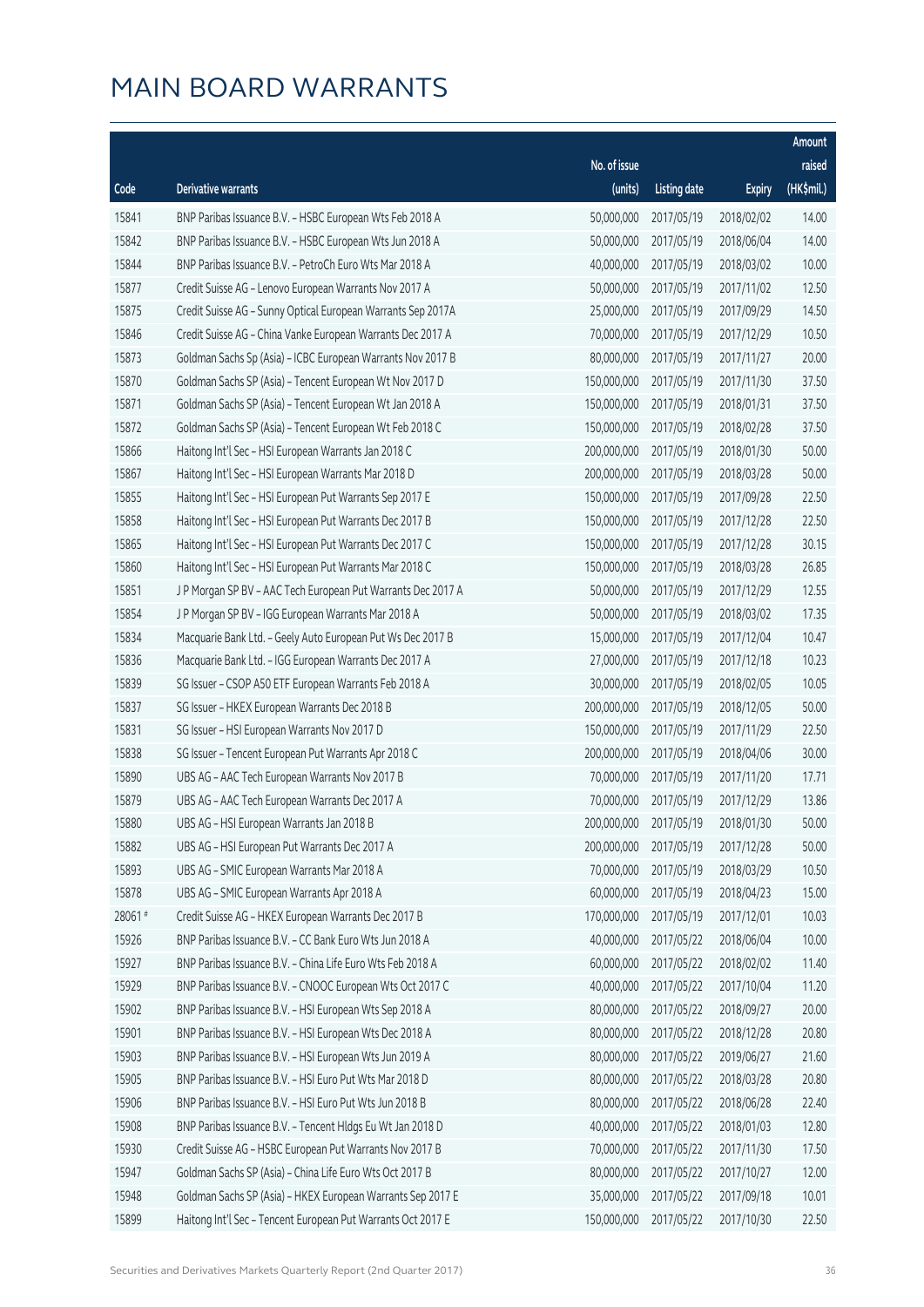|       |                                                               |                        |                     |               | Amount     |
|-------|---------------------------------------------------------------|------------------------|---------------------|---------------|------------|
|       |                                                               | No. of issue           |                     |               | raised     |
| Code  | Derivative warrants                                           | (units)                | <b>Listing date</b> | <b>Expiry</b> | (HK\$mil.) |
| 15896 | Haitong Int'l Sec - Tencent European Put Warrants Dec 2017 A  | 150,000,000            | 2017/05/22          | 2017/12/28    | 22.50      |
| 15900 | Haitong Int'l Sec - Tencent European Put Warrants Dec 2018 A  | 150,000,000            | 2017/05/22          | 2018/12/31    | 37.50      |
| 15961 | J P Morgan SP BV - BOCL European Warrants Jan 2018 A          | 100,000,000            | 2017/05/22          | 2018/01/31    | 17.90      |
| 15956 | J P Morgan SP BV - China Mob European Wts Oct 2017 C          | 100,000,000            | 2017/05/22          | 2017/10/30    | 15.20      |
| 15959 | J P Morgan SP BV - GCL-Poly European Warrants Sep 2018 A      | 70,000,000             | 2017/05/22          | 2018/09/28    | 10.99      |
| 15960 | J P Morgan SP BV - ICBC European Warrants Feb 2018 A          | 100,000,000            | 2017/05/22          | 2018/02/28    | 15.70      |
| 15953 | J P Morgan SP BV - PetroChina European Put Warrants Dec 17 A  | 100,000,000            | 2017/05/22          | 2017/12/04    | 25.10      |
| 15952 | J P Morgan SP BV - Tencent European Warrants Mar 2018 D       | 200,000,000            | 2017/05/22          | 2018/03/02    | 50.00      |
| 15917 | Macquarie Bank Ltd. - Tencent European Warrants Dec 2017 G    | 40,000,000             | 2017/05/22          | 2017/12/04    | 10.60      |
| 15911 | Macquarie Bank Ltd. - Tencent European Put Wts Dec 2017 F     | 40,000,000             | 2017/05/22          | 2017/12/04    | 10.00      |
| 15918 | SG Issuer - Ch Mob European Warrants Jan 2018 A               | 70,000,000             | 2017/05/22          | 2018/01/04    | 10.50      |
| 15909 | SG Issuer - Henganintl Eu Wt Dec 2017 A                       | 20,000,000             | 2017/05/22          | 2017/12/05    | 10.00      |
| 15919 | SG Issuer - HSBC European Put Warrants Dec 2017 D             | 80,000,000             | 2017/05/22          | 2017/12/05    | 20.40      |
| 15921 | SG Issuer - Ping An European Warrants Oct 2017 C              | 100,000,000            | 2017/05/22          | 2017/10/06    | 15.00      |
| 15923 | SG Issuer - Tencent European Warrants Oct 2017 G              | 20,000,000             | 2017/05/22          | 2017/10/06    | 10.00      |
| 15924 | SG Issuer - Tencent European Put Warrants Dec 2017 D          | 200,000,000            | 2017/05/22          | 2017/12/05    | 50.00      |
| 15944 | UBS AG - AAC Tech European Put Warrants Jan 2018 A            | 40,000,000             | 2017/05/22          | 2018/01/29    | 10.00      |
| 15945 | UBS AG - China Life European Warrants Oct 2017 C              | 100,000,000            | 2017/05/22          | 2017/10/27    | 15.00      |
| 15931 | UBS AG - HSBC European Warrants Nov 2017 A                    | 100,000,000            | 2017/05/22          | 2017/11/27    | 15.20      |
| 15936 | UBS AG - HSBC European Put Warrants Nov 2017 B                | 100,000,000            | 2017/05/22          | 2017/11/21    | 35.70      |
| 15941 | UBS AG - Ping An European Put Warrants Nov 2017 B             | 70,000,000             | 2017/05/22          | 2017/11/21    | 17.57      |
| 15997 | BNP Paribas Issuance B.V. - Meitu European Warrants Nov17A    | 100,000,000            | 2017/05/23          | 2017/11/02    | 24.00      |
| 15998 | Credit Suisse AG - Tencent Holdings European Wts Jan 2018 B   | 150,000,000            | 2017/05/23          | 2018/01/31    | 37.50      |
| 16005 | Goldman Sachs SP (Asia) - HSI European Warrants Dec 2017 D    | 200,000,000            | 2017/05/23          | 2017/12/28    | 30.00      |
| 16003 | Goldman Sachs SP (Asia) - Tencent European Wt Aug 2017 G      | 40,000,000             | 2017/05/23          | 2017/08/28    | 13.04      |
| 15971 | Haitong Int'l Sec - CRRC European Warrants Nov 2017 A         | 25,000,000             | 2017/05/23          | 2017/11/30    | 11.50      |
| 15969 | Haitong Int'l Sec - HSBC European Warrants Jan 2018 A         | 100,000,000 2017/05/23 |                     | 2018/01/22    | 25.00      |
| 15970 | Haitong Int'l Sec - HSBC European Warrants Jun 2018 B         | 100,000,000            | 2017/05/23          | 2018/06/04    | 25.00      |
| 15973 | Haitong Int'l Sec - Kingsoft European Warrants Mar 2018 A     | 80,000,000             | 2017/05/23          | 2018/03/28    | 20.00      |
| 15974 | Haitong Int'l Sec - ND Paper European Warrants Dec 2018 A     | 100,000,000            | 2017/05/23          | 2018/12/20    | 22.00      |
| 15972 | Haitong Int'l Sec - Sunny Optical European Warrants Dec 17 A  | 25,000,000             | 2017/05/23          | 2017/12/12    | 13.50      |
| 15967 | Macquarie Bank Ltd. - CC Bank European Warrants Dec 2017 A    | 30,000,000             | 2017/05/23          | 2017/12/04    | 10.29      |
| 15986 | Macquarie Bank Ltd. - CNOOC European Warrants Jan 2018 A      | 28,000,000             | 2017/05/23          | 2018/01/03    | 10.02      |
| 15980 | Macquarie Bank Ltd. - China Shenhua European Wts Jul 2018 A   | 40,000,000             | 2017/05/23          | 2018/07/04    | 10.00      |
| 15976 | Macquarie Bank Ltd. - GCL-Poly Energy European Wts Dec 2018 A | 39,000,000             | 2017/05/23          | 2018/12/04    | 10.02      |
| 15978 | Macquarie Bank Ltd. - NCI European Warrants Jun 2018 A        | 40,000,000             | 2017/05/23          | 2018/06/04    | 10.00      |
| 15989 | SG Issuer - BOCL European Warrants Jun 2018 A                 | 80,000,000             | 2017/05/23          | 2018/06/05    | 12.00      |
| 15988 | SG Issuer - BOCL European Put Warrants Jan 2018 B             | 60,000,000             | 2017/05/23          | 2018/01/04    | 15.00      |
| 15991 | SG Issuer - GF Sec European Warrants May 2018 A               | 50,000,000             | 2017/05/23          | 2018/05/04    | 12.50      |
| 15992 | SG Issuer - HLand European Warrants Dec 2017 A                | 40,000,000             | 2017/05/23          | 2017/12/05    | 10.00      |
| 15975 | SG Issuer - HSI European Warrants Feb 2018 C                  | 150,000,000            | 2017/05/23          | 2018/02/27    | 37.50      |
| 15993 | SG Issuer - HTSC European Warrants Feb 2018 A                 | 67,000,000             | 2017/05/23          | 2018/02/15    | 10.05      |
| 15994 | SG Issuer - PetroChina European Put Warrants Dec 2017 B       | 60,000,000             | 2017/05/23          | 2017/12/05    | 16.50      |
| 15996 | SG Issuer - Wharf European Warrants Dec 2017 A                | 21,000,000             | 2017/05/23          | 2017/12/05    | 10.08      |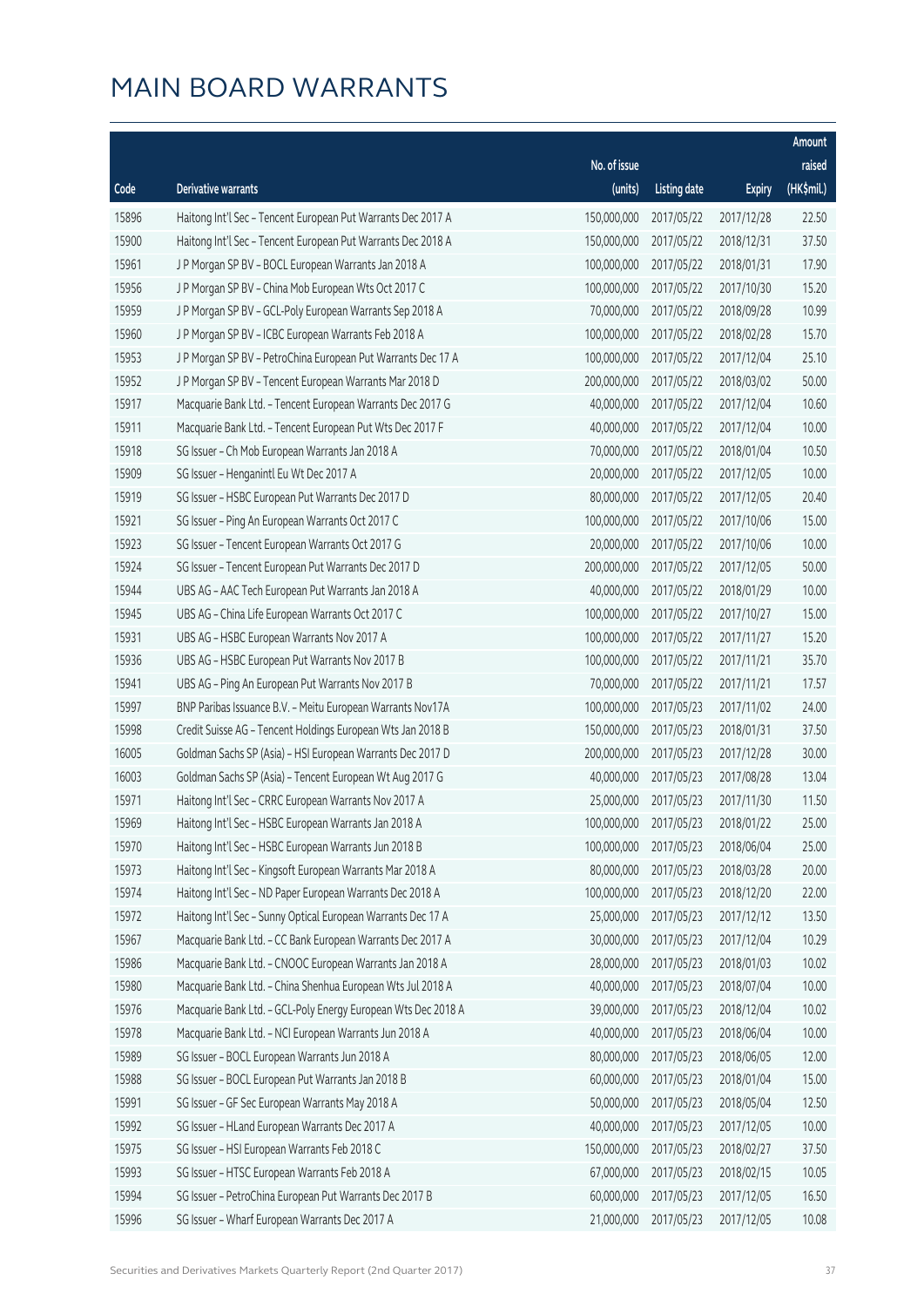|       |                                                               |              |                       |               | Amount     |
|-------|---------------------------------------------------------------|--------------|-----------------------|---------------|------------|
|       |                                                               | No. of issue |                       |               | raised     |
| Code  | Derivative warrants                                           | (units)      | <b>Listing date</b>   | <b>Expiry</b> | (HK\$mil.) |
| 16012 | UBS AG - BYD European Warrants Oct 2017 A                     | 40,000,000   | 2017/05/23            | 2017/10/03    | 10.16      |
| 16025 | UBS AG - China Mobile European Warrants Sep 2017 B            | 100,000,000  | 2017/05/23            | 2017/09/27    | 15.20      |
| 16016 | UBS AG - China Shenhua European Warrants Dec 2017 A           | 70,000,000   | 2017/05/23            | 2017/12/20    | 10.57      |
| 16017 | UBS AG - Fosun Intl European Warrants Feb 2018 A              | 70,000,000   | 2017/05/23            | 2018/02/23    | 10.50      |
| 16022 | UBS AG - HSBC European Warrants Nov 2017 C                    | 100,000,000  | 2017/05/23            | 2017/11/22    | 25.30      |
| 16021 | UBS AG - HSI European Warrants Dec 2017 C                     | 200,000,000  | 2017/05/23            | 2017/12/28    | 30.40      |
| 16018 | UBS AG - HSI European Put Warrants Nov 2017 B                 | 200,000,000  | 2017/05/23            | 2017/11/29    | 35.20      |
| 16020 | UBS AG - HSI European Put Warrants Dec 2017 B                 | 200,000,000  | 2017/05/23            | 2017/12/28    | 30.00      |
| 15963 | UBS AG - ICBC European Warrants Nov 2017 B                    | 100,000,000  | 2017/05/23            | 2017/11/21    | 15.00      |
| 16024 | UBS AG - Meitu European Warrants Dec 2017 A                   | 70,000,000   | 2017/05/23            | 2017/12/18    | 17.50      |
| 16015 | UBS AG - Tencent Holdings European Warrants Oct 2017 F        | 30,000,000   | 2017/05/23            | 2017/10/26    | 14.70      |
| 16027 | UBS AG - Tencent Holdings European Warrants Apr 2018 B        | 300,000,000  | 2017/05/23            | 2018/04/09    | 75.00      |
| 16039 | BOCI Asia Ltd. - AAC Tech European Warrants Feb 2018 B        | 100,000,000  | 2017/05/24            | 2018/02/26    | 25.00      |
| 16043 | BOCI Asia Ltd. - AAC Tech European Warrants Apr 2018 A        | 100,000,000  | 2017/05/24            | 2018/04/10    | 19.70      |
| 16036 | BOCI Asia Ltd. - CKH European Warrants Nov 2017 A             | 100,000,000  | 2017/05/24            | 2017/11/29    | 35.20      |
| 16038 | BOCI Asia Ltd. - Meitu European Warrants Nov 2017 A           | 50,000,000   | 2017/05/24            | 2017/11/27    | 12.50      |
| 16044 | Credit Suisse AG - CC Bank European Warrants Nov 2017 A       | 50,000,000   | 2017/05/24            | 2017/11/30    | 12.50      |
| 16053 | Credit Suisse AG - Meitu European Warrants Nov 2017 B         | 70,000,000   | 2017/05/24            | 2017/11/23    | 18.20      |
| 16035 | Macquarie Bank Ltd. - IGG European Warrants Mar 2018 A        | 23,000,000   | 2017/05/24            | 2018/03/16    | 10.01      |
| 16031 | SG Issuer - CCB European Warrants Dec 2017 B                  | 80,000,000   | 2017/05/24            | 2017/12/05    | 20.00      |
| 16033 | SG Issuer - Link REIT European Warrants Jan 2018 A            | 25,000,000   | 2017/05/24            | 2018/01/04    | 10.00      |
| 16032 | SG Issuer - Stanchart European Warrants Dec 2017 B            | 16,000,000   | 2017/05/24            | 2017/12/05    | 10.08      |
| 16034 | SG Issuer - Tencent European Warrants Dec 2017 E              | 200,000,000  | 2017/05/24            | 2017/12/05    | 50.00      |
| 16054 | UBS AG - Lenovo European Warrants Sep 2017 A                  | 50,000,000   | 2017/05/24            | 2017/09/22    | 10.15      |
| 16056 | UBS AG - Link REIT European Warrants Dec 2017 A               | 40,000,000   | 2017/05/24            | 2017/12/11    | 10.04      |
| 16055 | UBS AG - Stanchart European Warrants Nov 2017 A               | 25,000,000   | 2017/05/24            | 2017/11/23    | 10.28      |
| 16078 | BOCI Asia Ltd. - Tencent Holdings European Wts Nov 2017 C     |              | 30,000,000 2017/05/25 | 2017/11/01    | 23.31      |
| 16077 | BOCI Asia Ltd. - Tencent Holdings European Wts Jun 2018 A     | 200,000,000  | 2017/05/25            | 2018/06/25    | 53.00      |
| 16080 | BOCI Asia Ltd. - Tencent Holdings European Put Wts Dec 2017 D | 100,000,000  | 2017/05/25            | 2017/12/04    | 25.10      |
| 16096 | Credit Suisse AG - Tencent Holdings European Wts Sep 2017 F   | 50,000,000   | 2017/05/25            | 2017/09/26    | 30.00      |
| 16094 | Credit Suisse AG - Tencent Holdings European Wts Nov 2017 E   | 150,000,000  | 2017/05/25            | 2017/11/30    | 37.50      |
| 16095 | Credit Suisse AG - Tencent Holdings European Wts Jan 2018 C   | 150,000,000  | 2017/05/25            | 2018/01/31    | 37.50      |
| 16093 | Credit Suisse AG - Tencent Holdings Euro Put Wts Nov 2017 D   | 150,000,000  | 2017/05/25            | 2017/11/24    | 37.50      |
| 16103 | Goldman Sachs SP (Asia) - Greatwall Motor Eur Wts Jan 2018 A  | 30,000,000   | 2017/05/25            | 2018/01/02    | 16.47      |
| 16104 | Goldman Sachs SP (Asia) - Haitong Sec Euro Wts Jan 2018 A     | 30,000,000   | 2017/05/25            | 2018/01/02    | 10.02      |
| 16101 | Goldman Sachs SP (Asia) - Kingsoft European Wts Oct 2017 A    | 80,000,000   | 2017/05/25            | 2017/10/30    | 12.00      |
| 16099 | Goldman Sachs SP (Asia) - Lenovo European Wts Sep 2017 A      | 80,000,000   | 2017/05/25            | 2017/09/25    | 12.00      |
| 16100 | Goldman Sachs SP (Asia) - Tencent European Put Wt Nov 2017 E  | 150,000,000  | 2017/05/25            | 2017/11/30    | 37.50      |
| 16063 | HK Bank - AIA European Warrants Oct 2017 B                    | 80,000,000   | 2017/05/25            | 2017/10/24    | 14.40      |
| 16067 | HK Bank - AIA European Put Warrants Nov 2017 A                | 40,000,000   | 2017/05/25            | 2017/11/30    | 10.00      |
| 16069 | HK Bank - Ping An European Warrants Nov 2017 B                | 50,000,000   | 2017/05/25            | 2017/11/30    | 12.50      |
| 16072 | HK Bank - Ping An European Put Warrants Nov 2017 C            | 40,000,000   | 2017/05/25            | 2017/11/30    | 10.00      |
| 16068 | HK Bank - Tencent European Warrants Nov 2017 C                | 20,000,000   | 2017/05/25            | 2017/11/24    | 18.00      |
| 16073 | HK Bank - Tencent European Warrants Dec 2017 C                | 100,000,000  | 2017/05/25            | 2017/12/29    | 25.00      |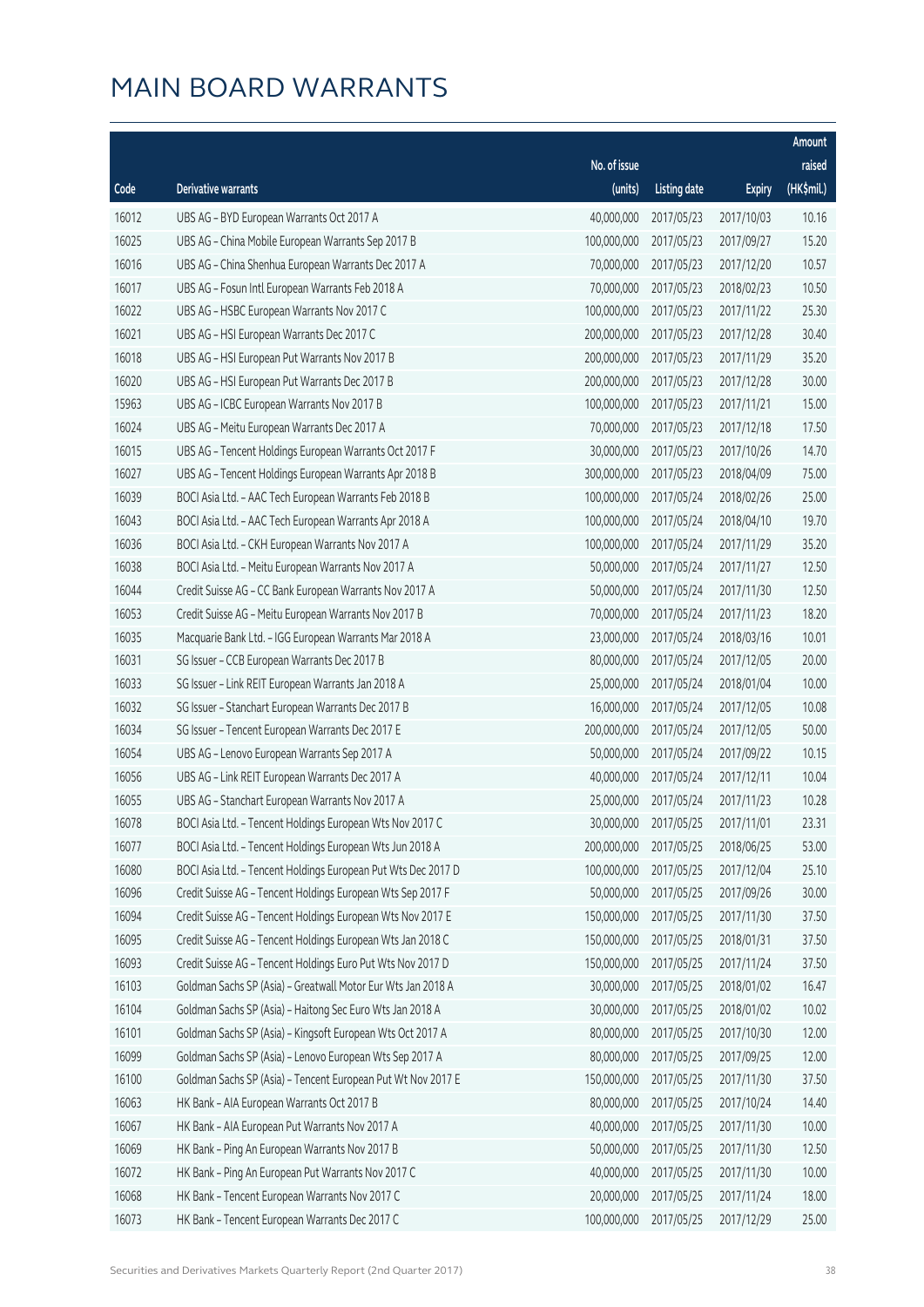|         |                                                              |              |                       |               | Amount     |
|---------|--------------------------------------------------------------|--------------|-----------------------|---------------|------------|
|         |                                                              | No. of issue |                       |               | raised     |
| Code    | <b>Derivative warrants</b>                                   | (units)      | <b>Listing date</b>   | <b>Expiry</b> | (HK\$mil.) |
| 16061   | HK Bank - Tencent European Put Warrants Nov 2017 B           | 100,000,000  | 2017/05/25            | 2017/11/08    | 15.00      |
| 16092   | J P Morgan SP BV - CNOOC European Warrants Dec 2017 A        | 100,000,000  | 2017/05/25            | 2017/12/01    | 25.30      |
| 16089   | J P Morgan SP BV - Tencent European Warrants Apr 2018 C      | 200,000,000  | 2017/05/25            | 2018/04/03    | 50.80      |
| 16088   | J P Morgan SP BV - Tencent European Warrants Jun 2018 A      | 200,000,000  | 2017/05/25            | 2018/06/01    | 50.60      |
| 16086   | J P Morgan SP BV - Tencent European Put Warrants Dec 2017 E  | 200,000,000  | 2017/05/25            | 2017/12/01    | 50.00      |
| 16060   | SG Issuer - PSBC European Warrants Dec 2017 A                | 40,000,000   | 2017/05/25            | 2017/12/05    | 10.00      |
| 16074   | SG Issuer - Tencent European Warrants Jan 2018 A             | 200,000,000  | 2017/05/25            | 2018/01/04    | 50.00      |
| 16075   | SG Issuer - Tencent European Warrants Sep 2018 A             | 200,000,000  | 2017/05/25            | 2018/09/05    | 50.00      |
| 16098   | UBS AG - AAC Tech European Warrants Jan 2018 B               | 100,000,000  | 2017/05/25            | 2018/01/15    | 25.00      |
| 16084   | UBS AG - HKEX European Warrants Jan 2018 A                   | 300,000,000  | 2017/05/25            | 2018/01/29    | 45.60      |
| 16058   | UBS AG - HSI European Put Warrants Sep 2017 C                | 200,000,000  | 2017/05/25            | 2017/09/28    | 30.20      |
| 16081   | UBS AG - Tencent Holdings European Put Warrants Nov 2017 C   | 200,000,000  | 2017/05/25            | 2017/11/23    | 30.00      |
| 16083   | UBS AG - Tencent Holdings European Put Warrants Nov 2017 D   | 200,000,000  | 2017/05/25            | 2017/11/30    | 50.00      |
| 15699 # | UBS AG - Tencent Holdings European Put Warrants Nov 2017 B   | 140,000,000  | 2017/05/25            | 2017/11/15    | 11.34      |
| 16108   | BNP Paribas Issuance B.V. - Tencent Hldgs Eu Wt Oct 2018 A   | 100,000,000  | 2017/05/26            | 2018/10/03    | 25.00      |
| 16109   | BNP Paribas Issuance B.V. - Tencent Hldgs Eu Wt Jan 2019 C   | 100,000,000  | 2017/05/26            | 2019/01/03    | 25.00      |
| 16126   | Credit Suisse AG - BOC HK European Warrants Feb 2018 A       | 50,000,000   | 2017/05/26            | 2018/02/28    | 12.50      |
| 16123   | Credit Suisse AG - R&F Ppt European Warrants Nov 2017 A      | 18,000,000   | 2017/05/26            | 2017/11/27    | 10.80      |
| 16128   | Credit Suisse AG - Tencent Holdings European Wts Oct 2017 G  | 50,000,000   | 2017/05/26            | 2017/10/26    | 30.00      |
| 16129   | Credit Suisse AG - Tencent Holdings European Wts Jun 2018 B  | 150,000,000  | 2017/05/26            | 2018/06/29    | 37.50      |
| 16142   | Goldman Sachs SP (Asia) - HSI European Put Wts Nov 2017 C    | 150,000,000  | 2017/05/26            | 2017/11/29    | 22.50      |
| 16107   | Goldman Sachs SP (Asia) - Tencent European Put Wt Nov 2017 F | 150,000,000  | 2017/05/26            | 2017/11/23    | 22.50      |
| 16113   | HK Bank - CM Bank European Warrants Mar 2018 A               | 80,000,000   | 2017/05/26            | 2018/03/26    | 14.40      |
| 16111   | HK Bank - A50 China European Warrants Oct 2017 A             | 40,000,000   | 2017/05/26            | 2017/10/27    | 12.00      |
| 16115   | HK Bank - IGG European Warrants Nov 2017 A                   | 80,000,000   | 2017/05/26            | 2017/11/29    | 20.00      |
| 16112   | HK Bank - Meitu European Warrants Nov 2017 A                 | 80,000,000   | 2017/05/26            | 2017/11/29    | 20.00      |
| 16118   | HK Bank - Stanchart European Warrants Nov 2017 B             |              | 30,000,000 2017/05/26 | 2017/11/29    | 13.20      |
| 16137   | J P Morgan SP BV - Tencent European Warrants Sep 2017 F      | 100,000,000  | 2017/05/26            | 2017/09/04    | 53.10      |
| 16138   | J P Morgan SP BV - Tencent European Warrants Nov 2017 F      | 100,000,000  | 2017/05/26            | 2017/11/01    | 38.10      |
| 16122   | Macquarie Bank Ltd. - China Life European Wts Dec 2017 A     | 10,000,000   | 2017/05/26            | 2017/12/04    | 10.00      |
| 16121   | Macquarie Bank Ltd. - Tencent European Warrants Dec 2017 H   | 40,000,000   | 2017/05/26            | 2017/12/04    | 10.00      |
| 16120   | SG Issuer - China Cinda European Warrants Dec 2017 A         | 46,000,000   | 2017/05/26            | 2017/12/05    | 10.12      |
| 16136   | UBS AG - China East Air European Warrants Jan 2018 A         | 15,000,000   | 2017/05/26            | 2018/01/29    | 10.29      |
| 16133   | UBS AG - Tencent Holdings European Warrants Nov 2017 E       | 300,000,000  | 2017/05/26            | 2017/11/27    | 75.00      |
| 16151   | BNP Paribas Issuance B.V. - Agile Ppt Euro Wt Feb 2018 A     | 30,000,000   | 2017/05/29            | 2018/02/02    | 14.10      |
| 16154   | BNP Paribas Issuance B.V. - BOCHK European Wts Aug 2018 A    | 50,000,000   | 2017/05/29            | 2018/08/02    | 12.50      |
| 16152   | BNP Paribas Issuance B.V. - Country Garden Eu Wt Feb 2018A   | 30,000,000   | 2017/05/29            | 2018/02/02    | 21.90      |
| 16153   | BNP Paribas Issuance B.V. - PICC European Wts Feb 2018 A     | 40,000,000   | 2017/05/29            | 2018/02/02    | 13.60      |
| 16150   | BNP Paribas Issuance B.V. - Tencent Hldgs Eu Wt Jul 2018 B   | 100,000,000  | 2017/05/29            | 2018/07/04    | 25.00      |
| 16188   | Credit Suisse AG - CNBM European Warrants Dec 2017 A         | 32,000,000   | 2017/05/29            | 2017/12/04    | 10.24      |
| 16186   | Credit Suisse AG - PICC Group European Warrants Jan 2018 A   | 70,000,000   | 2017/05/29            | 2018/01/03    | 10.50      |
| 16190   | Credit Suisse AG - Ping An European Put Warrants Nov 2017 A  | 50,000,000   | 2017/05/29            | 2017/11/30    | 12.50      |
| 16193   | Goldman Sachs SP (Asia) - Ping An European Wts Dec 2017 A    | 80,000,000   | 2017/05/29            | 2017/12/28    | 20.00      |
| 16158   | HK Bank - CAM CSI300 European Warrants Sep 2017 A            | 80,000,000   | 2017/05/29            | 2017/09/29    | 12.00      |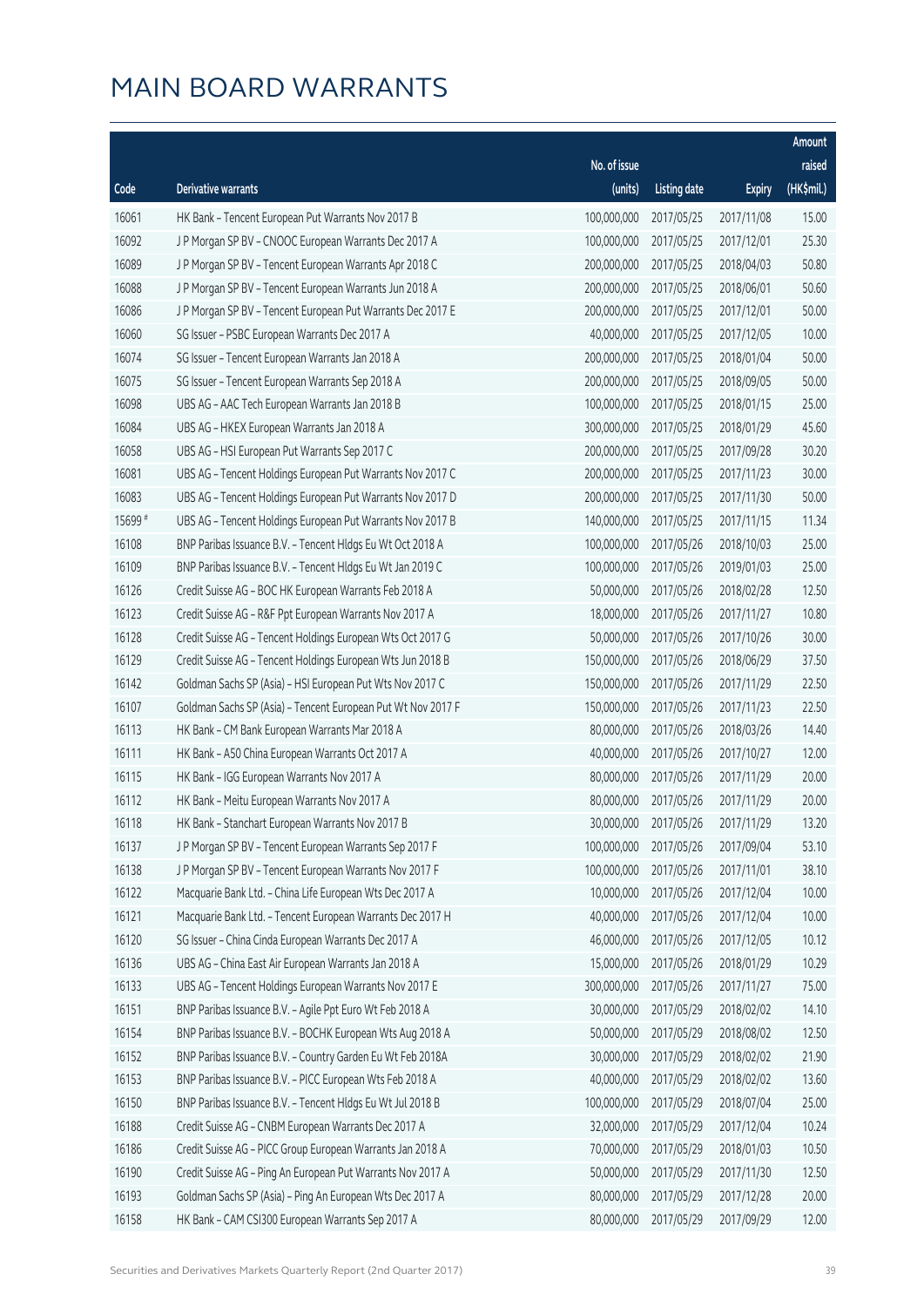|       |                                                               |                        |                     |               | Amount     |
|-------|---------------------------------------------------------------|------------------------|---------------------|---------------|------------|
|       |                                                               | No. of issue           |                     |               | raised     |
| Code  | Derivative warrants                                           | (units)                | <b>Listing date</b> | <b>Expiry</b> | (HK\$mil.) |
| 16159 | HK Bank - Minsheng Bank European Warrants Nov 2017 A          | 38,000,000             | 2017/05/29          | 2017/11/30    | 11.40      |
| 16161 | HK Bank - Geely Auto European Warrants Nov 2017 C             | 180,000,000            | 2017/05/29          | 2017/11/30    | 50.40      |
| 16166 | HK Bank - Sands China European Warrants Nov 2017 A            | 40,000,000             | 2017/05/29          | 2017/11/30    | 10.00      |
| 16165 | HK Bank - Tencent European Put Warrants Nov 2017 D            | 100,000,000            | 2017/05/29          | 2017/11/27    | 15.00      |
| 16172 | Haitong Int'l Sec - CNOOC European Warrants Dec 2017 A        | 35,000,000             | 2017/05/29          | 2017/12/08    | 10.85      |
| 16171 | Haitong Int'l Sec - HKEX European Warrants Jan 2018 A         | 200,000,000            | 2017/05/29          | 2018/01/30    | 30.00      |
| 16144 | Haitong Int'l Sec - Huadian Fuxin European Warrants Aug 18 A  | 50,000,000             | 2017/05/29          | 2018/08/28    | 15.00      |
| 16174 | Haitong Int'l Sec - Tencent European Warrants Mar 2018 C      | 200,000,000            | 2017/05/29          | 2018/03/29    | 50.00      |
| 16173 | Haitong Int'l Sec - Tencent European Warrants Jun 2018 B      | 200,000,000            | 2017/05/29          | 2018/06/29    | 50.00      |
| 16147 | Haitong Int'l Sec - Tencent European Put Warrants Mar 2018 B  | 150,000,000            | 2017/05/29          | 2018/03/29    | 37.50      |
| 16205 | J P Morgan SP BV - HSI European Warrants Feb 2018 A           | 300,000,000            | 2017/05/29          | 2018/02/27    | 75.60      |
| 16203 | J P Morgan SP BV - HSI European Put Warrants Dec 2017 E       | 300,000,000            | 2017/05/29          | 2017/12/28    | 75.60      |
| 16206 | J P Morgan SP BV - MTRC European Warrants Feb 2018 A          | 60,000,000             | 2017/05/29          | 2018/02/28    | 10.50      |
| 16194 | J P Morgan SP BV - Ping An European Warrants Feb 2018 A       | 100,000,000            | 2017/05/29          | 2018/02/01    | 25.10      |
| 16195 | J P Morgan SP BV - Ping An European Put Warrants Dec 2017 B   | 100,000,000            | 2017/05/29          | 2017/12/04    | 15.30      |
| 16202 | J P Morgan SP BV - Tencent European Warrants Oct 2017 E       | 100,000,000            | 2017/05/29          | 2017/10/03    | 64.50      |
| 16201 | J P Morgan SP BV - Tencent European Warrants Dec 2017 G       | 100,000,000            | 2017/05/29          | 2017/12/04    | 42.60      |
| 16198 | J P Morgan SP BV - Tencent European Put Warrants Dec 2017 F   | 200,000,000            | 2017/05/29          | 2017/12/04    | 50.20      |
| 16199 | J P Morgan SP BV - Tencent European Put Warrants Mar 2018 E   | 200,000,000            | 2017/05/29          | 2018/03/05    | 50.20      |
| 16170 | Macquarie Bank Ltd. - CNOOC European Put Warrants Oct 2018 A  | 20,000,000             | 2017/05/29          | 2018/10/03    | 10.02      |
| 16169 | Macquarie Bank Ltd. - Ping An European Warrants Dec 2017 B    | 10,000,000             | 2017/05/29          | 2017/12/04    | 10.08      |
| 16168 | Macquarie Bank Ltd. - Ping An European Warrants Feb 2018 A    | 40,000,000             | 2017/05/29          | 2018/02/02    | 10.00      |
| 16148 | SG Issuer - HSI European Put Warrants Dec 2017 F              | 150,000,000            | 2017/05/29          | 2017/12/28    | 37.50      |
| 16149 | SG Issuer - HSI European Put Warrants Jan 2018 C              | 150,000,000            | 2017/05/29          | 2018/01/30    | 37.50      |
| 16181 | SG Issuer - Meitu European Warrants Nov 2017 B                | 50,000,000             | 2017/05/29          | 2017/11/28    | 12.50      |
| 16182 | SG Issuer - Tencent European Warrants Nov 2017 G              | 20,000,000             | 2017/05/29          | 2017/11/03    | 13.60      |
| 16183 | SG Issuer - Tencent European Warrants Apr 2018 D              | 200,000,000 2017/05/29 |                     | 2018/04/06    | 50.00      |
| 16178 | UBS AG - Sinopec Corp European Warrants Oct 2017 A            | 70,000,000             | 2017/05/29          | 2017/10/24    | 10.64      |
| 16176 | UBS AG - Meitu European Warrants Nov 2017 B                   | 70,000,000             | 2017/05/29          | 2017/11/28    | 17.50      |
| 16175 | UBS AG - MTRC European Warrants Nov 2017 A                    | 40,000,000             | 2017/05/29          | 2017/11/28    | 10.08      |
| 16177 | UBS AG - Ping An European Warrants Nov 2017 C                 | 100,000,000            | 2017/05/29          | 2017/11/28    | 25.00      |
| 16210 | BOCI Asia Ltd. - Tencent Holdings European Wts Oct 2017 G     | 50,000,000             | 2017/05/31          | 2017/10/26    | 75.00      |
| 16208 | BOCI Asia Ltd. - Tencent Holdings European Wts Dec 2017 E     | 200,000,000            | 2017/05/31          | 2017/12/11    | 50.00      |
| 16211 | BOCI Asia Ltd. - Tencent Holdings European Wts Mar 2018 A     | 50,000,000             | 2017/05/31          | 2018/03/29    | 60.15      |
| 16212 | BOCI Asia Ltd. - Tencent Holdings European Put Wts Nov 2017 D | 100,000,000            | 2017/05/31          | 2017/11/30    | 27.50      |
| 16217 | BNP Paribas Issuance B.V. - Ping An European Wt Jul 2018 B    | 50,000,000             | 2017/05/31          | 2018/07/04    | 12.50      |
| 16250 | Credit Suisse AG - China Re European Warrants Mar 2018 A      | 40,000,000             | 2017/05/31          | 2018/03/15    | 10.00      |
| 16259 | Credit Suisse AG - CITIC European Warrants Dec 2017 A         | 28,000,000             | 2017/05/31          | 2017/12/04    | 10.36      |
| 16258 | Credit Suisse AG - GF Sec European Warrants Apr 2018 A        | 50,000,000             | 2017/05/31          | 2018/04/27    | 11.10      |
| 16255 | Credit Suisse AG - Li & Fung European Warrants Nov 2017 A     | 70,000,000             | 2017/05/31          | 2017/11/30    | 10.50      |
| 16249 | Credit Suisse AG - NCI European Warrants Nov 2017 A           | 40,000,000             | 2017/05/31          | 2017/11/30    | 10.40      |
| 16253 | Credit Suisse AG - PCCW European Warrants Dec 2017 A          | 40,000,000             | 2017/05/31          | 2017/12/04    | 10.00      |
| 16242 | Credit Suisse AG - Ping An European Warrants Nov 2017 B       | 100,000,000            | 2017/05/31          | 2017/11/30    | 25.00      |
| 16246 | Credit Suisse AG - Ping An European Warrants Jan 2018 A       | 100,000,000            | 2017/05/31          | 2018/01/31    | 25.00      |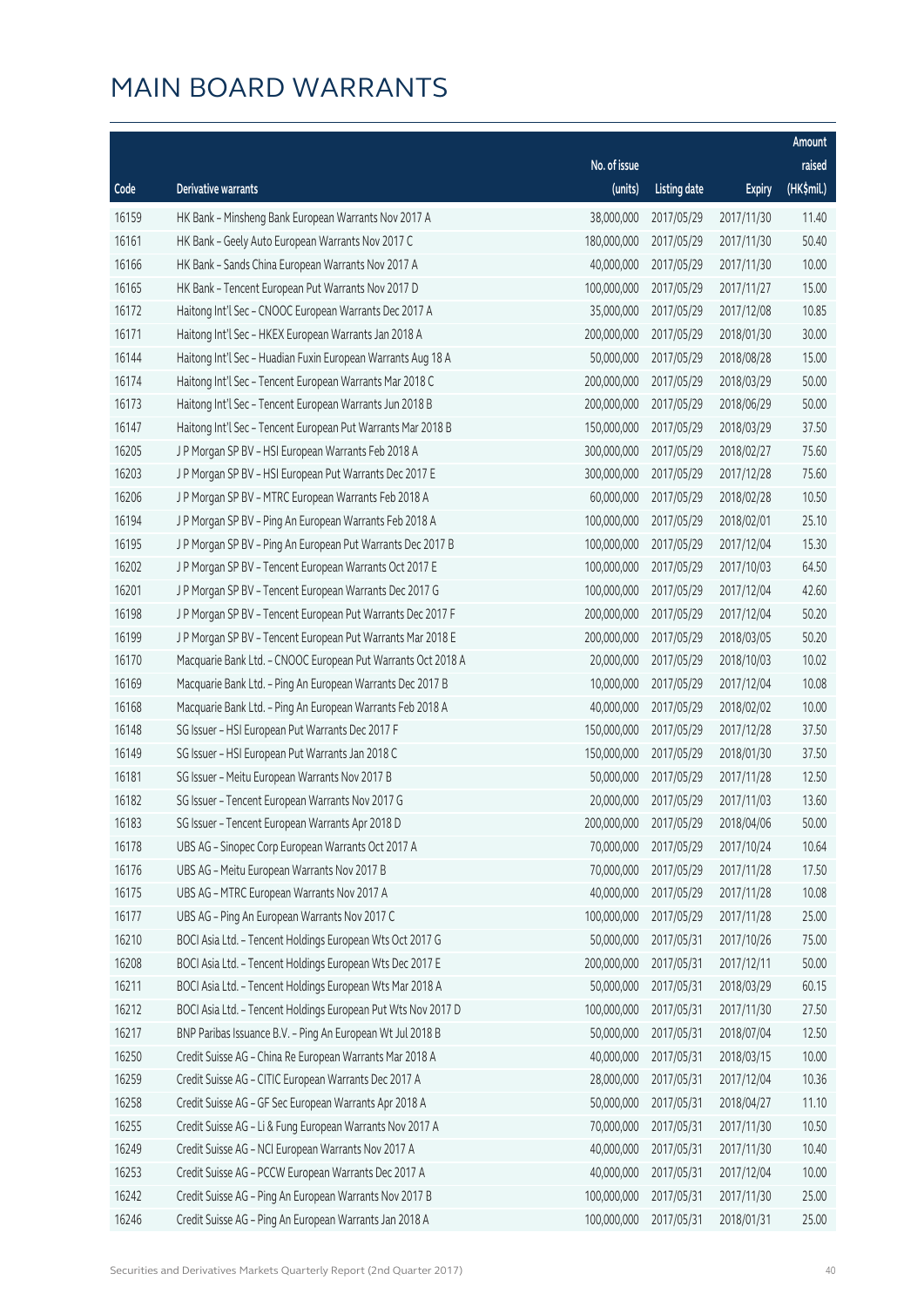|       |                                                               |              |                       |               | Amount     |
|-------|---------------------------------------------------------------|--------------|-----------------------|---------------|------------|
|       |                                                               | No. of issue |                       |               | raised     |
| Code  | Derivative warrants                                           | (units)      | <b>Listing date</b>   | <b>Expiry</b> | (HK\$mil.) |
| 16247 | Credit Suisse AG - Tencent Holdings European Wts Jan 2018 D   | 150,000,000  | 2017/05/31            | 2018/01/31    | 37.50      |
| 16254 | Credit Suisse AG - Tencent Holdings European Wts Mar 2018 B   | 150,000,000  | 2017/05/31            | 2018/03/29    | 37.50      |
| 16260 | Goldman Sachs SP (Asia) - China Mobile Euro Wts Sep 2017 B    | 80,000,000   | 2017/05/31            | 2017/09/26    | 12.00      |
| 16262 | Goldman Sachs SP (Asia) - HSBC European Warrants Nov 2017 B   | 80,000,000   | 2017/05/31            | 2017/11/27    | 12.00      |
| 16261 | Goldman Sachs SP (Asia) - Ping An European Wts Sep 2017 B     | 80,000,000   | 2017/05/31            | 2017/09/26    | 12.00      |
| 16235 | HK Bank - BOCL European Warrants Jan 2018 A                   | 80,000,000   | 2017/05/31            | 2018/01/24    | 12.00      |
| 16238 | HK Bank - Geely Auto European Warrants Feb 2018 B             | 80,000,000   | 2017/05/31            | 2018/02/22    | 12.00      |
| 16234 | HK Bank - ICBC European Warrants Nov 2017 A                   | 80,000,000   | 2017/05/31            | 2017/11/20    | 12.00      |
| 16237 | HK Bank - Ping An European Warrants Sep 2017 C                | 80,000,000   | 2017/05/31            | 2017/09/29    | 12.00      |
| 16236 | HK Bank - Tencent European Warrants Oct 2017 E                | 20,000,000   | 2017/05/31            | 2017/10/26    | 12.00      |
| 16264 | J P Morgan SP BV - China Life European Put Wts Feb 2018 A     | 100,000,000  | 2017/05/31            | 2018/02/02    | 25.00      |
| 16269 | J P Morgan SP BV - Galaxy Ent European Warrants Sep 2017 A    | 100,000,000  | 2017/05/31            | 2017/09/04    | 22.40      |
| 16268 | J P Morgan SP BV - HSBC European Put Warrants Jan 2018 A      | 100,000,000  | 2017/05/31            | 2018/01/02    | 33.10      |
| 16221 | Macquarie Bank Ltd. - CM Bank European Warrants Dec 2018 A    | 40,000,000   | 2017/05/31            | 2018/12/04    | 10.00      |
| 16240 | Macquarie Bank Ltd. - Ping An European Warrants Mar 2018 A    | 40,000,000   | 2017/05/31            | 2018/03/02    | 10.04      |
| 16219 | Macquarie Bank Ltd. - Tencent European Warrants Jul 2019 A    | 40,000,000   | 2017/05/31            | 2019/07/03    | 10.00      |
| 16220 | Macquarie Bank Ltd. - Tencent European Put Wts Jan 2018 B     | 33,000,000   | 2017/05/31            | 2018/01/03    | 10.03      |
| 16214 | SG Issuer - China Life European Put Warrants Dec 2017 D       | 100,000,000  | 2017/05/31            | 2017/12/05    | 25.00      |
| 16232 | SG Issuer - CMB European Warrants Dec 2017 A                  | 10,000,000   | 2017/05/31            | 2017/12/05    | 10.20      |
| 16229 | SG Issuer - Geely Auto European Warrants Feb 2018 B           | 80,000,000   | 2017/05/31            | 2018/02/05    | 12.00      |
| 16233 | SG Issuer - PICC European Warrants Dec 2017 A                 | 46,000,000   | 2017/05/31            | 2017/12/05    | 10.12      |
| 16230 | SG Issuer - Ping An European Warrants Jan 2018 A              | 100,000,000  | 2017/05/31            | 2018/01/04    | 25.00      |
| 16215 | SG Issuer - Ping An European Put Warrants Dec 2017 C          | 60,000,000   | 2017/05/31            | 2017/12/05    | 23.40      |
| 16231 | SG Issuer - Tencent European Warrants Dec 2017 F              | 200,000,000  | 2017/05/31            | 2017/12/05    | 50.00      |
| 16228 | UBS AG - MTRC European Put Warrants Dec 2017 A                | 40,000,000   | 2017/05/31            | 2017/12/18    | 10.00      |
| 16227 | UBS AG - Ping An European Put Warrants Dec 2017 A             | 70,000,000   | 2017/05/31            | 2017/12/05    | 22.61      |
| 16226 | UBS AG - Tencent Holdings European Warrants Sep 2017 D        |              | 30,000,000 2017/05/31 | 2017/09/26    | 22.89      |
| 16225 | UBS AG - Tencent Holdings European Warrants Dec 2017 A        | 300,000,000  | 2017/05/31            | 2017/12/11    | 75.00      |
| 16283 | BNP Paribas Issuance B.V. - Tencent Eu Put Wt Apr 2018 B      | 80,000,000   | 2017/06/01            | 2018/04/04    | 20.00      |
| 16286 | Credit Suisse AG - China Mobile European Warrants Oct 2017 C  | 70,000,000   | 2017/06/01            | 2017/10/04    | 10.50      |
| 16285 | Credit Suisse AG - MTRC European Warrants Dec 2017 A          | 40,000,000   | 2017/06/01            | 2017/12/29    | 10.00      |
| 16293 | Goldman Sachs SP (Asia) - Ch Overseas European Wts Nov 2017 A | 80,000,000   | 2017/06/01            | 2017/11/23    | 12.00      |
| 16294 | Goldman Sachs SP (Asia) - China Unicom Euro Wts Oct 2017 B    | 40,000,000   | 2017/06/01            | 2017/10/09    | 23.16      |
| 16296 | Goldman Sachs SP (Asia) - Ping An Euro Put Wts Nov 2017 C     | 80,000,000   | 2017/06/01            | 2017/11/14    | 12.00      |
| 16273 | HK Bank - HSI European Warrants Dec 2017 D                    | 100,000,000  | 2017/06/01            | 2017/12/28    | 15.00      |
| 16274 | HK Bank - HSI European Warrants Jan 2018 A                    | 100,000,000  | 2017/06/01            | 2018/01/30    | 15.00      |
| 16275 | HK Bank - HSI European Put Warrants Nov 2017 B                | 100,000,000  | 2017/06/01            | 2017/11/29    | 15.00      |
| 16276 | HK Bank - HSI European Put Warrants Nov 2017 C                | 100,000,000  | 2017/06/01            | 2017/11/29    | 15.00      |
| 16301 | J P Morgan SP BV - CM Bank European Warrants Aug 2018 A       | 100,000,000  | 2017/06/01            | 2018/08/31    | 15.10      |
| 16300 | J P Morgan SP BV - HSBC European Warrants Sep 2017 C          | 100,000,000  | 2017/06/01            | 2017/09/04    | 15.30      |
| 16303 | J P Morgan SP BV - PCCW European Warrants Dec 2017 A          | 40,000,000   | 2017/06/01            | 2017/12/01    | 10.04      |
| 16302 | J P Morgan SP BV - Techtronic European Warrants Feb 2018 A    | 60,000,000   | 2017/06/01            | 2018/02/02    | 19.02      |
| 16282 | Macquarie Bank Ltd. - BOCL European Warrants Feb 2018 A       | 40,000,000   | 2017/06/01            | 2018/02/02    | 10.04      |
| 16281 | Macquarie Bank Ltd. - China Overseas European Wts Apr 2018 A  | 40,000,000   | 2017/06/01            | 2018/04/04    | 10.00      |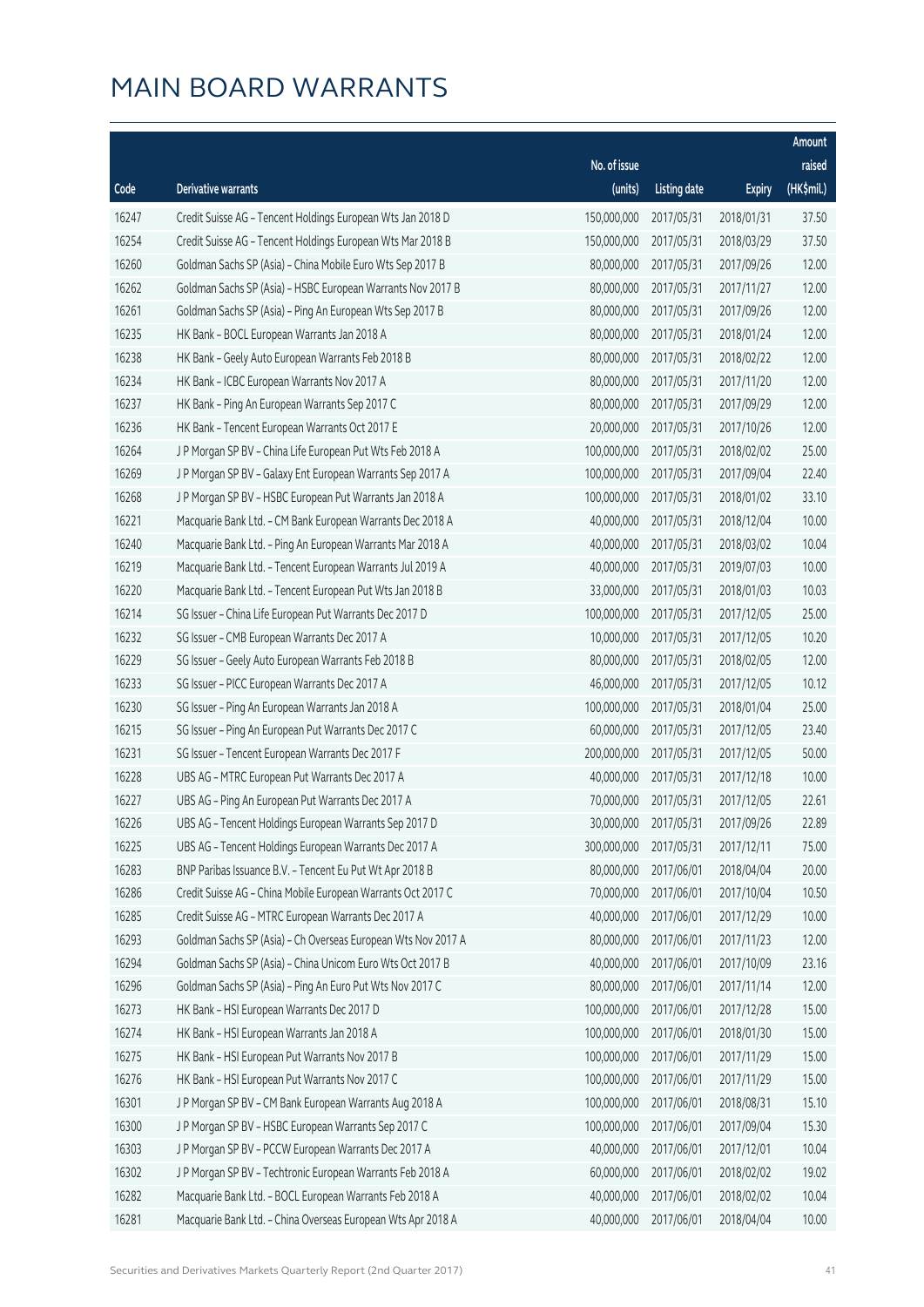|       |                                                               |                        |                     |               | Amount     |
|-------|---------------------------------------------------------------|------------------------|---------------------|---------------|------------|
|       |                                                               | No. of issue           |                     |               | raised     |
| Code  | Derivative warrants                                           | (units)                | <b>Listing date</b> | <b>Expiry</b> | (HK\$mil.) |
| 16279 | Macquarie Bank Ltd. - Galaxy Ent European Wts Feb 2018 A      | 40,000,000             | 2017/06/01          | 2018/02/02    | 10.00      |
| 16290 | Macquarie Bank Ltd. - Lenovo European Warrants Mar 2018 A     | 17,000,000             | 2017/06/01          | 2018/03/02    | 10.01      |
| 16288 | Macquarie Bank Ltd. - Tencent European Warrants Jan 2019 A    | 38,000,000             | 2017/06/01          | 2019/01/03    | 10.03      |
| 16291 | SG Issuer - ChiUnicom European Warrants Jan 2018 A            | 15,000,000             | 2017/06/01          | 2018/01/04    | 10.05      |
| 16271 | SG Issuer - Tencent European Warrants Jan 2019 A              | 200,000,000            | 2017/06/01          | 2019/01/04    | 50.00      |
| 16299 | UBS AG - Cathay Pacific European Warrants Dec 2017 A          | 15,000,000             | 2017/06/01          | 2017/12/18    | 10.83      |
| 16323 | Credit Suisse AG - Country Garden European Warrants Dec 17 A  | 20,000,000             | 2017/06/02          | 2017/12/04    | 13.00      |
| 16324 | Credit Suisse AG - China Mobile European Put Wts Oct 2017 D   | 40,000,000             | 2017/06/02          | 2017/10/04    | 16.00      |
| 16319 | Credit Suisse AG - CSOP A50 ETF European Warrants Dec 2017 A  | 40,000,000             | 2017/06/02          | 2017/12/04    | 10.00      |
| 16320 | Credit Suisse AG - A50 China European Warrants Dec 2017 A     | 40,000,000             | 2017/06/02          | 2017/12/04    | 10.00      |
| 16321 | Credit Suisse AG - HS H-SHARE European Warrants Dec 2017 A    | 100,000,000            | 2017/06/02          | 2017/12/04    | 25.00      |
| 16339 | Goldman Sachs SP (Asia) - CC Bank European Wts Sep 2017 B     | 80,000,000             | 2017/06/02          | 2017/09/26    | 12.24      |
| 16340 | Goldman Sachs SP (Asia) - CC Bank Euro Put Wts Dec 2017 A     | 80,000,000             | 2017/06/02          | 2017/12/04    | 20.00      |
| 16337 | Goldman Sachs SP (Asia) - CKH European Wts Dec 2017 A         | 30,000,000             | 2017/06/02          | 2017/12/04    | 10.05      |
| 16341 | Goldman Sachs SP (Asia) - China Life Euro Wts Dec 2017 B      | 80,000,000             | 2017/06/02          | 2017/12/20    | 12.00      |
| 16336 | Goldman Sachs SP (Asia) - HSI European Warrants Jan 2018 A    | 150,000,000            | 2017/06/02          | 2018/01/30    | 22.50      |
| 16335 | Goldman Sachs SP (Asia) - HSI European Put Wts Nov 2017 D     | 150,000,000            | 2017/06/02          | 2017/11/29    | 22.50      |
| 16309 | HK Bank - Agricultural Bank European Warrants Dec 2017 B      | 60,000,000             | 2017/06/02          | 2017/12/01    | 15.00      |
| 16314 | HK Bank - CAM CSI300 European Warrants Apr 2018 A             | 80,000,000             | 2017/06/02          | 2018/04/27    | 12.00      |
| 16310 | HK Bank - CKH European Warrants Dec 2017 A                    | 40,000,000             | 2017/06/02          | 2017/12/01    | 12.00      |
| 16312 | HK Bank - CSOP A50 ETF European Warrants Oct 2017 B           | 40,000,000             | 2017/06/02          | 2017/10/27    | 10.00      |
| 16313 | HK Bank - A50 China European Warrants Dec 2017 B              | 40,000,000             | 2017/06/02          | 2017/12/29    | 10.00      |
| 16311 | HK Bank - Galaxy Ent European Warrants Oct 2017 B             | 60,000,000             | 2017/06/02          | 2017/10/23    | 10.80      |
| 16325 | J P Morgan SP BV - China Life European Warrants Mar 2018 A    | 100,000,000            | 2017/06/02          | 2018/03/29    | 15.00      |
| 16330 | J P Morgan SP BV - HSCEI European Put Warrants Nov 2017 A     | 200,000,000            | 2017/06/02          | 2017/11/29    | 32.20      |
| 16329 | J P Morgan SP BV - HSI European Put Warrants Jan 2018 C       | 300,000,000            | 2017/06/02          | 2018/01/30    | 75.60      |
| 16328 | J P Morgan SP BV - HSI European Put Warrants Mar 2018 B       | 300,000,000 2017/06/02 |                     | 2018/03/28    | 45.30      |
| 16326 | J P Morgan SP BV - Ping An European Warrants Jan 2018 A       | 100,000,000            | 2017/06/02          | 2018/01/03    | 25.20      |
| 16327 | J P Morgan SP BV - Ping An European Put Warrants Feb 2018 B   | 100,000,000            | 2017/06/02          | 2018/02/01    | 33.80      |
| 16307 | Macquarie Bank Ltd. - China Tel European Warrants May 2018 B  | 40,000,000             | 2017/06/02          | 2018/05/03    | 10.00      |
| 16306 | Macquarie Bank Ltd. - Greatwall Motor European Wts Mar 2018 A | 14,000,000             | 2017/06/02          | 2018/03/02    | 10.05      |
| 16305 | Macquarie Bank Ltd. - Tencent European Warrants Apr 2018 B    | 32,000,000             | 2017/06/02          | 2018/04/04    | 10.02      |
| 16304 | Macquarie Bank Ltd. - Tencent European Put Wts Apr 2018 A     | 29,000,000             | 2017/06/02          | 2018/04/04    | 10.01      |
| 16315 | SG Issuer - CSOP A50 ETF European Warrants Dec 2017 B         | 30,000,000             | 2017/06/02          | 2017/12/05    | 10.05      |
| 16317 | SG Issuer - A50 China European Warrants Dec 2017 A            | 35,000,000             | 2017/06/02          | 2017/12/05    | 10.33      |
| 16318 | SG Issuer - Galaxy Ent European Put Warrants Dec 2017 B       | 60,000,000             | 2017/06/02          | 2017/12/05    | 15.00      |
| 16334 | SG Issuer - Ping An European Warrants Dec 2017 D              | 100,000,000            | 2017/06/02          | 2017/12/05    | 25.00      |
| 16308 | SG Issuer - Tencent European Warrants Feb 2018 B              | 200,000,000            | 2017/06/02          | 2018/02/05    | 39.00      |
| 16342 | UBS AG - CC Bank European Warrants Nov 2017 B                 | 50,000,000             | 2017/06/02          | 2017/11/23    | 10.75      |
| 16344 | UBS AG - Ch Railway Cons European Warrants Dec 2018 A         | 70,000,000             | 2017/06/02          | 2018/12/20    | 12.04      |
| 16345 | UBS AG - CSOP A50 ETF European Warrants Sep 2017 A            | 50,000,000             | 2017/06/02          | 2017/09/01    | 10.80      |
| 16343 | UBS AG - HSI European Put Warrants Nov 2017 C                 | 200,000,000            | 2017/06/02          | 2017/11/29    | 32.80      |
| 16348 | UBS AG - Ping An European Warrants Dec 2017 B                 | 100,000,000            | 2017/06/02          | 2017/12/04    | 25.00      |
| 16349 | BOCI Asia Ltd. - CM Bank European Warrants Dec 2017 A         | 20,000,000             | 2017/06/05          | 2017/12/05    | 19.48      |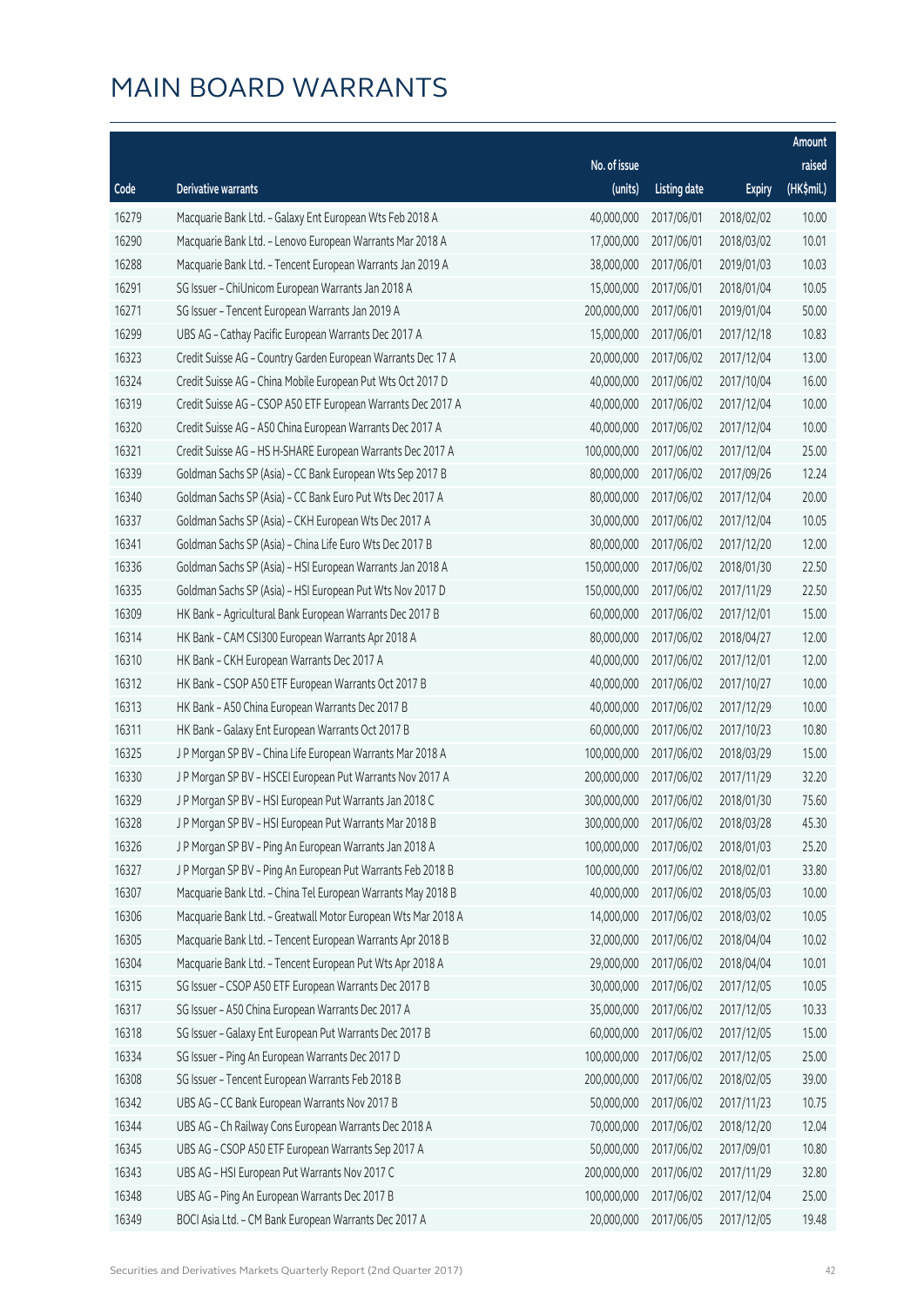|       |                                                              |              |                       |               | Amount     |
|-------|--------------------------------------------------------------|--------------|-----------------------|---------------|------------|
|       |                                                              | No. of issue |                       |               | raised     |
| Code  | <b>Derivative warrants</b>                                   | (units)      | <b>Listing date</b>   | <b>Expiry</b> | (HK\$mil.) |
| 16351 | BOCI Asia Ltd. - Galaxy Ent European Warrants Dec 2017 A     | 100,000,000  | 2017/06/05            | 2017/12/11    | 26.60      |
| 16350 | BOCI Asia Ltd. - Lenovo European Warrants Dec 2017 A         | 100,000,000  | 2017/06/05            | 2017/12/11    | 25.00      |
| 16353 | BOCI Asia Ltd. - Ping An European Warrants Dec 2017 A        | 200,000,000  | 2017/06/05            | 2017/12/18    | 50.00      |
| 16354 | BOCI Asia Ltd. - Ping An European Put Warrants Dec 2017 B    | 100,000,000  | 2017/06/05            | 2017/12/11    | 25.10      |
| 16373 | BNP Paribas Issuance B.V. - BYD European Wts Apr 2018 A      | 40,000,000   | 2017/06/05            | 2018/04/04    | 24.40      |
| 16370 | BNP Paribas Issuance B.V. - CM Bank Euro Warrants Oct 18 B   | 80,000,000   | 2017/06/05            | 2018/10/03    | 21.60      |
| 16371 | BNP Paribas Issuance B.V. - Sinopec Corp Eu Wts Mar 2018 A   | 40,000,000   | 2017/06/05            | 2018/03/02    | 13.20      |
| 16375 | BNP Paribas Issuance B.V. - Evergrande Euro Wts Jan 2018 B   | 100,000,000  | 2017/06/05            | 2018/01/03    | 25.00      |
| 16361 | BNP Paribas Issuance B.V. - HSI European Wts Dec 2017 C      | 100,000,000  | 2017/06/05            | 2017/12/28    | 25.00      |
| 16359 | BNP Paribas Issuance B.V. - HSI European Wts Jan 2018 B      | 100,000,000  | 2017/06/05            | 2018/01/30    | 23.00      |
| 16363 | BNP Paribas Issuance B.V. - HSI European Wts Mar 2018 E      | 100,000,000  | 2017/06/05            | 2018/03/28    | 26.00      |
| 16374 | BNP Paribas Issuance B.V. - Kingsoft Euro Wts May 2018 A     | 50,000,000   | 2017/06/05            | 2018/05/03    | 12.50      |
| 16395 | Credit Suisse AG - CC Bank European Put Warrants Dec 2017 A  | 40,000,000   | 2017/06/05            | 2017/12/04    | 10.00      |
| 16396 | Credit Suisse AG - CRCC European Warrants Dec 2018 A         | 50,000,000   | 2017/06/05            | 2018/12/20    | 10.00      |
| 16369 | Goldman Sachs SP (Asia) - CAM CSI300 European Wts Jan 2018 A | 80,000,000   | 2017/06/05            | 2018/01/30    | 20.00      |
| 16397 | Goldman Sachs SP (Asia) - CSOP A50 ETF Euro Wts Oct 2017 C   | 60,000,000   | 2017/06/05            | 2017/10/27    | 11.70      |
| 16398 | Goldman Sachs SP (Asia) - A50 China European Wts Dec 2017 C  | 60,000,000   | 2017/06/05            | 2017/12/05    | 15.00      |
| 16365 | HK Bank - CC Bank European Warrants Sep 2017 A               | 80,000,000   | 2017/06/05            | 2017/09/29    | 16.80      |
| 16367 | HK Bank - CC Bank European Warrants Dec 2017 A               | 60,000,000   | 2017/06/05            | 2017/12/04    | 15.00      |
| 16368 | HK Bank - CRRC European Warrants Dec 2017 A                  | 40,000,000   | 2017/06/05            | 2017/12/04    | 12.00      |
| 16357 | HK Bank - Lenovo European Warrants Dec 2017 C                | 40,000,000   | 2017/06/05            | 2017/12/04    | 10.00      |
| 16387 | Macquarie Bank Ltd. - CITIC Bank European Wts Jan 2018 A     | 40,000,000   | 2017/06/05            | 2018/01/03    | 10.00      |
| 16388 | Macquarie Bank Ltd. - CKH European Put Warrants Apr 2018 A   | 19,000,000   | 2017/06/05            | 2018/04/04    | 10.05      |
| 16389 | Macquarie Bank Ltd. - CM Bank European Put Warrants Apr 18 C | 32,000,000   | 2017/06/05            | 2018/04/04    | 10.02      |
| 16385 | Macquarie Bank Ltd. - Zijin Mining European Wts Jun 2018 A   | 40,000,000   | 2017/06/05            | 2018/06/04    | 10.00      |
| 16390 | SG Issuer - Minsheng Bank European Warrants Dec 2017 B       | 21,000,000   | 2017/06/05            | 2017/12/05    | 10.19      |
| 16393 | SG Issuer - China Overseas European Put Warrants Jan 2018 B  |              | 55,000,000 2017/06/05 | 2018/01/04    | 10.18      |
| 16356 | SG Issuer - ICBC European Warrants Dec 2017 D                | 80,000,000   | 2017/06/05            | 2017/12/05    | 12.00      |
| 16384 | UBS AG - CAM CSI300 European Warrants Apr 2018 A             | 70,000,000   | 2017/06/05            | 2018/04/13    | 17.50      |
| 16381 | UBS AG - BOCL European Warrants Jan 2018 A                   | 70,000,000   | 2017/06/05            | 2018/01/24    | 11.90      |
| 16383 | UBS AG - BankComm European Warrants Nov 2017 A               | 50,000,000   | 2017/06/05            | 2017/11/27    | 10.45      |
| 16380 | UBS AG - CSDC European Warrants Aug 2018 A                   | 30,000,000   | 2017/06/05            | 2018/08/20    | 10.17      |
| 16376 | UBS AG - A50 China European Warrants Dec 2017 B              | 70,000,000   | 2017/06/05            | 2017/12/04    | 17.71      |
| 16382 | UBS AG - ICBC European Warrants Oct 2017 C                   | 70,000,000   | 2017/06/05            | 2017/10/24    | 11.48      |
| 16414 | BNP Paribas Issuance B.V. - SUNAC European Warrants Jul18A   | 80,000,000   | 2017/06/06            | 2018/07/04    | 20.00      |
| 16421 | Credit Suisse AG - Lenovo European Warrants Dec 2017 A       | 50,000,000   | 2017/06/06            | 2017/12/29    | 19.50      |
| 16420 | Credit Suisse AG - Link REIT European Warrants Dec 2017 A    | 40,000,000   | 2017/06/06            | 2017/12/15    | 10.00      |
| 16416 | Goldman Sachs SP (Asia) - Tencent European Wt Nov 2017 G     | 150,000,000  | 2017/06/06            | 2017/11/23    | 26.10      |
| 16415 | Goldman Sachs SP (Asia) - Tencent European Wt Dec 2017 B     | 150,000,000  | 2017/06/06            | 2017/12/27    | 25.50      |
| 16406 | HK Bank - Tencent European Warrants Nov 2017 E               | 150,000,000  | 2017/06/06            | 2017/11/20    | 25.50      |
| 16402 | HK Bank - Tencent European Warrants Dec 2017 D               | 150,000,000  | 2017/06/06            | 2017/12/27    | 25.50      |
| 16404 | HK Bank - Tencent European Warrants Mar 2018 A               | 150,000,000  | 2017/06/06            | 2018/03/27    | 22.50      |
| 16407 | HK Bank - Tencent European Put Warrants Nov 2017 F           | 150,000,000  | 2017/06/06            | 2017/11/23    | 22.50      |
| 16411 | HK Bank - Tencent European Put Warrants Nov 2017 G           | 150,000,000  | 2017/06/06            | 2017/11/27    | 28.50      |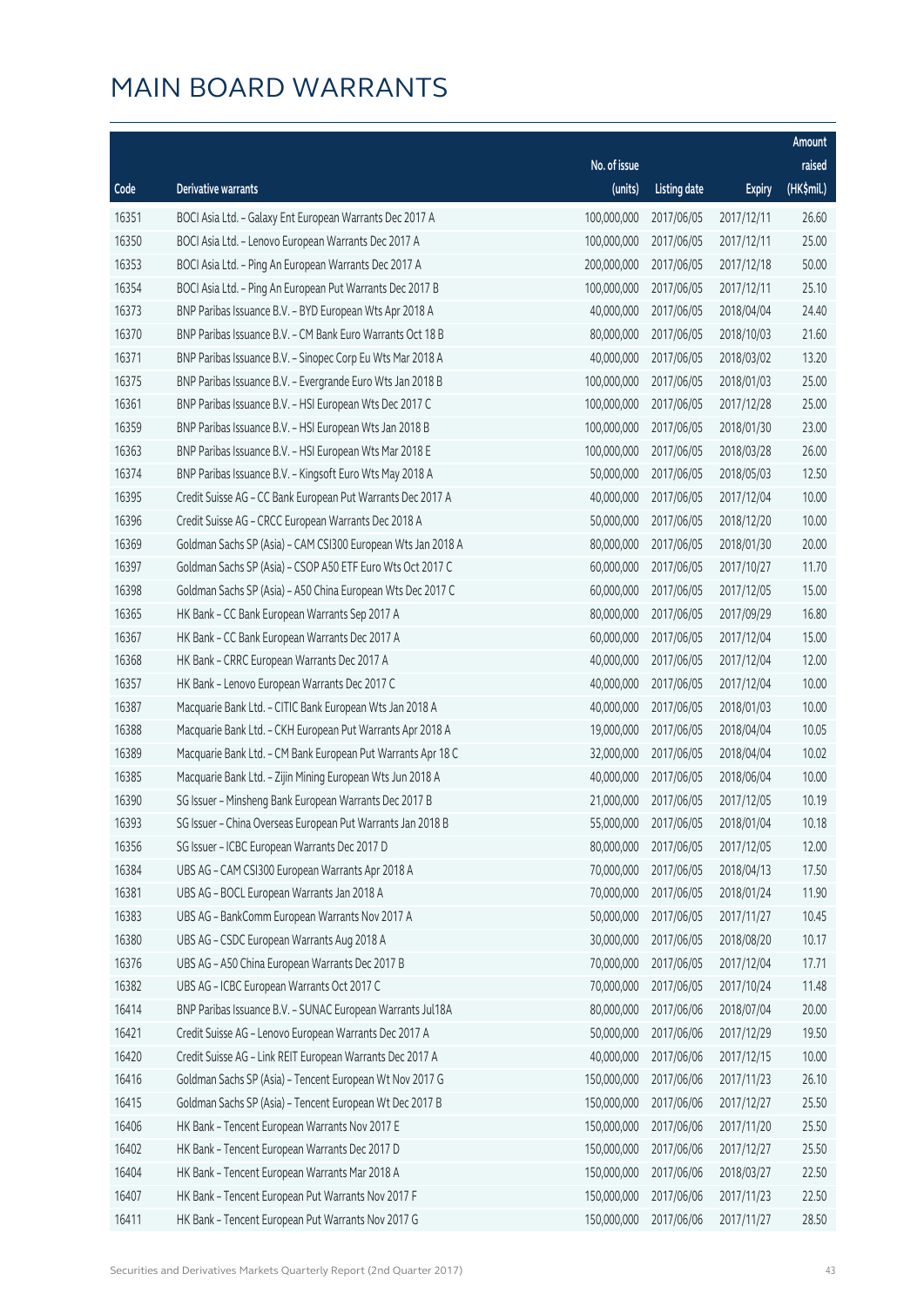|       |                                                               |              |                       |               | Amount     |
|-------|---------------------------------------------------------------|--------------|-----------------------|---------------|------------|
|       |                                                               | No. of issue |                       |               | raised     |
| Code  | <b>Derivative warrants</b>                                    | (units)      | <b>Listing date</b>   | <b>Expiry</b> | (HK\$mil.) |
| 16418 | J P Morgan SP BV - CSOP A50 ETF European Warrants Dec 2017 A  | 60,000,000   | 2017/06/06            | 2017/12/29    | 15.36      |
| 16419 | J P Morgan SP BV - A50 China European Warrants Dec 2017 C     | 60,000,000   | 2017/06/06            | 2017/12/29    | 15.06      |
| 16413 | Macquarie Bank Ltd. - Ch Molybdenum European Wts Aug 2018 A   | 27,000,000   | 2017/06/06            | 2018/08/15    | 10.18      |
| 16400 | SG Issuer - Country Garden European Warrants Dec 2018 A       | 70,000,000   | 2017/06/06            | 2018/12/05    | 17.50      |
| 16399 | SG Issuer - CMB European Warrants Feb 2018 A                  | 80,000,000   | 2017/06/06            | 2018/02/05    | 20.00      |
| 16439 | Credit Suisse AG - Galaxy Ent European Warrants Nov 2017 A    | 60,000,000   | 2017/06/07            | 2017/11/02    | 10.20      |
| 16450 | Goldman Sachs SP (Asia) - Tencent European Wt Sep 2017 J      | 30,000,000   | 2017/06/07            | 2017/09/26    | 25.98      |
| 16427 | HK Bank - BOCL European Warrants Dec 2017 A                   | 50,000,000   | 2017/06/07            | 2017/12/29    | 12.50      |
| 16429 | HK Bank - China Overseas European Warrants Feb 2018 A         | 80,000,000   | 2017/06/07            | 2018/02/28    | 12.00      |
| 16428 | HK Bank - Tencent European Warrants Dec 2017 E                | 150,000,000  | 2017/06/07            | 2017/12/04    | 22.50      |
| 16431 | HK Bank - Tencent European Warrants Jan 2018 A                | 150,000,000  | 2017/06/07            | 2018/01/24    | 22.50      |
| 16455 | J P Morgan SP BV - Geely Auto European Warrants Jun 2018 B    | 100,000,000  | 2017/06/07            | 2018/06/29    | 15.80      |
| 16454 | J P Morgan SP BV - SUNAC European Warrants Aug 2018 A         | 60,000,000   | 2017/06/07            | 2018/08/31    | 15.06      |
| 16453 | J P Morgan SP BV - Tencent European Warrants Nov 2017 G       | 200,000,000  | 2017/06/07            | 2017/11/20    | 30.20      |
| 16451 | J P Morgan SP BV - Tencent European Warrants Dec 2017 H       | 200,000,000  | 2017/06/07            | 2017/12/01    | 30.00      |
| 16434 | Macquarie Bank Ltd. - BOCHK European Warrants Oct 2018 A      | 40,000,000   | 2017/06/07            | 2018/10/03    | 10.00      |
| 16432 | Macquarie Bank Ltd. - CKH European Warrants Feb 2018 A        | 20,000,000   | 2017/06/07            | 2018/02/02    | 10.00      |
| 16433 | Macquarie Bank Ltd. - China Life European Put Warrants Apr18B | 32,000,000   | 2017/06/07            | 2018/04/04    | 10.02      |
| 16424 | Macquarie Bank Ltd. - CSOP A50 ETF European Wts Jan 2018 A    | 20,000,000   | 2017/06/07            | 2018/01/03    | 10.10      |
| 16423 | Macquarie Bank Ltd. - China Unicom European Wts Jan 2018 A    | 10,000,000   | 2017/06/07            | 2018/01/03    | 10.12      |
| 16435 | SG Issuer - BYD European Warrants Jan 2018 A                  | 30,000,000   | 2017/06/07            | 2018/01/04    | 10.05      |
| 16436 | SG Issuer - Geely Auto European Warrants Mar 2018 A           | 80,000,000   | 2017/06/07            | 2018/03/05    | 14.00      |
| 16438 | SG Issuer - Tencent European Warrants Dec 2017 G              | 200,000,000  | 2017/06/07            | 2017/12/04    | 33.00      |
| 16440 | UBS AG - Country Garden European Warrants Dec 2017 B          | 20,000,000   | 2017/06/07            | 2017/12/06    | 18.38      |
| 16448 | UBS AG - CSOP A50 ETF European Warrants Dec 2017 A            | 70,000,000   | 2017/06/07            | 2017/12/06    | 17.78      |
| 16449 | UBS AG - A50 China European Warrants Dec 2017 C               | 70,000,000   | 2017/06/07            | 2017/12/06    | 35.00      |
| 16441 | UBS AG - Galaxy Ent European Warrants Oct 2017 C              |              | 70,000,000 2017/06/07 | 2017/10/27    | 10.92      |
| 16444 | UBS AG - HSI European Put Warrants Dec 2017 D                 | 200,000,000  | 2017/06/07            | 2017/12/28    | 50.40      |
| 16443 | UBS AG - China Vanke European Warrants Dec 2017 A             | 70,000,000   | 2017/06/07            | 2017/12/20    | 10.50      |
| 16458 | BNP Paribas Issuance B.V. - CSOP A50 ETF Eu Wts Feb 2018 A    | 40,000,000   | 2017/06/08            | 2018/02/02    | 10.40      |
| 16460 | BNP Paribas Issuance B.V. - A50 China Euro Wts Feb 2018 A     | 35,000,000   | 2017/06/08            | 2018/02/02    | 10.15      |
| 16459 | BNP Paribas Issuance B.V. - HS H-SHARE Euro Wts Jul 2018 A    | 40,000,000   | 2017/06/08            | 2018/07/04    | 12.40      |
| 16462 | Credit Suisse AG - SHK Ppt European Warrants Dec 2017 A       | 40,000,000   | 2017/06/08            | 2017/12/29    | 10.80      |
| 16476 | Goldman Sachs SP (Asia) - CC Bank European Wts Nov 2017 A     | 80,000,000   | 2017/06/08            | 2017/11/23    | 12.00      |
| 16457 | Goldman Sachs SP (Asia) - Ping An European Wts Nov 2017 D     | 80,000,000   | 2017/06/08            | 2017/11/21    | 12.24      |
| 16477 | Goldman Sachs SP (Asia) - Tencent European Wt Dec 2017 C      | 150,000,000  | 2017/06/08            | 2017/12/04    | 22.50      |
| 16474 | J P Morgan SP BV - Galaxy Ent European Warrants Dec 2017 C    | 100,000,000  | 2017/06/08            | 2017/12/01    | 16.40      |
| 16475 | J P Morgan SP BV - Ping An European Warrants Nov 2017 C       | 100,000,000  | 2017/06/08            | 2017/11/30    | 15.60      |
| 16464 | Macquarie Bank Ltd. - Foxconn European Warrants Mar 2018 A    | 29,000,000   | 2017/06/08            | 2018/03/02    | 10.01      |
| 16466 | Macquarie Bank Ltd. - Ping An European Warrants Feb 2018 B    | 40,000,000   | 2017/06/08            | 2018/02/02    | 10.00      |
| 16465 | Macquarie Bank Ltd. - Ping An European Warrants Apr 2018 B    | 40,000,000   | 2017/06/08            | 2018/04/04    | 10.00      |
| 16463 | Macquarie Bank Ltd. - Tencent European Warrants Jan 2018 C    | 14,000,000   | 2017/06/08            | 2018/01/03    | 10.02      |
| 16467 | Macquarie Bank Ltd. - Tencent European Warrants Jan 2018 D    | 9,000,000    | 2017/06/08            | 2018/01/03    | 10.01      |
| 16461 | SG Issuer - Fosun Intl European Warrants Mar 2018 A           | 80,000,000   | 2017/06/08            | 2018/03/05    | 12.00      |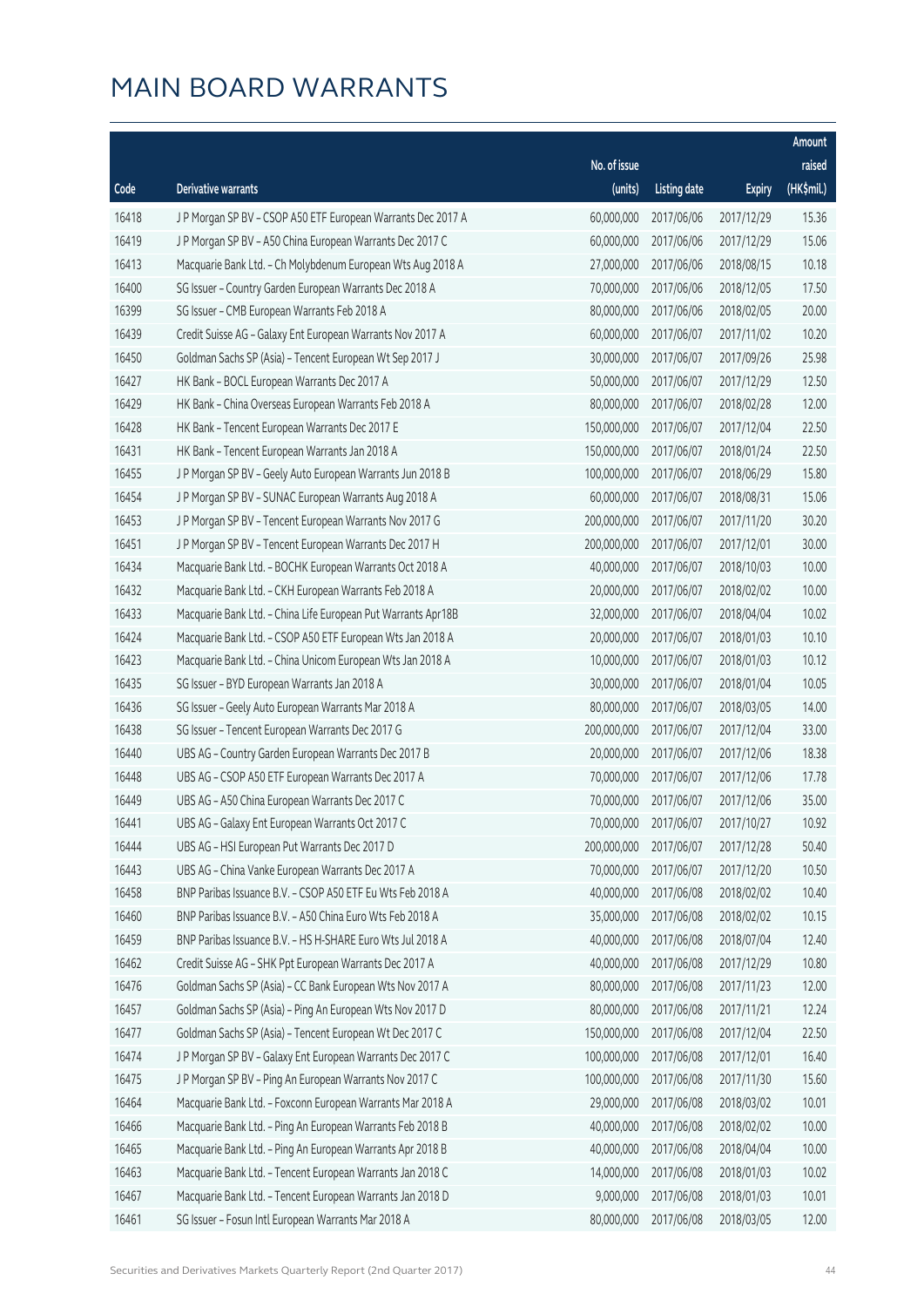|       |                                                              |                        |                     |               | Amount     |
|-------|--------------------------------------------------------------|------------------------|---------------------|---------------|------------|
|       |                                                              | No. of issue           |                     |               | raised     |
| Code  | Derivative warrants                                          | (units)                | <b>Listing date</b> | <b>Expiry</b> | (HK\$mil.) |
| 16469 | UBS AG - CC Bank European Put Warrants Oct 2017 B            | 70,000,000             | 2017/06/08          | 2017/10/27    | 21.56      |
| 16471 | UBS AG - China Life European Put Warrants Nov 2017 C         | 70,000,000             | 2017/06/08          | 2017/11/28    | 13.86      |
| 16470 | UBS AG - Galaxy Ent European Put Warrants Oct 2017 D         | 70,000,000             | 2017/06/08          | 2017/10/26    | 13.37      |
| 16472 | UBS AG - HKEX European Put Warrants Dec 2017 D               | 20,000,000             | 2017/06/08          | 2017/12/07    | 10.02      |
| 16473 | UBS AG - HSCEI European Put Warrants Nov 2017 A              | 100,000,000            | 2017/06/08          | 2017/11/29    | 20.90      |
| 16468 | UBS AG - ICBC European Put Warrants Nov 2017 C               | 70,000,000             | 2017/06/08          | 2017/11/28    | 13.44      |
| 16492 | Credit Suisse AG - Chinares Pharma European Warrants Aug 18A | 40,000,000             | 2017/06/09          | 2018/08/31    | 10.00      |
| 16495 | Credit Suisse AG - China South Air European Warrants Dec 18A | 65,000,000             | 2017/06/09          | 2018/12/14    | 10.40      |
| 16497 | Credit Suisse AG - HKEX European Warrants Oct 2017 D         | 50,000,000             | 2017/06/09          | 2017/10/04    | 12.50      |
| 16505 | Goldman Sachs SP (Asia) - China Life Euro Wts Nov 2017 B     | 80,000,000             | 2017/06/09          | 2017/11/23    | 12.00      |
| 16504 | Goldman Sachs SP (Asia) - China Life Euro Wts Dec 2017 C     | 80,000,000             | 2017/06/09          | 2017/12/11    | 12.00      |
| 16489 | HK Bank - Geely Auto European Warrants Mar 2018 B            | 180,000,000            | 2017/06/09          | 2018/03/29    | 45.00      |
| 16484 | HK Bank - Geely Auto European Put Warrants Mar 2018 A        | 150,000,000            | 2017/06/09          | 2018/03/29    | 37.50      |
| 16481 | HK Bank - Galaxy Ent European Put Warrants Dec 2017 A        | 40,000,000             | 2017/06/09          | 2017/12/29    | 12.00      |
| 16503 | HK Bank - HKEX European Warrants Jan 2018 A                  | 180,000,000            | 2017/06/09          | 2018/01/31    | 28.80      |
| 16480 | HK Bank - PetroChina European Warrants Dec 2017 A            | 40,000,000             | 2017/06/09          | 2017/12/29    | 10.00      |
| 16491 | J P Morgan SP BV - HKEX European Warrants Nov 2017 A         | 100,000,000            | 2017/06/09          | 2017/11/01    | 46.60      |
| 16483 | Macquarie Bank Ltd. - Geely Auto European Wts May 2018 A     | 40,000,000             | 2017/06/09          | 2018/05/03    | 10.00      |
| 16478 | SG Issuer - AGBK European Warrants Dec 2017 B                | 70,000,000             | 2017/06/09          | 2017/12/05    | 10.50      |
| 16479 | SG Issuer - CCB European Warrants Nov 2017 B                 | 70,000,000             | 2017/06/09          | 2017/11/03    | 10.50      |
| 16485 | UBS AG - Geely Auto European Warrants Feb 2018 A             | 70,000,000             | 2017/06/09          | 2018/02/21    | 17.78      |
| 16486 | UBS AG - HKEX European Warrants Dec 2017 E                   | 50,000,000             | 2017/06/09          | 2017/12/08    | 14.60      |
| 16487 | UBS AG - HSBC European Warrants Sep 2017 B                   | 100,000,000            | 2017/06/09          | 2017/09/29    | 15.20      |
| 16519 | BOCI Asia Ltd. - China Mobile European Warrants Dec 2017 A   | 200,000,000            | 2017/06/12          | 2017/12/13    | 57.20      |
| 16520 | BOCI Asia Ltd. - China Mobile European Put Wts Nov 2017 A    | 100,000,000            | 2017/06/12          | 2017/11/13    | 24.30      |
| 16516 | BOCI Asia Ltd. - Geely Auto European Warrants Feb 2018 C     | 200,000,000            | 2017/06/12          | 2018/02/27    | 50.00      |
| 16517 | BOCI Asia Ltd. - Geely Auto European Put Warrants Mar 2018 A | 100,000,000 2017/06/12 |                     | 2018/03/05    | 25.00      |
| 16514 | BOCI Asia Ltd. - HKEX European Warrants May 2018 A           | 200,000,000            | 2017/06/12          | 2018/05/29    | 30.00      |
| 16513 | BOCI Asia Ltd. - ICBC European Warrants Feb 2018 A           | 100,000,000            | 2017/06/12          | 2018/02/23    | 23.60      |
| 16529 | BNP Paribas Issuance B.V. - China Overseas Eu Wt Mar 2018 A  | 30,000,000             | 2017/06/12          | 2018/03/02    | 21.30      |
| 16544 | BNP Paribas Issuance B.V. - Ch Shenhua Euro Wts Apr 2018 A   | 50,000,000             | 2017/06/12          | 2018/04/04    | 12.50      |
| 16528 | BNP Paribas Issuance B.V. - Ch Unicom Euro Wt Feb 2018 A     | 40,000,000             | 2017/06/12          | 2018/02/02    | 20.00      |
| 16526 | BNP Paribas Issuance B.V. - Geely Auto Euro Wts Jun 2018 B   | 70,000,000             | 2017/06/12          | 2018/06/04    | 17.50      |
| 16527 | BNP Paribas Issuance B.V. - Geely Auto Euro Wts Jul 2018 B   | 70,000,000             | 2017/06/12          | 2018/07/04    | 17.50      |
| 16524 | BNP Paribas Issuance B.V. - HKEX European Wts Jan 2018 C     | 40,000,000             | 2017/06/12          | 2018/01/03    | 14.80      |
| 16552 | Credit Suisse AG - CC Bank European Warrants Oct 2017 A      | 70,000,000             | 2017/06/12          | 2017/10/24    | 10.50      |
| 16551 | Credit Suisse AG - Geely Auto European Warrants Apr 2018 A   | 100,000,000            | 2017/06/12          | 2018/04/30    | 25.00      |
| 16521 | Goldman Sachs SP (Asia) - CC Bank European Wts Nov 2017 B    | 80,000,000             | 2017/06/12          | 2017/11/27    | 12.00      |
| 16522 | Goldman Sachs SP (Asia) - HKEX European Warrants May 2018 A  | 150,000,000            | 2017/06/12          | 2018/05/29    | 22.50      |
| 16553 | Goldman Sachs Sp (Asia) - ICBC European Warrants Oct 2017 C  | 80,000,000             | 2017/06/12          | 2017/10/27    | 12.00      |
| 16509 | Haitong Int'l Sec - China Life European Warrants Mar 2018 A  | 100,000,000            | 2017/06/12          | 2018/03/28    | 15.30      |
| 16510 | Haitong Int'l Sec - China Life European Warrants Mar 2018 B  | 100,000,000            | 2017/06/12          | 2018/03/29    | 25.00      |
| 16511 | Haitong Int'l Sec - China Life European Put Warrants Jan18A  | 100,000,000            | 2017/06/12          | 2018/01/26    | 24.00      |
| 16507 | Haitong Int'l Sec - HKEX European Warrants Sep 2017 B        | 50,000,000             | 2017/06/12          | 2017/09/29    | 10.90      |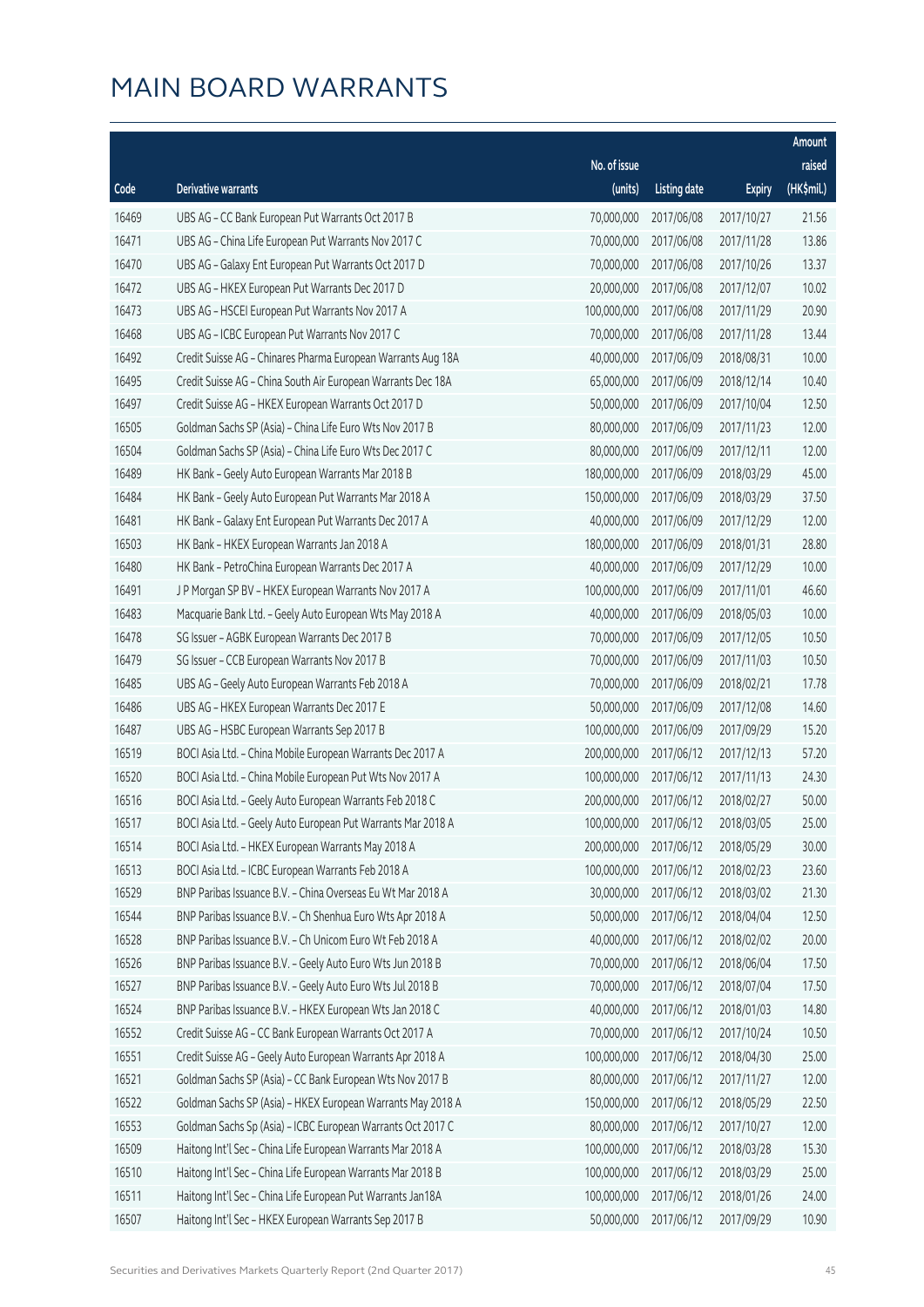|       |                                                              |              |                       |               | Amount     |
|-------|--------------------------------------------------------------|--------------|-----------------------|---------------|------------|
|       |                                                              | No. of issue |                       |               | raised     |
| Code  | <b>Derivative warrants</b>                                   | (units)      | <b>Listing date</b>   | <b>Expiry</b> | (HK\$mil.) |
| 16506 | Haitong Int'l Sec - Sh Petrochem European Warrants May 2018A | 30,000,000   | 2017/06/12            | 2018/05/30    | 18.90      |
| 16560 | J P Morgan SP BV - CC Bank European Wts Dec 2017 B           | 100,000,000  | 2017/06/12            | 2017/12/01    | 20.50      |
| 16554 | J P Morgan SP BV - China Shenhua European Wts Apr 2018 A     | 100,000,000  | 2017/06/12            | 2018/04/03    | 25.20      |
| 16558 | J P Morgan SP BV - SMIC European Wts Apr 2018 A              | 100,000,000  | 2017/06/12            | 2018/04/16    | 15.10      |
| 16534 | Macquarie Bank Ltd. - Country Garden European Wts Jun 2018 A | 10,000,000   | 2017/06/12            | 2018/06/04    | 10.02      |
| 16542 | Macquarie Bank Ltd. - CLP European Warrants Aug 2018 A       | 30,000,000   | 2017/06/12            | 2018/08/02    | 10.08      |
| 16530 | Macquarie Bank Ltd. - CNBM European Warrants Jan 2018 A      | 18,000,000   | 2017/06/12            | 2018/01/03    | 10.01      |
| 16538 | Macquarie Bank Ltd. - CPIC European Warrants Dec 2018 A      | 40,000,000   | 2017/06/12            | 2018/12/04    | 10.00      |
| 16537 | Macquarie Bank Ltd. - CRCC European Warrants Jun 2018 A      | 14,000,000   | 2017/06/12            | 2018/06/04    | 10.07      |
| 16532 | Macquarie Bank Ltd. - HKEX European Put Warrants Apr 2018 A  | 40,000,000   | 2017/06/12            | 2018/04/04    | 10.00      |
| 16539 | Macquarie Bank Ltd. - HSBC European Warrants Jan 2018 A      | 30,000,000   | 2017/06/12            | 2018/01/03    | 11.73      |
| 16541 | Macquarie Bank Ltd. - HSBC European Warrants Jan 2018 B      | 40,000,000   | 2017/06/12            | 2018/01/03    | 10.04      |
| 16543 | Macquarie Bank Ltd. - Longfor PPT European Wts Aug 2018 A    | 40,000,000   | 2017/06/12            | 2018/08/02    | 10.00      |
| 16546 | SG Issuer - Shenhua European Warrants Jan 2018 A             | 60,000,000   | 2017/06/12            | 2018/01/04    | 10.80      |
| 16550 | SG Issuer - GAC European Warrants Dec 2017 A                 | 70,000,000   | 2017/06/12            | 2017/12/22    | 10.50      |
| 16545 | SG Issuer - HS H-SHARE European Warrants Feb 2018 A          | 25,000,000   | 2017/06/12            | 2018/02/05    | 10.13      |
| 16523 | UBS AG - Agricultural Bank European Warrants Nov 2017 A      | 70,000,000   | 2017/06/12            | 2017/11/27    | 10.50      |
| 16561 | UBS AG - Nine Dragons European Warrants May 2018 A           | 50,000,000   | 2017/06/12            | 2018/05/10    | 10.75      |
| 10465 | BNP Paribas Issuance B.V. - USD/YEN Euro Wts Mar 2018 A      | 50,000,000   | 2017/06/13            | 2018/03/22    | 13.50      |
| 10466 | BNP Paribas Issuance B.V. - USD/YEN Eur Put Wts Mar 2018 B   | 50,000,000   | 2017/06/13            | 2018/03/22    | 14.00      |
| 16578 | Credit Suisse AG - HKEX European Warrants May 2018 A         | 150,000,000  | 2017/06/13            | 2018/05/30    | 22.50      |
| 16577 | Credit Suisse AG - HSBC European Wts Oct 2017 B              | 100,000,000  | 2017/06/13            | 2017/10/26    | 15.00      |
| 16576 | Credit Suisse AG - HSBC European Wts Nov 2017 C              | 100,000,000  | 2017/06/13            | 2017/11/27    | 15.00      |
| 16590 | Goldman Sachs SP (Asia) - CNOOC European Warrants Nov 2017 A | 80,000,000   | 2017/06/13            | 2017/11/13    | 13.36      |
| 16588 | Goldman Sachs SP (Asia) - HSBC European Put Wts Nov 2017 C   | 80,000,000   | 2017/06/13            | 2017/11/28    | 12.48      |
| 16591 | Goldman Sachs SP (Asia) - PetroChina European Wts Dec 2017 A | 80,000,000   | 2017/06/13            | 2017/12/28    | 20.00      |
| 16566 | HK Bank - ICBC European Warrants Oct 2017 A                  |              | 80,000,000 2017/06/13 | 2017/10/30    | 12.00      |
| 16565 | HK Bank - ICBC European Warrants Nov 2017 B                  | 80,000,000   | 2017/06/13            | 2017/11/27    | 12.00      |
| 16563 | HK Bank - SMIC European Warrants Apr 2018 A                  | 80,000,000   | 2017/06/13            | 2018/04/16    | 12.00      |
| 16597 | Haitong Int'l Sec - BYD European Warrants Mar 2018 A         | 100,000,000  | 2017/06/13            | 2018/03/29    | 48.50      |
| 16592 | Haitong Int'l Sec - CNOOC European Warrants Dec 2017 B       | 50,000,000   | 2017/06/13            | 2017/12/29    | 18.75      |
| 16593 | Haitong Int'l Sec - HKEX European Warrants Mar 2019 B        | 200,000,000  | 2017/06/13            | 2019/03/29    | 52.00      |
| 16599 | Haitong Int'l Sec - Ping An European Warrants Nov 2017 B     | 150,000,000  | 2017/06/13            | 2017/11/21    | 32.25      |
| 16598 | Haitong Int'l Sec - Ping An European Warrants Mar 2018 A     | 150,000,000  | 2017/06/13            | 2018/03/29    | 52.50      |
| 16609 | J P Morgan SP BV - Country Garden European Warrants Dec 18 A | 60,000,000   | 2017/06/13            | 2018/12/31    | 15.00      |
| 16601 | J P Morgan SP BV - HSBC European Warrants Jan 2018 B         | 100,000,000  | 2017/06/13            | 2018/01/03    | 25.30      |
| 16620 | J P Morgan SP BV - HSI European Warrants Mar 2018 C          | 300,000,000  | 2017/06/13            | 2018/03/28    | 75.30      |
| 16610 | J P Morgan SP BV - HSI European Put Warrants Jan 2018 D      | 300,000,000  | 2017/06/13            | 2018/01/30    | 45.60      |
| 16614 | J P Morgan SP BV - HSI European Put Warrants Feb 2018 B      | 300,000,000  | 2017/06/13            | 2018/02/27    | 45.00      |
| 16605 | J P Morgan SP BV - New World Dev European Wts Mar 2018 A     | 40,000,000   | 2017/06/13            | 2018/03/01    | 12.44      |
| 16604 | J P Morgan SP BV - SHK Ppt European Warrants Feb 2018 A      | 60,000,000   | 2017/06/13            | 2018/02/01    | 27.00      |
| 16603 | J P Morgan SP BV - Wharf European Warrants Mar 2018 A        | 60,000,000   | 2017/06/13            | 2018/03/01    | 15.30      |
| 16567 | Macquarie Bank Ltd. - China Life European Wts Jan 2018 B     | 13,000,000   | 2017/06/13            | 2018/01/03    | 10.01      |
| 16573 | Macquarie Bank Ltd. - Sinopec Corp European Wts Jan 2018 A   | 40,000,000   | 2017/06/13            | 2018/01/03    | 10.04      |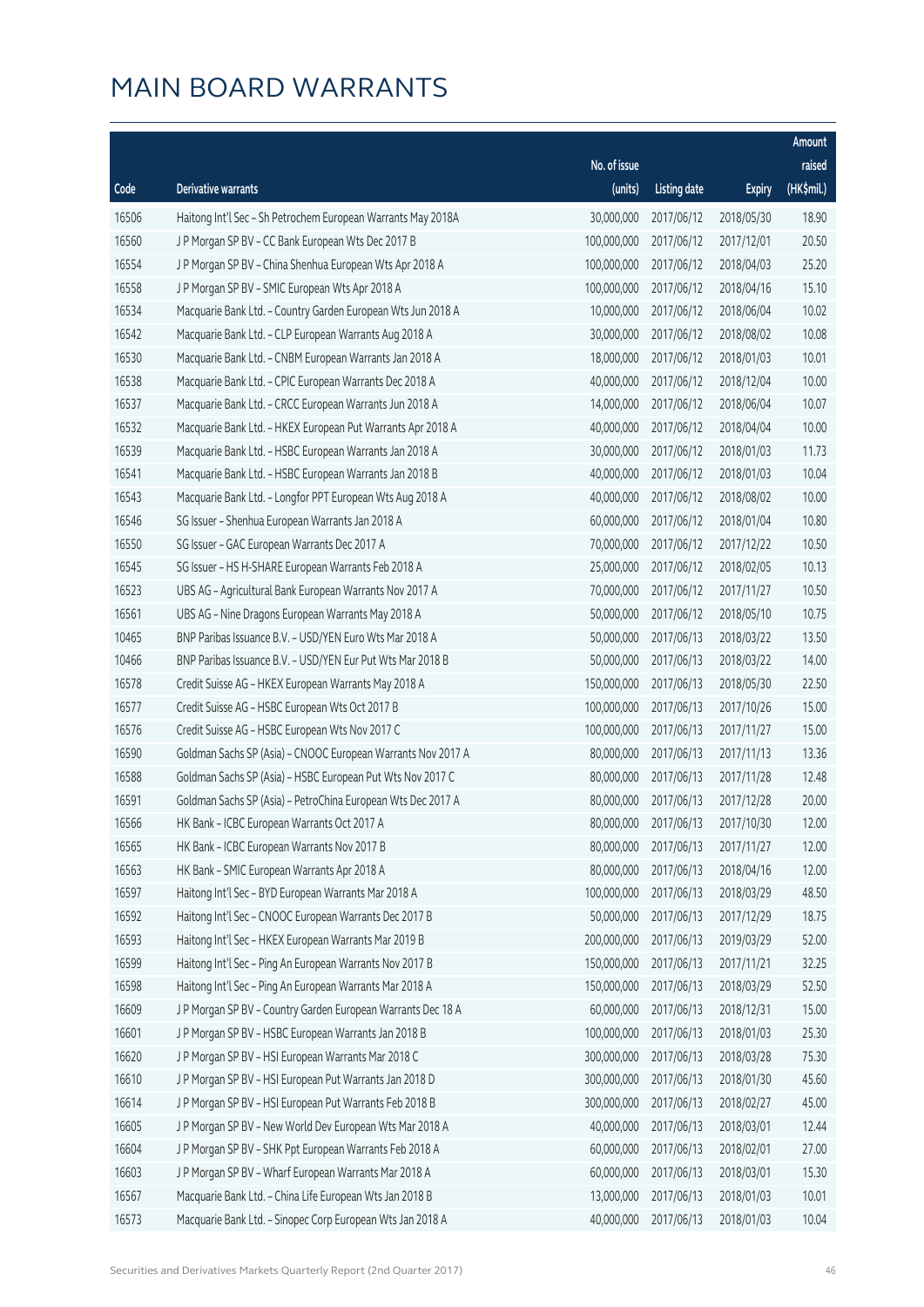|       |                                                               |              |                        |               | Amount     |
|-------|---------------------------------------------------------------|--------------|------------------------|---------------|------------|
|       |                                                               | No. of issue |                        |               | raised     |
| Code  | Derivative warrants                                           | (units)      | <b>Listing date</b>    | <b>Expiry</b> | (HK\$mil.) |
| 16568 | Macquarie Bank Ltd. - ICBC European Warrants Feb 2018 A       | 34,000,000   | 2017/06/13             | 2018/02/02    | 10.44      |
| 16562 | SG Issuer - Geely Auto European Warrants Apr 2018 A           | 70,000,000   | 2017/06/13             | 2018/04/06    | 17.50      |
| 16600 | SG Issuer - HSI European Warrants Feb 2018 D                  | 150,000,000  | 2017/06/13             | 2018/02/27    | 22.50      |
| 16579 | UBS AG - AIA European Put Warrants Oct 2017 B                 | 70,000,000   | 2017/06/13             | 2017/10/31    | 10.50      |
| 16580 | UBS AG - HSI European Warrants Oct 2017 A                     | 200,000,000  | 2017/06/13             | 2017/10/30    | 30.40      |
| 16581 | UBS AG - HSI European Warrants Feb 2018 A                     | 200,000,000  | 2017/06/13             | 2018/02/27    | 30.20      |
| 16586 | UBS AG - New World European Warrants Dec 2017 A               | 30,000,000   | 2017/06/13             | 2017/12/12    | 10.14      |
| 16582 | UBS AG - SHK Ppt European Warrants Dec 2017 A                 | 30,000,000   | 2017/06/13             | 2017/12/12    | 11.91      |
| 16625 | BNP Paribas Issuance B.V. - CKH European Wts Apr 2018 B       | 40,000,000   | 2017/06/14             | 2018/04/04    | 13.60      |
| 16628 | BNP Paribas Issuance B.V. - CKP European Wts Apr 2018 A       | 40,000,000   | 2017/06/14             | 2018/04/04    | 10.00      |
| 16626 | BNP Paribas Issuance B.V. - Evergrande Euro Wts Apr 2018 A    | 50,000,000   | 2017/06/14             | 2018/04/04    | 21.50      |
| 16642 | Credit Suisse AG - China Life European Put Wts Nov 2017 B     | 50,000,000   | 2017/06/14             | 2017/11/28    | 10.50      |
| 16636 | Credit Suisse AG - Hang Lung Ppt European Warrants Jun 2018A  | 50,000,000   | 2017/06/14             | 2018/06/29    | 12.50      |
| 16638 | Credit Suisse AG - New World Dev European Wts Dec 2017 A      | 30,000,000   | 2017/06/14             | 2017/12/29    | 12.00      |
| 16639 | Credit Suisse AG - SwireProperties European Warrants Feb18A   | 50,000,000   | 2017/06/14             | 2018/02/28    | 12.50      |
| 16637 | Credit Suisse AG - Wharf European Warrants Dec 2017 A         | 25,000,000   | 2017/06/14             | 2017/12/13    | 10.00      |
| 16649 | Goldman Sachs SP (Asia) - HSI European Put Wts Dec 2017 E     | 150,000,000  | 2017/06/14             | 2017/12/28    | 37.50      |
| 16630 | Haitong Int'l Sec - SkyworthDigital European Wts Mar18A       | 25,000,000   | 2017/06/14             | 2018/03/29    | 21.00      |
| 16645 | J P Morgan SP BV - China Cinda European Warrants Feb 2018 A   | 60,000,000   | 2017/06/14             | 2018/02/01    | 15.12      |
| 16644 | J P Morgan SP BV - MCC European Warrants Feb 2018 A           | 40,000,000   | 2017/06/14             | 2018/02/02    | 10.64      |
| 16643 | J P Morgan SP BV - China Vanke European Warrants Jan 2018 A   | 70,000,000   | 2017/06/14             | 2018/01/02    | 10.50      |
| 16629 | Macquarie Bank Ltd. - CNBM European Put Warrants Jan 2018 B   | 14,000,000   | 2017/06/14             | 2018/01/03    | 10.01      |
| 16634 | Macquarie Bank Ltd. - Link REIT European Warrants Aug 2018 A  | 23,000,000   | 2017/06/14             | 2018/08/02    | 10.53      |
| 16632 | Macquarie Bank Ltd. - Sands China European Wts Jan 2018 A     | 7,000,000    | 2017/06/14             | 2018/01/03    | 10.09      |
| 16633 | Macquarie Bank Ltd. - Sands China European Put Wts Feb 2018 A | 40,000,000   | 2017/06/14             | 2018/02/05    | 10.20      |
| 16631 | SG Issuer - HSBC European Warrants Jan 2018 A                 | 100,000,000  | 2017/06/14             | 2018/01/04    | 25.00      |
| 16621 | SG Issuer - HSI European Put Warrants Dec 2017 G              |              | 150,000,000 2017/06/14 | 2017/12/28    | 37.50      |
| 16623 | SG Issuer - HSI European Put Warrants Feb 2018 E              | 150,000,000  | 2017/06/14             | 2018/02/27    | 37.50      |
| 16646 | UBS AG - China Life European Warrants Dec 2017 B              | 100,000,000  | 2017/06/14             | 2017/12/11    | 15.20      |
| 16648 | UBS AG - China Vanke European Warrants Mar 2018 A             | 40,000,000   | 2017/06/14             | 2018/03/26    | 10.00      |
| 16655 | BOCI Asia Ltd. - CC Bank European Warrants Oct 2017 B         | 100,000,000  | 2017/06/15             | 2017/10/12    | 23.40      |
| 16657 | BOCI Asia Ltd. - CC Bank European Put Warrants Oct 2017 C     | 100,000,000  | 2017/06/15             | 2017/10/27    | 21.90      |
| 16651 | BOCI Asia Ltd. - China Mobile European Warrants Oct 2017 B    | 200,000,000  | 2017/06/15             | 2017/10/26    | 49.60      |
| 16660 | BOCI Asia Ltd. - Ch Overseas European Warrants Feb 2018 A     | 100,000,000  | 2017/06/15             | 2018/02/22    | 15.00      |
| 16652 | BOCI Asia Ltd. - CSOP A50 ETF European Warrants Dec 2017 B    | 100,000,000  | 2017/06/15             | 2017/12/29    | 25.60      |
| 16654 | BOCI Asia Ltd. - A50 China European Warrants Dec 2017 C       | 100,000,000  | 2017/06/15             | 2017/12/29    | 26.40      |
| 16650 | BOCI Asia Ltd. - HSBC European Warrants Nov 2017 C            | 200,000,000  | 2017/06/15             | 2017/11/15    | 38.20      |
| 16659 | BOCI Asia Ltd. - Sunny Optical European Warrants Nov 2017 A   | 50,000,000   | 2017/06/15             | 2017/11/01    | 16.55      |
| 16674 | BNP Paribas Issuance B.V. - CNOOC European Wts Feb 2018 A     | 40,000,000   | 2017/06/15             | 2018/02/02    | 16.40      |
| 16675 | BNP Paribas Issuance B.V. - PetroCh Euro Wts Mar 2018 B       | 40,000,000   | 2017/06/15             | 2018/03/02    | 10.00      |
| 16690 | Credit Suisse AG - CKP European Warrants Dec 2017 A           | 40,000,000   | 2017/06/15             | 2017/12/29    | 10.00      |
| 16692 | Credit Suisse AG - GCL-Poly Energy European Wts Dec 2018 A    | 50,000,000   | 2017/06/15             | 2018/12/04    | 10.00      |
| 16684 | Credit Suisse AG - Tencent Holdings European Wts Dec 2017 D   | 150,000,000  | 2017/06/15             | 2017/12/27    | 22.50      |
| 16689 | Credit Suisse AG - Zijin Mining European Warrants Dec 2017 A  | 50,000,000   | 2017/06/15             | 2017/12/14    | 12.50      |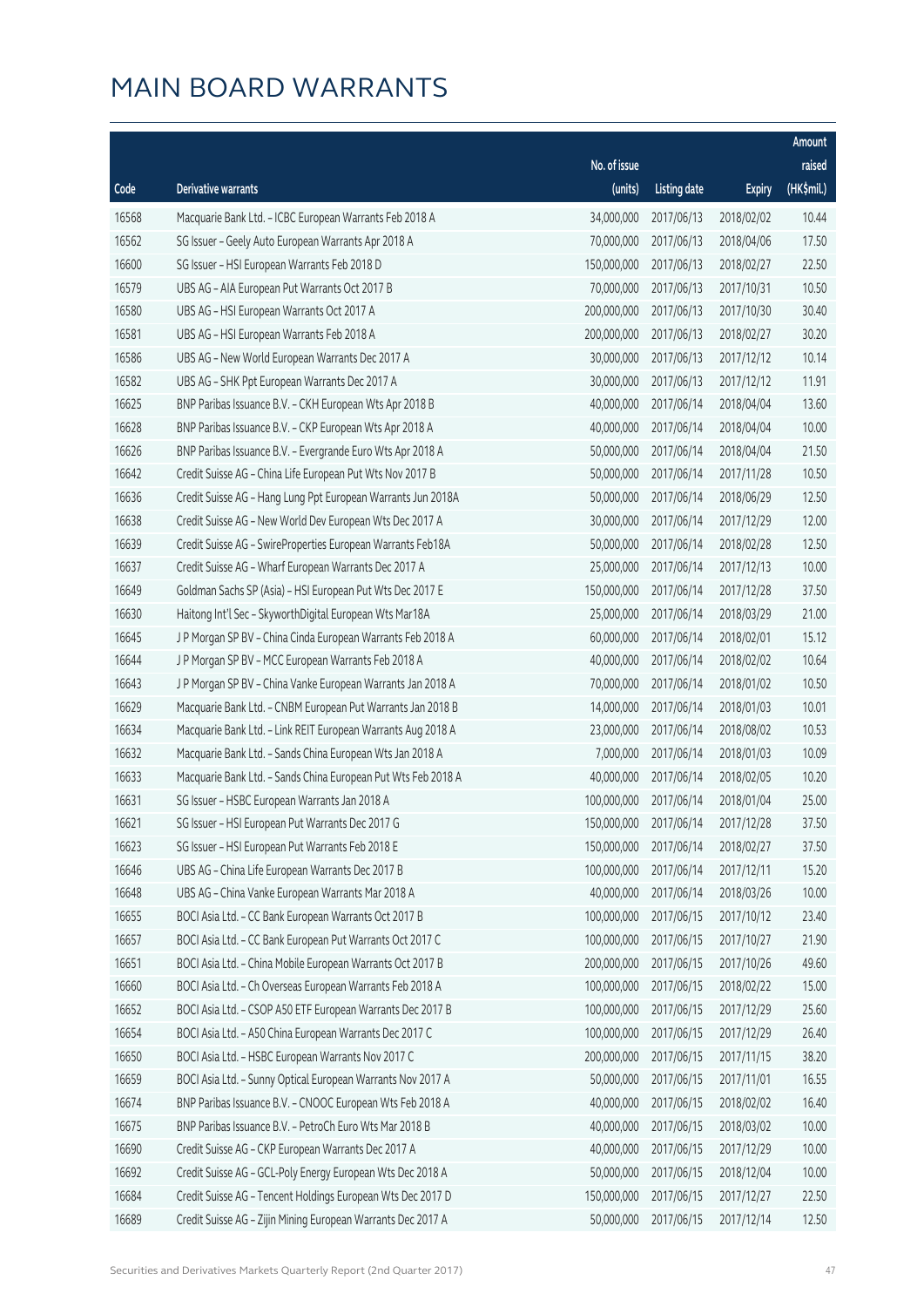|       |                                                              |              |                        |               | Amount     |
|-------|--------------------------------------------------------------|--------------|------------------------|---------------|------------|
|       |                                                              | No. of issue |                        |               | raised     |
| Code  | Derivative warrants                                          | (units)      | <b>Listing date</b>    | <b>Expiry</b> | (HK\$mil.) |
| 16685 | Credit Suisse AG - ZTE European Warrants Feb 2018 A          | 50,000,000   | 2017/06/15             | 2018/02/28    | 12.50      |
| 16697 | Goldman Sachs SP (Asia) - HSBC European Warrants Sep 2017 E  | 80,000,000   | 2017/06/15             | 2017/09/28    | 13.92      |
| 16694 | Goldman Sachs SP (Asia) - Ping An European Wts Nov 2017 E    | 80,000,000   | 2017/06/15             | 2017/11/23    | 12.88      |
| 16695 | Goldman Sachs SP (Asia) - Ping An Euro Put Wts Nov 2017 F    | 80,000,000   | 2017/06/15             | 2017/11/28    | 13.44      |
| 16666 | HK Bank - Galaxy Ent European Warrants Oct 2017 C            | 60,000,000   | 2017/06/15             | 2017/10/27    | 12.00      |
| 16673 | HK Bank - HSI European Put Warrants Dec 2017 E               | 150,000,000  | 2017/06/15             | 2017/12/28    | 27.00      |
| 16668 | HK Bank - Ping An European Warrants Nov 2017 D               | 50,000,000   | 2017/06/15             | 2017/11/23    | 10.00      |
| 16671 | HK Bank - SHK Ppt European Warrants Dec 2017 A               | 40,000,000   | 2017/06/15             | 2017/12/29    | 10.00      |
| 16714 | J P Morgan SP BV - CC Bank European Wts Sep 2017 B           | 100,000,000  | 2017/06/15             | 2017/09/29    | 16.50      |
| 16711 | J P Morgan SP BV - Geely Auto European Put Warrants Mar 18 B | 60,000,000   | 2017/06/15             | 2018/03/01    | 15.12      |
| 16709 | J P Morgan SP BV - Galaxy Ent European Put Wts Dec 2017 D    | 100,000,000  | 2017/06/15             | 2017/12/14    | 25.10      |
| 16712 | J P Morgan SP BV - Ping An European Warrants Dec 2017 C      | 100,000,000  | 2017/06/15             | 2017/12/29    | 25.10      |
| 16683 | Macquarie Bank Ltd. - CITIC Sec European Warrants Mar 2018 A | 10,000,000   | 2017/06/15             | 2018/03/02    | 10.20      |
| 16680 | Macquarie Bank Ltd. - Geely Auto European Wts May 2018 B     | 40,000,000   | 2017/06/15             | 2018/05/03    | 10.00      |
| 16682 | Macquarie Bank Ltd. - HKEX European Warrants Jan 2018 A      | 19,000,000   | 2017/06/15             | 2018/01/03    | 10.01      |
| 16678 | SG Issuer - Galaxy Ent European Warrants Jan 2018 B          | 60,000,000   | 2017/06/15             | 2018/01/04    | 15.00      |
| 16663 | SG Issuer - Galaxy Ent European Put Warrants Jan 2018 A      | 60,000,000   | 2017/06/15             | 2018/01/04    | 19.20      |
| 16664 | SG Issuer - Sands China European Put Warrants Jan 2018 A     | 60,000,000   | 2017/06/15             | 2018/01/04    | 16.50      |
| 16705 | UBS AG - China National Building European Wts Nov 2017 A     | 40,000,000   | 2017/06/15             | 2017/11/27    | 13.08      |
| 16704 | UBS AG - Geely Auto European Put Warrants Dec 2017 A         | 20,000,000   | 2017/06/15             | 2017/12/14    | 24.92      |
| 16699 | UBS AG - Galaxy Ent European Warrants Dec 2017 A             | 70,000,000   | 2017/06/15             | 2017/12/14    | 17.50      |
| 16700 | UBS AG - Galaxy Ent European Put Warrants Dec 2017 B         | 70,000,000   | 2017/06/15             | 2017/12/14    | 23.73      |
| 16707 | UBS AG - Ping An European Warrants Dec 2017 C                | 100,000,000  | 2017/06/15             | 2017/12/14    | 25.00      |
| 16701 | UBS AG - Sands China European Warrants Nov 2017 A            | 70,000,000   | 2017/06/15             | 2017/11/27    | 12.25      |
| 16703 | UBS AG - Sands China European Put Warrants Sep 2017 D        | 70,000,000   | 2017/06/15             | 2017/09/22    | 10.99      |
| 16715 | BOCI Asia Ltd. - Galaxy Ent European Warrants Nov 2017 C     | 100,000,000  | 2017/06/16             | 2017/11/27    | 22.80      |
| 16716 | BOCI Asia Ltd. - Ping An European Warrants Nov 2017 C        |              | 200,000,000 2017/06/16 | 2017/11/27    | 30.60      |
| 16720 | BNP Paribas Issuance B.V. - HSI Euro Put Wts Dec 2017 D      | 80,000,000   | 2017/06/16             | 2017/12/28    | 20.00      |
| 16725 | Credit Suisse AG - Ping An European Warrants Dec 2017 B      | 100,000,000  | 2017/06/16             | 2017/12/29    | 25.00      |
| 16721 | Credit Suisse AG - Ping An European Put Warrants Dec 2017 A  | 60,000,000   | 2017/06/16             | 2017/12/04    | 15.00      |
| 16723 | Credit Suisse AG - Tencent Holdings European Wts Dec 2017 E  | 50,000,000   | 2017/06/16             | 2017/12/04    | 23.50      |
| 16724 | Credit Suisse AG - Tencent Holdings Euro Put Wts Nov 2017 F  | 150,000,000  | 2017/06/16             | 2017/11/27    | 24.00      |
| 16738 | Goldman Sachs SP (Asia) - China Mobile Euro Wts Nov 2017 B   | 80,000,000   | 2017/06/16             | 2017/11/27    | 16.88      |
| 16739 | Goldman Sachs SP (Asia) - Tencent European Put Wt Nov 2017 H | 150,000,000  | 2017/06/16             | 2017/11/27    | 22.50      |
| 16731 | J P Morgan SP BV - China Mob European Wts Nov 2017 B         | 100,000,000  | 2017/06/16             | 2017/11/01    | 19.50      |
| 16736 | J P Morgan SP BV - Geely Auto European Warrants Apr 2018 C   | 100,000,000  | 2017/06/16             | 2018/04/30    | 25.10      |
| 16730 | J P Morgan SP BV - HSBC European Warrants Dec 2017 D         | 100,000,000  | 2017/06/16             | 2017/12/15    | 25.20      |
| 16737 | J P Morgan SP BV - NCI European Warrants Mar 2018 A          | 60,000,000   | 2017/06/16             | 2018/03/02    | 15.24      |
| 16734 | J P Morgan SP BV - PetroChina European Warrants Jan 2018 A   | 100,000,000  | 2017/06/16             | 2018/01/02    | 25.40      |
| 16733 | J P Morgan SP BV - Tencent European Warrants Jan 2018 C      | 200,000,000  | 2017/06/16             | 2018/01/31    | 30.80      |
| 16732 | J P Morgan SP BV - Tencent European Warrants Jun 2018 B      | 200,000,000  | 2017/06/16             | 2018/06/29    | 30.80      |
| 16717 | SG Issuer - Tencent European Put Warrants Dec 2017 H         | 200,000,000  | 2017/06/16             | 2017/12/05    | 37.00      |
| 16718 | SG Issuer - Tencent European Put Warrants Mar 2018 D         | 200,000,000  | 2017/06/16             | 2018/03/05    | 30.00      |
| 16719 | SG Issuer - ZTE European Warrants Jan 2018 A                 | 50,000,000   | 2017/06/16             | 2018/01/04    | 12.50      |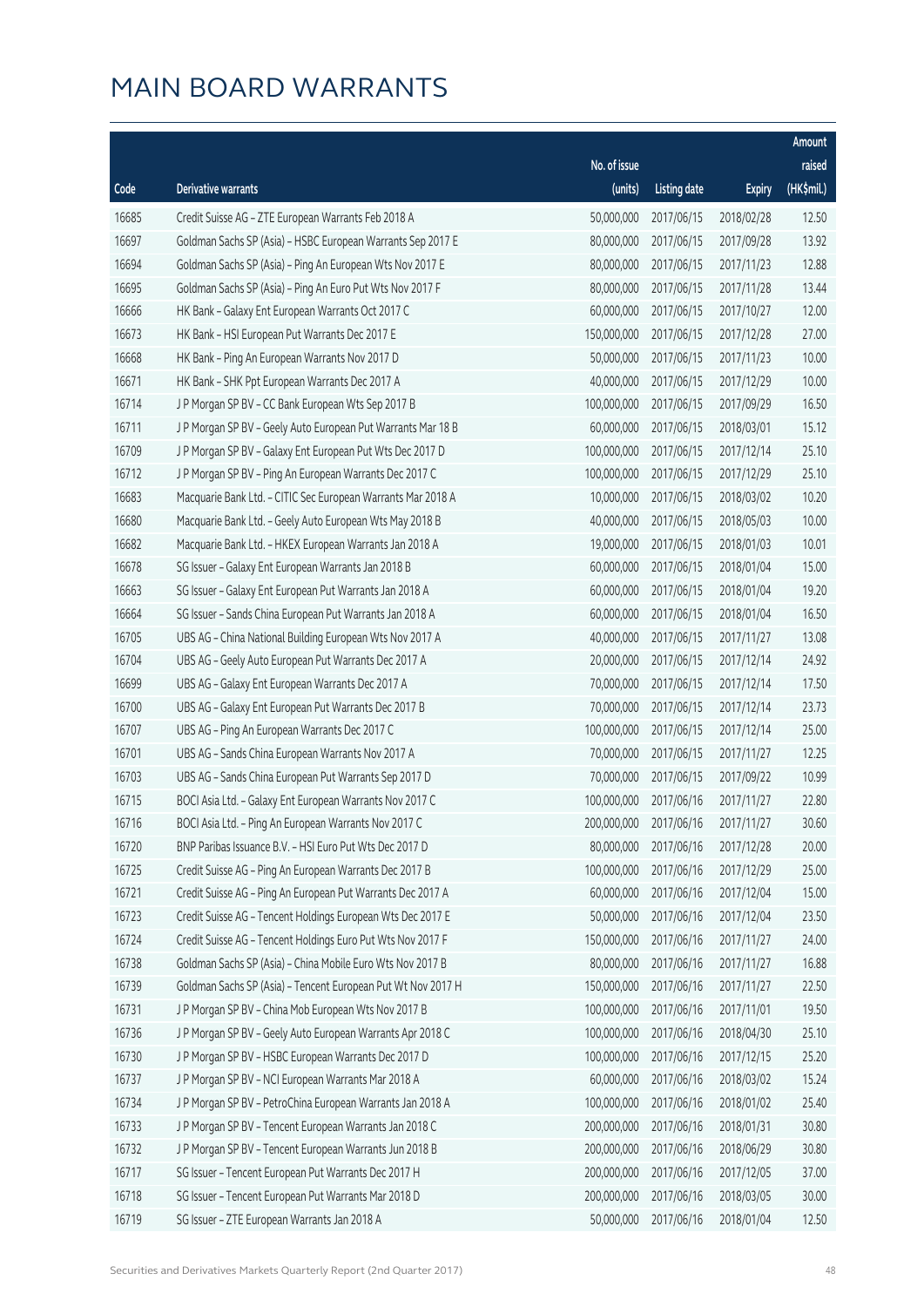|       |                                                               |              |                       |               | Amount     |
|-------|---------------------------------------------------------------|--------------|-----------------------|---------------|------------|
|       |                                                               | No. of issue |                       |               | raised     |
| Code  | Derivative warrants                                           | (units)      | <b>Listing date</b>   | <b>Expiry</b> | (HK\$mil.) |
| 16727 | UBS AG - SJM Holdings European Warrants Dec 2017 B            | 20,000,000   | 2017/06/16            | 2017/12/18    | 10.30      |
| 16726 | UBS AG - Tencent Holdings European Put Warrants Nov 2017 F    | 200,000,000  | 2017/06/16            | 2017/11/27    | 33.00      |
| 16729 | UBS AG - Tracker Fund European Warrants Sep 2018 A            | 100,000,000  | 2017/06/16            | 2018/09/24    | 25.00      |
| 16728 | UBS AG - ZTE European Warrants Dec 2017 B                     | 50,000,000   | 2017/06/16            | 2017/12/18    | 12.65      |
| 16743 | BNP Paribas Issuance B.V. - BOCL European Wts Jan 2019 A      | 60,000,000   | 2017/06/19            | 2019/01/03    | 15.00      |
| 16741 | BNP Paribas Issuance B.V. - ICBC European Wts Jan 2019 A      | 60,000,000   | 2017/06/19            | 2019/01/03    | 15.00      |
| 16753 | Credit Suisse AG - China Mobile European Warrants Sep 2017 B  | 70,000,000   | 2017/06/19            | 2017/09/29    | 10.50      |
| 16771 | Goldman Sachs SP (Asia) - Ping An European Wts Nov 2017 G     | 100,000,000  | 2017/06/19            | 2017/11/28    | 15.00      |
| 16770 | Goldman Sachs SP (Asia) - Tencent European Wt Jan 2018 B      | 150,000,000  | 2017/06/19            | 2018/01/24    | 22.50      |
| 16769 | J P Morgan SP BV - Tencent European Warrants Jan 2018 D       | 200,000,000  | 2017/06/19            | 2018/01/02    | 30.20      |
| 16750 | Macquarie Bank Ltd. - Greatwall Motor European Wts May 2018 A | 12,000,000   | 2017/06/19            | 2018/05/03    | 10.90      |
| 16747 | Macquarie Bank Ltd. - Greatwall Motor European Wts Jul 2019 A | 40,000,000   | 2017/06/19            | 2019/07/02    | 10.00      |
| 16749 | Macquarie Bank Ltd. - Greatwall Motor European Put Wt Feb18A  | 15,000,000   | 2017/06/19            | 2018/02/02    | 10.94      |
| 16752 | Macquarie Bank Ltd. - HKEX European Warrants Jan 2018 B       | 10,000,000   | 2017/06/19            | 2018/01/03    | 10.00      |
| 16755 | Macquarie Bank Ltd. - Ping An European Warrants Jun 2018 A    | 40,000,000   | 2017/06/19            | 2018/06/04    | 10.00      |
| 16754 | Macquarie Bank Ltd. - Ping An European Put Warrants Apr 18 C  | 40,000,000   | 2017/06/19            | 2018/04/04    | 10.00      |
| 16745 | Macquarie Bank Ltd. - Tencent European Warrants Jan 2018 E    | 10,000,000   | 2017/06/19            | 2018/01/03    | 20.69      |
| 16761 | SG Issuer - CSOP A50 ETF European Warrants Dec 2017 C         | 32,000,000   | 2017/06/19            | 2017/12/05    | 10.08      |
| 16763 | SG Issuer - A50 China European Warrants Feb 2018 A            | 30,000,000   | 2017/06/19            | 2018/02/05    | 10.05      |
| 16764 | SG Issuer - Greatwall Motor European Warrants Jan 2018 B      | 11,000,000   | 2017/06/19            | 2018/01/04    | 10.01      |
| 16757 | UBS AG - CKI Holdings European Warrants Nov 2017 A            | 40,000,000   | 2017/06/19            | 2017/11/28    | 15.96      |
| 16759 | UBS AG - Greatwall Motor European Warrants Oct 2018 A         | 50,000,000   | 2017/06/19            | 2018/10/26    | 10.40      |
| 16756 | UBS AG - PetroChina European Warrants Dec 2017 A              | 70,000,000   | 2017/06/19            | 2017/12/20    | 14.00      |
| 16778 | BOCI Asia Ltd. - CC Bank European Warrants Nov 2017 B         | 100,000,000  | 2017/06/20            | 2017/11/30    | 17.80      |
| 16777 | BOCI Asia Ltd. - Greatwall Motor European Warrants Aug 2018A  | 100,000,000  | 2017/06/20            | 2018/08/27    | 25.00      |
| 16780 | BOCI Asia Ltd. - Lenovo European Warrants Oct 2017 A          | 100,000,000  | 2017/06/20            | 2017/10/30    | 15.00      |
| 16798 | Credit Suisse AG - Ch Molybdenum European Warrants Dec 2017A  |              | 40,000,000 2017/06/20 | 2017/12/19    | 10.00      |
| 16792 | Credit Suisse AG - Dongfeng Motor European Warrants Dec 17 A  | 35,000,000   | 2017/06/20            | 2017/12/29    | 10.50      |
| 16799 | Credit Suisse AG - Galaxy Ent European Put Wts Dec 2017 A     | 50,000,000   | 2017/06/20            | 2017/12/29    | 12.50      |
| 16797 | Credit Suisse AG - Greatwall Motor European Wts Oct 2018 A    | 100,000,000  | 2017/06/20            | 2018/10/31    | 25.00      |
| 16783 | Bank of East Asia - Evergrande European Warrants Feb 2018 A   | 30,000,000   | 2017/06/20            | 2018/02/28    | 10.20      |
| 16781 | Bank of East Asia - Great Wall Motor European Wts Dec 2018 A  | 40,000,000   | 2017/06/20            | 2018/12/28    | 10.00      |
| 16803 | Goldman Sachs SP (Asia) - CAM CSI300 European Wts Apr 2018 A  | 80,000,000   | 2017/06/20            | 2018/04/27    | 20.00      |
| 16801 | Goldman Sachs SP (Asia) - CSOP A50 ETF Euro Wts Nov 2017 A    | 80,000,000   | 2017/06/20            | 2017/11/27    | 19.36      |
| 16802 | Goldman Sachs SP (Asia) - A50 China European Wts Nov 2017 A   | 80,000,000   | 2017/06/20            | 2017/11/27    | 15.28      |
| 16787 | Macquarie Bank Ltd. - CITIC Sec European Warrants Apr 2018 A  | 31,000,000   | 2017/06/20            | 2018/04/04    | 10.04      |
| 16785 | Macquarie Bank Ltd. - Minsheng Bank European Put Wts Apr18A   | 12,000,000   | 2017/06/20            | 2018/04/04    | 10.02      |
| 16786 | Macquarie Bank Ltd. - PICC Group European Put Wts Jan18B      | 30,000,000   | 2017/06/20            | 2018/01/03    | 10.02      |
| 16772 | SG Issuer - CRCC European Warrants Jan 2018 A                 | 13,000,000   | 2017/06/20            | 2018/01/04    | 10.14      |
| 16773 | SG Issuer - Tencent European Warrants Feb 2018 C              | 200,000,000  | 2017/06/20            | 2018/02/05    | 30.00      |
| 16789 | UBS AG - Melco European Warrants Dec 2017 A                   | 40,000,000   | 2017/06/20            | 2017/12/22    | 10.00      |
| 16790 | UBS AG - Ping An European Warrants Jan 2018 A                 | 100,000,000  | 2017/06/20            | 2018/01/29    | 29.00      |
| 16791 | UBS AG - Sands China European Warrants Nov 2017 B             | 70,000,000   | 2017/06/20            | 2017/11/27    | 22.89      |
| 16833 | Credit Suisse AG - BYD European Warrants Dec 2017 B           | 35,000,000   | 2017/06/21            | 2017/12/29    | 10.15      |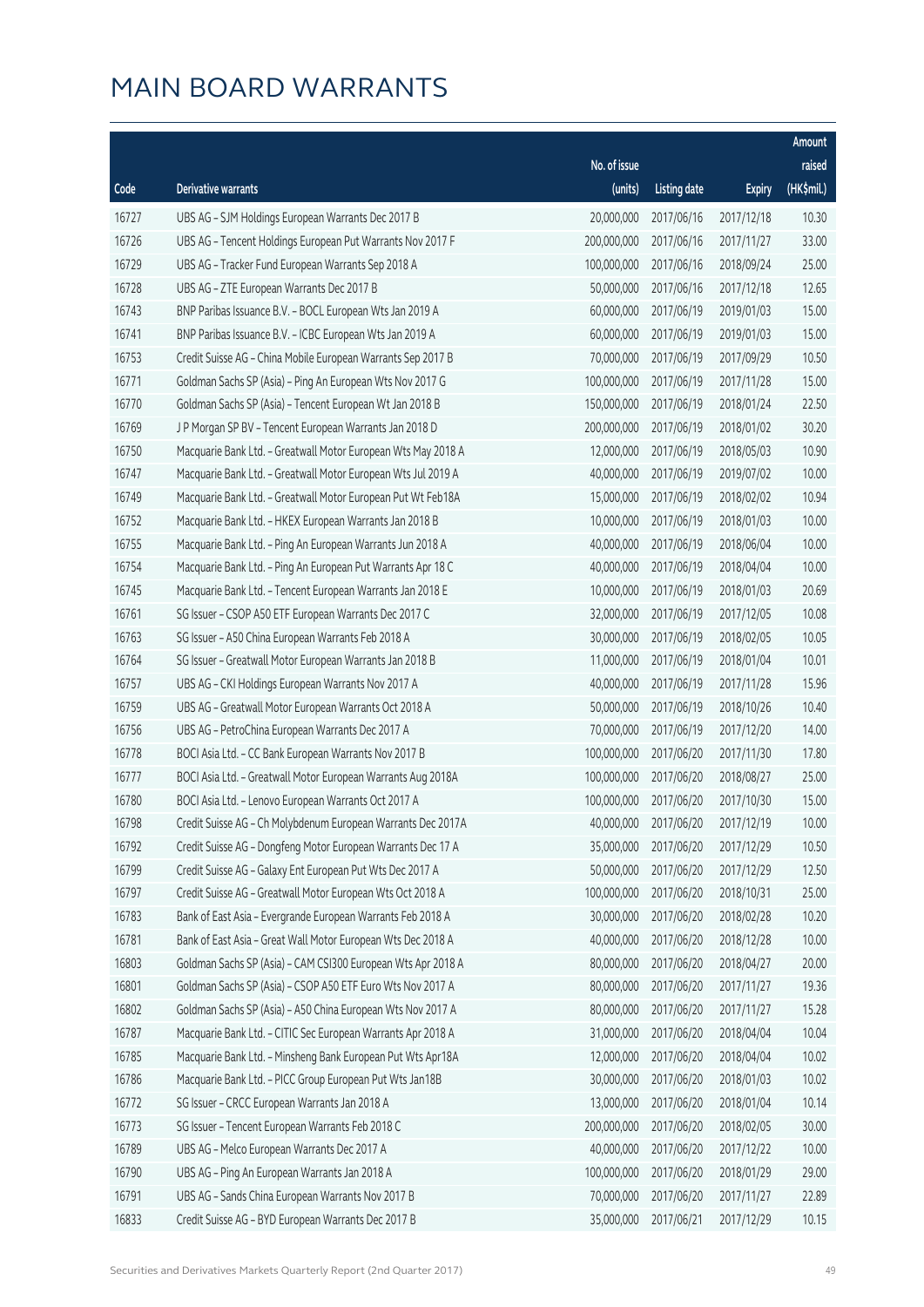|         |                                                              |                        |                     |               | Amount     |
|---------|--------------------------------------------------------------|------------------------|---------------------|---------------|------------|
|         |                                                              | No. of issue           |                     |               | raised     |
| Code    | Derivative warrants                                          | (units)                | <b>Listing date</b> | <b>Expiry</b> | (HK\$mil.) |
| 16835   | Credit Suisse AG - China Mobile European Put Wts Dec 2017 A  | 40,000,000             | 2017/06/21          | 2017/12/20    | 10.00      |
| 16834   | Credit Suisse AG - Geely Auto European Put Warrants Jan 18 A | 60,000,000             | 2017/06/21          | 2018/01/31    | 15.00      |
| 16836   | Credit Suisse AG - HKEX European Put Warrants Oct 2018 A     | 100,000,000            | 2017/06/21          | 2018/10/03    | 15.00      |
| 16830   | Credit Suisse AG - Li & Fung European Warrants Dec 2017 A    | 40,000,000             | 2017/06/21          | 2017/12/29    | 10.00      |
| 16808   | Goldman Sachs SP (Asia) - Galaxy Ent European Wts Oct 2017 B | 60,000,000             | 2017/06/21          | 2017/10/27    | 10.08      |
| 16848   | Goldman Sachs SP (Asia) - HSBC European Warrants Nov 2017 D  | 80,000,000             | 2017/06/21          | 2017/11/15    | 12.00      |
| 16849   | Goldman Sachs SP (Asia) - HSI European Warrants Dec 2017 F   | 200,000,000            | 2017/06/21          | 2017/12/28    | 50.00      |
| 16809   | Goldman Sachs SP (Asia) - Sands China Euro Wts Dec 2017 A    | 60,000,000             | 2017/06/21          | 2017/12/21    | 15.00      |
| 16844   | Goldman Sachs SP (Asia) - Tencent European Put Wt Dec 2017 D | 150,000,000            | 2017/06/21          | 2017/12/22    | 31.65      |
| 16810   | HK Bank - BYD European Warrants Dec 2017 B                   | 28,000,000             | 2017/06/21          | 2017/12/29    | 11.20      |
| 16811   | HK Bank - CITIC Bank European Warrants Dec 2017 A            | 40,000,000             | 2017/06/21          | 2017/12/29    | 10.00      |
| 16812   | HK Bank - CRCC European Warrants Dec 2018 A                  | 80,000,000             | 2017/06/21          | 2018/12/24    | 12.00      |
| 16838   | HK Bank - Dongfeng Motor European Warrants Dec 2018 A        | 100,000,000            | 2017/06/21          | 2018/12/31    | 25.00      |
| 16813   | HK Bank - Sands China European Put Warrants Dec 2017 A       | 40,000,000             | 2017/06/21          | 2017/12/29    | 10.00      |
| 16806   | Haitong Int'l Sec - China Mobile European Warrants Oct 2017A | 40,000,000             | 2017/06/21          | 2017/10/31    | 10.00      |
| 16804   | Haitong Int'l Sec - Tencent European Warrants Nov 2017 C     | 120,000,000            | 2017/06/21          | 2017/11/20    | 18.00      |
| 16805   | Haitong Int'l Sec - Tencent European Warrants Dec 2017 B     | 120,000,000            | 2017/06/21          | 2017/12/01    | 18.00      |
| 16852   | J P Morgan SP BV - BYD European Warrants Jan 2018 A          | 80,000,000             | 2017/06/21          | 2018/01/02    | 20.16      |
| 16850   | J P Morgan SP BV - Ch Comm Cons European Warrants Nov 2018 A | 100,000,000            | 2017/06/21          | 2018/11/30    | 15.30      |
| 16851   | J P Morgan SP BV - Li & Fung European Warrants Mar 2018 A    | 60,000,000             | 2017/06/21          | 2018/03/02    | 15.18      |
| 16816   | Macquarie Bank Ltd. - Chi Res Land European Wts Oct 2018 A   | 40,000,000             | 2017/06/21          | 2018/10/03    | 10.00      |
| 16814   | Macquarie Bank Ltd. - Dongfeng Motor European Wts Apr 2018 A | 12,000,000             | 2017/06/21          | 2018/04/04    | 10.02      |
| 16807   | Macquarie Bank Ltd. - SUNAC European Warrants Apr 2018 A     | 40,000,000             | 2017/06/21          | 2018/04/17    | 10.00      |
| 16818   | SG Issuer - BOCom European Warrants Jan 2018 A               | 30,000,000             | 2017/06/21          | 2018/01/04    | 10.05      |
| 16819   | SG Issuer - China Railway European Warrants Feb 2018 A       | 20,000,000             | 2017/06/21          | 2018/02/05    | 10.00      |
| 16823   | SG Issuer - Geely Auto European Warrants Jan 2018 A          | 8,000,000              | 2017/06/21          | 2018/01/04    | 11.60      |
| 16824   | SG Issuer - Greatwall Motor European Warrants May 2018 A     | 100,000,000 2017/06/21 |                     | 2018/05/04    | 25.00      |
| 16839   | UBS AG - BYD European Warrants Dec 2017 A                    | 50,000,000             | 2017/06/21          | 2017/12/20    | 18.45      |
| 16842   | UBS AG - GAC European Warrants Dec 2017 B                    | 70,000,000             | 2017/06/21          | 2017/12/19    | 10.64      |
| 16843   | UBS AG - Greatwall Motor European Warrants Dec 2017 A        | 15,000,000             | 2017/06/21          | 2017/12/20    | 10.70      |
| 16244 # | Credit Suisse AG - HKEX European Warrants Dec 2017 A         | 105,000,000            | 2017/06/21          | 2017/12/11    | 10.19      |
| 16860   | BOCI Asia Ltd. - BYD European Warrants Dec 2017 A            | 50,000,000             | 2017/06/22          | 2017/12/27    | 17.75      |
| 16859   | BOCI Asia Ltd. - Minsheng Bank European Warrants Dec 2017 A  | 50,000,000             | 2017/06/22          | 2017/12/04    | 16.00      |
| 16870   | Credit Suisse AG - PetroChina European Warrants Dec 2017 A   | 40,000,000             | 2017/06/22          | 2017/12/21    | 10.00      |
| 16871   | Credit Suisse AG - Ping An European Warrants Nov 2017 C      | 100,000,000            | 2017/06/22          | 2017/11/21    | 22.00      |
| 16881   | Credit Suisse AG - Tencent Holdings European Wts Nov 2017 G  | 150,000,000            | 2017/06/22          | 2017/11/28    | 22.50      |
| 16888   | Goldman Sachs SP (Asia) - CC Bank Euro Put Wts Oct 2017 B    | 40,000,000             | 2017/06/22          | 2017/10/26    | 10.08      |
| 16883   | Goldman Sachs SP (Asia) - CKP European Warrants Dec 2017 B   | 40,000,000             | 2017/06/22          | 2017/12/22    | 10.00      |
| 16885   | Goldman Sachs SP (Asia) - China Life Euro Wts Nov 2017 C     | 80,000,000             | 2017/06/22          | 2017/11/28    | 12.00      |
| 16882   | Goldman Sachs SP (Asia) - China Tel European Wts Dec 2017 A  | 50,000,000             | 2017/06/22          | 2017/12/22    | 12.50      |
| 16887   | Goldman Sachs SP (Asia) - Lenovo European Wts Nov 2017 A     | 60,000,000             | 2017/06/22          | 2017/11/27    | 10.08      |
| 16891   | Goldman Sachs SP (Asia) - Tencent European Wt Feb 2018 D     | 150,000,000            | 2017/06/22          | 2018/02/23    | 24.60      |
| 16855   | Haitong Int'l Sec - GWMC European Warrants Sep 2018 A        | 60,000,000             | 2017/06/22          | 2018/09/28    | 15.00      |
| 16854   | Haitong Int'l Sec - Goldwind European Warrants Apr 2018 A    | 50,000,000             | 2017/06/22          | 2018/04/18    | 12.50      |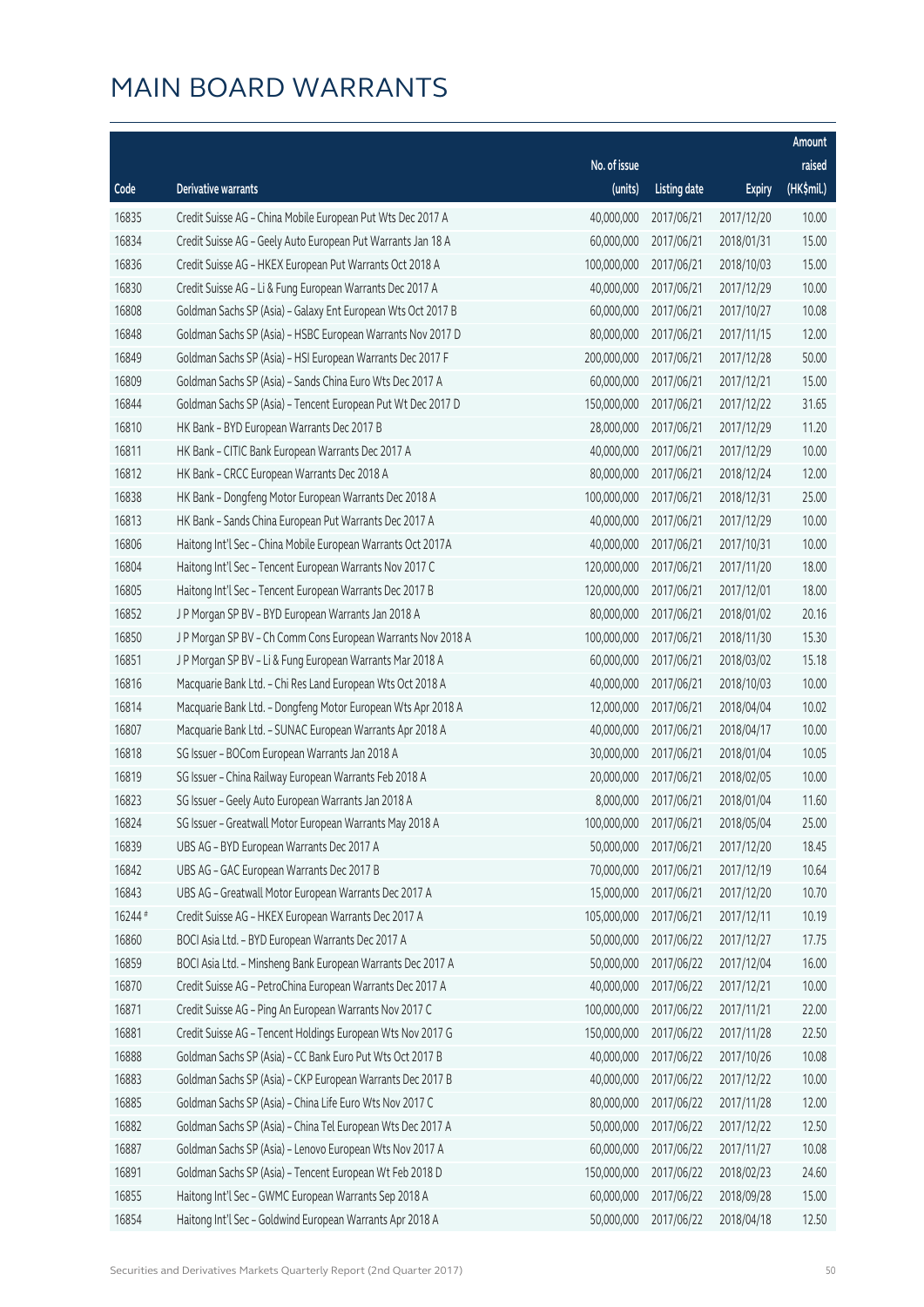|       |                                                              |              |                       |               | Amount     |
|-------|--------------------------------------------------------------|--------------|-----------------------|---------------|------------|
|       |                                                              | No. of issue |                       |               | raised     |
| Code  | Derivative warrants                                          | (units)      | <b>Listing date</b>   | <b>Expiry</b> | (HK\$mil.) |
| 16869 | Macquarie Bank Ltd. - BYD European Warrants Apr 2018 B       | 20,000,000   | 2017/06/22            | 2018/04/04    | 10.08      |
| 16861 | Macquarie Bank Ltd. - CGN Power European Warrants Jul 2018 A | 40,000,000   | 2017/06/22            | 2018/07/04    | 10.00      |
| 16867 | Macquarie Bank Ltd. - Meitu European Warrants Feb 2018 A     | 40,000,000   | 2017/06/22            | 2018/02/02    | 11.00      |
| 16862 | Macquarie Bank Ltd. - PICC Group European Wts Apr 2018 A     | 25,000,000   | 2017/06/22            | 2018/04/04    | 10.00      |
| 16868 | SG Issuer - HSI European Warrants Mar 2018 D                 | 150,000,000  | 2017/06/22            | 2018/03/28    | 22.50      |
| 16916 | BNP Paribas Issuance B.V. - Ch Mobile Euro Wts Jan 2018 B    | 50,000,000   | 2017/06/23            | 2018/01/03    | 15.50      |
| 16917 | BNP Paribas Issuance B.V. - Geely Auto Euro Wts Mar 2018 B   | 80,000,000   | 2017/06/23            | 2018/03/02    | 20.00      |
| 16915 | BNP Paribas Issuance B.V. - Ping An European Wt Jan 2018 C   | 60,000,000   | 2017/06/23            | 2018/01/03    | 18.00      |
| 16921 | Credit Suisse AG - China Life European Warrants Nov 2017 C   | 70,000,000   | 2017/06/23            | 2017/11/28    | 10.50      |
| 16918 | Credit Suisse AG - Meitu European Warrants Dec 2017 A        | 70,000,000   | 2017/06/23            | 2017/12/22    | 17.50      |
| 16927 | Goldman Sachs SP (Asia) - AIA European Warrants Dec 2017 A   | 80,000,000   | 2017/06/23            | 2017/12/21    | 24.24      |
| 16928 | Goldman Sachs SP (Asia) - BOCL European Warrants May 2018 A  | 80,000,000   | 2017/06/23            | 2018/05/31    | 20.00      |
| 16925 | Goldman Sachs Sp (Asia) - ICBC European Warrants Feb 2018 A  | 80,000,000   | 2017/06/23            | 2018/02/23    | 12.00      |
| 16894 | HK Bank - CM Bank European Warrants Jan 2018 A               | 80,000,000   | 2017/06/23            | 2018/01/29    | 12.00      |
| 16907 | HK Bank - China Mobile European Warrants Dec 2017 A          | 40,000,000   | 2017/06/23            | 2017/12/29    | 10.40      |
| 16902 | HK Bank - CNOOC European Warrants Dec 2017 A                 | 40,000,000   | 2017/06/23            | 2017/12/29    | 12.80      |
| 16898 | HK Bank - Sinopec Corp European Warrants Dec 2017 A          | 40,000,000   | 2017/06/23            | 2017/12/29    | 12.00      |
| 16913 | HK Bank - HSI European Warrants Mar 2018 B                   | 150,000,000  | 2017/06/23            | 2018/03/28    | 22.50      |
| 16910 | HK Bank - HSI European Put Warrants Jan 2018 B               | 150,000,000  | 2017/06/23            | 2018/01/30    | 22.50      |
| 16892 | Haitong Int'l Sec - SMIC European Warrants Dec 2018 A        | 50,000,000   | 2017/06/23            | 2018/12/18    | 12.50      |
| 16924 | J P Morgan SP BV - Meitu European Warrants Nov 2017 B        | 65,000,000   | 2017/06/23            | 2017/11/30    | 10.53      |
| 16893 | Macquarie Bank Ltd. - CITIC Sec European Put Warrants Jul18A | 40,000,000   | 2017/06/23            | 2018/07/03    | 10.00      |
| 16914 | Macquarie Bank Ltd. - PetroChina European Wts Feb 2018 A     | 40,000,000   | 2017/06/23            | 2018/02/02    | 10.00      |
| 16930 | UBS AG - Agile Ppt European Warrants Jan 2018 A              | 15,000,000   | 2017/06/23            | 2018/01/22    | 10.67      |
| 16931 | UBS AG - HK & China Gas European Warrants Dec 2017 A         | 20,000,000   | 2017/06/23            | 2017/12/27    | 10.08      |
| 16929 | UBS AG - PetroChina European Warrants Nov 2017 A             | 40,000,000   | 2017/06/23            | 2017/11/27    | 12.20      |
| 16936 | Credit Suisse AG - HKEX European Warrants Oct 2017 E         |              | 50,000,000 2017/06/26 | 2017/10/31    | 23.50      |
| 16961 | Goldman Sachs SP (Asia) - CNOOC European Warrants Nov 2017 B | 80,000,000   | 2017/06/26            | 2017/11/28    | 18.96      |
| 16948 | Goldman Sachs SP (Asia) - HSI European Warrants Feb 2018 A   | 150,000,000  | 2017/06/26            | 2018/02/27    | 22.50      |
| 16953 | Goldman Sachs SP (Asia) - HSI European Warrants Mar 2018 B   | 150,000,000  | 2017/06/26            | 2018/03/28    | 22.50      |
| 16956 | Goldman Sachs SP (Asia) - HSI European Put Wts Jan 2018 B    | 150,000,000  | 2017/06/26            | 2018/01/30    | 22.50      |
| 16960 | Goldman Sachs SP (Asia) - Ping An European Wts Dec 2017 B    | 80,000,000   | 2017/06/26            | 2017/12/20    | 12.00      |
| 16933 | Macquarie Bank Ltd. - Minsheng Bank European Wts Apr 2018 B  | 13,000,000   | 2017/06/26            | 2018/04/04    | 10.01      |
| 16935 | Macquarie Bank Ltd. - HKEX European Warrants Apr 2018 B      | 40,000,000   | 2017/06/26            | 2018/04/04    | 10.00      |
| 16932 | SG Issuer - AIA European Put Warrants Jan 2018 B             | 60,000,000   | 2017/06/26            | 2018/01/04    | 15.00      |
| 16938 | UBS AG - Ch Comm Cons European Warrants Nov 2018 A           | 60,000,000   | 2017/06/26            | 2018/11/21    | 10.44      |
| 16945 | UBS AG - HKEX European Warrants May 2018 A                   | 300,000,000  | 2017/06/26            | 2018/05/29    | 50.40      |
| 16937 | UBS AG - Ping An European Warrants Dec 2017 D                | 100,000,000  | 2017/06/26            | 2017/12/20    | 17.80      |
| 16966 | BOCI Asia Ltd. - AIA European Warrants Dec 2017 A            | 100,000,000  | 2017/06/27            | 2017/12/04    | 19.00      |
| 16963 | BOCI Asia Ltd. - CKP European Warrants Dec 2017 A            | 100,000,000  | 2017/06/27            | 2017/12/29    | 25.40      |
| 16967 | BOCI Asia Ltd. - Ping An European Warrants Dec 2017 C        | 100,000,000  | 2017/06/27            | 2017/12/20    | 16.90      |
| 16989 | BNP Paribas Issuance B.V. - AIA European Wts Jul 2018 A      | 50,000,000   | 2017/06/27            | 2018/07/04    | 12.50      |
| 16995 | BNP Paribas Issuance B.V. - CITIC Sec Euro Wts Jan 2018 A    | 30,000,000   | 2017/06/27            | 2018/01/03    | 21.30      |
| 16993 | BNP Paribas Issuance B.V. - Dongfeng Motor Eur Wt Mar 2018 A | 40,000,000   | 2017/06/27            | 2018/03/02    | 30.00      |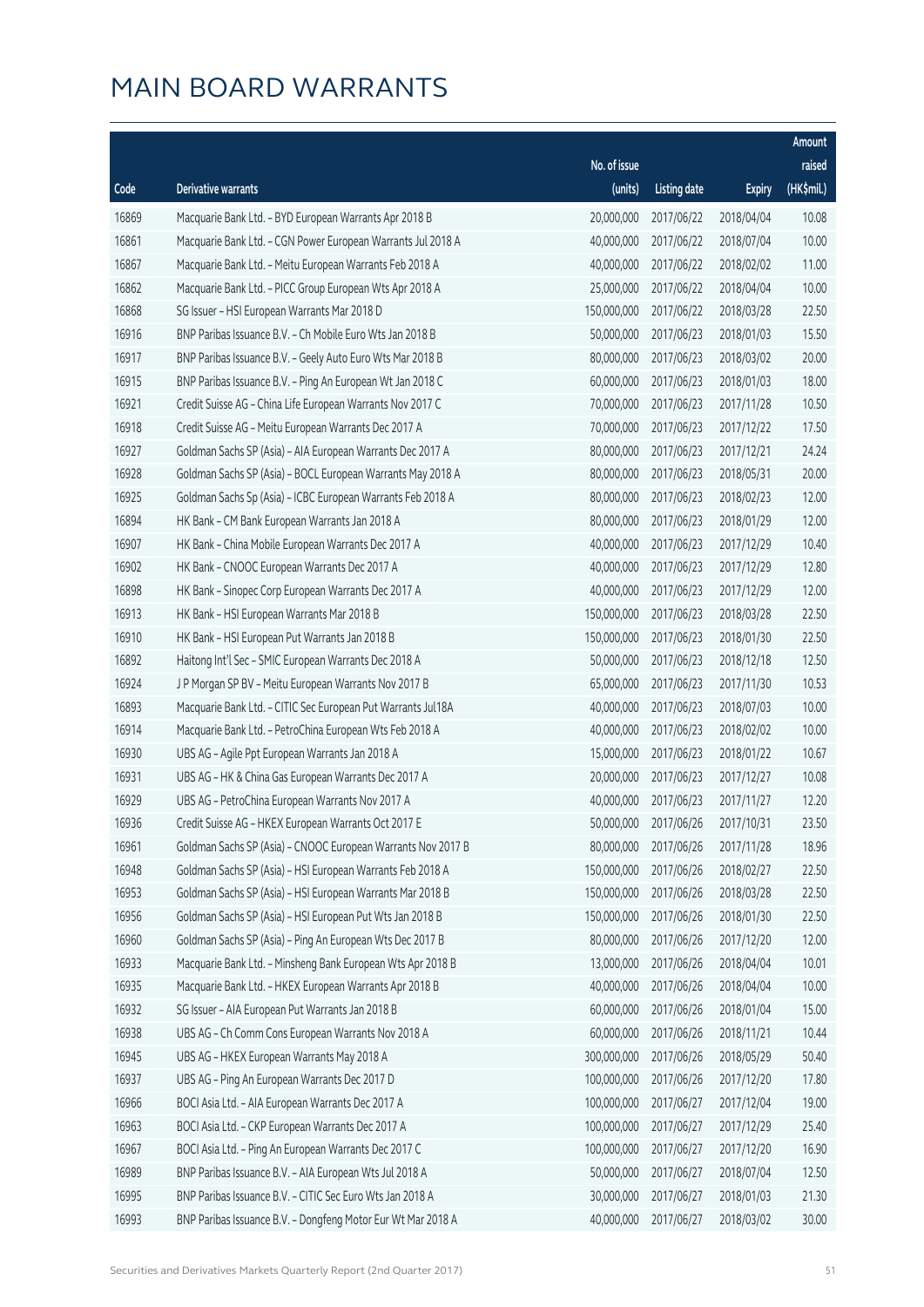|       |                                                               |              |                       |               | Amount     |
|-------|---------------------------------------------------------------|--------------|-----------------------|---------------|------------|
|       |                                                               | No. of issue |                       |               | raised     |
| Code  | Derivative warrants                                           | (units)      | <b>Listing date</b>   | <b>Expiry</b> | (HK\$mil.) |
| 16973 | BNP Paribas Issuance B.V. - Galaxy Ent Euro Wts Jul 2018 A    | 50,000,000   | 2017/06/27            | 2018/07/04    | 22.00      |
| 16977 | BNP Paribas Issuance B.V. - Lenovo European Wts Mar 2018 A    | 50,000,000   | 2017/06/27            | 2018/03/02    | 14.00      |
| 16990 | BNP Paribas Arbit Issu B.V. - New World Dev Eu Wt Apr 2018 A  | 40,000,000   | 2017/06/27            | 2018/04/04    | 15.20      |
| 16971 | BNP Paribas Issuance B.V. - Tencent Hldgs Eu Wt Feb 2018 A    | 100,000,000  | 2017/06/27            | 2018/02/02    | 17.00      |
| 17003 | Goldman Sachs SP (Asia) - BOCL European Warrants May 2018 B   | 80,000,000   | 2017/06/27            | 2018/05/28    | 12.00      |
| 17004 | Goldman Sachs SP (Asia) - HKEX European Warrants Oct 2017 B   | 150,000,000  | 2017/06/27            | 2017/10/26    | 49.35      |
| 17002 | Goldman Sachs SP (Asia) - HS H-SHARE European Wts Mar 2018 A  | 50,000,000   | 2017/06/27            | 2018/03/28    | 12.50      |
| 17005 | Goldman Sachs SP (Asia) - PetroChina European Wts Nov 2017 A  | 60,000,000   | 2017/06/27            | 2017/11/27    | 10.02      |
| 16996 | Macquarie Bank Ltd. - GCL-Poly Energy European Wts Jul 2019 A | 40,000,000   | 2017/06/27            | 2019/07/03    | 10.00      |
| 16998 | Macquarie Bank Ltd. - Tencent European Warrants Jan 2018 F    | 40,000,000   | 2017/06/27            | 2018/01/03    | 10.00      |
| 16968 | Macquarie Bank Ltd. - ZTE European Warrants Feb 2018 B        | 40,000,000   | 2017/06/27            | 2018/02/12    | 10.00      |
| 16969 | UBS AG - Tencent Holdings European Warrants Jan 2018 A        | 300,000,000  | 2017/06/27            | 2018/01/24    | 46.20      |
| 17016 | BOCI Asia Ltd. - ICBC European Warrants Nov 2017 B            | 100,000,000  | 2017/06/28            | 2017/11/20    | 15.00      |
| 17030 | BNP Paribas Issuance B.V. - CC Bank Euro Wts Oct 2018 B       | 50,000,000   | 2017/06/28            | 2018/10/03    | 16.50      |
| 17031 | BNP Paribas Issuance B.V. - China Life Euro Wts Oct 2018 A    | 80,000,000   | 2017/06/28            | 2018/10/03    | 20.00      |
| 10467 | BNP Paribas Issuance B.V. - GBP/USD European Put Wt Mar 18 A  | 50,000,000   | 2017/06/28            | 2018/03/22    | 13.00      |
| 17033 | BNP Paribas Issuance B.V. - ICBC European Wts Oct 2018 A      | 50,000,000   | 2017/06/28            | 2018/10/03    | 12.50      |
| 17034 | BNP Paribas Issuance B.V. - Sands China Euro Wt Oct 2018 A    | 60,000,000   | 2017/06/28            | 2018/10/03    | 15.00      |
| 17037 | Credit Suisse AG - Haitong Sec European Warrants Aug 2018 A   | 70,000,000   | 2017/06/28            | 2018/08/13    | 10.50      |
| 17047 | Goldman Sachs SP (Asia) - AIA European Warrants Dec 2017 B    | 80,000,000   | 2017/06/28            | 2017/12/28    | 20.00      |
| 17019 | HK Bank - AIA European Warrants Dec 2017 A                    | 50,000,000   | 2017/06/28            | 2017/12/29    | 12.50      |
| 17026 | HK Bank - CC Bank European Warrants Dec 2017 B                | 50,000,000   | 2017/06/28            | 2017/12/29    | 13.00      |
| 17029 | HK Bank - HKEX European Put Warrants Mar 2018 A               | 100,000,000  | 2017/06/28            | 2018/03/26    | 20.00      |
| 17018 | HK Bank - PetroChina European Warrants Dec 2017 B             | 50,000,000   | 2017/06/28            | 2017/12/29    | 12.50      |
| 17027 | HK Bank - Ping An European Put Warrants Dec 2017 A            | 40,000,000   | 2017/06/28            | 2017/12/29    | 10.00      |
| 17046 | J P Morgan SP BV - Ping An European Warrants Dec 2017 D       | 100,000,000  | 2017/06/28            | 2017/12/07    | 15.30      |
| 17010 | Macquarie Bank Ltd. - AIA European Warrants Jan 2018 B        |              | 26,000,000 2017/06/28 | 2018/01/03    | 10.09      |
| 17007 | Macquarie Bank Ltd. - CC Bank European Warrants Feb 2018 A    | 40,000,000   | 2017/06/28            | 2018/02/02    | 10.08      |
| 17011 | Macquarie Bank Ltd. - HKEX European Warrants Jan 2018 C       | 5,500,000    | 2017/06/28            | 2018/01/03    | 10.03      |
| 17015 | Macquarie Bank Ltd. - Tencent European Put Wts Jan 2018 G     | 10,000,000   | 2017/06/28            | 2018/01/03    | 10.00      |
| 17042 | UBS AG - CHALCO European Warrants Dec 2017 A                  | 40,000,000   | 2017/06/28            | 2017/12/27    | 13.80      |
| 17044 | UBS AG - Sinopec Corp European Warrants Nov 2017 A            | 70,000,000   | 2017/06/28            | 2017/11/27    | 16.73      |
| 17045 | UBS AG - CSOP A50 ETF European Warrants Nov 2017 A            | 70,000,000   | 2017/06/28            | 2017/11/27    | 21.84      |
| 17040 | UBS AG - HKEX European Put Warrants Apr 2018 A                | 200,000,000  | 2017/06/28            | 2018/04/30    | 50.00      |
| 17053 | BOCI Asia Ltd. - Tencent Holdings European Wts Dec 2017 F     | 200,000,000  | 2017/06/29            | 2017/12/05    | 30.00      |
| 17059 | BOCI Asia Ltd. - Tencent Holdings European Wts Jan 2018 A     | 200,000,000  | 2017/06/29            | 2018/01/24    | 30.00      |
| 17098 | BNP Paribas Issuance B.V. - CAM CSI300 Euro Wts Jul 2018 A    | 50,000,000   | 2017/06/29            | 2018/07/04    | 12.50      |
| 17089 | BNP Paribas Issuance B.V. - CSOP A50 ETF Eu Wts Jul 2018 A    | 40,000,000   | 2017/06/29            | 2018/07/04    | 10.00      |
| 17090 | BNP Paribas Issuance B.V. - A50 China Euro Wts Jul 2018 A     | 40,000,000   | 2017/06/29            | 2018/07/04    | 10.00      |
| 17099 | BNP Paribas Issuance B.V. - HS H-SHARE Euro Wts Apr 2018 A    | 40,000,000   | 2017/06/29            | 2018/04/04    | 10.00      |
| 17104 | Credit Suisse AG - AIA European Put Warrants Dec 2017 C       | 50,000,000   | 2017/06/29            | 2017/12/28    | 12.50      |
| 17105 | Credit Suisse AG - HSBC European Wts Nov 2017 D               | 100,000,000  | 2017/06/29            | 2017/11/27    | 30.00      |
| 17111 | Goldman Sachs SP (Asia) - BOCL European Warrants Nov 2017 B   | 100,000,000  | 2017/06/29            | 2017/11/27    | 15.10      |
| 17113 | Goldman Sachs SP (Asia) - BOCL European Warrants Aug 2018 A   | 100,000,000  | 2017/06/29            | 2018/08/21    | 15.00      |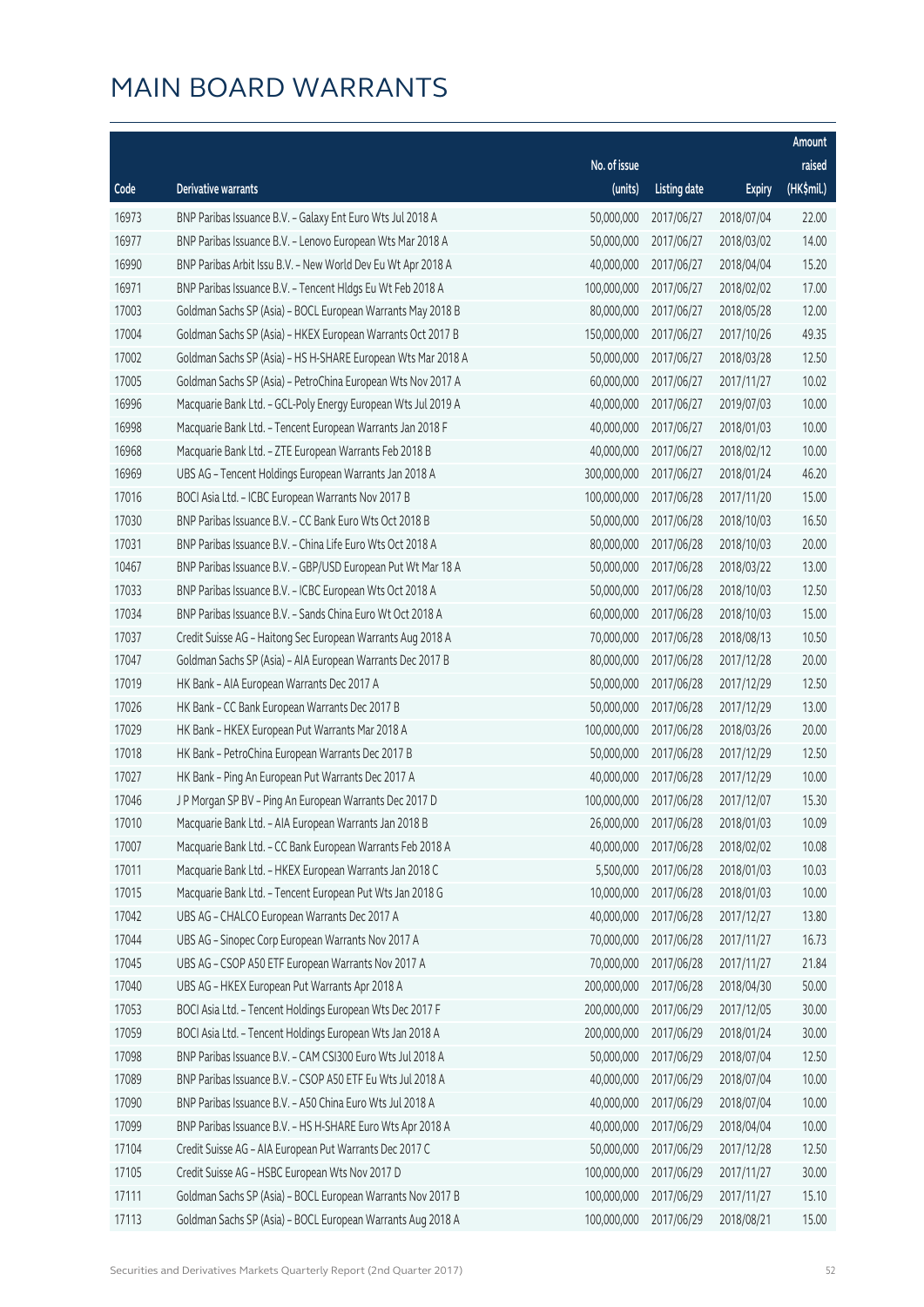|       |                                                               |              |                       |               | Amount     |
|-------|---------------------------------------------------------------|--------------|-----------------------|---------------|------------|
|       |                                                               | No. of issue |                       |               | raised     |
| Code  | <b>Derivative warrants</b>                                    | (units)      | <b>Listing date</b>   | <b>Expiry</b> | (HK\$mil.) |
| 17112 | Goldman Sachs SP (Asia) - CC Bank European Wts Dec 2017 B     | 100,000,000  | 2017/06/29            | 2017/12/29    | 25.00      |
| 17114 | Goldman Sachs SP (Asia) - Ch Overseas European Wts Feb 2018 A | 80,000,000   | 2017/06/29            | 2018/02/23    | 12.00      |
| 17115 | Goldman Sachs Sp (Asia) - ICBC European Warrants Nov 2017 C   | 100,000,000  | 2017/06/29            | 2017/11/27    | 15.00      |
| 17060 | HK Bank - HSCEI European Warrants Dec 2017 D                  | 100,000,000  | 2017/06/29            | 2017/12/28    | 25.00      |
| 17061 | HK Bank - HSI European Warrants Dec 2017 F                    | 100,000,000  | 2017/06/29            | 2017/12/28    | 25.00      |
| 17074 | Haitong Int'l Sec - CAM CSI300 European Warrants Apr 2018 A   | 60,000,000   | 2017/06/29            | 2018/04/23    | 15.24      |
| 17078 | Haitong Int'l Sec - CAM CSI300 European Warrants Jun 2018 A   | 50,000,000   | 2017/06/29            | 2018/06/28    | 12.50      |
| 17069 | Haitong Int'l Sec - CSOP A50 ETF European Warrants Nov 2017A  | 40,000,000   | 2017/06/29            | 2017/11/30    | 10.40      |
| 17068 | Haitong Int'l Sec - CSOP A50 ETF European Warrants Dec 2017A  | 40,000,000   | 2017/06/29            | 2017/12/29    | 14.60      |
| 17072 | Haitong Int'l Sec - A50 China European Warrants Dec 2017 B    | 50,000,000   | 2017/06/29            | 2017/12/29    | 19.50      |
| 17073 | Haitong Int'l Sec - A50 China European Warrants Mar 2018 B    | 50,000,000   | 2017/06/29            | 2018/03/29    | 12.50      |
| 17108 | J P Morgan SP BV - China Life European Put Wts Jun 2018 A     | 100,000,000  | 2017/06/29            | 2018/06/29    | 15.70      |
| 17109 | J P Morgan SP BV - Ch Railway Cons European Wts Dec 2018 A    | 100,000,000  | 2017/06/29            | 2018/12/20    | 15.50      |
| 17110 | Macquarie Bank Ltd. - CSOP A50 ETF European Wts Feb 2018 A    | 22,000,000   | 2017/06/29            | 2018/02/02    | 10.01      |
| 17087 | Macquarie Bank Ltd. - Kingsoft European Warrants Mar 2018 A   | 34,000,000   | 2017/06/29            | 2018/03/02    | 10.03      |
| 17049 | Macquarie Bank Ltd. - Melco Int'l Dev Euro Wts May 2018 A     | 34,000,000   | 2017/06/29            | 2018/05/03    | 10.03      |
| 17088 | Macquarie Bank Ltd. - PetroChina European Put Wts Jul 2018 B  | 40,000,000   | 2017/06/29            | 2018/07/04    | 10.00      |
| 17050 | Macquarie Bank Ltd. - SHK Ppt European Put Wts Mar 2018 A     | 15,000,000   | 2017/06/29            | 2018/03/02    | 10.17      |
| 17062 | UBS AG - AIA European Warrants Dec 2017 C                     | 100,000,000  | 2017/06/29            | 2017/12/29    | 15.40      |
| 17084 | UBS AG - CLP European Warrants Dec 2017 A                     | 30,000,000   | 2017/06/29            | 2017/12/29    | 10.56      |
| 17085 | UBS AG - Fosun Intl European Warrants Dec 2017 A              | 70,000,000   | 2017/06/29            | 2017/12/04    | 12.46      |
| 17117 | BOCI Asia Ltd. - BOCL European Warrants Dec 2017 C            | 100,000,000  | 2017/06/30            | 2017/12/20    | 15.00      |
| 17118 | BOCI Asia Ltd. - CITIC Sec European Warrants Jul 2018 A       | 70,000,000   | 2017/06/30            | 2018/07/26    | 11.90      |
| 17119 | BOCI Asia Ltd. - China Unicom European Warrants Dec 2017 C    | 25,000,000   | 2017/06/30            | 2017/12/27    | 14.00      |
| 17138 | Credit Suisse AG - China Life European Put Wts Jan 2018 B     | 70,000,000   | 2017/06/30            | 2018/01/03    | 10.50      |
| 17136 | Credit Suisse AG - CSOP A50 ETF European Warrants Nov 2017 A  | 70,000,000   | 2017/06/30            | 2017/11/30    | 10.50      |
| 17141 | Credit Suisse AG - Galaxy Ent European Warrants Dec 2017 B    |              | 50,000,000 2017/06/30 | 2017/12/29    | 12.50      |
| 17145 | Credit Suisse AG - ZTE European Warrants Feb 2018 B           | 50,000,000   | 2017/06/30            | 2018/02/28    | 12.50      |
| 17147 | Bank of East Asia - Ch Mobile European Warrants Jan 2019 A    | 20,000,000   | 2017/06/30            | 2019/01/04    | 10.00      |
| 17149 | Bank of East Asia - CNBM European Warrants Feb 2018 A         | 28,000,000   | 2017/06/30            | 2018/02/26    | 10.08      |
| 17152 | Bank of East Asia - IGG European Warrants Jan 2018 A          | 32,000,000   | 2017/06/30            | 2018/01/09    | 10.24      |
| 17148 | Bank of East Asia - Sino-Ocean Gp European Warrants Feb 18 A  | 40,000,000   | 2017/06/30            | 2018/02/28    | 10.00      |
| 17151 | Bank of East Asia - Yanzhou Coal European Wts Jan 2018 A      | 21,000,000   | 2017/06/30            | 2018/01/02    | 10.08      |
| 17161 | Goldman Sachs SP (Asia) - CSOP A50 ETF Euro Wts Dec 2017 A    | 60,000,000   | 2017/06/30            | 2017/12/22    | 22.62      |
| 17159 | Goldman Sachs SP (Asia) - China Unicom Euro Wts Dec 2017 B    | 50,000,000   | 2017/06/30            | 2017/12/27    | 14.55      |
| 17162 | Goldman Sachs SP (Asia) - A50 China European Wts Oct 2017 B   | 60,000,000   | 2017/06/30            | 2017/10/03    | 11.76      |
| 17163 | Goldman Sachs SP (Asia) - A50 China European Wts Nov 2017 B   | 60,000,000   | 2017/06/30            | 2017/11/01    | 25.20      |
| 17156 | J P Morgan SP BV - China Railway European Wts Nov 2017 A      | 60,000,000   | 2017/06/30            | 2017/11/07    | 11.40      |
| 17155 | J P Morgan SP BV - Ping An European Warrants Mar 2018 A       | 100,000,000  | 2017/06/30            | 2018/03/02    | 25.40      |
| 17121 | Macquarie Bank Ltd. - China Gas Hold Euro Wts Nov 2018 A      | 36,000,000   | 2017/06/30            | 2018/11/02    | 10.19      |
| 17122 | Macquarie Bank Ltd. - Geely Auto European Wts Feb 2018 A      | 40,000,000   | 2017/06/30            | 2018/02/02    | 10.00      |
| 17124 | Macquarie Bank Ltd. - HKEX European Put Warrants Jan 2018 D   | 11,000,000   | 2017/06/30            | 2018/01/03    | 10.01      |
| 17135 | Macquarie Bank Ltd. - Huaneng Power European Wts Jun 2018 A   | 25,000,000   | 2017/06/30            | 2018/06/05    | 10.03      |
| 17125 | Macquarie Bank Ltd. - NCI European Warrants Sep 2018 A        | 30,000,000   | 2017/06/30            | 2018/09/04    | 10.92      |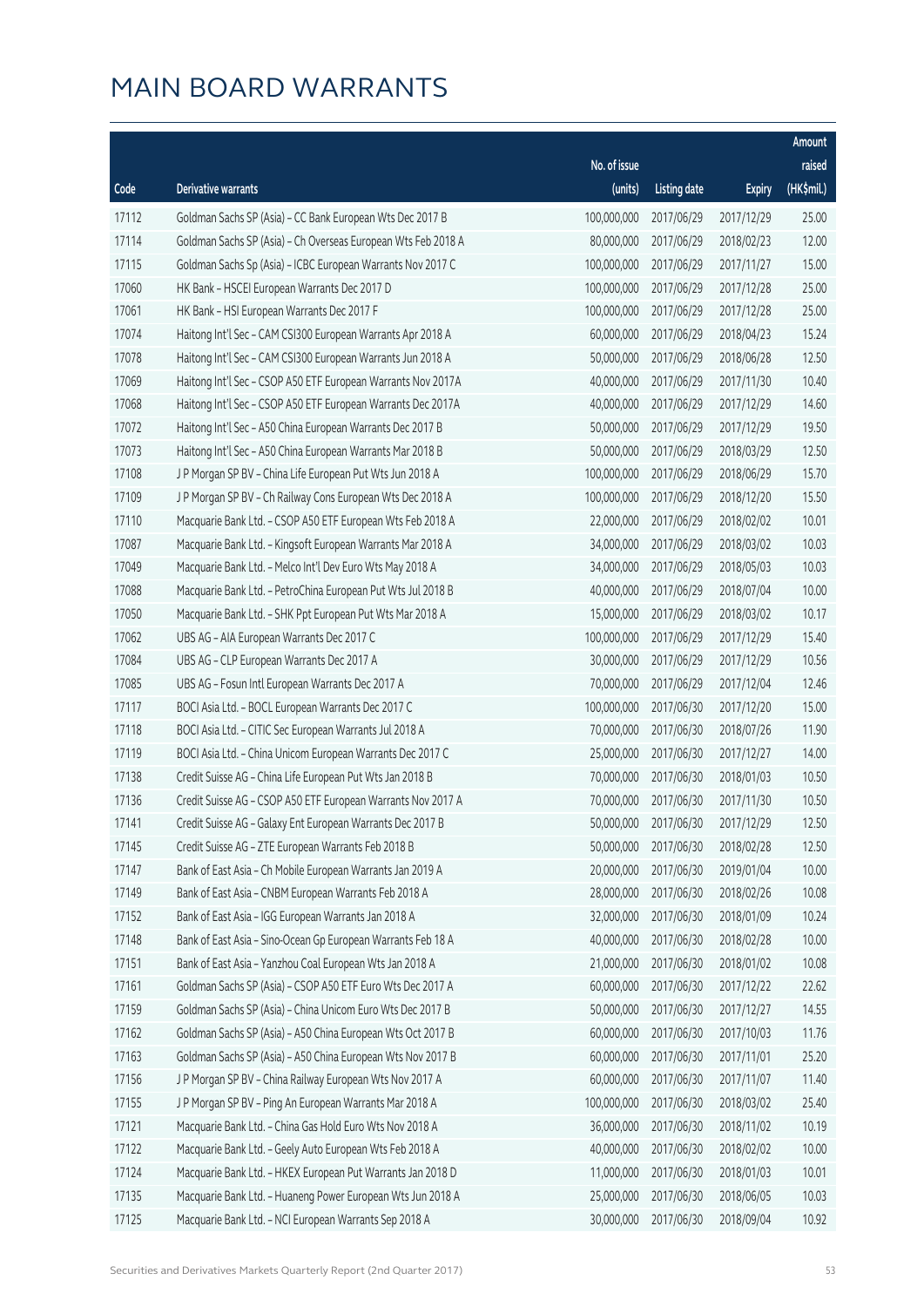|       |                                                             | No. of issue |              |               | Amount<br>raised |
|-------|-------------------------------------------------------------|--------------|--------------|---------------|------------------|
| Code  | Derivative warrants                                         | (units)      | Listing date | <b>Expiry</b> | (HK\$mil.)       |
| 17131 | Macquarie Bank Ltd. - PICC P&C European Warrants Mar 2018 A | 30,000,000   | 2017/06/30   | 2018/03/02    | 10.35            |
| 17130 | Macquarie Bank Ltd. - Ping An European Warrants Jul 2018 A  | 30,000,000   | 2017/06/30   | 2018/07/03    | 11.16            |
| 17120 | SG Issuer - AIA European Warrants Jan 2018 C                | 70,000,000   | 2017/06/30   | 2018/01/04    | 10.50            |
| Total |                                                             |              |              |               | 29,325.10        |

# Further issue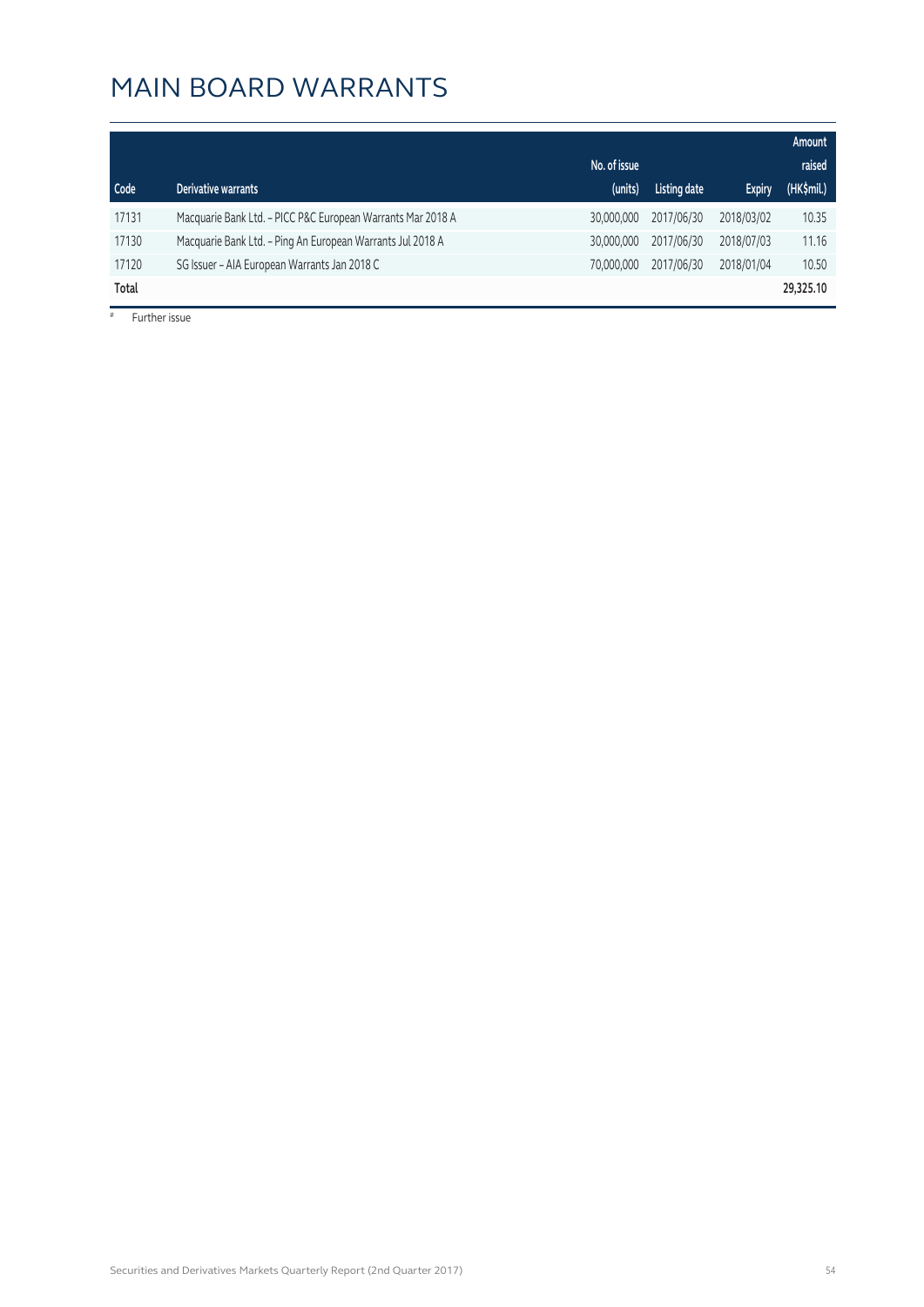#### **Debt Securities Trading Statistics**

|      |                |                                | Turnover value          |
|------|----------------|--------------------------------|-------------------------|
|      |                | Exchange fund notes (HK\$ mil) | Market total (HK\$ mil) |
| 2016 | Q <sub>2</sub> | $\overline{\phantom{m}}$       | 6,070.66                |
|      | Q <sub>3</sub> | 3.00                           | 6,333.92                |
|      | Q4             | 3.00                           | 6,753.04                |
| 2017 | Q1             | $\overline{\phantom{m}}$       | 8,993.57                |
|      | Q <sub>2</sub> | 43.84                          | 23,757.24               |

#### **Debt Securities Nominal Value**

|                | No. of issues | Nominal value (HK\$ mil.) |
|----------------|---------------|---------------------------|
| Q <sub>2</sub> | 797           | 2,923,871.68              |
| Q3             | 841           | 3,089,402.31              |
| Q4             | 892           | 3,258,654.54              |
| Q1             | 936           | 3,471,408.76              |
| Q2             | 970           | 3,676,742.43              |
|                |               |                           |

#### **New Listing Statistics – Debt Securities**

|      |                | No. of newly listed debt securities | Amount raised (HK\$ mil.) |
|------|----------------|-------------------------------------|---------------------------|
| 2016 | Q <sub>2</sub> | 59                                  | 253,671.85                |
|      | Q3             | 51                                  | 191,245.48                |
|      | Q4             | 75                                  | 239,694.08                |
| 2017 | Q1             | 78                                  | 308,706.43                |
|      | Q2             | 79                                  | 332,799.81                |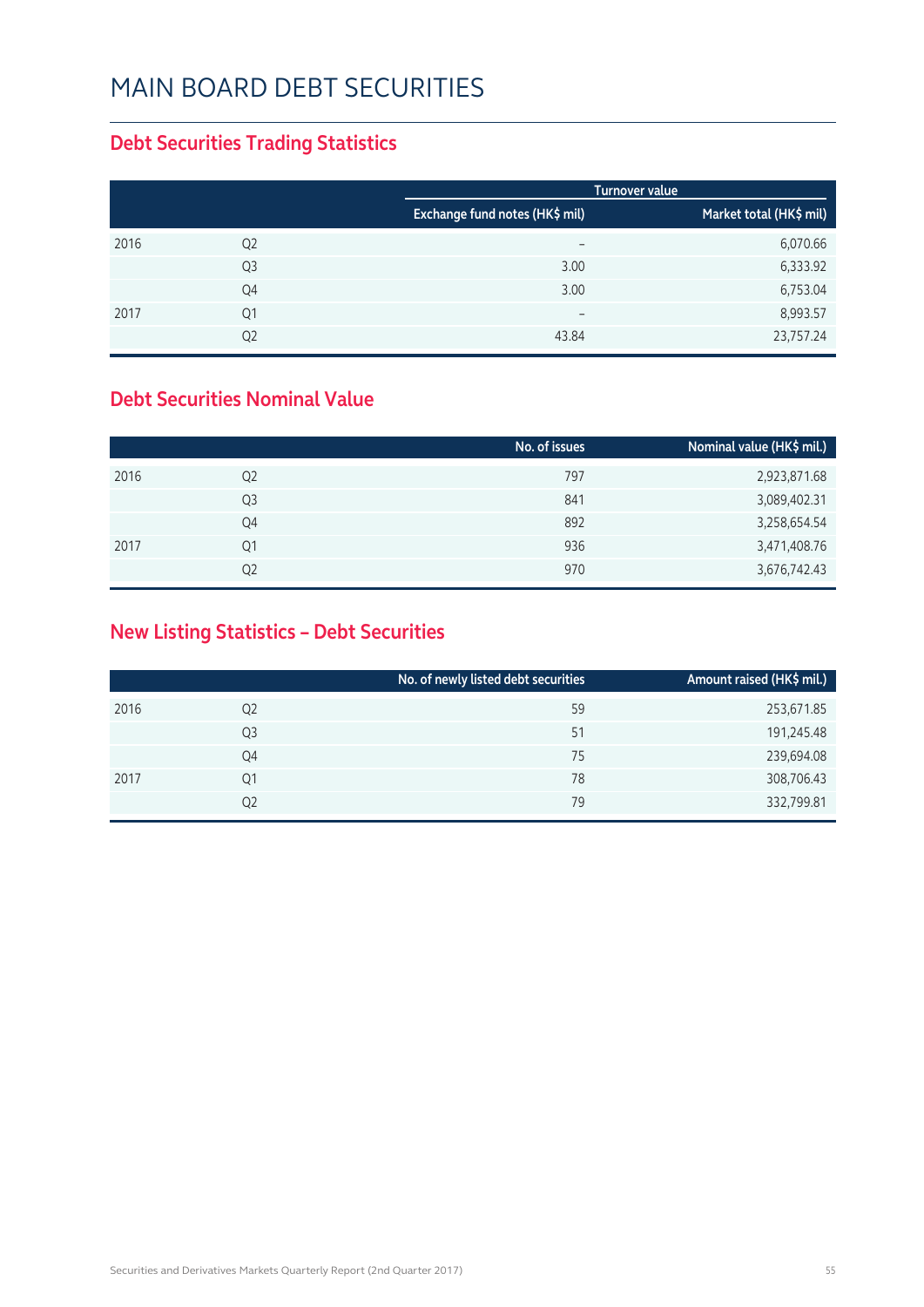#### **Newly Listed Debt Securities**

for 2nd quarter 2017

|         |                                                                          |            |               |                     | <b>Amount raised</b>     |             |
|---------|--------------------------------------------------------------------------|------------|---------------|---------------------|--------------------------|-------------|
| Code    | <b>Debt securities</b>                                                   | Principal  |               | <b>Listing date</b> | <b>Maturity</b>          | (HK\$ mil.) |
| 05367#  | Skyfame Realty (Holdings) Ltd. 0.10% Bonds 2026B                         | <b>HKD</b> | 10,000,000    | 2017/04/03          | 2026/09/12               |             |
| 05414   | Yango (Cayman) Investment Ltd. 6.85% Guar. Senior N2020                  | <b>USD</b> | 300,000,000   | 2017/04/06          | 2020/04/05               | 2,340.00    |
| 05415   | ICBCIL Finance Co. Ltd. 3.00% Notes 2020                                 | <b>USD</b> | 1,150,000,000 | 2017/04/06          | 2020/04/05               | 8,965.70    |
| 05416   | ICBCIL Finance Co. Ltd. 3.375% Notes 2022                                | <b>USD</b> | 850,000,000   | 2017/04/06          | 2022/04/05               | 6,607.32    |
| 05364 # | Blue Skyview Co. Ltd. 7.125% Senior Perpetual Securities                 | <b>USD</b> | 315,000,000   | 2017/04/06          |                          | 2,457.00    |
| 05417   | Hesteel Hong Kong Co., Ltd. 4.25% Guar. Notes 2020                       | <b>USD</b> | 500,000,000   | 2017/04/10          | 2020/04/07               | 3,886.43    |
| 05418   | Hong Kong Mortgage Corporation Ltd., The FR Notes 2019                   | <b>HKD</b> | 500,000,000   | 2017/04/10          | 2019/04/08               | 500.00      |
| 04225 # | The Govt of the HKSAR of the PRC 1.06% Bonds 2020                        | <b>HKD</b> | 4,000,000,000 | 2017/04/10          | 2020/02/05               | 3,997.60    |
| 05419   | Jingrui Holdings Ltd. 7.75% Senior Notes 2020                            | <b>USD</b> | 400,000,000   | 2017/04/13          | 2020/04/12               | 3,099.56    |
| 05420   | Sinopec Group Overseas Development (2017) Ltd. 2.375% Senior Notes 2020B | <b>USD</b> | 1,000,000,000 | 2017/04/13          | 2020/04/12               | 7,782.06    |
| 05421   | Sinopec Group Overseas Development (2017) Ltd. 3.00% Senior Notes 2022B  | <b>USD</b> | 1,100,000,000 | 2017/04/13          | 2022/04/12               | 8,572.88    |
| 05422   | Sinopec Group Overseas Development (2017) Ltd. 3.625% Senior Notes 2027  | <b>USD</b> | 1,000,000,000 | 2017/04/13          | 2027/04/12               | 7,749.53    |
| 05423   | Sinopec Group Overseas Development (2017) Ltd. 4.25% Senior Notes 2047   | <b>USD</b> | 300,000,000   | 2017/04/13          | 2047/04/12               | 2,340.00    |
| 05367 # | Skyfame Realty (Holdings) Ltd. 0.10% Bonds 2026B                         | <b>HKD</b> | 10,000,000    | 2017/04/13          | 2026/09/12               |             |
| 05424   | Yancoal International Resources Development Co., Ltd. Senior             | <b>USD</b> | 500,000,000   | 2017/04/18          |                          | 3,900.00    |
|         | <b>Guar Perpetual Capital Securities</b>                                 |            |               |                     |                          |             |
| 05425   | RH International Finance Ltd. 6.50% Guar Senior Perpetual Securities     | <b>USD</b> | 225,000,000   | 2017/04/18          | $\overline{\phantom{0}}$ | 1,755.00    |
| 05379 # | Skyfame Realty (Holdings) Ltd. 0.10% Bonds 2033B                         | <b>HKD</b> | 50,000,000    | 2017/04/18          | 2033/11/14               |             |
| 05428   | Yida China Holdings Ltd. 6.95% Senior Notes 2020                         | <b>USD</b> | 300,000,000   | 2017/04/20          | 2020/04/19               | 2,306.00    |
| 05426   | CITIC Securities Finance MTN Co., Ltd. 2.75% Guar Notes 2020             | <b>USD</b> | 300,000,000   | 2017/04/21          | 2020/04/20               | 2,335.93    |
| 05427   | CITIC Securities Finance MTN Co., Ltd. 3.25% Guar Notes 2022             | <b>USD</b> | 500,000,000   | 2017/04/21          | 2022/04/20               | 3,882.53    |
| 05429   | Bank of China (Luxembourg) S.A. Floating Rate Notes 2020 A               | <b>EUR</b> | 500,000,000   | 2017/04/21          | 2020/04/20               | 4,164.15    |
| 05430   | Bank of China Ltd., Dubai Branch Floating Rate Notes 2020 B              | <b>USD</b> | 650,000,000   | 2017/04/21          | 2020/04/20               | 5,070.00    |
| 85726   | Bank of China Ltd., Johannesburg Branch 4.88% CNY Notes 2020             | <b>RMB</b> | 1,500,000,000 | 2017/04/21          | 2020/04/20               | 1,692.75    |
| 05431   | Bank of China Ltd., acting through its Sydney branch Floating            | AUD        | 800,000,000   | 2017/04/21          | 2022/04/20               | 4,661.84    |
|         | Rate Notes 2022 A                                                        |            |               |                     |                          |             |
| 05432   | Bank of China Ltd., Macau Branch 2.875% Notes 2022 B                     | <b>USD</b> | 750,000,000   | 2017/04/21          | 2022/04/20               | 5,825.72    |
| 05433   | Bank of China Ltd., Macau Branch 3.50% Notes 2027                        | <b>USD</b> | 300,000,000   | 2017/04/21          | 2027/04/20               | 2,309.46    |
| 05435   | Shanhai (HK) Int'l Investments Ltd. 3.875% Guaranteed Bonds 2020         | <b>USD</b> | 300,000,000   | 2017/04/21          | 2020/04/20               | 2,333.96    |
| 05436   | Nuoxi Capital Ltd. 4.575% Guaranteed Bonds 2020                          | <b>USD</b> | 300,000,000   | 2017/04/21          | 2020/04/20               | 2,340.00    |
| 05434   | Zhejiang Expressway Co. Ltd. Zero Coupon Conv. Bonds 2022                | <b>EUR</b> | 365,000,000   | 2017/04/24          | 2022/04/21               | 3,040.74    |
| 05437   | CCB Life Insurance Co. Ltd. 4.50% Core Tier 2 Capital Sec                | <b>USD</b> | 500,000,000   | 2017/04/24          |                          | 3,900.00    |
| 05438   | Chinalco Capital Holdings Ltd. 4.25% Guaranteed Bonds 2022               | <b>USD</b> | 500,000,000   | 2017/04/24          | 2022/04/21               | 3,900.00    |
| 05367 # | Skyfame Realty (Holdings) Ltd. 0.10% Bonds 2026B                         | <b>HKD</b> | 10,000,000    | 2017/04/25          | 2026/09/12               |             |
| 05379 # | Skyfame Realty (Holdings) Ltd. 0.10% Bonds 2033B                         | <b>HKD</b> | 80,000,000    | 2017/04/25          | 2033/11/14               |             |
| 05447   | Hong Kong Mortgage Corporation Ltd., The FR Notes 2019B                  | <b>HKD</b> | 585,000,000   | 2017/04/26          | 2019/04/25               | 585.00      |
| 05367 # | Skyfame Realty (Holdings) Ltd. 0.10% Bonds 2026B                         | <b>HKD</b> | 10,000,000    | 2017/04/26          | 2026/09/12               |             |
| 05379 # | Skyfame Realty (Holdings) Ltd. 0.10% Bonds 2033B                         | <b>HKD</b> | 20,000,000    | 2017/04/26          | 2033/11/14               |             |
| 05445   | Times Property Holdings Ltd. 5.75% Senior Notes 2022                     | <b>USD</b> | 225,000,000   | 2017/04/27          | 2022/04/26               | 1,755.00    |
| 05439   | Huarong Finance 2017 Co., Ltd. Guar Floating Rate Notes 2020             | <b>USD</b> | 500,000,000   | 2017/04/28          | 2020/04/27               | 3,900.00    |
| 05440   | Huarong Finance 2017 Co., Ltd. 3.20% Guar. Notes 2021                    | SGD        | 600,000,000   | 2017/04/28          | 2021/04/27               | 3,344.88    |
| 05441   | Huarong Finance 2017 Co., Ltd. 3.75% Guar. Notes 2022A                   | <b>USD</b> | 570,000,000   | 2017/04/28          | 2022/04/27               | 4,441.20    |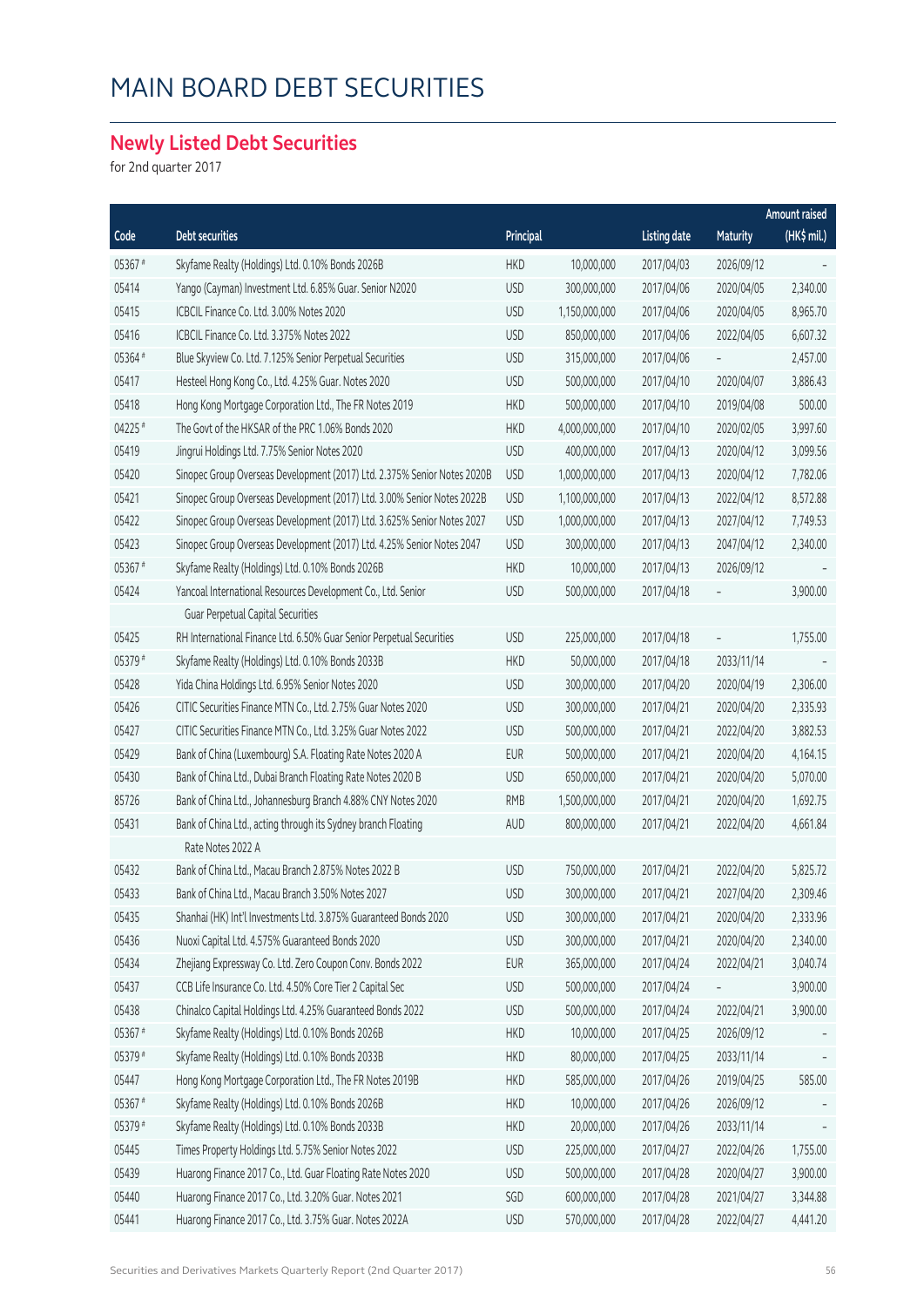|         |                                                                          |            |               |                     |                 | <b>Amount raised</b> |
|---------|--------------------------------------------------------------------------|------------|---------------|---------------------|-----------------|----------------------|
| Code    | <b>Debt securities</b>                                                   | Principal  |               | <b>Listing date</b> | <b>Maturity</b> | (HK\$mil.)           |
| 05442   | Huarong Finance 2017 Co., Ltd. Guar Floating Rate N2022B                 | <b>USD</b> | 1,000,000,000 | 2017/04/28          | 2022/04/27      | 7,800.00             |
| 05443   | Huarong Finance 2017 Co., Ltd. 4.75% Guar. Notes 2027                    | <b>USD</b> | 700,000,000   | 2017/04/28          | 2027/04/27      | 5,444.11             |
| 05444   | Huarong Finance 2017 Co., Ltd. 5.50% Guar. Notes 2047                    | <b>USD</b> | 200,000,000   | 2017/04/28          | 2047/04/27      | 1,560.00             |
| 05446   | Want Want China Finance Ltd. 2.875% Guaranteed Bonds 2022                | <b>USD</b> | 500,000,000   | 2017/04/28          | 2022/04/27      | 3,856.24             |
| 05400 # | China SCE Property Holdings Ltd. 5.875% Senior Notes 2022                | <b>USD</b> | 300,000,000   | 2017/04/28          | 2022/03/10      | 2,327.62             |
| 05448   | Rongshi International Finance Ltd. 2.875% Guar. Notes 2022               | <b>USD</b> | 500,000,000   | 2017/05/05          | 2022/05/04      | 3,881.13             |
| 05449   | Rongshi International Finance Ltd. 3.625% Guar. Notes 2027               | <b>USD</b> | 500,000,000   | 2017/05/05          | 2027/05/04      | 3,891.27             |
| 04511   | State Grid Overseas Investment (2016) Ltd. 2.25% Senior Guar Notes 2020  | <b>USD</b> | 900,000,000   | 2017/05/05          | 2020/05/04      | 7,008.49             |
| 04512   | State Grid Overseas Investment (2016) Ltd. 2.75% Senior Guar Notes 2022B | <b>USD</b> | 1,250,000,000 | 2017/05/05          | 2022/05/04      | 9,736.45             |
| 04515   | State Grid Overseas Investment (2016) Ltd. 3.50% Senior Guar Notes 2027  | <b>USD</b> | 2,350,000,000 | 2017/05/05          | 2027/05/04      | 18,319.19            |
| 04516   | State Grid Overseas Investment (2016) Ltd. 4.00% Senior Guar Notes 2047  | <b>USD</b> | 500,000,000   | 2017/05/05          | 2047/05/04      | 3,900.00             |
| 05379 # | Skyfame Realty (Holdings) Ltd. 0.10% Bonds 2033B                         | <b>HKD</b> | 50,000,000    | 2017/05/05          | 2033/11/14      |                      |
| 04581   | China Minsheng Banking Corp., Ltd. HK Branch 2.50% Notes 2020            | <b>USD</b> | 500,000,000   | 2017/05/08          | 2020/05/05      | 3,887.80             |
| 04518   | SOCAM Development Ltd. 6.25% Senior Notes 2020                           | <b>USD</b> | 200,000,000   | 2017/05/09          | 2020/05/08      | 1,560.00             |
| 04583   | China Southern Power Grid Int'l Finance (BVI) Co., Ltd. 2.75%            | <b>USD</b> | 600,000,000   | 2017/05/09          | 2022/05/08      | 4,665.26             |
|         | Senior Guar Notes 2022                                                   |            |               |                     |                 |                      |
| 04598   | China Southern Power Grid Int'l Finance (BVI) Co., Ltd. 3.50%            | <b>USD</b> | 900,000,000   | 2017/05/09          | 2027/05/08      | 6,962.64             |
|         | Senior Guar Notes 2027                                                   |            |               |                     |                 |                      |
| 06008   | Hong Kong Mortgage Corporation Ltd., The FR Notes 2019                   | <b>HKD</b> | 1,000,000,000 | 2017/05/09          | 2019/05/08      | 1,000.00             |
| 05379 # | Skyfame Realty (Holdings) Ltd. 0.10% Bonds 2033B                         | <b>HKD</b> | 50,000,000    | 2017/05/11          | 2033/11/14      |                      |
| 05200   | Bank of China Ltd., Singapore Branch FR Notes 2020                       | <b>USD</b> | 600,000,000   | 2017/05/12          | 2020/05/11      | 4,680.00             |
| 05201   | Hong Kong Mortgage Corporation Ltd., The FR Notes 2019B                  | <b>HKD</b> | 1,000,000,000 | 2017/05/12          | 2019/05/10      | 1,000.00             |
| 05379 # | Skyfame Realty (Holdings) Ltd. 0.10% Bonds 2033B                         | <b>HKD</b> | 50,000,000    | 2017/05/15          | 2033/11/14      |                      |
| 05202   | Bank of Communications Co., Ltd. Hong Kong Branch FR Notes 2020          | <b>USD</b> | 700,000,000   | 2017/05/16          | 2020/05/15      | 5,460.00             |
| 05203   | Bank of Communications Co., Ltd. Hong Kong Branch FR Notes 2022          | <b>USD</b> | 300,000,000   | 2017/05/16          | 2022/05/15      | 2,340.00             |
| 05206   | Greenland Global Investment Ltd. 3.85% Notes 2018                        | <b>USD</b> | 320,000,000   | 2017/05/18          | 2018/05/16      | 2,496.00             |
| 04234   | The Govt of the HKSAR of the PRC 1.16% Bonds 2022                        | <b>HKD</b> | 2,500,000,000 | 2017/05/19          | 2022/05/18      | 2,496.00             |
| 05204   | Bank of East Asia, Ltd., The Undated Non-Cumulative Subordinated         | <b>USD</b> | 500,000,000   | 2017/05/19          |                 | 3,900.00             |
|         | Additional Tier 1 Capital Securities B                                   |            |               |                     |                 |                      |
| 05205   | Radiant Access Ltd. 4.60% Guar. Senior Perpetual Capital Securities      | <b>USD</b> | 1,500,000,000 | 2017/05/19          |                 | 11,700.00            |
| 04068   | Hong Kong Monetary Authority, The 0.80% Exchange Fund Notes 2019         | <b>HKD</b> | 1,200,000,000 | 2017/05/23          | 2019/05/22      | 1,204.32             |
| 05207   | Sun Hung Kai Properties (Capital Market) Ltd. 4.45% Guar Senior          | <b>USD</b> | 500,000,000   | 2017/05/24          |                 | 3,900.00             |
|         | Perpetual Capital Securities                                             |            |               |                     |                 |                      |
| 05208   | Sinochem Offshore Capital Co. Ltd. 3.124% Notes 2022                     | <b>USD</b> | 300,000,000   | 2017/05/25          | 2022/05/24      | 2,340.00             |
| 05209   | Amber Treasure Ventures Ltd. 3.00% Credit Enhanced Notes2020             | <b>USD</b> | 500,000,000   | 2017/05/26          | 2020/05/25      | 3,900.00             |
| 05211   | MTR Corporation (C.I.) Ltd. 3.85% Fixed Rate Notes 2032                  | <b>AUD</b> | 30,000,000    | 2017/05/29          | 2032/05/17      | 174.31               |
| 05210   | MCC Holding (HK) Corporation Ltd. 2.95% Guar. Notes 2020                 | <b>USD</b> | 500,000,000   | 2017/06/01          | 2020/05/31      | 3,892.79             |
| 05212   | China Construction Bank Corporation, HK Branch FR Notes 2020             | <b>USD</b> | 1,200,000,000 | 2017/06/01          | 2020/05/31      | 9,360.00             |
| 05213   | Beijing Gas Singapore Capital Corporation 2.75% Guar. N2022              | <b>USD</b> | 500,000,000   | 2017/06/01          | 2022/05/31      | 3,864.51             |
| 05379 # | Skyfame Realty (Holdings) Ltd. 0.10% Bonds 2033B                         | <b>HKD</b> | 50,000,000    | 2017/06/01          | 2033/11/14      |                      |
| 05379 # | Skyfame Realty (Holdings) Ltd. 0.10% Bonds 2033B                         | <b>HKD</b> | 50,000,000    | 2017/06/02          | 2033/11/14      |                      |
| 05214   | Nanyang Commercial Bank, Ltd. Non-Cumulative Subordinated                | <b>USD</b> | 1,200,000,000 | 2017/06/05          |                 | 9,360.00             |
|         | Additional Tier 1 Capital Securities                                     |            |               |                     |                 |                      |
| 05215   | China Mengniu Dairy Co. Ltd. Zero Coupon Exchangeable B2022              | <b>USD</b> | 194,800,000   | 2017/06/06          | 2022/06/05      | 1,519.44             |
| 05379 # | Skyfame Realty (Holdings) Ltd. 0.10% Bonds 2033B                         | <b>HKD</b> | 30,000,000    | 2017/06/08          | 2033/11/14      |                      |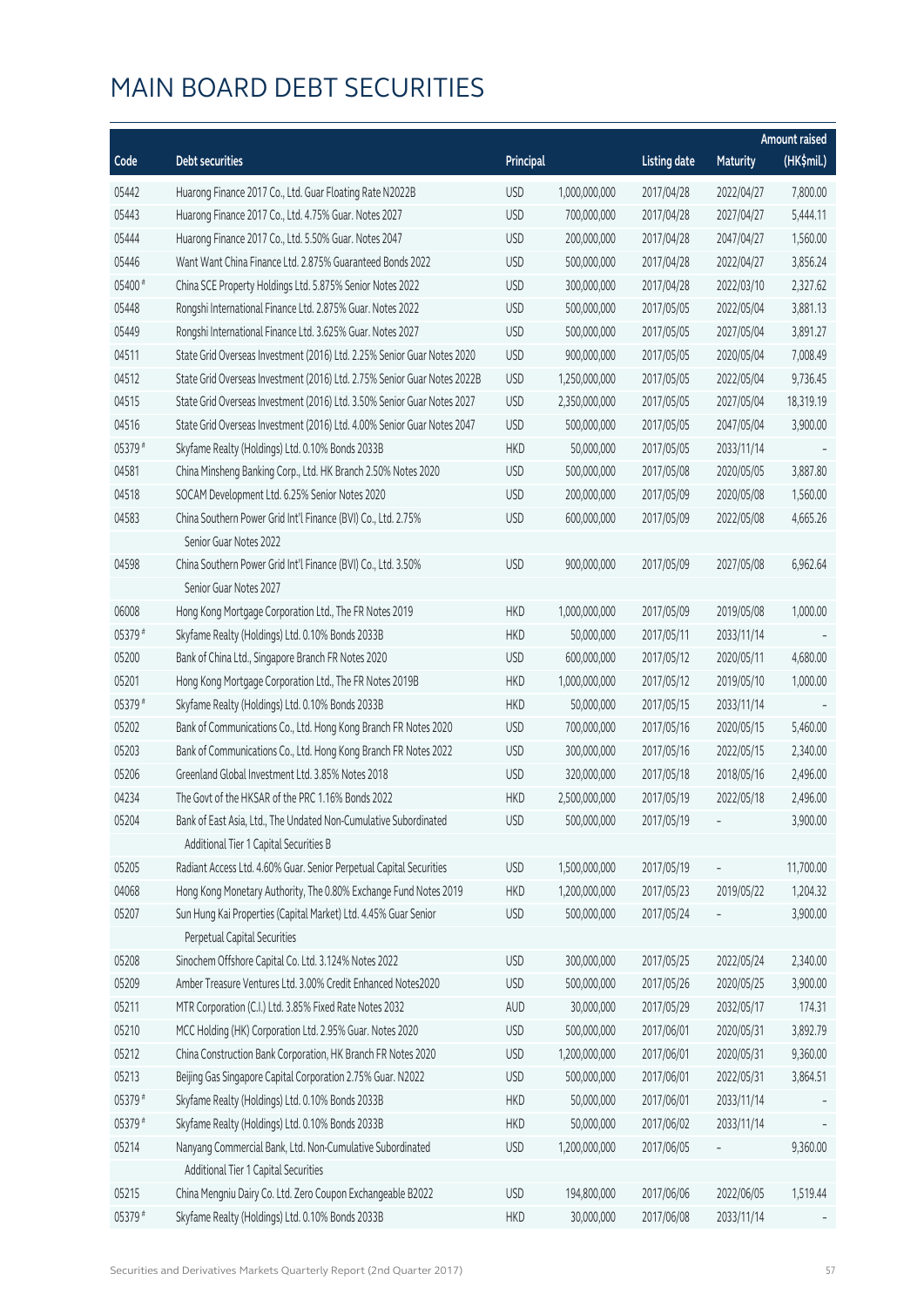|         |                                                               |            |               |                     |                          | Amount raised |
|---------|---------------------------------------------------------------|------------|---------------|---------------------|--------------------------|---------------|
| Code    | <b>Debt securities</b>                                        | Principal  |               | <b>Listing date</b> | <b>Maturity</b>          | (HK\$mil.)    |
| 05364 # | Blue Skyview Co. Ltd. 7.125% Senior Perpetual Securities      | <b>USD</b> | 58,000,000    | 2017/06/12          | $\overline{\phantom{a}}$ | 452.40        |
| 05219   | China Merchants Bank Co., Ltd., New York Branch FR Notes 2020 | <b>USD</b> | 800,000,000   | 2017/06/13          | 2020/06/12               | 6,240.00      |
| 04518#  | SOCAM Development Ltd. 6.25% Senior Notes 2020                | <b>USD</b> | 80,000,000    | 2017/06/13          | 2020/05/08               | 624.00        |
| 05216   | China Everbright Bank Co., Ltd., HK Branch FR Notes 2020      | <b>USD</b> | 500,000,000   | 2017/06/14          | 2020/06/13               | 3,900.00      |
| 05217   | State Elite Global Ltd. 2.75% Fixed Rate Notes 2022           | <b>USD</b> | 600,000,000   | 2017/06/14          | 2022/06/13               | 4,666.76      |
| 05218   | Far East Horizon Ltd. Perpetual Capital Securities            | <b>USD</b> | 300,000,000   | 2017/06/15          |                          | 2,340.00      |
| 05220   | DianJian Haiyu Ltd. Senior Guaranteed Perpetual Securities    | <b>USD</b> | 500,000,000   | 2017/06/15          |                          | 3,900.00      |
| 05221   | FWD Group Ltd. Zero Coupon Subordinated Perpetual Cap Sec     | <b>USD</b> | 500,000,000   | 2017/06/16          | $\overline{\phantom{a}}$ | 2,815.37      |
| 05222   | AMTD Group Co. Ltd. 7.625% Senior Perpetual Securities        | <b>USD</b> | 200,000,000   | 2017/06/16          |                          | 1,560.00      |
| 05223   | Greenland Global Investment Ltd. 4.00% Notes 2018             | <b>USD</b> | 500,000,000   | 2017/06/23          | 2018/06/20               | 3,900.00      |
| 05224   | Hilong Holding Ltd. 7.25% Senior Notes 2020                   | <b>USD</b> | 250,000,000   | 2017/06/23          | 2020/06/22               | 1,937.11      |
| 86648   | Ministry of Finance of the PRC 3.99% CNY Bonds 2020           | <b>RMB</b> | 5,000,000,000 | 2017/06/27          | 2020/06/26               | 5,705.00      |
| 86649   | Ministry of Finance of the PRC 4.10% CNY Bonds 2022           | <b>RMB</b> | 2,000,000,000 | 2017/06/27          | 2022/06/26               | 2,282.00      |
| 05225   | Industrial and Commercial Bank of China Ltd., HK Branch       | <b>USD</b> | 300,000,000   | 2017/06/28          | 2020/06/27               | 2,340.00      |
|         | Floating Rate Notes 2020                                      |            |               |                     |                          |               |
| 05226   | Industrial and Commercial Bank of China Ltd., HK Branch       | <b>USD</b> | 400,000,000   | 2017/06/28          | 2022/06/27               | 3,120.00      |
|         | Floating Rate Notes 2022                                      |            |               |                     |                          |               |
| 05227   | MTR Corporation Ltd. 3.375% Fixed Rate Notes 2047             | <b>USD</b> | 90,000,000    | 2017/06/29          | 2047/06/28               | 702.00        |
| 04235   | The Govt of the HKSAR of the PRC 1.25% Bonds 2027             | <b>HKD</b> | 1,200,000,000 | 2017/06/30          | 2027/06/29               | 1,185.36      |
| Total   |                                                               |            |               |                     |                          | 332,799.81    |

# Further issue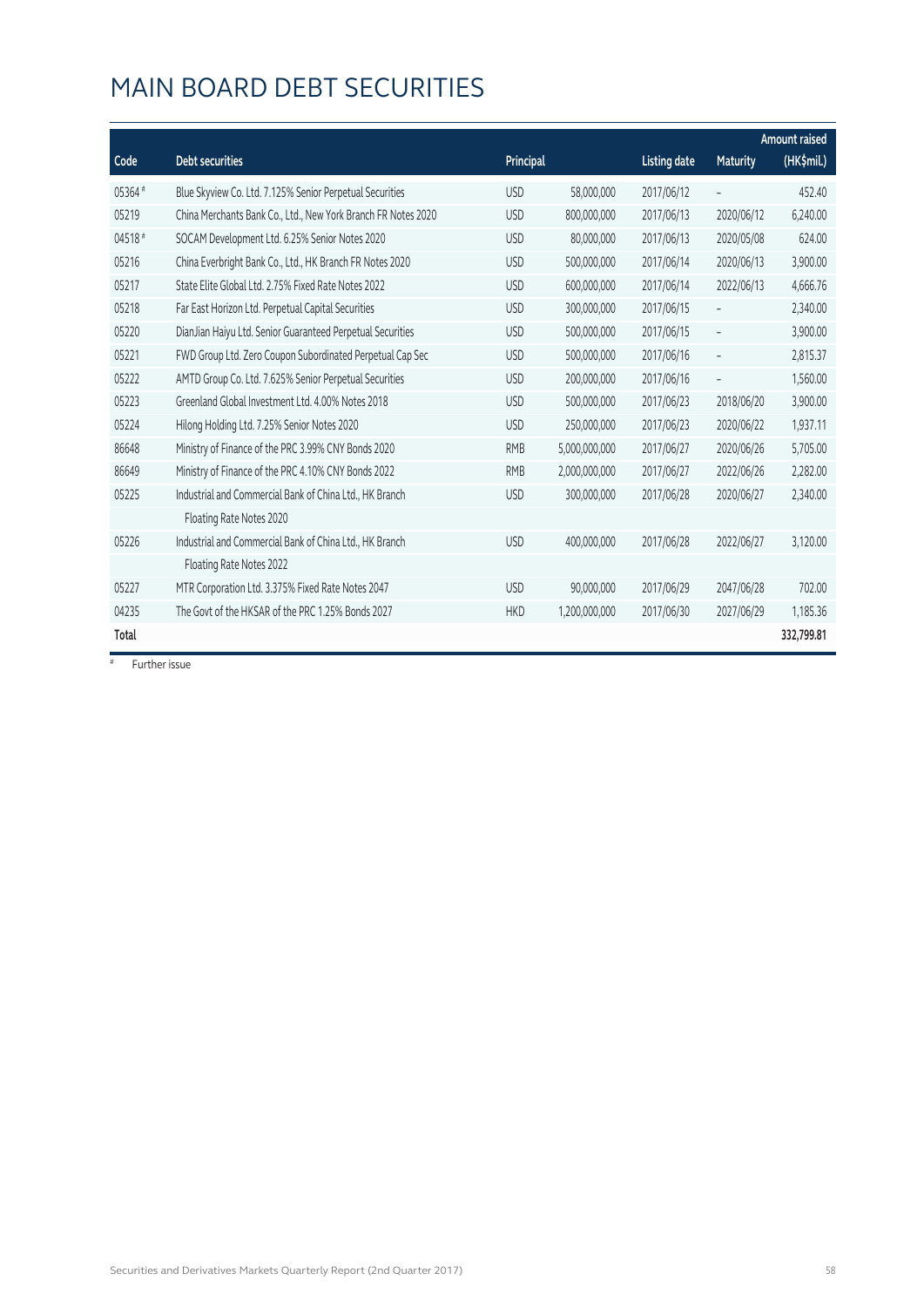|      |                | <b>Exchange</b><br><b>Traded</b><br>Fund (ETF)<br>(HK\$mil.) | Leveraged<br>and Inverse<br><b>Products</b><br>(L&I Products)<br>(HK\$mil.) | <b>Real Estate</b><br>Investment<br><b>Trusts (REITs)</b><br>(HK\$mil.) | <b>Others</b><br>(HK\$mil.) | <b>Total</b><br>(HK\$mil.) | $%$ of<br>market total |
|------|----------------|--------------------------------------------------------------|-----------------------------------------------------------------------------|-------------------------------------------------------------------------|-----------------------------|----------------------------|------------------------|
| 2016 | Q <sub>2</sub> | 237,211.91                                                   | 65.38                                                                       | 18,190.19                                                               | 20.96                       | 255,488.43                 | 6.64                   |
|      | Q <sub>3</sub> | 269.308.99                                                   | 153.00                                                                      | 25.916.93                                                               | 23.08                       | 295,402.00                 | 6.92                   |
|      | Q4             | 200,178.89                                                   | 286.95                                                                      | 25,310.73                                                               | 25.00                       | 225,801.57                 | 5.79                   |
| 2017 | Q1             | 272.667.62                                                   | 8.468.18                                                                    | 21,154.53                                                               | 45.32                       | 302,335.66                 | 6.60                   |
|      | Q <sub>2</sub> | 287,085.90                                                   | 40,415.94                                                                   | 22,355.40                                                               | 35.41                       | 349,892.65                 | 7.69                   |

#### **Unit Trusts and Mutual Funds Trading Statistics**

Note: Turnover value traded in non-HKD currency securities have been included

#### **Unit Trusts and Mutual Funds Market Value**

|      |                | No. of<br><b>issues</b> | Exchange<br><b>Traded</b><br><b>Funds (ETF)</b><br>(HK\$mil.) | No. of<br><b>issues</b> | Leveraged<br>and Inverse<br><b>Products</b><br>(L&I Products)<br>(HK\$mil.) | No. of<br><b>issues</b> | <b>Real Estate</b><br>Investment<br><b>Trusts</b><br>(REITs)<br>(HK\$mil.) | No. of<br><b>issues</b> | <b>Others</b><br>(HK\$mil.) | No. of<br><b>issues</b> | <b>Total</b><br>(HK\$mil.) |
|------|----------------|-------------------------|---------------------------------------------------------------|-------------------------|-----------------------------------------------------------------------------|-------------------------|----------------------------------------------------------------------------|-------------------------|-----------------------------|-------------------------|----------------------------|
| 2016 | Q <sub>2</sub> | 143                     | 589.881.25                                                    | $\overline{4}$          | 111.01                                                                      | 11                      | 219.952.15                                                                 | 1                       | 1.401.55                    | 159                     | 811,345.96                 |
|      | Q <sub>3</sub> | 138                     | 627,842.20                                                    | 8                       | 434.09                                                                      | 11                      | 235,115.93                                                                 | 1                       | 1,188.38                    | 158                     | 864,580.60                 |
|      | Q4             | 133                     | 561,308.69                                                    | 12                      | 517.17                                                                      | 11                      | 210,386.83                                                                 | 1                       | 1,134.67                    | 157                     | 773,347.35                 |
| 2017 | Q <sub>1</sub> | 127                     | 576,046.57                                                    | 30                      | 4,773.28                                                                    | 11                      | 224,246.52                                                                 | 1                       | 1.215.23                    | 169                     | 806.281.61                 |
|      | Q <sub>2</sub> | 126                     | 596,939.76                                                    | 30                      | 4,650.20                                                                    | 11                      | 241,870.58                                                                 | 1                       | 1,045.24                    | 168                     | 844,505.77                 |

#### **New Listing Unit Trust and Mutual Funds Statistics**

|      |                | No. of newly listed<br>unit trust and mutual funds | <b>Funds raised</b><br>(HK\$mil.) |
|------|----------------|----------------------------------------------------|-----------------------------------|
| 2016 | Q <sub>2</sub> | 16                                                 | $\overline{\phantom{0}}$          |
|      | Q <sub>3</sub> | 4                                                  | $\overline{\phantom{0}}$          |
|      | Q4             | 9                                                  | $\overline{\phantom{0}}$          |
| 2017 | Q1             | 18                                                 | $\overline{\phantom{0}}$          |
|      | Q <sub>2</sub> | $\overline{\phantom{0}}$                           | $\overline{\phantom{0}}$          |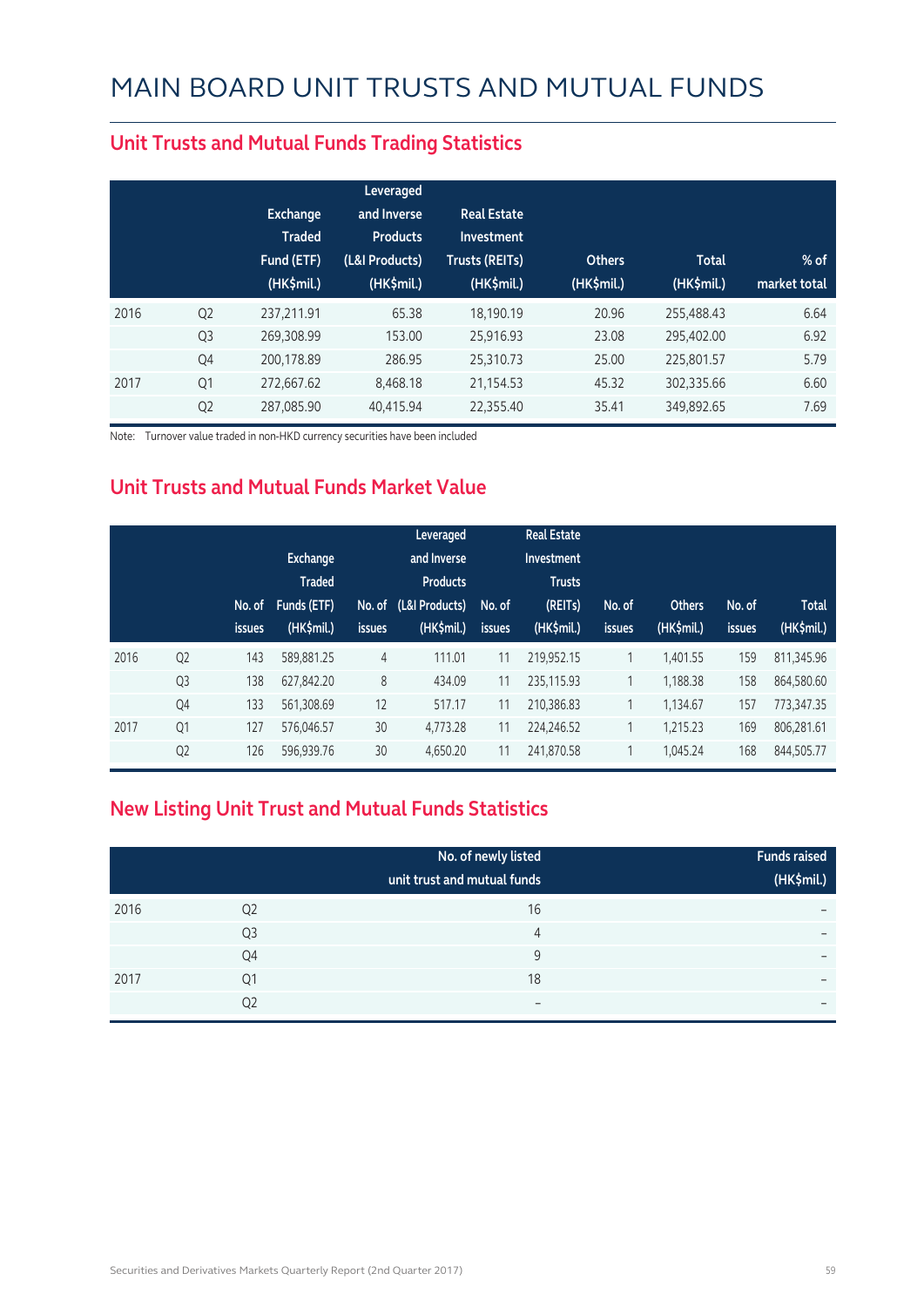# MAIN BOARD UNIT TRUSTS AND MUTUAL FUNDS

#### **Newly Listed Unit Trust and Mutual Funds**

for 2nd quarter 2017

|      |                             |                     |                    |                   | Amount raised | Subscription |              |
|------|-----------------------------|---------------------|--------------------|-------------------|---------------|--------------|--------------|
| Code | Unit trust and Mutual funds | <b>Fund manager</b> | Issue price (HK\$) | No. of unit offer | (HK\$mil)     | rate (times) | Listing date |
| Nil  |                             |                     |                    |                   |               |              |              |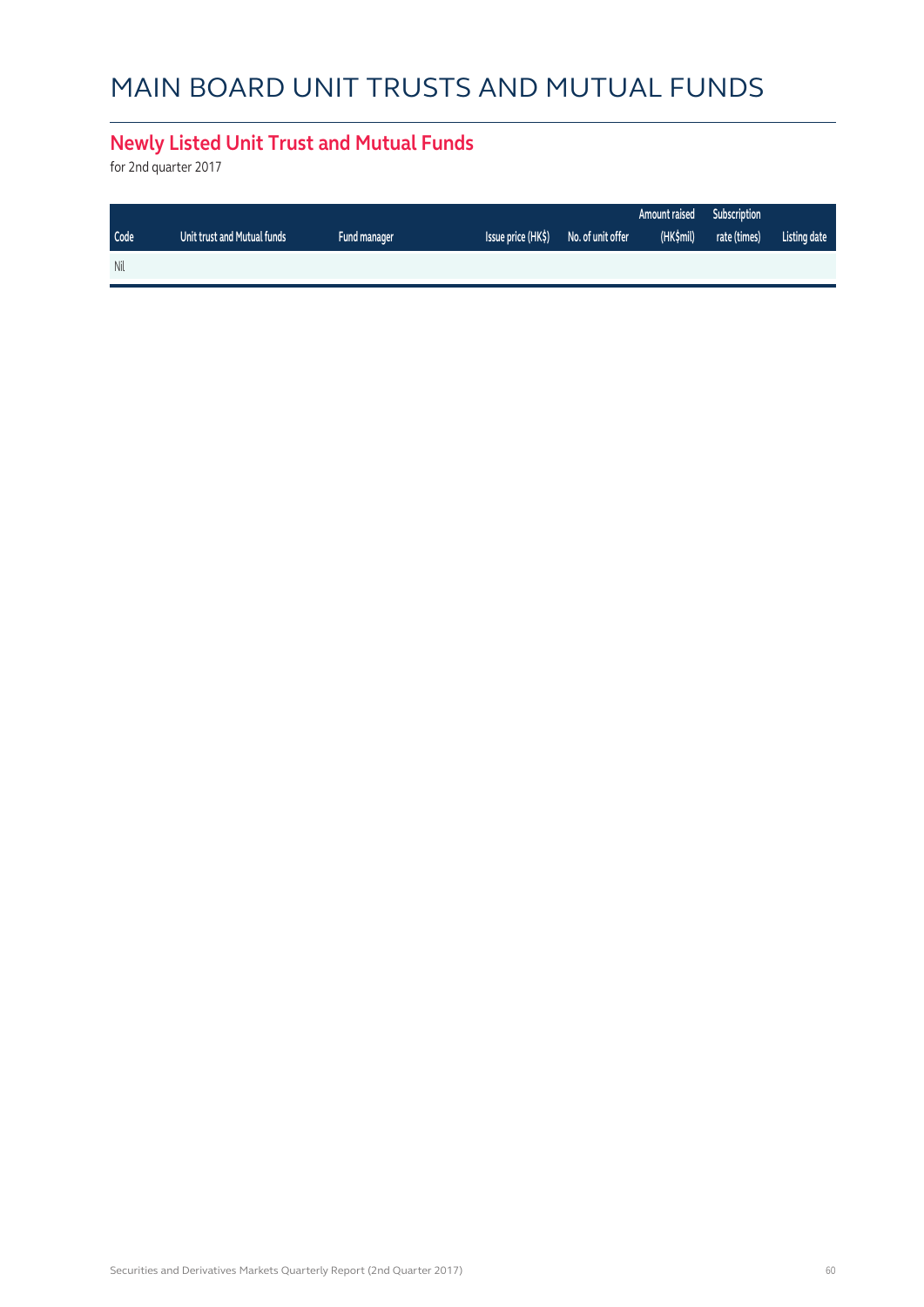#### **Callable Bull/Bear Contracts Trading Statistics Market value Community Community Community** Turnover value  **(HK\$mil.) (HK\$mil.)** 2016 Q2 1,547 44,132.86 346,430.63  $Q3$  2,105 357,151.89 357,151.89 Q4 1,844 46,982.16 288,777.61 2017 Q1 2,271 56,964.61 282,458.37  $Q2$  270,839.34  $Q3$ ,667  $Q4$  83,611.38 220,839.34

#### **New Listings Callable Bull/Bear Contracts Statistics**

|      |                | No. of newly listed CBBC | Amount raised (HK\$mil.) |
|------|----------------|--------------------------|--------------------------|
| 2016 | Q <sub>2</sub> | 1,985                    | 84,611.84                |
|      | Q3             | 2,489                    | 105,390.41               |
|      | Q4             | 2,001                    | 78,979.94                |
| 2017 | Q1             | 2,508                    | 90,548.83                |
|      | Q2             | 2,224                    | 75,481.22                |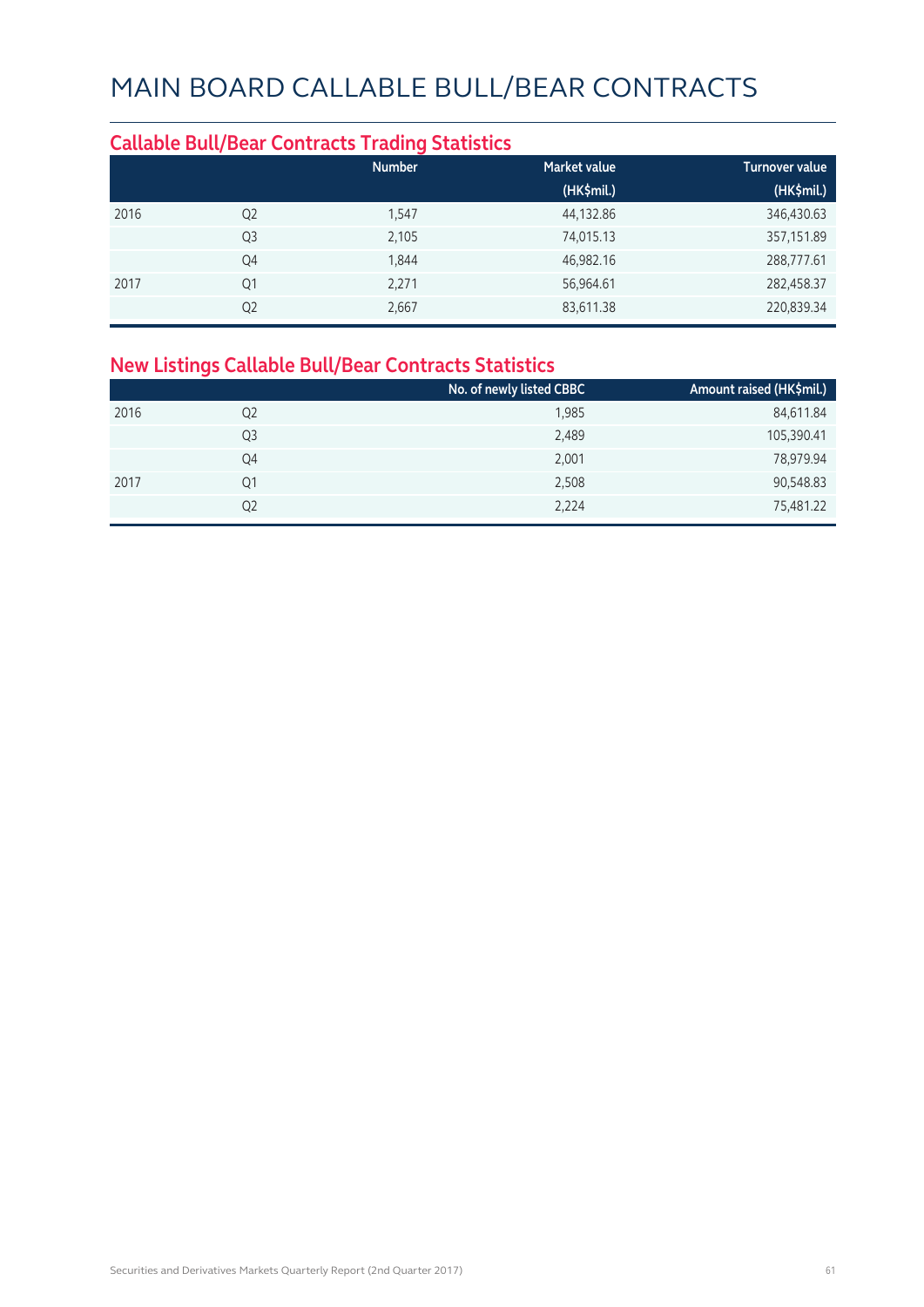#### **Newly Listed Callable Bull/Bear Contracts**

for 2nd quarter 2017

|       |                                                          | No. of issue |                     |               | Amount raised |
|-------|----------------------------------------------------------|--------------|---------------------|---------------|---------------|
| Code  | <b>Callable Bull/Bear Contracts</b>                      | (units)      | <b>Listing date</b> | <b>Expiry</b> | (HK\$mil.)    |
| 67045 | BNP Paribas Issuance B.V. - HSI R Bull CBBC Aug 2018 L   | 250,000,000  | 2017/04/03          | 2018/08/30    | 62.50         |
| 67068 | BNP Paribas Issuance B.V. - HSI R Bear CBBC Feb 2018 C   | 250,000,000  | 2017/04/03          | 2018/02/27    | 62.50         |
| 67038 | BNP Paribas Issuance B.V. - HSI R Bear CBBC Feb 2018 P   | 250,000,000  | 2017/04/03          | 2018/02/27    | 62.50         |
| 67049 | BNP Paribas Issuance B.V. - HSI R Bear CBBC Feb 2018 Q   | 250,000,000  | 2017/04/03          | 2018/02/27    | 62.50         |
| 67062 | Credit Suisse AG - China Mobile R Bear CBBC Dec 2017 B   | 50,000,000   | 2017/04/03          | 2017/12/21    | 12.50         |
| 67060 | Credit Suisse AG - HSI R Bull CBBC Aug 2018 C            | 200,000,000  | 2017/04/03          | 2018/08/30    | 50.00         |
| 67063 | Credit Suisse AG - HSI R Bull CBBC Aug 2018 D            | 200,000,000  | 2017/04/03          | 2018/08/30    | 50.00         |
| 67065 | Credit Suisse AG - HSI R Bear CBBC Jul 2017 A            | 200,000,000  | 2017/04/03          | 2017/07/28    | 50.00         |
| 67067 | Credit Suisse AG - HSI R Bear CBBC Aug 2017 M            | 200,000,000  | 2017/04/03          | 2017/08/30    | 50.00         |
| 67056 | Goldman Sachs SP (Asia) - HSI R Bull CBBC Feb 2018 I     | 200,000,000  | 2017/04/03          | 2018/02/27    | 50.00         |
| 67048 | Goldman Sachs SP (Asia) - HSI R Bear CBBC Jul 2017 S     | 200,000,000  | 2017/04/03          | 2017/07/28    | 50.00         |
| 67052 | HK Bank - Geely Auto R Bull CBBC Feb 2018 A              | 40,000,000   | 2017/04/03          | 2018/02/12    | 10.00         |
| 67054 | HK Bank - HSI R Bear CBBC Dec 2017 I                     | 100,000,000  | 2017/04/03          | 2017/12/28    | 25.00         |
| 67050 | HK Bank - Tencent R Bull CBBC Feb 2018 A                 | 60,000,000   | 2017/04/03          | 2018/02/12    | 15.00         |
| 67087 | J P Morgan SP BV - HKEX R Bear CBBC Jan 2018 B           | 40,000,000   | 2017/04/03          | 2018/01/19    | 10.00         |
| 67085 | J P Morgan SP BV - HSI R Bull CBBC Mar 2018 G            | 200,000,000  | 2017/04/03          | 2018/03/28    | 50.00         |
| 67100 | J P Morgan SP BV - HSI R Bear CBBC Jul 2017 S            | 200,000,000  | 2017/04/03          | 2017/07/28    | 50.00         |
| 67099 | J P Morgan SP BV - HSI R Bear CBBC Jul 2017 T            | 200,000,000  | 2017/04/03          | 2017/07/28    | 50.00         |
| 67101 | J P Morgan SP BV - HSI R Bear CBBC Jul 2017 U            | 200,000,000  | 2017/04/03          | 2017/07/28    | 50.00         |
| 67102 | J P Morgan SP BV - HSI R Bear CBBC Jul 2017 W            | 200,000,000  | 2017/04/03          | 2017/07/28    | 50.00         |
| 67103 | J P Morgan SP BV - HSI R Bear CBBC Jul 2017 X            | 200,000,000  | 2017/04/03          | 2017/07/28    | 50.00         |
| 67086 | J P Morgan SP BV - Tencent R Bear CBBC Feb 2018 A        | 40,000,000   | 2017/04/03          | 2018/02/15    | 10.00         |
| 67094 | SG Issuer - HSI R Bull CBBC Sep 2018 N                   | 200,000,000  | 2017/04/03          | 2018/09/27    | 50.00         |
| 67097 | SG Issuer - HSI R Bull CBBC Oct 2018 J                   | 200,000,000  | 2017/04/03          | 2018/10/30    | 50.00         |
| 67089 | SG Issuer - HSI R Bear CBBC Jul 2017 F                   | 200,000,000  | 2017/04/03          | 2017/07/28    | 50.00         |
| 67093 | SG Issuer - HSI R Bear CBBC Aug 2017 B                   | 200,000,000  | 2017/04/03          | 2017/08/30    | 50.00         |
| 67083 | UBS AG - HSI R Bull CBBC Sep 2017 A                      | 250,000,000  | 2017/04/03          | 2017/09/28    | 62.50         |
| 67069 | UBS AG - HSI R Bull CBBC Jan 2018 G                      | 200,000,000  | 2017/04/03          | 2018/01/30    | 50.00         |
| 67070 | UBS AG - HSI R Bull CBBC Feb 2018 D                      | 200,000,000  | 2017/04/03          | 2018/02/27    | 50.00         |
| 67073 | UBS AG - HSI R Bear CBBC Jul 2017 K                      | 200,000,000  | 2017/04/03          | 2017/07/28    | 50.00         |
| 67084 | UBS AG - HSI R Bear CBBC Jul 2017 L                      | 250,000,000  | 2017/04/03          | 2017/07/28    | 62.50         |
| 67077 | UBS AG - Petrochina R Bull CBBC Dec 2017 B               | 40,000,000   | 2017/04/03          | 2017/12/18    | 10.00         |
| 67082 | UBS AG - Tencent R Bull CBBC Feb 2018 A                  | 50,000,000   | 2017/04/03          | 2018/02/12    | 12.50         |
| 67111 | BNP Paribas Issuance B.V. - HSCEI R Bull CBBC Aug 2018 A | 100,000,000  | 2017/04/05          | 2018/08/30    | 25.00         |
| 67112 | BNP Paribas Issuance B.V. - HSCEI R Bull CBBC Aug 2018 B | 100,000,000  | 2017/04/05          | 2018/08/30    | 25.00         |
| 67143 | Credit Suisse AG - Galaxy Ent R Bull CBBC Jan 2018 B     | 50,000,000   | 2017/04/05          | 2018/01/19    | 12.50         |
| 67139 | Credit Suisse AG - HSI R Bull CBBC Feb 2018 R            | 200,000,000  | 2017/04/05          | 2018/02/27    | 50.00         |
| 67136 | Credit Suisse AG - HSI R Bear CBBC Aug 2017 N            | 150,000,000  | 2017/04/05          | 2017/08/30    | 37.50         |
| 67146 | Credit Suisse AG - Tencent R Bull CBBC Dec 2017 H        | 50,000,000   | 2017/04/05          | 2017/12/29    | 12.50         |
| 67104 | Goldman Sachs SP (Asia) - HSI R Bear CBBC Jul 2017 T     | 200,000,000  | 2017/04/05          | 2017/07/28    | 50.00         |
| 67121 | Haitong Int'l Sec - HSI R Bull CBBC Jan 2018 D           | 200,000,000  | 2017/04/05          | 2018/01/30    | 50.20         |
| 67118 | Haitong Int'l Sec - HSI R Bull CBBC Feb 2018 B           | 200,000,000  | 2017/04/05          | 2018/02/27    | 50.60         |
| 67119 | Haitong Int'l Sec - HSI R Bull CBBC Mar 2018 A           | 200,000,000  | 2017/04/05          | 2018/03/28    | 50.20         |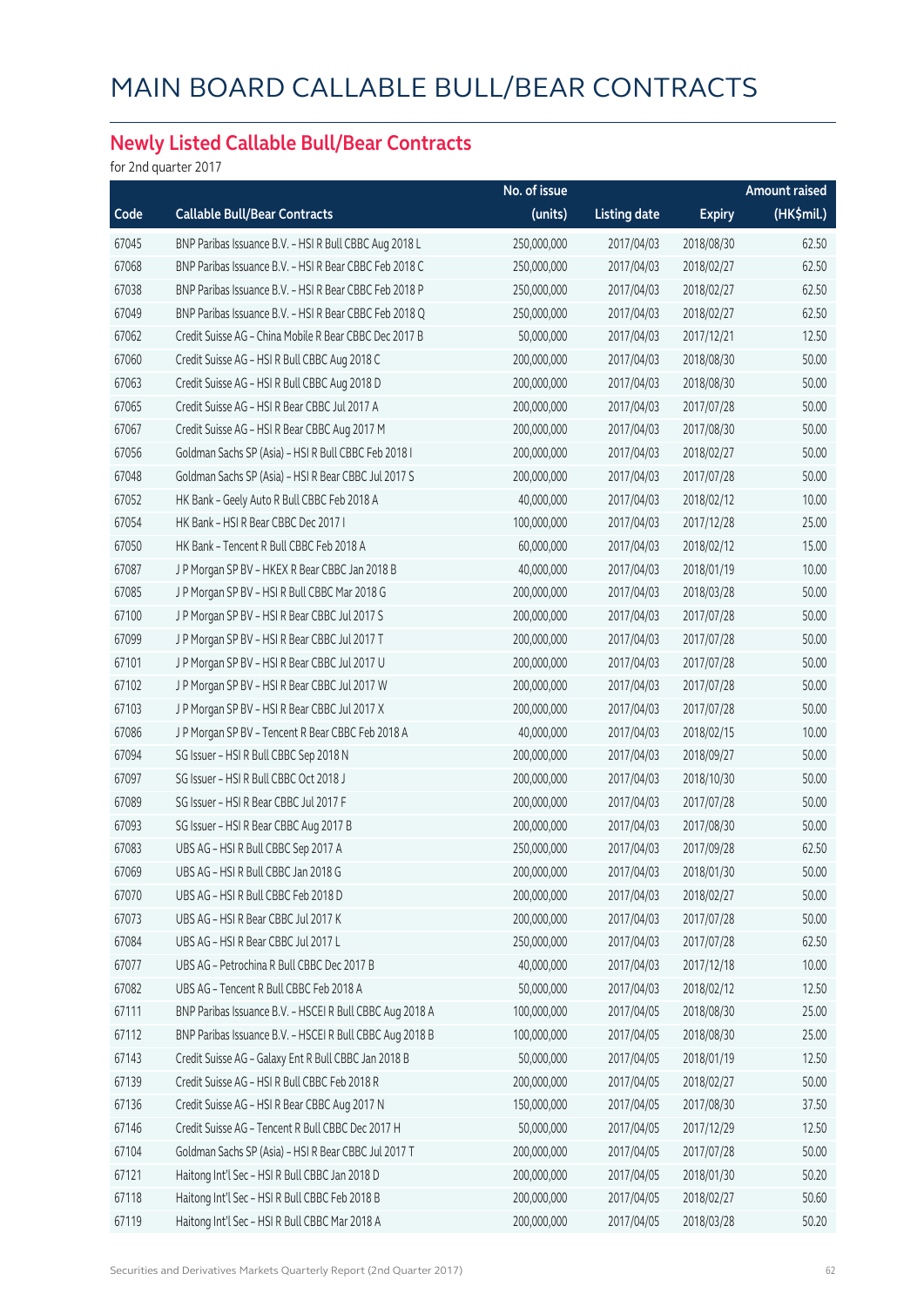|       |                                                          | No. of issue |                     |               | <b>Amount raised</b> |
|-------|----------------------------------------------------------|--------------|---------------------|---------------|----------------------|
| Code  | <b>Callable Bull/Bear Contracts</b>                      | (units)      | <b>Listing date</b> | <b>Expiry</b> | (HK\$mil.)           |
| 67122 | Haitong Int'l Sec - HSI R Bull CBBC Aug 2018 A           | 200,000,000  | 2017/04/05          | 2018/08/30    | 50.20                |
| 67123 | Haitong Int'l Sec - HSI R Bear CBBC Jul 2017 B           | 200,000,000  | 2017/04/05          | 2017/07/28    | 50.00                |
| 67129 | Haitong Int'l Sec - HSI R Bear CBBC Jul 2017 C           | 200,000,000  | 2017/04/05          | 2017/07/28    | 50.00                |
| 67148 | J P Morgan SP BV - Geely Auto R Bull CBBC Mar 2018 A     | 60,000,000   | 2017/04/05          | 2018/03/16    | 15.00                |
| 67152 | JP Morgan SP BV - HSIR Bull CBBC Feb 2018 C              | 200,000,000  | 2017/04/05          | 2018/02/27    | 50.00                |
| 67147 | J P Morgan SP BV - HSI R Bear CBBC Jul 2017 M            | 200,000,000  | 2017/04/05          | 2017/07/28    | 50.00                |
| 67151 | J P Morgan SP BV - HSI R Bear CBBC Jul 2017 N            | 250,000,000  | 2017/04/05          | 2017/07/28    | 62.50                |
| 67150 | J P Morgan SP BV - Tencent R Bull CBBC Apr 2018 B        | 40,000,000   | 2017/04/05          | 2018/04/20    | 10.00                |
| 67163 | SG Issuer - HSI R Bull CBBC Oct 2018 K                   | 200,000,000  | 2017/04/05          | 2018/10/30    | 50.00                |
| 67161 | SG Issuer - HSI R Bear CBBC Jul 2017 H                   | 200,000,000  | 2017/04/05          | 2017/07/28    | 50.00                |
| 67134 | UBS AG - HSI R Bull CBBC Aug 2017 X                      | 250,000,000  | 2017/04/05          | 2017/08/30    | 62.50                |
| 67130 | UBS AG - HSI R Bear CBBC Jul 2017 M                      | 200,000,000  | 2017/04/05          | 2017/07/28    | 50.00                |
| 67177 | Credit Suisse AG - China Life R Bull CBBC Dec 2017 B     | 50,000,000   | 2017/04/06          | 2017/12/14    | 12.50                |
| 67175 | Credit Suisse AG - HSI R Bull CBBC Aug 2018 E            | 200,000,000  | 2017/04/06          | 2018/08/30    | 50.00                |
| 67174 | Credit Suisse AG - HSI R Bear CBBC Aug 2017 O            | 200,000,000  | 2017/04/06          | 2017/08/30    | 50.00                |
| 67172 | Goldman Sachs SP (Asia) - HSI R Bull CBBC Feb 2018 J     | 200,000,000  | 2017/04/06          | 2018/02/27    | 50.00                |
| 67194 | Goldman Sachs SP (Asia) - HSI R Bear CBBC Jul 2017 U     | 200,000,000  | 2017/04/06          | 2017/07/28    | 50.00                |
| 67167 | HK Bank - Galaxy Ent R Bear CBBC Feb 2018 A              | 40,000,000   | 2017/04/06          | 2018/02/12    | 10.00                |
| 67164 | HK Bank - HSCEI R Bear CBBC Oct 2017 C                   | 50,000,000   | 2017/04/06          | 2017/10/30    | 12.50                |
| 67166 | HK Bank - HSI R Bull CBBC Oct 2017 V                     | 100,000,000  | 2017/04/06          | 2017/10/30    | 25.00                |
| 67165 | HK Bank - HSI R Bull CBBC Nov 2017 W                     | 100,000,000  | 2017/04/06          | 2017/11/29    | 25.00                |
| 67168 | HK Bank - Sands China R Bear CBBC Apr 2018 B             | 40,000,000   | 2017/04/06          | 2018/04/23    | 10.00                |
| 67171 | HK Bank - Tencent R Bull CBBC Apr 2018 A                 | 60,000,000   | 2017/04/06          | 2018/04/23    | 15.00                |
| 67190 | SG Issuer - HSI R Bull CBBC Sep 2018 O                   | 200,000,000  | 2017/04/06          | 2018/09/27    | 50.00                |
| 67191 | SG Issuer - HSI R Bull CBBC Oct 2018 L                   | 200,000,000  | 2017/04/06          | 2018/10/30    | 50.00                |
| 67179 | SG Issuer - HSI R Bear CBBC Jul 2017 J                   | 200,000,000  | 2017/04/06          | 2017/07/28    | 50.00                |
| 67186 | SG Issuer - HSI R Bear CBBC Aug 2017 C                   | 200,000,000  | 2017/04/06          | 2017/08/30    | 50.00                |
| 67206 | UBS AG - HSI R Bull CBBC Sep 2017 O                      | 250,000,000  | 2017/04/06          | 2017/09/28    | 62.50                |
| 67195 | UBS AG - HSI R Bear CBBC Jul 2017 N                      | 250,000,000  | 2017/04/06          | 2017/07/28    | 62.50                |
| 67208 | BNP Paribas Issuance B.V. - HSCEI R Bear CBBC Feb 2018 E | 100,000,000  | 2017/04/07          | 2018/02/27    | 25.00                |
| 67228 | Credit Suisse AG - HSI R Bull CBBC Mar 2018 A            | 300,000,000  | 2017/04/07          | 2018/03/28    | 75.00                |
| 67246 | Credit Suisse AG - HSI R Bear CBBC Aug 2017 P            | 200,000,000  | 2017/04/07          | 2017/08/30    | 50.00                |
| 67229 | Credit Suisse AG - Sands China R Bear CBBC Jan 2018 A    | 50,000,000   | 2017/04/07          | 2018/01/26    | 12.50                |
| 67230 | Credit Suisse AG - SMIC R Bull CBBC Dec 2017 B           | 50,000,000   | 2017/04/07          | 2017/12/21    | 12.50                |
| 67231 | Credit Suisse AG - Tencent R Bull CBBC Jan 2018 H        | 50,000,000   | 2017/04/07          | 2018/01/25    | 12.50                |
| 67207 | Goldman Sachs SP (Asia) - HSI R Bull CBBC Aug 2018 A     | 200,000,000  | 2017/04/07          | 2018/08/30    | 50.00                |
| 67255 | Goldman Sachs SP (Asia) - HSI R Bear CBBC Jul 2017 V     | 200,000,000  | 2017/04/07          | 2017/07/28    | 50.00                |
| 67213 | HK Bank - CUni R Bull CBBC Mar 2018 C                    | 40,000,000   | 2017/04/07          | 2018/03/19    | 10.00                |
| 67210 | HK Bank - CNOOC R Bull CBBC Mar 2018 B                   | 50,000,000   | 2017/04/07          | 2018/03/19    | 12.50                |
| 67212 | HK Bank - Sinopec Corp R Bear CBBC Apr 2018 B            | 40,000,000   | 2017/04/07          | 2018/04/30    | 10.00                |
| 67214 | HK Bank - HSI R Bear CBBC Oct 2017 N                     | 100,000,000  | 2017/04/07          | 2017/10/30    | 25.00                |
| 67220 | SG Issuer - CMob R Bear CBBC Sep 2017 B                  | 100,000,000  | 2017/04/07          | 2017/09/28    | 25.00                |
| 67218 | SG Issuer - China Life R Bear CBBC Sep 2017 D            | 40,000,000   | 2017/04/07          | 2017/09/28    | 10.00                |
| 67261 | SG Issuer - HSI R Bull CBBC Sep 2018 P                   | 200,000,000  | 2017/04/07          | 2018/09/27    | 50.00                |
| 67258 | SG Issuer - HSI R Bear CBBC Jul 2017 B                   | 200,000,000  | 2017/04/07          | 2017/07/28    | 50.00                |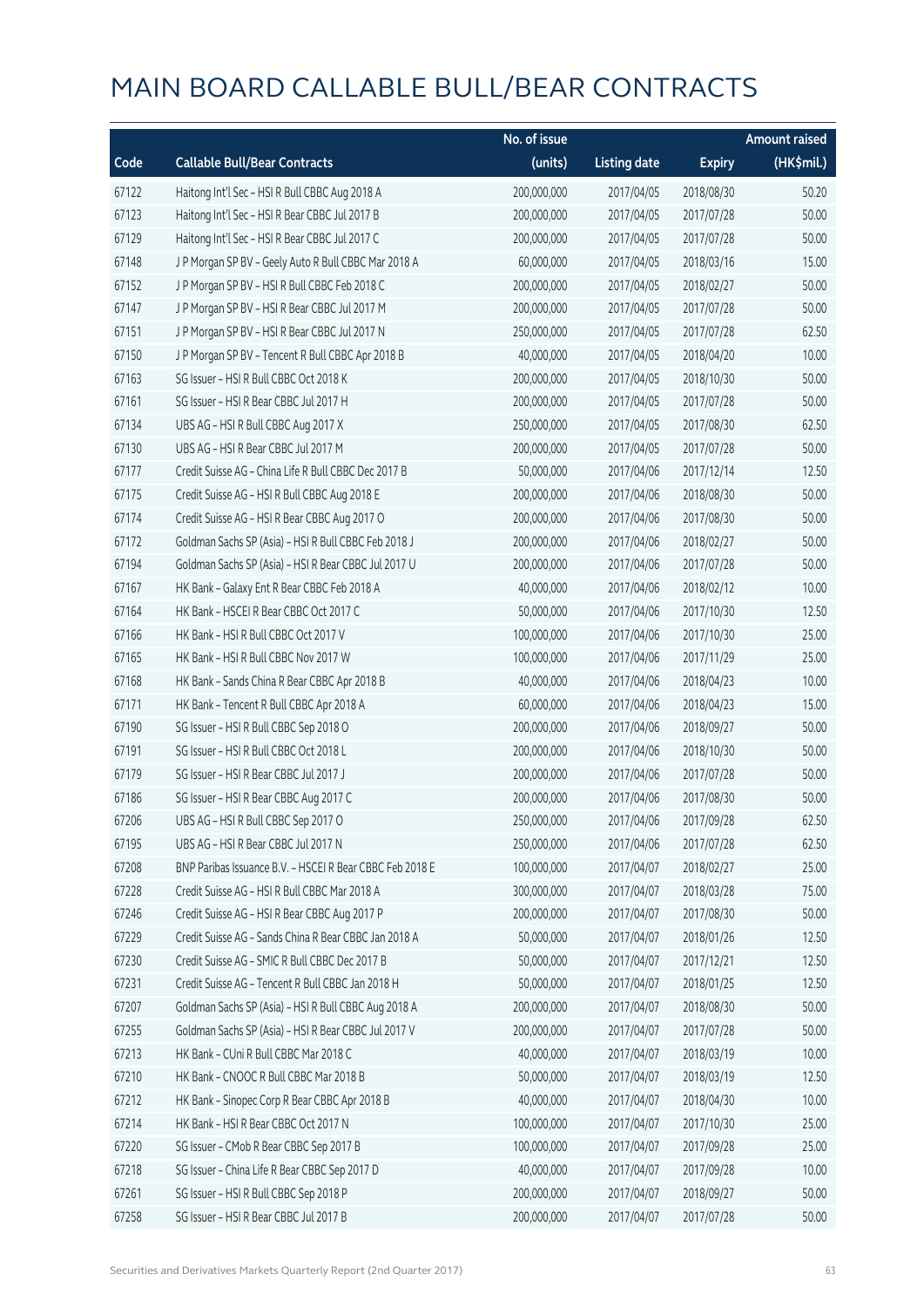|       |                                                        | No. of issue |                     |               | <b>Amount raised</b> |
|-------|--------------------------------------------------------|--------------|---------------------|---------------|----------------------|
| Code  | <b>Callable Bull/Bear Contracts</b>                    | (units)      | <b>Listing date</b> | <b>Expiry</b> | (HK\$mil.)           |
| 67259 | SG Issuer - HSI R Bear CBBC Aug 2017 D                 | 200,000,000  | 2017/04/07          | 2017/08/30    | 50.00                |
| 67226 | SG Issuer - Tencent R Bull CBBC Jan 2018 H             | 100,000,000  | 2017/04/07          | 2018/01/30    | 25.00                |
| 67251 | UBS AG - HSI R Bear CBBC Jul 2017 O                    | 200,000,000  | 2017/04/07          | 2017/07/28    | 50.00                |
| 67282 | Credit Suisse AG - HSCEI R Bear CBBC Sep 2017 B        | 100,000,000  | 2017/04/10          | 2017/09/28    | 25.00                |
| 67274 | Credit Suisse AG - HSI R Bull CBBC Aug 2018 F          | 200,000,000  | 2017/04/10          | 2018/08/30    | 50.00                |
| 67276 | Credit Suisse AG - HSI R Bear CBBC Aug 2017 Q          | 200,000,000  | 2017/04/10          | 2017/08/30    | 50.00                |
| 67281 | Credit Suisse AG - HSI R Bear CBBC Aug 2017 R          | 200,000,000  | 2017/04/10          | 2017/08/30    | 50.00                |
| 67273 | Goldman Sachs SP (Asia) - HSI R Bull CBBC Aug 2018 B   | 200,000,000  | 2017/04/10          | 2018/08/30    | 50.00                |
| 67296 | Goldman Sachs SP (Asia) - HSI R Bear CBBC Jul 2017 W   | 200,000,000  | 2017/04/10          | 2017/07/28    | 50.00                |
| 67269 | HK Bank - Sinopec Corp R Bull CBBC Mar 2018 A          | 50,000,000   | 2017/04/10          | 2018/03/19    | 12.50                |
| 67262 | HK Bank - HSI R Bear CBBC Oct 2017 O                   | 100,000,000  | 2017/04/10          | 2017/10/30    | 25.00                |
| 67266 | HK Bank - SMIC R Bull CBBC Mar 2018 B                  | 40,000,000   | 2017/04/10          | 2018/03/19    | 10.00                |
| 67271 | HK Bank - SMIC R Bull CBBC Apr 2018 A                  | 40,000,000   | 2017/04/10          | 2018/04/16    | 10.00                |
| 67302 | SG Issuer - HSI R Bull CBBC Sep 2018 Q                 | 200,000,000  | 2017/04/10          | 2018/09/27    | 50.00                |
| 67308 | SG Issuer - HSI R Bull CBBC Oct 2018 M                 | 200,000,000  | 2017/04/10          | 2018/10/30    | 50.00                |
| 67299 | SG Issuer - HSI R Bear CBBC Jul 2017 C                 | 200,000,000  | 2017/04/10          | 2017/07/28    | 50.00                |
| 67300 | SG Issuer - HSI R Bear CBBC Aug 2017 K                 | 200,000,000  | 2017/04/10          | 2017/08/30    | 50.00                |
| 67289 | UBS AG - HSI R Bull CBBC Aug 2018 A                    | 200,000,000  | 2017/04/10          | 2018/08/30    | 50.00                |
| 67292 | UBS AG - HSI R Bear CBBC Jul 2017 P                    | 250,000,000  | 2017/04/10          | 2017/07/28    | 62.50                |
| 67294 | UBS AG - HSI R Bear CBBC Jul 2017 Q                    | 250,000,000  | 2017/04/10          | 2017/07/28    | 62.50                |
| 67314 | BNP Paribas Issuance B.V. - HSI R Bear CBBC Feb 2018 R | 250,000,000  | 2017/04/11          | 2018/02/27    | 62.50                |
| 67369 | Credit Suisse AG - CUni R Bull CBBC Nov 2017 C         | 50,000,000   | 2017/04/11          | 2017/11/30    | 12.50                |
| 67362 | Credit Suisse AG - HSI R Bull CBBC Feb 2018 S          | 150,000,000  | 2017/04/11          | 2018/02/27    | 37.50                |
| 67360 | Credit Suisse AG - HSI R Bear CBBC Aug 2017 S          | 200,000,000  | 2017/04/11          | 2017/08/30    | 50.00                |
| 67345 | Goldman Sachs SP (Asia) - HSI R Bull CBBC Aug 2018 C   | 200,000,000  | 2017/04/11          | 2018/08/30    | 50.00                |
| 67347 | Goldman Sachs SP (Asia) - HSI R Bear CBBC Jul 2017 X   | 200,000,000  | 2017/04/11          | 2017/07/28    | 50.00                |
| 67327 | HK Bank - BOC HK R Bull CBBC Mar 2018 A                | 40,000,000   | 2017/04/11          | 2018/03/12    | 10.00                |
| 67331 | HK Bank – China Life R Bear CBBC Mar 2018 B            | 40,000,000   | 2017/04/11          | 2018/03/12    | 10.00                |
| 67326 | HK Bank - HKEX R Bull CBBC Mar 2018 C                  | 50,000,000   | 2017/04/11          | 2018/03/12    | 12.50                |
| 67321 | HK Bank - HSI R Bear CBBC Nov 2017 J                   | 100,000,000  | 2017/04/11          | 2017/11/29    | 25.00                |
| 67323 | HK Bank - Tencent R Bull CBBC Mar 2018 I               | 60,000,000   | 2017/04/11          | 2018/03/12    | 15.00                |
| 67316 | Macquarie Bank Ltd. - HSI R Bull CBBC Apr 2018 C       | 40,000,000   | 2017/04/11          | 2018/04/27    | 10.00                |
| 67319 | Macquarie Bank Ltd. - HSI R Bull CBBC Apr 2018 D       | 40,000,000   | 2017/04/11          | 2018/04/27    | 10.00                |
| 67320 | Macquarie Bank Ltd. - HSI R Bear CBBC Apr 2018 A       | 40,000,000   | 2017/04/11          | 2018/04/27    | 10.00                |
| 67357 | SG Issuer - HSI R Bull CBBC Sep 2018 R                 | 200,000,000  | 2017/04/11          | 2018/09/27    | 50.00                |
| 67359 | SG Issuer - HSI R Bull CBBC Oct 2018 N                 | 200,000,000  | 2017/04/11          | 2018/10/30    | 50.00                |
| 67355 | SG Issuer - HSI R Bear CBBC Aug 2017 N                 | 200,000,000  | 2017/04/11          | 2017/08/30    | 50.00                |
| 67343 | UBS AG - HSI R Bull CBBC Dec 2017 R                    | 250,000,000  | 2017/04/11          | 2017/12/28    | 62.50                |
| 67336 | UBS AG - HSI R Bear CBBC Jul 2017 R                    | 250,000,000  | 2017/04/11          | 2017/07/28    | 62.50                |
| 67422 | BNP Paribas Issuance B.V. - HSI R Bull CBBC Aug 2018 M | 250,000,000  | 2017/04/12          | 2018/08/30    | 62.50                |
| 67423 | BNP Paribas Issuance B.V. - HSI R Bull CBBC Aug 2018 N | 250,000,000  | 2017/04/12          | 2018/08/30    | 62.50                |
| 67424 | BNP Paribas Issuance B.V. - HSI R Bull CBBC Aug 2018 O | 250,000,000  | 2017/04/12          | 2018/08/30    | 62.50                |
| 67371 | BNP Paribas Issuance B.V. - HSI R Bear CBBC Feb 2018 S | 250,000,000  | 2017/04/12          | 2018/02/27    | 62.50                |
| 67427 | BNP Paribas Issuance B.V. - HSI R Bear CBBC Feb 2018 T | 250,000,000  | 2017/04/12          | 2018/02/27    | 62.50                |
| 67428 | BNP Paribas Issuance B.V. - HSI R Bear CBBC Feb 2018 U | 250,000,000  | 2017/04/12          | 2018/02/27    | 62.50                |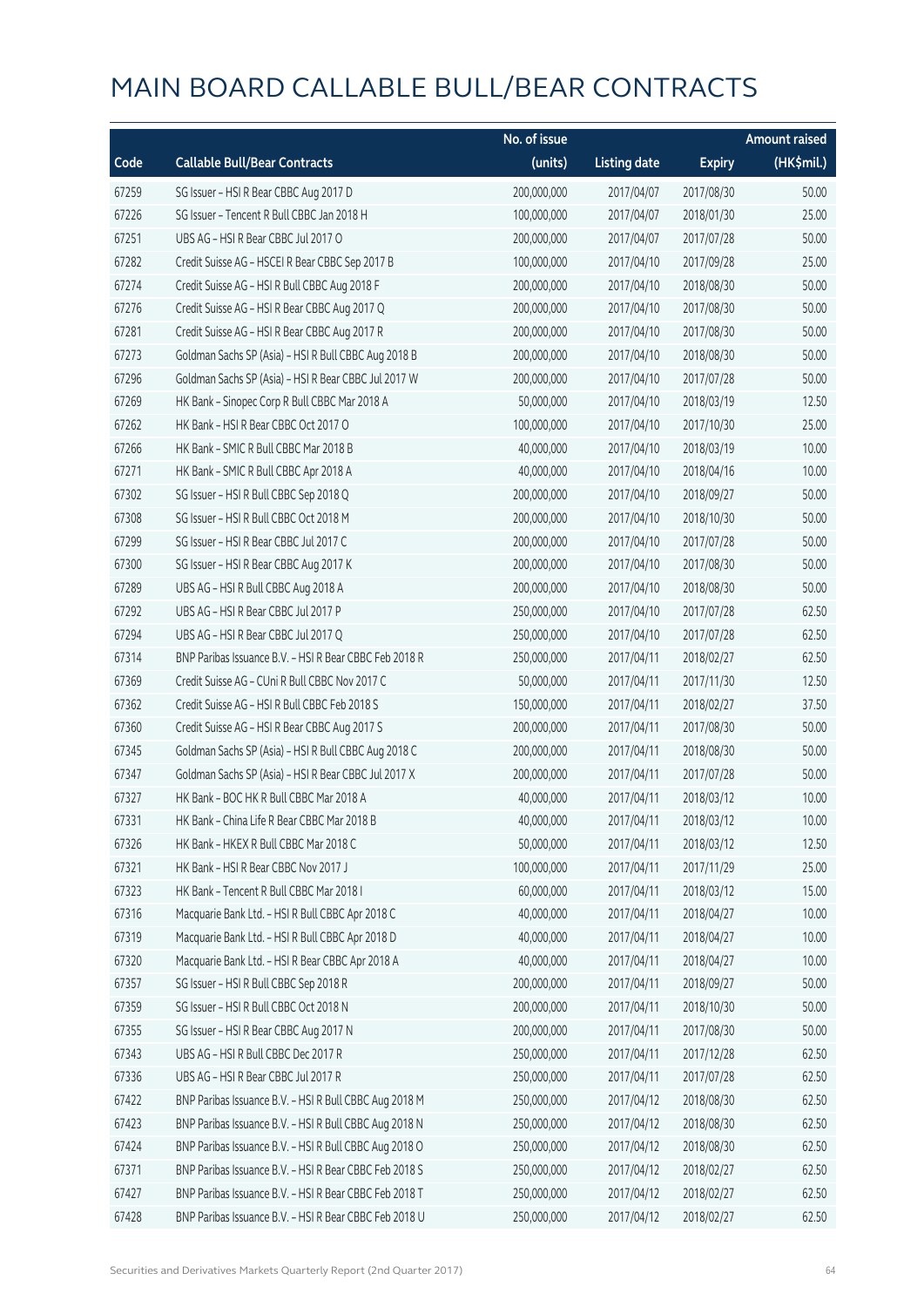|       |                                                          | No. of issue |                     |               | <b>Amount raised</b> |
|-------|----------------------------------------------------------|--------------|---------------------|---------------|----------------------|
| Code  | <b>Callable Bull/Bear Contracts</b>                      | (units)      | <b>Listing date</b> | <b>Expiry</b> | (HK\$mil.)           |
| 67391 | Credit Suisse AG - HSI R Bull CBBC Aug 2018 G            | 200,000,000  | 2017/04/12          | 2018/08/30    | 50.00                |
| 67388 | Credit Suisse AG - HSI R Bear CBBC Aug 2017 T            | 200,000,000  | 2017/04/12          | 2017/08/30    | 50.00                |
| 67382 | Bank of East Asia - HKEX R Bull CBBC Dec 2017 E          | 40,000,000   | 2017/04/12          | 2017/12/28    | 10.00                |
| 67378 | Bank of East Asia - Tencent R Bull CBBC Dec 2017 J       | 40,000,000   | 2017/04/12          | 2017/12/28    | 10.00                |
| 67381 | Bank of East Asia - Tencent R Bull CBBC Dec 2017 K       | 40,000,000   | 2017/04/12          | 2017/12/28    | 10.00                |
| 67429 | Goldman Sachs SP (Asia) - HSI R Bull CBBC Aug 2018 D     | 200,000,000  | 2017/04/12          | 2018/08/30    | 50.00                |
| 67397 | HK Bank - CSOP A50 ETF R Bull CBBC Mar 2018 A            | 50,000,000   | 2017/04/12          | 2018/03/19    | 12.50                |
| 67408 | HK Bank - A50 R Bull CBBC Mar 2018 A                     | 50,000,000   | 2017/04/12          | 2018/03/19    | 12.50                |
| 67396 | HK Bank - Galaxy Ent R Bull CBBC Mar 2018 C              | 80,000,000   | 2017/04/12          | 2018/03/12    | 20.00                |
| 67395 | HK Bank - Tencent R Bull CBBC Mar 2018 J                 | 60,000,000   | 2017/04/12          | 2018/03/19    | 15.00                |
| 67432 | J P Morgan SP BV - HSI R Bull CBBC Mar 2018 H            | 200,000,000  | 2017/04/12          | 2018/03/28    | 50.00                |
| 67433 | J P Morgan SP BV - HSI R Bull CBBC Apr 2018 D            | 200,000,000  | 2017/04/12          | 2018/04/27    | 50.00                |
| 67377 | J P Morgan SP BV - HSI R Bear CBBC Jul 2017 O            | 200,000,000  | 2017/04/12          | 2017/07/28    | 50.00                |
| 67434 | J P Morgan SP BV - Tencent R Bear CBBC Dec 2017 D        | 40,000,000   | 2017/04/12          | 2017/12/15    | 10.00                |
| 67385 | Macquarie Bank Ltd. - Tencent R Bull CBBC Oct 2017 B     | 40,000,000   | 2017/04/12          | 2017/10/31    | 10.00                |
| 67386 | Macquarie Bank Ltd. - Tencent R Bull CBBC Nov 2017 B     | 28,000,000   | 2017/04/12          | 2017/11/30    | 10.11                |
| 67430 | SG Issuer - HSI R Bull CBBC Sep 2018 S                   | 200,000,000  | 2017/04/12          | 2018/09/27    | 50.00                |
| 67431 | SG Issuer - HSI R Bull CBBC Oct 2018 O                   | 200,000,000  | 2017/04/12          | 2018/10/30    | 50.00                |
| 67409 | UBS AG - HSI R Bull CBBC Sep 2017 X                      | 200,000,000  | 2017/04/12          | 2017/09/28    | 50.00                |
| 67421 | UBS AG - HSI R Bull CBBC Aug 2018 B                      | 250,000,000  | 2017/04/12          | 2018/08/30    | 62.50                |
| 67420 | UBS AG - HSI R Bear CBBC Jul 2017 S                      | 200,000,000  | 2017/04/12          | 2017/07/28    | 50.00                |
| 67417 | UBS AG - Petrochina R Bull CBBC Oct 2017 D               | 40,000,000   | 2017/04/12          | 2017/10/09    | 10.00                |
| 67435 | BNP Paribas Issuance B.V. - HSI R Bear CBBC Feb 2018 V   | 250,000,000  | 2017/04/13          | 2018/02/27    | 62.50                |
| 67437 | BNP Paribas Issuance B.V. - HSI R Bear CBBC Feb 2018 W   | 250,000,000  | 2017/04/13          | 2018/02/27    | 62.50                |
| 67448 | Credit Suisse AG - Geely Auto R Bear CBBC Dec 2017 E     | 50,000,000   | 2017/04/13          | 2017/12/15    | 12.50                |
| 67446 | Credit Suisse AG - HSI R Bull CBBC Mar 2018 B            | 200,000,000  | 2017/04/13          | 2018/03/28    | 50.00                |
| 67444 | Credit Suisse AG - HSI R Bull CBBC Aug 2018 H            | 200,000,000  | 2017/04/13          | 2018/08/30    | 50.00                |
| 67449 | Credit Suisse AG - HSI R Bear CBBC Aug 2017 U            | 300,000,000  | 2017/04/13          | 2017/08/30    | 75.00                |
| 67455 | Goldman Sachs SP (Asia) - HSI R Bear CBBC Jul 2017 Y     | 200,000,000  | 2017/04/13          | 2017/07/28    | 50.00                |
| 67456 | Goldman Sachs SP (Asia) - HSI R Bear CBBC Aug 2017 C     | 200,000,000  | 2017/04/13          | 2017/08/30    | 50.00                |
| 67438 | HK Bank - Geely Auto R Bear CBBC Mar 2018 F              | 40,000,000   | 2017/04/13          | 2018/03/19    | 10.00                |
| 67443 | HK Bank - Sands China R Bull CBBC Apr 2018 A             | 80,000,000   | 2017/04/13          | 2018/04/16    | 20.00                |
| 67442 | HK Bank - Tencent R Bull CBBC Mar 2018 K                 | 60,000,000   | 2017/04/13          | 2018/03/19    | 15.00                |
| 67453 | J P Morgan SP BV - HSI R Bull CBBC Feb 2018 F            | 200,000,000  | 2017/04/13          | 2018/02/27    | 50.00                |
| 67454 | J P Morgan SP BV - HSI R Bear CBBC Jul 2017 Q            | 200,000,000  | 2017/04/13          | 2017/07/28    | 50.00                |
| 67462 | SG Issuer - HSI R Bull CBBC Oct 2018 P                   | 200,000,000  | 2017/04/13          | 2018/10/30    | 50.00                |
| 67460 | SG Issuer - HSI R Bear CBBC Jul 2017 D                   | 200,000,000  | 2017/04/13          | 2017/07/28    | 50.00                |
| 67450 | UBS AG - HSI R Bull CBBC Sep 2017 A                      | 250,000,000  | 2017/04/13          | 2017/09/28    | 62.50                |
| 67451 | UBS AG - HSI R Bear CBBC Jul 2017 T                      | 250,000,000  | 2017/04/13          | 2017/07/28    | 62.50                |
| 67470 | BNP Paribas Issuance B.V. - HSCEI R Bull CBBC Aug 2018 C | 100,000,000  | 2017/04/18          | 2018/08/30    | 25.00                |
| 67466 | BNP Paribas Issuance B.V. - HSI R Bull CBBC Aug 2018 P   | 250,000,000  | 2017/04/18          | 2018/08/30    | 62.50                |
| 67468 | BNP Paribas Issuance B.V. - HSI R Bull CBBC Aug 2018 Q   | 250,000,000  | 2017/04/18          | 2018/08/30    | 62.50                |
| 67501 | Credit Suisse AG - HSI R Bull CBBC Aug 2018 I            | 200,000,000  | 2017/04/18          | 2018/08/30    | 50.00                |
| 67506 | Credit Suisse AG - HSI R Bull CBBC Aug 2018 J            | 200,000,000  | 2017/04/18          | 2018/08/30    | 50.00                |
| 67513 | Credit Suisse AG - HSI R Bull CBBC Aug 2018 K            | 200,000,000  | 2017/04/18          | 2018/08/30    | 50.00                |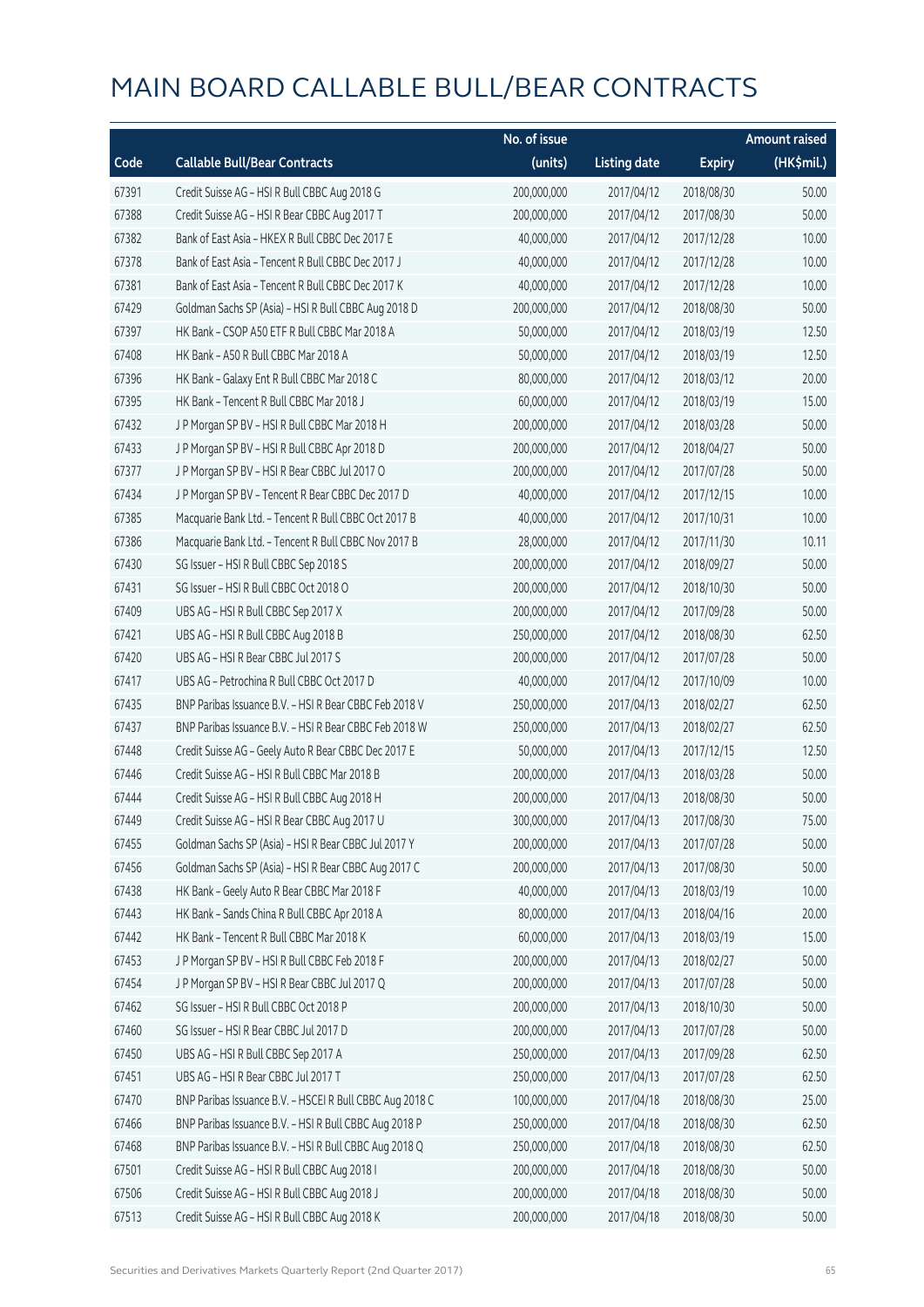|       |                                                         | No. of issue |                     |               | <b>Amount raised</b> |
|-------|---------------------------------------------------------|--------------|---------------------|---------------|----------------------|
| Code  | <b>Callable Bull/Bear Contracts</b>                     | (units)      | <b>Listing date</b> | <b>Expiry</b> | (HK\$mil.)           |
| 67509 | Credit Suisse AG - HSI R Bear CBBC Aug 2017 V           | 200,000,000  | 2017/04/18          | 2017/08/30    | 50.00                |
| 67515 | Credit Suisse AG - HSI R Bear CBBC Sep 2017 C           | 200,000,000  | 2017/04/18          | 2017/09/28    | 50.00                |
| 67483 | Bank of East Asia - China Mobile R Bull CBBC Apr 2018 A | 40,000,000   | 2017/04/18          | 2018/04/06    | 10.00                |
| 67486 | Bank of East Asia - Sinopec Corp R Bull CBBC Apr 2018 A | 40,000,000   | 2017/04/18          | 2018/04/06    | 10.00                |
| 67484 | Bank of East Asia - SMIC R Bull CBBC Apr 2018 A         | 25,000,000   | 2017/04/18          | 2018/04/06    | 10.00                |
| 67480 | Bank of East Asia - Tencent R Bull CBBC Apr 2018 A      | 40,000,000   | 2017/04/18          | 2018/04/06    | 10.00                |
| 67472 | Goldman Sachs SP (Asia) - HSI R Bull CBBC Jan 2018 A    | 200,000,000  | 2017/04/18          | 2018/01/30    | 50.00                |
| 67474 | Goldman Sachs SP (Asia) - HSI R Bull CBBC Aug 2018 E    | 200,000,000  | 2017/04/18          | 2018/08/30    | 50.00                |
| 67493 | Goldman Sachs SP (Asia) - HSI R Bear CBBC Jul 2017 Z    | 200,000,000  | 2017/04/18          | 2017/07/28    | 50.00                |
| 67476 | HK Bank - CUni R Bear CBBC Mar 2018 B                   | 40,000,000   | 2017/04/18          | 2018/03/12    | 10.00                |
| 67477 | HK Bank - CUni R Bear CBBC Apr 2018 A                   | 40,000,000   | 2017/04/18          | 2018/04/09    | 10.00                |
| 67478 | HK Bank - HSCEI R Bear CBBC Jan 2018 A                  | 50,000,000   | 2017/04/18          | 2018/01/30    | 12.50                |
| 67536 | J P Morgan SP BV - HSI R Bull CBBC Mar 2018 I           | 200,000,000  | 2017/04/18          | 2018/03/28    | 50.00                |
| 67537 | J P Morgan SP BV - HSI R Bear CBBC Jul 2017 A           | 200,000,000  | 2017/04/18          | 2017/07/28    | 50.00                |
| 67534 | J P Morgan SP BV - HSI R Bear CBBC Jul 2017 V           | 200,000,000  | 2017/04/18          | 2017/07/28    | 50.00                |
| 67526 | Macquarie Bank Ltd. - HSI R Bear CBBC May 2018 A        | 40,000,000   | 2017/04/18          | 2018/05/30    | 10.00                |
| 67527 | Macquarie Bank Ltd. - HSI R Bear CBBC May 2018 B        | 40,000,000   | 2017/04/18          | 2018/05/30    | 10.00                |
| 67519 | Macquarie Bank Ltd. - Ping An R Bull CBBC Apr 2018 A    | 40,000,000   | 2017/04/18          | 2018/04/27    | 10.00                |
| 67520 | Macquarie Bank Ltd. - Ping An R Bear CBBC Apr 2018 A    | 40,000,000   | 2017/04/18          | 2018/04/27    | 10.00                |
| 67542 | SG Issuer - HSI R Bull CBBC Sep 2018 T                  | 200,000,000  | 2017/04/18          | 2018/09/27    | 50.00                |
| 67541 | SG Issuer - HSI R Bear CBBC Aug 2017 O                  | 200,000,000  | 2017/04/18          | 2017/08/30    | 50.00                |
| 67491 | UBS AG - HSCEI R Bear CBBC Jul 2017 A                   | 100,000,000  | 2017/04/18          | 2017/07/28    | 25.00                |
| 67489 | UBS AG - HSI R Bull CBBC Jan 2018 H                     | 250,000,000  | 2017/04/18          | 2018/01/30    | 62.50                |
| 67490 | UBS AG - HSI R Bull CBBC Aug 2018 C                     | 200,000,000  | 2017/04/18          | 2018/08/30    | 50.00                |
| 67530 | UBS AG - HSI R Bear CBBC Jul 2017 U                     | 200,000,000  | 2017/04/18          | 2017/07/28    | 50.00                |
| 67492 | UBS AG - Sands China R Bull CBBC Feb 2018 A             | 40,000,000   | 2017/04/18          | 2018/02/26    | 10.00                |
| 67561 | Credit Suisse AG - Geely Auto R Bear CBBC Dec 2017 F    | 50,000,000   | 2017/04/19          | 2017/12/28    | 12.50                |
| 67560 | Credit Suisse AG - HSI R Bull CBBC Mar 2018 C           | 200,000,000  | 2017/04/19          | 2018/03/28    | 50.00                |
| 67558 | Credit Suisse AG - HSI R Bear CBBC Aug 2018 A           | 200,000,000  | 2017/04/19          | 2018/08/30    | 50.00                |
| 67548 | Goldman Sachs SP (Asia) - HSI R Bull CBBC Aug 2018 F    | 200,000,000  | 2017/04/19          | 2018/08/30    | 50.00                |
| 67546 | HK Bank - Geely Auto R Bear CBBC Mar 2018 G             | 40,000,000   | 2017/04/19          | 2018/03/26    | 10.00                |
| 67545 | HK Bank - HSI R Bull CBBC Dec 2017 M                    | 100,000,000  | 2017/04/19          | 2017/12/28    | 25.00                |
| 67543 | HK Bank - HSI R Bull CBBC Jan 2018 A                    | 100,000,000  | 2017/04/19          | 2018/01/30    | 25.00                |
| 67544 | HK Bank - HSI R Bull CBBC Jan 2018 B                    | 100,000,000  | 2017/04/19          | 2018/01/30    | 25.00                |
| 67563 | J P Morgan SP BV - HSI R Bull CBBC Feb 2018 G           | 200,000,000  | 2017/04/19          | 2018/02/27    | 50.00                |
| 67562 | J P Morgan SP BV - HSI R Bear CBBC Jul 2017 B           | 200,000,000  | 2017/04/19          | 2017/07/28    | 50.00                |
| 67565 | J P Morgan SP BV - Tencent R Bull CBBC Mar 2018 A       | 40,000,000   | 2017/04/19          | 2018/03/16    | 10.00                |
| 67570 | SG Issuer - HSI R Bull CBBC Sep 2018 U                  | 200,000,000  | 2017/04/19          | 2018/09/27    | 50.00                |
| 67575 | SG Issuer - HSI R Bull CBBC Oct 2018 Q                  | 200,000,000  | 2017/04/19          | 2018/10/30    | 50.00                |
| 67567 | SG Issuer - HSI R Bear CBBC Jul 2017 K                  | 200,000,000  | 2017/04/19          | 2017/07/28    | 50.00                |
| 67556 | UBS AG - HSI R Bull CBBC Aug 2018 D                     | 200,000,000  | 2017/04/19          | 2018/08/30    | 50.00                |
| 67552 | UBS AG - HSI R Bear CBBC Jul 2017 V                     | 250,000,000  | 2017/04/19          | 2017/07/28    | 62.50                |
| 67588 | BNP Paribas Issuance B.V. - HSI R Bear CBBC Feb 2018 L  | 250,000,000  | 2017/04/20          | 2018/02/27    | 62.50                |
| 67587 | BNP Paribas Issuance B.V. - HSI R Bear CBBC Feb 2018 M  | 250,000,000  | 2017/04/20          | 2018/02/27    | 62.50                |
| 67606 | Credit Suisse AG - HSCEI R Bear CBBC Oct 2017 A         | 100,000,000  | 2017/04/20          | 2017/10/30    | 25.00                |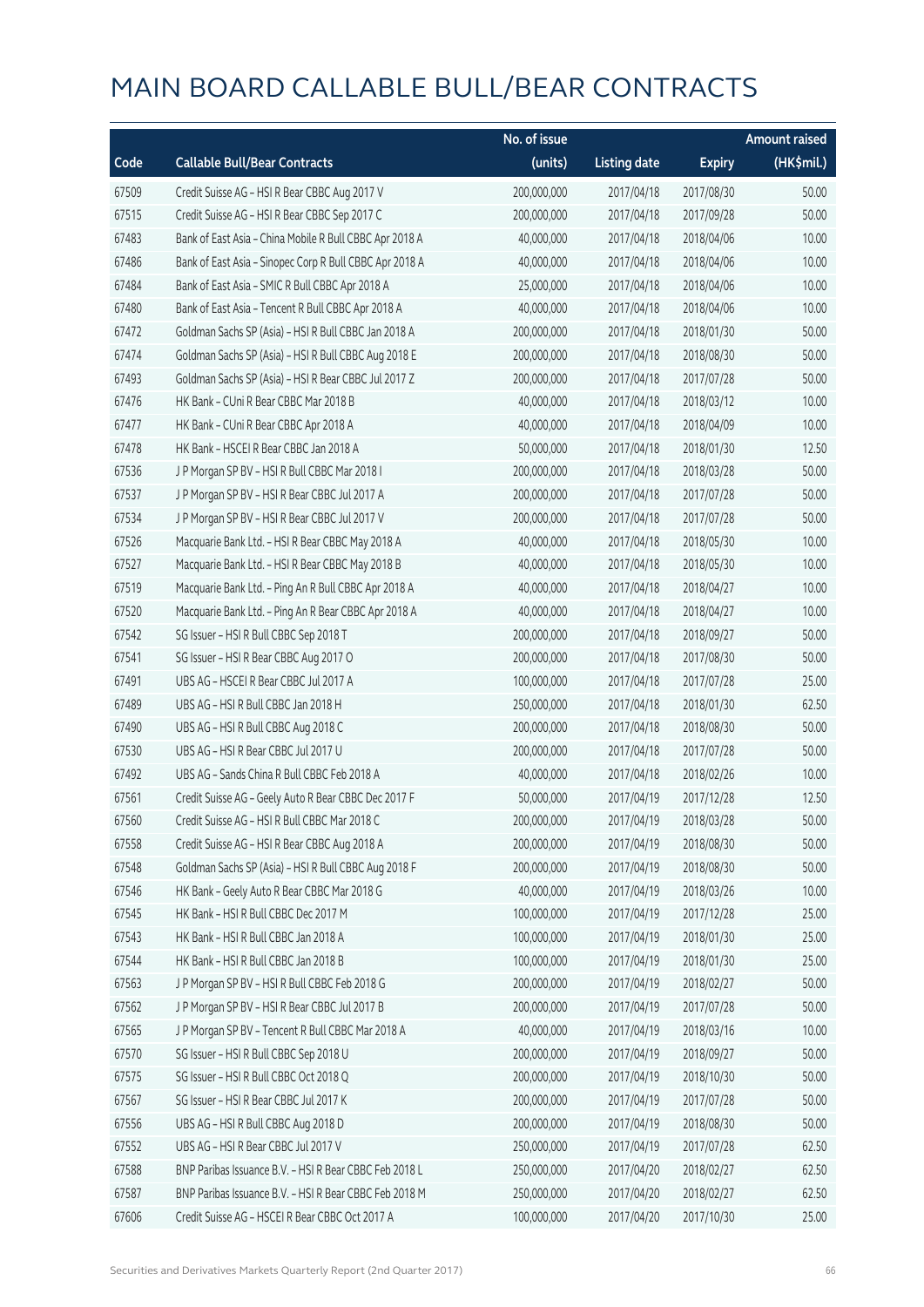|       |                                                      | No. of issue |                     |               | <b>Amount raised</b> |
|-------|------------------------------------------------------|--------------|---------------------|---------------|----------------------|
| Code  | <b>Callable Bull/Bear Contracts</b>                  | (units)      | <b>Listing date</b> | <b>Expiry</b> | (HK\$mil.)           |
| 67602 | Credit Suisse AG - HSI R Bull CBBC Feb 2018 T        | 150,000,000  | 2017/04/20          | 2018/02/27    | 37.50                |
| 67604 | Credit Suisse AG - HSI R Bear CBBC Aug 2017 W        | 200,000,000  | 2017/04/20          | 2017/08/30    | 50.00                |
| 67607 | Credit Suisse AG - Ping An R Bull CBBC Jan 2018 B    | 50,000,000   | 2017/04/20          | 2018/01/12    | 12.50                |
| 67586 | Goldman Sachs SP (Asia) - HSI R Bull CBBC Jan 2018 E | 200,000,000  | 2017/04/20          | 2018/01/30    | 50.00                |
| 67617 | Goldman Sachs SP (Asia) - HSI R Bull CBBC Aug 2018 G | 200,000,000  | 2017/04/20          | 2018/08/30    | 50.00                |
| 67615 | Goldman Sachs SP (Asia) - HSI R Bear CBBC Jul 2017 E | 200,000,000  | 2017/04/20          | 2017/07/28    | 50.00                |
| 67590 | HK Bank - Geely Auto R Bear CBBC Mar 2018 H          | 40,000,000   | 2017/04/20          | 2018/03/26    | 10.00                |
| 67592 | HK Bank - HSI R Bear CBBC Jan 2018 A                 | 100,000,000  | 2017/04/20          | 2018/01/30    | 25.00                |
| 67594 | HK Bank - HSI R Bear CBBC Jan 2018 B                 | 100,000,000  | 2017/04/20          | 2018/01/30    | 25.00                |
| 67595 | HK Bank - HSI R Bear CBBC Jan 2018 C                 | 100,000,000  | 2017/04/20          | 2018/01/30    | 25.00                |
| 67591 | HK Bank - WH Group R Bull CBBC Apr 2018 A            | 40,000,000   | 2017/04/20          | 2018/04/16    | 10.00                |
| 67578 | Haitong Int'l Sec - HSI R Bull CBBC Nov 2017 I       | 200,000,000  | 2017/04/20          | 2017/11/29    | 50.20                |
| 67576 | Haitong Int'l Sec - HSI R Bull CBBC Dec 2017 Q       | 200,000,000  | 2017/04/20          | 2017/12/28    | 50.40                |
| 67582 | Haitong Int'l Sec - HSI R Bull CBBC Mar 2018 B       | 200,000,000  | 2017/04/20          | 2018/03/28    | 50.40                |
| 67580 | Haitong Int'l Sec - HSI R Bull CBBC Aug 2018 B       | 200,000,000  | 2017/04/20          | 2018/08/30    | 51.00                |
| 67583 | Haitong Int'l Sec - HSI R Bear CBBC Jul 2017 D       | 200,000,000  | 2017/04/20          | 2017/07/28    | 50.00                |
| 67585 | Haitong Int'l Sec - HSI R Bear CBBC Jul 2017 E       | 200,000,000  | 2017/04/20          | 2017/07/28    | 50.00                |
| 67612 | J P Morgan SP BV - HSI R Bull CBBC Jan 2018 C        | 200,000,000  | 2017/04/20          | 2018/01/30    | 50.00                |
| 67613 | J P Morgan SP BV - HSI R Bear CBBC Jul 2017 T        | 200,000,000  | 2017/04/20          | 2017/07/28    | 50.00                |
| 67624 | SG Issuer - HSI R Bull CBBC Sep 2018 V               | 200,000,000  | 2017/04/20          | 2018/09/27    | 50.00                |
| 67625 | SG Issuer - HSI R Bull CBBC Oct 2018 R               | 200,000,000  | 2017/04/20          | 2018/10/30    | 50.00                |
| 67621 | SG Issuer - HSI R Bear CBBC Jul 2017 Y               | 200,000,000  | 2017/04/20          | 2017/07/28    | 50.00                |
| 67623 | SG Issuer - HSI R Bear CBBC Aug 2017 L               | 200,000,000  | 2017/04/20          | 2017/08/30    | 50.00                |
| 67619 | UBS AG - HSI R Bull CBBC Sep 2017 O                  | 200,000,000  | 2017/04/20          | 2017/09/28    | 50.00                |
| 67618 | UBS AG - HSI R Bull CBBC Dec 2017 R                  | 250,000,000  | 2017/04/20          | 2017/12/28    | 62.50                |
| 67620 | UBS AG - HSI R Bear CBBC Jul 2017 W                  | 200,000,000  | 2017/04/20          | 2017/07/28    | 50.00                |
| 67645 | Credit Suisse AG - HSI R Bull CBBC Feb 2018 U        | 200,000,000  | 2017/04/21          | 2018/02/27    | 50.00                |
| 67647 | Credit Suisse AG - HSI R Bull CBBC Aug 2018 L        | 200,000,000  | 2017/04/21          | 2018/08/30    | 50.00                |
| 67649 | Credit Suisse AG - HSI R Bear CBBC Aug 2017 X        | 200,000,000  | 2017/04/21          | 2017/08/30    | 50.00                |
| 67648 | Credit Suisse AG - Tencent R Bull CBBC Dec 2017 I    | 50,000,000   | 2017/04/21          | 2017/12/21    | 12.50                |
| 67706 | Goldman Sachs SP (Asia) - HSI R Bull CBBC Aug 2018 H | 200,000,000  | 2017/04/21          | 2018/08/30    | 50.00                |
| 67709 | Goldman Sachs SP (Asia) - HSI R Bull CBBC Aug 2018 I | 200,000,000  | 2017/04/21          | 2018/08/30    | 50.00                |
| 67638 | HK Bank - PetCh R Bull CBBC Mar 2018 A               | 50,000,000   | 2017/04/21          | 2018/03/26    | 12.50                |
| 67630 | HK Bank - PetCh R Bull CBBC Apr 2018 A               | 50,000,000   | 2017/04/21          | 2018/04/23    | 12.50                |
| 67626 | HK Bank - Ping An R Bull CBBC Mar 2018 A             | 60,000,000   | 2017/04/21          | 2018/03/26    | 15.00                |
| 67629 | HK Bank - Ping An R Bear CBBC Apr 2018 A             | 40,000,000   | 2017/04/21          | 2018/04/23    | 10.00                |
| 67699 | J P Morgan SP BV - Geely Auto R Bull CBBC Mar 2018 B | 40,000,000   | 2017/04/21          | 2018/03/16    | 10.00                |
| 67658 | J P Morgan SP BV - HSI R Bull CBBC Mar 2018 J        | 200,000,000  | 2017/04/21          | 2018/03/28    | 50.00                |
| 67657 | J P Morgan SP BV - HSI R Bull CBBC Apr 2018 E        | 200,000,000  | 2017/04/21          | 2018/04/27    | 50.00                |
| 67656 | J P Morgan SP BV - HSI R Bear CBBC Jul 2017 M        | 200,000,000  | 2017/04/21          | 2017/07/28    | 50.00                |
| 67677 | J P Morgan SP BV - HSI R Bear CBBC Jul 2017 O        | 200,000,000  | 2017/04/21          | 2017/07/28    | 50.00                |
| 67676 | J P Morgan SP BV - HSI R Bear CBBC Jul 2017 S        | 200,000,000  | 2017/04/21          | 2017/07/28    | 50.00                |
| 67685 | J P Morgan SP BV - Tencent R Bull CBBC Feb 2018 C    | 40,000,000   | 2017/04/21          | 2018/02/15    | 10.00                |
| 67683 | J P Morgan SP BV - Tencent R Bull CBBC Mar 2018 B    | 40,000,000   | 2017/04/21          | 2018/03/16    | 10.00                |
| 67644 | Macquarie Bank Ltd. - HSBC R Bull CBBC Apr 2018 A    | 60,000,000   | 2017/04/21          | 2018/04/27    | 15.00                |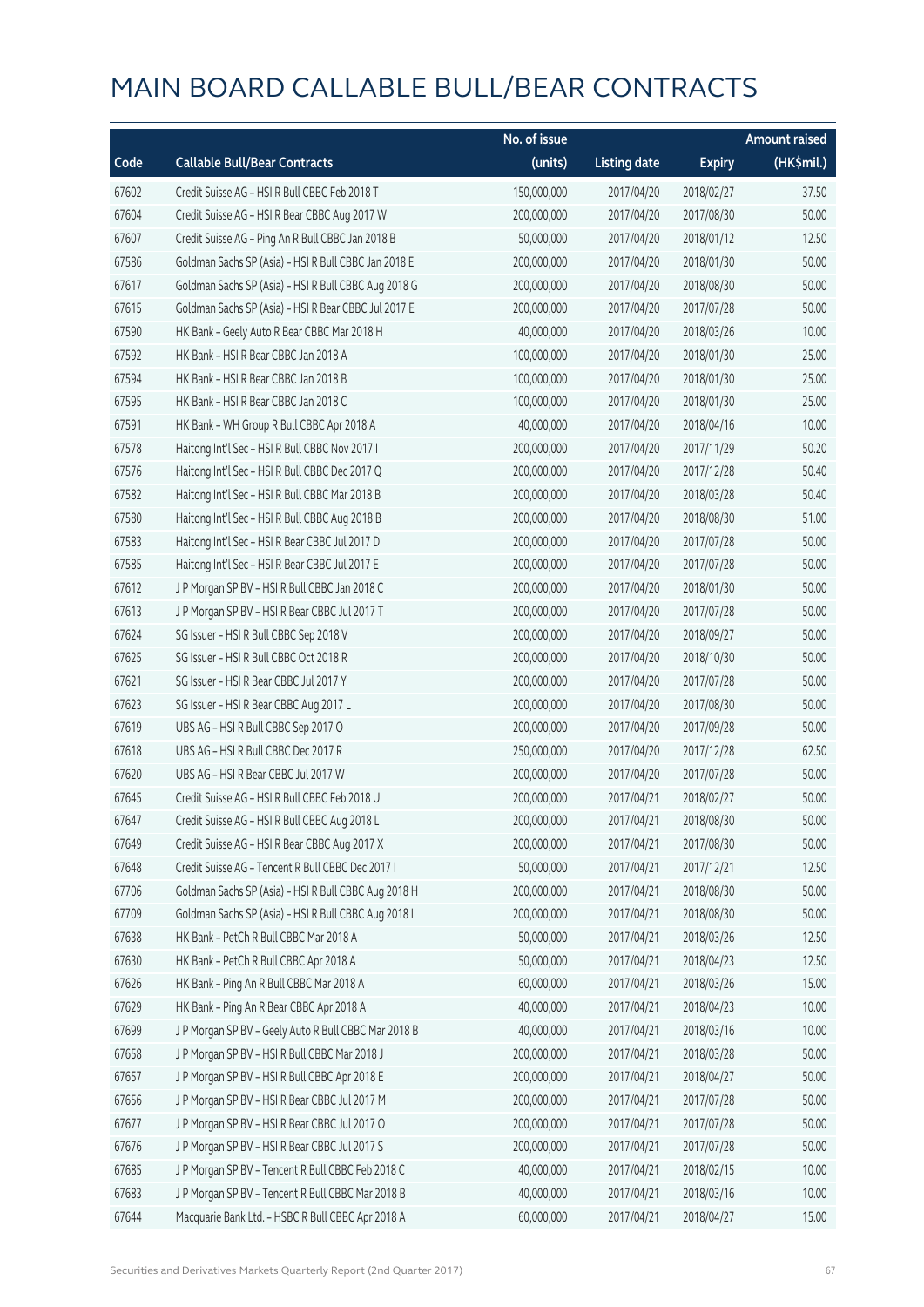|       |                                                          | No. of issue |                     |               | <b>Amount raised</b> |
|-------|----------------------------------------------------------|--------------|---------------------|---------------|----------------------|
| Code  | <b>Callable Bull/Bear Contracts</b>                      | (units)      | <b>Listing date</b> | <b>Expiry</b> | (HK\$mil.)           |
| 67640 | SG Issuer - CCB R Bull CBBC Feb 2018 A                   | 40,000,000   | 2017/04/21          | 2018/02/27    | 10.00                |
| 67710 | SG Issuer - HSI R Bull CBBC Sep 2018 W                   | 200,000,000  | 2017/04/21          | 2018/09/27    | 50.00                |
| 67713 | SG Issuer - HSI R Bull CBBC Oct 2018 S                   | 200,000,000  | 2017/04/21          | 2018/10/30    | 50.00                |
| 67641 | SG Issuer - Sands R Bull CBBC Mar 2018 B                 | 100,000,000  | 2017/04/21          | 2018/03/28    | 25.00                |
| 67643 | SG Issuer - Tencent R Bull CBBC Feb 2018 A               | 100,000,000  | 2017/04/21          | 2018/02/27    | 25.00                |
| 67651 | UBS AG - HSI R Bull CBBC Aug 2018 E                      | 250,000,000  | 2017/04/21          | 2018/08/30    | 62.50                |
| 67654 | UBS AG - HSI R Bear CBBC Jul 2017 X                      | 250,000,000  | 2017/04/21          | 2017/07/28    | 62.50                |
| 67655 | UBS AG - HSI R Bear CBBC Jul 2017 Y                      | 250,000,000  | 2017/04/21          | 2017/07/28    | 62.50                |
| 67653 | UBS AG - Tencent R Bull CBBC Dec 2017 B                  | 50,000,000   | 2017/04/21          | 2017/12/11    | 12.50                |
| 67715 | BNP Paribas Issuance B.V. - HSI R Bull CBBC Aug 2018 R   | 250,000,000  | 2017/04/24          | 2018/08/30    | 62.50                |
| 67716 | BNP Paribas Issuance B.V. - HSI R Bull CBBC Aug 2018 S   | 250,000,000  | 2017/04/24          | 2018/08/30    | 62.50                |
| 67725 | Credit Suisse AG - HSI R Bull CBBC Jan 2018 L            | 300,000,000  | 2017/04/24          | 2018/01/30    | 75.00                |
| 67729 | Credit Suisse AG - HSI R Bear CBBC Aug 2017 Y            | 200,000,000  | 2017/04/24          | 2017/08/30    | 50.00                |
| 67726 | Credit Suisse AG - Tencent R Bull CBBC Jan 2018 I        | 50,000,000   | 2017/04/24          | 2018/01/17    | 12.50                |
| 67744 | Goldman Sachs SP (Asia) - HSI R Bear CBBC Jul 2017 I     | 200,000,000  | 2017/04/24          | 2017/07/28    | 50.00                |
| 67721 | HK Bank - SHK Ppt R Bull CBBC Apr 2018 B                 | 40,000,000   | 2017/04/24          | 2018/04/30    | 10.00                |
| 67722 | HK Bank - SHK Ppt R Bear CBBC Jul 2018 A                 | 40,000,000   | 2017/04/24          | 2018/07/16    | 10.00                |
| 67717 | HK Bank - Tencent R Bull CBBC Apr 2018 B                 | 60,000,000   | 2017/04/24          | 2018/04/09    | 15.00                |
| 67723 | HK Bank - Tencent R Bull CBBC Apr 2018 C                 | 60,000,000   | 2017/04/24          | 2018/04/16    | 15.00                |
| 67720 | HK Bank - Tencent R Bear CBBC Jul 2018 A                 | 50,000,000   | 2017/04/24          | 2018/07/16    | 20.00                |
| 67731 | JP Morgan SP BV - HSIR Bull CBBC Feb 2018 H              | 200,000,000  | 2017/04/24          | 2018/02/27    | 50.00                |
| 67732 | J P Morgan SP BV - HSI R Bear CBBC Aug 2017 B            | 200,000,000  | 2017/04/24          | 2017/08/30    | 50.00                |
| 67735 | J P Morgan SP BV - Tencent R Bull CBBC Apr 2018 C        | 40,000,000   | 2017/04/24          | 2018/04/20    | 10.00                |
| 67740 | SG Issuer - HSI R Bull CBBC Sep 2018 X                   | 200,000,000  | 2017/04/24          | 2018/09/27    | 50.00                |
| 67737 | SG Issuer - HSI R Bear CBBC Jul 2017 L                   | 200,000,000  | 2017/04/24          | 2017/07/28    | 50.00                |
| 67747 | UBS AG - HSI R Bull CBBC Feb 2018 E                      | 200,000,000  | 2017/04/24          | 2018/02/27    | 50.00                |
| 67746 | UBS AG - HSI R Bull CBBC Aug 2018 F                      | 250,000,000  | 2017/04/24          | 2018/08/30    | 62.50                |
| 67755 | UBS AG - HSI R Bear CBBC Jul 2017 Z                      | 200,000,000  | 2017/04/24          | 2017/07/28    | 50.00                |
| 67750 | UBS AG - Tencent R Bull CBBC Nov 2017 F                  | 50,000,000   | 2017/04/24          | 2017/11/27    | 12.50                |
| 67751 | UBS AG - Tencent R Bull CBBC Dec 2017 C                  | 50,000,000   | 2017/04/24          | 2017/12/18    | 12.50                |
| 67762 | BNP Paribas Issuance B.V. - HSCEI R Bull CBBC Aug 2018 D | 100,000,000  | 2017/04/25          | 2018/08/30    | 25.00                |
| 67757 | BNP Paribas Issuance B.V. - HSI R Bull CBBC Aug 2018 T   | 250,000,000  | 2017/04/25          | 2018/08/30    | 62.50                |
| 67775 | BNP Paribas Issuance B.V. - HSI R Bull CBBC Aug 2018 U   | 250,000,000  | 2017/04/25          | 2018/08/30    | 62.50                |
| 67811 | BNP Paribas Issuance B.V. - HSI R Bull CBBC Aug 2018 V   | 250,000,000  | 2017/04/25          | 2018/08/30    | 62.50                |
| 67786 | Credit Suisse AG - China Life R Bear CBBC Dec 2017 B     | 50,000,000   | 2017/04/25          | 2017/12/15    | 12.50                |
| 67783 | Credit Suisse AG - HKEX R Bear CBBC Dec 2017 B           | 50,000,000   | 2017/04/25          | 2017/12/08    | 12.50                |
| 67781 | Credit Suisse AG - HSI R Bull CBBC Aug 2018 M            | 200,000,000  | 2017/04/25          | 2018/08/30    | 50.00                |
| 67789 | Credit Suisse AG - HSI R Bull CBBC Aug 2018 N            | 200,000,000  | 2017/04/25          | 2018/08/30    | 50.00                |
| 67802 | Credit Suisse AG - HSI R Bull CBBC Aug 2018 O            | 200,000,000  | 2017/04/25          | 2018/08/30    | 50.00                |
| 67798 | Credit Suisse AG - HSI R Bear CBBC Aug 2017 A            | 200,000,000  | 2017/04/25          | 2017/08/30    | 50.00                |
| 67796 | Credit Suisse AG - HSI R Bear CBBC Aug 2017 Z            | 200,000,000  | 2017/04/25          | 2017/08/30    | 50.00                |
| 67773 | Bank of East Asia - Galaxy Ent R Bull CBBC Apr 2018 A    | 18,000,000   | 2017/04/25          | 2018/04/18    | 10.08                |
| 67770 | Bank of East Asia - Tencent R Bull CBBC Apr 2018 B       | 40,000,000   | 2017/04/25          | 2018/04/18    | 10.00                |
| 67774 | Bank of East Asia - Tencent R Bull CBBC Apr 2018 C       | 40,000,000   | 2017/04/25          | 2018/04/18    | 10.00                |
| 67766 | Goldman Sachs SP (Asia) - HSI R Bull CBBC Aug 2018 J     | 200,000,000  | 2017/04/25          | 2018/08/30    | 50.00                |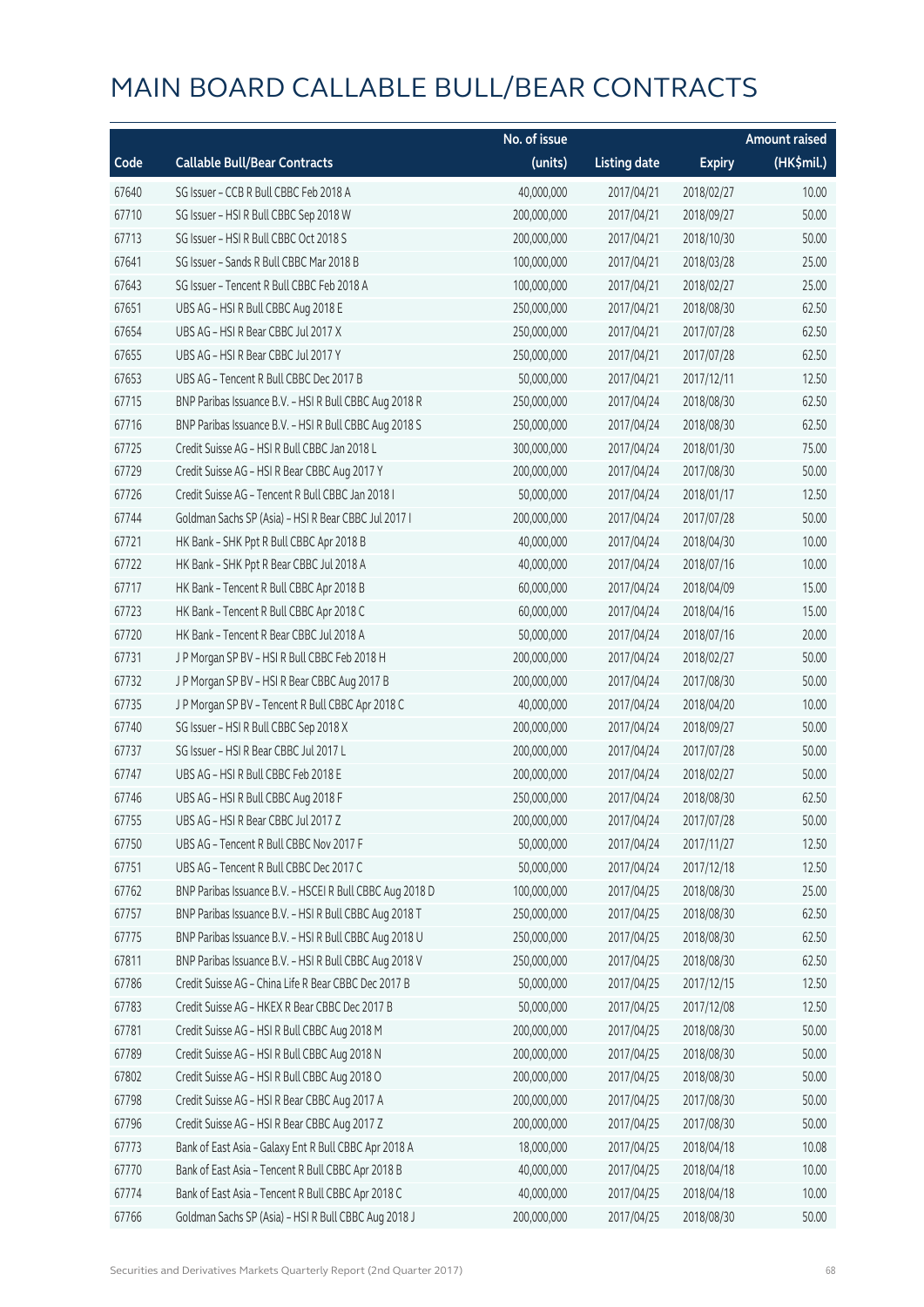|       |                                                          | No. of issue |                     |               | <b>Amount raised</b> |
|-------|----------------------------------------------------------|--------------|---------------------|---------------|----------------------|
| Code  | <b>Callable Bull/Bear Contracts</b>                      | (units)      | <b>Listing date</b> | <b>Expiry</b> | (HK\$mil.)           |
| 67829 | Goldman Sachs SP (Asia) - HSI R Bear CBBC Jul 2017 A     | 200,000,000  | 2017/04/25          | 2017/07/28    | 50.00                |
| 67825 | Goldman Sachs SP (Asia) - HSI R Bear CBBC Jul 2017 F     | 200,000,000  | 2017/04/25          | 2017/07/28    | 50.00                |
| 67826 | Goldman Sachs SP (Asia) - HSI R Bear CBBC Jul 2017 J     | 200,000,000  | 2017/04/25          | 2017/07/28    | 50.00                |
| 67764 | HK Bank - HKEX R Bear CBBC Mar 2018 D                    | 40,000,000   | 2017/04/25          | 2018/03/26    | 10.00                |
| 67763 | HK Bank - Link REIT R Bull CBBC Mar 2018 A               | 40,000,000   | 2017/04/25          | 2018/03/26    | 10.00                |
| 67842 | J P Morgan SP BV - HSI R Bull CBBC Mar 2018 K            | 200,000,000  | 2017/04/25          | 2018/03/28    | 50.00                |
| 67844 | J P Morgan SP BV - HSI R Bull CBBC Apr 2018 F            | 200,000,000  | 2017/04/25          | 2018/04/27    | 50.00                |
| 67848 | J P Morgan SP BV - HSI R Bear CBBC Jul 2017 Q            | 200,000,000  | 2017/04/25          | 2017/07/28    | 50.00                |
| 67850 | J P Morgan SP BV - HSI R Bear CBBC Jul 2017 V            | 200,000,000  | 2017/04/25          | 2017/07/28    | 50.00                |
| 67846 | J P Morgan SP BV - Tencent R Bear CBBC Apr 2018 C        | 40,000,000   | 2017/04/25          | 2018/04/20    | 10.00                |
| 67839 | SG Issuer - HSI R Bull CBBC Aug 2018 O                   | 200,000,000  | 2017/04/25          | 2018/08/30    | 50.00                |
| 67840 | SG Issuer - HSI R Bull CBBC Oct 2018 T                   | 200,000,000  | 2017/04/25          | 2018/10/30    | 50.00                |
| 67832 | SG Issuer - HSI R Bear CBBC Jul 2017 M                   | 200,000,000  | 2017/04/25          | 2017/07/28    | 50.00                |
| 67835 | SG Issuer - HSI R Bear CBBC Aug 2017 J                   | 200,000,000  | 2017/04/25          | 2017/08/30    | 50.00                |
| 67836 | SG Issuer - HSI R Bear CBBC Aug 2017 M                   | 200,000,000  | 2017/04/25          | 2017/08/30    | 50.00                |
| 67821 | UBS AG - HSI R Bull CBBC Nov 2017 L                      | 200,000,000  | 2017/04/25          | 2017/11/29    | 50.00                |
| 67817 | UBS AG - HSI R Bull CBBC Jan 2018 I                      | 200,000,000  | 2017/04/25          | 2018/01/30    | 50.00                |
| 67814 | UBS AG - HSI R Bull CBBC Aug 2018 G                      | 250,000,000  | 2017/04/25          | 2018/08/30    | 62.50                |
| 67818 | UBS AG - HSI R Bull CBBC Sep 2018 A                      | 200,000,000  | 2017/04/25          | 2018/09/27    | 50.00                |
| 67822 | UBS AG - HSI R Bear CBBC Jul 2017 C                      | 200,000,000  | 2017/04/25          | 2017/07/28    | 50.00                |
| 67823 | UBS AG - HSI R Bear CBBC Jul 2017 D                      | 250,000,000  | 2017/04/25          | 2017/07/28    | 62.50                |
| 67824 | UBS AG - HSI R Bear CBBC Jul 2017 G                      | 200,000,000  | 2017/04/25          | 2017/07/28    | 50.00                |
| 67867 | BNP Paribas Issuance B.V. - HSCEI R Bull CBBC Aug 2018 E | 100,000,000  | 2017/04/26          | 2018/08/30    | 25.00                |
| 67865 | BNP Paribas Issuance B.V. - HSCEI R Bear CBBC Feb 2018 F | 100,000,000  | 2017/04/26          | 2018/02/27    | 25.00                |
| 67864 | BNP Paribas Issuance B.V. - HSI R Bull CBBC Aug 2018 W   | 250,000,000  | 2017/04/26          | 2018/08/30    | 62.50                |
| 67861 | BNP Paribas Issuance B.V. - HSI R Bear CBBC Feb 2018 C   | 250,000,000  | 2017/04/26          | 2018/02/27    | 62.50                |
| 67862 | BNP Paribas Issuance B.V. - HSI R Bear CBBC Feb 2018 P   | 250,000,000  | 2017/04/26          | 2018/02/27    | 62.50                |
| 67885 | BNP Paribas Issuance B.V. - HSI R Bear CBBC Feb 2018 Q   | 250,000,000  | 2017/04/26          | 2018/02/27    | 62.50                |
| 67886 | BNP Paribas Issuance B.V. - HSI R Bear CBBC Feb 2018 R   | 250,000,000  | 2017/04/26          | 2018/02/27    | 62.50                |
| 67925 | Credit Suisse AG - BOCL R Bull CBBC Feb 2018 A           | 50,000,000   | 2017/04/26          | 2018/02/22    | 12.50                |
| 67902 | Credit Suisse AG - HSI R Bull CBBC Feb 2018 V            | 200,000,000  | 2017/04/26          | 2018/02/27    | 50.00                |
| 67913 | Credit Suisse AG - HSI R Bull CBBC Feb 2018 W            | 150,000,000  | 2017/04/26          | 2018/02/27    | 37.50                |
| 67914 | Credit Suisse AG - HSI R Bear CBBC Aug 2017 B            | 200,000,000  | 2017/04/26          | 2017/08/30    | 50.00                |
| 67923 | Credit Suisse AG - HSI R Bear CBBC Aug 2017 C            | 150,000,000  | 2017/04/26          | 2017/08/30    | 37.50                |
| 67918 | Credit Suisse AG - HSI R Bear CBBC Sep 2017 D            | 200,000,000  | 2017/04/26          | 2017/09/28    | 50.00                |
| 67859 | Goldman Sachs SP (Asia) - HSI R Bull CBBC Aug 2018 K     | 200,000,000  | 2017/04/26          | 2018/08/30    | 50.00                |
| 67901 | Goldman Sachs SP (Asia) - HSI R Bull CBBC Aug 2018 L     | 200,000,000  | 2017/04/26          | 2018/08/30    | 50.00                |
| 67897 | Goldman Sachs SP (Asia) - HSI R Bear CBBC Jul 2017 K     | 200,000,000  | 2017/04/26          | 2017/07/28    | 50.00                |
| 67898 | Goldman Sachs SP (Asia) - HSI R Bear CBBC Jul 2017 L     | 200,000,000  | 2017/04/26          | 2017/07/28    | 50.00                |
| 67869 | HK Bank - China Mobile R Bear CBBC Apr 2018 B            | 40,000,000   | 2017/04/26          | 2018/04/09    | 10.00                |
| 67868 | HK Bank - HSCEI R Bear CBBC Jan 2018 B                   | 50,000,000   | 2017/04/26          | 2018/01/30    | 12.50                |
| 67877 | HK Bank - HSI R Bear CBBC Jan 2018 D                     | 100,000,000  | 2017/04/26          | 2018/01/30    | 25.00                |
| 67871 | HK Bank - HSI R Bear CBBC Feb 2018 A                     | 100,000,000  | 2017/04/26          | 2018/02/27    | 25.00                |
| 67875 | HK Bank - HSI R Bear CBBC Feb 2018 B                     | 100,000,000  | 2017/04/26          | 2018/02/27    | 25.00                |
| 67882 | HK Bank - Tencent R Bull CBBC Apr 2018 D                 | 60,000,000   | 2017/04/26          | 2018/04/16    | 15.00                |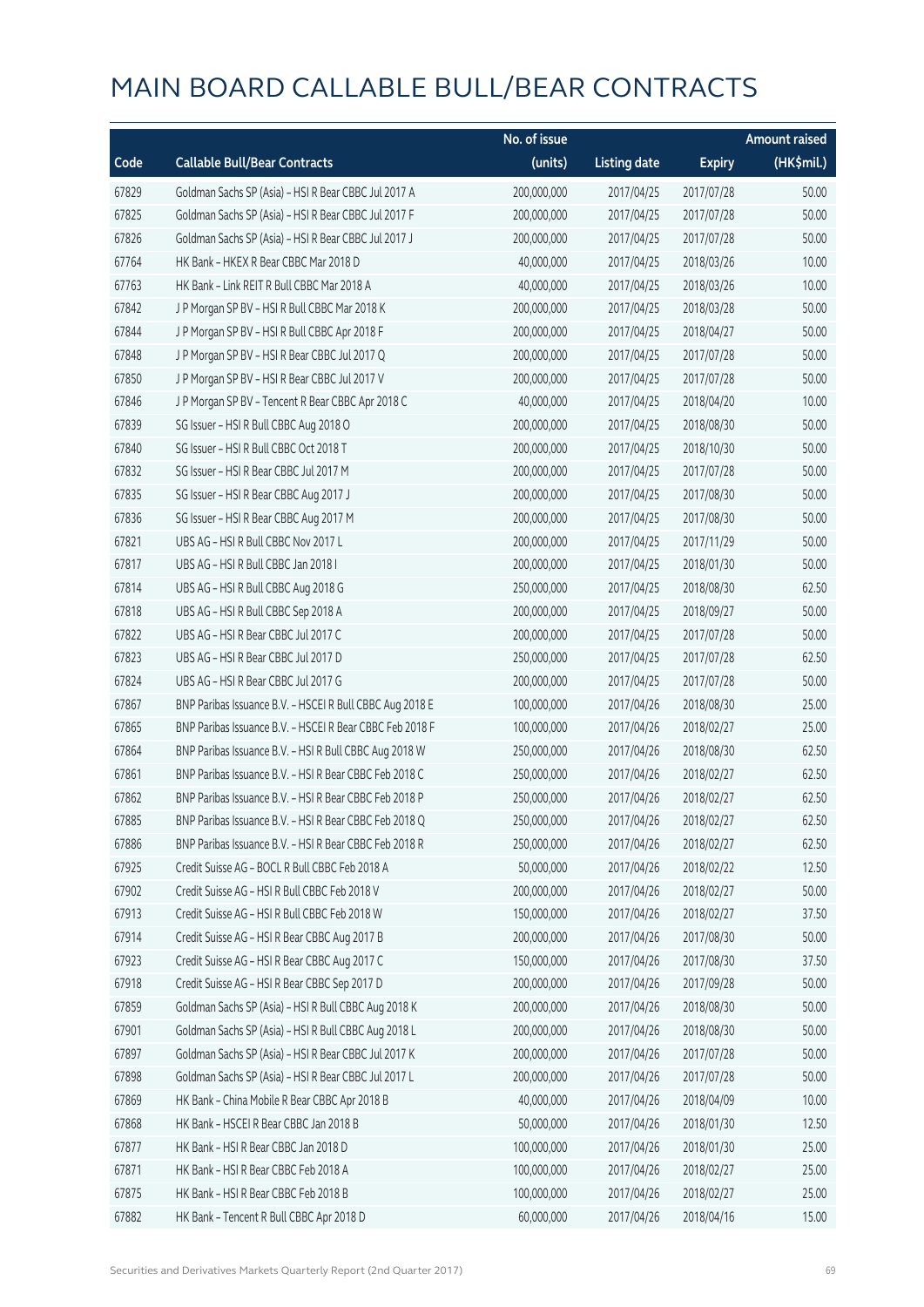|       |                                                      | No. of issue |                     |               | <b>Amount raised</b> |
|-------|------------------------------------------------------|--------------|---------------------|---------------|----------------------|
| Code  | <b>Callable Bull/Bear Contracts</b>                  | (units)      | <b>Listing date</b> | <b>Expiry</b> | (HK\$mil.)           |
| 67881 | HK Bank - Tencent R Bear CBBC Apr 2018 A             | 50,000,000   | 2017/04/26          | 2018/04/09    | 12.50                |
| 67891 | Haitong Int'l Sec - HSI R Bull CBBC Mar 2018 C       | 200,000,000  | 2017/04/26          | 2018/03/28    | 50.80                |
| 67890 | Haitong Int'l Sec - HSI R Bull CBBC Apr 2018 C       | 200,000,000  | 2017/04/26          | 2018/04/27    | 50.20                |
| 67887 | Haitong Int'l Sec - HSI R Bull CBBC Aug 2018 C       | 200,000,000  | 2017/04/26          | 2018/08/30    | 51.00                |
| 67892 | Haitong Int'l Sec - HSI R Bear CBBC Jul 2017 F       | 200,000,000  | 2017/04/26          | 2017/07/28    | 50.00                |
| 67893 | Haitong Int'l Sec - HSI R Bear CBBC Jul 2017 G       | 200,000,000  | 2017/04/26          | 2017/07/28    | 50.20                |
| 67939 | J P Morgan SP BV - HSI R Bull CBBC Jan 2018 B        | 200,000,000  | 2017/04/26          | 2018/01/30    | 50.00                |
| 67941 | J P Morgan SP BV - HSI R Bull CBBC Mar 2018 L        | 200,000,000  | 2017/04/26          | 2018/03/28    | 50.00                |
| 67944 | J P Morgan SP BV - HSI R Bear CBBC Aug 2017 C        | 200,000,000  | 2017/04/26          | 2017/08/30    | 50.00                |
| 67945 | J P Morgan SP BV - HSI R Bear CBBC Aug 2017 D        | 200,000,000  | 2017/04/26          | 2017/08/30    | 50.00                |
| 67946 | J P Morgan SP BV - HSI R Bear CBBC Aug 2017 E        | 200,000,000  | 2017/04/26          | 2017/08/30    | 50.00                |
| 67956 | J P Morgan SP BV - Tencent R Bull CBBC Mar 2018 C    | 40,000,000   | 2017/04/26          | 2018/03/16    | 10.00                |
| 67951 | SG Issuer - HSI R Bull CBBC Sep 2018 Y               | 200,000,000  | 2017/04/26          | 2018/09/27    | 50.00                |
| 67952 | SG Issuer - HSI R Bull CBBC Oct 2018 U               | 200,000,000  | 2017/04/26          | 2018/10/30    | 50.00                |
| 67949 | SG Issuer - HSI R Bear CBBC Jul 2017 N               | 200,000,000  | 2017/04/26          | 2017/07/28    | 50.00                |
| 67947 | SG Issuer - HSI R Bear CBBC Jul 2017 U               | 200,000,000  | 2017/04/26          | 2017/07/28    | 50.00                |
| 67950 | SG Issuer - HSI R Bear CBBC Aug 2017 P               | 200,000,000  | 2017/04/26          | 2017/08/30    | 50.00                |
| 67938 | UBS AG - HSCEI R Bear CBBC Jul 2017 B                | 100,000,000  | 2017/04/26          | 2017/07/28    | 25.00                |
| 67933 | UBS AG - HSI R Bull CBBC Dec 2017 P                  | 200,000,000  | 2017/04/26          | 2017/12/28    | 50.00                |
| 67929 | UBS AG - HSI R Bull CBBC Jan 2018 E                  | 250,000,000  | 2017/04/26          | 2018/01/30    | 62.50                |
| 67932 | UBS AG - HSI R Bull CBBC Feb 2018 F                  | 200,000,000  | 2017/04/26          | 2018/02/27    | 50.00                |
| 67935 | UBS AG - HSI R Bear CBBC Jul 2017 I                  | 200,000,000  | 2017/04/26          | 2017/07/28    | 50.00                |
| 67936 | UBS AG - HSI R Bear CBBC Jul 2017 L                  | 250,000,000  | 2017/04/26          | 2017/07/28    | 62.50                |
| 67937 | UBS AG - HSI R Bear CBBC Jul 2017 M                  | 250,000,000  | 2017/04/26          | 2017/07/28    | 62.50                |
| 67980 | Credit Suisse AG - HSI R Bull CBBC Feb 2018 X        | 200,000,000  | 2017/04/27          | 2018/02/27    | 50.00                |
| 67977 | Credit Suisse AG - HSI R Bull CBBC Aug 2018 P        | 200,000,000  | 2017/04/27          | 2018/08/30    | 50.00                |
| 67971 | Credit Suisse AG - HSI R Bear CBBC Aug 2017 D        | 200,000,000  | 2017/04/27          | 2017/08/30    | 50.00                |
| 67976 | Credit Suisse AG - HSI R Bear CBBC Aug 2017 E        | 200,000,000  | 2017/04/27          | 2017/08/30    | 50.00                |
| 67982 | Credit Suisse AG - Tencent R Bull CBBC Jan 2018 J    | 50,000,000   | 2017/04/27          | 2018/01/19    | 12.50                |
| 67983 | Credit Suisse AG - Tencent R Bull CBBC Feb 2018 A    | 50,000,000   | 2017/04/27          | 2018/02/06    | 12.50                |
| 67984 | Goldman Sachs SP (Asia) - HSI R Bull CBBC Aug 2018 M | 200,000,000  | 2017/04/27          | 2018/08/30    | 50.00                |
| 67989 | Goldman Sachs SP (Asia) - HSI R Bear CBBC Jul 2017 B | 200,000,000  | 2017/04/27          | 2017/07/28    | 50.00                |
| 67964 | HK Bank - HKEX R Bull CBBC Mar 2018 D                | 50,000,000   | 2017/04/27          | 2018/03/26    | 12.50                |
| 67959 | HK Bank - HSI R Bull CBBC Jan 2018 C                 | 100,000,000  | 2017/04/27          | 2018/01/30    | 25.00                |
| 67967 | HK Bank - HSI R Bull CBBC Feb 2018 A                 | 100,000,000  | 2017/04/27          | 2018/02/27    | 25.00                |
| 67966 | HK Bank - HSI R Bear CBBC Mar 2018 A                 | 100,000,000  | 2017/04/27          | 2018/03/28    | 25.00                |
| 67965 | HK Bank - Tencent R Bull CBBC Mar 2018 L             | 60,000,000   | 2017/04/27          | 2018/03/26    | 15.00                |
| 68018 | J P Morgan SP BV - Geely Auto R Bull CBBC Feb 2018 C | 60,000,000   | 2017/04/27          | 2018/02/15    | 15.00                |
| 68021 | J P Morgan SP BV - HSI R Bull CBBC Mar 2018 M        | 200,000,000  | 2017/04/27          | 2018/03/28    | 50.00                |
| 68025 | J P Morgan SP BV - HSI R Bull CBBC Apr 2018 G        | 200,000,000  | 2017/04/27          | 2018/04/27    | 50.00                |
| 68005 | J P Morgan SP BV - HSI R Bear CBBC Jul 2017 T        | 200,000,000  | 2017/04/27          | 2017/07/28    | 50.00                |
| 67994 | J P Morgan SP BV - HSI R Bear CBBC Aug 2017 F        | 200,000,000  | 2017/04/27          | 2017/08/30    | 50.00                |
| 68006 | JP Morgan SP BV - Tencent R Bull CBBC Apr 2018 D     | 40,000,000   | 2017/04/27          | 2018/04/20    | 10.00                |
| 68010 | J P Morgan SP BV - Tencent R Bear CBBC Apr 2018 D    | 40,000,000   | 2017/04/27          | 2018/04/20    | 10.00                |
| 68019 | J P Morgan SP BV - Tencent R Bear CBBC Apr 2018 E    | 40,000,000   | 2017/04/27          | 2018/04/20    | 12.00                |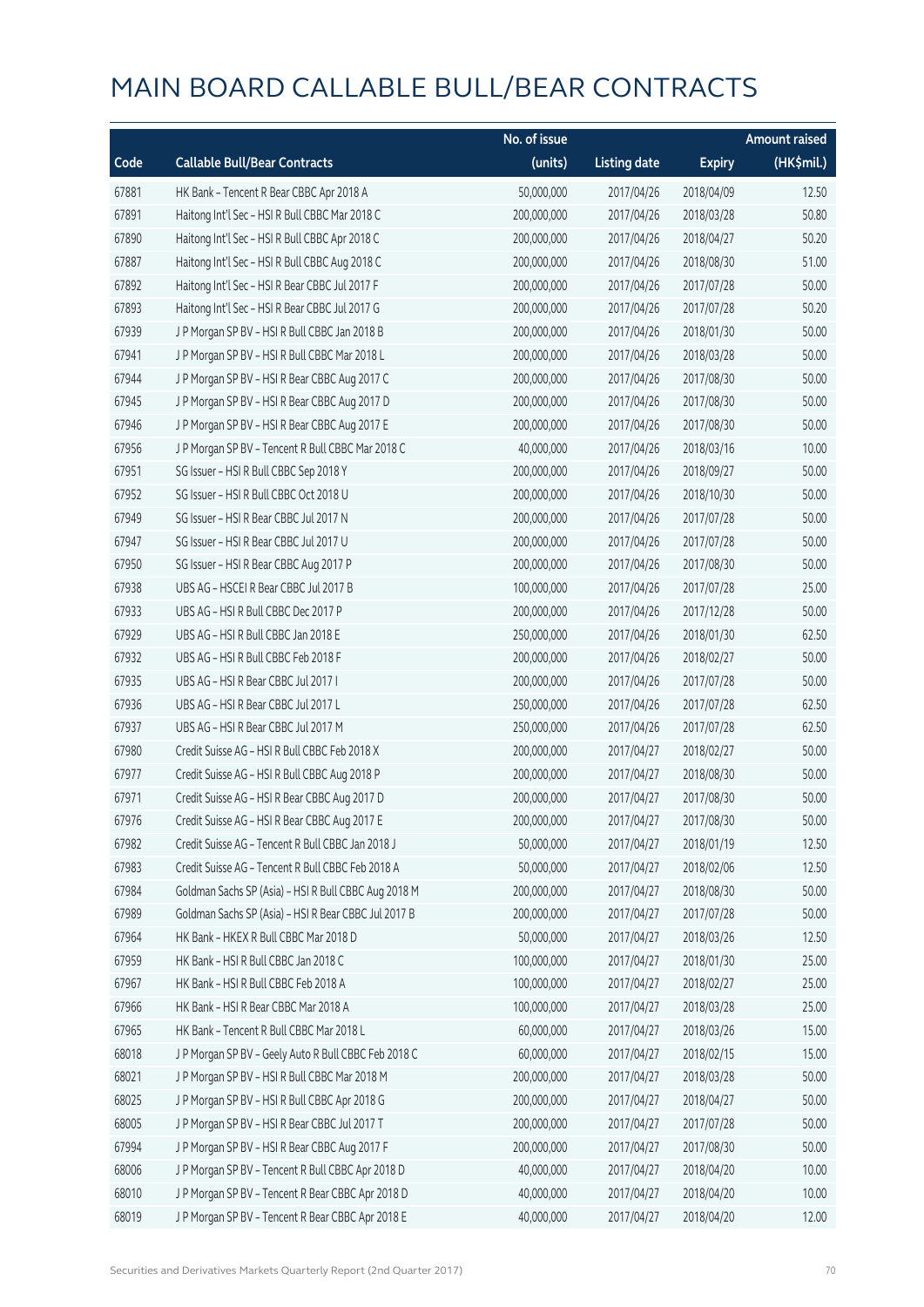|       |                                                         | No. of issue |                     |               | <b>Amount raised</b> |
|-------|---------------------------------------------------------|--------------|---------------------|---------------|----------------------|
| Code  | <b>Callable Bull/Bear Contracts</b>                     | (units)      | <b>Listing date</b> | <b>Expiry</b> | (HK\$mil.)           |
| 68038 | SG Issuer - HSI R Bull CBBC Sep 2018 E                  | 200,000,000  | 2017/04/27          | 2018/09/27    | 50.00                |
| 68032 | SG Issuer - HSI R Bull CBBC Sep 2018 Z                  | 200,000,000  | 2017/04/27          | 2018/09/27    | 50.00                |
| 68027 | SG Issuer - HSI R Bear CBBC Jul 2017 P                  | 200,000,000  | 2017/04/27          | 2017/07/28    | 50.00                |
| 68029 | SG Issuer - HSI R Bear CBBC Aug 2017 H                  | 200,000,000  | 2017/04/27          | 2017/08/30    | 50.00                |
| 68046 | SG Issuer - Tencent R Bull CBBC Jan 2018 I              | 100,000,000  | 2017/04/27          | 2018/01/30    | 25.00                |
| 68052 | SG Issuer - Tencent R Bull CBBC Feb 2018 B              | 100,000,000  | 2017/04/27          | 2018/02/27    | 25.00                |
| 68058 | SG Issuer - Tencent R Bull CBBC Feb 2018 C              | 100,000,000  | 2017/04/27          | 2018/02/27    | 25.00                |
| 68045 | SG Issuer - Tencent R Bear CBBC Nov 2017 B              | 100,000,000  | 2017/04/27          | 2017/11/29    | 25.00                |
| 67970 | UBS AG - HSI R Bull CBBC Aug 2018 H                     | 250,000,000  | 2017/04/27          | 2018/08/30    | 62.50                |
| 67968 | UBS AG - HSI R Bear CBBC Jul 2017 P                     | 250,000,000  | 2017/04/27          | 2017/07/28    | 62.50                |
| 67969 | UBS AG - HSI R Bear CBBC Jul 2017 Q                     | 250,000,000  | 2017/04/27          | 2017/07/28    | 62.50                |
| 68061 | BNP Paribas Issuance B.V. - HSI R Bear CBBC Feb 2018 S  | 250,000,000  | 2017/04/28          | 2018/02/27    | 62.50                |
| 68141 | Credit Suisse AG - Geely Auto R Bull CBBC Dec 2017 G    | 50,000,000   | 2017/04/28          | 2017/12/28    | 12.50                |
| 68128 | Credit Suisse AG - HSI R Bull CBBC Feb 2018 Y           | 300,000,000  | 2017/04/28          | 2018/02/27    | 75.00                |
| 68127 | Credit Suisse AG - HSI R Bull CBBC Aug 2018 Q           | 200,000,000  | 2017/04/28          | 2018/08/30    | 50.00                |
| 68138 | Credit Suisse AG - HSI R Bear CBBC Aug 2017 F           | 200,000,000  | 2017/04/28          | 2017/08/30    | 50.00                |
| 68142 | Credit Suisse AG - HSI R Bear CBBC Aug 2017 M           | 200,000,000  | 2017/04/28          | 2017/08/30    | 50.00                |
| 68139 | Credit Suisse AG - Tencent R Bull CBBC Jan 2018 K       | 50,000,000   | 2017/04/28          | 2018/01/04    | 12.50                |
| 68077 | Bank of East Asia - China Mobile R Bear CBBC Mar 2018 A | 40,000,000   | 2017/04/28          | 2018/03/28    | 10.00                |
| 68076 | Bank of East Asia - Geely Auto R Bull CBBC Mar 2018 B   | 40,000,000   | 2017/04/28          | 2018/03/28    | 10.00                |
| 68072 | Bank of East Asia - Tencent R Bull CBBC Mar 2018 B      | 40,000,000   | 2017/04/28          | 2018/03/28    | 10.00                |
| 68073 | Bank of East Asia - Tencent R Bull CBBC Mar 2018 C      | 40,000,000   | 2017/04/28          | 2018/03/28    | 10.00                |
| 68075 | Bank of East Asia - Tencent R Bear CBBC Mar 2018 A      | 40,000,000   | 2017/04/28          | 2018/03/28    | 10.00                |
| 68143 | Goldman Sachs SP (Asia) - HSI R Bear CBBC Jul 2017 G    | 200,000,000  | 2017/04/28          | 2017/07/28    | 50.00                |
| 68068 | HK Bank - BOCL R Bear CBBC Apr 2018 A                   | 40,000,000   | 2017/04/28          | 2018/04/30    | 10.00                |
| 68070 | HK Bank - CC Bank R Bear CBBC Apr 2018 A                | 40,000,000   | 2017/04/28          | 2018/04/30    | 10.00                |
| 68071 | HK Bank - HSI R Bull CBBC Jan 2018 D                    | 100,000,000  | 2017/04/28          | 2018/01/30    | 25.00                |
| 68067 | HK Bank - Tencent R Bull CBBC Apr 2018 E                | 60,000,000   | 2017/04/28          | 2018/04/09    | 15.00                |
| 68069 | HK Bank - Tencent R Bear CBBC Jun 2018 A                | 50,000,000   | 2017/04/28          | 2018/06/11    | 20.00                |
| 68144 | J P Morgan SP BV - HSI R Bear CBBC Jul 2017 M           | 200,000,000  | 2017/04/28          | 2017/07/28    | 50.00                |
| 68150 | J P Morgan SP BV - Tencent R Bull CBBC Feb 2018 D       | 40,000,000   | 2017/04/28          | 2018/02/15    | 10.00                |
| 68062 | Macquarie Bank Ltd. - Tencent R Bull CBBC Nov 2017 C    | 40,000,000   | 2017/04/28          | 2017/11/30    | 10.00                |
| 68063 | Macquarie Bank Ltd. - Tencent R Bear CBBC Nov 2017 A    | 40,000,000   | 2017/04/28          | 2017/11/30    | 10.00                |
| 68114 | UBS AG - HSI R Bull CBBC Aug 2018 I                     | 200,000,000  | 2017/04/28          | 2018/08/30    | 50.00                |
| 68089 | UBS AG - HSI R Bear CBBC Jul 2017 O                     | 250,000,000  | 2017/04/28          | 2017/07/28    | 62.50                |
| 68079 | UBS AG - HSI R Bear CBBC Jul 2017 R                     | 200,000,000  | 2017/04/28          | 2017/07/28    | 50.00                |
| 68083 | UBS AG - HSI R Bear CBBC Jul 2017 S                     | 250,000,000  | 2017/04/28          | 2017/07/28    | 62.50                |
| 68096 | UBS AG - HSI R Bear CBBC Jul 2017 T                     | 200,000,000  | 2017/04/28          | 2017/07/28    | 50.00                |
| 68103 | UBS AG - HSI R Bear CBBC Jul 2017 U                     | 250,000,000  | 2017/04/28          | 2017/07/28    | 62.50                |
| 68111 | UBS AG - HSI R Bear CBBC Jul 2017 W                     | 250,000,000  | 2017/04/28          | 2017/07/28    | 62.50                |
| 68106 | UBS AG - Tencent R Bull CBBC Dec 2017 D                 | 50,000,000   | 2017/04/28          | 2017/12/04    | 12.50                |
| 68109 | UBS AG - Tencent R Bear CBBC Nov 2017 A                 | 50,000,000   | 2017/04/28          | 2017/11/20    | 14.25                |
| 68110 | UBS AG - Tencent R Bear CBBC Dec 2017 A                 | 50,000,000   | 2017/04/28          | 2017/12/04    | 12.50                |
| 68152 | BNP Paribas Issuance B.V. - HSI R Bear CBBC Feb 2018 V  | 250,000,000  | 2017/05/02          | 2018/02/27    | 62.50                |
| 68176 | Credit Suisse AG - Galaxy Ent R Bear CBBC Dec 2017 E    | 50,000,000   | 2017/05/02          | 2017/12/15    | 12.50                |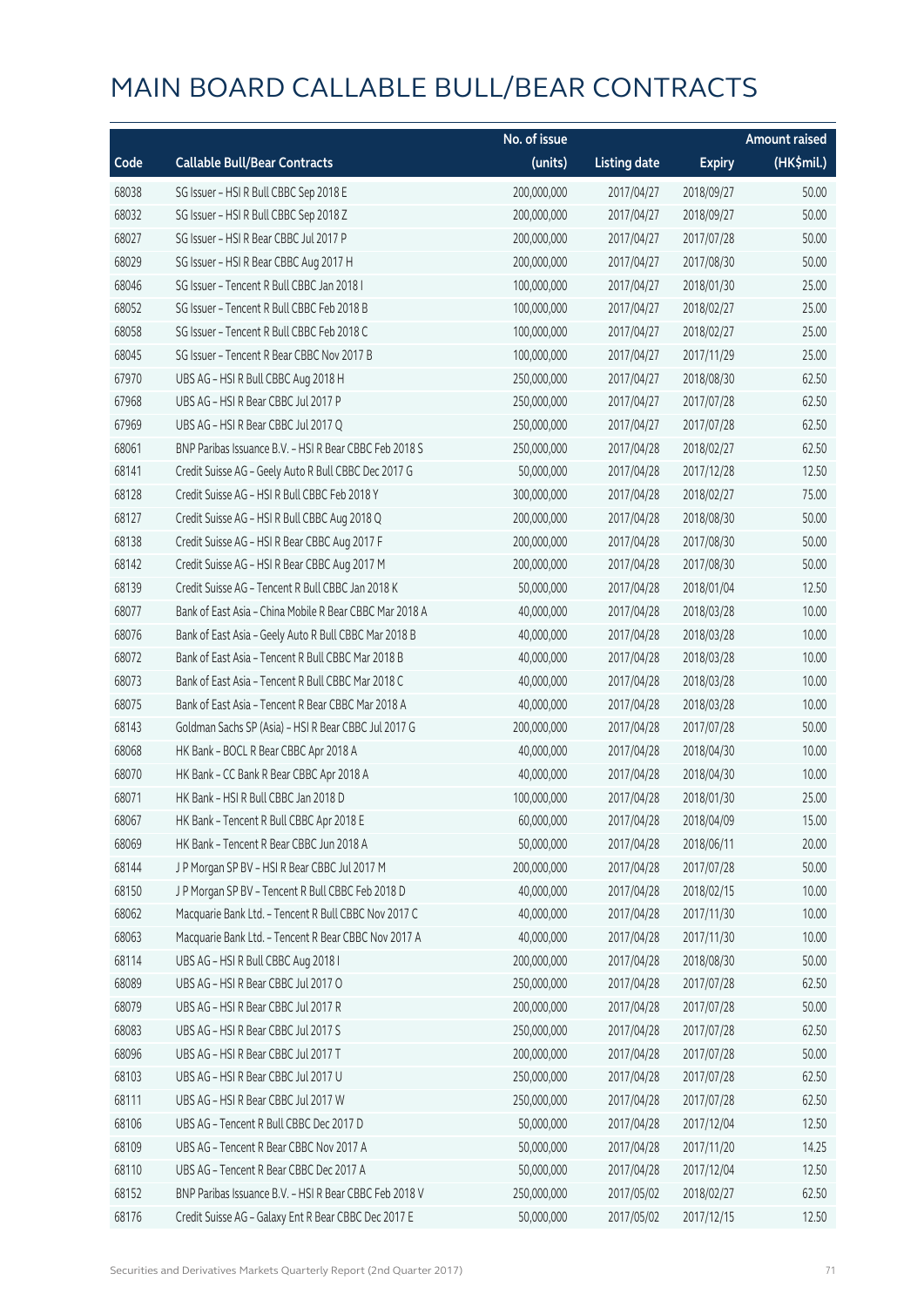|       |                                                        | No. of issue |                     |               | <b>Amount raised</b> |
|-------|--------------------------------------------------------|--------------|---------------------|---------------|----------------------|
| Code  | <b>Callable Bull/Bear Contracts</b>                    | (units)      | <b>Listing date</b> | <b>Expiry</b> | (HK\$mil.)           |
| 68178 | Credit Suisse AG - HSI R Bull CBBC Feb 2018 Z          | 200,000,000  | 2017/05/02          | 2018/02/27    | 50.00                |
| 68170 | Credit Suisse AG - HSI R Bear CBBC Aug 2017 N          | 200,000,000  | 2017/05/02          | 2017/08/30    | 50.00                |
| 68174 | Credit Suisse AG - Tencent R Bull CBBC Feb 2018 B      | 50,000,000   | 2017/05/02          | 2018/02/09    | 12.50                |
| 68203 | Goldman Sachs SP (Asia) - HSI R Bull CBBC Aug 2018 N   | 200,000,000  | 2017/05/02          | 2018/08/30    | 50.00                |
| 68255 | Goldman Sachs SP (Asia) - HSI R Bull CBBC Aug 2018 O   | 200,000,000  | 2017/05/02          | 2018/08/30    | 50.00                |
| 68257 | Goldman Sachs SP (Asia) - HSI R Bear CBBC Aug 2017 D   | 200,000,000  | 2017/05/02          | 2017/08/30    | 50.00                |
| 68167 | HK Bank - A50 R Bull CBBC Oct 2018 A                   | 50,000,000   | 2017/05/02          | 2018/10/22    | 12.50                |
| 68161 | HK Bank - A50 R Bull CBBC Nov 2018 A                   | 50,000,000   | 2017/05/02          | 2018/11/26    | 12.50                |
| 68159 | HK Bank - A50 R Bull CBBC Jan 2019 A                   | 50,000,000   | 2017/05/02          | 2019/01/28    | 15.00                |
| 68158 | HK Bank - A50 R Bull CBBC Feb 2019 A                   | 50,000,000   | 2017/05/02          | 2019/02/18    | 15.00                |
| 68153 | HK Bank - HSI R Bear CBBC Jan 2018 E                   | 100,000,000  | 2017/05/02          | 2018/01/30    | 25.00                |
| 68154 | HK Bank - HSI R Bear CBBC Feb 2018 C                   | 100,000,000  | 2017/05/02          | 2018/02/27    | 25.00                |
| 68156 | HK Bank - Tencent R Bull CBBC Mar 2018 M               | 60,000,000   | 2017/05/02          | 2018/03/26    | 15.00                |
| 68231 | J P Morgan SP BV - HSI R Bull CBBC Mar 2018 N          | 200,000,000  | 2017/05/02          | 2018/03/28    | 50.00                |
| 68232 | J P Morgan SP BV - HSI R Bull CBBC Apr 2018 H          | 200,000,000  | 2017/05/02          | 2018/04/27    | 50.00                |
| 68205 | J P Morgan SP BV - HSI R Bear CBBC Aug 2017 G          | 200,000,000  | 2017/05/02          | 2017/08/30    | 50.00                |
| 68218 | JP Morgan SP BV - Tencent R Bull CBBC Mar 2018 D       | 40,000,000   | 2017/05/02          | 2018/03/16    | 10.00                |
| 68226 | J P Morgan SP BV - Tencent R Bear CBBC Apr 2018 F      | 40,000,000   | 2017/05/02          | 2018/04/20    | 12.80                |
| 68242 | SG Issuer - HSI R Bull CBBC Sep 2018 G                 | 200,000,000  | 2017/05/02          | 2018/09/27    | 50.00                |
| 68243 | SG Issuer - HSI R Bull CBBC Oct 2018 V                 | 200,000,000  | 2017/05/02          | 2018/10/30    | 50.00                |
| 68239 | SG Issuer - HSI R Bear CBBC Sep 2017 D                 | 200,000,000  | 2017/05/02          | 2017/09/28    | 50.00                |
| 68240 | SG Issuer - HSI R Bear CBBC Sep 2017 E                 | 200,000,000  | 2017/05/02          | 2017/09/28    | 50.00                |
| 68190 | UBS AG - HSI R Bull CBBC Jul 2018 A                    | 200,000,000  | 2017/05/02          | 2018/07/30    | 50.00                |
| 68182 | UBS AG - HSI R Bear CBBC Aug 2017 B                    | 250,000,000  | 2017/05/02          | 2017/08/30    | 62.50                |
| 68268 | BNP Paribas Issuance B.V. - HSI R Bull CBBC Aug 2018 X | 250,000,000  | 2017/05/04          | 2018/08/30    | 62.50                |
| 68270 | BNP Paribas Issuance B.V. - HSI R Bull CBBC Aug 2018 Y | 250,000,000  | 2017/05/04          | 2018/08/30    | 62.50                |
| 68460 | BNP Paribas Issuance B.V. - HSI R Bull CBBC Aug 2018 Z | 250,000,000  | 2017/05/04          | 2018/08/30    | 62.50                |
| 68272 | BNP Paribas Issuance B.V. - HSI R Bear CBBC Feb 2018 L | 250,000,000  | 2017/05/04          | 2018/02/27    | 62.50                |
| 68351 | Credit Suisse AG - HSI R Bull CBBC Feb 2018 A          | 200,000,000  | 2017/05/04          | 2018/02/27    | 50.00                |
| 68344 | Credit Suisse AG - HSI R Bull CBBC Feb 2018 B          | 150,000,000  | 2017/05/04          | 2018/02/27    | 37.50                |
| 68349 | Credit Suisse AG - HSI R Bull CBBC Feb 2018 F          | 200,000,000  | 2017/05/04          | 2018/02/27    | 50.00                |
| 68350 | Credit Suisse AG - HSI R Bull CBBC Aug 2018 R          | 200,000,000  | 2017/05/04          | 2018/08/30    | 50.00                |
| 68341 | Credit Suisse AG - HSI R Bear CBBC Aug 2017 P          | 200,000,000  | 2017/05/04          | 2017/08/30    | 50.00                |
| 68343 | Credit Suisse AG - HSI R Bear CBBC Aug 2017 Q          | 200,000,000  | 2017/05/04          | 2017/08/30    | 50.00                |
| 68352 | Credit Suisse AG - HSI R Bear CBBC Sep 2017 E          | 200,000,000  | 2017/05/04          | 2017/09/28    | 50.00                |
| 68345 | Credit Suisse AG - Tencent R Bull CBBC Feb 2018 C      | 50,000,000   | 2017/05/04          | 2018/02/23    | 12.50                |
| 68445 | Goldman Sachs SP (Asia) - HSI R Bull CBBC Aug 2018 P   | 200,000,000  | 2017/05/04          | 2018/08/30    | 50.00                |
| 68448 | Goldman Sachs SP (Asia) - HSI R Bull CBBC Aug 2018 Q   | 200,000,000  | 2017/05/04          | 2018/08/30    | 50.00                |
| 68260 | Goldman Sachs SP (Asia) - HSI R Bear CBBC Aug 2017 E   | 200,000,000  | 2017/05/04          | 2017/08/30    | 50.00                |
| 68263 | Goldman Sachs SP (Asia) - HSI R Bear CBBC Aug 2017 F   | 200,000,000  | 2017/05/04          | 2017/08/30    | 50.00                |
| 68437 | Goldman Sachs SP (Asia) - HSI R Bear CBBC Aug 2017 G   | 200,000,000  | 2017/05/04          | 2017/08/30    | 50.00                |
| 68438 | Goldman Sachs SP (Asia) - HSI R Bear CBBC Aug 2017 H   | 200,000,000  | 2017/05/04          | 2017/08/30    | 50.00                |
| 68287 | HK Bank - A50 R Bull CBBC Sep 2018 A                   | 50,000,000   | 2017/05/04          | 2018/09/17    | 12.50                |
| 68288 | HK Bank - A50 R Bull CBBC Oct 2018 B                   | 50,000,000   | 2017/05/04          | 2018/10/08    | 12.50                |
| 68290 | HK Bank - A50 R Bear CBBC Feb 2018 A                   | 40,000,000   | 2017/05/04          | 2018/02/12    | 10.00                |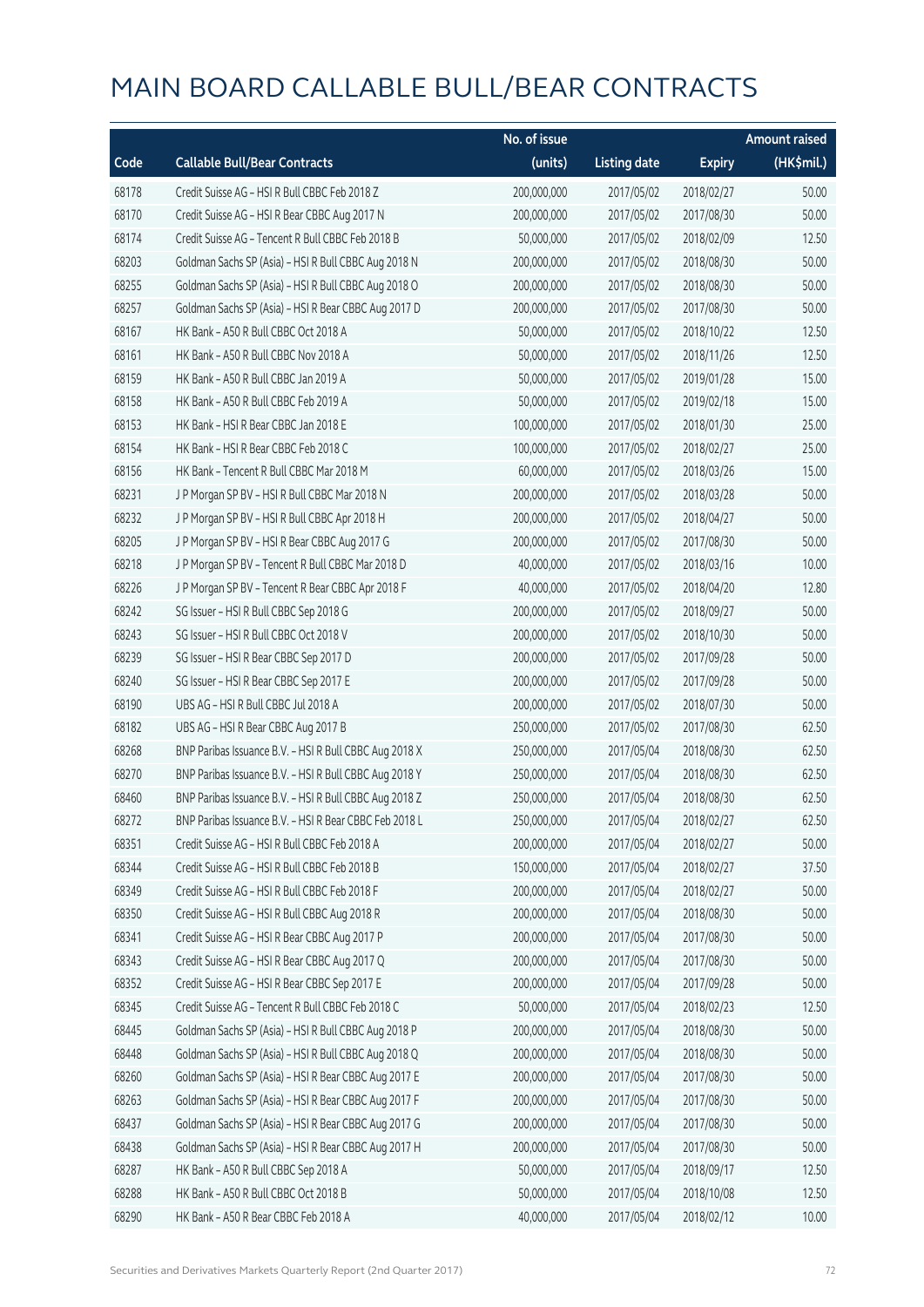|       |                                                        | No. of issue |                     |               | <b>Amount raised</b> |
|-------|--------------------------------------------------------|--------------|---------------------|---------------|----------------------|
| Code  | <b>Callable Bull/Bear Contracts</b>                    | (units)      | <b>Listing date</b> | <b>Expiry</b> | (HK\$mil.)           |
| 68291 | HK Bank - A50 R Bear CBBC Mar 2018 A                   | 40,000,000   | 2017/05/04          | 2018/03/19    | 10.00                |
| 68282 | HK Bank - HSI R Bull CBBC Jan 2018 E                   | 100,000,000  | 2017/05/04          | 2018/01/30    | 25.00                |
| 68281 | HK Bank - HSI R Bull CBBC Feb 2018 B                   | 100,000,000  | 2017/05/04          | 2018/02/27    | 25.00                |
| 68279 | HK Bank - HSI R Bull CBBC Mar 2018 A                   | 150,000,000  | 2017/05/04          | 2018/03/28    | 37.50                |
| 68278 | HK Bank - Sands China R Bear CBBC Apr 2018 C           | 40,000,000   | 2017/05/04          | 2018/04/16    | 10.00                |
| 68299 | HK Bank - SMIC R Bull CBBC Jul 2018 A                  | 40,000,000   | 2017/05/04          | 2018/07/16    | 10.00                |
| 68294 | HK Bank - Tencent R Bull CBBC Apr 2018 F               | 60,000,000   | 2017/05/04          | 2018/04/23    | 15.00                |
| 68429 | J P Morgan SP BV - HSBC R Bull CBBC Apr 2018 B         | 100,000,000  | 2017/05/04          | 2018/04/20    | 25.00                |
| 68430 | J P Morgan SP BV - HSI R Bull CBBC Feb 2018 I          | 200,000,000  | 2017/05/04          | 2018/02/27    | 50.00                |
| 68433 | J P Morgan SP BV - HSI R Bull CBBC Mar 2018 O          | 200,000,000  | 2017/05/04          | 2018/03/28    | 50.00                |
| 68435 | J P Morgan SP BV - HSI R Bull CBBC Apr 2018 I          | 200,000,000  | 2017/05/04          | 2018/04/27    | 50.00                |
| 68389 | J P Morgan SP BV - HSI R Bear CBBC Aug 2017 H          | 200,000,000  | 2017/05/04          | 2017/08/30    | 50.00                |
| 68391 | J P Morgan SP BV - HSI R Bear CBBC Aug 2017 I          | 200,000,000  | 2017/05/04          | 2017/08/30    | 50.00                |
| 68427 | J P Morgan SP BV - Ping An R Bull CBBC Jun 2018 A      | 150,000,000  | 2017/05/04          | 2018/06/15    | 37.50                |
| 68400 | J P Morgan SP BV - Tencent R Bull CBBC Jun 2018 A      | 40,000,000   | 2017/05/04          | 2018/06/15    | 10.00                |
| 68413 | J P Morgan SP BV - Tencent R Bear CBBC Jun 2018 A      | 40,000,000   | 2017/05/04          | 2018/06/15    | 12.80                |
| 68392 | J P Morgan SP BV - Tencent R Bear CBBC Jul 2018 A      | 40,000,000   | 2017/05/04          | 2018/07/20    | 10.00                |
| 68452 | Macquarie Bank Ltd. - Tencent R Bull CBBC Dec 2017 A   | 40,000,000   | 2017/05/04          | 2017/12/29    | 10.00                |
| 68459 | Macquarie Bank Ltd. - Tencent R Bear CBBC Dec 2017 A   | 40,000,000   | 2017/05/04          | 2017/12/29    | 10.00                |
| 68303 | SG Issuer - CMob R Bear CBBC Nov 2017 A                | 100,000,000  | 2017/05/04          | 2017/11/29    | 25.00                |
| 68300 | SG Issuer - CCB R Bear CBBC Oct 2017 A                 | 40,000,000   | 2017/05/04          | 2017/10/30    | 10.00                |
| 68302 | SG Issuer - CCB R Bear CBBC Nov 2017 A                 | 40,000,000   | 2017/05/04          | 2017/11/29    | 10.00                |
| 68306 | SG Issuer - Geely Auto R Bull CBBC Jan 2018 B          | 40,000,000   | 2017/05/04          | 2018/01/30    | 10.00                |
| 68304 | SG Issuer - Geely Auto R Bear CBBC Nov 2017 A          | 40,000,000   | 2017/05/04          | 2017/11/29    | 10.00                |
| 68308 | SG Issuer - HKEX R Bear CBBC Oct 2017 A                | 100,000,000  | 2017/05/04          | 2017/10/30    | 25.00                |
| 68472 | SG Issuer - HSI R Bull CBBC Sep 2018 I                 | 200,000,000  | 2017/05/04          | 2018/09/27    | 50.00                |
| 68474 | SG Issuer - HSI R Bull CBBC Sep 2018 J                 | 200,000,000  | 2017/05/04          | 2018/09/27    | 50.00                |
| 68476 | SG Issuer - HSI R Bull CBBC Oct 2018 W                 | 200,000,000  | 2017/05/04          | 2018/10/30    | 50.00                |
| 68466 | SG Issuer - HSI R Bear CBBC Sep 2017 F                 | 200,000,000  | 2017/05/04          | 2017/09/28    | 50.00                |
| 68471 | SG Issuer - HSI R Bear CBBC Sep 2017 G                 | 200,000,000  | 2017/05/04          | 2017/09/28    | 50.00                |
| 68309 | SG Issuer - Ping An R Bull CBBC Feb 2018 A             | 100,000,000  | 2017/05/04          | 2018/02/27    | 25.00                |
| 68335 | SG Issuer - Tencent R Bull CBBC Jan 2018 J             | 100,000,000  | 2017/05/04          | 2018/01/30    | 25.00                |
| 68311 | SG Issuer - Tencent R Bear CBBC Oct 2017 C             | 100,000,000  | 2017/05/04          | 2017/10/30    | 25.00                |
| 68363 | UBS AG - CC Bank R Bull CBBC Dec 2017 A                | 40,000,000   | 2017/05/04          | 2017/12/11    | 10.00                |
| 68366 | UBS AG - HSCEI R Bull CBBC Aug 2018 A                  | 100,000,000  | 2017/05/04          | 2018/08/30    | 25.00                |
| 68381 | UBS AG - HSI R Bull CBBC Feb 2018 G                    | 250,000,000  | 2017/05/04          | 2018/02/27    | 62.50                |
| 68367 | UBS AG - HSI R Bull CBBC Jul 2018 B                    | 250,000,000  | 2017/05/04          | 2018/07/30    | 62.50                |
| 68368 | UBS AG - HSI R Bull CBBC Aug 2018 J                    | 200,000,000  | 2017/05/04          | 2018/08/30    | 50.00                |
| 68355 | UBS AG - HSI R Bear CBBC Aug 2017 C                    | 200,000,000  | 2017/05/04          | 2017/08/30    | 50.00                |
| 68356 | UBS AG - HSI R Bear CBBC Aug 2017 D                    | 200,000,000  | 2017/05/04          | 2017/08/30    | 50.00                |
| 68361 | UBS AG - HSI R Bear CBBC Aug 2017 E                    | 250,000,000  | 2017/05/04          | 2017/08/30    | 62.50                |
| 68362 | UBS AG - Tencent R Bull CBBC Nov 2017 G                | 50,000,000   | 2017/05/04          | 2017/11/20    | 12.50                |
| 68492 | BNP Paribas Issuance B.V. - HSI R Bear CBBC Feb 2018 B | 250,000,000  | 2017/05/05          | 2018/02/27    | 62.50                |
| 68480 | BNP Paribas Issuance B.V. - HSI R Bear CBBC Feb 2018 M | 250,000,000  | 2017/05/05          | 2018/02/27    | 62.50                |
| 68485 | BNP Paribas Issuance B.V. - HSI R Bear CBBC Feb 2018 W | 250,000,000  | 2017/05/05          | 2018/02/27    | 62.50                |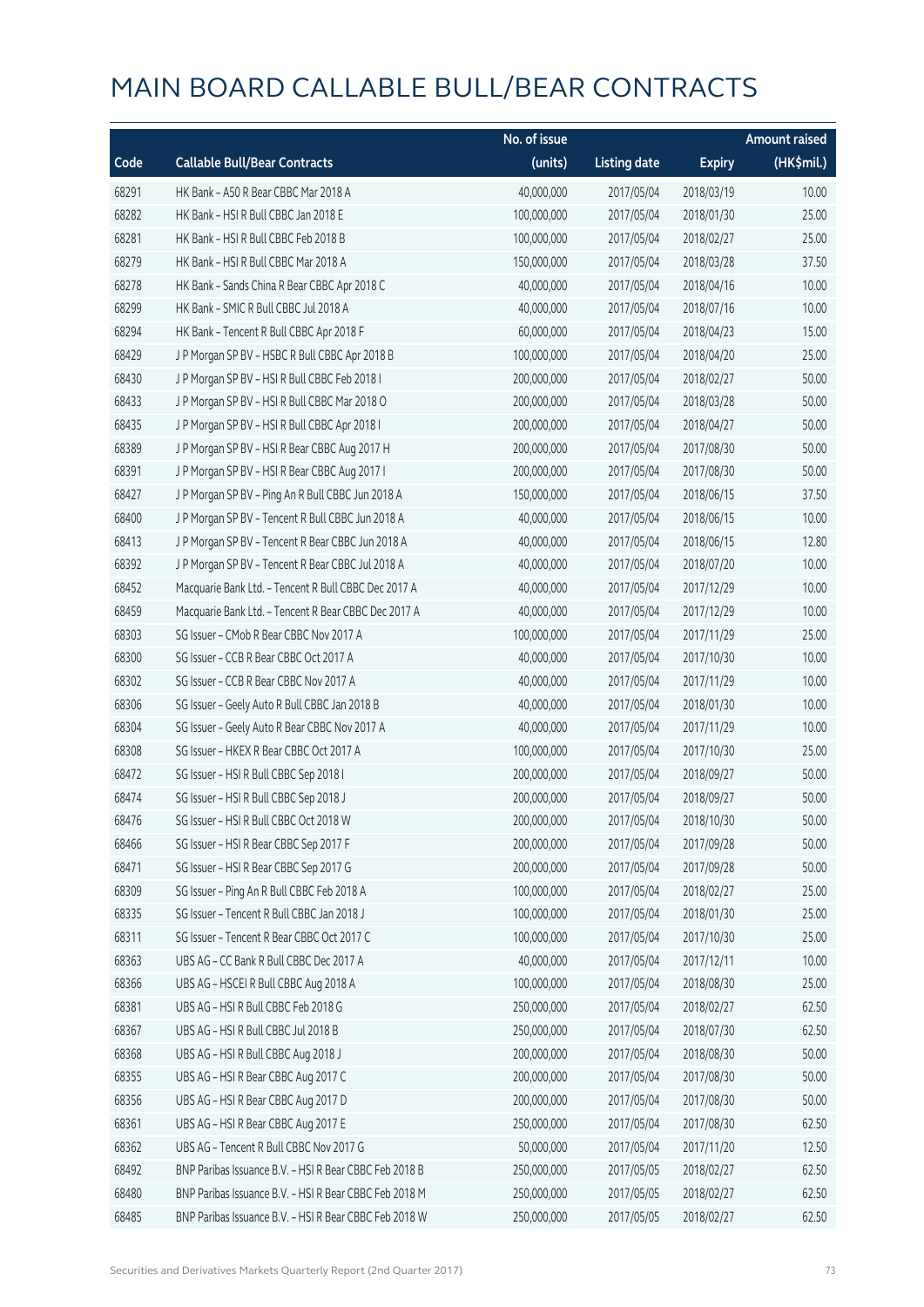|       |                                                            | No. of issue |                     |               | <b>Amount raised</b> |
|-------|------------------------------------------------------------|--------------|---------------------|---------------|----------------------|
| Code  | <b>Callable Bull/Bear Contracts</b>                        | (units)      | <b>Listing date</b> | <b>Expiry</b> | (HK\$mil.)           |
| 68535 | BNP Paribas Issuance B.V. - Tencent R Bull CBBC Jun 2018 A | 40,000,000   | 2017/05/05          | 2018/06/28    | 10.00                |
| 68538 | BNP Paribas Issuance B.V. - Tencent R Bull CBBC Jun 2018 B | 40,000,000   | 2017/05/05          | 2018/06/28    | 10.00                |
| 68543 | BNP Paribas Issuance B.V. - Tencent R Bull CBBC Jun 2018 C | 40,000,000   | 2017/05/05          | 2018/06/28    | 10.00                |
| 68545 | BNP Paribas Issuance B.V. - Tencent R Bear CBBC Apr 2018 A | 40,000,000   | 2017/05/05          | 2018/04/27    | 10.00                |
| 68547 | BNP Paribas Issuance B.V. - Tencent R Bear CBBC Apr 2018 B | 40,000,000   | 2017/05/05          | 2018/04/27    | 14.00                |
| 68555 | BNP Paribas Issuance B.V. - Tencent R Bear CBBC Apr 2018 C | 40,000,000   | 2017/05/05          | 2018/04/27    | 18.00                |
| 68672 | Credit Suisse AG - AIA R Bear CBBC Dec 2017 A              | 50,000,000   | 2017/05/05          | 2017/12/14    | 12.50                |
| 68657 | Credit Suisse AG - Galaxy Ent R Bull CBBC Dec 2017 F       | 50,000,000   | 2017/05/05          | 2017/12/28    | 12.50                |
| 68666 | Credit Suisse AG - Galaxy Ent R Bear CBBC Dec 2017 F       | 50,000,000   | 2017/05/05          | 2017/12/21    | 12.50                |
| 68651 | Credit Suisse AG - HSI R Bull CBBC Feb 2018 G              | 200,000,000  | 2017/05/05          | 2018/02/27    | 50.00                |
| 68644 | Credit Suisse AG - HSI R Bull CBBC Aug 2018 S              | 200,000,000  | 2017/05/05          | 2018/08/30    | 50.00                |
| 68649 | Credit Suisse AG - HSI R Bull CBBC Aug 2018 T              | 200,000,000  | 2017/05/05          | 2018/08/30    | 50.00                |
| 68629 | Credit Suisse AG - HSI R Bear CBBC Aug 2017 R              | 300,000,000  | 2017/05/05          | 2017/08/30    | 75.00                |
| 68638 | Credit Suisse AG - HSI R Bear CBBC Aug 2017 S              | 200,000,000  | 2017/05/05          | 2017/08/30    | 50.00                |
| 68652 | Credit Suisse AG - HSI R Bear CBBC Sep 2017 F              | 200,000,000  | 2017/05/05          | 2017/09/28    | 50.00                |
| 68673 | Credit Suisse AG - Tencent R Bull CBBC Jan 2018 L          | 50,000,000   | 2017/05/05          | 2018/01/26    | 12.50                |
| 68674 | Credit Suisse AG - Tencent R Bull CBBC Feb 2018 D          | 50,000,000   | 2017/05/05          | 2018/02/09    | 12.50                |
| 68558 | Bank of East Asia - HKEX R Bull CBBC Apr 2018 B            | 40,000,000   | 2017/05/05          | 2018/04/06    | 10.00                |
| 68559 | Bank of East Asia - Tencent R Bull CBBC Apr 2018 D         | 40,000,000   | 2017/05/05          | 2018/04/06    | 10.00                |
| 68560 | Bank of East Asia - Tencent R Bull CBBC Apr 2018 E         | 40,000,000   | 2017/05/05          | 2018/04/06    | 10.00                |
| 68564 | Bank of East Asia - Tencent R Bear CBBC Apr 2018 A         | 40,000,000   | 2017/05/05          | 2018/04/06    | 10.00                |
| 68556 | Goldman Sachs SP (Asia) - HSI R Bull CBBC Aug 2018 R       | 200,000,000  | 2017/05/05          | 2018/08/30    | 50.00                |
| 68557 | Goldman Sachs SP (Asia) - HSI R Bull CBBC Aug 2018 S       | 200,000,000  | 2017/05/05          | 2018/08/30    | 50.00                |
| 68623 | Goldman Sachs SP (Asia) - HSI R Bear CBBC Aug 2017 I       | 200,000,000  | 2017/05/05          | 2017/08/30    | 50.00                |
| 68533 | HK Bank - Galaxy Ent R Bull CBBC Apr 2018 A                | 80,000,000   | 2017/05/05          | 2018/04/23    | 20.00                |
| 68518 | HK Bank - HKEX R Bull CBBC Apr 2018 A                      | 50,000,000   | 2017/05/05          | 2018/04/16    | 12.50                |
| 68525 | HK Bank - HKEX R Bull CBBC Jun 2018 A                      | 40,000,000   | 2017/05/05          | 2018/06/25    | 10.00                |
| 68519 | HK Bank - HSI R Bull CBBC Feb 2018 C                       | 100,000,000  | 2017/05/05          | 2018/02/27    | 25.00                |
| 68531 | HK Bank - HSI R Bull CBBC Mar 2018 B                       | 150,000,000  | 2017/05/05          | 2018/03/28    | 37.50                |
| 68530 | HK Bank - HSI R Bear CBBC Mar 2018 B                       | 100,000,000  | 2017/05/05          | 2018/03/28    | 25.00                |
| 68534 | HK Bank - Sands China R Bull CBBC Apr 2018 B               | 80,000,000   | 2017/05/05          | 2018/04/23    | 20.00                |
| 68494 | HK Bank - Tencent R Bull CBBC Apr 2018 G                   | 60,000,000   | 2017/05/05          | 2018/04/16    | 15.00                |
| 68500 | HK Bank - Tencent R Bull CBBC Apr 2018 H                   | 60,000,000   | 2017/05/05          | 2018/04/09    | 15.00                |
| 68513 | HK Bank - Tencent R Bear CBBC Jul 2018 B                   | 50,000,000   | 2017/05/05          | 2018/07/16    | 20.00                |
| 68501 | HK Bank - Tencent R Bear CBBC Aug 2018 A                   | 50,000,000   | 2017/05/05          | 2018/08/13    | 22.50                |
| 68516 | HK Bank - WH Group R Bull CBBC Jul 2018 A                  | 40,000,000   | 2017/05/05          | 2018/07/16    | 10.00                |
| 68712 | J P Morgan SP BV - AIA R Bull CBBC Jun 2018 A              | 100,000,000  | 2017/05/05          | 2018/06/15    | 25.00                |
| 68706 | J P Morgan SP BV - China Life R Bull CBBC Jul 2018 A       | 40,000,000   | 2017/05/05          | 2018/07/20    | 10.00                |
| 68719 | J P Morgan SP BV - A50 China R Bull CBBC Sep 2018 A        | 100,000,000  | 2017/05/05          | 2018/09/21    | 25.00                |
| 68720 | J P Morgan SP BV - A50 China R Bull CBBC Oct 2018 A        | 100,000,000  | 2017/05/05          | 2018/10/19    | 26.00                |
| 68702 | J P Morgan SP BV - A50 China R Bull CBBC Nov 2018 A        | 100,000,000  | 2017/05/05          | 2018/11/16    | 34.00                |
| 68718 | J P Morgan SP BV - Geely Auto R Bear CBBC Feb 2018 A       | 60,000,000   | 2017/05/05          | 2018/02/15    | 15.00                |
| 68716 | J P Morgan SP BV - HKEX R Bull CBBC May 2018 A             | 40,000,000   | 2017/05/05          | 2018/05/18    | 10.00                |
| 68700 | J P Morgan SP BV - HSI R Bull CBBC Mar 2018 P              | 200,000,000  | 2017/05/05          | 2018/03/28    | 50.00                |
| 68699 | J P Morgan SP BV - HSI R Bull CBBC Apr 2018 J              | 200,000,000  | 2017/05/05          | 2018/04/27    | 50.00                |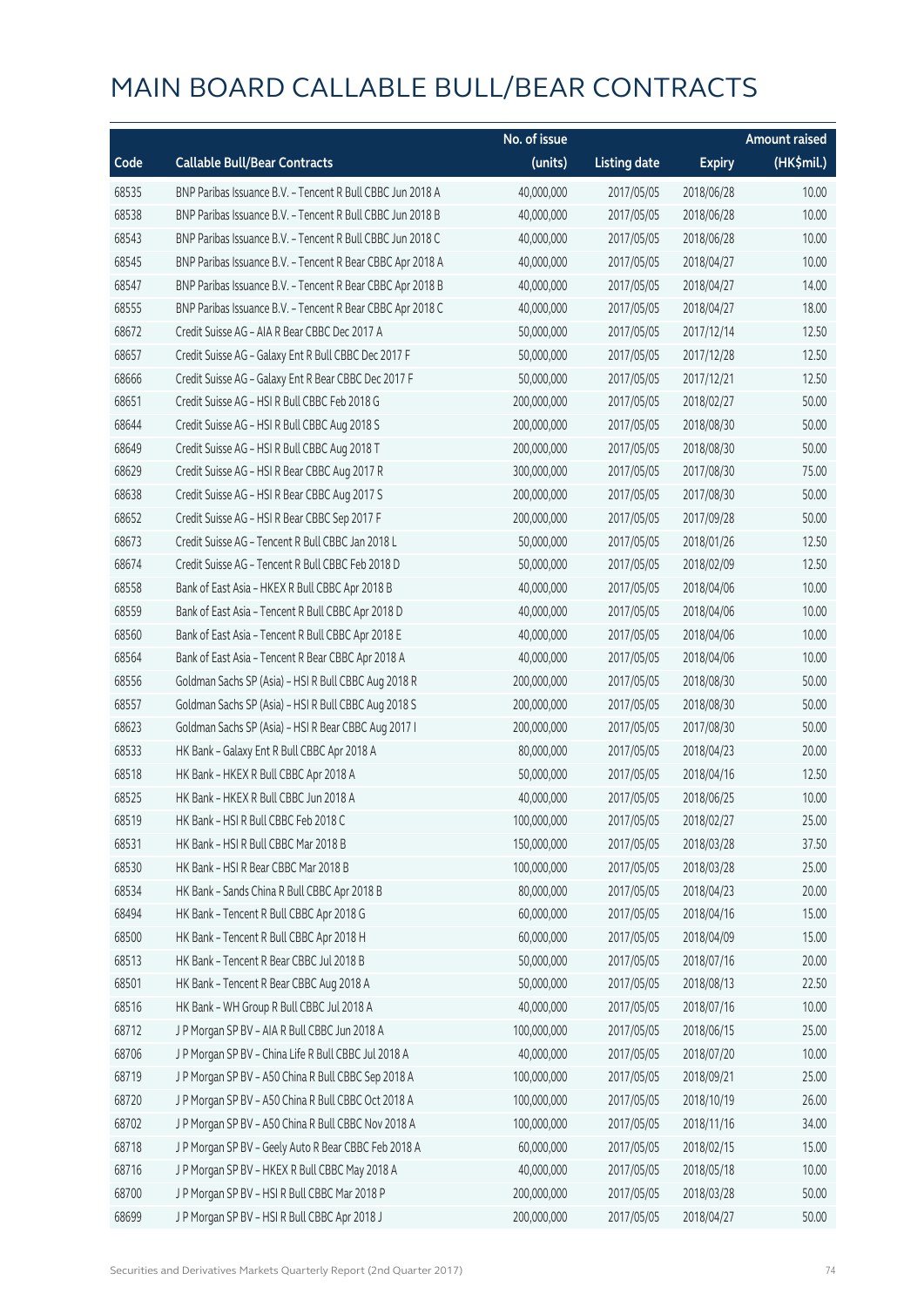|       |                                                        | No. of issue |                     |               | <b>Amount raised</b> |
|-------|--------------------------------------------------------|--------------|---------------------|---------------|----------------------|
| Code  | <b>Callable Bull/Bear Contracts</b>                    | (units)      | <b>Listing date</b> | <b>Expiry</b> | (HK\$mil.)           |
| 68695 | J P Morgan SP BV - HSI R Bear CBBC Aug 2017 J          | 200,000,000  | 2017/05/05          | 2017/08/30    | 50.00                |
| 68696 | J P Morgan SP BV - HSI R Bear CBBC Jan 2018 A          | 200,000,000  | 2017/05/05          | 2018/01/30    | 50.00                |
| 68705 | J P Morgan SP BV - Ping An R Bull CBBC May 2018 A      | 150,000,000  | 2017/05/05          | 2018/05/18    | 37.50                |
| 68704 | J P Morgan SP BV - Tencent R Bull CBBC Jul 2018 A      | 40,000,000   | 2017/05/05          | 2018/07/20    | 10.00                |
| 68685 | SG Issuer - HSI R Bull CBBC Sep 2018 K                 | 200,000,000  | 2017/05/05          | 2018/09/27    | 50.00                |
| 68689 | SG Issuer - HSI R Bull CBBC Sep 2018 L                 | 200,000,000  | 2017/05/05          | 2018/09/27    | 50.00                |
| 68691 | SG Issuer - HSI R Bull CBBC Oct 2018 X                 | 200,000,000  | 2017/05/05          | 2018/10/30    | 50.00                |
| 68693 | SG Issuer - HSI R Bull CBBC Oct 2018 Y                 | 200,000,000  | 2017/05/05          | 2018/10/30    | 50.00                |
| 68675 | SG Issuer - HSI R Bear CBBC Aug 2017 Q                 | 200,000,000  | 2017/05/05          | 2017/08/30    | 50.00                |
| 68684 | SG Issuer - HSI R Bear CBBC Sep 2017 H                 | 200,000,000  | 2017/05/05          | 2017/09/28    | 50.00                |
| 68570 | UBS AG - A50 China R Bull CBBC Jan 2018 B              | 40,000,000   | 2017/05/05          | 2018/01/15    | 10.00                |
| 68602 | UBS AG - A50 China R Bull CBBC Feb 2018 A              | 40,000,000   | 2017/05/05          | 2018/02/05    | 10.00                |
| 68575 | UBS AG - A50 China R Bear CBBC Nov 2017 A              | 40,000,000   | 2017/05/05          | 2017/11/27    | 10.00                |
| 68612 | UBS AG - HSI R Bull CBBC Feb 2018 H                    | 200,000,000  | 2017/05/05          | 2018/02/27    | 50.00                |
| 68617 | UBS AG - HSI R Bull CBBC Aug 2018 K                    | 250,000,000  | 2017/05/05          | 2018/08/30    | 62.50                |
| 68622 | UBS AG - HSI R Bull CBBC Aug 2018 L                    | 200,000,000  | 2017/05/05          | 2018/08/30    | 50.00                |
| 68568 | UBS AG - HSI R Bear CBBC Aug 2017 F                    | 200,000,000  | 2017/05/05          | 2017/08/30    | 50.00                |
| 68569 | UBS AG - HSI R Bear CBBC Aug 2017 G                    | 250,000,000  | 2017/05/05          | 2017/08/30    | 62.50                |
| 68605 | UBS AG - HSI R Bear CBBC Aug 2017 H                    | 250,000,000  | 2017/05/05          | 2017/08/30    | 62.50                |
| 68580 | UBS AG - SMIC R Bull CBBC Dec 2017 A                   | 40,000,000   | 2017/05/05          | 2017/12/18    | 10.00                |
| 68594 | UBS AG - Tencent R Bull CBBC Nov 2017 H                | 50,000,000   | 2017/05/05          | 2017/11/06    | 12.50                |
| 68739 | BNP Paribas Issuance B.V. - HSI R Bull CBBC Aug 2018 H | 250,000,000  | 2017/05/08          | 2018/08/30    | 62.50                |
| 68743 | BNP Paribas Issuance B.V. - HSI R Bear CBBC Feb 2018 C | 250,000,000  | 2017/05/08          | 2018/02/27    | 62.50                |
| 68809 | Credit Suisse AG - AIA R Bull CBBC Dec 2017 B          | 50,000,000   | 2017/05/08          | 2017/12/15    | 12.50                |
| 68810 | Credit Suisse AG - AIA R Bear CBBC Dec 2017 B          | 50,000,000   | 2017/05/08          | 2017/12/28    | 12.50                |
| 68801 | Credit Suisse AG - Geely Auto R Bull CBBC Dec 2017 H   | 50,000,000   | 2017/05/08          | 2017/12/21    | 12.50                |
| 68808 | Credit Suisse AG - HKEX R Bull CBBC Dec 2017 F         | 50,000,000   | 2017/05/08          | 2017/12/28    | 12.50                |
| 68798 | Credit Suisse AG - HSBC R Bull CBBC Dec 2017 H         | 50,000,000   | 2017/05/08          | 2017/12/21    | 12.50                |
| 68795 | Credit Suisse AG - HSI R Bull CBBC Feb 2018 K          | 200,000,000  | 2017/05/08          | 2018/02/27    | 50.00                |
| 68840 | Credit Suisse AG - HSI R Bull CBBC Feb 2018 L          | 200,000,000  | 2017/05/08          | 2018/02/27    | 50.00                |
| 68837 | Credit Suisse AG - HSI R Bull CBBC Aug 2018 U          | 200,000,000  | 2017/05/08          | 2018/08/30    | 50.00                |
| 68823 | Credit Suisse AG - HSI R Bear CBBC Aug 2017 T          | 200,000,000  | 2017/05/08          | 2017/08/30    | 50.00                |
| 68825 | Credit Suisse AG - HSI R Bear CBBC Aug 2017 U          | 200,000,000  | 2017/05/08          | 2017/08/30    | 50.00                |
| 68829 | Credit Suisse AG - HSI R Bear CBBC Sep 2017 G          | 200,000,000  | 2017/05/08          | 2017/09/28    | 50.00                |
| 68834 | Credit Suisse AG - HSI R Bear CBBC Sep 2017 H          | 200,000,000  | 2017/05/08          | 2017/09/28    | 50.00                |
| 68836 | Credit Suisse AG - HSI R Bear CBBC Sep 2017 I          | 200,000,000  | 2017/05/08          | 2017/09/28    | 50.00                |
| 68841 | Credit Suisse AG - Tencent R Bull CBBC Mar 2018 A      | 50,000,000   | 2017/05/08          | 2018/03/02    | 19.00                |
| 68812 | Credit Suisse AG - Tencent R Bear CBBC Dec 2017 B      | 50,000,000   | 2017/05/08          | 2017/12/15    | 12.50                |
| 68813 | Credit Suisse AG - Tencent R Bear CBBC Dec 2017 C      | 50,000,000   | 2017/05/08          | 2017/12/21    | 19.00                |
| 68782 | Goldman Sachs SP (Asia) - HSI R Bull CBBC Aug 2018 T   | 200,000,000  | 2017/05/08          | 2018/08/30    | 50.00                |
| 68786 | Goldman Sachs SP (Asia) - HSI R Bull CBBC Aug 2018 U   | 200,000,000  | 2017/05/08          | 2018/08/30    | 50.00                |
| 68772 | Goldman Sachs SP (Asia) - HSI R Bear CBBC Aug 2017 J   | 200,000,000  | 2017/05/08          | 2017/08/30    | 50.00                |
| 68726 | HK Bank - HSI R Bull CBBC Feb 2018 D                   | 150,000,000  | 2017/05/08          | 2018/02/27    | 37.50                |
| 68730 | HK Bank - HSI R Bear CBBC Nov 2017 K                   | 100,000,000  | 2017/05/08          | 2017/11/29    | 25.00                |
| 68728 | HK Bank - HSI R Bear CBBC Feb 2018 D                   | 100,000,000  | 2017/05/08          | 2018/02/27    | 25.00                |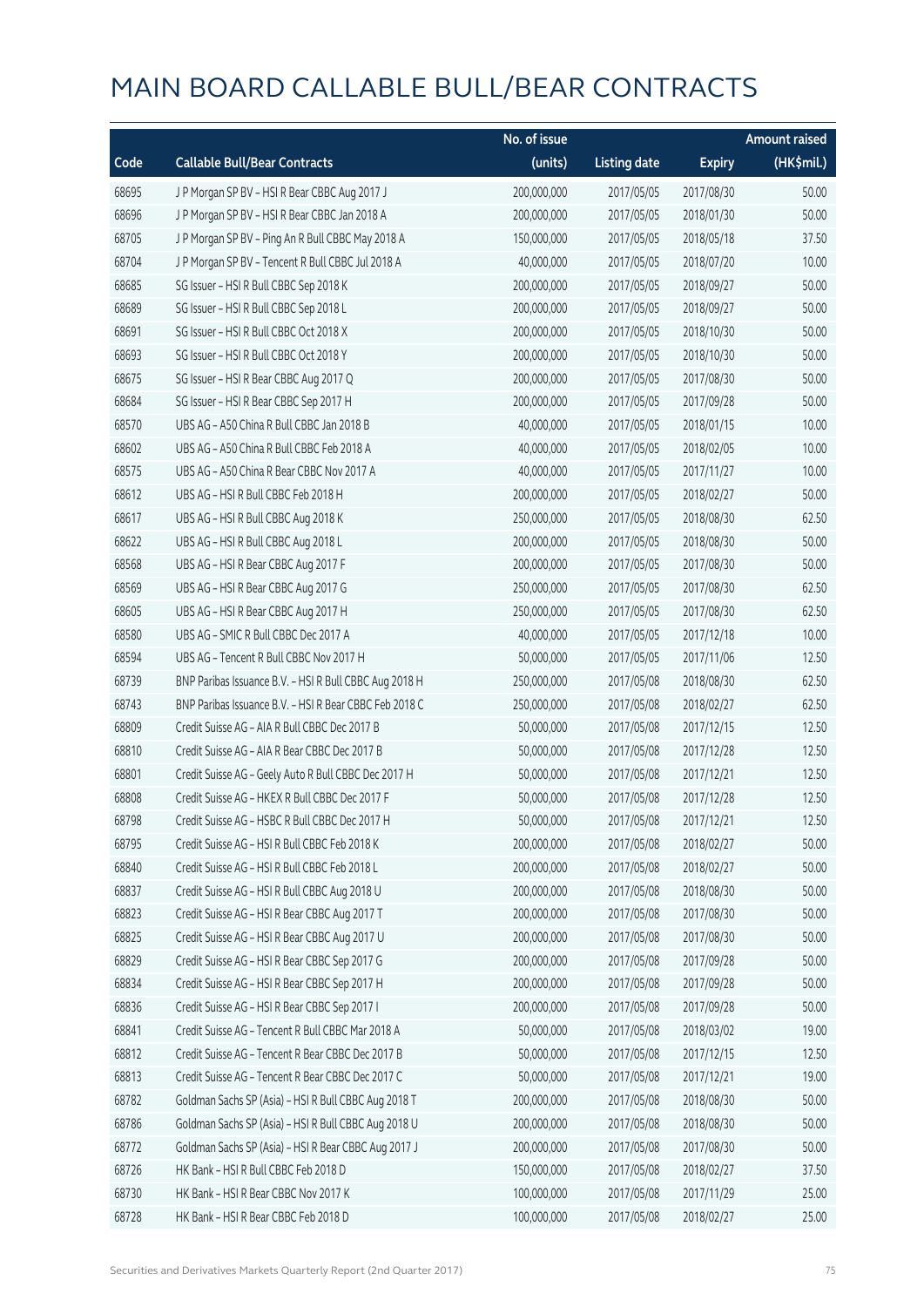|       |                                                     | No. of issue |                     |               | <b>Amount raised</b> |
|-------|-----------------------------------------------------|--------------|---------------------|---------------|----------------------|
| Code  | <b>Callable Bull/Bear Contracts</b>                 | (units)      | <b>Listing date</b> | <b>Expiry</b> | (HK\$mil.)           |
| 68729 | HK Bank - HSI R Bear CBBC Mar 2018 C                | 100,000,000  | 2017/05/08          | 2018/03/28    | 25.00                |
| 68733 | HK Bank - Tencent R Bull CBBC Apr 2018 I            | 60,000,000   | 2017/05/08          | 2018/04/24    | 15.00                |
| 68737 | HK Bank - Tencent R Bull CBBC Apr 2018 J            | 60,000,000   | 2017/05/08          | 2018/04/20    | 15.00                |
| 68787 | HK Bank - Tencent R Bull CBBC Apr 2018 K            | 60,000,000   | 2017/05/08          | 2018/04/18    | 15.00                |
| 68789 | HK Bank - Tencent R Bear CBBC Sep 2018 A            | 40,000,000   | 2017/05/08          | 2018/09/21    | 21.60                |
| 68852 | J P Morgan SP BV - AIA R Bull CBBC Jul 2018 A       | 150,000,000  | 2017/05/08          | 2018/07/20    | 37.50                |
| 68863 | J P Morgan SP BV - HKEX R Bull CBBC Jun 2018 A      | 40,000,000   | 2017/05/08          | 2018/06/15    | 10.00                |
| 68845 | J P Morgan SP BV - HSI R Bull CBBC Mar 2018 Q       | 200,000,000  | 2017/05/08          | 2018/03/28    | 50.00                |
| 68866 | J P Morgan SP BV - HSI R Bull CBBC Jul 2018 A       | 200,000,000  | 2017/05/08          | 2018/07/30    | 50.00                |
| 68848 | J P Morgan SP BV - HSI R Bull CBBC Aug 2018 H       | 200,000,000  | 2017/05/08          | 2018/08/30    | 50.00                |
| 68843 | J P Morgan SP BV - HSI R Bear CBBC Aug 2017 K       | 200,000,000  | 2017/05/08          | 2017/08/30    | 50.00                |
| 68868 | J P Morgan SP BV - HSI R Bear CBBC Aug 2017 L       | 200,000,000  | 2017/05/08          | 2017/08/30    | 50.00                |
| 68844 | J P Morgan SP BV - HSI R Bear CBBC Jan 2018 B       | 200,000,000  | 2017/05/08          | 2018/01/30    | 50.00                |
| 68858 | J P Morgan SP BV - Ping An R Bull CBBC Jun 2018 B   | 150,000,000  | 2017/05/08          | 2018/06/15    | 37.50                |
| 68855 | J P Morgan SP BV - Tencent R Bull CBBC Jul 2018 B   | 40,000,000   | 2017/05/08          | 2018/07/20    | 10.00                |
| 68857 | J P Morgan SP BV - Tencent R Bear CBBC Jun 2018 B   | 40,000,000   | 2017/05/08          | 2018/06/15    | 14.00                |
| 68769 | SG Issuer - AIA R Bull CBBC Jan 2018 C              | 100,000,000  | 2017/05/08          | 2018/01/30    | 25.00                |
| 68770 | SG Issuer - AIA R Bull CBBC Feb 2018 A              | 100,000,000  | 2017/05/08          | 2018/02/27    | 25.00                |
| 68760 | SG Issuer - AIA R Bear CBBC Oct 2017 B              | 100,000,000  | 2017/05/08          | 2017/10/30    | 25.00                |
| 68880 | SG Issuer - HSI R Bull CBBC Sep 2018 M              | 200,000,000  | 2017/05/08          | 2018/09/27    | 50.00                |
| 68882 | SG Issuer - HSI R Bull CBBC Sep 2018 O              | 200,000,000  | 2017/05/08          | 2018/09/27    | 50.00                |
| 68893 | SG Issuer - HSI R Bull CBBC Oct 2018 H              | 200,000,000  | 2017/05/08          | 2018/10/30    | 50.00                |
| 68888 | SG Issuer - HSI R Bull CBBC Oct 2018 Z              | 200,000,000  | 2017/05/08          | 2018/10/30    | 50.00                |
| 68870 | SG Issuer - HSI R Bear CBBC Aug 2017 B              | 200,000,000  | 2017/05/08          | 2017/08/30    | 50.00                |
| 68869 | SG Issuer - HSI R Bear CBBC Aug 2017 Z              | 200,000,000  | 2017/05/08          | 2017/08/30    | 50.00                |
| 68872 | SG Issuer - HSI R Bear CBBC Sep 2017 I              | 200,000,000  | 2017/05/08          | 2017/09/28    | 50.00                |
| 68874 | SG Issuer - HSI R Bear CBBC Sep 2017 J              | 200,000,000  | 2017/05/08          | 2017/09/28    | 50.00                |
| 68875 | SG Issuer – HSI R Bear CBBC Oct 2017 D              | 200,000,000  | 2017/05/08          | 2017/10/30    | 50.00                |
| 68747 | SG Issuer - Tencent R Bull CBBC Feb 2018 D          | 100,000,000  | 2017/05/08          | 2018/02/27    | 25.00                |
| 68744 | SG Issuer - Tencent R Bear CBBC Oct 2017 D          | 100,000,000  | 2017/05/08          | 2017/10/30    | 27.00                |
| 68746 | SG Issuer - Tencent R Bear CBBC Nov 2017 C          | 100,000,000  | 2017/05/08          | 2017/11/29    | 25.00                |
| 68903 | UBS AG - HKEX R Bear CBBC Sep 2017 A                | 40,000,000   | 2017/05/08          | 2017/09/18    | 10.00                |
| 68897 | UBS AG - HSBC R Bear CBBC Nov 2017 A                | 40,000,000   | 2017/05/08          | 2017/11/20    | 10.00                |
| 68908 | UBS AG - HSI R Bull CBBC Feb 2018 I                 | 250,000,000  | 2017/05/08          | 2018/02/27    | 62.50                |
| 68895 | UBS AG - HSI R Bull CBBC Jul 2018 C                 | 250,000,000  | 2017/05/08          | 2018/07/30    | 62.50                |
| 68896 | UBS AG - HSI R Bull CBBC Aug 2018 M                 | 200,000,000  | 2017/05/08          | 2018/08/30    | 50.00                |
| 68905 | UBS AG - HSI R Bull CBBC Aug 2018 N                 | 250,000,000  | 2017/05/08          | 2018/08/30    | 62.50                |
| 68904 | UBS AG - HSI R Bear CBBC Aug 2017 I                 | 200,000,000  | 2017/05/08          | 2017/08/30    | 50.00                |
| 68910 | UBS AG - Tencent R Bear CBBC Dec 2017 B             | 50,000,000   | 2017/05/08          | 2017/12/18    | 14.25                |
| 69008 | Credit Suisse AG - A50 China R Bull CBBC Jan 2018 A | 50,000,000   | 2017/05/09          | 2018/01/19    | 12.50                |
| 69013 | Credit Suisse AG - A50 China R Bull CBBC Jan 2018 B | 50,000,000   | 2017/05/09          | 2018/01/26    | 12.50                |
| 68993 | Credit Suisse AG - HSI R Bull CBBC Feb 2018 M       | 200,000,000  | 2017/05/09          | 2018/02/27    | 50.00                |
| 68994 | Credit Suisse AG - HSI R Bull CBBC Aug 2018 V       | 200,000,000  | 2017/05/09          | 2018/08/30    | 50.00                |
| 68996 | Credit Suisse AG - HSI R Bear CBBC Aug 2017 V       | 200,000,000  | 2017/05/09          | 2017/08/30    | 50.00                |
| 69020 | Credit Suisse AG - SMIC R Bull CBBC Dec 2017 C      | 50,000,000   | 2017/05/09          | 2017/12/15    | 12.50                |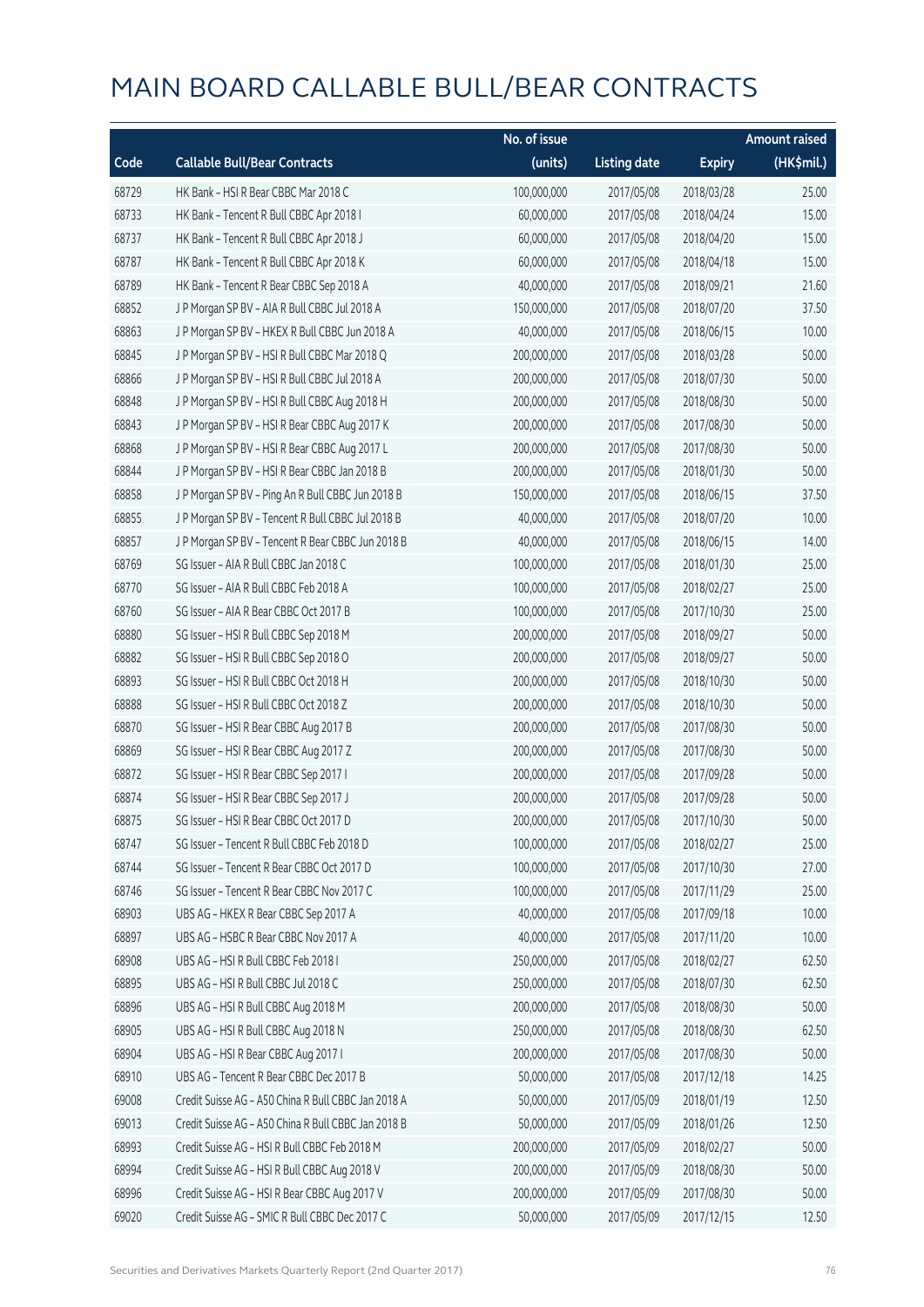|       |                                                      | No. of issue |                     |               | <b>Amount raised</b> |
|-------|------------------------------------------------------|--------------|---------------------|---------------|----------------------|
| Code  | <b>Callable Bull/Bear Contracts</b>                  | (units)      | <b>Listing date</b> | <b>Expiry</b> | (HK\$mil.)           |
| 69022 | Credit Suisse AG - SMIC R Bull CBBC Dec 2017 D       | 50,000,000   | 2017/05/09          | 2017/12/28    | 12.50                |
| 68988 | Bank of East Asia - SMIC R Bull CBBC Dec 2018 A      | 25,000,000   | 2017/05/09          | 2018/12/19    | 10.00                |
| 68990 | Bank of East Asia - SMIC R Bull CBBC Dec 2018 B      | 25,000,000   | 2017/05/09          | 2018/12/19    | 10.00                |
| 69044 | Goldman Sachs SP (Asia) - HSI R Bull CBBC Aug 2018 V | 200,000,000  | 2017/05/09          | 2018/08/30    | 50.00                |
| 69038 | Goldman Sachs SP (Asia) - HSI R Bear CBBC Aug 2017 K | 200,000,000  | 2017/05/09          | 2017/08/30    | 50.00                |
| 68942 | HK Bank - A50 R Bull CBBC Aug 2018 A                 | 50,000,000   | 2017/05/09          | 2018/08/31    | 12.50                |
| 68949 | HK Bank - A50 R Bull CBBC Aug 2018 B                 | 50,000,000   | 2017/05/09          | 2018/08/17    | 12.50                |
| 68941 | HK Bank - A50 R Bull CBBC Jan 2020 A                 | 100,000,000  | 2017/05/09          | 2020/01/13    | 35.00                |
| 68976 | HK Bank - HSCEI R Bull CBBC Jan 2018 A               | 60,000,000   | 2017/05/09          | 2018/01/30    | 15.00                |
| 68985 | HK Bank - HSI R Bear CBBC Jan 2018 F                 | 100,000,000  | 2017/05/09          | 2018/01/30    | 25.00                |
| 68981 | HK Bank - Ping An R Bull CBBC May 2018 A             | 60,000,000   | 2017/05/09          | 2018/05/31    | 15.00                |
| 68984 | HK Bank - Ping An R Bear CBBC May 2018 A             | 40,000,000   | 2017/05/09          | 2018/05/31    | 10.00                |
| 68978 | HK Bank - SMIC R Bull CBBC Aug 2018 A                | 40,000,000   | 2017/05/09          | 2018/08/31    | 10.00                |
| 68951 | HK Bank - Tencent R Bear CBBC Sep 2018 B             | 50,000,000   | 2017/05/09          | 2018/09/14    | 25.00                |
| 69058 | J P Morgan SP BV - AIA R Bull CBBC Jun 2018 B        | 100,000,000  | 2017/05/09          | 2018/06/15    | 25.00                |
| 69053 | J P Morgan SP BV - A50 China R Bull CBBC Nov 2018 B  | 60,000,000   | 2017/05/09          | 2018/11/16    | 15.00                |
| 69047 | J P Morgan SP BV - HSI R Bull CBBC Mar 2018 R        | 200,000,000  | 2017/05/09          | 2018/03/28    | 50.00                |
| 69050 | JP Morgan SP BV - HSIR Bull CBBC Aug 2018 I          | 200,000,000  | 2017/05/09          | 2018/08/30    | 50.00                |
| 69060 | J P Morgan SP BV - HSI R Bear CBBC Aug 2017 M        | 200,000,000  | 2017/05/09          | 2017/08/30    | 50.00                |
| 68927 | SG Issuer - A50 R Bull CBBC Feb 2018 B               | 40,000,000   | 2017/05/09          | 2018/02/27    | 10.00                |
| 68932 | SG Issuer - A50 R Bull CBBC Jun 2018 A               | 40,000,000   | 2017/05/09          | 2018/06/28    | 10.00                |
| 68938 | SG Issuer - A50 R Bull CBBC Nov 2018 A               | 40,000,000   | 2017/05/09          | 2018/11/29    | 10.00                |
| 68940 | SG Issuer - A50 R Bull CBBC Jan 2019 A               | 40,000,000   | 2017/05/09          | 2019/01/30    | 10.00                |
| 68911 | SG Issuer - A50 R Bear CBBC Oct 2017 B               | 40,000,000   | 2017/05/09          | 2017/10/30    | 10.00                |
| 68917 | SG Issuer - A50 R Bear CBBC Oct 2017 C               | 40,000,000   | 2017/05/09          | 2017/10/30    | 10.00                |
| 68930 | SG Issuer - A50 R Bear CBBC Feb 2018 A               | 40,000,000   | 2017/05/09          | 2018/02/27    | 10.00                |
| 69073 | SG Issuer - HSI R Bull CBBC Nov 2018 A               | 200,000,000  | 2017/05/09          | 2018/11/29    | 50.00                |
| 69078 | SG Issuer - HSI R Bull CBBC Dec 2018 A               | 200,000,000  | 2017/05/09          | 2018/12/28    | 50.00                |
| 69069 | SG Issuer - HSI R Bear CBBC Sep 2017 K               | 200,000,000  | 2017/05/09          | 2017/09/28    | 50.00                |
| 69071 | SG Issuer - HSI R Bear CBBC Dec 2017 A               | 200,000,000  | 2017/05/09          | 2017/12/28    | 50.00                |
| 69028 | UBS AG - HSBC R Bull CBBC Dec 2017 E                 | 40,000,000   | 2017/05/09          | 2017/12/04    | 10.00                |
| 69023 | UBS AG - HSI R Bull CBBC Jul 2018 D                  | 200,000,000  | 2017/05/09          | 2018/07/30    | 50.00                |
| 69036 | UBS AG - HSI R Bear CBBC Aug 2017 J                  | 200,000,000  | 2017/05/09          | 2017/08/30    | 50.00                |
| 69037 | UBS AG - HSI R Bear CBBC Aug 2017 K                  | 250,000,000  | 2017/05/09          | 2017/08/30    | 62.50                |
| 69029 | UBS AG - Sands China R Bear CBBC Nov 2017 A          | 40,000,000   | 2017/05/09          | 2017/11/06    | 10.00                |
| 69228 | Credit Suisse AG - HSI R Bull CBBC Feb 2018 N        | 300,000,000  | 2017/05/10          | 2018/02/27    | 75.00                |
| 69214 | Credit Suisse AG - HSI R Bull CBBC Mar 2018 D        | 200,000,000  | 2017/05/10          | 2018/03/28    | 50.00                |
| 69184 | Credit Suisse AG - HSI R Bear CBBC Aug 2017 W        | 200,000,000  | 2017/05/10          | 2017/08/30    | 50.00                |
| 69190 | Credit Suisse AG - HSI R Bear CBBC Nov 2017 A        | 300,000,000  | 2017/05/10          | 2017/11/29    | 75.00                |
| 69226 | Credit Suisse AG - PICC P&C R Bull CBBC Jan 2018 A   | 40,000,000   | 2017/05/10          | 2018/01/19    | 10.00                |
| 69233 | Credit Suisse AG - Tencent R Bull CBBC Jan 2018 M    | 50,000,000   | 2017/05/10          | 2018/01/19    | 12.50                |
| 69240 | Credit Suisse AG - Tencent R Bear CBBC Jan 2018 A    | 50,000,000   | 2017/05/10          | 2018/01/18    | 18.25                |
| 69236 | Credit Suisse AG - Tencent R Bear CBBC Feb 2018 A    | 50,000,000   | 2017/05/10          | 2018/02/08    | 20.50                |
| 69136 | Bank of East Asia - PICC P&C R Bull CBBC Apr 2018 A  | 40,000,000   | 2017/05/10          | 2018/04/12    | 10.00                |
| 69132 | Bank of East Asia - Ping An R Bull CBBC Apr 2018 A   | 16,000,000   | 2017/05/10          | 2018/04/12    | 10.40                |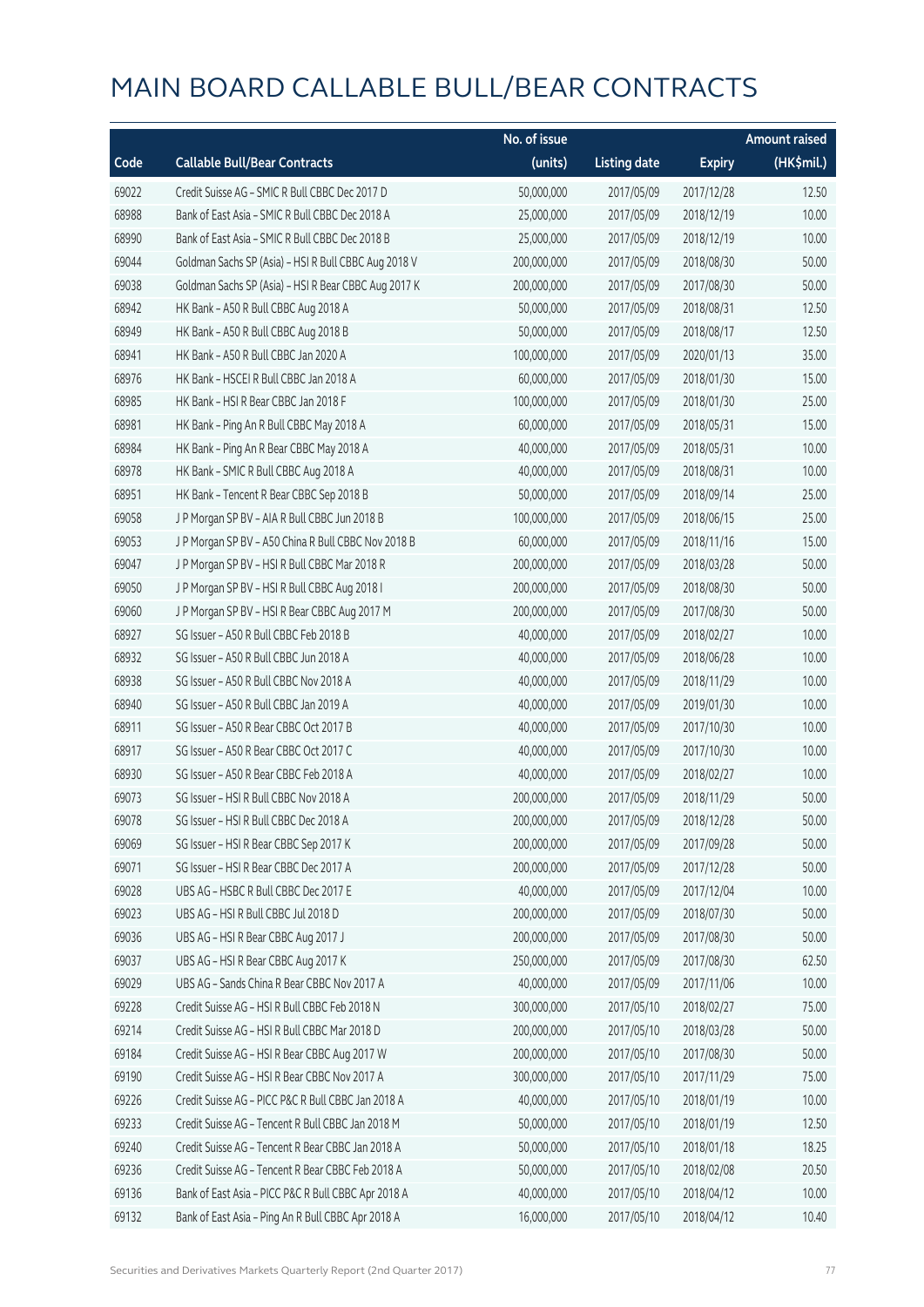|       |                                                           | No. of issue |                     |               | <b>Amount raised</b> |
|-------|-----------------------------------------------------------|--------------|---------------------|---------------|----------------------|
| Code  | <b>Callable Bull/Bear Contracts</b>                       | (units)      | <b>Listing date</b> | <b>Expiry</b> | (HK\$mil.)           |
| 69119 | Bank of East Asia - Tencent R Bull CBBC Apr 2018 F        | 40,000,000   | 2017/05/10          | 2018/04/12    | 10.00                |
| 69122 | Bank of East Asia - Tencent R Bull CBBC Apr 2018 G        | 40,000,000   | 2017/05/10          | 2018/04/12    | 10.00                |
| 69141 | Goldman Sachs SP (Asia) - HSI R Bull CBBC Aug 2018 W      | 200,000,000  | 2017/05/10          | 2018/08/30    | 50.00                |
| 69146 | Goldman Sachs SP (Asia) - HSI R Bear CBBC Aug 2017 L      | 200,000,000  | 2017/05/10          | 2017/08/30    | 50.00                |
| 69143 | Goldman Sachs SP (Asia) - HSI R Bear CBBC Sep 2017 B      | 200,000,000  | 2017/05/10          | 2017/09/28    | 50.00                |
| 69145 | Goldman Sachs SP (Asia) - HSI R Bear CBBC Sep 2017 C      | 200,000,000  | 2017/05/10          | 2017/09/28    | 50.00                |
| 69088 | HK Bank - ABC R Bull CBBC Apr 2018 A                      | 50,000,000   | 2017/05/10          | 2018/04/30    | 12.50                |
| 69107 | HK Bank - Geely Auto R Bear CBBC Apr 2018 C               | 40,000,000   | 2017/05/10          | 2018/04/30    | 10.00                |
| 69087 | HK Bank - Great Wall Motor R Bull CBBC Jul 2018 A         | 40,000,000   | 2017/05/10          | 2018/07/30    | 10.00                |
| 69118 | HK Bank - HSI R Bull CBBC Apr 2018 A                      | 100,000,000  | 2017/05/10          | 2018/04/27    | 25.00                |
| 69108 | HK Bank - HSI R Bull CBBC Aug 2018 A                      | 150,000,000  | 2017/05/10          | 2018/08/30    | 37.50                |
| 69079 | HK Bank - HSI R Bear CBBC Feb 2018 E                      | 100,000,000  | 2017/05/10          | 2018/02/27    | 25.00                |
| 69086 | HK Bank - HSI R Bear CBBC Mar 2018 D                      | 100,000,000  | 2017/05/10          | 2018/03/28    | 25.00                |
| 69100 | HK Bank - PICC P&C R Bull CBBC Jul 2018 A                 | 40,000,000   | 2017/05/10          | 2018/07/30    | 10.00                |
| 69101 | HK Bank - Tencent R Bull CBBC Apr 2018 L                  | 60,000,000   | 2017/05/10          | 2018/04/30    | 15.00                |
| 69265 | J P Morgan SP BV - Greatwall Motor R Bull CBBC Jul 2018 A | 40,000,000   | 2017/05/10          | 2018/07/20    | 10.00                |
| 69267 | J P Morgan SP BV - Greatwall Motor R Bull CBBC Aug 2018 A | 40,000,000   | 2017/05/10          | 2018/08/17    | 10.00                |
| 69180 | JP Morgan SP BV - HSIR Bull CBBC Mar 2018 S               | 200,000,000  | 2017/05/10          | 2018/03/28    | 50.00                |
| 69178 | J P Morgan SP BV - HSI R Bull CBBC Aug 2018 J             | 200,000,000  | 2017/05/10          | 2018/08/30    | 50.00                |
| 69147 | J P Morgan SP BV - HSI R Bear CBBC Aug 2017 N             | 200,000,000  | 2017/05/10          | 2017/08/30    | 50.00                |
| 69183 | J P Morgan SP BV - HSI R Bear CBBC Aug 2017 O             | 200,000,000  | 2017/05/10          | 2017/08/30    | 50.00                |
| 69254 | J P Morgan SP BV - Lenovo R Bull CBBC Sep 2018 A          | 50,000,000   | 2017/05/10          | 2018/09/21    | 12.50                |
| 69264 | J P Morgan SP BV - Tencent R Bull CBBC Aug 2018 A         | 40,000,000   | 2017/05/10          | 2018/08/17    | 10.00                |
| 69255 | J P Morgan SP BV - Tencent R Bear CBBC Jul 2018 B         | 40,000,000   | 2017/05/10          | 2018/07/20    | 14.00                |
| 69241 | SG Issuer - HSI R Bear CBBC Aug 2017 K                    | 200,000,000  | 2017/05/10          | 2017/08/30    | 50.00                |
| 69249 | SG Issuer - Tencent R Bull CBBC Feb 2018 E                | 100,000,000  | 2017/05/10          | 2018/02/27    | 25.00                |
| 69248 | SG Issuer - Tencent R Bear CBBC Oct 2017 E                | 100,000,000  | 2017/05/10          | 2017/10/30    | 25.50                |
| 69166 | UBS AG - HSI R Bull CBBC Jul 2018 E                       | 200,000,000  | 2017/05/10          | 2018/07/30    | 50.00                |
| 69154 | UBS AG - HSI R Bear CBBC Aug 2017 L                       | 250,000,000  | 2017/05/10          | 2017/08/30    | 62.50                |
| 69163 | UBS AG - HSI R Bear CBBC Aug 2017 M                       | 200,000,000  | 2017/05/10          | 2017/08/30    | 50.00                |
| 69345 | BNP Paribas Issuance B.V. - HSI R Bull CBBC Aug 2018 I    | 250,000,000  | 2017/05/11          | 2018/08/30    | 62.50                |
| 69278 | Credit Suisse AG - AIA R Bull CBBC Dec 2017 C             | 50,000,000   | 2017/05/11          | 2017/12/14    | 12.50                |
| 69283 | Credit Suisse AG - HSBC R Bull CBBC Jan 2018 B            | 50,000,000   | 2017/05/11          | 2018/01/05    | 12.50                |
| 69291 | Credit Suisse AG - HSBC R Bull CBBC Jan 2018 C            | 50,000,000   | 2017/05/11          | 2018/01/11    | 12.50                |
| 69276 | Credit Suisse AG - HSI R Bull CBBC Feb 2018 P             | 150,000,000  | 2017/05/11          | 2018/02/27    | 37.50                |
| 69277 | Credit Suisse AG - HSI R Bear CBBC Aug 2017 X             | 200,000,000  | 2017/05/11          | 2017/08/30    | 50.00                |
| 69292 | Credit Suisse AG - Lenovo R Bull CBBC Jan 2018 A          | 50,000,000   | 2017/05/11          | 2018/01/25    | 12.50                |
| 69317 | Goldman Sachs SP (Asia) - HSI R Bear CBBC Sep 2017 D      | 200,000,000  | 2017/05/11          | 2017/09/28    | 50.00                |
| 69318 | Goldman Sachs SP (Asia) - HSI R Bear CBBC Sep 2017 E      | 200,000,000  | 2017/05/11          | 2017/09/28    | 50.00                |
| 69274 | HK Bank - ABC R Bear CBBC Apr 2018 B                      | 40,000,000   | 2017/05/11          | 2018/04/23    | 10.00                |
| 69273 | HK Bank - Geely Auto R Bear CBBC Apr 2018 D               | 40,000,000   | 2017/05/11          | 2018/04/23    | 10.00                |
| 69271 | HK Bank - Great Wall Motor R Bull CBBC Apr 2018 A         | 40,000,000   | 2017/05/11          | 2018/04/09    | 10.00                |
| 69268 | HK Bank - Lenovo R Bull CBBC Apr 2018 A                   | 40,000,000   | 2017/05/11          | 2018/04/09    | 10.00                |
| 69270 | HK Bank - Tencent R Bear CBBC Apr 2018 B                  | 50,000,000   | 2017/05/11          | 2018/04/09    | 12.50                |
| 69325 | J P Morgan SP BV - HSBC R Bull CBBC Jun 2018 A            | 100,000,000  | 2017/05/11          | 2018/06/15    | 25.00                |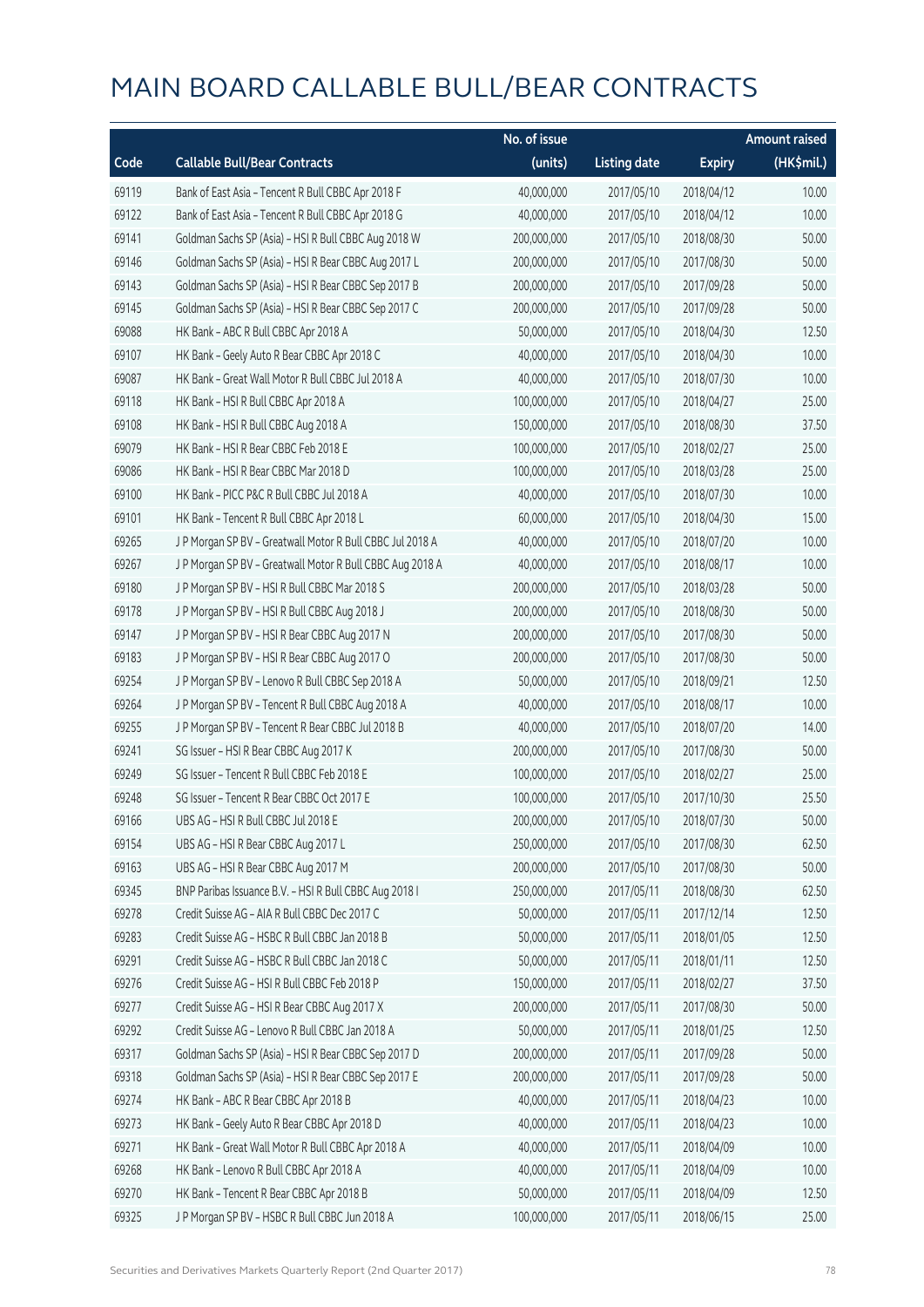|       |                                                          | No. of issue |                     |               | <b>Amount raised</b> |
|-------|----------------------------------------------------------|--------------|---------------------|---------------|----------------------|
| Code  | <b>Callable Bull/Bear Contracts</b>                      | (units)      | <b>Listing date</b> | <b>Expiry</b> | (HK\$mil.)           |
| 69323 | J P Morgan SP BV - Tencent R Bear CBBC Jul 2018 C        | 40,000,000   | 2017/05/11          | 2018/07/20    | 10.00                |
| 69334 | SG Issuer - Geely Auto R Bear CBBC Nov 2017 B            | 40,000,000   | 2017/05/11          | 2017/11/29    | 10.00                |
| 69338 | SG Issuer - HSBC R Bull CBBC Jan 2018 A                  | 100,000,000  | 2017/05/11          | 2018/01/30    | 25.00                |
| 69344 | SG Issuer - HSI R Bull CBBC Nov 2018 B                   | 200,000,000  | 2017/05/11          | 2018/11/29    | 50.00                |
| 69295 | UBS AG - HSI R Bull CBBC Jul 2018 F                      | 200,000,000  | 2017/05/11          | 2018/07/30    | 50.00                |
| 69313 | UBS AG - HSI R Bear CBBC Aug 2017 N                      | 250,000,000  | 2017/05/11          | 2017/08/30    | 62.50                |
| 69309 | UBS AG - Petrochina R Bull CBBC Dec 2017 C               | 40,000,000   | 2017/05/11          | 2017/12/04    | 10.00                |
| 69368 | BNP Paribas Issuance B.V. - HSCEI R Bull CBBC Aug 2018 F | 100,000,000  | 2017/05/12          | 2018/08/30    | 25.00                |
| 69401 | BNP Paribas Issuance B.V. - HSI R Bull CBBC Aug 2018 J   | 250,000,000  | 2017/05/12          | 2018/08/30    | 62.50                |
| 69373 | BNP Paribas Issuance B.V. - HSI R Bear CBBC Feb 2018 J   | 250,000,000  | 2017/05/12          | 2018/02/27    | 62.50                |
| 69375 | BNP Paribas Issuance B.V. - HSI R Bear CBBC Feb 2018 P   | 250,000,000  | 2017/05/12          | 2018/02/27    | 62.50                |
| 69376 | BNP Paribas Issuance B.V. - HSI R Bear CBBC Feb 2018 Q   | 250,000,000  | 2017/05/12          | 2018/02/27    | 62.50                |
| 69393 | Credit Suisse AG - Geely Auto R Bear CBBC Dec 2017 G     | 50,000,000   | 2017/05/12          | 2017/12/28    | 12.50                |
| 69381 | Credit Suisse AG - HSI R Bull CBBC Feb 2018 Q            | 200,000,000  | 2017/05/12          | 2018/02/27    | 50.00                |
| 69382 | Credit Suisse AG - HSI R Bull CBBC Aug 2018 W            | 200,000,000  | 2017/05/12          | 2018/08/30    | 50.00                |
| 69390 | Credit Suisse AG - HSI R Bear CBBC Aug 2017 A            | 200,000,000  | 2017/05/12          | 2017/08/30    | 50.00                |
| 69392 | Credit Suisse AG - HSI R Bear CBBC Aug 2017 O            | 150,000,000  | 2017/05/12          | 2017/08/30    | 37.50                |
| 69369 | Goldman Sachs SP (Asia) - HSI R Bull CBBC Aug 2018 X     | 200,000,000  | 2017/05/12          | 2018/08/30    | 50.00                |
| 69371 | Goldman Sachs SP (Asia) - HSI R Bull CBBC Aug 2018 Y     | 200,000,000  | 2017/05/12          | 2018/08/30    | 50.00                |
| 69394 | Goldman Sachs SP (Asia) - HSI R Bear CBBC Aug 2017 M     | 200,000,000  | 2017/05/12          | 2017/08/30    | 50.00                |
| 69396 | Goldman Sachs SP (Asia) - HSI R Bear CBBC Aug 2017 N     | 200,000,000  | 2017/05/12          | 2017/08/30    | 50.00                |
| 69363 | HK Bank - HSCEI R Bear CBBC Feb 2018 A                   | 50,000,000   | 2017/05/12          | 2018/02/27    | 12.50                |
| 69365 | HK Bank - HSCEI R Bear CBBC Mar 2018 A                   | 50,000,000   | 2017/05/12          | 2018/03/28    | 12.50                |
| 69366 | HK Bank - HSI R Bull CBBC Sep 2018 A                     | 150,000,000  | 2017/05/12          | 2018/09/27    | 37.50                |
| 69351 | HK Bank - HSI R Bear CBBC Feb 2018 F                     | 100,000,000  | 2017/05/12          | 2018/02/27    | 25.00                |
| 69354 | HK Bank - HSI R Bear CBBC Mar 2018 E                     | 150,000,000  | 2017/05/12          | 2018/03/28    | 37.50                |
| 69346 | HK Bank - Tencent R Bear CBBC Jul 2018 C                 | 50,000,000   | 2017/05/12          | 2018/07/16    | 12.50                |
| 69397 | J P Morgan SP BV - HSI R Bull CBBC Mar 2018 T            | 200,000,000  | 2017/05/12          | 2018/03/28    | 50.00                |
| 69398 | J P Morgan SP BV - HSI R Bear CBBC Aug 2017 P            | 200,000,000  | 2017/05/12          | 2017/08/30    | 50.00                |
| 69424 | J P Morgan SP BV - HSI R Bear CBBC Aug 2017 Q            | 200,000,000  | 2017/05/12          | 2017/08/30    | 50.00                |
| 69443 | J P Morgan SP BV - PetCh R Bull CBBC Oct 2018 A          | 80,000,000   | 2017/05/12          | 2018/10/19    | 20.00                |
| 69421 | SG Issuer - HSI R Bull CBBC Oct 2018 G                   | 200,000,000  | 2017/05/12          | 2018/10/30    | 50.00                |
| 69422 | SG Issuer - HSI R Bull CBBC Nov 2018 C                   | 200,000,000  | 2017/05/12          | 2018/11/29    | 50.00                |
| 69406 | SG Issuer - HSI R Bear CBBC Aug 2017 N                   | 200,000,000  | 2017/05/12          | 2017/08/30    | 50.00                |
| 69415 | SG Issuer - HSI R Bear CBBC Sep 2017 L                   | 200,000,000  | 2017/05/12          | 2017/09/28    | 50.00                |
| 69377 | UBS AG - HSI R Bull CBBC Aug 2018 O                      | 200,000,000  | 2017/05/12          | 2018/08/30    | 50.00                |
| 69379 | UBS AG - HSI R Bear CBBC Aug 2017 O                      | 200,000,000  | 2017/05/12          | 2017/08/30    | 50.00                |
| 69378 | UBS AG - Petrochina R Bull CBBC Nov 2017 A               | 40,000,000   | 2017/05/12          | 2017/11/20    | 10.00                |
| 69450 | BNP Paribas Issuance B.V. - HSI R Bull CBBC Aug 2018 K   | 250,000,000  | 2017/05/15          | 2018/08/30    | 62.50                |
| 69508 | Credit Suisse AG - HSI R Bull CBBC Feb 2018 R            | 200,000,000  | 2017/05/15          | 2018/02/27    | 50.00                |
| 69500 | Credit Suisse AG - HSI R Bear CBBC Aug 2017 Y            | 200,000,000  | 2017/05/15          | 2017/08/30    | 50.00                |
| 69501 | Credit Suisse AG - Lenovo R Bull CBBC Feb 2018 A         | 50,000,000   | 2017/05/15          | 2018/02/02    | 12.50                |
| 69446 | Goldman Sachs SP (Asia) - HSI R Bear CBBC Aug 2017 O     | 200,000,000  | 2017/05/15          | 2017/08/30    | 50.00                |
| 69456 | HK Bank - COVS R Bear CBBC Apr 2018 A                    | 40,000,000   | 2017/05/15          | 2018/04/23    | 18.00                |
| 69461 | HK Bank - Geely Auto R Bull CBBC Apr 2018 B              | 40,000,000   | 2017/05/15          | 2018/04/23    | 10.00                |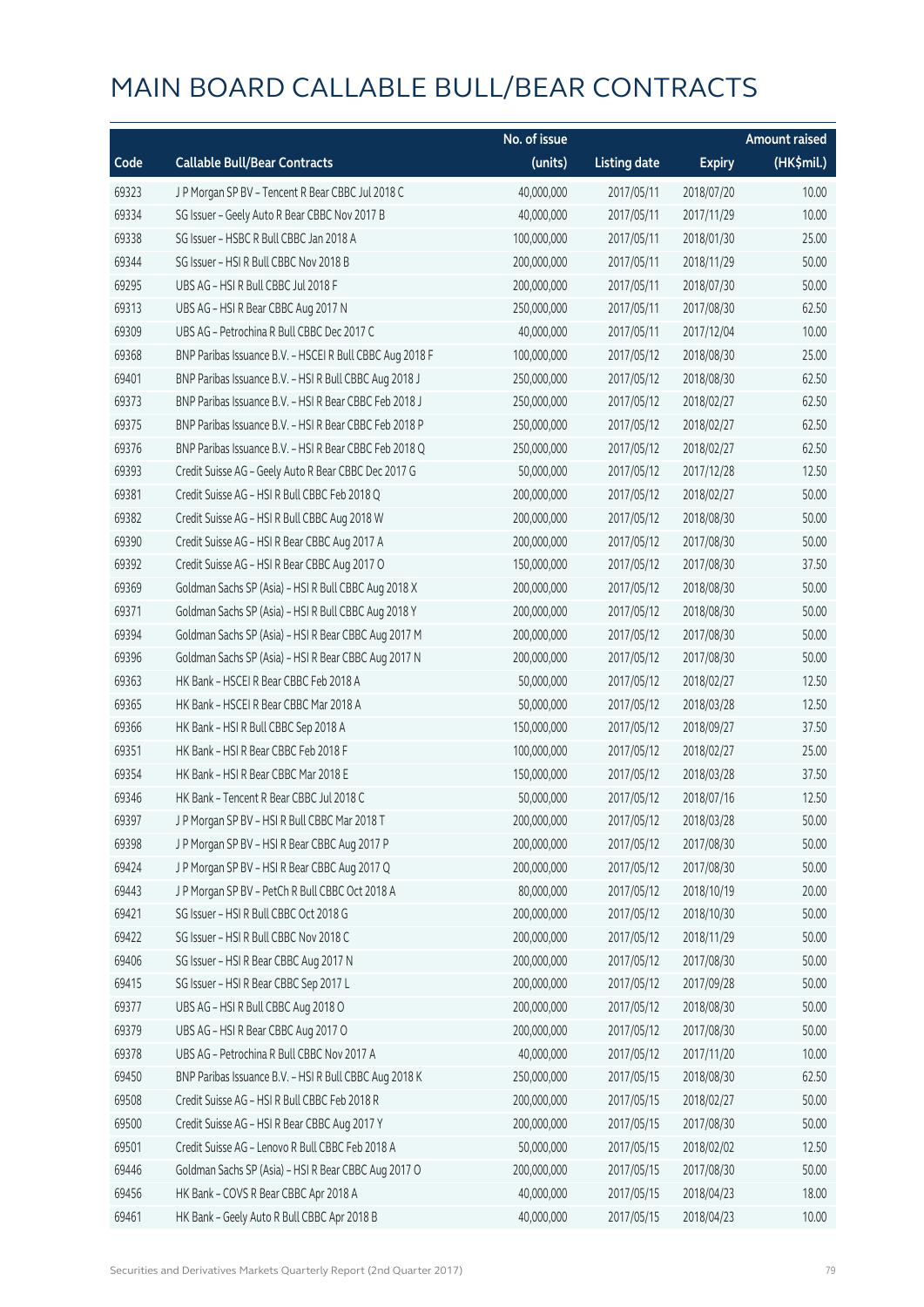|       |                                                            | No. of issue |                     |               | <b>Amount raised</b> |
|-------|------------------------------------------------------------|--------------|---------------------|---------------|----------------------|
| Code  | <b>Callable Bull/Bear Contracts</b>                        | (units)      | <b>Listing date</b> | <b>Expiry</b> | (HK\$mil.)           |
| 69495 | HK Bank - Galaxy Ent R Bear CBBC Jul 2018 A                | 40,000,000   | 2017/05/15          | 2018/07/16    | 10.00                |
| 69468 | HK Bank - HSI R Bull CBBC Apr 2018 B                       | 100,000,000  | 2017/05/15          | 2018/04/27    | 25.00                |
| 69469 | HK Bank - HSI R Bull CBBC Apr 2018 C                       | 100,000,000  | 2017/05/15          | 2018/04/27    | 25.00                |
| 69471 | HK Bank - HSI R Bull CBBC Aug 2018 B                       | 150,000,000  | 2017/05/15          | 2018/08/30    | 37.50                |
| 69474 | HK Bank - PetCh R Bear CBBC Apr 2018 A                     | 40,000,000   | 2017/05/15          | 2018/04/23    | 10.00                |
| 69452 | HK Bank - Tencent R Bull CBBC Apr 2018 M                   | 60,000,000   | 2017/05/15          | 2018/04/30    | 15.00                |
| 69532 | J P Morgan SP BV - HSI R Bull CBBC Feb 2018 J              | 200,000,000  | 2017/05/15          | 2018/02/27    | 50.00                |
| 69529 | J P Morgan SP BV - HSI R Bear CBBC Aug 2017 R              | 200,000,000  | 2017/05/15          | 2017/08/30    | 50.00                |
| 69534 | J P Morgan SP BV - HSI R Bear CBBC Aug 2017 S              | 200,000,000  | 2017/05/15          | 2017/08/30    | 50.00                |
| 69539 | J P Morgan SP BV - Tencent R Bull CBBC Jul 2018 C          | 40,000,000   | 2017/05/15          | 2018/07/20    | 10.00                |
| 69545 | SG Issuer - HSI R Bull CBBC Sep 2018 N                     | 200,000,000  | 2017/05/15          | 2018/09/27    | 50.00                |
| 69541 | SG Issuer - HSI R Bear CBBC Aug 2017 C                     | 200,000,000  | 2017/05/15          | 2017/08/30    | 50.00                |
| 69543 | SG Issuer - HSI R Bear CBBC Sep 2017 M                     | 200,000,000  | 2017/05/15          | 2017/09/28    | 50.00                |
| 69513 | UBS AG - HSI R Bull CBBC Sep 2018 B                        | 250,000,000  | 2017/05/15          | 2018/09/27    | 62.50                |
| 69509 | UBS AG - HSI R Bear CBBC Aug 2017 P                        | 250,000,000  | 2017/05/15          | 2017/08/30    | 62.50                |
| 69527 | UBS AG - HSI R Bear CBBC Aug 2017 Q                        | 200,000,000  | 2017/05/15          | 2017/08/30    | 50.00                |
| 69547 | BNP Paribas Issuance B.V. - HSCEI R Bear CBBC Feb 2018 G   | 100,000,000  | 2017/05/16          | 2018/02/27    | 25.00                |
| 69595 | BNP Paribas Issuance B.V. - HSI R Bull CBBC Aug 2018 F     | 250,000,000  | 2017/05/16          | 2018/08/30    | 62.50                |
| 69588 | BNP Paribas Issuance B.V. - HSI R Bull CBBC Aug 2018 L     | 250,000,000  | 2017/05/16          | 2018/08/30    | 62.50                |
| 69568 | BNP Paribas Issuance B.V. - HSI R Bear CBBC Feb 2018 D     | 250,000,000  | 2017/05/16          | 2018/02/27    | 62.50                |
| 69555 | BNP Paribas Issuance B.V. - HSI R Bear CBBC Feb 2018 R     | 250,000,000  | 2017/05/16          | 2018/02/27    | 62.50                |
| 69553 | BNP Paribas Issuance B.V. - Tencent R Bull CBBC Aug 2018 B | 50,000,000   | 2017/05/16          | 2018/08/30    | 12.50                |
| 69671 | Credit Suisse AG - HKEX R Bull CBBC Jan 2018 A             | 50,000,000   | 2017/05/16          | 2018/01/12    | 12.50                |
| 69716 | Credit Suisse AG - HSI R Bull CBBC Mar 2018 E              | 200,000,000  | 2017/05/16          | 2018/03/28    | 50.00                |
| 69718 | Credit Suisse AG - HSI R Bull CBBC Mar 2018 F              | 150,000,000  | 2017/05/16          | 2018/03/28    | 37.50                |
| 69664 | Credit Suisse AG - HSI R Bear CBBC Sep 2017 J              | 200,000,000  | 2017/05/16          | 2017/09/28    | 50.00                |
| 69668 | Credit Suisse AG - HSI R Bear CBBC Sep 2017 K              | 200,000,000  | 2017/05/16          | 2017/09/28    | 50.00                |
| 69669 | Credit Suisse AG - HSI R Bear CBBC Sep 2017 L              | 200,000,000  | 2017/05/16          | 2017/09/28    | 50.00                |
| 69670 | Credit Suisse AG - HSI R Bear CBBC Nov 2017 B              | 200,000,000  | 2017/05/16          | 2017/11/29    | 50.00                |
| 69666 | Credit Suisse AG - HSI R Bear CBBC May 2018 A              | 200,000,000  | 2017/05/16          | 2018/05/30    | 50.00                |
| 69690 | Credit Suisse AG - Tencent R Bull CBBC Jan 2018 N          | 50,000,000   | 2017/05/16          | 2018/01/25    | 12.50                |
| 69687 | Credit Suisse AG - Tencent R Bear CBBC Dec 2017 D          | 50,000,000   | 2017/05/16          | 2017/12/22    | 21.50                |
| 69799 | Goldman Sachs SP (Asia) - HSI R Bull CBBC Aug 2018 A       | 200,000,000  | 2017/05/16          | 2018/08/30    | 50.00                |
| 69798 | Goldman Sachs SP (Asia) - HSI R Bull CBBC Aug 2018 Z       | 200,000,000  | 2017/05/16          | 2018/08/30    | 50.00                |
| 69570 | Goldman Sachs SP (Asia) - HSI R Bear CBBC Aug 2017 P       | 200,000,000  | 2017/05/16          | 2017/08/30    | 50.00                |
| 69566 | HK Bank - China Mobile R Bull CBBC Jul 2018 A              | 50,000,000   | 2017/05/16          | 2018/07/09    | 12.50                |
| 69567 | HK Bank - China Mobile R Bull CBBC Aug 2018 A              | 50,000,000   | 2017/05/16          | 2018/08/13    | 12.50                |
| 69557 | HK Bank - Galaxy Ent R Bull CBBC Jun 2018 A                | 80,000,000   | 2017/05/16          | 2018/06/25    | 20.00                |
| 69560 | HK Bank - HKEX R Bull CBBC Jul 2018 A                      | 50,000,000   | 2017/05/16          | 2018/07/09    | 12.50                |
| 69719 | HK Bank - HSI R Bull CBBC Jul 2018 A                       | 150,000,000  | 2017/05/16          | 2018/07/30    | 37.50                |
| 69725 | HK Bank - HSI R Bull CBBC Jul 2018 B                       | 100,000,000  | 2017/05/16          | 2018/07/30    | 25.00                |
| 69596 | HK Bank - Tencent R Bull CBBC Jun 2018 A                   | 60,000,000   | 2017/05/16          | 2018/06/25    | 15.00                |
| 69558 | HK Bank - Tencent R Bull CBBC Jul 2018 A                   | 60,000,000   | 2017/05/16          | 2018/07/09    | 15.00                |
| 69746 | J P Morgan SP BV - COVS R Bull CBBC Apr 2018 A             | 40,000,000   | 2017/05/16          | 2018/04/20    | 10.00                |
| 69736 | J P Morgan SP BV - China Life R Bull CBBC Apr 2018 A       | 40,000,000   | 2017/05/16          | 2018/04/20    | 10.00                |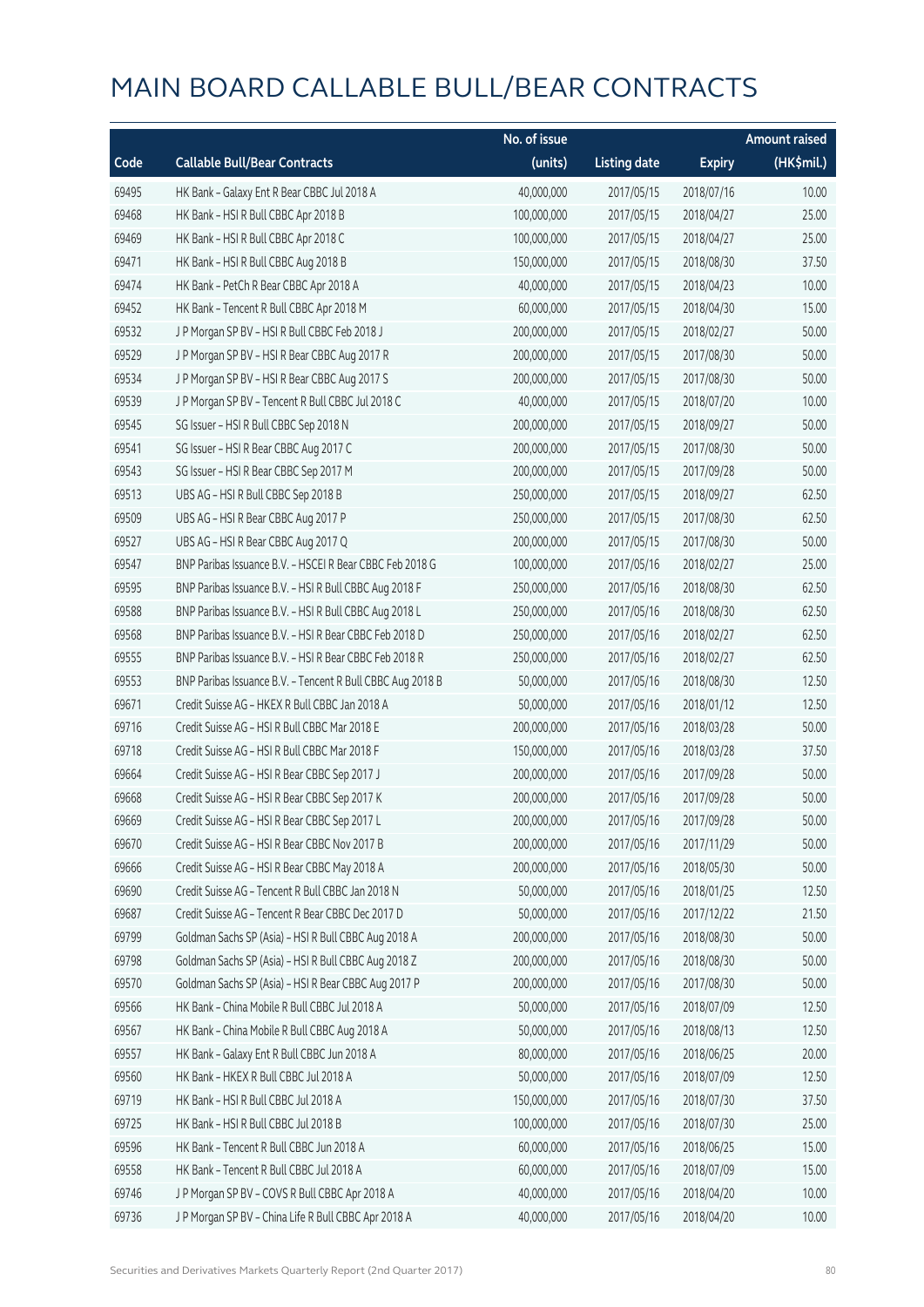|       |                                                        | No. of issue |                     |               | <b>Amount raised</b> |
|-------|--------------------------------------------------------|--------------|---------------------|---------------|----------------------|
| Code  | <b>Callable Bull/Bear Contracts</b>                    | (units)      | <b>Listing date</b> | <b>Expiry</b> | (HK\$mil.)           |
| 69741 | J P Morgan SP BV - Geely Auto R Bull CBBC Apr 2018 A   | 80,000,000   | 2017/05/16          | 2018/04/20    | 20.00                |
| 69733 | J P Morgan SP BV - HKEX R Bull CBBC Mar 2018 B         | 40,000,000   | 2017/05/16          | 2018/03/16    | 10.00                |
| 69649 | J P Morgan SP BV - HSCEI R Bear CBBC Apr 2018 A        | 100,000,000  | 2017/05/16          | 2018/04/27    | 25.00                |
| 69651 | J P Morgan SP BV - HSCEI R Bear CBBC Apr 2018 B        | 100,000,000  | 2017/05/16          | 2018/04/27    | 25.00                |
| 69753 | JP Morgan SP BV - HSIR Bull CBBC Feb 2018 K            | 200,000,000  | 2017/05/16          | 2018/02/27    | 50.00                |
| 69624 | J P Morgan SP BV - HSI R Bull CBBC Mar 2018 U          | 200,000,000  | 2017/05/16          | 2018/03/28    | 50.00                |
| 69754 | J P Morgan SP BV - HSI R Bull CBBC Aug 2018 K          | 200,000,000  | 2017/05/16          | 2018/08/30    | 50.00                |
| 69620 | J P Morgan SP BV - HSI R Bear CBBC Aug 2017 T          | 200,000,000  | 2017/05/16          | 2017/08/30    | 50.00                |
| 69621 | J P Morgan SP BV - HSI R Bear CBBC Aug 2017 U          | 200,000,000  | 2017/05/16          | 2017/08/30    | 50.00                |
| 69657 | J P Morgan SP BV - HSI R Bear CBBC Aug 2017 V          | 200,000,000  | 2017/05/16          | 2017/08/30    | 50.00                |
| 69619 | J P Morgan SP BV - HSI R Bear CBBC Jan 2018 C          | 200,000,000  | 2017/05/16          | 2018/01/30    | 50.00                |
| 69759 | J P Morgan SP BV - HSI R Bear CBBC Jan 2018 D          | 200,000,000  | 2017/05/16          | 2018/01/30    | 50.00                |
| 69726 | J P Morgan SP BV - Tencent R Bull CBBC Sep 2017 H      | 40,000,000   | 2017/05/16          | 2017/09/15    | 10.00                |
| 69727 | J P Morgan SP BV - Tencent R Bull CBBC Sep 2017 I      | 40,000,000   | 2017/05/16          | 2017/09/15    | 10.00                |
| 69730 | J P Morgan SP BV - Tencent R Bear CBBC Jan 2018 A      | 40,000,000   | 2017/05/16          | 2018/01/19    | 14.00                |
| 69602 | Macquarie Bank Ltd. - HSI R Bull CBBC May 2018 A       | 40,000,000   | 2017/05/16          | 2018/05/30    | 10.00                |
| 69608 | Macquarie Bank Ltd. - HSI R Bull CBBC May 2018 B       | 40,000,000   | 2017/05/16          | 2018/05/30    | 10.00                |
| 69610 | Macquarie Bank Ltd. - HSI R Bull CBBC May 2018 C       | 40,000,000   | 2017/05/16          | 2018/05/30    | 10.00                |
| 69597 | Macquarie Bank Ltd. - HSI R Bear CBBC May 2018 C       | 40,000,000   | 2017/05/16          | 2018/05/30    | 10.00                |
| 69600 | Macquarie Bank Ltd. - HSI R Bear CBBC May 2018 D       | 40,000,000   | 2017/05/16          | 2018/05/30    | 10.00                |
| 69576 | SG Issuer - HKEX R Bull CBBC Feb 2018 C                | 100,000,000  | 2017/05/16          | 2018/02/27    | 25.00                |
| 69793 | SG Issuer - HSI R Bull CBBC Sep 2018 P                 | 200,000,000  | 2017/05/16          | 2018/09/27    | 50.00                |
| 69796 | SG Issuer - HSI R Bull CBBC Sep 2018 Q                 | 200,000,000  | 2017/05/16          | 2018/09/27    | 50.00                |
| 69797 | SG Issuer - HSI R Bull CBBC Oct 2018 I                 | 200,000,000  | 2017/05/16          | 2018/10/30    | 50.00                |
| 69788 | SG Issuer - HSI R Bear CBBC Aug 2017 D                 | 200,000,000  | 2017/05/16          | 2017/08/30    | 50.00                |
| 69789 | SG Issuer - HSI R Bear CBBC Aug 2017 J                 | 200,000,000  | 2017/05/16          | 2017/08/30    | 50.00                |
| 69791 | SG Issuer - HSI R Bear CBBC Sep 2017 N                 | 200,000,000  | 2017/05/16          | 2017/09/28    | 50.00                |
| 69792 | SG Issuer - HSI R Bear CBBC Sep 2017 O                 | 200,000,000  | 2017/05/16          | 2017/09/28    | 50.00                |
| 69580 | SG Issuer - Tencent R Bull CBBC Mar 2018 D             | 100,000,000  | 2017/05/16          | 2018/03/28    | 25.00                |
| 69778 | UBS AG - HSI R Bull CBBC Jul 2018 G                    | 250,000,000  | 2017/05/16          | 2018/07/30    | 62.50                |
| 69760 | UBS AG - HSI R Bull CBBC Aug 2018 P                    | 250,000,000  | 2017/05/16          | 2018/08/30    | 62.50                |
| 69781 | UBS AG - HSI R Bull CBBC Sep 2018 C                    | 200,000,000  | 2017/05/16          | 2018/09/27    | 50.00                |
| 69761 | UBS AG - HSI R Bear CBBC Aug 2017 R                    | 200,000,000  | 2017/05/16          | 2017/08/30    | 50.00                |
| 69767 | UBS AG - HSI R Bear CBBC Aug 2017 S                    | 250,000,000  | 2017/05/16          | 2017/08/30    | 62.50                |
| 69771 | UBS AG - HSI R Bear CBBC Aug 2017 T                    | 200,000,000  | 2017/05/16          | 2017/08/30    | 50.00                |
| 69775 | UBS AG - HSI R Bear CBBC Aug 2017 U                    | 200,000,000  | 2017/05/16          | 2017/08/30    | 50.00                |
| 69763 | UBS AG - Tencent R Bull CBBC Dec 2017 E                | 50,000,000   | 2017/05/16          | 2017/12/11    | 12.50                |
| 69765 | UBS AG - Tencent R Bull CBBC Jan 2018 A                | 50,000,000   | 2017/05/16          | 2018/01/08    | 12.50                |
| 69907 | BNP Paribas Issuance B.V. - HSI R Bull CBBC Aug 2018 G | 250,000,000  | 2017/05/17          | 2018/08/30    | 62.50                |
| 69908 | BNP Paribas Issuance B.V. - HSI R Bull CBBC Aug 2018 M | 250,000,000  | 2017/05/17          | 2018/08/30    | 62.50                |
| 69817 | BNP Paribas Issuance B.V. - HSI R Bear CBBC Feb 2018 C | 250,000,000  | 2017/05/17          | 2018/02/27    | 62.50                |
| 69842 | BNP Paribas Issuance B.V. - HSI R Bear CBBC Feb 2018 E | 250,000,000  | 2017/05/17          | 2018/02/27    | 62.50                |
| 69805 | BNP Paribas Issuance B.V. - HSI R Bear CBBC Feb 2018 L | 250,000,000  | 2017/05/17          | 2018/02/27    | 62.50                |
| 69806 | BNP Paribas Issuance B.V. - HSI R Bear CBBC Feb 2018 M | 250,000,000  | 2017/05/17          | 2018/02/27    | 62.50                |
| 69801 | BNP Paribas Issuance B.V. - HSI R Bear CBBC Feb 2018 S | 250,000,000  | 2017/05/17          | 2018/02/27    | 62.50                |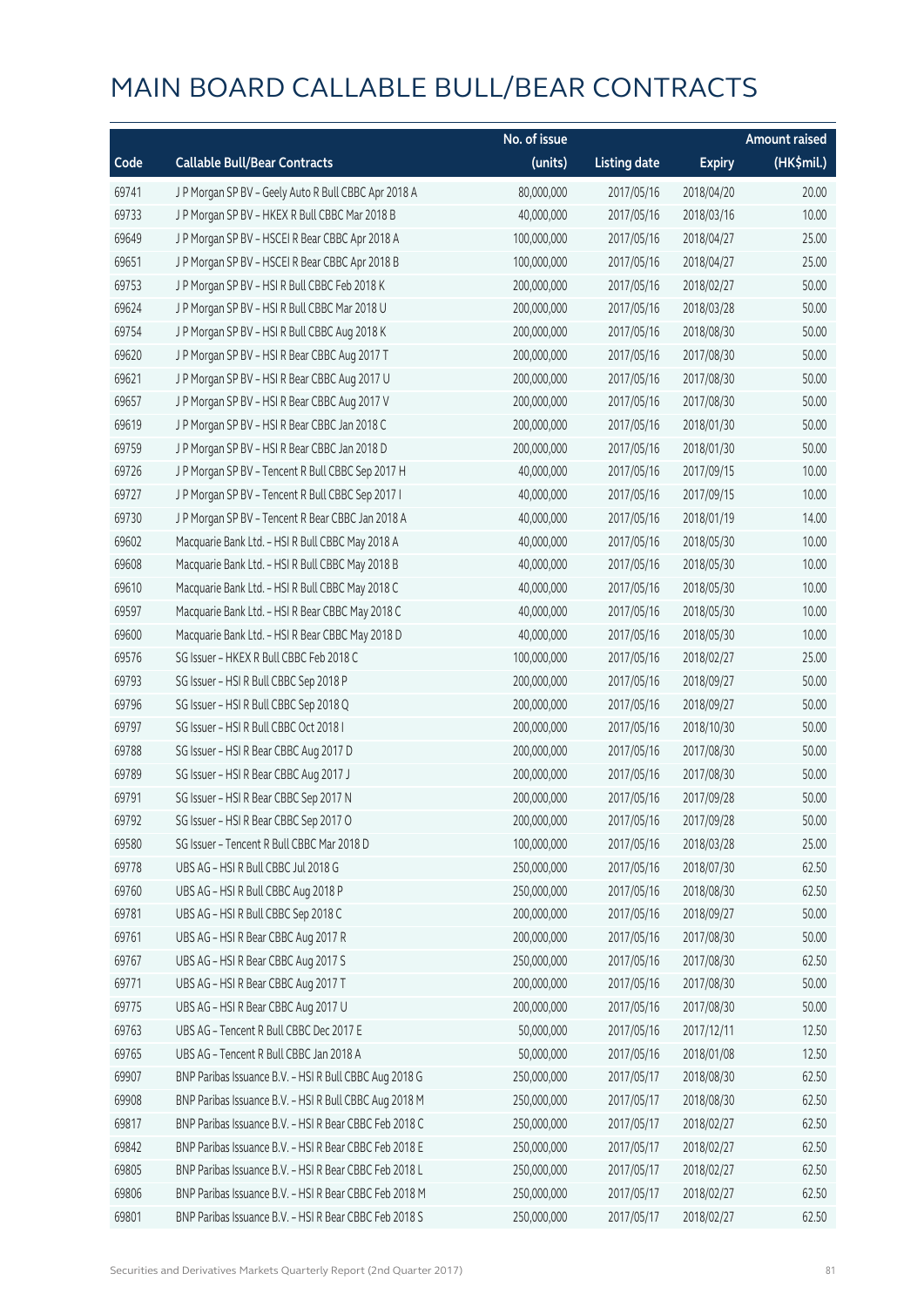|       |                                                        | No. of issue |                     |               | <b>Amount raised</b> |
|-------|--------------------------------------------------------|--------------|---------------------|---------------|----------------------|
| Code  | <b>Callable Bull/Bear Contracts</b>                    | (units)      | <b>Listing date</b> | <b>Expiry</b> | (HK\$mil.)           |
| 69803 | BNP Paribas Issuance B.V. - HSI R Bear CBBC Feb 2018 V | 250,000,000  | 2017/05/17          | 2018/02/27    | 62.50                |
| 69810 | BNP Paribas Issuance B.V. - HSI R Bear CBBC Feb 2018 W | 250,000,000  | 2017/05/17          | 2018/02/27    | 62.50                |
| 69827 | BNP Paribas Issuance B.V. - HSI R Bear CBBC Feb 2018 X | 250,000,000  | 2017/05/17          | 2018/02/27    | 62.50                |
| 69967 | Credit Suisse AG - CCB R Bull CBBC Dec 2017 D          | 50,000,000   | 2017/05/17          | 2017/12/21    | 12.50                |
| 69964 | Credit Suisse AG - Geely Auto R Bull CBBC Dec 2017 I   | 50,000,000   | 2017/05/17          | 2017/12/28    | 12.50                |
| 69969 | Credit Suisse AG - HSCEI R Bull CBBC Mar 2018 A        | 100,000,000  | 2017/05/17          | 2018/03/28    | 25.00                |
| 69971 | Credit Suisse AG - HSCEI R Bull CBBC Mar 2018 B        | 100,000,000  | 2017/05/17          | 2018/03/28    | 25.00                |
| 69957 | Credit Suisse AG - HSI R Bull CBBC Feb 2018 D          | 200,000,000  | 2017/05/17          | 2018/02/27    | 50.00                |
| 69956 | Credit Suisse AG - HSI R Bull CBBC May 2018 A          | 200,000,000  | 2017/05/17          | 2018/05/30    | 50.00                |
| 69958 | Credit Suisse AG - HSI R Bull CBBC Aug 2018 X          | 200,000,000  | 2017/05/17          | 2018/08/30    | 50.00                |
| 69947 | Credit Suisse AG - HSI R Bear CBBC Sep 2017 M          | 150,000,000  | 2017/05/17          | 2017/09/28    | 37.50                |
| 69948 | Credit Suisse AG - HSI R Bear CBBC Sep 2017 N          | 200,000,000  | 2017/05/17          | 2017/09/28    | 50.00                |
| 69949 | Credit Suisse AG - HSI R Bear CBBC Sep 2017 O          | 150,000,000  | 2017/05/17          | 2017/09/28    | 37.50                |
| 69951 | Credit Suisse AG - HSI R Bear CBBC Sep 2017 P          | 200,000,000  | 2017/05/17          | 2017/09/28    | 50.00                |
| 69952 | Credit Suisse AG - HSI R Bear CBBC Sep 2017 Q          | 200,000,000  | 2017/05/17          | 2017/09/28    | 50.00                |
| 69955 | Credit Suisse AG - HSI R Bear CBBC Sep 2017 R          | 200,000,000  | 2017/05/17          | 2017/09/28    | 50.00                |
| 69960 | Credit Suisse AG - Ping An R Bull CBBC Feb 2018 A      | 50,000,000   | 2017/05/17          | 2018/02/23    | 12.50                |
| 69965 | Credit Suisse AG - Sands China R Bear CBBC Feb 2018 A  | 50,000,000   | 2017/05/17          | 2018/02/23    | 12.50                |
| 69961 | Credit Suisse AG - Tencent R Bull CBBC Mar 2018 B      | 50,000,000   | 2017/05/17          | 2018/03/02    | 12.50                |
| 69901 | Goldman Sachs SP (Asia) - HSI R Bull CBBC Jan 2018 G   | 200,000,000  | 2017/05/17          | 2018/01/30    | 50.00                |
| 69903 | Goldman Sachs SP (Asia) - HSI R Bull CBBC Jan 2018 H   | 200,000,000  | 2017/05/17          | 2018/01/30    | 50.00                |
| 69830 | Goldman Sachs SP (Asia) - HSI R Bear CBBC Aug 2017 Q   | 200,000,000  | 2017/05/17          | 2017/08/30    | 50.00                |
| 69838 | Goldman Sachs SP (Asia) - HSI R Bear CBBC Aug 2017 R   | 200,000,000  | 2017/05/17          | 2017/08/30    | 50.00                |
| 69897 | Goldman Sachs SP (Asia) - HSI R Bear CBBC Oct 2017 B   | 200,000,000  | 2017/05/17          | 2017/10/30    | 50.00                |
| 69898 | Goldman Sachs SP (Asia) - HSI R Bear CBBC Oct 2017 C   | 200,000,000  | 2017/05/17          | 2017/10/30    | 50.00                |
| 69861 | HK Bank - HKEX R Bull CBBC Apr 2018 B                  | 50,000,000   | 2017/05/17          | 2018/04/09    | 12.50                |
| 69875 | HK Bank - HSCEI R Bull CBBC Jul 2018 A                 | 60,000,000   | 2017/05/17          | 2018/07/30    | 15.00                |
| 69879 | HK Bank - HSI R Bull CBBC Jul 2018 C                   | 100,000,000  | 2017/05/17          | 2018/07/30    | 25.00                |
| 69893 | HK Bank - HSI R Bull CBBC Jul 2018 D                   | 100,000,000  | 2017/05/17          | 2018/07/30    | 25.00                |
| 69895 | HK Bank - HSI R Bear CBBC Apr 2018 A                   | 100,000,000  | 2017/05/17          | 2018/04/27    | 25.00                |
| 69896 | HK Bank - HSI R Bear CBBC Apr 2018 B                   | 100,000,000  | 2017/05/17          | 2018/04/27    | 25.00                |
| 69874 | HK Bank - Ping An R Bull CBBC Apr 2018 A               | 60,000,000   | 2017/05/17          | 2018/04/23    | 15.00                |
| 69873 | HK Bank - Ping An R Bear CBBC Aug 2018 A               | 40,000,000   | 2017/05/17          | 2018/08/13    | 10.00                |
| 69872 | HK Bank - Tencent R Bull CBBC Jun 2018 B               | 60,000,000   | 2017/05/17          | 2018/06/25    | 15.00                |
| 69871 | HK Bank - Tencent R Bull CBBC Jul 2018 B               | 60,000,000   | 2017/05/17          | 2018/07/09    | 15.00                |
| 69978 | J P Morgan SP BV - HKEX R Bull CBBC Apr 2018 B         | 40,000,000   | 2017/05/17          | 2018/04/20    | 10.00                |
| 69929 | J P Morgan SP BV - HSI R Bull CBBC Mar 2018 V          | 200,000,000  | 2017/05/17          | 2018/03/28    | 50.00                |
| 69979 | J P Morgan SP BV - HSI R Bull CBBC Mar 2018 W          | 200,000,000  | 2017/05/17          | 2018/03/28    | 50.00                |
| 69924 | J P Morgan SP BV - HSI R Bear CBBC Aug 2017 W          | 200,000,000  | 2017/05/17          | 2017/08/30    | 50.00                |
| 69981 | J P Morgan SP BV - HSI R Bear CBBC Aug 2017 Y          | 200,000,000  | 2017/05/17          | 2017/08/30    | 50.00                |
| 69982 | J P Morgan SP BV - HSI R Bear CBBC Aug 2017 Z          | 200,000,000  | 2017/05/17          | 2017/08/30    | 50.00                |
| 69984 | J P Morgan SP BV - HSI R Bear CBBC Oct 2017 A          | 200,000,000  | 2017/05/17          | 2017/10/30    | 50.00                |
| 69985 | J P Morgan SP BV - HSI R Bear CBBC Dec 2017 A          | 200,000,000  | 2017/05/17          | 2017/12/28    | 50.00                |
| 69991 | J P Morgan SP BV - HSI R Bear CBBC Jan 2018 E          | 200,000,000  | 2017/05/17          | 2018/01/30    | 50.00                |
| 69977 | J P Morgan SP BV - Ping An R Bull CBBC Jun 2018 C      | 150,000,000  | 2017/05/17          | 2018/06/15    | 37.50                |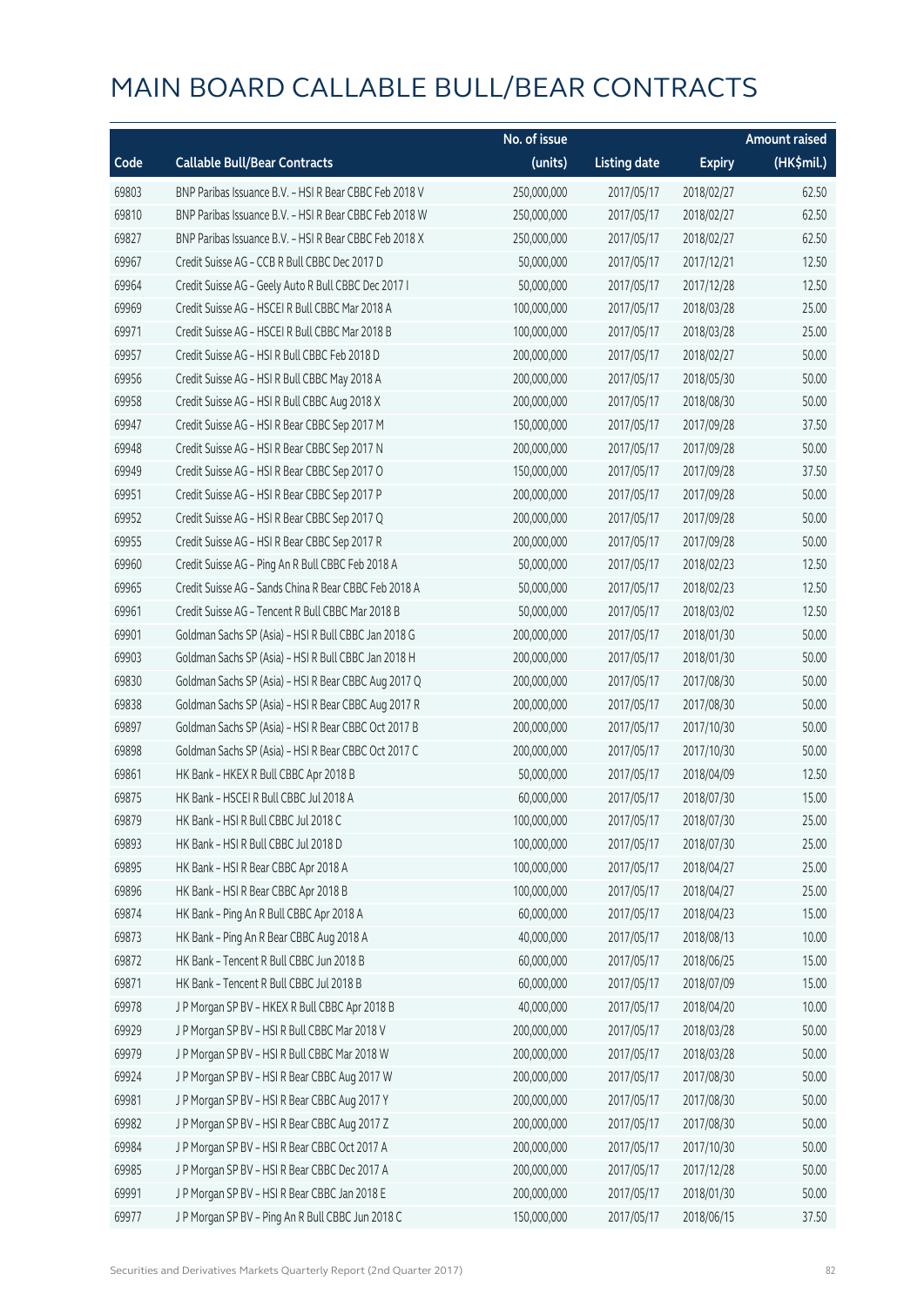|       |                                                            | No. of issue |                     |               | <b>Amount raised</b> |
|-------|------------------------------------------------------------|--------------|---------------------|---------------|----------------------|
| Code  | <b>Callable Bull/Bear Contracts</b>                        | (units)      | <b>Listing date</b> | <b>Expiry</b> | (HK\$mil.)           |
| 69926 | J P Morgan SP BV - Tencent R Bull CBBC Sep 2017 J          | 40,000,000   | 2017/05/17          | 2017/09/15    | 10.00                |
| 69930 | Macquarie Bank Ltd. - HSI R Bear CBBC Jun 2018 A           | 40,000,000   | 2017/05/17          | 2018/06/28    | 10.00                |
| 69936 | Macquarie Bank Ltd. - HSI R Bear CBBC Jun 2018 B           | 40,000,000   | 2017/05/17          | 2018/06/28    | 10.00                |
| 69914 | SG Issuer - China Life R Bull CBBC Feb 2018 C              | 40,000,000   | 2017/05/17          | 2018/02/27    | 10.00                |
| 69942 | SG Issuer - HSI R Bull CBBC Sep 2018 R                     | 200,000,000  | 2017/05/17          | 2018/09/27    | 50.00                |
| 69944 | SG Issuer - HSI R Bull CBBC Oct 2018 K                     | 200,000,000  | 2017/05/17          | 2018/10/30    | 50.00                |
| 69945 | SG Issuer - HSI R Bull CBBC Oct 2018 L                     | 200,000,000  | 2017/05/17          | 2018/10/30    | 50.00                |
| 69946 | SG Issuer - HSI R Bull CBBC Nov 2018 D                     | 200,000,000  | 2017/05/17          | 2018/11/29    | 50.00                |
| 69856 | SG Issuer - HSI R Bull CBBC Dec 2018 B                     | 200,000,000  | 2017/05/17          | 2018/12/28    | 50.00                |
| 69857 | SG Issuer - HSI R Bull CBBC Dec 2018 C                     | 200,000,000  | 2017/05/17          | 2018/12/28    | 50.00                |
| 69937 | SG Issuer - HSI R Bear CBBC Aug 2017 L                     | 200,000,000  | 2017/05/17          | 2017/08/30    | 50.00                |
| 69852 | SG Issuer - HSI R Bear CBBC Sep 2017 P                     | 200,000,000  | 2017/05/17          | 2017/09/28    | 50.00                |
| 69938 | SG Issuer - HSI R Bear CBBC Sep 2017 Q                     | 200,000,000  | 2017/05/17          | 2017/09/28    | 50.00                |
| 69855 | SG Issuer - HSI R Bear CBBC Oct 2017 E                     | 200,000,000  | 2017/05/17          | 2017/10/30    | 50.00                |
| 69939 | SG Issuer - HSI R Bear CBBC Oct 2017 F                     | 200,000,000  | 2017/05/17          | 2017/10/30    | 50.00                |
| 69915 | SG Issuer - Ping An R Bull CBBC Mar 2018 A                 | 100,000,000  | 2017/05/17          | 2018/03/28    | 25.00                |
| 69921 | SG Issuer - Tencent R Bull CBBC Feb 2018 F                 | 100,000,000  | 2017/05/17          | 2018/02/27    | 25.00                |
| 69922 | SG Issuer - Tencent R Bull CBBC Mar 2018 E                 | 100,000,000  | 2017/05/17          | 2018/03/28    | 25.00                |
| 69916 | SG Issuer - Tencent R Bear CBBC Nov 2017 D                 | 100,000,000  | 2017/05/17          | 2017/11/29    | 25.00                |
| 69919 | SG Issuer - Tencent R Bear CBBC Dec 2017 A                 | 100,000,000  | 2017/05/17          | 2017/12/28    | 30.00                |
| 69996 | UBS AG - HSCEI R Bear CBBC Aug 2017 A                      | 100,000,000  | 2017/05/17          | 2017/08/30    | 25.00                |
| 60045 | UBS AG - HSI R Bull CBBC Jul 2018 H                        | 200,000,000  | 2017/05/17          | 2018/07/30    | 50.00                |
| 60046 | UBS AG - HSI R Bull CBBC Aug 2018 Q                        | 200,000,000  | 2017/05/17          | 2018/08/30    | 50.00                |
| 60047 | UBS AG - HSI R Bull CBBC Aug 2018 R                        | 250,000,000  | 2017/05/17          | 2018/08/30    | 62.50                |
| 60028 | UBS AG - HSI R Bear CBBC Aug 2017 B                        | 250,000,000  | 2017/05/17          | 2017/08/30    | 62.50                |
| 60001 | UBS AG - HSI R Bear CBBC Aug 2017 V                        | 250,000,000  | 2017/05/17          | 2017/08/30    | 62.50                |
| 60022 | UBS AG - HSI R Bear CBBC Aug 2017 W                        | 200,000,000  | 2017/05/17          | 2017/08/30    | 50.00                |
| 60023 | UBS AG - HSI R Bear CBBC Aug 2017 X                        | 200,000,000  | 2017/05/17          | 2017/08/30    | 50.00                |
| 60024 | UBS AG - HSI R Bear CBBC Aug 2017 Y                        | 200,000,000  | 2017/05/17          | 2017/08/30    | 50.00                |
| 60026 | UBS AG - HSI R Bear CBBC Aug 2017 Z                        | 200,000,000  | 2017/05/17          | 2017/08/30    | 50.00                |
| 60029 | UBS AG - HSI R Bear CBBC Sep 2017 A                        | 250,000,000  | 2017/05/17          | 2017/09/28    | 62.50                |
| 60030 | UBS AG - HSI R Bear CBBC Sep 2017 B                        | 250,000,000  | 2017/05/17          | 2017/09/28    | 76.25                |
| 69995 | UBS AG - Tencent R Bear CBBC Dec 2017 C                    | 50,000,000   | 2017/05/17          | 2017/12/11    | 15.25                |
| 60057 | BNP Paribas Issuance B.V. - HSI R Bear CBBC Feb 2018 F     | 250,000,000  | 2017/05/18          | 2018/02/27    | 62.50                |
| 60059 | BNP Paribas Issuance B.V. - Tencent R Bull CBBC Aug 2018 C | 50,000,000   | 2017/05/18          | 2018/08/30    | 12.50                |
| 60060 | BNP Paribas Issuance B.V. - Tencent R Bull CBBC Aug 2018 D | 50,000,000   | 2017/05/18          | 2018/08/30    | 12.50                |
| 60104 | Credit Suisse AG - HSI R Bull CBBC Feb 2018 J              | 200,000,000  | 2017/05/18          | 2018/02/27    | 50.00                |
| 60111 | Credit Suisse AG - HSI R Bull CBBC Feb 2018 O              | 200,000,000  | 2017/05/18          | 2018/02/27    | 50.00                |
| 60099 | Credit Suisse AG - HSI R Bull CBBC Aug 2018 Y              | 200,000,000  | 2017/05/18          | 2018/08/30    | 50.00                |
| 60101 | Credit Suisse AG - HSI R Bear CBBC Sep 2017 S              | 200,000,000  | 2017/05/18          | 2017/09/28    | 50.00                |
| 60103 | Credit Suisse AG - HSI R Bear CBBC Sep 2017 T              | 200,000,000  | 2017/05/18          | 2017/09/28    | 50.00                |
| 60106 | Credit Suisse AG - HSI R Bear CBBC Sep 2017 U              | 200,000,000  | 2017/05/18          | 2017/09/28    | 50.00                |
| 60107 | Credit Suisse AG - HSI R Bear CBBC Nov 2017 C              | 200,000,000  | 2017/05/18          | 2017/11/29    | 50.00                |
| 60108 | Credit Suisse AG - Ping An R Bull CBBC Feb 2018 B          | 50,000,000   | 2017/05/18          | 2018/02/09    | 12.50                |
| 60161 | Bank of East Asia - COVS R Bull CBBC Apr 2018 A            | 25,000,000   | 2017/05/18          | 2018/04/06    | 10.00                |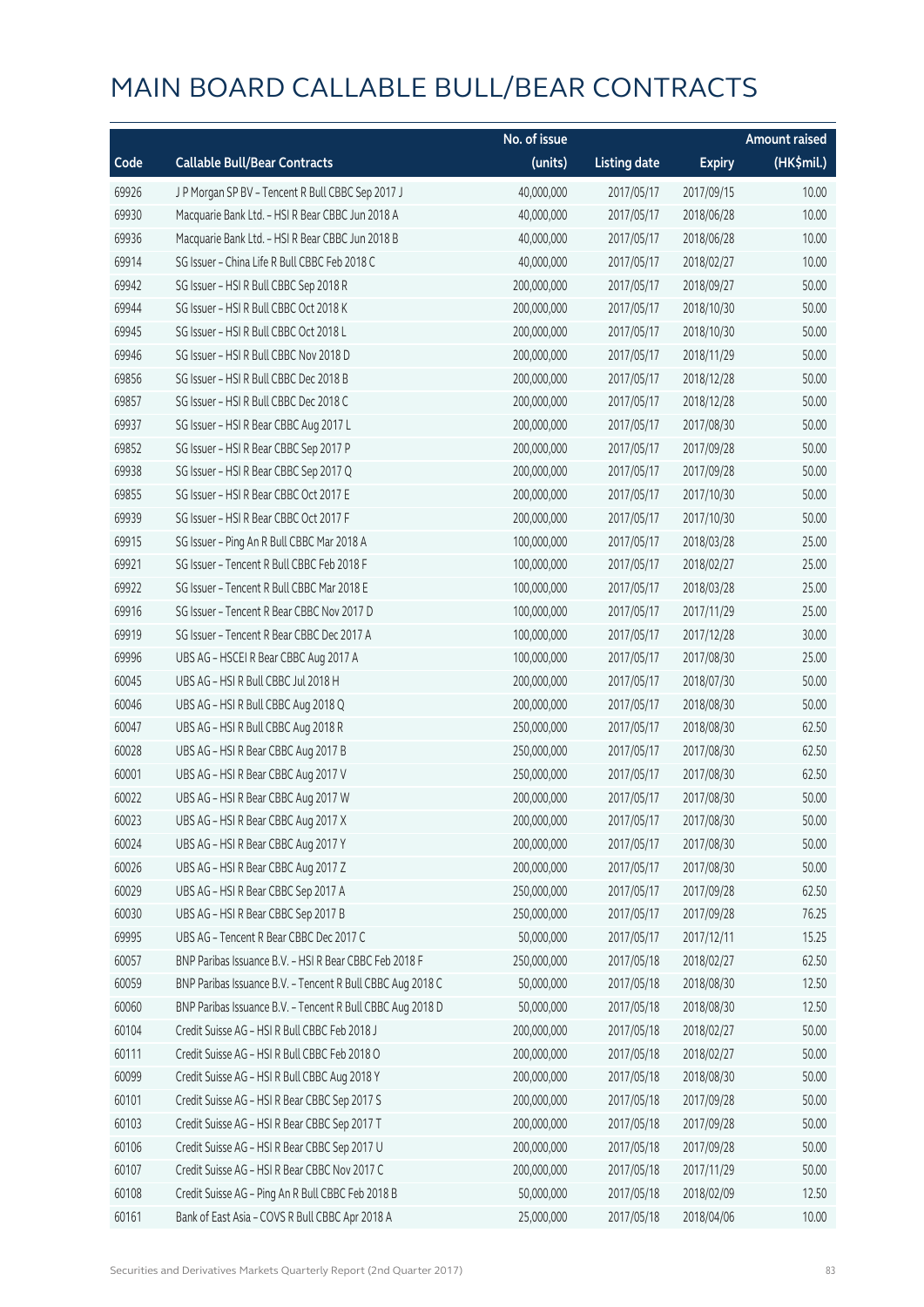|       |                                                       | No. of issue |                     |               | <b>Amount raised</b> |
|-------|-------------------------------------------------------|--------------|---------------------|---------------|----------------------|
| Code  | <b>Callable Bull/Bear Contracts</b>                   | (units)      | <b>Listing date</b> | <b>Expiry</b> | (HK\$mil.)           |
| 60159 | Bank of East Asia - CKH R Bull CBBC Apr 2018 A        | 40,000,000   | 2017/05/18          | 2018/04/06    | 10.00                |
| 60162 | Bank of East Asia - Geely Auto R Bull CBBC Apr 2018 A | 40,000,000   | 2017/05/18          | 2018/04/06    | 10.00                |
| 60152 | Bank of East Asia - HKEX R Bull CBBC Apr 2018 C       | 40,000,000   | 2017/05/18          | 2018/04/06    | 10.00                |
| 60164 | Bank of East Asia - Ping An R Bull CBBC Apr 2018 B    | 16,000,000   | 2017/05/18          | 2018/04/06    | 10.40                |
| 60157 | Bank of East Asia - Tencent R Bull CBBC Apr 2018 H    | 40,000,000   | 2017/05/18          | 2018/04/06    | 10.00                |
| 60158 | Bank of East Asia - Tencent R Bull CBBC Apr 2018 I    | 40,000,000   | 2017/05/18          | 2018/04/06    | 10.00                |
| 60226 | Goldman Sachs SP (Asia) - HSI R Bull CBBC Mar 2018 A  | 200,000,000  | 2017/05/18          | 2018/03/28    | 50.00                |
| 60233 | Goldman Sachs SP (Asia) - HSI R Bull CBBC Mar 2018 B  | 200,000,000  | 2017/05/18          | 2018/03/28    | 50.00                |
| 60048 | Goldman Sachs SP (Asia) - HSI R Bear CBBC Aug 2017 S  | 200,000,000  | 2017/05/18          | 2017/08/30    | 50.00                |
| 60056 | Goldman Sachs SP (Asia) - HSI R Bear CBBC Aug 2017 T  | 200,000,000  | 2017/05/18          | 2017/08/30    | 50.00                |
| 60234 | Goldman Sachs SP (Asia) - HSI R Bear CBBC Aug 2017 U  | 200,000,000  | 2017/05/18          | 2017/08/30    | 50.00                |
| 60069 | HK Bank - CC Bank R Bear CBBC Aug 2018 A              | 40,000,000   | 2017/05/18          | 2018/08/13    | 10.00                |
| 60061 | HK Bank - China Life R Bull CBBC Apr 2018 A           | 40,000,000   | 2017/05/18          | 2018/04/23    | 10.00                |
| 60062 | HK Bank - HKEX R Bull CBBC Jul 2018 B                 | 50,000,000   | 2017/05/18          | 2018/07/09    | 12.50                |
| 60076 | HK Bank - HSI R Bear CBBC Apr 2018 C                  | 100,000,000  | 2017/05/18          | 2018/04/27    | 25.00                |
| 60087 | HK Bank - HSI R Bear CBBC Apr 2018 D                  | 100,000,000  | 2017/05/18          | 2018/04/27    | 25.00                |
| 60093 | HK Bank - HSI R Bear CBBC Jul 2018 A                  | 100,000,000  | 2017/05/18          | 2018/07/30    | 25.00                |
| 60205 | J P Morgan SP BV - HKEX R Bull CBBC Apr 2018 C        | 40,000,000   | 2017/05/18          | 2018/04/20    | 10.00                |
| 60167 | J P Morgan SP BV - HSI R Bull CBBC Mar 2018 X         | 200,000,000  | 2017/05/18          | 2018/03/28    | 50.00                |
| 60168 | J P Morgan SP BV - HSI R Bull CBBC Aug 2018 L         | 200,000,000  | 2017/05/18          | 2018/08/30    | 50.00                |
| 60169 | J P Morgan SP BV - HSI R Bull CBBC Aug 2018 M         | 200,000,000  | 2017/05/18          | 2018/08/30    | 50.00                |
| 60166 | J P Morgan SP BV - HSI R Bear CBBC Aug 2017 A         | 200,000,000  | 2017/05/18          | 2017/08/30    | 50.00                |
| 60170 | J P Morgan SP BV - HSI R Bear CBBC Aug 2017 B         | 200,000,000  | 2017/05/18          | 2017/08/30    | 50.00                |
| 60177 | J P Morgan SP BV - HSI R Bear CBBC Oct 2017 B         | 200,000,000  | 2017/05/18          | 2017/10/30    | 50.00                |
| 60179 | J P Morgan SP BV - HSI R Bear CBBC Dec 2017 B         | 200,000,000  | 2017/05/18          | 2017/12/28    | 50.00                |
| 60184 | J P Morgan SP BV - HSI R Bear CBBC Jan 2018 F         | 200,000,000  | 2017/05/18          | 2018/01/30    | 60.00                |
| 60200 | J P Morgan SP BV - Ping An R Bull CBBC May 2018 B     | 150,000,000  | 2017/05/18          | 2018/05/18    | 37.50                |
| 60189 | J P Morgan SP BV - Tencent R Bull CBBC Oct 2017 N     | 40,000,000   | 2017/05/18          | 2017/10/20    | 10.00                |
| 60199 | J P Morgan SP BV - Tencent R Bear CBBC Mar 2018 C     | 40,000,000   | 2017/05/18          | 2018/03/16    | 14.00                |
| 60113 | Macquarie Bank Ltd. - Tencent R Bull CBBC Dec 2017 B  | 40,000,000   | 2017/05/18          | 2017/12/29    | 10.00                |
| 60112 | Macquarie Bank Ltd. - Tencent R Bear CBBC Dec 2017 B  | 40,000,000   | 2017/05/18          | 2017/12/29    | 10.00                |
| 60221 | SG Issuer - HSI R Bull CBBC Sep 2018 D                | 200,000,000  | 2017/05/18          | 2018/09/27    | 50.00                |
| 60216 | SG Issuer - HSI R Bull CBBC Sep 2018 S                | 200,000,000  | 2017/05/18          | 2018/09/27    | 50.00                |
| 60222 | SG Issuer - HSI R Bull CBBC Oct 2018 F                | 200,000,000  | 2017/05/18          | 2018/10/30    | 50.00                |
| 60223 | SG Issuer - HSI R Bull CBBC Oct 2018 J                | 200,000,000  | 2017/05/18          | 2018/10/30    | 50.00                |
| 60209 | SG Issuer - HSI R Bear CBBC Aug 2017 A                | 200,000,000  | 2017/05/18          | 2017/08/30    | 50.00                |
| 60207 | SG Issuer - HSI R Bear CBBC Aug 2017 M                | 200,000,000  | 2017/05/18          | 2017/08/30    | 50.00                |
| 60208 | SG Issuer - HSI R Bear CBBC Aug 2017 O                | 200,000,000  | 2017/05/18          | 2017/08/30    | 50.00                |
| 60210 | SG Issuer - HSI R Bear CBBC Sep 2017 R                | 200,000,000  | 2017/05/18          | 2017/09/28    | 50.00                |
| 60213 | SG Issuer - HSI R Bear CBBC Sep 2017 S                | 200,000,000  | 2017/05/18          | 2017/09/28    | 50.00                |
| 60128 | UBS AG - HKEX R Bull CBBC Dec 2017 A                  | 50,000,000   | 2017/05/18          | 2017/12/11    | 12.50                |
| 60126 | UBS AG - HSBC R Bull CBBC Dec 2017 F                  | 40,000,000   | 2017/05/18          | 2017/12/18    | 10.00                |
| 60144 | UBS AG - HSI R Bull CBBC Jul 2018 I                   | 200,000,000  | 2017/05/18          | 2018/07/30    | 50.00                |
| 60147 | UBS AG - HSI R Bull CBBC Jul 2018 J                   | 250,000,000  | 2017/05/18          | 2018/07/30    | 62.50                |
| 60138 | UBS AG - HSI R Bull CBBC Aug 2018 S                   | 250,000,000  | 2017/05/18          | 2018/08/30    | 62.50                |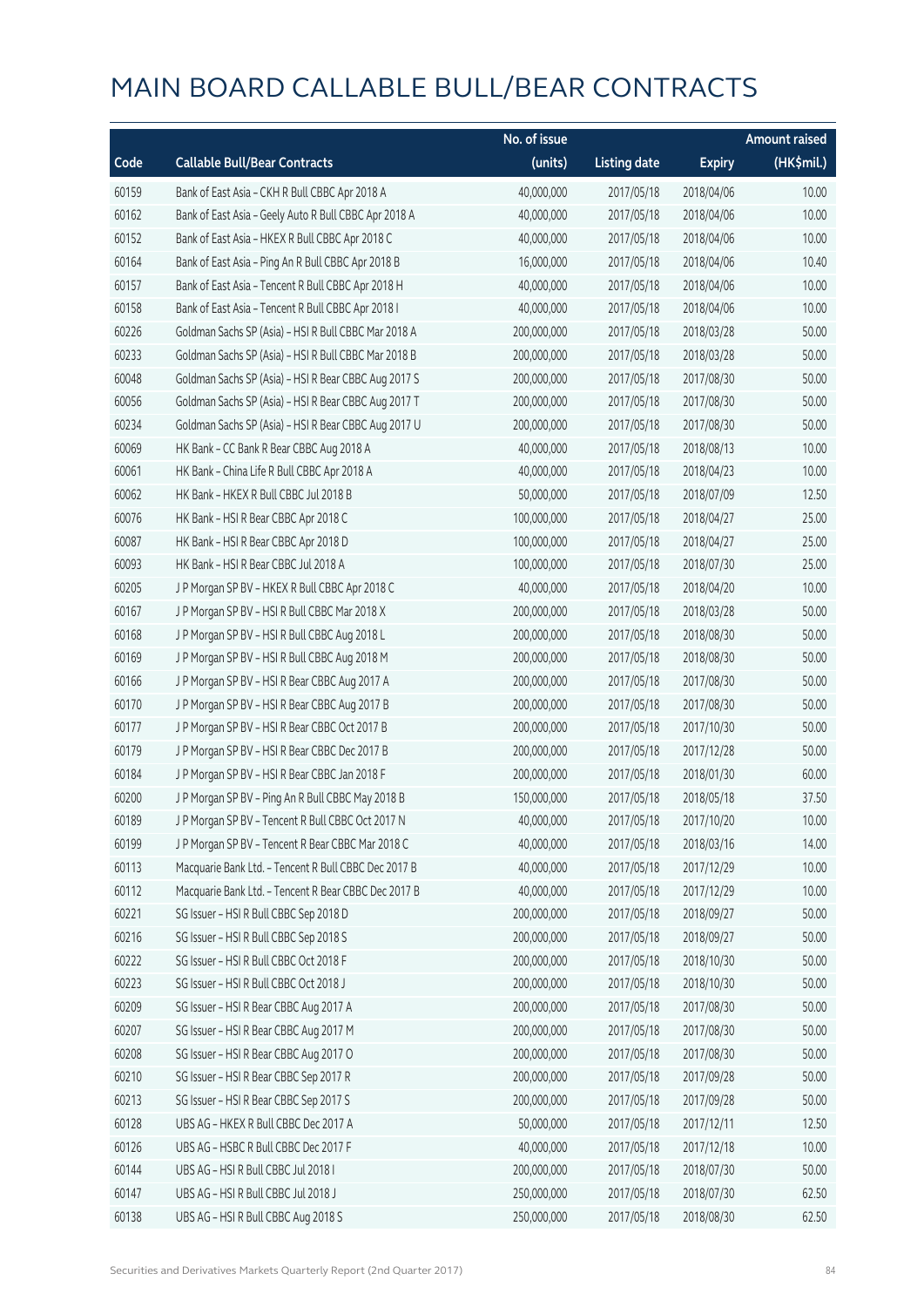|       |                                                      | No. of issue |                     |               | <b>Amount raised</b> |
|-------|------------------------------------------------------|--------------|---------------------|---------------|----------------------|
| Code  | <b>Callable Bull/Bear Contracts</b>                  | (units)      | <b>Listing date</b> | <b>Expiry</b> | (HK\$mil.)           |
| 60134 | UBS AG - HSI R Bull CBBC Sep 2018 D                  | 250,000,000  | 2017/05/18          | 2018/09/27    | 62.50                |
| 60114 | UBS AG - HSI R Bear CBBC Aug 2017 C                  | 250,000,000  | 2017/05/18          | 2017/08/30    | 62.50                |
| 60115 | UBS AG - HSI R Bear CBBC Aug 2017 D                  | 250,000,000  | 2017/05/18          | 2017/08/30    | 62.50                |
| 60117 | UBS AG - HSI R Bear CBBC Aug 2017 E                  | 250,000,000  | 2017/05/18          | 2017/08/30    | 62.50                |
| 60118 | UBS AG - HSI R Bear CBBC Sep 2017 C                  | 250,000,000  | 2017/05/18          | 2017/09/28    | 62.50                |
| 60120 | UBS AG - HSI R Bear CBBC Sep 2017 D                  | 250,000,000  | 2017/05/18          | 2017/09/28    | 62.50                |
| 60121 | UBS AG - HSI R Bear CBBC Sep 2017 E                  | 200,000,000  | 2017/05/18          | 2017/09/28    | 50.00                |
| 60122 | UBS AG - HSI R Bear CBBC Sep 2017 F                  | 200,000,000  | 2017/05/18          | 2017/09/28    | 50.00                |
| 60132 | UBS AG - Ping An R Bull CBBC Dec 2017 A              | 40,000,000   | 2017/05/18          | 2017/12/18    | 10.00                |
| 60123 | UBS AG - Tencent R Bull CBBC Jul 2018 A              | 50,000,000   | 2017/05/18          | 2018/07/10    | 12.50                |
| 60334 | Credit Suisse AG - HSI R Bull CBBC Feb 2018 H        | 200,000,000  | 2017/05/19          | 2018/02/27    | 50.00                |
| 60332 | Credit Suisse AG - HSI R Bull CBBC Feb 2018 S        | 200,000,000  | 2017/05/19          | 2018/02/27    | 50.00                |
| 60333 | Credit Suisse AG - HSI R Bear CBBC Sep 2017 V        | 200,000,000  | 2017/05/19          | 2017/09/28    | 50.00                |
| 60289 | Credit Suisse AG - Tencent R Bull CBBC Feb 2018 E    | 50,000,000   | 2017/05/19          | 2018/02/22    | 12.50                |
| 60290 | Goldman Sachs SP (Asia) - HSI R Bull CBBC Mar 2018 C | 200,000,000  | 2017/05/19          | 2018/03/28    | 50.00                |
| 60292 | Goldman Sachs SP (Asia) - HSI R Bear CBBC Aug 2017 V | 200,000,000  | 2017/05/19          | 2017/08/30    | 50.00                |
| 60294 | Goldman Sachs SP (Asia) - HSI R Bear CBBC Aug 2017 W | 200,000,000  | 2017/05/19          | 2017/08/30    | 50.00                |
| 60252 | HK Bank - HSI R Bull CBBC Jul 2018 E                 | 100,000,000  | 2017/05/19          | 2018/07/30    | 25.00                |
| 60254 | HK Bank - HSI R Bear CBBC Jul 2018 B                 | 100,000,000  | 2017/05/19          | 2018/07/30    | 25.00                |
| 60255 | HK Bank - HSI R Bear CBBC Jul 2018 C                 | 100,000,000  | 2017/05/19          | 2018/07/30    | 25.00                |
| 60256 | HK Bank - HSI R Bear CBBC Aug 2018 A                 | 150,000,000  | 2017/05/19          | 2018/08/30    | 37.50                |
| 60239 | HK Bank - Tencent R Bull CBBC Jul 2018 C             | 60,000,000   | 2017/05/19          | 2018/07/16    | 15.00                |
| 60242 | HK Bank - Tencent R Bull CBBC Jul 2018 D             | 60,000,000   | 2017/05/19          | 2018/07/03    | 15.00                |
| 60263 | HK Bank - Tencent R Bear CBBC Oct 2018 A             | 50,000,000   | 2017/05/19          | 2018/10/08    | 22.50                |
| 60327 | J P Morgan SP BV - HKEX R Bear CBBC Apr 2018 A       | 40,000,000   | 2017/05/19          | 2018/04/20    | 10.00                |
| 60309 | J P Morgan SP BV - HSI R Bull CBBC Mar 2018 Y        | 200,000,000  | 2017/05/19          | 2018/03/28    | 50.00                |
| 60304 | J P Morgan SP BV - HSI R Bull CBBC Aug 2018 N        | 200,000,000  | 2017/05/19          | 2018/08/30    | 50.00                |
| 60328 | J P Morgan SP BV - HSI R Bull CBBC Aug 2018 O        | 200,000,000  | 2017/05/19          | 2018/08/30    | 50.00                |
| 60302 | J P Morgan SP BV - HSI R Bear CBBC Aug 2017 C        | 200,000,000  | 2017/05/19          | 2017/08/30    | 50.00                |
| 60320 | J P Morgan SP BV - HSI R Bear CBBC Aug 2017 D        | 200,000,000  | 2017/05/19          | 2017/08/30    | 50.00                |
| 60321 | J P Morgan SP BV - HSI R Bear CBBC Oct 2017 C        | 200,000,000  | 2017/05/19          | 2017/10/30    | 50.00                |
| 60323 | JP Morgan SP BV - Tencent R Bull CBBC Dec 2017 Q     | 40,000,000   | 2017/05/19          | 2017/12/15    | 10.00                |
| 60324 | J P Morgan SP BV - Tencent R Bear CBBC Feb 2018 B    | 40,000,000   | 2017/05/19          | 2018/02/15    | 14.40                |
| 60281 | SG Issuer - HSCEI R Bull CBBC Nov 2018 F             | 200,000,000  | 2017/05/19          | 2018/11/29    | 50.00                |
| 60287 | SG Issuer - HSCEI R Bull CBBC Dec 2018 C             | 200,000,000  | 2017/05/19          | 2018/12/28    | 50.00                |
| 60288 | SG Issuer - HSCEI R Bull CBBC Dec 2018 D             | 200,000,000  | 2017/05/19          | 2018/12/28    | 50.00                |
| 60265 | SG Issuer - HSCEI R Bear CBBC Sep 2018 A             | 200,000,000  | 2017/05/19          | 2018/09/27    | 50.00                |
| 60277 | SG Issuer - HSCEI R Bear CBBC Oct 2018 A             | 200,000,000  | 2017/05/19          | 2018/10/30    | 50.00                |
| 60297 | SG Issuer - HSI R Bear CBBC Aug 2017 P               | 200,000,000  | 2017/05/19          | 2017/08/30    | 50.00                |
| 60300 | SG Issuer - HSI R Bear CBBC Sep 2017 T               | 200,000,000  | 2017/05/19          | 2017/09/28    | 50.00                |
| 60361 | UBS AG - HSCEI R Bull CBBC Sep 2018 A                | 100,000,000  | 2017/05/19          | 2018/09/27    | 25.00                |
| 60362 | UBS AG - HSI R Bull CBBC Aug 2018 T                  | 200,000,000  | 2017/05/19          | 2018/08/30    | 50.00                |
| 60335 | UBS AG - HSI R Bear CBBC Aug 2017 F                  | 250,000,000  | 2017/05/19          | 2017/08/30    | 62.50                |
| 60355 | UBS AG - HSI R Bear CBBC Sep 2017 G                  | 250,000,000  | 2017/05/19          | 2017/09/28    | 62.50                |
| 60357 | UBS AG - HSI R Bear CBBC Sep 2017 H                  | 200,000,000  | 2017/05/19          | 2017/09/28    | 50.00                |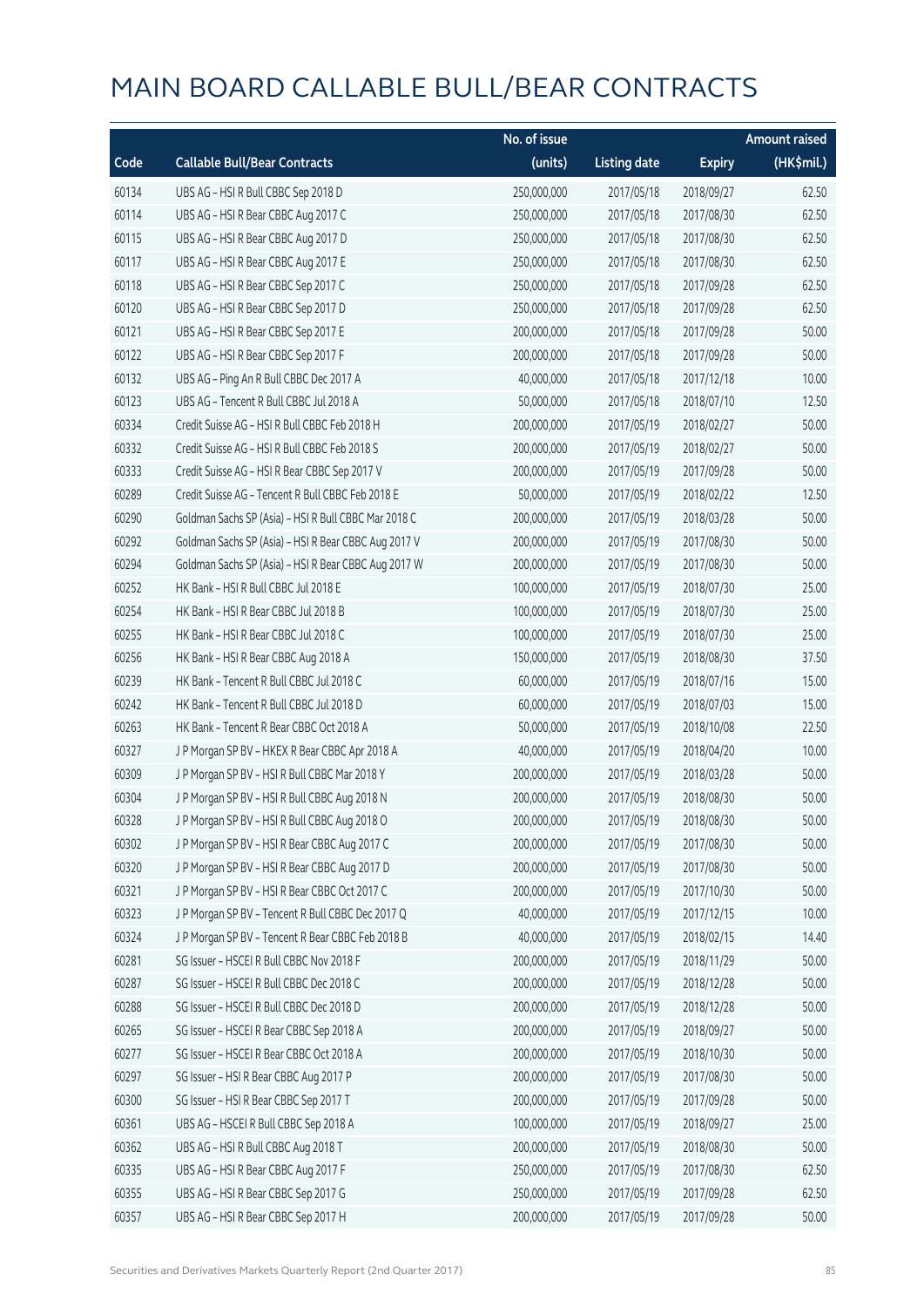|       |                                                            | No. of issue |                     |               | <b>Amount raised</b> |
|-------|------------------------------------------------------------|--------------|---------------------|---------------|----------------------|
| Code  | <b>Callable Bull/Bear Contracts</b>                        | (units)      | <b>Listing date</b> | <b>Expiry</b> | (HK\$mil.)           |
| 60359 | UBS AG - HSI R Bear CBBC Sep 2017 I                        | 250,000,000  | 2017/05/19          | 2017/09/28    | 62.50                |
| 60338 | UBS AG - Tencent R Bull CBBC Sep 2017 F                    | 50,000,000   | 2017/05/19          | 2017/09/11    | 12.50                |
| 60347 | UBS AG - Tencent R Bull CBBC Sep 2017 G                    | 50,000,000   | 2017/05/19          | 2017/09/18    | 12.50                |
| 60351 | UBS AG - Tencent R Bear CBBC Nov 2017 B                    | 50,000,000   | 2017/05/19          | 2017/11/06    | 12.50                |
| 60486 | BNP Paribas Issuance B.V. - Ch Mob R Bull CBBC Aug 2018 A  | 50,000,000   | 2017/05/22          | 2018/08/30    | 12.50                |
| 60490 | BNP Paribas Issuance B.V. - HKEX R Bull CBBC Aug 2018 A    | 50,000,000   | 2017/05/22          | 2018/08/30    | 12.50                |
| 60366 | BNP Paribas Issuance B.V. - HSCEI R Bull CBBC Aug 2018 G   | 100,000,000  | 2017/05/22          | 2018/08/30    | 25.00                |
| 60379 | BNP Paribas Issuance B.V. - HSCEI R Bear CBBC Feb 2018 H   | 100,000,000  | 2017/05/22          | 2018/02/27    | 25.00                |
| 60477 | BNP Paribas Issuance B.V. - HSI R Bull CBBC Aug 2018 E     | 250,000,000  | 2017/05/22          | 2018/08/30    | 62.50                |
| 60393 | BNP Paribas Issuance B.V. - HSI R Bull CBBC Aug 2018 N     | 250,000,000  | 2017/05/22          | 2018/08/30    | 62.50                |
| 60475 | BNP Paribas Issuance B.V. - HSI R Bull CBBC Aug 2018 O     | 250,000,000  | 2017/05/22          | 2018/08/30    | 62.50                |
| 60484 | BNP Paribas Issuance B.V. - HSI R Bear CBBC Feb 2018 G     | 250,000,000  | 2017/05/22          | 2018/02/27    | 62.50                |
| 60481 | BNP Paribas Issuance B.V. - HSI R Bear CBBC Feb 2018 J     | 250,000,000  | 2017/05/22          | 2018/02/27    | 62.50                |
| 60482 | BNP Paribas Issuance B.V. - HSI R Bear CBBC Feb 2018 P     | 250,000,000  | 2017/05/22          | 2018/02/27    | 62.50                |
| 60483 | BNP Paribas Issuance B.V. - HSI R Bear CBBC Feb 2018 Q     | 250,000,000  | 2017/05/22          | 2018/02/27    | 62.50                |
| 60396 | BNP Paribas Issuance B.V. - HSI R Bear CBBC Feb 2018 Y     | 250,000,000  | 2017/05/22          | 2018/02/27    | 62.50                |
| 60480 | BNP Paribas Issuance B.V. - HSI R Bear CBBC Feb 2018 Z     | 250,000,000  | 2017/05/22          | 2018/02/27    | 62.50                |
| 60487 | BNP Paribas Issuance B.V. - Ping An R Bull CBBC Aug 2018 A | 50,000,000   | 2017/05/22          | 2018/08/30    | 12.50                |
| 60387 | BNP Paribas Issuance B.V. - Tencent R Bull CBBC Jun 2018 D | 40,000,000   | 2017/05/22          | 2018/06/28    | 10.00                |
| 60391 | BNP Paribas Issuance B.V. - Tencent R Bear CBBC Apr 2018 D | 40,000,000   | 2017/05/22          | 2018/04/27    | 10.00                |
| 60499 | Credit Suisse AG - HSBC R Bull CBBC Jan 2018 D             | 50,000,000   | 2017/05/22          | 2018/01/19    | 12.50                |
| 60495 | Credit Suisse AG - HSI R Bull CBBC Feb 2018 C              | 200,000,000  | 2017/05/22          | 2018/02/27    | 50.00                |
| 60506 | Credit Suisse AG - HSI R Bull CBBC Feb 2018 T              | 200,000,000  | 2017/05/22          | 2018/02/27    | 50.00                |
| 60505 | Credit Suisse AG - HSI R Bull CBBC Mar 2018 G              | 150,000,000  | 2017/05/22          | 2018/03/28    | 37.50                |
| 60494 | Credit Suisse AG - HSI R Bear CBBC Sep 2017 W              | 200,000,000  | 2017/05/22          | 2017/09/28    | 50.00                |
| 60497 | Credit Suisse AG - HSI R Bear CBBC Sep 2017 X              | 200,000,000  | 2017/05/22          | 2017/09/28    | 50.00                |
| 60464 | Bank of East Asia - AIA R Bull CBBC May 2018 A             | 40,000,000   | 2017/05/22          | 2018/05/08    | 10.00                |
| 60456 | Bank of East Asia - Tencent R Bull CBBC May 2018 A         | 40,000,000   | 2017/05/22          | 2018/05/08    | 10.00                |
| 60461 | Bank of East Asia - Tencent R Bull CBBC May 2018 B         | 40,000,000   | 2017/05/22          | 2018/05/08    | 10.00                |
| 60469 | Bank of East Asia - Tencent R Bear CBBC Apr 2018 B         | 40,000,000   | 2017/05/22          | 2018/04/06    | 10.00                |
| 60537 | Goldman Sachs SP (Asia) - HSI R Bull CBBC Mar 2018 D       | 200,000,000  | 2017/05/22          | 2018/03/28    | 50.00                |
| 60539 | Goldman Sachs SP (Asia) - HSI R Bull CBBC Mar 2018 E       | 200,000,000  | 2017/05/22          | 2018/03/28    | 50.00                |
| 60397 | Goldman Sachs SP (Asia) - HSI R Bear CBBC Aug 2017 X       | 200,000,000  | 2017/05/22          | 2017/08/30    | 50.00                |
| 60447 | HK Bank - ABC R Bull CBBC Aug 2018 B                       | 50,000,000   | 2017/05/22          | 2018/08/27    | 12.50                |
| 60431 | HK Bank - AIA R Bull CBBC Mar 2018 A                       | 60,000,000   | 2017/05/22          | 2018/03/19    | 15.00                |
| 60429 | HK Bank - AIA R Bull CBBC Apr 2018 A                       | 60,000,000   | 2017/05/22          | 2018/04/09    | 15.00                |
| 60427 | HK Bank - AIA R Bull CBBC Jul 2018 A                       | 60,000,000   | 2017/05/22          | 2018/07/16    | 15.00                |
| 60403 | HK Bank - AIA R Bear CBBC Mar 2018 C                       | 40,000,000   | 2017/05/22          | 2018/03/19    | 10.00                |
| 60404 | HK Bank - AIA R Bear CBBC Jul 2018 A                       | 40,000,000   | 2017/05/22          | 2018/07/16    | 10.00                |
| 60451 | HK Bank - CC Bank R Bull CBBC Aug 2018 A                   | 50,000,000   | 2017/05/22          | 2018/08/27    | 12.50                |
| 60422 | HK Bank - CSOP A50 ETF R Bull CBBC Jun 2018 A              | 50,000,000   | 2017/05/22          | 2018/06/25    | 12.50                |
| 60413 | HK Bank - HSI R Bull CBBC Aug 2018 C                       | 150,000,000  | 2017/05/22          | 2018/08/30    | 37.50                |
| 60414 | HK Bank - HSI R Bull CBBC Aug 2018 D                       | 100,000,000  | 2017/05/22          | 2018/08/30    | 25.00                |
| 60416 | HK Bank - HSI R Bear CBBC Aug 2018 B                       | 100,000,000  | 2017/05/22          | 2018/08/30    | 25.00                |
| 60417 | HK Bank - HSI R Bear CBBC Aug 2018 C                       | 100,000,000  | 2017/05/22          | 2018/08/30    | 25.00                |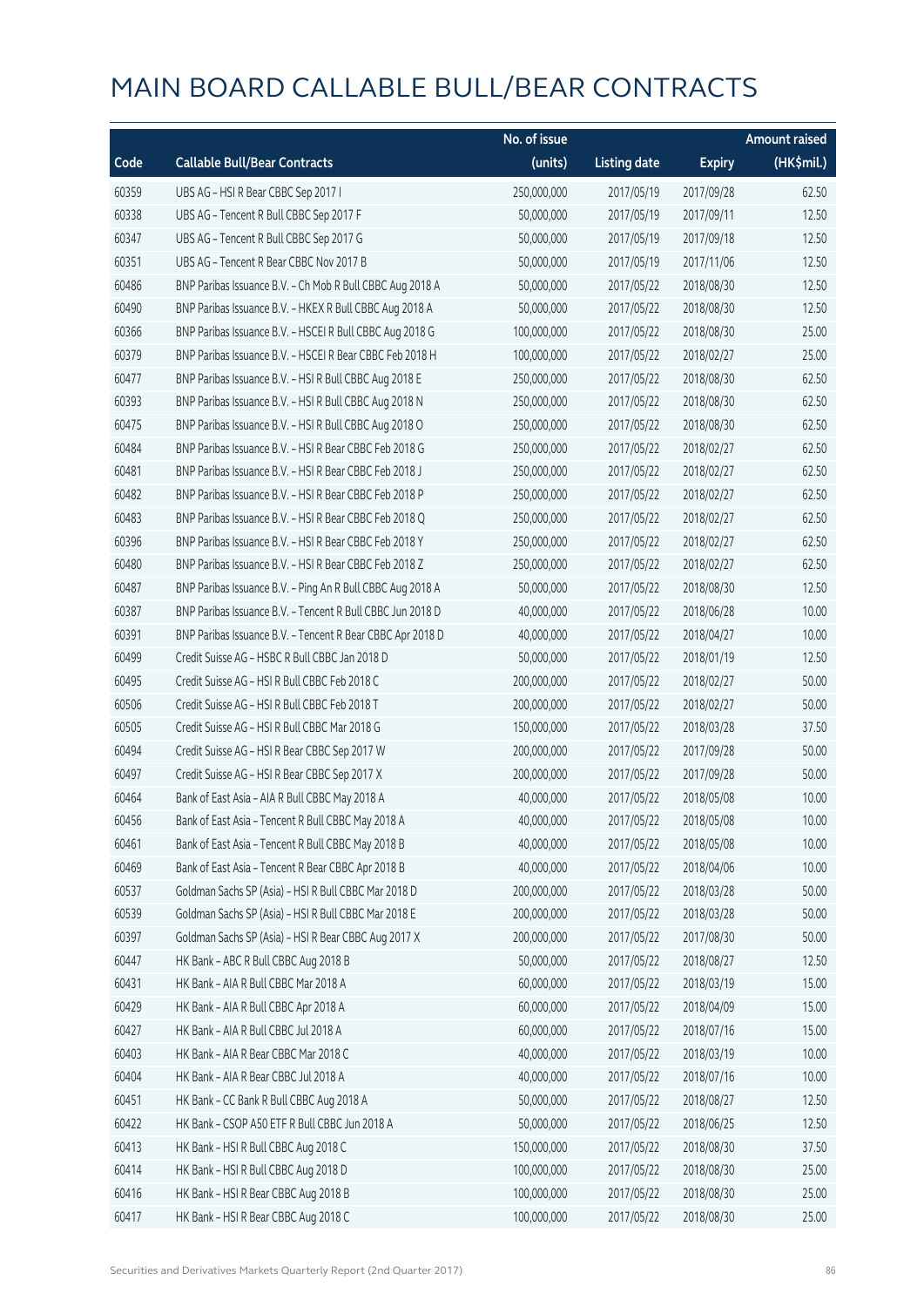|       |                                                          | No. of issue |                     |               | <b>Amount raised</b> |
|-------|----------------------------------------------------------|--------------|---------------------|---------------|----------------------|
| Code  | <b>Callable Bull/Bear Contracts</b>                      | (units)      | <b>Listing date</b> | <b>Expiry</b> | (HK\$mil.)           |
| 60450 | HK Bank - Tencent R Bull CBBC Jul 2018 E                 | 60,000,000   | 2017/05/22          | 2018/07/23    | 15.00                |
| 60566 | J P Morgan SP BV - China Mobile R Bull CBBC Jul 2018 A   | 100,000,000  | 2017/05/22          | 2018/07/20    | 25.00                |
| 60545 | J P Morgan SP BV - CUni R Bull CBBC Jul 2018 A           | 80,000,000   | 2017/05/22          | 2018/07/20    | 20.00                |
| 60554 | J P Morgan SP BV - CC Bank R Bull CBBC Aug 2018 A        | 150,000,000  | 2017/05/22          | 2018/08/17    | 37.50                |
| 60558 | J P Morgan SP BV - HKEX R Bull CBBC Jun 2018 B           | 40,000,000   | 2017/05/22          | 2018/06/15    | 10.00                |
| 60555 | J P Morgan SP BV - HSBC R Bull CBBC Jul 2018 A           | 100,000,000  | 2017/05/22          | 2018/07/20    | 25.00                |
| 60576 | J P Morgan SP BV - HSCEI R Bull CBBC Aug 2018 A          | 100,000,000  | 2017/05/22          | 2018/08/30    | 25.00                |
| 60568 | J P Morgan SP BV - HSI R Bull CBBC Mar 2018 Z            | 200,000,000  | 2017/05/22          | 2018/03/28    | 50.00                |
| 60567 | J P Morgan SP BV - HSI R Bull CBBC Aug 2018 P            | 200,000,000  | 2017/05/22          | 2018/08/30    | 50.00                |
| 60542 | J P Morgan SP BV - HSI R Bear CBBC Aug 2017 E            | 200,000,000  | 2017/05/22          | 2017/08/30    | 50.00                |
| 60574 | J P Morgan SP BV - HSI R Bear CBBC Dec 2017 C            | 200,000,000  | 2017/05/22          | 2017/12/28    | 50.00                |
| 60575 | J P Morgan SP BV - HSI R Bear CBBC Jan 2018 G            | 200,000,000  | 2017/05/22          | 2018/01/30    | 50.00                |
| 60544 | J P Morgan SP BV - Tencent R Bull CBBC Nov 2017 R        | 40,000,000   | 2017/05/22          | 2017/11/17    | 10.00                |
| 60439 | Macquarie Bank Ltd. - Tencent R Bull CBBC Dec 2017 C     | 40,000,000   | 2017/05/22          | 2017/12/29    | 10.00                |
| 60436 | Macquarie Bank Ltd. - Tencent R Bear CBBC Dec 2017 C     | 27,000,000   | 2017/05/22          | 2017/12/29    | 10.02                |
| 60534 | SG Issuer - HSI R Bull CBBC Oct 2018 M                   | 200,000,000  | 2017/05/22          | 2018/10/30    | 50.00                |
| 60535 | SG Issuer - HSI R Bull CBBC Oct 2018 N                   | 200,000,000  | 2017/05/22          | 2018/10/30    | 50.00                |
| 60536 | SG Issuer - HSI R Bull CBBC Nov 2018 E                   | 200,000,000  | 2017/05/22          | 2018/11/29    | 50.00                |
| 60530 | SG Issuer - HSI R Bear CBBC Aug 2017 H                   | 200,000,000  | 2017/05/22          | 2017/08/30    | 50.00                |
| 60528 | SG Issuer - HSI R Bear CBBC Aug 2017 T                   | 200,000,000  | 2017/05/22          | 2017/08/30    | 50.00                |
| 60531 | SG Issuer - HSI R Bear CBBC Sep 2017 U                   | 200,000,000  | 2017/05/22          | 2017/09/28    | 50.00                |
| 60532 | SG Issuer - HSI R Bear CBBC Sep 2017 V                   | 200,000,000  | 2017/05/22          | 2017/09/28    | 50.00                |
| 60533 | SG Issuer - HSI R Bear CBBC Oct 2017 G                   | 200,000,000  | 2017/05/22          | 2017/10/30    | 50.00                |
| 60510 | UBS AG - HSI R Bull CBBC Mar 2018 A                      | 200,000,000  | 2017/05/22          | 2018/03/28    | 50.00                |
| 60511 | UBS AG - HSI R Bull CBBC Sep 2018 E                      | 250,000,000  | 2017/05/22          | 2018/09/27    | 62.50                |
| 60517 | UBS AG - HSI R Bull CBBC Sep 2018 F                      | 200,000,000  | 2017/05/22          | 2018/09/27    | 50.00                |
| 60508 | UBS AG - HSI R Bear CBBC Aug 2017 G                      | 200,000,000  | 2017/05/22          | 2017/08/30    | 50.00                |
| 60509 | UBS AG - HSI R Bear CBBC Aug 2017 I                      | 200,000,000  | 2017/05/22          | 2017/08/30    | 50.00                |
| 60524 | UBS AG - Tencent R Bull CBBC Sep 2017 H                  | 50,000,000   | 2017/05/22          | 2017/09/25    | 12.50                |
| 60518 | UBS AG - Tencent R Bear CBBC Oct 2017 B                  | 50,000,000   | 2017/05/22          | 2017/10/23    | 12.50                |
| 60582 | BNP Paribas Issuance B.V. - HSCEI R Bull CBBC Aug 2018 H | 100,000,000  | 2017/05/23          | 2018/08/30    | 25.00                |
| 60581 | BNP Paribas Issuance B.V. - HSI R Bear CBBC Feb 2018 D   | 250,000,000  | 2017/05/23          | 2018/02/27    | 62.50                |
| 60606 | Credit Suisse AG - China Mobile R Bull CBBC Feb 2018 A   | 50,000,000   | 2017/05/23          | 2018/02/02    | 12.50                |
| 60604 | Credit Suisse AG - China Shenhua R Bull CBBC Feb 2018 A  | 50,000,000   | 2017/05/23          | 2018/02/01    | 12.50                |
| 60608 | Credit Suisse AG - Galaxy Ent R Bear CBBC Jan 2018 A     | 50,000,000   | 2017/05/23          | 2018/01/12    | 12.50                |
| 60591 | Credit Suisse AG - HSI R Bull CBBC Mar 2018 H            | 150,000,000  | 2017/05/23          | 2018/03/28    | 37.50                |
| 60592 | Credit Suisse AG - HSI R Bull CBBC Apr 2018 A            | 200,000,000  | 2017/05/23          | 2018/04/27    | 50.00                |
| 60593 | Credit Suisse AG - HSI R Bull CBBC May 2018 B            | 200,000,000  | 2017/05/23          | 2018/05/30    | 50.00                |
| 60594 | Credit Suisse AG - HSI R Bull CBBC Aug 2018 Z            | 200,000,000  | 2017/05/23          | 2018/08/30    | 50.00                |
| 60613 | Credit Suisse AG - HSI R Bear CBBC Sep 2017 A            | 200,000,000  | 2017/05/23          | 2017/09/28    | 50.00                |
| 60600 | Credit Suisse AG - HSI R Bear CBBC Sep 2017 Y            | 200,000,000  | 2017/05/23          | 2017/09/28    | 50.00                |
| 60611 | Credit Suisse AG - HSI R Bear CBBC Sep 2017 Z            | 200,000,000  | 2017/05/23          | 2017/09/28    | 50.00                |
| 60599 | Credit Suisse AG - HSI R Bear CBBC Nov 2017 D            | 200,000,000  | 2017/05/23          | 2017/11/29    | 50.00                |
| 60650 | Goldman Sachs SP (Asia) - HSI R Bull CBBC Aug 2018 B     | 200,000,000  | 2017/05/23          | 2018/08/30    | 50.00                |
| 60589 | Goldman Sachs SP (Asia) - HSI R Bear CBBC Aug 2017 Y     | 200,000,000  | 2017/05/23          | 2017/08/30    | 50.00                |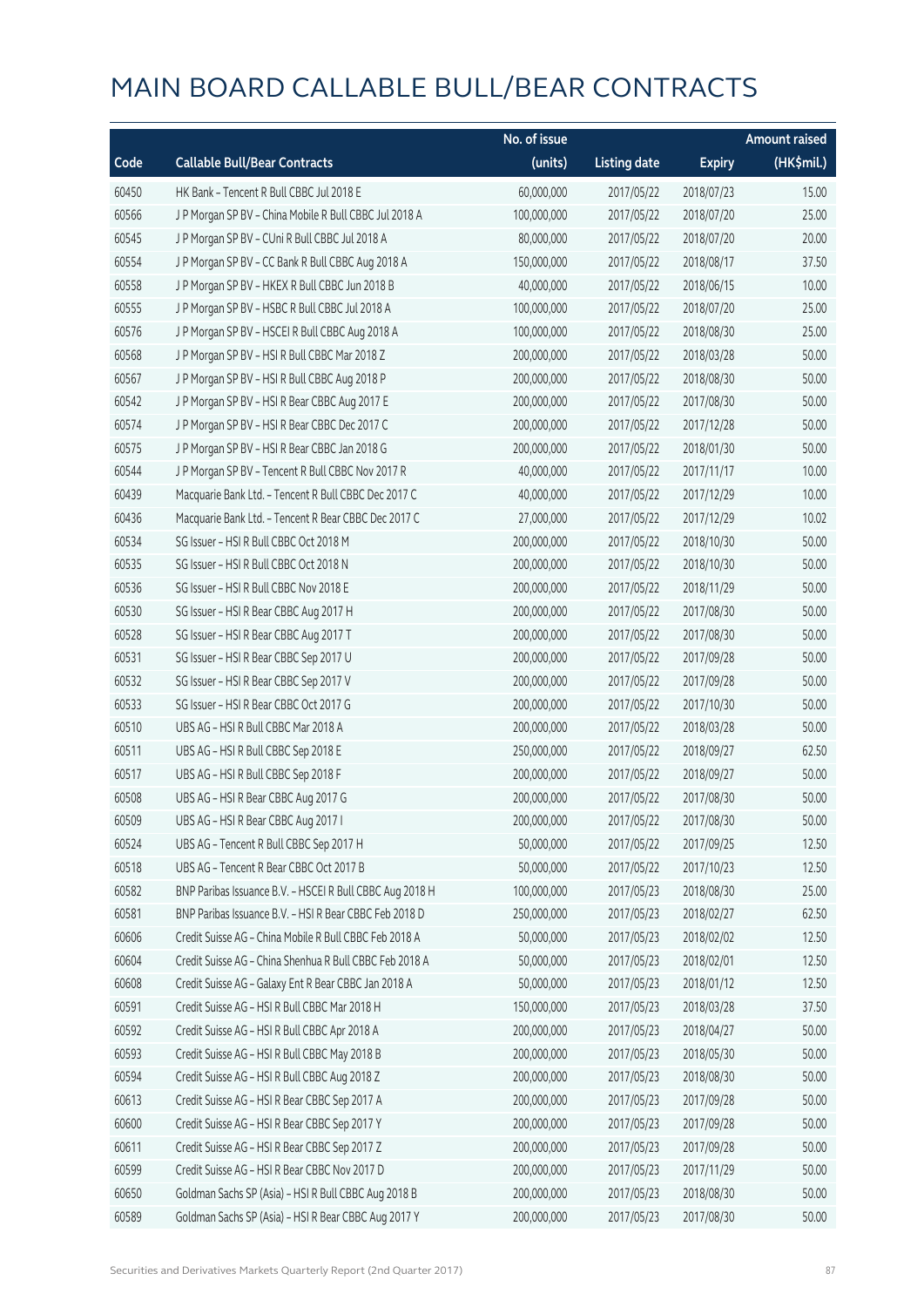|       |                                                             | No. of issue |                     |               | <b>Amount raised</b> |
|-------|-------------------------------------------------------------|--------------|---------------------|---------------|----------------------|
| Code  | <b>Callable Bull/Bear Contracts</b>                         | (units)      | <b>Listing date</b> | <b>Expiry</b> | (HK\$mil.)           |
| 60590 | Goldman Sachs SP (Asia) - HSI R Bear CBBC Sep 2017 F        | 200,000,000  | 2017/05/23          | 2017/09/28    | 50.00                |
| 60584 | HK Bank - Sinopec Corp R Bull CBBC Apr 2018 A               | 50,000,000   | 2017/05/23          | 2018/04/09    | 12.50                |
| 60586 | HK Bank - HSCEI R Bull CBBC Aug 2018 A                      | 60,000,000   | 2017/05/23          | 2018/08/30    | 15.00                |
| 60588 | HK Bank - HSI R Bear CBBC Aug 2018 D                        | 150,000,000  | 2017/05/23          | 2018/08/30    | 37.50                |
| 60624 | J P Morgan SP BV - China Mobile R Bull CBBC May 2018 A      | 100,000,000  | 2017/05/23          | 2018/05/18    | 25.00                |
| 60631 | J P Morgan SP BV - China Mobile R Bear CBBC May 2018 A      | 100,000,000  | 2017/05/23          | 2018/05/18    | 25.00                |
| 60636 | J P Morgan SP BV - Galaxy Ent R Bear CBBC Jan 2018 A        | 150,000,000  | 2017/05/23          | 2018/01/19    | 37.50                |
| 60614 | J P Morgan SP BV - HSI R Bull CBBC Apr 2018 K               | 200,000,000  | 2017/05/23          | 2018/04/27    | 50.00                |
| 60621 | J P Morgan SP BV - HSI R Bear CBBC Aug 2017 F               | 200,000,000  | 2017/05/23          | 2017/08/30    | 50.00                |
| 60645 | J P Morgan SP BV - HSI R Bear CBBC Nov 2017 A               | 200,000,000  | 2017/05/23          | 2017/11/29    | 50.00                |
| 60638 | J P Morgan SP BV - Ping An R Bull CBBC May 2018 C           | 150,000,000  | 2017/05/23          | 2018/05/18    | 37.50                |
| 60649 | SG Issuer - HSI R Bull CBBC Oct 2018 O                      | 200,000,000  | 2017/05/23          | 2018/10/30    | 50.00                |
| 60647 | SG Issuer - HSI R Bear CBBC Aug 2017 U                      | 200,000,000  | 2017/05/23          | 2017/08/30    | 50.00                |
| 60668 | UBS AG - HSBC R Bear CBBC Nov 2017 B                        | 40,000,000   | 2017/05/23          | 2017/11/20    | 10.00                |
| 60672 | UBS AG - HSCEI R Bear CBBC Sep 2017 A                       | 100,000,000  | 2017/05/23          | 2017/09/28    | 25.00                |
| 60651 | UBS AG - HSI R Bull CBBC Jul 2018 K                         | 250,000,000  | 2017/05/23          | 2018/07/30    | 62.50                |
| 60674 | UBS AG - HSI R Bear CBBC Aug 2017 J                         | 200,000,000  | 2017/05/23          | 2017/08/30    | 50.00                |
| 60675 | UBS AG - HSI R Bear CBBC Aug 2017 K                         | 200,000,000  | 2017/05/23          | 2017/08/30    | 50.00                |
| 60678 | UBS AG - HSI R Bear CBBC Aug 2017 L                         | 250,000,000  | 2017/05/23          | 2017/08/30    | 62.50                |
| 60656 | UBS AG - Tencent R Bull CBBC Nov 2017 I                     | 50,000,000   | 2017/05/23          | 2017/11/06    | 12.50                |
| 60661 | UBS AG - Tencent R Bear CBBC Dec 2017 D                     | 50,000,000   | 2017/05/23          | 2017/12/18    | 13.00                |
| 60766 | Credit Suisse AG - BOCL R Bull CBBC Dec 2018 A              | 50,000,000   | 2017/05/24          | 2018/12/28    | 12.50                |
| 60751 | Credit Suisse AG - HSI R Bull CBBC Feb 2018 F               | 200,000,000  | 2017/05/24          | 2018/02/27    | 50.00                |
| 60749 | Credit Suisse AG - HSI R Bull CBBC Feb 2018 U               | 200,000,000  | 2017/05/24          | 2018/02/27    | 50.00                |
| 60752 | Credit Suisse AG - HSI R Bear CBBC Aug 2017 Z               | 300,000,000  | 2017/05/24          | 2017/08/30    | 75.00                |
| 60754 | Credit Suisse AG - HSI R Bear CBBC Sep 2017 B               | 200,000,000  | 2017/05/24          | 2017/09/28    | 50.00                |
| 60756 | Credit Suisse AG - Tencent R Bull CBBC Feb 2018 F           | 50,000,000   | 2017/05/24          | 2018/02/07    | 12.50                |
| 60785 | Goldman Sachs SP (Asia) - HSI R Bear CBBC Sep 2017 G        | 200,000,000  | 2017/05/24          | 2017/09/28    | 50.00                |
| 60786 | Goldman Sachs SP (Asia) - HSI R Bear CBBC Sep 2017 H        | 200,000,000  | 2017/05/24          | 2017/09/28    | 50.00                |
| 60739 | HK Bank - HSI R Bear CBBC Apr 2018 E                        | 100,000,000  | 2017/05/24          | 2018/04/27    | 25.00                |
| 60741 | HK Bank - HSI R Bear CBBC Apr 2018 F                        | 100,000,000  | 2017/05/24          | 2018/04/27    | 25.00                |
| 60742 | HK Bank - Ping An R Bear CBBC Aug 2018 B                    | 40,000,000   | 2017/05/24          | 2018/08/13    | 10.00                |
| 60736 | HK Bank - Tencent R Bear CBBC Mar 2018 C                    | 50,000,000   | 2017/05/24          | 2018/03/19    | 12.50                |
| 60729 | Haitong Int'l Sec - China Mobile R Bull CBBC Nov 2017 B     | 50,000,000   | 2017/05/24          | 2017/11/03    | 12.50                |
| 60734 | Haitong Int'l Sec - CNOOC R Bull CBBC Nov 2017 A            | 40,000,000   | 2017/05/24          | 2017/11/24    | 10.00                |
| 60735 | Haitong Int'l Sec - Sinopec Corp R Bull CBBC Nov 2017 A     | 60,000,000   | 2017/05/24          | 2017/11/23    | 15.00                |
| 60748 | Haitong Int'l Sec - Great Wall Motor R Bull CBBC Nov 2017 A | 60,000,000   | 2017/05/24          | 2017/11/28    | 15.00                |
| 60726 | Haitong Int'l Sec - HSBC R Bull CBBC Nov 2017 C             | 60,000,000   | 2017/05/24          | 2017/11/30    | 15.00                |
| 60730 | Haitong Int'l Sec - HSBC R Bull CBBC Nov 2017 D             | 60,000,000   | 2017/05/24          | 2017/11/30    | 15.00                |
| 60733 | Haitong Int'l Sec - PetCh R Bull CBBC Nov 2017 A            | 60,000,000   | 2017/05/24          | 2017/11/23    | 15.00                |
| 60711 | Haitong Int'l Sec - Tencent R Bull CBBC Dec 2017 A          | 40,000,000   | 2017/05/24          | 2017/12/05    | 10.00                |
| 60713 | Haitong Int'l Sec - Tencent R Bull CBBC Dec 2017 B          | 40,000,000   | 2017/05/24          | 2017/12/06    | 10.00                |
| 60718 | Haitong Int'l Sec - Tencent R Bear CBBC Dec 2017 A          | 40,000,000   | 2017/05/24          | 2017/12/06    | 10.00                |
| 60779 | J P Morgan SP BV - HSI R Bull CBBC Apr 2018 L               | 200,000,000  | 2017/05/24          | 2018/04/27    | 50.00                |
| 60782 | J P Morgan SP BV - HSI R Bear CBBC Aug 2017 G               | 200,000,000  | 2017/05/24          | 2017/08/30    | 50.00                |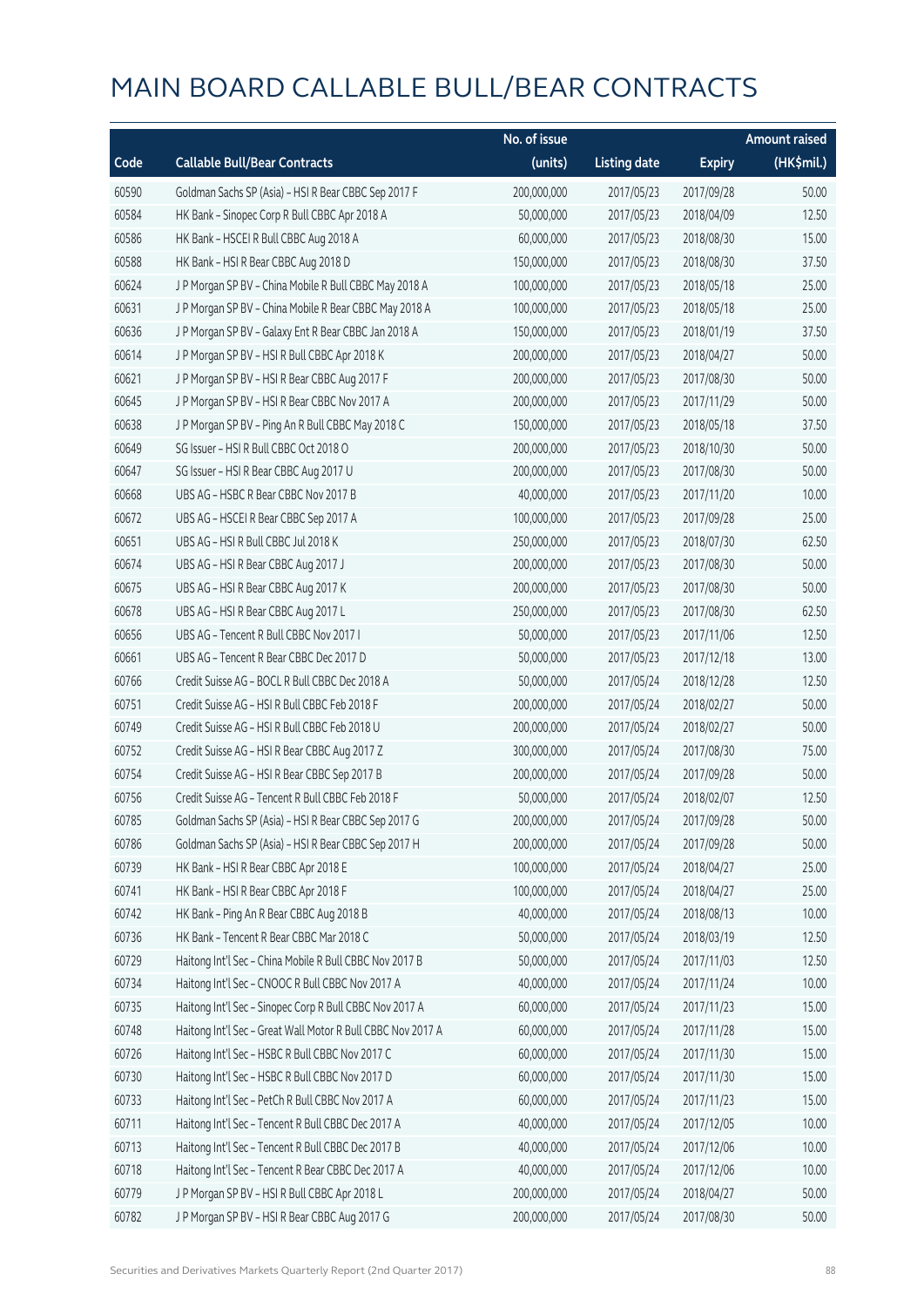|       |                                                      | No. of issue |                     |               | <b>Amount raised</b> |
|-------|------------------------------------------------------|--------------|---------------------|---------------|----------------------|
| Code  | <b>Callable Bull/Bear Contracts</b>                  | (units)      | <b>Listing date</b> | <b>Expiry</b> | (HK\$mil.)           |
| 60783 | J P Morgan SP BV - HSI R Bear CBBC Jan 2018 H        | 200,000,000  | 2017/05/24          | 2018/01/30    | 50.00                |
| 60771 | Macquarie Bank Ltd. - HSI R Bull CBBC Jun 2018 A     | 40,000,000   | 2017/05/24          | 2018/06/28    | 10.00                |
| 60772 | Macquarie Bank Ltd. - HSI R Bull CBBC Jun 2018 B     | 40,000,000   | 2017/05/24          | 2018/06/28    | 10.00                |
| 60767 | Macquarie Bank Ltd. - HSI R Bear CBBC Jun 2018 C     | 40,000,000   | 2017/05/24          | 2018/06/28    | 10.00                |
| 60770 | Macquarie Bank Ltd. - HSI R Bear CBBC Jun 2018 D     | 40,000,000   | 2017/05/24          | 2018/06/28    | 10.00                |
| 60679 | SG Issuer - ABC R Bull CBBC Mar 2018 A               | 40,000,000   | 2017/05/24          | 2018/03/28    | 10.00                |
| 60680 | SG Issuer - ABC R Bull CBBC Apr 2018 A               | 40,000,000   | 2017/05/24          | 2018/04/27    | 10.00                |
| 60684 | SG Issuer - BOCL R Bull CBBC Feb 2018 B              | 40,000,000   | 2017/05/24          | 2018/02/27    | 10.00                |
| 60685 | SG Issuer - BOCL R Bull CBBC Mar 2018 A              | 40,000,000   | 2017/05/24          | 2018/03/28    | 10.00                |
| 60681 | SG Issuer - BOCL R Bear CBBC Jan 2018 A              | 40,000,000   | 2017/05/24          | 2018/01/30    | 10.00                |
| 60691 | SG Issuer - CMob R Bull CBBC Feb 2018 A              | 100,000,000  | 2017/05/24          | 2018/02/27    | 25.00                |
| 60743 | SG Issuer - CSA50 R Bull CBBC Feb 2018 C             | 40,000,000   | 2017/05/24          | 2018/02/27    | 10.00                |
| 60692 | SG Issuer - HKEX R Bull CBBC Feb 2018 D              | 100,000,000  | 2017/05/24          | 2018/02/27    | 25.00                |
| 60698 | SG Issuer - HKEX R Bull CBBC Mar 2018 B              | 100,000,000  | 2017/05/24          | 2018/03/28    | 25.00                |
| 60702 | SG Issuer - HSBC R Bull CBBC Feb 2018 A              | 100,000,000  | 2017/05/24          | 2018/02/27    | 25.00                |
| 60790 | SG Issuer - HSI R Bull CBBC Oct 2018 P               | 200,000,000  | 2017/05/24          | 2018/10/30    | 50.00                |
| 60703 | SG Issuer - ICBC R Bear CBBC Nov 2017 A              | 40,000,000   | 2017/05/24          | 2017/11/29    | 10.00                |
| 60704 | SG Issuer - Lenovo R Bull CBBC Feb 2018 B            | 40,000,000   | 2017/05/24          | 2018/02/27    | 10.00                |
| 60706 | SG Issuer - PICC P&C R Bull CBBC Feb 2018 A          | 40,000,000   | 2017/05/24          | 2018/02/27    | 10.00                |
| 60707 | SG Issuer - Tencent R Bull CBBC Feb 2018 G           | 100,000,000  | 2017/05/24          | 2018/02/27    | 25.00                |
| 60709 | SG Issuer - Tencent R Bull CBBC Mar 2018 F           | 100,000,000  | 2017/05/24          | 2018/03/28    | 25.00                |
| 60773 | UBS AG - HSI R Bull CBBC Feb 2018 J                  | 200,000,000  | 2017/05/24          | 2018/02/27    | 50.00                |
| 60776 | UBS AG - HSI R Bear CBBC Aug 2017 M                  | 250,000,000  | 2017/05/24          | 2017/08/30    | 62.50                |
| 60865 | Credit Suisse AG - HSI R Bull CBBC Mar 2018 I        | 150,000,000  | 2017/05/25          | 2018/03/28    | 37.50                |
| 60866 | Credit Suisse AG - HSI R Bull CBBC Apr 2018 B        | 200,000,000  | 2017/05/25          | 2018/04/27    | 50.00                |
| 60869 | Credit Suisse AG - HSI R Bear CBBC Aug 2017 B        | 200,000,000  | 2017/05/25          | 2017/08/30    | 50.00                |
| 60870 | Credit Suisse AG - HSI R Bear CBBC Aug 2017 C        | 200,000,000  | 2017/05/25          | 2017/08/30    | 50.00                |
| 60867 | Credit Suisse AG - Tencent R Bull CBBC Jan 2018 O    | 50,000,000   | 2017/05/25          | 2018/01/12    | 12.50                |
| 60868 | Credit Suisse AG - Tencent R Bear CBBC Dec 2017 E    | 50,000,000   | 2017/05/25          | 2017/12/15    | 18.00                |
| 60860 | Goldman Sachs SP (Asia) - HSI R Bull CBBC Aug 2018 C | 200,000,000  | 2017/05/25          | 2018/08/30    | 50.00                |
| 60863 | Goldman Sachs SP (Asia) - HSI R Bear CBBC Aug 2017 Z | 200,000,000  | 2017/05/25          | 2017/08/30    | 50.00                |
| 60792 | HK Bank - Sands China R Bear CBBC Mar 2018 A         | 40,000,000   | 2017/05/25          | 2018/03/19    | 10.00                |
| 60802 | HK Bank - Tencent R Bull CBBC Mar 2018 N             | 60,000,000   | 2017/05/25          | 2018/03/19    | 15.00                |
| 60809 | HK Bank - Tencent R Bull CBBC Apr 2018 N             | 60,000,000   | 2017/05/25          | 2018/04/23    | 15.00                |
| 60810 | HK Bank - Tencent R Bull CBBC Apr 2018 O             | 60,000,000   | 2017/05/25          | 2018/04/09    | 15.00                |
| 60798 | HK Bank - Tencent R Bull CBBC Jul 2018 F             | 60,000,000   | 2017/05/25          | 2018/07/23    | 18.00                |
| 60803 | HK Bank - Tencent R Bull CBBC Jul 2018 G             | 60,000,000   | 2017/05/25          | 2018/07/16    | 15.00                |
| 60807 | HK Bank - Tencent R Bull CBBC Jul 2018 H             | 60,000,000   | 2017/05/25          | 2018/07/03    | 15.00                |
| 60794 | HK Bank - Tencent R Bear CBBC Jul 2018 D             | 50,000,000   | 2017/05/25          | 2018/07/03    | 12.50                |
| 60796 | HK Bank - Tencent R Bear CBBC Oct 2018 B             | 50,000,000   | 2017/05/25          | 2018/10/15    | 20.00                |
| 60848 | J P Morgan SP BV - HSBC R Bear CBBC Jan 2018 A       | 100,000,000  | 2017/05/25          | 2018/01/19    | 25.00                |
| 60837 | J P Morgan SP BV - HSI R Bull CBBC Aug 2018 Q        | 200,000,000  | 2017/05/25          | 2018/08/30    | 50.00                |
| 60849 | J P Morgan SP BV - HSI R Bear CBBC Aug 2017 H        | 200,000,000  | 2017/05/25          | 2017/08/30    | 50.00                |
| 60850 | J P Morgan SP BV - HSI R Bear CBBC Aug 2017 I        | 200,000,000  | 2017/05/25          | 2017/08/30    | 50.00                |
| 60843 | J P Morgan SP BV - Tencent R Bull CBBC Sep 2017 K    | 40,000,000   | 2017/05/25          | 2017/09/15    | 10.00                |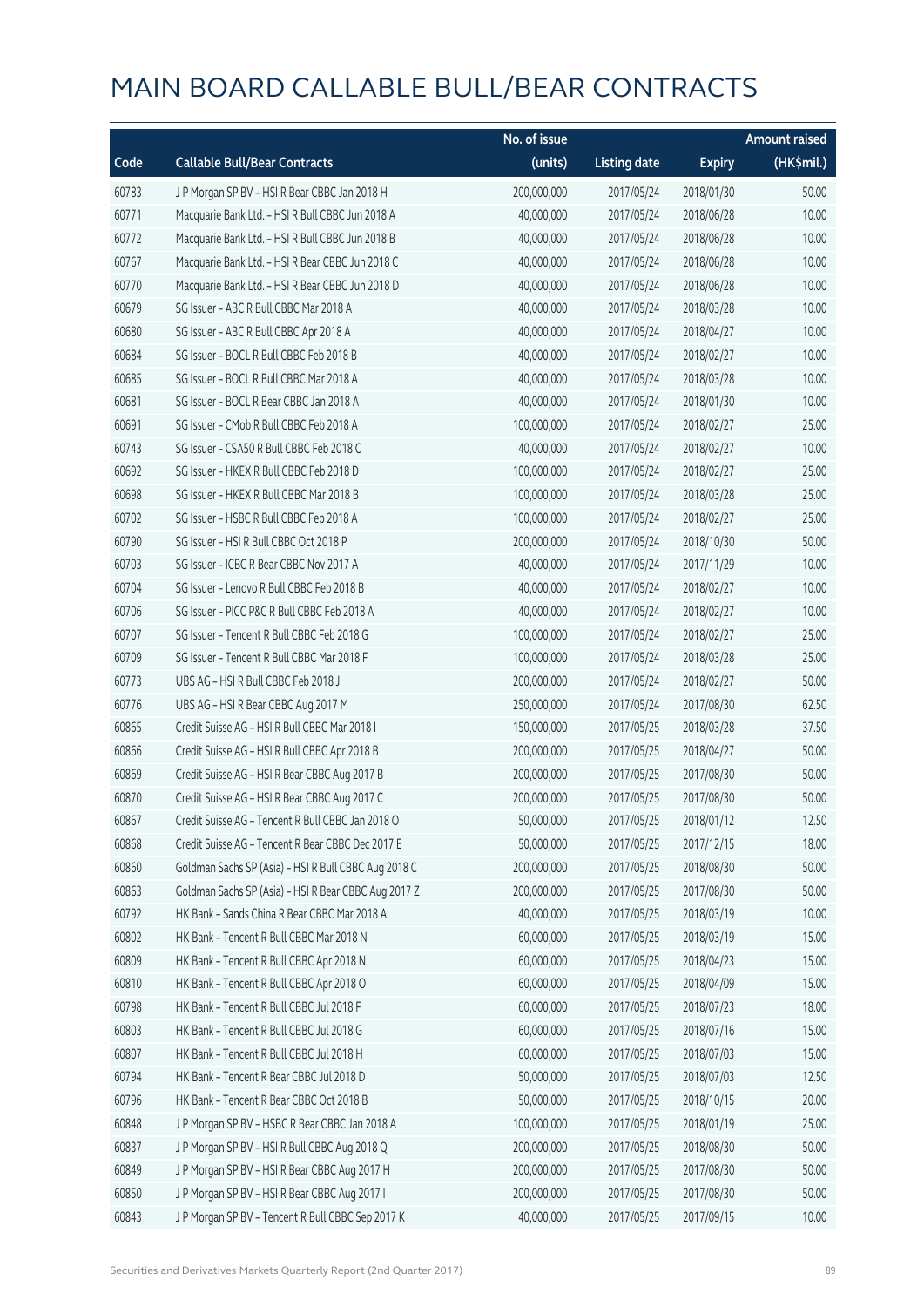|       |                                                            | No. of issue |                     |               | <b>Amount raised</b> |
|-------|------------------------------------------------------------|--------------|---------------------|---------------|----------------------|
| Code  | <b>Callable Bull/Bear Contracts</b>                        | (units)      | <b>Listing date</b> | <b>Expiry</b> | (HK\$mil.)           |
| 60845 | J P Morgan SP BV - Tencent R Bull CBBC Oct 2017 O          | 40,000,000   | 2017/05/25          | 2017/10/20    | 10.00                |
| 60846 | J P Morgan SP BV - Tencent R Bull CBBC Nov 2017 S          | 40,000,000   | 2017/05/25          | 2017/11/17    | 10.00                |
| 60839 | J P Morgan SP BV - Tencent R Bear CBBC Apr 2018 G          | 40,000,000   | 2017/05/25          | 2018/04/20    | 10.00                |
| 60847 | J P Morgan SP BV - Tencent R Bear CBBC Apr 2018 H          | 40,000,000   | 2017/05/25          | 2018/04/20    | 14.00                |
| 60857 | SG Issuer - HSI R Bull CBBC Oct 2018 D                     | 200,000,000  | 2017/05/25          | 2018/10/30    | 50.00                |
| 60859 | SG Issuer - HSI R Bull CBBC Nov 2018 F                     | 200,000,000  | 2017/05/25          | 2018/11/29    | 50.00                |
| 60854 | SG Issuer - HSI R Bear CBBC Aug 2017 X                     | 200,000,000  | 2017/05/25          | 2017/08/30    | 50.00                |
| 60855 | SG Issuer - HSI R Bear CBBC Sep 2017 W                     | 200,000,000  | 2017/05/25          | 2017/09/28    | 50.00                |
| 60829 | SG Issuer - Tencent R Bull CBBC Feb 2018 H                 | 100,000,000  | 2017/05/25          | 2018/02/27    | 25.00                |
| 60831 | SG Issuer - Tencent R Bull CBBC Mar 2018 G                 | 100,000,000  | 2017/05/25          | 2018/03/28    | 25.00                |
| 60836 | SG Issuer - Tencent R Bull CBBC Mar 2018 H                 | 100,000,000  | 2017/05/25          | 2018/03/28    | 25.00                |
| 60822 | SG Issuer - Tencent R Bear CBBC Nov 2017 E                 | 100,000,000  | 2017/05/25          | 2017/11/29    | 25.00                |
| 60823 | SG Issuer - Tencent R Bear CBBC Nov 2017 F                 | 100,000,000  | 2017/05/25          | 2017/11/29    | 29.00                |
| 60826 | SG Issuer - Tencent R Bear CBBC Dec 2017 B                 | 100,000,000  | 2017/05/25          | 2017/12/28    | 25.00                |
| 60871 | UBS AG - HSI R Bull CBBC Jul 2018 L                        | 200,000,000  | 2017/05/25          | 2018/07/30    | 50.00                |
| 60873 | UBS AG - HSI R Bull CBBC Aug 2018 U                        | 200,000,000  | 2017/05/25          | 2018/08/30    | 50.00                |
| 60884 | UBS AG - HSI R Bear CBBC Aug 2017 N                        | 200,000,000  | 2017/05/25          | 2017/08/30    | 50.00                |
| 60879 | UBS AG - Tencent R Bull CBBC Nov 2017 J                    | 50,000,000   | 2017/05/25          | 2017/11/13    | 12.50                |
| 60878 | UBS AG - Tencent R Bull CBBC Dec 2017 F                    | 40,000,000   | 2017/05/25          | 2017/12/11    | 10.00                |
| 60882 | UBS AG - Tencent R Bull CBBC Dec 2017 G                    | 50,000,000   | 2017/05/25          | 2017/12/04    | 12.50                |
| 60875 | UBS AG - Tencent R Bear CBBC Dec 2017 E                    | 50,000,000   | 2017/05/25          | 2017/12/18    | 12.50                |
| 60876 | UBS AG - Tencent R Bear CBBC Jan 2018 A                    | 50,000,000   | 2017/05/25          | 2018/01/08    | 12.50                |
| 60877 | UBS AG - Tencent R Bear CBBC Jan 2018 B                    | 50,000,000   | 2017/05/25          | 2018/01/22    | 12.50                |
| 60889 | BNP Paribas Issuance B.V. - Tencent R Bull CBBC Aug 2018 E | 40,000,000   | 2017/05/26          | 2018/08/30    | 10.00                |
| 60890 | BNP Paribas Issuance B.V. - Tencent R Bull CBBC Aug 2018 F | 40,000,000   | 2017/05/26          | 2018/08/30    | 10.00                |
| 60886 | BNP Paribas Issuance B.V. - Tencent R Bear CBBC Apr 2018 E | 40,000,000   | 2017/05/26          | 2018/04/27    | 10.00                |
| 60887 | BNP Paribas Issuance B.V. - Tencent R Bear CBBC Apr 2018 F | 40,000,000   | 2017/05/26          | 2018/04/27    | 13.60                |
| 60916 | Credit Suisse AG - HSI R Bull CBBC Feb 2018 G              | 200,000,000  | 2017/05/26          | 2018/02/27    | 50.00                |
| 60918 | Credit Suisse AG - HSI R Bear CBBC Aug 2017 D              | 150,000,000  | 2017/05/26          | 2017/08/30    | 37.50                |
| 60917 | Credit Suisse AG - HSI R Bear CBBC Aug 2017 L              | 200,000,000  | 2017/05/26          | 2017/08/30    | 50.00                |
| 60922 | Credit Suisse AG - Tencent R Bull CBBC Feb 2018 G          | 50,000,000   | 2017/05/26          | 2018/02/28    | 12.50                |
| 60923 | Credit Suisse AG - Tencent R Bull CBBC Feb 2018 H          | 50,000,000   | 2017/05/26          | 2018/02/09    | 12.50                |
| 60901 | Bank of East Asia - Tencent R Bull CBBC May 2018 C         | 40,000,000   | 2017/05/26          | 2018/05/08    | 10.00                |
| 60909 | Bank of East Asia - Tencent R Bull CBBC May 2018 D         | 40,000,000   | 2017/05/26          | 2018/05/08    | 10.00                |
| 60910 | Bank of East Asia - Tencent R Bear CBBC Apr 2018 C         | 40,000,000   | 2017/05/26          | 2018/04/06    | 10.00                |
| 60925 | Goldman Sachs SP (Asia) - HSI R Bull CBBC Aug 2018 D       | 200,000,000  | 2017/05/26          | 2018/08/30    | 50.00                |
| 60926 | Goldman Sachs SP (Asia) - HSI R Bear CBBC Aug 2017 A       | 200,000,000  | 2017/05/26          | 2017/08/30    | 50.00                |
| 60892 | HK Bank - BOCL R Bull CBBC Aug 2018 A                      | 50,000,000   | 2017/05/26          | 2018/08/13    | 12.50                |
| 60893 | HK Bank - BOCL R Bear CBBC Apr 2018 B                      | 40,000,000   | 2017/05/26          | 2018/04/09    | 10.00                |
| 60894 | HK Bank - Galaxy Ent R Bull CBBC Jul 2018 A                | 60,000,000   | 2017/05/26          | 2018/07/03    | 15.00                |
| 60928 | J P Morgan SP BV - HSI R Bull CBBC Aug 2018 R              | 200,000,000  | 2017/05/26          | 2018/08/30    | 50.00                |
| 60945 | J P Morgan SP BV - Tencent R Bull CBBC Oct 2017 P          | 40,000,000   | 2017/05/26          | 2017/10/20    | 10.00                |
| 60947 | J P Morgan SP BV - Tencent R Bear CBBC Mar 2018 D          | 40,000,000   | 2017/05/26          | 2018/03/16    | 10.00                |
| 60911 | Macquarie Bank Ltd. - HSI R Bear CBBC Jul 2018 A           | 40,000,000   | 2017/05/26          | 2018/07/30    | 10.00                |
| 60912 | Macquarie Bank Ltd. - Ping An R Bear CBBC Jul 2018 A       | 40,000,000   | 2017/05/26          | 2018/07/30    | 10.00                |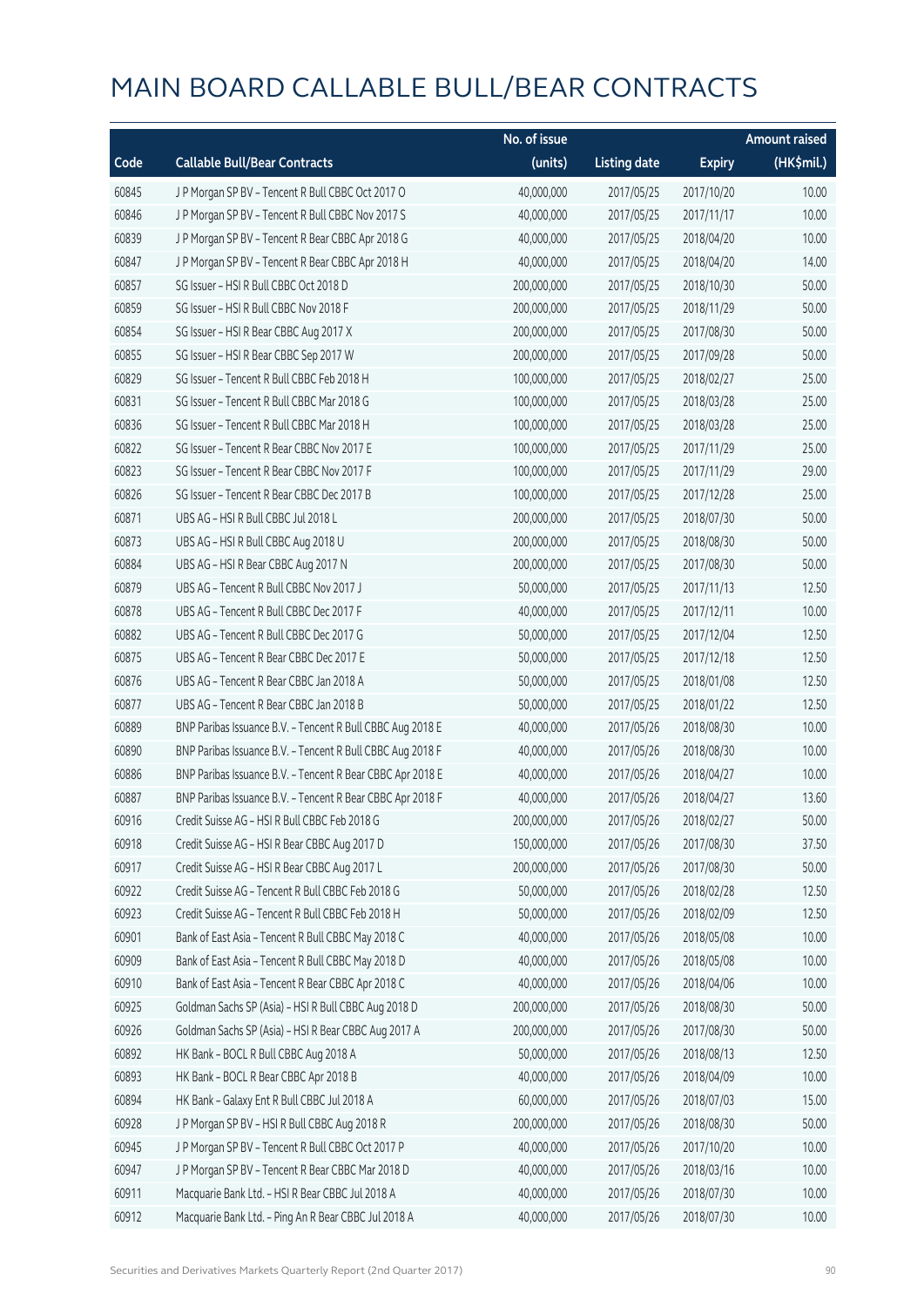|       |                                                            | No. of issue |                     |               | <b>Amount raised</b> |
|-------|------------------------------------------------------------|--------------|---------------------|---------------|----------------------|
| Code  | <b>Callable Bull/Bear Contracts</b>                        | (units)      | <b>Listing date</b> | <b>Expiry</b> | (HK\$mil.)           |
| 60915 | Macquarie Bank Ltd. - Ping An R Bear CBBC Jul 2018 B       | 40,000,000   | 2017/05/26          | 2018/07/30    | 10.00                |
| 60939 | SG Issuer - HSI R Bull CBBC Oct 2018 Q                     | 200,000,000  | 2017/05/26          | 2018/10/30    | 50.00                |
| 60930 | SG Issuer - HSI R Bear CBBC Aug 2017 Q                     | 200,000,000  | 2017/05/26          | 2017/08/30    | 50.00                |
| 60931 | SG Issuer - HSI R Bear CBBC Sep 2017 X                     | 200,000,000  | 2017/05/26          | 2017/09/28    | 50.00                |
| 60896 | UBS AG - HSI R Bull CBBC Jul 2018 M                        | 200,000,000  | 2017/05/26          | 2018/07/30    | 50.00                |
| 60895 | UBS AG - HSI R Bear CBBC Aug 2017 O                        | 250,000,000  | 2017/05/26          | 2017/08/30    | 62.50                |
| 61002 | BNP Paribas Issuance B.V. - Tencent R Bull CBBC Aug 2018 G | 40,000,000   | 2017/05/29          | 2018/08/30    | 10.00                |
| 61004 | BNP Paribas Issuance B.V. - Tencent R Bear CBBC Apr 2018 G | 40,000,000   | 2017/05/29          | 2018/04/27    | 14.80                |
| 61016 | Credit Suisse AG - HSI R Bull CBBC Apr 2018 C              | 200,000,000  | 2017/05/29          | 2018/04/27    | 50.00                |
| 61025 | Credit Suisse AG - HSI R Bull CBBC May 2018 C              | 200,000,000  | 2017/05/29          | 2018/05/30    | 50.00                |
| 61013 | Credit Suisse AG - HSI R Bear CBBC Aug 2017 E              | 200,000,000  | 2017/05/29          | 2017/08/30    | 50.00                |
| 61015 | Credit Suisse AG - HSI R Bear CBBC Aug 2017 F              | 200,000,000  | 2017/05/29          | 2017/08/30    | 50.00                |
| 61022 | Credit Suisse AG - Ping An R Bull CBBC Feb 2018 C          | 50,000,000   | 2017/05/29          | 2018/02/23    | 12.50                |
| 61021 | Credit Suisse AG - Ping An R Bear CBBC Feb 2018 A          | 50,000,000   | 2017/05/29          | 2018/02/28    | 12.50                |
| 61017 | Credit Suisse AG - Tencent R Bull CBBC Mar 2018 C          | 50,000,000   | 2017/05/29          | 2018/03/15    | 12.50                |
| 61018 | Credit Suisse AG - Tencent R Bull CBBC Mar 2018 D          | 50,000,000   | 2017/05/29          | 2018/03/02    | 12.50                |
| 61019 | Credit Suisse AG - Tencent R Bear CBBC Dec 2017 F          | 50,000,000   | 2017/05/29          | 2017/12/13    | 15.00                |
| 61006 | Goldman Sachs SP (Asia) - HSI R Bull CBBC Aug 2018 E       | 200,000,000  | 2017/05/29          | 2018/08/30    | 50.00                |
| 61007 | Goldman Sachs SP (Asia) - HSI R Bull CBBC Aug 2018 F       | 200,000,000  | 2017/05/29          | 2018/08/30    | 50.00                |
| 60949 | Goldman Sachs SP (Asia) - HSI R Bear CBBC Aug 2017 B       | 200,000,000  | 2017/05/29          | 2017/08/30    | 50.00                |
| 60952 | Goldman Sachs SP (Asia) - HSI R Bear CBBC Aug 2017 C       | 200,000,000  | 2017/05/29          | 2017/08/30    | 50.00                |
| 60957 | HK Bank - Geely Auto R Bull CBBC Jul 2018 A                | 40,000,000   | 2017/05/29          | 2018/07/23    | 10.00                |
| 60990 | HK Bank - HSI R Bull CBBC Aug 2018 E                       | 100,000,000  | 2017/05/29          | 2018/08/30    | 25.00                |
| 60991 | HK Bank - HSI R Bull CBBC Aug 2018 F                       | 100,000,000  | 2017/05/29          | 2018/08/30    | 25.00                |
| 60958 | HK Bank - Ping An R Bull CBBC May 2018 B                   | 60,000,000   | 2017/05/29          | 2018/05/17    | 15.00                |
| 60963 | HK Bank - Tencent R Bull CBBC Jul 2018 I                   | 60,000,000   | 2017/05/29          | 2018/07/23    | 15.00                |
| 60967 | HK Bank - Tencent R Bull CBBC Jul 2018 J                   | 60,000,000   | 2017/05/29          | 2018/07/09    | 15.00                |
| 60960 | HK Bank - Tencent R Bull CBBC Aug 2018 A                   | 60,000,000   | 2017/05/29          | 2018/08/13    | 15.00                |
| 60974 | HK Bank - Tencent R Bear CBBC Oct 2018 C                   | 50,000,000   | 2017/05/29          | 2018/10/29    | 20.00                |
| 60988 | HK Bank - Tencent R Bear CBBC Nov 2018 A                   | 50,000,000   | 2017/05/29          | 2018/11/12    | 22.50                |
| 61056 | J P Morgan SP BV - HSI R Bull CBBC Feb 2018 L              | 200,000,000  | 2017/05/29          | 2018/02/27    | 50.00                |
| 61054 | J P Morgan SP BV - HSI R Bull CBBC Aug 2018 S              | 200,000,000  | 2017/05/29          | 2018/08/30    | 50.00                |
| 61048 | J P Morgan SP BV - HSI R Bear CBBC Aug 2017 J              | 200,000,000  | 2017/05/29          | 2017/08/30    | 50.00                |
| 61049 | J P Morgan SP BV - HSI R Bear CBBC Aug 2017 K              | 200,000,000  | 2017/05/29          | 2017/08/30    | 50.00                |
| 61061 | J P Morgan SP BV - Ping An R Bull CBBC Apr 2018 A          | 150,000,000  | 2017/05/29          | 2018/04/20    | 37.50                |
| 61060 | J P Morgan SP BV - Tencent R Bull CBBC Sep 2017 L          | 40,000,000   | 2017/05/29          | 2017/09/15    | 10.00                |
| 61057 | J P Morgan SP BV - Tencent R Bear CBBC Jun 2018 C          | 40,000,000   | 2017/05/29          | 2018/06/15    | 10.40                |
| 61058 | J P Morgan SP BV - Tencent R Bear CBBC Jul 2018 D          | 40,000,000   | 2017/05/29          | 2018/07/20    | 13.60                |
| 61045 | SG Issuer - HSI R Bull CBBC Sep 2018 H                     | 200,000,000  | 2017/05/29          | 2018/09/27    | 50.00                |
| 61046 | SG Issuer - HSI R Bull CBBC Oct 2018 R                     | 200,000,000  | 2017/05/29          | 2018/10/30    | 50.00                |
| 61041 | SG Issuer - HSI R Bear CBBC Aug 2017 E                     | 200,000,000  | 2017/05/29          | 2017/08/30    | 50.00                |
| 61042 | SG Issuer - HSI R Bear CBBC Aug 2017 Z                     | 200,000,000  | 2017/05/29          | 2017/08/30    | 50.00                |
| 61043 | SG Issuer - HSI R Bear CBBC Sep 2017 Y                     | 200,000,000  | 2017/05/29          | 2017/09/28    | 50.00                |
| 61044 | SG Issuer - HSI R Bear CBBC Sep 2017 Z                     | 200,000,000  | 2017/05/29          | 2017/09/28    | 50.00                |
| 60996 | SG Issuer - Ping An R Bull CBBC Feb 2018 B                 | 100,000,000  | 2017/05/29          | 2018/02/27    | 25.00                |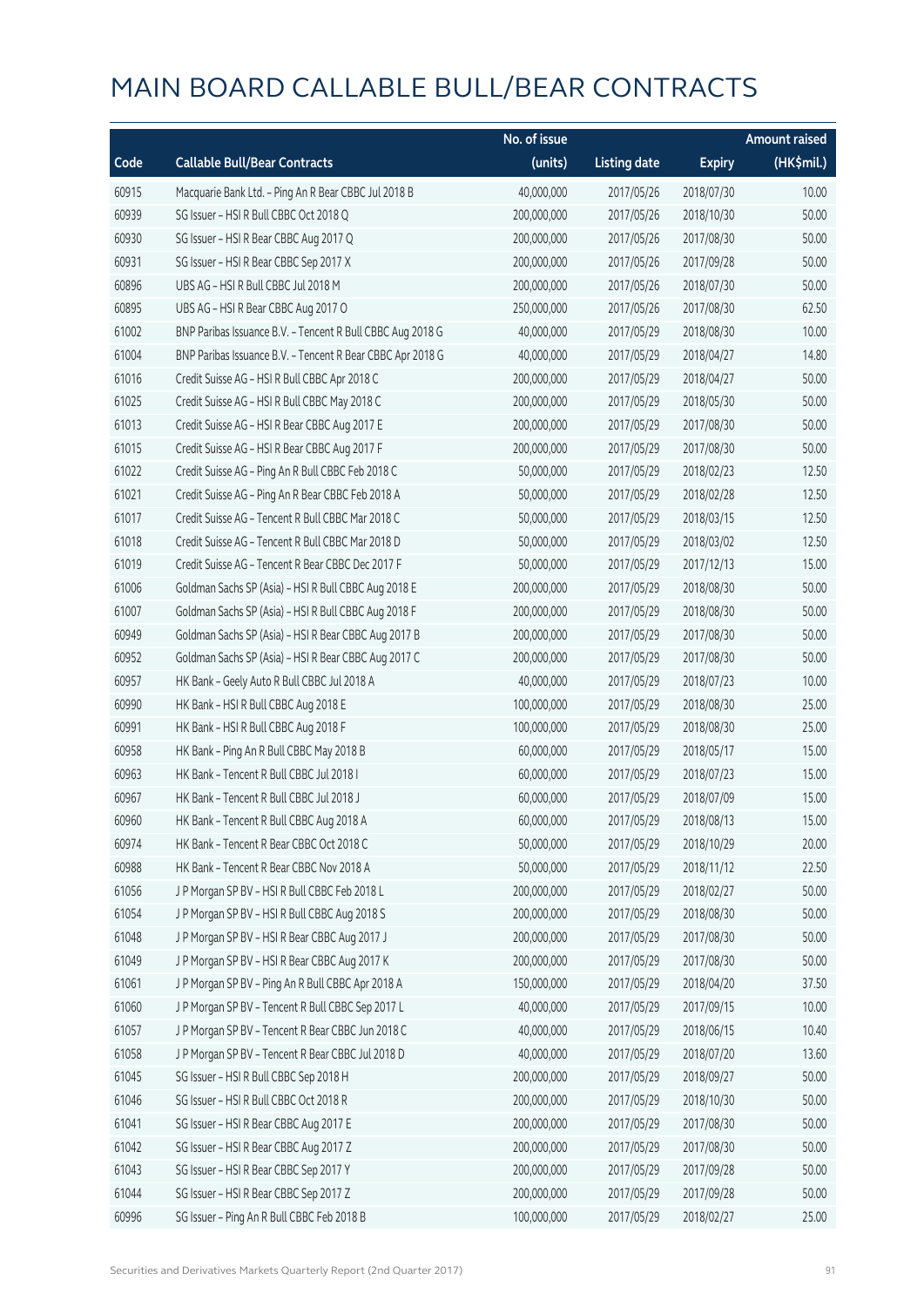|       |                                                            | No. of issue |                     |               | <b>Amount raised</b> |
|-------|------------------------------------------------------------|--------------|---------------------|---------------|----------------------|
| Code  | <b>Callable Bull/Bear Contracts</b>                        | (units)      | <b>Listing date</b> | <b>Expiry</b> | (HK\$mil.)           |
| 60994 | SG Issuer - Ping An R Bear CBBC Dec 2017 A                 | 100,000,000  | 2017/05/29          | 2017/12/28    | 25.00                |
| 60998 | SG Issuer - Tencent R Bull CBBC Feb 2018 I                 | 100,000,000  | 2017/05/29          | 2018/02/27    | 25.00                |
| 60999 | SG Issuer - Tencent R Bull CBBC Mar 2018 I                 | 100,000,000  | 2017/05/29          | 2018/03/28    | 25.00                |
| 61039 | UBS AG - HSI R Bull CBBC Jul 2018 N                        | 200,000,000  | 2017/05/29          | 2018/07/30    | 50.00                |
| 61038 | UBS AG - HSI R Bull CBBC Aug 2018 V                        | 250,000,000  | 2017/05/29          | 2018/08/30    | 62.50                |
| 61026 | UBS AG - HSI R Bear CBBC Aug 2017 P                        | 250,000,000  | 2017/05/29          | 2017/08/30    | 62.50                |
| 61027 | UBS AG - HSI R Bear CBBC Aug 2017 Q                        | 200,000,000  | 2017/05/29          | 2017/08/30    | 50.00                |
| 61028 | UBS AG - Tencent R Bull CBBC Dec 2017 H                    | 50,000,000   | 2017/05/29          | 2017/12/13    | 12.50                |
| 61031 | UBS AG - Tencent R Bull CBBC Dec 2017 I                    | 40,000,000   | 2017/05/29          | 2017/12/21    | 10.00                |
| 61036 | UBS AG - Tencent R Bear CBBC Nov 2017 C                    | 50,000,000   | 2017/05/29          | 2017/11/27    | 12.50                |
| 61032 | UBS AG - Tencent R Bear CBBC Dec 2017 F                    | 50,000,000   | 2017/05/29          | 2017/12/11    | 13.75                |
| 61071 | BNP Paribas Issuance B.V. - Ch Life R Bull CBBC Aug 2018 A | 50,000,000   | 2017/05/31          | 2018/08/30    | 13.85                |
| 61072 | BNP Paribas Issuance B.V. - HSCEI R Bull CBBC Aug 2018 I   | 100,000,000  | 2017/05/31          | 2018/08/30    | 25.00                |
| 61066 | BNP Paribas Issuance B.V. - HSCEI R Bear CBBC Feb 2018 I   | 100,000,000  | 2017/05/31          | 2018/02/27    | 25.00                |
| 61064 | BNP Paribas Issuance B.V. - HSI R Bear CBBC Feb 2018 I     | 250,000,000  | 2017/05/31          | 2018/02/27    | 62.50                |
| 61068 | BNP Paribas Issuance B.V. - Tencent R Bull CBBC Aug 2018 H | 40,000,000   | 2017/05/31          | 2018/08/30    | 10.00                |
| 61082 | BNP Paribas Issuance B.V. - Tencent R Bear CBBC Apr 2018 H | 40,000,000   | 2017/05/31          | 2018/04/27    | 10.00                |
| 61124 | Credit Suisse AG - HSI R Bull CBBC Aug 2018 A              | 200,000,000  | 2017/05/31          | 2018/08/30    | 50.00                |
| 61119 | Credit Suisse AG - HSI R Bear CBBC Sep 2017 C              | 200,000,000  | 2017/05/31          | 2017/09/28    | 50.00                |
| 61115 | Credit Suisse AG - HSI R Bear CBBC Sep 2017 D              | 200,000,000  | 2017/05/31          | 2017/09/28    | 50.00                |
| 61120 | Credit Suisse AG - HSI R Bear CBBC Sep 2017 F              | 200,000,000  | 2017/05/31          | 2017/09/28    | 50.00                |
| 61118 | Credit Suisse AG - HSI R Bear CBBC Nov 2017 E              | 200,000,000  | 2017/05/31          | 2017/11/29    | 50.00                |
| 61116 | Credit Suisse AG - HSI R Bear CBBC Dec 2017 B              | 200,000,000  | 2017/05/31          | 2017/12/28    | 50.00                |
| 61122 | Credit Suisse AG - HSI R Bear CBBC Dec 2017 C              | 300,000,000  | 2017/05/31          | 2017/12/28    | 75.00                |
| 61125 | Credit Suisse AG - Tencent R Bear CBBC Dec 2017 G          | 50,000,000   | 2017/05/31          | 2017/12/14    | 16.00                |
| 61127 | Credit Suisse AG - Tencent R Bear CBBC Dec 2017 H          | 50,000,000   | 2017/05/31          | 2017/12/21    | 12.50                |
| 61129 | Goldman Sachs SP (Asia) - HSI R Bull CBBC Aug 2018 H       | 200,000,000  | 2017/05/31          | 2018/08/30    | 50.00                |
| 61070 | Goldman Sachs SP (Asia) - HSI R Bear CBBC Sep 2017 I       | 200,000,000  | 2017/05/31          | 2017/09/28    | 50.00                |
| 61074 | HK Bank - Geely Auto R Bull CBBC Jul 2018 B                | 40,000,000   | 2017/05/31          | 2018/07/23    | 10.00                |
| 61076 | HK Bank - ICBC R Bull CBBC May 2018 A                      | 50,000,000   | 2017/05/31          | 2018/05/07    | 12.50                |
| 61073 | HK Bank - PetCh R Bull CBBC Aug 2018 A                     | 50,000,000   | 2017/05/31          | 2018/08/13    | 12.50                |
| 61075 | HK Bank - Ping An R Bull CBBC Aug 2018 A                   | 60,000,000   | 2017/05/31          | 2018/08/20    | 15.00                |
| 61077 | HK Bank - Tencent R Bull CBBC Jul 2018 K                   | 60,000,000   | 2017/05/31          | 2018/07/30    | 15.00                |
| 61083 | HK Bank - Tencent R Bull CBBC Jul 2018 L                   | 60,000,000   | 2017/05/31          | 2018/07/30    | 18.00                |
| 61084 | HK Bank - Tencent R Bear CBBC Jul 2018 E                   | 50,000,000   | 2017/05/31          | 2018/07/30    | 12.50                |
| 61134 | J P Morgan SP BV - Galaxy Ent R Bull CBBC Feb 2018 B       | 120,000,000  | 2017/05/31          | 2018/02/15    | 30.00                |
| 61130 | J P Morgan SP BV - Tencent R Bull CBBC Oct 2017 Q          | 40,000,000   | 2017/05/31          | 2017/10/20    | 10.00                |
| 61132 | J P Morgan SP BV - Tencent R Bull CBBC Nov 2017 T          | 40,000,000   | 2017/05/31          | 2017/11/17    | 10.00                |
| 61089 | Macquarie Bank Ltd. - HSBC R Bear CBBC May 2018 A          | 40,000,000   | 2017/05/31          | 2018/05/30    | 10.00                |
| 61087 | Macquarie Bank Ltd. - HSI R Bear CBBC May 2018 E           | 40,000,000   | 2017/05/31          | 2018/05/30    | 10.00                |
| 61088 | Macquarie Bank Ltd. - HSI R Bear CBBC May 2018 F           | 40,000,000   | 2017/05/31          | 2018/05/30    | 10.00                |
| 61080 | SG Issuer - Geely Auto R Bull CBBC Feb 2018 A              | 40,000,000   | 2017/05/31          | 2018/02/27    | 10.00                |
| 61078 | SG Issuer - Galaxy R Bull CBBC Feb 2018 A                  | 100,000,000  | 2017/05/31          | 2018/02/27    | 25.00                |
| 61138 | SG Issuer - HSI R Bull CBBC Oct 2018 S                     | 200,000,000  | 2017/05/31          | 2018/10/30    | 50.00                |
| 61135 | SG Issuer - HSI R Bear CBBC Aug 2017 F                     | 200,000,000  | 2017/05/31          | 2017/08/30    | 50.00                |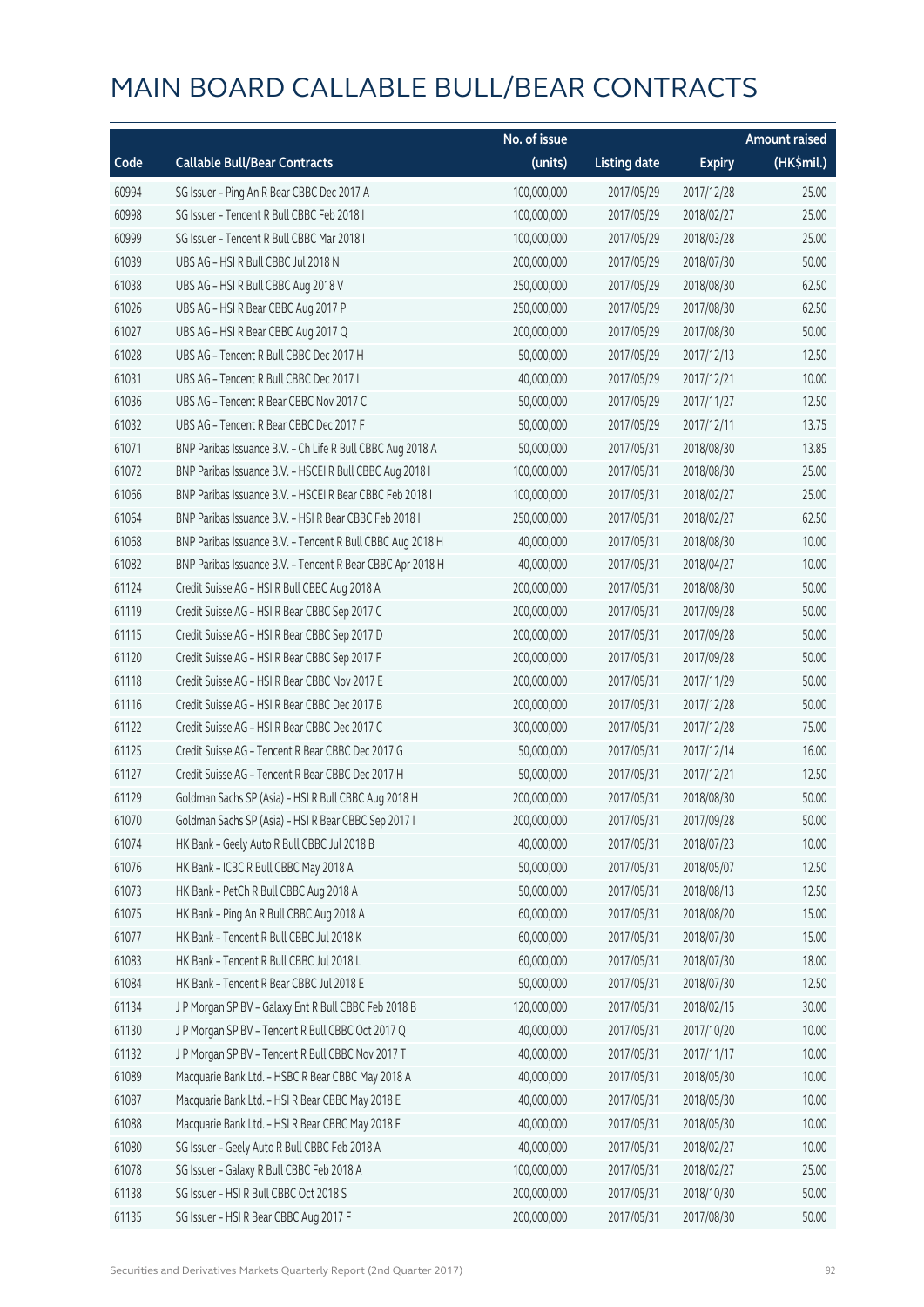|       |                                                        | No. of issue |                     |               | <b>Amount raised</b> |
|-------|--------------------------------------------------------|--------------|---------------------|---------------|----------------------|
| Code  | <b>Callable Bull/Bear Contracts</b>                    | (units)      | <b>Listing date</b> | <b>Expiry</b> | (HK\$mil.)           |
| 61136 | SG Issuer - HSI R Bear CBBC Sep 2017 A                 | 200,000,000  | 2017/05/31          | 2017/09/28    | 50.00                |
| 61113 | UBS AG - HSI R Bull CBBC Sep 2018 G                    | 200,000,000  | 2017/05/31          | 2018/09/27    | 50.00                |
| 61099 | UBS AG - HSI R Bear CBBC Aug 2017 C                    | 250,000,000  | 2017/05/31          | 2017/08/30    | 62.50                |
| 61103 | UBS AG - HSI R Bear CBBC Aug 2017 D                    | 250,000,000  | 2017/05/31          | 2017/08/30    | 62.50                |
| 61092 | UBS AG - HSI R Bear CBBC Aug 2017 R                    | 250,000,000  | 2017/05/31          | 2017/08/30    | 62.50                |
| 61093 | UBS AG - HSI R Bear CBBC Aug 2017 S                    | 250,000,000  | 2017/05/31          | 2017/08/30    | 62.50                |
| 61095 | UBS AG - HSI R Bear CBBC Aug 2017 U                    | 250,000,000  | 2017/05/31          | 2017/08/30    | 62.50                |
| 61096 | UBS AG - HSI R Bear CBBC Aug 2017 V                    | 250,000,000  | 2017/05/31          | 2017/08/30    | 62.50                |
| 61097 | UBS AG - HSI R Bear CBBC Aug 2017 W                    | 250,000,000  | 2017/05/31          | 2017/08/30    | 62.50                |
| 61098 | UBS AG - HSI R Bear CBBC Aug 2017 X                    | 250,000,000  | 2017/05/31          | 2017/08/30    | 62.50                |
| 61111 | UBS AG - Ping An R Bull CBBC Jan 2018 A                | 40,000,000   | 2017/05/31          | 2018/01/15    | 10.00                |
| 61104 | UBS AG - Tencent R Bull CBBC Nov 2018 A                | 40,000,000   | 2017/05/31          | 2018/11/22    | 10.00                |
| 61109 | UBS AG - Tencent R Bear CBBC Jan 2018 C                | 40,000,000   | 2017/05/31          | 2018/01/15    | 10.00                |
| 61110 | UBS AG - Tencent R Bear CBBC Feb 2018 A                | 50,000,000   | 2017/05/31          | 2018/02/05    | 17.50                |
| 61150 | Credit Suisse AG - CUni R Bull CBBC Dec 2017 B         | 50,000,000   | 2017/06/01          | 2017/12/21    | 12.50                |
| 61149 | Credit Suisse AG - Galaxy Ent R Bull CBBC Feb 2018 A   | 50,000,000   | 2017/06/01          | 2018/02/23    | 12.50                |
| 61144 | Credit Suisse AG - HSI R Bull CBBC Feb 2018 K          | 200,000,000  | 2017/06/01          | 2018/02/27    | 50.00                |
| 61146 | Credit Suisse AG - HSI R Bear CBBC Sep 2017 J          | 200,000,000  | 2017/06/01          | 2017/09/28    | 50.00                |
| 61147 | Credit Suisse AG - Tencent R Bear CBBC Dec 2017 I      | 50,000,000   | 2017/06/01          | 2017/12/28    | 12.50                |
| 61163 | Goldman Sachs SP (Asia) - HSI R Bull CBBC Mar 2018 F   | 200,000,000  | 2017/06/01          | 2018/03/28    | 50.00                |
| 61141 | HK Bank - Ping An R Bear CBBC Oct 2018 A               | 40,000,000   | 2017/06/01          | 2018/10/22    | 10.00                |
| 61142 | HK Bank - Sands China R Bull CBBC May 2018 A           | 80,000,000   | 2017/06/01          | 2018/05/07    | 20.00                |
| 61140 | HK Bank - Tencent R Bull CBBC Aug 2018 B               | 60,000,000   | 2017/06/01          | 2018/08/20    | 15.00                |
| 61161 | J P Morgan SP BV - HSI R Bull CBBC Aug 2018 T          | 200,000,000  | 2017/06/01          | 2018/08/30    | 50.00                |
| 61158 | J P Morgan SP BV - Tencent R Bull CBBC Sep 2017 M      | 40,000,000   | 2017/06/01          | 2017/09/15    | 10.00                |
| 61162 | J P Morgan SP BV - Tencent R Bear CBBC Sep 2017 C      | 40,000,000   | 2017/06/01          | 2017/09/15    | 10.00                |
| 61156 | SG Issuer - HSI R Bull CBBC Nov 2018 G                 | 200,000,000  | 2017/06/01          | 2018/11/29    | 50.00                |
| 61152 | UBS AG - HSI R Bull CBBC Feb 2018 K                    | 200,000,000  | 2017/06/01          | 2018/02/27    | 50.00                |
| 61155 | UBS AG - HSI R Bear CBBC Sep 2017 J                    | 200,000,000  | 2017/06/01          | 2017/09/28    | 50.00                |
| 61173 | BNP Paribas Issuance B.V. - HSI R Bull CBBC Aug 2018 D | 250,000,000  | 2017/06/02          | 2018/08/30    | 62.50                |
| 61170 | BNP Paribas Issuance B.V. - HSI R Bull CBBC Aug 2018 P | 250,000,000  | 2017/06/02          | 2018/08/30    | 62.50                |
| 61172 | BNP Paribas Issuance B.V. - HSI R Bull CBBC Aug 2018 Q | 250,000,000  | 2017/06/02          | 2018/08/30    | 62.50                |
| 61206 | BNP Paribas Issuance B.V. - HSI R Bear CBBC Feb 2018 E | 250,000,000  | 2017/06/02          | 2018/02/27    | 62.50                |
| 61164 | BNP Paribas Issuance B.V. - HSI R Bear CBBC Feb 2018 K | 250,000,000  | 2017/06/02          | 2018/02/27    | 62.50                |
| 61165 | BNP Paribas Issuance B.V. - HSI R Bear CBBC Feb 2018 R | 250,000,000  | 2017/06/02          | 2018/02/27    | 62.50                |
| 61207 | BNP Paribas Issuance B.V. - HSI R Bear CBBC Feb 2018 S | 250,000,000  | 2017/06/02          | 2018/02/27    | 62.50                |
| 61208 | BNP Paribas Issuance B.V. - HSI R Bear CBBC Feb 2018 V | 250,000,000  | 2017/06/02          | 2018/02/27    | 62.50                |
| 61222 | Credit Suisse AG - CSOP A50 ETF R Bull CBBC Jan 2018 A | 50,000,000   | 2017/06/02          | 2018/01/25    | 12.50                |
| 61219 | Credit Suisse AG - CSOP A50 ETF R Bull CBBC Feb 2018 A | 50,000,000   | 2017/06/02          | 2018/02/09    | 12.50                |
| 61242 | Credit Suisse AG - HSI R Bull CBBC Aug 2018 D          | 150,000,000  | 2017/06/02          | 2018/08/30    | 37.50                |
| 61232 | Credit Suisse AG - HSI R Bull CBBC Aug 2018 E          | 200,000,000  | 2017/06/02          | 2018/08/30    | 50.00                |
| 61212 | Credit Suisse AG - HSI R Bear CBBC Sep 2017 M          | 200,000,000  | 2017/06/02          | 2017/09/28    | 50.00                |
| 61214 | Credit Suisse AG - HSI R Bear CBBC Sep 2017 N          | 200,000,000  | 2017/06/02          | 2017/09/28    | 50.00                |
| 61229 | Credit Suisse AG - ICBC R Bull CBBC Mar 2018 A         | 50,000,000   | 2017/06/02          | 2018/03/09    | 12.50                |
| 61216 | Credit Suisse AG - Ping An R Bull CBBC Feb 2018 D      | 50,000,000   | 2017/06/02          | 2018/02/08    | 12.50                |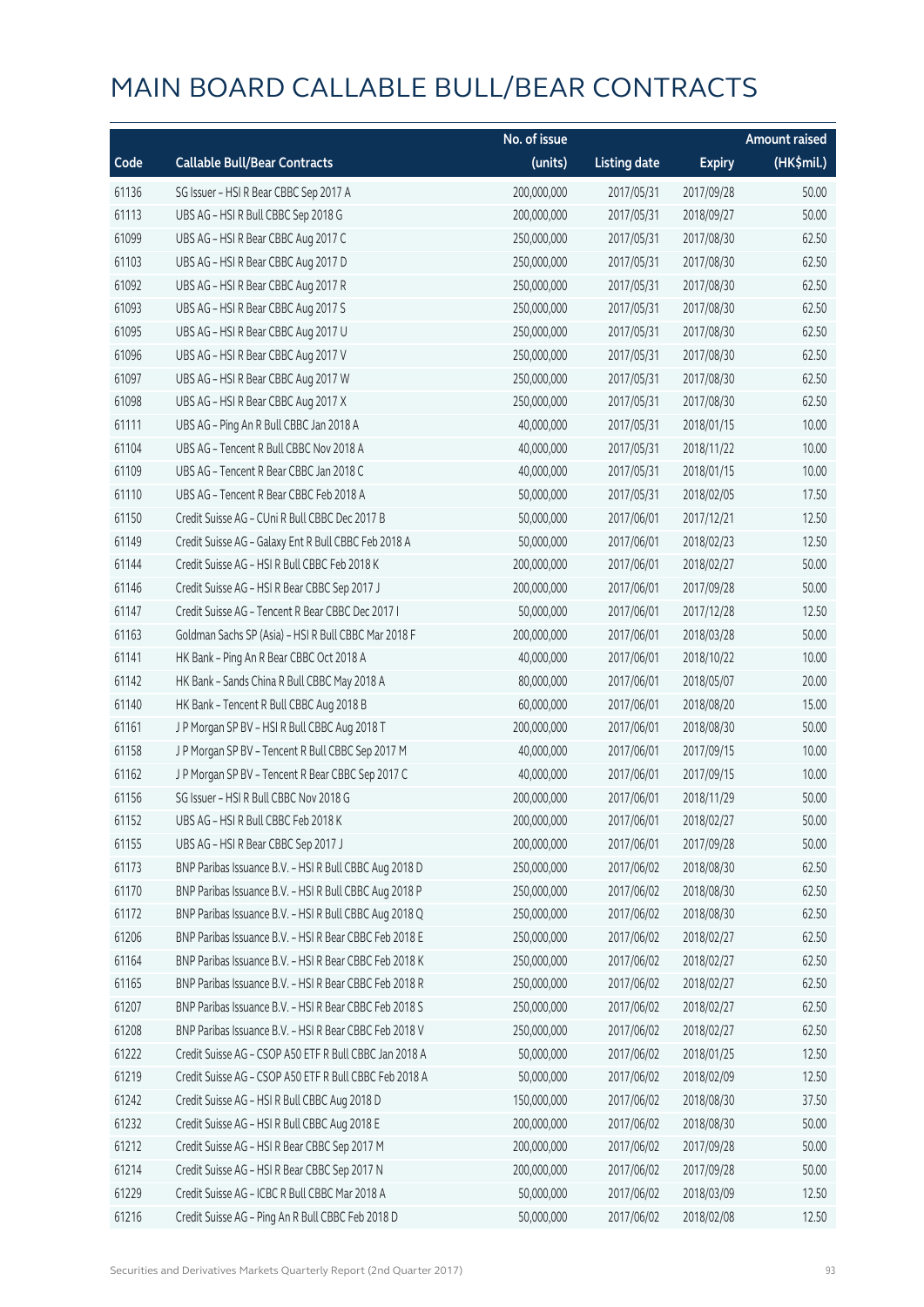|       |                                                          | No. of issue |                     |               | <b>Amount raised</b> |
|-------|----------------------------------------------------------|--------------|---------------------|---------------|----------------------|
| Code  | <b>Callable Bull/Bear Contracts</b>                      | (units)      | <b>Listing date</b> | <b>Expiry</b> | (HK\$mil.)           |
| 61218 | Credit Suisse AG - Ping An R Bear CBBC Jan 2018 A        | 50,000,000   | 2017/06/02          | 2018/01/11    | 12.50                |
| 61316 | Goldman Sachs SP (Asia) - HSI R Bull CBBC Aug 2018 I     | 200,000,000  | 2017/06/02          | 2018/08/30    | 50.00                |
| 61320 | Goldman Sachs SP (Asia) - HSI R Bull CBBC Aug 2018 P     | 200,000,000  | 2017/06/02          | 2018/08/30    | 50.00                |
| 61211 | Goldman Sachs SP (Asia) - HSI R Bear CBBC Sep 2017 J     | 200,000,000  | 2017/06/02          | 2017/09/28    | 50.00                |
| 61194 | HK Bank - CUni R Bull CBBC Jul 2018 A                    | 40,000,000   | 2017/06/02          | 2018/07/23    | 10.00                |
| 61174 | HK Bank - CUni R Bear CBBC Oct 2018 A                    | 40,000,000   | 2017/06/02          | 2018/10/08    | 10.00                |
| 61193 | HK Bank - CKH R Bull CBBC Jul 2018 A                     | 40,000,000   | 2017/06/02          | 2018/07/23    | 10.00                |
| 61180 | HK Bank - China Life R Bull CBBC Jul 2018 A              | 40,000,000   | 2017/06/02          | 2018/07/23    | 10.00                |
| 61195 | HK Bank - CSOP A50 ETF R Bull CBBC Jul 2018 A            | 50,000,000   | 2017/06/02          | 2018/07/09    | 12.50                |
| 61201 | HK Bank - CSOP A50 ETF R Bull CBBC Jul 2018 B            | 50,000,000   | 2017/06/02          | 2018/07/23    | 12.50                |
| 61192 | HK Bank - Galaxy Ent R Bull CBBC Jul 2018 B              | 80,000,000   | 2017/06/02          | 2018/07/09    | 20.00                |
| 61200 | HK Bank - HSCEI R Bull CBBC Aug 2018 B                   | 60,000,000   | 2017/06/02          | 2018/08/30    | 15.00                |
| 61196 | HK Bank - HSI R Bull CBBC Aug 2018 G                     | 100,000,000  | 2017/06/02          | 2018/08/30    | 25.00                |
| 61197 | HK Bank - HSI R Bear CBBC Apr 2018 G                     | 100,000,000  | 2017/06/02          | 2018/04/27    | 25.00                |
| 61198 | HK Bank - HSI R Bear CBBC Apr 2018 H                     | 100,000,000  | 2017/06/02          | 2018/04/27    | 25.00                |
| 61199 | HK Bank - HSI R Bear CBBC Aug 2018 E                     | 100,000,000  | 2017/06/02          | 2018/08/30    | 25.00                |
| 61179 | HK Bank - Tencent R Bull CBBC Jul 2018 M                 | 60,000,000   | 2017/06/02          | 2018/07/23    | 15.00                |
| 61247 | J P Morgan SP BV - HSI R Bull CBBC Mar 2018 A            | 200,000,000  | 2017/06/02          | 2018/03/28    | 50.00                |
| 61246 | J P Morgan SP BV - HSI R Bull CBBC Sep 2018 A            | 200,000,000  | 2017/06/02          | 2018/09/27    | 50.00                |
| 61243 | J P Morgan SP BV - HSI R Bear CBBC Sep 2017 A            | 200,000,000  | 2017/06/02          | 2017/09/28    | 50.00                |
| 61263 | J P Morgan SP BV - Ping An R Bull CBBC Mar 2018 A        | 150,000,000  | 2017/06/02          | 2018/03/16    | 37.50                |
| 61254 | J P Morgan SP BV - Tencent R Bull CBBC Sep 2017 N        | 40,000,000   | 2017/06/02          | 2017/09/15    | 10.00                |
| 61255 | J P Morgan SP BV - Tencent R Bear CBBC Feb 2018 C        | 40,000,000   | 2017/06/02          | 2018/02/15    | 10.00                |
| 61203 | SG Issuer - CSA50 R Bull CBBC Feb 2018 D                 | 40,000,000   | 2017/06/02          | 2018/02/27    | 10.00                |
| 61202 | SG Issuer - CSA50 R Bear CBBC Jan 2018 A                 | 40,000,000   | 2017/06/02          | 2018/01/30    | 10.00                |
| 61205 | SG Issuer - HS H-SH ETF R Bull CBBC Feb 2018 C           | 100,000,000  | 2017/06/02          | 2018/02/27    | 25.00                |
| 61306 | SG Issuer - HSI R Bull CBBC Oct 2018 Y                   | 200,000,000  | 2017/06/02          | 2018/10/30    | 50.00                |
| 61310 | SG Issuer - HSI R Bull CBBC Nov 2018 H                   | 200,000,000  | 2017/06/02          | 2018/11/29    | 50.00                |
| 61293 | SG Issuer - HSI R Bear CBBC Sep 2017 C                   | 200,000,000  | 2017/06/02          | 2017/09/28    | 50.00                |
| 61295 | SG Issuer - HSI R Bear CBBC Sep 2017 D                   | 200,000,000  | 2017/06/02          | 2017/09/28    | 50.00                |
| 61296 | SG Issuer - HSI R Bear CBBC Sep 2017 E                   | 200,000,000  | 2017/06/02          | 2017/09/28    | 50.00                |
| 61297 | SG Issuer - HSI R Bear CBBC Oct 2017 H                   | 200,000,000  | 2017/06/02          | 2017/10/30    | 50.00                |
| 61299 | SG Issuer - HSI R Bear CBBC Oct 2017 I                   | 200,000,000  | 2017/06/02          | 2017/10/30    | 50.00                |
| 61305 | SG Issuer - HSI R Bear CBBC Nov 2017 B                   | 200,000,000  | 2017/06/02          | 2017/11/29    | 50.00                |
| 61275 | UBS AG - CSOP A50 ETF R Bull CBBC Dec 2017 A             | 40,000,000   | 2017/06/02          | 2017/12/29    | 10.00                |
| 61285 | UBS AG - CSOP A50 ETF R Bull CBBC Jan 2018 B             | 40,000,000   | 2017/06/02          | 2018/01/08    | 10.00                |
| 61288 | UBS AG - CSOP A50 ETF R Bear CBBC Sep 2017 A             | 40,000,000   | 2017/06/02          | 2017/09/04    | 10.00                |
| 61269 | UBS AG - HSI R Bull CBBC Jul 2018 O                      | 200,000,000  | 2017/06/02          | 2018/07/30    | 50.00                |
| 61274 | UBS AG - HSI R Bull CBBC Aug 2018 W                      | 250,000,000  | 2017/06/02          | 2018/08/30    | 62.50                |
| 61272 | UBS AG - HSI R Bull CBBC Sep 2018 H                      | 250,000,000  | 2017/06/02          | 2018/09/27    | 62.50                |
| 61266 | UBS AG - HSI R Bear CBBC Sep 2017 K                      | 200,000,000  | 2017/06/02          | 2017/09/28    | 50.00                |
| 61289 | UBS AG - HSI R Bear CBBC Sep 2017 L                      | 200,000,000  | 2017/06/02          | 2017/09/28    | 50.00                |
| 61322 | BNP Paribas Issuance B.V. - HSCEI R Bear CBBC Feb 2018 J | 100,000,000  | 2017/06/05          | 2018/02/27    | 25.00                |
| 61323 | BNP Paribas Issuance B.V. - HSI R Bull CBBC Aug 2018 R   | 250,000,000  | 2017/06/05          | 2018/08/30    | 62.50                |
| 61321 | BNP Paribas Issuance B.V. - HSI R Bear CBBC Feb 2018 F   | 250,000,000  | 2017/06/05          | 2018/02/27    | 62.50                |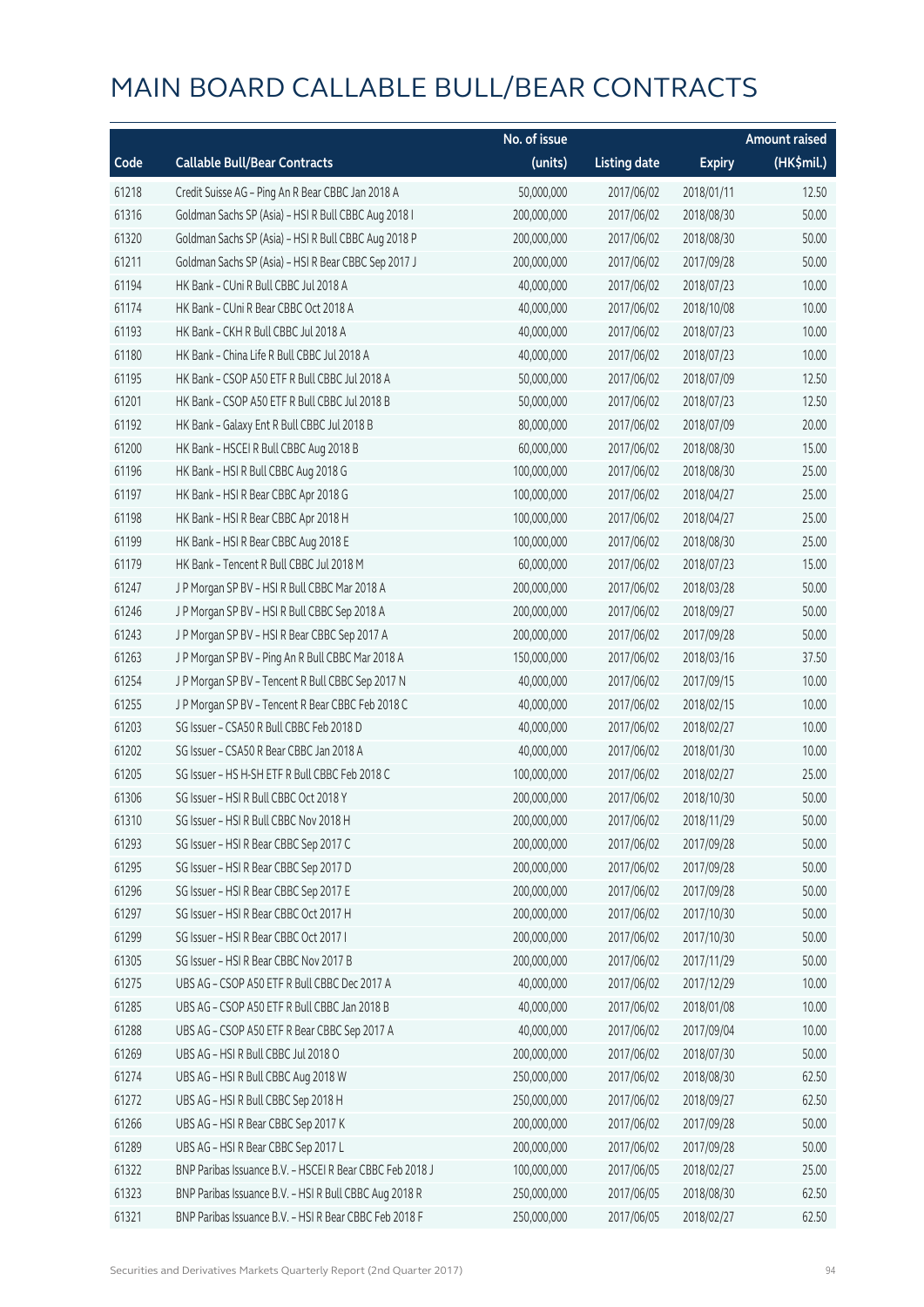|       |                                                        | No. of issue |                     |               | <b>Amount raised</b> |
|-------|--------------------------------------------------------|--------------|---------------------|---------------|----------------------|
| Code  | <b>Callable Bull/Bear Contracts</b>                    | (units)      | <b>Listing date</b> | <b>Expiry</b> | (HK\$mil.)           |
| 61395 | Credit Suisse AG - HSCEI R Bull CBBC Mar 2018 C        | 100,000,000  | 2017/06/05          | 2018/03/28    | 25.00                |
| 61413 | Credit Suisse AG - HSCEI R Bear CBBC Sep 2017 C        | 100,000,000  | 2017/06/05          | 2017/09/28    | 25.00                |
| 61386 | Credit Suisse AG - HSI R Bull CBBC Aug 2018 F          | 200,000,000  | 2017/06/05          | 2018/08/30    | 50.00                |
| 61411 | Credit Suisse AG - HSI R Bull CBBC Aug 2018 G          | 200,000,000  | 2017/06/05          | 2018/08/30    | 50.00                |
| 61394 | Credit Suisse AG - HSI R Bear CBBC Sep 2017 O          | 200,000,000  | 2017/06/05          | 2017/09/28    | 50.00                |
| 61455 | Goldman Sachs SP (Asia) - HSI R Bull CBBC Mar 2018 G   | 200,000,000  | 2017/06/05          | 2018/03/28    | 50.00                |
| 61426 | Goldman Sachs SP (Asia) - HSI R Bear CBBC Sep 2017 K   | 200,000,000  | 2017/06/05          | 2017/09/28    | 50.00                |
| 61428 | Goldman Sachs SP (Asia) - HSI R Bear CBBC Oct 2017 D   | 200,000,000  | 2017/06/05          | 2017/10/30    | 50.00                |
| 61430 | Goldman Sachs SP (Asia) - HSI R Bear CBBC Oct 2017 E   | 200,000,000  | 2017/06/05          | 2017/10/30    | 50.00                |
| 61449 | Goldman Sachs SP (Asia) - HSI R Bear CBBC Oct 2017 F   | 200,000,000  | 2017/06/05          | 2017/10/30    | 50.00                |
| 61339 | HK Bank - CC Bank R Bull CBBC May 2018 A               | 50,000,000   | 2017/06/05          | 2018/05/07    | 12.50                |
| 61338 | HK Bank - CC Bank R Bull CBBC Aug 2018 B               | 50,000,000   | 2017/06/05          | 2018/08/20    | 12.50                |
| 61341 | HK Bank - CC Bank R Bear CBBC Sep 2018 A               | 40,000,000   | 2017/06/05          | 2018/09/21    | 10.00                |
| 61328 | HK Bank - HSI R Bull CBBC Jul 2018 F                   | 100,000,000  | 2017/06/05          | 2018/07/30    | 25.00                |
| 61337 | HK Bank - HSI R Bear CBBC Jul 2018 D                   | 100,000,000  | 2017/06/05          | 2018/07/30    | 25.00                |
| 61350 | HK Bank - Lenovo R Bear CBBC May 2018 A                | 40,000,000   | 2017/06/05          | 2018/05/07    | 10.00                |
| 61343 | HK Bank - Ping An R Bull CBBC May 2018 C               | 60,000,000   | 2017/06/05          | 2018/05/07    | 15.00                |
| 61342 | HK Bank - Tencent R Bull CBBC Jul 2018 N               | 60,000,000   | 2017/06/05          | 2018/07/16    | 15.00                |
| 61414 | J P Morgan SP BV - CUni R Bull CBBC Nov 2017 C         | 40,000,000   | 2017/06/05          | 2017/11/17    | 10.00                |
| 61420 | J P Morgan SP BV - HSI R Bull CBBC Aug 2018 U          | 200,000,000  | 2017/06/05          | 2018/08/30    | 50.00                |
| 61421 | J P Morgan SP BV - HSI R Bear CBBC Sep 2017 B          | 200,000,000  | 2017/06/05          | 2017/09/28    | 50.00                |
| 61416 | J P Morgan SP BV - Tencent R Bull CBBC Oct 2017 R      | 40,000,000   | 2017/06/05          | 2017/10/20    | 10.00                |
| 61383 | Macquarie Bank Ltd. - HSI R Bull CBBC May 2018 D       | 40,000,000   | 2017/06/05          | 2018/05/30    | 10.00                |
| 61361 | SG Issuer - BOCL R Bear CBBC Nov 2017 A                | 40,000,000   | 2017/06/05          | 2017/11/29    | 10.00                |
| 61375 | SG Issuer - CUni R Bull CBBC Mar 2018 A                | 40,000,000   | 2017/06/05          | 2018/03/28    | 10.00                |
| 61365 | SG Issuer - China Life R Bull CBBC Feb 2018 D          | 40,000,000   | 2017/06/05          | 2018/02/27    | 10.00                |
| 61356 | SG Issuer - HSCEI R Bull CBBC Nov 2018 G               | 200,000,000  | 2017/06/05          | 2018/11/29    | 50.00                |
| 61360 | SG Issuer – HSCELR Bull CBBC Dec 2018 E                | 200,000,000  | 2017/06/05          | 2018/12/28    | 50.00                |
| 61355 | SG Issuer - HSCEI R Bear CBBC Feb 2018 A               | 200,000,000  | 2017/06/05          | 2018/02/27    | 50.00                |
| 61458 | SG Issuer - HSI R Bull CBBC Oct 2018 H                 | 200,000,000  | 2017/06/05          | 2018/10/30    | 50.00                |
| 61459 | SG Issuer - HSI R Bull CBBC Dec 2018 D                 | 200,000,000  | 2017/06/05          | 2018/12/28    | 50.00                |
| 61456 | SG Issuer - HSI R Bear CBBC Sep 2017 F                 | 200,000,000  | 2017/06/05          | 2017/09/28    | 50.00                |
| 61457 | SG Issuer - HSI R Bear CBBC Oct 2017 J                 | 200,000,000  | 2017/06/05          | 2017/10/30    | 50.00                |
| 61376 | SG Issuer - Ping An R Bull CBBC Mar 2018 B             | 100,000,000  | 2017/06/05          | 2018/03/28    | 25.00                |
| 61352 | UBS AG - HSI R Bull CBBC Aug 2018 X                    | 250,000,000  | 2017/06/05          | 2018/08/30    | 62.50                |
| 61353 | UBS AG - HSI R Bear CBBC Sep 2017 M                    | 250,000,000  | 2017/06/05          | 2017/09/28    | 62.50                |
| 61385 | UBS AG - HSI R Bear CBBC Sep 2017 N                    | 250,000,000  | 2017/06/05          | 2017/09/28    | 62.50                |
| 61492 | BNP Paribas Issuance B.V. - HSI R Bull CBBC Aug 2018 S | 250,000,000  | 2017/06/06          | 2018/08/30    | 62.50                |
| 61552 | Credit Suisse AG - Geely Auto R Bull CBBC Jan 2018 C   | 50,000,000   | 2017/06/06          | 2018/01/18    | 12.50                |
| 61547 | Credit Suisse AG - HSI R Bull CBBC Feb 2018 M          | 200,000,000  | 2017/06/06          | 2018/02/27    | 50.00                |
| 61557 | Credit Suisse AG - HSI R Bull CBBC Aug 2018 H          | 200,000,000  | 2017/06/06          | 2018/08/30    | 50.00                |
| 61558 | Credit Suisse AG - HSI R Bear CBBC Sep 2017 T          | 300,000,000  | 2017/06/06          | 2017/09/28    | 75.00                |
| 61549 | Credit Suisse AG - HSI R Bear CBBC Nov 2017 F          | 200,000,000  | 2017/06/06          | 2017/11/29    | 50.00                |
| 61497 | Goldman Sachs SP (Asia) - HSI R Bull CBBC Mar 2018 H   | 200,000,000  | 2017/06/06          | 2018/03/28    | 50.00                |
| 61496 | Goldman Sachs SP (Asia) - HSI R Bear CBBC Sep 2017 L   | 200,000,000  | 2017/06/06          | 2017/09/28    | 50.00                |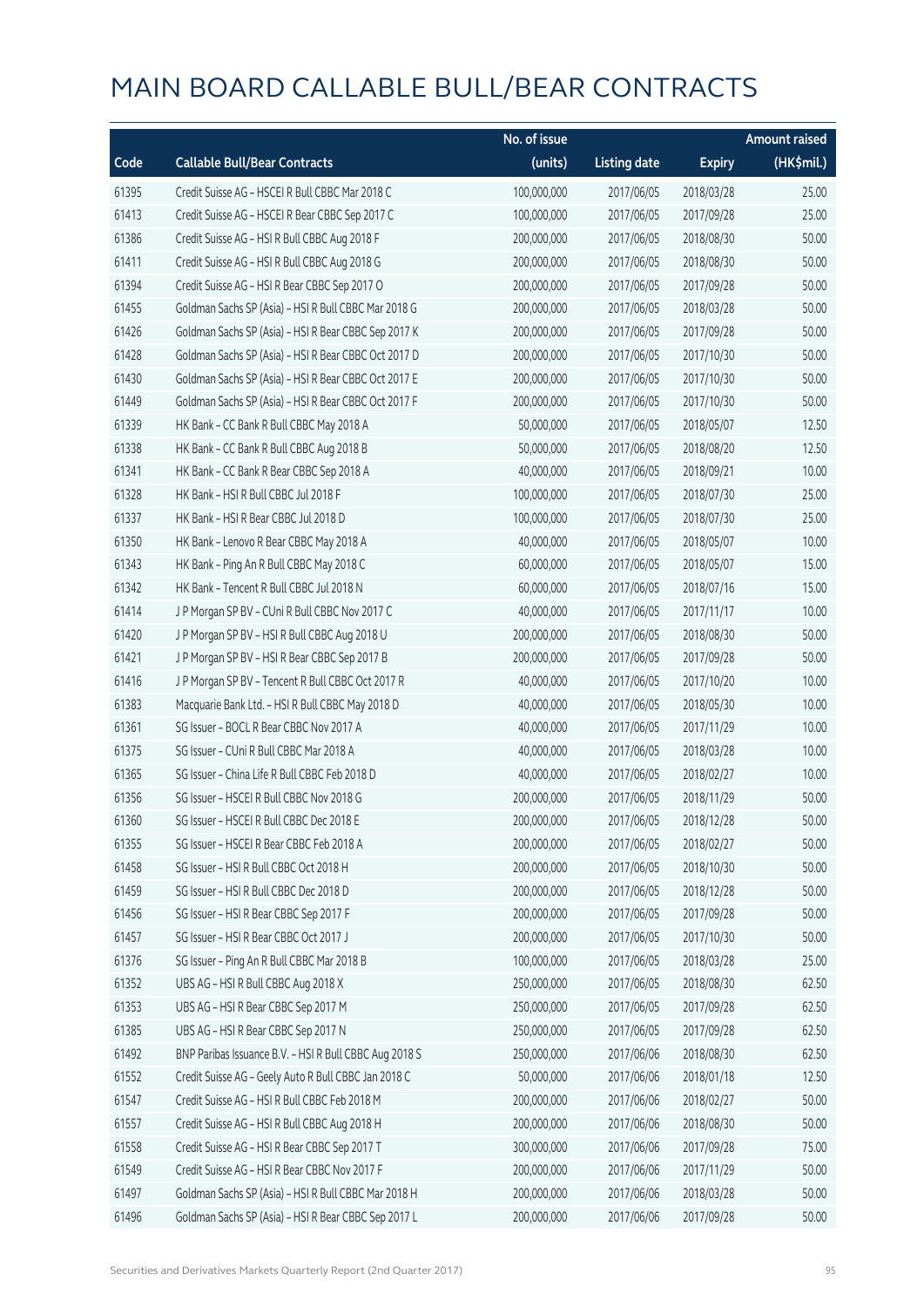|       |                                                        | No. of issue |                     |               | <b>Amount raised</b> |
|-------|--------------------------------------------------------|--------------|---------------------|---------------|----------------------|
| Code  | <b>Callable Bull/Bear Contracts</b>                    | (units)      | <b>Listing date</b> | <b>Expiry</b> | (HK\$mil.)           |
| 61462 | HK Bank - AIA R Bear CBBC Oct 2018 A                   | 40,000,000   | 2017/06/06          | 2018/10/08    | 10.00                |
| 61477 | HK Bank - China Shenhua R Bull CBBC May 2018 A         | 40,000,000   | 2017/06/06          | 2018/05/07    | 10.00                |
| 61463 | HK Bank - HKEX R Bull CBBC Jul 2018 C                  | 50,000,000   | 2017/06/06          | 2018/07/09    | 12.50                |
| 61475 | HK Bank - Lenovo R Bull CBBC May 2018 A                | 40,000,000   | 2017/06/06          | 2018/05/07    | 10.00                |
| 61476 | HK Bank - Lenovo R Bull CBBC Oct 2018 A                | 40,000,000   | 2017/06/06          | 2018/10/15    | 10.00                |
| 61473 | HK Bank - Sands China R Bull CBBC Aug 2018 A           | 80,000,000   | 2017/06/06          | 2018/08/13    | 20.00                |
| 61467 | HK Bank - Tencent R Bull CBBC Jul 2018 O               | 60,000,000   | 2017/06/06          | 2018/07/09    | 15.00                |
| 61514 | J P Morgan SP BV - CSOP A50 ETF R Bull CBBC Jan 2018 D | 40,000,000   | 2017/06/06          | 2018/01/19    | 10.00                |
| 61509 | J P Morgan SP BV - HSI R Bull CBBC Aug 2018 V          | 200,000,000  | 2017/06/06          | 2018/08/30    | 50.00                |
| 61513 | J P Morgan SP BV - HSI R Bull CBBC Aug 2018 W          | 200,000,000  | 2017/06/06          | 2018/08/30    | 50.00                |
| 61506 | J P Morgan SP BV - HSI R Bear CBBC Sep 2017 C          | 200,000,000  | 2017/06/06          | 2017/09/28    | 50.00                |
| 61488 | Macquarie Bank Ltd. - HSI R Bull CBBC Jul 2018 A       | 40,000,000   | 2017/06/06          | 2018/07/30    | 10.00                |
| 61482 | Macquarie Bank Ltd. - HSI R Bear CBBC Jul 2018 B       | 40,000,000   | 2017/06/06          | 2018/07/30    | 10.00                |
| 61485 | Macquarie Bank Ltd. - HSI R Bear CBBC Jul 2018 C       | 40,000,000   | 2017/06/06          | 2018/07/30    | 10.00                |
| 61461 | SG Issuer - COVS R Bull CBBC Feb 2018 A                | 40,000,000   | 2017/06/06          | 2018/02/27    | 10.00                |
| 61536 | SG Issuer - HSI R Bull CBBC Oct 2018 J                 | 200,000,000  | 2017/06/06          | 2018/10/30    | 50.00                |
| 61538 | SG Issuer - HSI R Bull CBBC Nov 2018 I                 | 200,000,000  | 2017/06/06          | 2018/11/29    | 50.00                |
| 61516 | SG Issuer - HSI R Bear CBBC Sep 2017 B                 | 200,000,000  | 2017/06/06          | 2017/09/28    | 50.00                |
| 61515 | SG Issuer - HSI R Bear CBBC Sep 2017 G                 | 200,000,000  | 2017/06/06          | 2017/09/28    | 50.00                |
| 61532 | SG Issuer - HSI R Bear CBBC Oct 2017 K                 | 200,000,000  | 2017/06/06          | 2017/10/30    | 50.00                |
| 61535 | SG Issuer - HSI R Bear CBBC Oct 2017 L                 | 200,000,000  | 2017/06/06          | 2017/10/30    | 50.00                |
| 61540 | SG Issuer - PetroChina R Bull CBBC Feb 2018 A          | 40,000,000   | 2017/06/06          | 2018/02/27    | 10.00                |
| 61494 | UBS AG - HSI R Bull CBBC Sep 2018 I                    | 250,000,000  | 2017/06/06          | 2018/09/27    | 62.50                |
| 61568 | BNP Paribas Issuance B.V. - HSI R Bear CBBC Feb 2018 Y | 250,000,000  | 2017/06/07          | 2018/02/27    | 62.50                |
| 61606 | Credit Suisse AG - Geely Auto R Bear CBBC Dec 2017 H   | 50,000,000   | 2017/06/07          | 2017/12/28    | 15.00                |
| 61607 | Credit Suisse AG - HKEX R Bear CBBC Mar 2018 A         | 50,000,000   | 2017/06/07          | 2018/03/16    | 17.50                |
| 61604 | Credit Suisse AG - HSI R Bull CBBC Mar 2018 J          | 150,000,000  | 2017/06/07          | 2018/03/28    | 37.50                |
| 61603 | Credit Suisse AG - HSI R Bear CBBC Sep 2017 V          | 200,000,000  | 2017/06/07          | 2017/09/28    | 50.00                |
| 61621 | Goldman Sachs SP (Asia) - HSI R Bull CBBC Mar 2018 I   | 200,000,000  | 2017/06/07          | 2018/03/28    | 50.00                |
| 61615 | Goldman Sachs SP (Asia) - HSI R Bear CBBC Sep 2017 M   | 200,000,000  | 2017/06/07          | 2017/09/28    | 50.00                |
| 61579 | HK Bank - Geely Auto R Bull CBBC May 2018 A            | 40,000,000   | 2017/06/07          | 2018/05/07    | 10.00                |
| 61580 | HK Bank - Great Wall Motor R Bull CBBC Jul 2018 B      | 40,000,000   | 2017/06/07          | 2018/07/09    | 10.00                |
| 61573 | HK Bank - HSI R Bear CBBC Apr 2018 I                   | 100,000,000  | 2017/06/07          | 2018/04/27    | 25.00                |
| 61574 | HK Bank - HSI R Bear CBBC Apr 2018 J                   | 100,000,000  | 2017/06/07          | 2018/04/27    | 25.00                |
| 61575 | HK Bank - HSI R Bear CBBC Aug 2018 F                   | 150,000,000  | 2017/06/07          | 2018/08/30    | 37.50                |
| 61577 | HK Bank - Lenovo R Bull CBBC Apr 2018 B                | 40,000,000   | 2017/06/07          | 2018/04/09    | 10.00                |
| 61584 | HK Bank - Ping An R Bear CBBC Nov 2018 A               | 40,000,000   | 2017/06/07          | 2018/11/05    | 10.00                |
| 61585 | HK Bank - Tencent R Bull CBBC Aug 2018 C               | 60,000,000   | 2017/06/07          | 2018/08/13    | 15.00                |
| 61569 | HK Bank - Tencent R Bear CBBC Jul 2018 F               | 50,000,000   | 2017/06/07          | 2018/07/09    | 12.50                |
| 61592 | HK Bank - Tencent R Bear CBBC Jul 2018 G               | 50,000,000   | 2017/06/07          | 2018/07/30    | 12.50                |
| 61626 | J P Morgan SP BV - Geely Auto R Bull CBBC Mar 2018 C   | 40,000,000   | 2017/06/07          | 2018/03/16    | 10.00                |
| 61625 | J P Morgan SP BV - Geely Auto R Bear CBBC Mar 2018 B   | 40,000,000   | 2017/06/07          | 2018/03/16    | 10.80                |
| 61627 | J P Morgan SP BV - HSI R Bull CBBC Aug 2018 X          | 200,000,000  | 2017/06/07          | 2018/08/30    | 50.00                |
| 61628 | J P Morgan SP BV - HSI R Bear CBBC Sep 2017 D          | 200,000,000  | 2017/06/07          | 2017/09/28    | 50.00                |
| 61622 | J P Morgan SP BV - Tencent R Bull CBBC Sep 2017 O      | 40,000,000   | 2017/06/07          | 2017/09/15    | 10.00                |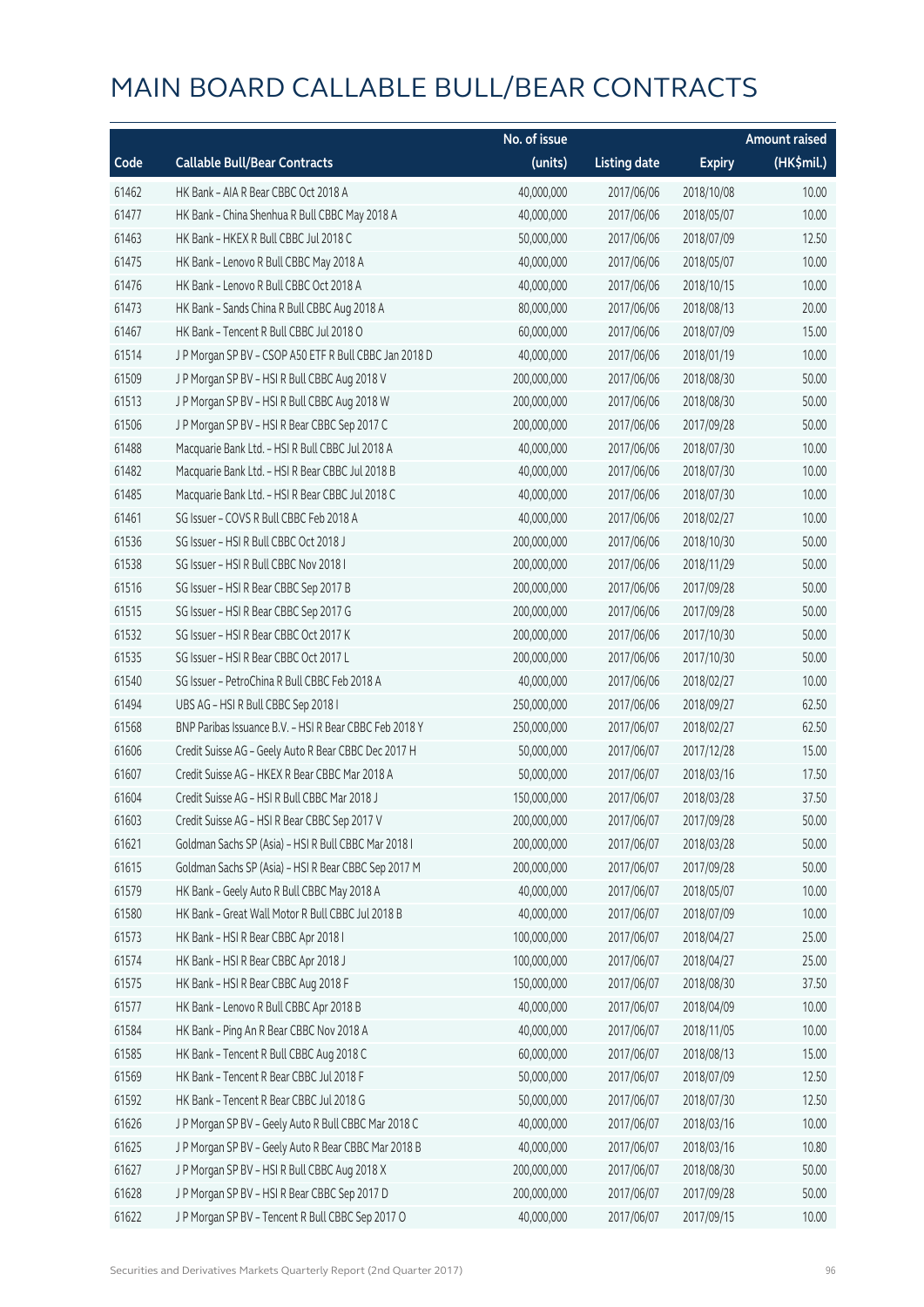|       |                                                               | No. of issue |                     |               | <b>Amount raised</b> |
|-------|---------------------------------------------------------------|--------------|---------------------|---------------|----------------------|
| Code  | <b>Callable Bull/Bear Contracts</b>                           | (units)      | <b>Listing date</b> | <b>Expiry</b> | (HK\$mil.)           |
| 61600 | SG Issuer - Geely Auto R Bull CBBC Feb 2018 B                 | 40,000,000   | 2017/06/07          | 2018/02/27    | 10.00                |
| 61559 | SG Issuer - Geely Auto R Bull CBBC Mar 2018 A                 | 40,000,000   | 2017/06/07          | 2018/03/28    | 10.00                |
| 61597 | SG Issuer - Geely Auto R Bear CBBC Nov 2017 C                 | 40,000,000   | 2017/06/07          | 2017/11/29    | 10.00                |
| 61594 | SG Issuer - Galaxy R Bull CBBC Mar 2018 B                     | 100,000,000  | 2017/06/07          | 2018/03/28    | 25.00                |
| 61601 | SG Issuer - Sands R Bull CBBC Apr 2018 A                      | 100,000,000  | 2017/06/07          | 2018/04/27    | 25.00                |
| 61567 | SG Issuer - Tencent R Bull CBBC Feb 2018 J                    | 100,000,000  | 2017/06/07          | 2018/02/27    | 25.00                |
| 61564 | SG Issuer - Tencent R Bear CBBC Dec 2017 C                    | 100,000,000  | 2017/06/07          | 2017/12/28    | 25.00                |
| 61611 | UBS AG - HSI R Bull CBBC Feb 2018 L                           | 200,000,000  | 2017/06/07          | 2018/02/27    | 50.00                |
| 61609 | UBS AG - HSI R Bear CBBC Sep 2017 O                           | 250,000,000  | 2017/06/07          | 2017/09/28    | 62.50                |
| 61632 | BNP Paribas Issuance B.V. - CSOP A50 ETF R Bull CBBC Jan 18 A | 60,000,000   | 2017/06/08          | 2018/01/30    | 15.00                |
| 61633 | BNP Paribas Issuance B.V - HS H ETF R Bull CBBC Jan 2018 A    | 80,000,000   | 2017/06/08          | 2018/01/30    | 20.00                |
| 61630 | BNP Paribas Issuance B.V. - Tencent R Bull CBBC Aug 2018 I    | 40,000,000   | 2017/06/08          | 2018/08/30    | 10.00                |
| 61644 | BNP Paribas Issuance B.V. - Tencent R Bull CBBC Aug 2018 J    | 40,000,000   | 2017/06/08          | 2018/08/30    | 10.00                |
| 61631 | BNP Paribas Issuance B.V. - Tencent R Bear CBBC Apr 2018 I    | 40,000,000   | 2017/06/08          | 2018/04/27    | 10.00                |
| 61688 | Credit Suisse AG - Geely Auto R Bull CBBC Jan 2018 D          | 50,000,000   | 2017/06/08          | 2018/01/25    | 12.50                |
| 61682 | Credit Suisse AG - HSI R Bull CBBC Aug 2018 B                 | 200,000,000  | 2017/06/08          | 2018/08/30    | 50.00                |
| 61690 | Credit Suisse AG - HSI R Bull CBBC Aug 2018 I                 | 200,000,000  | 2017/06/08          | 2018/08/30    | 50.00                |
| 61684 | Credit Suisse AG - HSI R Bear CBBC Oct 2017 A                 | 200,000,000  | 2017/06/08          | 2017/10/30    | 50.00                |
| 61678 | Credit Suisse AG - HSI R Bear CBBC Nov 2017 G                 | 300,000,000  | 2017/06/08          | 2017/11/29    | 75.00                |
| 61683 | Credit Suisse AG - HSI R Bear CBBC Nov 2017 H                 | 200,000,000  | 2017/06/08          | 2017/11/29    | 50.00                |
| 61689 | Credit Suisse AG - Ping An R Bear CBBC Jan 2018 B             | 50,000,000   | 2017/06/08          | 2018/01/26    | 12.50                |
| 61686 | Credit Suisse AG - Tencent R Bull CBBC Feb 2018 I             | 50,000,000   | 2017/06/08          | 2018/02/08    | 12.50                |
| 61685 | Credit Suisse AG - Tencent R Bull CBBC Mar 2018 E             | 50,000,000   | 2017/06/08          | 2018/03/01    | 12.50                |
| 61680 | Credit Suisse AG - Tencent R Bear CBBC Jan 2018 B             | 50,000,000   | 2017/06/08          | 2018/01/19    | 12.50                |
| 61667 | Bank of East Asia - China Mobile R Bull CBBC Apr 2018 B       | 40,000,000   | 2017/06/08          | 2018/04/26    | 10.00                |
| 61670 | Bank of East Asia - Galaxy Ent R Bull CBBC Apr 2018 B         | 18,000,000   | 2017/06/08          | 2018/04/26    | 10.08                |
| 61668 | Bank of East Asia - Ping An R Bull CBBC Apr 2018 C            | 16,000,000   | 2017/06/08          | 2018/04/26    | 10.40                |
| 61664 | Bank of East Asia - Tencent R Bull CBBC Apr 2018 J            | 40,000,000   | 2017/06/08          | 2018/04/26    | 10.00                |
| 61665 | Bank of East Asia - Tencent R Bull CBBC Apr 2018 K            | 40,000,000   | 2017/06/08          | 2018/04/26    | 10.00                |
| 61666 | Bank of East Asia - Tencent R Bull CBBC Apr 2018 L            | 40,000,000   | 2017/06/08          | 2018/04/26    | 10.00                |
| 61700 | Goldman Sachs SP (Asia) - HSI R Bull CBBC Mar 2018 J          | 200,000,000  | 2017/06/08          | 2018/03/28    | 50.00                |
| 61647 | HK Bank - Geely Auto R Bull CBBC Apr 2018 C                   | 40,000,000   | 2017/06/08          | 2018/04/30    | 10.00                |
| 61660 | HK Bank - Galaxy Ent R Bull CBBC Jul 2018 C                   | 80,000,000   | 2017/06/08          | 2018/07/16    | 20.00                |
| 61646 | HK Bank - HSCEI R Bear CBBC Aug 2018 A                        | 50,000,000   | 2017/06/08          | 2018/08/30    | 12.50                |
| 61661 | HK Bank - HSI R Bull CBBC Jul 2018 G                          | 100,000,000  | 2017/06/08          | 2018/07/30    | 25.00                |
| 61662 | HK Bank - HSI R Bear CBBC Aug 2018 G                          | 100,000,000  | 2017/06/08          | 2018/08/30    | 25.00                |
| 61650 | HK Bank - Tencent R Bull CBBC Jul 2018 P                      | 60,000,000   | 2017/06/08          | 2018/07/23    | 15.00                |
| 61655 | HK Bank - Tencent R Bull CBBC Jul 2018 Q                      | 60,000,000   | 2017/06/08          | 2018/07/16    | 15.00                |
| 61658 | HK Bank - Tencent R Bull CBBC Jul 2018 R                      | 60,000,000   | 2017/06/08          | 2018/07/09    | 15.00                |
| 61698 | J P Morgan SP BV - HSI R Bull CBBC Sep 2018 B                 | 200,000,000  | 2017/06/08          | 2018/09/27    | 50.00                |
| 61691 | J P Morgan SP BV - HSI R Bear CBBC Sep 2017 E                 | 200,000,000  | 2017/06/08          | 2017/09/28    | 50.00                |
| 61692 | J P Morgan SP BV - Tencent R Bull CBBC Oct 2017 S             | 40,000,000   | 2017/06/08          | 2017/10/20    | 10.00                |
| 61636 | SG Issuer - CUni R Bull CBBC Mar 2018 B                       | 40,000,000   | 2017/06/08          | 2018/03/28    | 10.00                |
| 61673 | SG Issuer - CCB R Bull CBBC Mar 2018 A                        | 40,000,000   | 2017/06/08          | 2018/03/28    | 10.00                |
| 61714 | SG Issuer - HSI R Bull CBBC Oct 2018 N                        | 200,000,000  | 2017/06/08          | 2018/10/30    | 50.00                |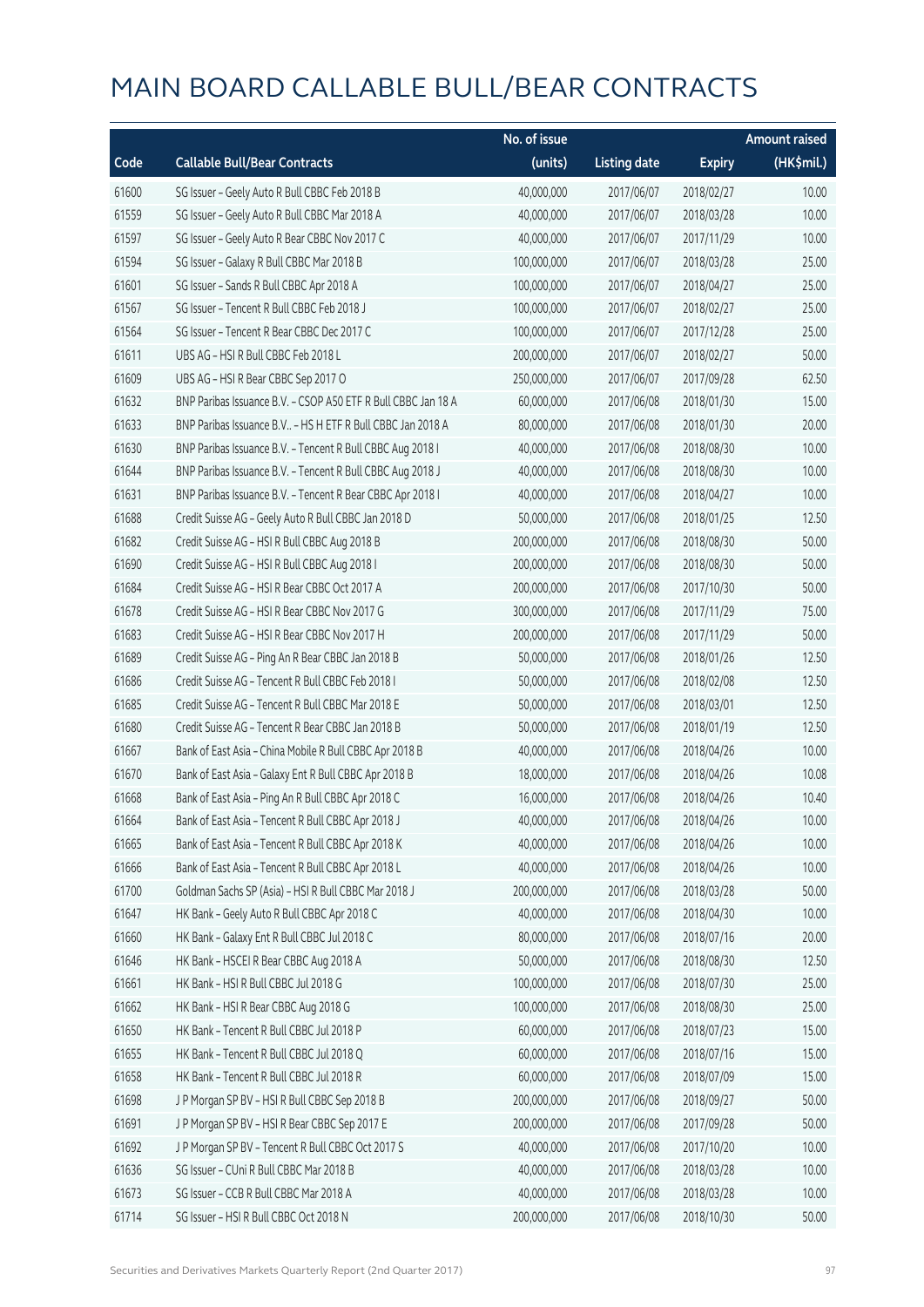|       |                                                        | No. of issue |                     |               | <b>Amount raised</b> |
|-------|--------------------------------------------------------|--------------|---------------------|---------------|----------------------|
| Code  | <b>Callable Bull/Bear Contracts</b>                    | (units)      | <b>Listing date</b> | <b>Expiry</b> | (HK\$mil.)           |
| 61718 | SG Issuer - HSI R Bull CBBC Nov 2018 J                 | 200,000,000  | 2017/06/08          | 2018/11/29    | 50.00                |
| 61709 | SG Issuer - HSI R Bear CBBC Sep 2017 H                 | 200,000,000  | 2017/06/08          | 2017/09/28    | 50.00                |
| 61710 | SG Issuer - HSI R Bear CBBC Oct 2017 M                 | 200,000,000  | 2017/06/08          | 2017/10/30    | 50.00                |
| 61711 | SG Issuer - HSI R Bear CBBC Nov 2017 C                 | 200,000,000  | 2017/06/08          | 2017/11/29    | 51.00                |
| 61677 | SG Issuer - ICBC R Bull CBBC Feb 2018 A                | 40,000,000   | 2017/06/08          | 2018/02/27    | 10.00                |
| 61637 | SG Issuer - Tencent R Bull CBBC Mar 2018 J             | 100,000,000  | 2017/06/08          | 2018/03/28    | 25.00                |
| 61701 | UBS AG - CC Bank R Bull CBBC Aug 2018 A                | 40,000,000   | 2017/06/08          | 2018/08/13    | 10.00                |
| 61704 | UBS AG - CC Bank R Bull CBBC Aug 2018 B                | 40,000,000   | 2017/06/08          | 2018/08/06    | 10.00                |
| 61708 | UBS AG - HSI R Bull CBBC Aug 2018 Y                    | 200,000,000  | 2017/06/08          | 2018/08/30    | 50.00                |
| 61707 | UBS AG - HSI R Bear CBBC Sep 2017 P                    | 200,000,000  | 2017/06/08          | 2017/09/28    | 50.00                |
| 61706 | UBS AG - Ping An R Bull CBBC Oct 2018 A                | 40,000,000   | 2017/06/08          | 2018/10/29    | 10.00                |
| 61788 | BNP Paribas Issuance B.V. - HSI R Bull CBBC Aug 2018 H | 250,000,000  | 2017/06/09          | 2018/08/30    | 62.50                |
| 61721 | BNP Paribas Issuance B.V. - HSI R Bull CBBC Aug 2018 Z | 250,000,000  | 2017/06/09          | 2018/08/30    | 62.50                |
| 61723 | BNP Paribas Issuance B.V. - HSI R Bear CBBC Feb 2018 D | 250,000,000  | 2017/06/09          | 2018/02/27    | 62.50                |
| 61726 | BNP Paribas Issuance B.V. - HSI R Bear CBBC Feb 2018 H | 250,000,000  | 2017/06/09          | 2018/02/27    | 62.50                |
| 61727 | BNP Paribas Issuance B.V. - HSI R Bear CBBC Feb 2018 O | 250,000,000  | 2017/06/09          | 2018/02/27    | 62.50                |
| 61728 | BNP Paribas Issuance B.V. - HSI R Bear CBBC Feb 2018 T | 250,000,000  | 2017/06/09          | 2018/02/27    | 62.50                |
| 61823 | Credit Suisse AG - Geely Auto R Bull CBBC Feb 2018 A   | 50,000,000   | 2017/06/09          | 2018/02/02    | 12.50                |
| 61829 | Credit Suisse AG - Geely Auto R Bear CBBC Jan 2018 A   | 50,000,000   | 2017/06/09          | 2018/01/29    | 14.00                |
| 61831 | Credit Suisse AG - Galaxy Ent R Bull CBBC Mar 2018 A   | 50,000,000   | 2017/06/09          | 2018/03/02    | 12.50                |
| 61834 | Credit Suisse AG - HKEX R Bull CBBC Jan 2018 B         | 50,000,000   | 2017/06/09          | 2018/01/19    | 12.50                |
| 61836 | Credit Suisse AG - HKEX R Bull CBBC Jan 2018 C         | 50,000,000   | 2017/06/09          | 2018/01/26    | 12.50                |
| 61842 | Credit Suisse AG - HSI R Bull CBBC Feb 2018 H          | 200,000,000  | 2017/06/09          | 2018/02/27    | 50.00                |
| 61841 | Credit Suisse AG - HSI R Bull CBBC Feb 2018 O          | 200,000,000  | 2017/06/09          | 2018/02/27    | 50.00                |
| 61840 | Credit Suisse AG - HSI R Bear CBBC Oct 2017 B          | 200,000,000  | 2017/06/09          | 2017/10/30    | 50.00                |
| 61839 | Credit Suisse AG - HSI R Bear CBBC Nov 2017 I          | 200,000,000  | 2017/06/09          | 2017/11/29    | 50.00                |
| 61846 | Credit Suisse AG - HSI R Bear CBBC Dec 2017 D          | 200,000,000  | 2017/06/09          | 2017/12/28    | 50.00                |
| 61821 | Credit Suisse AG - Tencent R Bull CBBC Mar 2018 F      | 50,000,000   | 2017/06/09          | 2018/03/09    | 12.50                |
| 61822 | Credit Suisse AG - Tencent R Bear CBBC Dec 2017 J      | 50,000,000   | 2017/06/09          | 2017/12/28    | 12.50                |
| 61819 | Goldman Sachs SP (Asia) - HSI R Bull CBBC Mar 2018 K   | 200,000,000  | 2017/06/09          | 2018/03/28    | 50.00                |
| 61790 | Goldman Sachs SP (Asia) - HSI R Bear CBBC Oct 2017 G   | 200,000,000  | 2017/06/09          | 2017/10/30    | 50.00                |
| 61791 | Goldman Sachs SP (Asia) - HSI R Bear CBBC Oct 2017 H   | 200,000,000  | 2017/06/09          | 2017/10/30    | 50.00                |
| 61818 | Goldman Sachs SP (Asia) - HSI R Bear CBBC Oct 2017 I   | 200,000,000  | 2017/06/09          | 2017/10/30    | 50.00                |
| 61792 | Goldman Sachs SP (Asia) - HSI R Bear CBBC Nov 2017 A   | 200,000,000  | 2017/06/09          | 2017/11/29    | 50.00                |
| 61793 | Goldman Sachs SP (Asia) - HSI R Bear CBBC Nov 2017 B   | 200,000,000  | 2017/06/09          | 2017/11/29    | 50.00                |
| 61755 | HK Bank - BOCL R Bear CBBC Sep 2018 A                  | 40,000,000   | 2017/06/09          | 2018/09/17    | 10.00                |
| 61739 | HK Bank - Geely Auto R Bull CBBC Jul 2018 C            | 40,000,000   | 2017/06/09          | 2018/07/30    | 10.00                |
| 61738 | HK Bank - Geely Auto R Bear CBBC Apr 2018 E            | 40,000,000   | 2017/06/09          | 2018/04/23    | 10.00                |
| 61741 | HK Bank - Geely Auto R Bear CBBC Aug 2018 A            | 40,000,000   | 2017/06/09          | 2018/08/20    | 10.00                |
| 61743 | HK Bank - HKEX R Bull CBBC Jul 2018 D                  | 50,000,000   | 2017/06/09          | 2018/07/30    | 12.50                |
| 61744 | HK Bank - HKEX R Bull CBBC Jul 2018 E                  | 50,000,000   | 2017/06/09          | 2018/07/23    | 12.50                |
| 61747 | HK Bank - HKEX R Bear CBBC Jul 2018 A                  | 40,000,000   | 2017/06/09          | 2018/07/09    | 10.00                |
| 61748 | HK Bank - HKEX R Bear CBBC Sep 2018 A                  | 40,000,000   | 2017/06/09          | 2018/09/14    | 10.00                |
| 61781 | HK Bank - HSI R Bull CBBC Jul 2018 H                   | 100,000,000  | 2017/06/09          | 2018/07/30    | 25.00                |
| 61778 | HK Bank - HSI R Bull CBBC Aug 2018 H                   | 100,000,000  | 2017/06/09          | 2018/08/30    | 25.00                |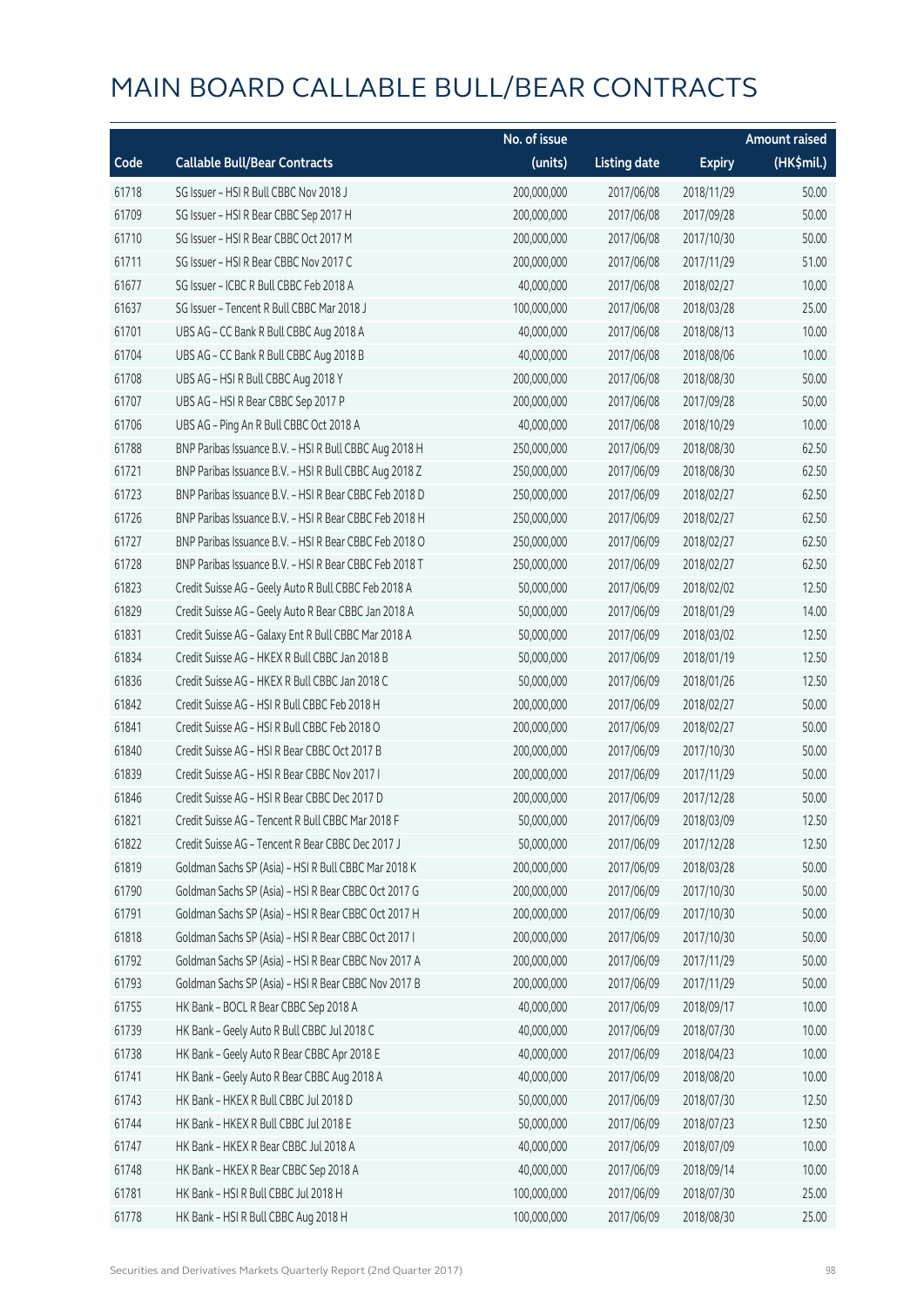|       |                                                          | No. of issue |                     |               | <b>Amount raised</b> |
|-------|----------------------------------------------------------|--------------|---------------------|---------------|----------------------|
| Code  | <b>Callable Bull/Bear Contracts</b>                      | (units)      | <b>Listing date</b> | <b>Expiry</b> | (HK\$mil.)           |
| 61757 | HK Bank - PetCh R Bear CBBC Jul 2018 A                   | 40,000,000   | 2017/06/09          | 2018/07/23    | 10.00                |
| 61763 | HK Bank - Tencent R Bull CBBC Jul 2018 S                 | 60,000,000   | 2017/06/09          | 2018/07/23    | 15.00                |
| 61816 | J P Morgan SP BV - HKEX R Bull CBBC Oct 2017 L           | 40,000,000   | 2017/06/09          | 2017/10/20    | 10.00                |
| 61817 | J P Morgan SP BV - HKEX R Bull CBBC Oct 2017 M           | 40,000,000   | 2017/06/09          | 2017/10/20    | 10.00                |
| 61811 | J P Morgan SP BV - HSI R Bull CBBC Mar 2018 D            | 160,000,000  | 2017/06/09          | 2018/03/28    | 40.00                |
| 61812 | J P Morgan SP BV - HSI R Bull CBBC Aug 2018 Y            | 200,000,000  | 2017/06/09          | 2018/08/30    | 50.00                |
| 61815 | J P Morgan SP BV - Tencent R Bull CBBC Oct 2017 T        | 40,000,000   | 2017/06/09          | 2017/10/20    | 10.00                |
| 61768 | SG Issuer - Geely Auto R Bull CBBC Apr 2018 A            | 40,000,000   | 2017/06/09          | 2018/04/27    | 10.00                |
| 61764 | SG Issuer - Geely Auto R Bear CBBC Dec 2017 A            | 40,000,000   | 2017/06/09          | 2017/12/28    | 10.00                |
| 61772 | SG Issuer - HKEX R Bull CBBC Mar 2018 C                  | 100,000,000  | 2017/06/09          | 2018/03/28    | 25.00                |
| 61775 | SG Issuer - HKEX R Bull CBBC Apr 2018 A                  | 100,000,000  | 2017/06/09          | 2018/04/27    | 25.00                |
| 61777 | SG Issuer - HKEX R Bull CBBC Apr 2018 B                  | 100,000,000  | 2017/06/09          | 2018/04/27    | 25.00                |
| 61771 | SG Issuer - HKEX R Bear CBBC Dec 2017 A                  | 100,000,000  | 2017/06/09          | 2017/12/28    | 25.00                |
| 61856 | SG Issuer - HSI R Bull CBBC Nov 2018 K                   | 200,000,000  | 2017/06/09          | 2018/11/29    | 50.00                |
| 61857 | SG Issuer - HSI R Bull CBBC Nov 2018 L                   | 200,000,000  | 2017/06/09          | 2018/11/29    | 50.00                |
| 61858 | SG Issuer - HSI R Bull CBBC Dec 2018 E                   | 200,000,000  | 2017/06/09          | 2018/12/28    | 50.00                |
| 61847 | SG Issuer - HSI R Bear CBBC Sep 2017 I                   | 200,000,000  | 2017/06/09          | 2017/09/28    | 50.00                |
| 61848 | SG Issuer - HSI R Bear CBBC Sep 2017 K                   | 200,000,000  | 2017/06/09          | 2017/09/28    | 50.00                |
| 61849 | SG Issuer - HSI R Bear CBBC Oct 2017 N                   | 200,000,000  | 2017/06/09          | 2017/10/30    | 50.00                |
| 61852 | SG Issuer - HSI R Bear CBBC Oct 2017 O                   | 200,000,000  | 2017/06/09          | 2017/10/30    | 50.00                |
| 61800 | UBS AG - HKEX R Bull CBBC Dec 2017 B                     | 50,000,000   | 2017/06/09          | 2017/12/04    | 12.50                |
| 61801 | UBS AG - HSCEI R Bull CBBC Aug 2018 B                    | 100,000,000  | 2017/06/09          | 2018/08/30    | 25.00                |
| 61808 | UBS AG - HSI R Bull CBBC Jul 2018 P                      | 200,000,000  | 2017/06/09          | 2018/07/30    | 50.00                |
| 61810 | UBS AG - HSI R Bull CBBC Jul 2018 Q                      | 250,000,000  | 2017/06/09          | 2018/07/30    | 62.50                |
| 61802 | UBS AG - HSI R Bear CBBC Sep 2017 Q                      | 200,000,000  | 2017/06/09          | 2017/09/28    | 50.00                |
| 61804 | UBS AG - HSI R Bear CBBC Sep 2017 R                      | 200,000,000  | 2017/06/09          | 2017/09/28    | 50.00                |
| 61806 | UBS AG - HSI R Bear CBBC Sep 2017 S                      | 250,000,000  | 2017/06/09          | 2017/09/28    | 62.50                |
| 61798 | UBS AG - Tencent R Bull CBBC Dec 2017 J                  | 50,000,000   | 2017/06/09          | 2017/12/18    | 12.50                |
| 61799 | UBS AG - Tencent R Bull CBBC Dec 2017 K                  | 40,000,000   | 2017/06/09          | 2017/12/04    | 10.00                |
| 61797 | UBS AG - Tencent R Bull CBBC Jan 2018 B                  | 50,000,000   | 2017/06/09          | 2018/01/15    | 12.50                |
| 61889 | BNP Paribas Issuance B.V. - HSCEI R Bear CBBC Feb 2018 K | 100,000,000  | 2017/06/12          | 2018/02/27    | 25.00                |
| 61892 | BNP Paribas Issuance B.V. - HSCEI R Bear CBBC Feb 2018 L | 100,000,000  | 2017/06/12          | 2018/02/27    | 25.00                |
| 61940 | Credit Suisse AG - HKEX R Bull CBBC Mar 2018 A           | 50,000,000   | 2017/06/12          | 2018/03/23    | 12.50                |
| 61920 | Credit Suisse AG - HSI R Bull CBBC Aug 2018 J            | 200,000,000  | 2017/06/12          | 2018/08/30    | 50.00                |
| 61937 | Credit Suisse AG - HSI R Bear CBBC Sep 2017 W            | 200,000,000  | 2017/06/12          | 2017/09/28    | 50.00                |
| 61938 | Credit Suisse AG - HSI R Bear CBBC Nov 2017 J            | 150,000,000  | 2017/06/12          | 2017/11/29    | 37.50                |
| 61915 | Bank of East Asia - CC Bank R Bull CBBC Apr 2018 A       | 40,000,000   | 2017/06/12          | 2018/04/20    | 10.00                |
| 61913 | Bank of East Asia - China Shenhua R Bull CBBC Apr 2018 A | 30,000,000   | 2017/06/12          | 2018/04/20    | 10.50                |
| 61905 | Bank of East Asia - HKEX R Bull CBBC Apr 2018 D          | 40,000,000   | 2017/06/12          | 2018/04/20    | 10.00                |
| 61908 | Bank of East Asia - HKEX R Bull CBBC Apr 2018 E          | 40,000,000   | 2017/06/12          | 2018/04/20    | 10.00                |
| 61911 | Bank of East Asia - Tencent R Bull CBBC Apr 2018 M       | 40,000,000   | 2017/06/12          | 2018/04/20    | 10.00                |
| 61949 | Goldman Sachs SP (Asia) - HSI R Bull CBBC Feb 2018 K     | 200,000,000  | 2017/06/12          | 2018/02/27    | 50.00                |
| 61950 | Goldman Sachs SP (Asia) - HSI R Bear CBBC Sep 2017 N     | 200,000,000  | 2017/06/12          | 2017/09/28    | 50.00                |
| 61864 | HK Bank - ABC R Bear CBBC Aug 2018 A                     | 40,000,000   | 2017/06/12          | 2018/08/20    | 10.00                |
| 61887 | HK Bank - Geely Auto R Bull CBBC Jul 2018 D              | 40,000,000   | 2017/06/12          | 2018/07/23    | 10.00                |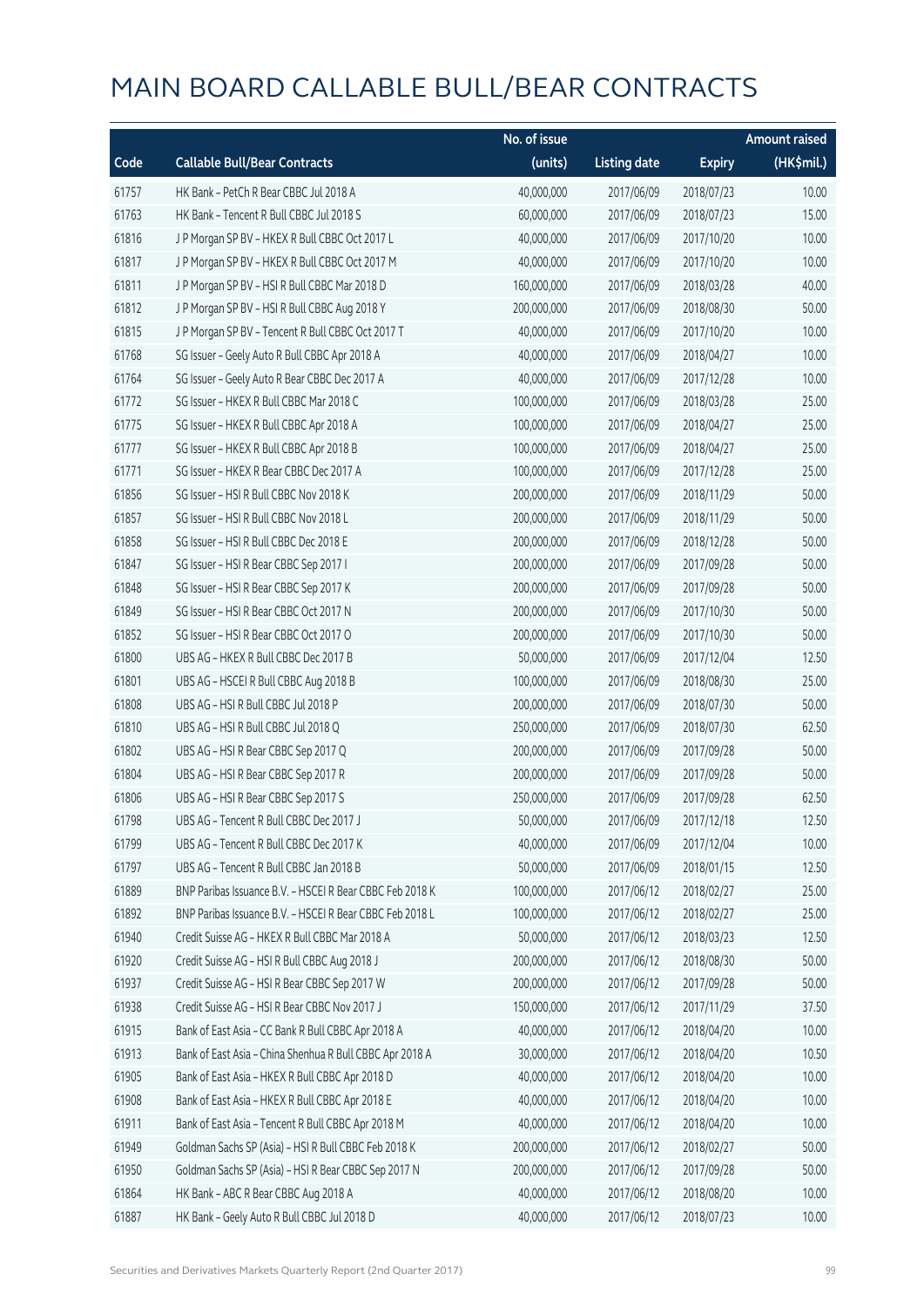|       |                                                         | No. of issue |                     |               | <b>Amount raised</b> |
|-------|---------------------------------------------------------|--------------|---------------------|---------------|----------------------|
| Code  | <b>Callable Bull/Bear Contracts</b>                     | (units)      | <b>Listing date</b> | <b>Expiry</b> | (HK\$mil.)           |
| 61863 | HK Bank - Geely Auto R Bear CBBC Sep 2018 A             | 40,000,000   | 2017/06/12          | 2018/09/17    | 14.00                |
| 61874 | HK Bank - HKEX R Bull CBBC Mar 2018 E                   | 50,000,000   | 2017/06/12          | 2018/03/19    | 12.50                |
| 61873 | HK Bank - HKEX R Bull CBBC Jul 2018 F                   | 50,000,000   | 2017/06/12          | 2018/07/16    | 12.50                |
| 61875 | HK Bank - HKEX R Bear CBBC Oct 2018 A                   | 40,000,000   | 2017/06/12          | 2018/10/15    | 10.00                |
| 61879 | HK Bank - HSI R Bear CBBC Apr 2018 K                    | 100,000,000  | 2017/06/12          | 2018/04/27    | 25.00                |
| 61882 | HK Bank - HSI R Bear CBBC Apr 2018 L                    | 100,000,000  | 2017/06/12          | 2018/04/27    | 25.00                |
| 61883 | HK Bank - HSI R Bear CBBC Aug 2018 H                    | 100,000,000  | 2017/06/12          | 2018/08/30    | 25.00                |
| 61877 | HK Bank - Tencent R Bull CBBC Aug 2018 D                | 60,000,000   | 2017/06/12          | 2018/08/06    | 15.00                |
| 61902 | Haitong Int'l Sec - Geely Auto R Bull CBBC Jun 2018 A   | 40,000,000   | 2017/06/12          | 2018/06/25    | 10.00                |
| 61904 | Haitong Int'l Sec - Galaxy Ent R Bull CBBC Jun 2018 A   | 60,000,000   | 2017/06/12          | 2018/06/25    | 15.00                |
| 61896 | Haitong Int'l Sec - HKEX R Bull CBBC Jun 2018 A         | 40,000,000   | 2017/06/12          | 2018/06/29    | 10.00                |
| 61893 | Haitong Int'l Sec - Tencent R Bull CBBC Jun 2018 A      | 40,000,000   | 2017/06/12          | 2018/06/26    | 10.00                |
| 61895 | Haitong Int'l Sec - Tencent R Bull CBBC Jun 2018 B      | 40,000,000   | 2017/06/12          | 2018/06/27    | 10.00                |
| 61970 | J P Morgan SP BV - Galaxy Ent R Bull CBBC Jan 2018 C    | 100,000,000  | 2017/06/12          | 2018/01/19    | 25.00                |
| 61957 | J P Morgan SP BV - HKEX R Bull CBBC Nov 2017 M          | 40,000,000   | 2017/06/12          | 2017/11/17    | 10.00                |
| 61959 | J P Morgan SP BV - HKEX R Bear CBBC Feb 2018 A          | 40,000,000   | 2017/06/12          | 2018/02/15    | 10.00                |
| 61955 | J P Morgan SP BV - HSI R Bull CBBC Apr 2018 M           | 200,000,000  | 2017/06/12          | 2018/04/27    | 50.00                |
| 61983 | J P Morgan SP BV - HSI R Bull CBBC Aug 2018 Z           | 200,000,000  | 2017/06/12          | 2018/08/30    | 50.00                |
| 61972 | J P Morgan SP BV - HSI R Bear CBBC Sep 2017 F           | 200,000,000  | 2017/06/12          | 2017/09/28    | 50.00                |
| 61975 | J P Morgan SP BV - HSI R Bear CBBC Oct 2017 D           | 200,000,000  | 2017/06/12          | 2017/10/30    | 50.00                |
| 61976 | J P Morgan SP BV - HSI R Bear CBBC Nov 2017 B           | 200,000,000  | 2017/06/12          | 2017/11/29    | 50.00                |
| 61977 | J P Morgan SP BV - HSI R Bear CBBC Dec 2017 D           | 200,000,000  | 2017/06/12          | 2017/12/28    | 50.00                |
| 61979 | J P Morgan SP BV - HSI R Bear CBBC Jan 2018 I           | 200,000,000  | 2017/06/12          | 2018/01/30    | 50.00                |
| 61981 | J P Morgan SP BV - HSI R Bear CBBC Jan 2018 J           | 200,000,000  | 2017/06/12          | 2018/01/30    | 50.00                |
| 61962 | J P Morgan SP BV - Tencent R Bull CBBC Dec 2017 R       | 40,000,000   | 2017/06/12          | 2017/12/15    | 10.00                |
| 61860 | SG Issuer - Geely Auto R Bull CBBC Apr 2018 B           | 40,000,000   | 2017/06/12          | 2018/04/27    | 10.00                |
| 61859 | SG Issuer - Geely Auto R Bear CBBC Dec 2017 B           | 40,000,000   | 2017/06/12          | 2017/12/28    | 11.20                |
| 61862 | SG Issuer - HKEX R Bull CBBC Mar 2018 D                 | 100,000,000  | 2017/06/12          | 2018/03/28    | 25.00                |
| 61861 | SG Issuer - HKEX R Bear CBBC Jan 2018 A                 | 100,000,000  | 2017/06/12          | 2018/01/30    | 25.00                |
| 61919 | SG Issuer - Tencent R Bull CBBC Apr 2018 A              | 100,000,000  | 2017/06/12          | 2018/04/27    | 25.00                |
| 61951 | UBS AG - HKEX R Bull CBBC Nov 2017 E                    | 50,000,000   | 2017/06/12          | 2017/11/13    | 12.50                |
| 61952 | UBS AG - HKEX R Bear CBBC Oct 2017 A                    | 50,000,000   | 2017/06/12          | 2017/10/16    | 12.50                |
| 61941 | UBS AG - HSI R Bull CBBC Sep 2018 J                     | 250,000,000  | 2017/06/12          | 2018/09/27    | 62.50                |
| 61942 | UBS AG - HSI R Bear CBBC Sep 2017 T                     | 250,000,000  | 2017/06/12          | 2017/09/28    | 62.50                |
| 62021 | BNP Paribas Issuance B.V. - HKEX R Bull CBBC Aug 2018 B | 50,000,000   | 2017/06/13          | 2018/08/30    | 12.50                |
| 62016 | BNP Paribas Issuance B.V. - HSI R Bear CBBC Feb 2018 I  | 250,000,000  | 2017/06/13          | 2018/02/27    | 62.50                |
| 62033 | Credit Suisse AG - HSBC R Bull CBBC Feb 2018 A          | 50,000,000   | 2017/06/13          | 2018/02/23    | 12.50                |
| 62030 | Credit Suisse AG - HSI R Bull CBBC Feb 2018 U           | 200,000,000  | 2017/06/13          | 2018/02/27    | 50.00                |
| 62040 | Credit Suisse AG - HSI R Bull CBBC Aug 2018 L           | 200,000,000  | 2017/06/13          | 2018/08/30    | 50.00                |
| 62036 | Credit Suisse AG - HSI R Bear CBBC Sep 2017 B           | 200,000,000  | 2017/06/13          | 2017/09/28    | 50.00                |
| 62032 | Credit Suisse AG - HSI R Bear CBBC Sep 2017 Y           | 200,000,000  | 2017/06/13          | 2017/09/28    | 50.00                |
| 62035 | Credit Suisse AG - HSI R Bear CBBC Oct 2017 C           | 200,000,000  | 2017/06/13          | 2017/10/30    | 50.00                |
| 62038 | Credit Suisse AG - HSI R Bear CBBC Nov 2017 K           | 200,000,000  | 2017/06/13          | 2017/11/29    | 50.00                |
| 62041 | Goldman Sachs SP (Asia) - HSI R Bull CBBC Feb 2018 L    | 200,000,000  | 2017/06/13          | 2018/02/27    | 50.00                |
| 62026 | Goldman Sachs SP (Asia) - HSI R Bear CBBC Oct 2017 J    | 200,000,000  | 2017/06/13          | 2017/10/30    | 50.00                |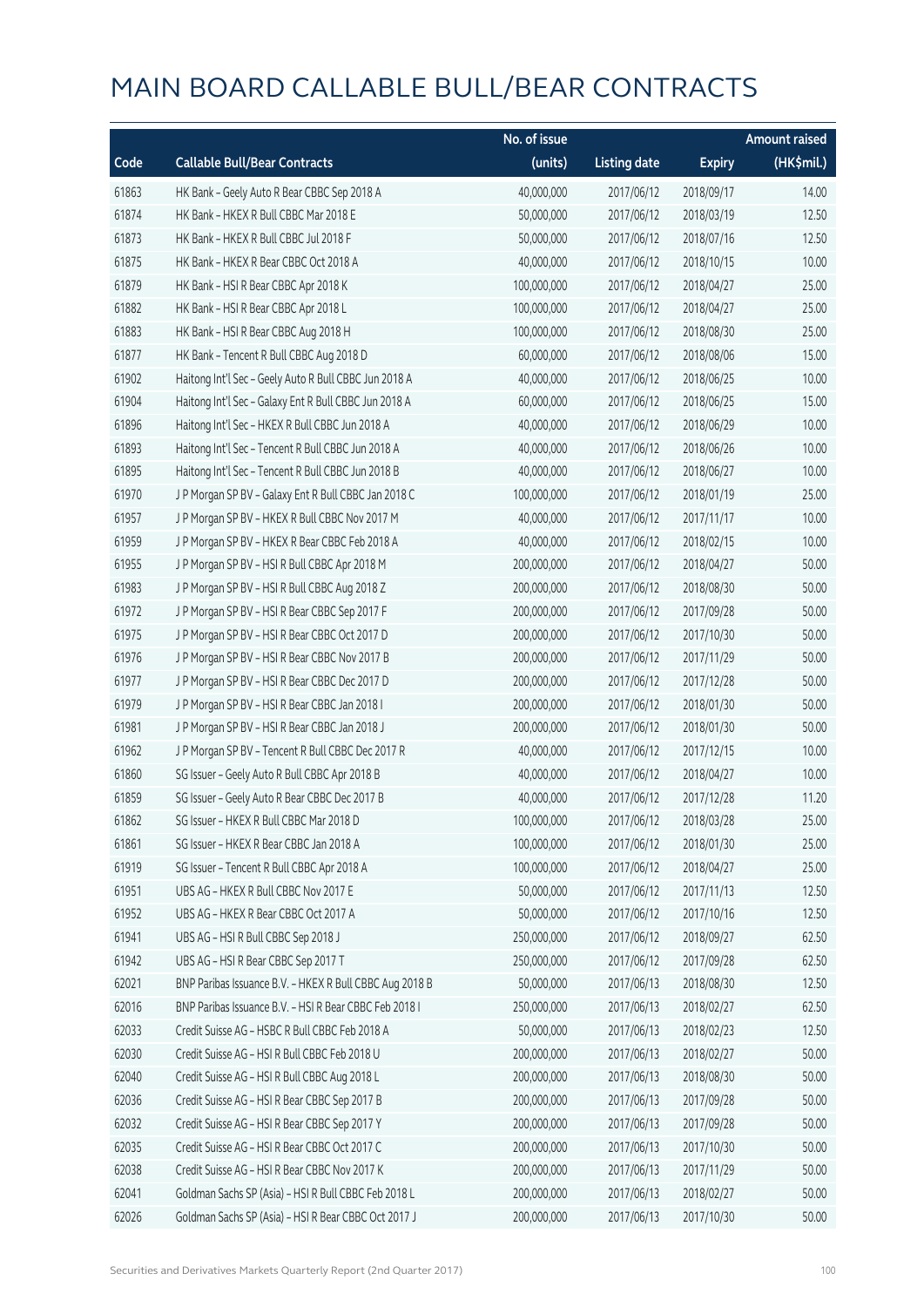|       |                                                             | No. of issue |                     |               | <b>Amount raised</b> |
|-------|-------------------------------------------------------------|--------------|---------------------|---------------|----------------------|
| Code  | <b>Callable Bull/Bear Contracts</b>                         | (units)      | <b>Listing date</b> | <b>Expiry</b> | (HK\$mil.)           |
| 61999 | HK Bank - HKEX R Bear CBBC Oct 2018 B                       | 40,000,000   | 2017/06/13          | 2018/10/29    | 12.00                |
| 61989 | HK Bank - ICBC R Bull CBBC Oct 2018 A                       | 50,000,000   | 2017/06/13          | 2018/10/15    | 12.50                |
| 61993 | HK Bank - ICBC R Bear CBBC Oct 2018 A                       | 40,000,000   | 2017/06/13          | 2018/10/29    | 10.00                |
| 61987 | HK Bank - Tencent R Bull CBBC Aug 2018 E                    | 60,000,000   | 2017/06/13          | 2018/08/20    | 15.00                |
| 62073 | J P Morgan SP BV - Geely Auto R Bull CBBC Feb 2018 D        | 40,000,000   | 2017/06/13          | 2018/02/15    | 10.00                |
| 62078 | J P Morgan SP BV - HKEX R Bull CBBC Nov 2017 N              | 40,000,000   | 2017/06/13          | 2017/11/17    | 10.00                |
| 62079 | J P Morgan SP BV - HKEX R Bull CBBC Dec 2017 M              | 40,000,000   | 2017/06/13          | 2017/12/15    | 10.00                |
| 62082 | J P Morgan SP BV - HSI R Bull CBBC Sep 2018 C               | 200,000,000  | 2017/06/13          | 2018/09/27    | 50.00                |
| 62072 | J P Morgan SP BV - HSI R Bear CBBC Sep 2017 G               | 200,000,000  | 2017/06/13          | 2017/09/28    | 50.00                |
| 62095 | J P Morgan SP BV - HSI R Bear CBBC Dec 2017 E               | 200,000,000  | 2017/06/13          | 2017/12/28    | 50.00                |
| 62077 | J P Morgan SP BV - Tencent R Bull CBBC Nov 2017 U           | 40,000,000   | 2017/06/13          | 2017/11/17    | 10.00                |
| 62003 | Macquarie Bank Ltd. - HSI R Bear CBBC Jun 2018 E            | 40,000,000   | 2017/06/13          | 2018/06/28    | 10.00                |
| 62004 | Macquarie Bank Ltd. - HSI R Bear CBBC Jun 2018 F            | 40,000,000   | 2017/06/13          | 2018/06/28    | 10.00                |
| 62002 | Macquarie Bank Ltd. - Tencent R Bull CBBC Jan 2018 A        | 40,000,000   | 2017/06/13          | 2018/01/31    | 10.00                |
| 62014 | Macquarie Bank Ltd. - Tencent R Bear CBBC Jan 2018 A        | 40,000,000   | 2017/06/13          | 2018/01/31    | 10.00                |
| 62052 | SG Issuer - CShen R Bull CBBC Apr 2018 A                    | 40,000,000   | 2017/06/13          | 2018/04/27    | 10.00                |
| 61984 | SG Issuer - Great Wall Motor R Bull CBBC Mar 2018 A         | 40,000,000   | 2017/06/13          | 2018/03/28    | 10.00                |
| 62053 | SG Issuer - HSBC R Bull CBBC Jul 2018 A                     | 100,000,000  | 2017/06/13          | 2018/07/30    | 25.00                |
| 62071 | SG Issuer - HSI R Bull CBBC Sep 2018 T                      | 200,000,000  | 2017/06/13          | 2018/09/27    | 50.00                |
| 62060 | SG Issuer - HSI R Bear CBBC Oct 2017 P                      | 200,000,000  | 2017/06/13          | 2017/10/30    | 50.00                |
| 62062 | SG Issuer - HSI R Bear CBBC Oct 2017 Q                      | 200,000,000  | 2017/06/13          | 2017/10/30    | 50.00                |
| 62063 | SG Issuer - HSI R Bear CBBC Oct 2017 R                      | 200,000,000  | 2017/06/13          | 2017/10/30    | 50.00                |
| 62059 | SG Issuer - SHK Ppt P R Bull CBBC May 2018 A                | 100,000,000  | 2017/06/13          | 2018/05/30    | 25.00                |
| 62058 | SG Issuer - SHK Ppt P R Bear CBBC Mar 2018 A                | 100,000,000  | 2017/06/13          | 2018/03/28    | 25.00                |
| 62047 | UBS AG - HKEX R Bear CBBC Oct 2017 B                        | 50,000,000   | 2017/06/13          | 2017/10/24    | 12.50                |
| 62048 | UBS AG - HSI R Bull CBBC Jul 2018 R                         | 200,000,000  | 2017/06/13          | 2018/07/30    | 50.00                |
| 62042 | UBS AG - HSI R Bear CBBC Sep 2017 U                         | 250,000,000  | 2017/06/13          | 2017/09/28    | 62.50                |
| 62151 | Credit Suisse AG - Galaxy Ent R Bear CBBC Jan 2018 B        | 50,000,000   | 2017/06/14          | 2018/01/19    | 12.50                |
| 62147 | Credit Suisse AG - HSI R Bull CBBC Mar 2018 K               | 150,000,000  | 2017/06/14          | 2018/03/28    | 37.50                |
| 62148 | Credit Suisse AG - HSI R Bear CBBC Oct 2017 D               | 200,000,000  | 2017/06/14          | 2017/10/30    | 50.00                |
| 62150 | Credit Suisse AG - HSI R Bear CBBC Nov 2017 L               | 200,000,000  | 2017/06/14          | 2017/11/29    | 50.00                |
| 62136 | Bank of East Asia - COVS R Bull CBBC Jan 2018 B             | 25,000,000   | 2017/06/14          | 2018/01/30    | 10.00                |
| 62138 | Bank of East Asia - CUni R Bull CBBC Jan 2018 A             | 40,000,000   | 2017/06/14          | 2018/01/30    | 10.00                |
| 62139 | Bank of East Asia - Geely Auto R Bull CBBC Jan 2018 B       | 40,000,000   | 2017/06/14          | 2018/01/30    | 10.00                |
| 62135 | Bank of East Asia - Great Wall Motor R Bull CBBC Jan 2018 A | 30,000,000   | 2017/06/14          | 2018/01/30    | 10.20                |
| 62129 | Bank of East Asia - HSBC Holdings R Bull CBBC Jan 2018 D    | 60,000,000   | 2017/06/14          | 2018/01/30    | 15.00                |
| 62142 | Goldman Sachs SP (Asia) - HSI R Bull CBBC Feb 2018 M        | 200,000,000  | 2017/06/14          | 2018/02/27    | 50.00                |
| 62096 | HK Bank - SHK Ppt R Bull CBBC Jul 2018 A                    | 40,000,000   | 2017/06/14          | 2018/07/09    | 10.00                |
| 62115 | HK Bank - SHK Ppt R Bear CBBC Aug 2018 A                    | 40,000,000   | 2017/06/14          | 2018/08/20    | 10.00                |
| 62117 | HK Bank - Tencent R Bull CBBC Aug 2018 F                    | 60,000,000   | 2017/06/14          | 2018/08/20    | 15.00                |
| 62173 | J P Morgan SP BV - HKEX R Bull CBBC Nov 2017 O              | 40,000,000   | 2017/06/14          | 2017/11/17    | 10.00                |
| 62171 | J P Morgan SP BV - HSBC R Bull CBBC Feb 2018 A              | 100,000,000  | 2017/06/14          | 2018/02/15    | 25.00                |
| 62174 | J P Morgan SP BV - HSI R Bull CBBC Aug 2018 C               | 200,000,000  | 2017/06/14          | 2018/08/30    | 50.00                |
| 62155 | J P Morgan SP BV - HSI R Bear CBBC Sep 2017 H               | 200,000,000  | 2017/06/14          | 2017/09/28    | 50.00                |
| 62178 | J P Morgan SP BV - HSI R Bear CBBC Dec 2017 F               | 200,000,000  | 2017/06/14          | 2017/12/28    | 50.00                |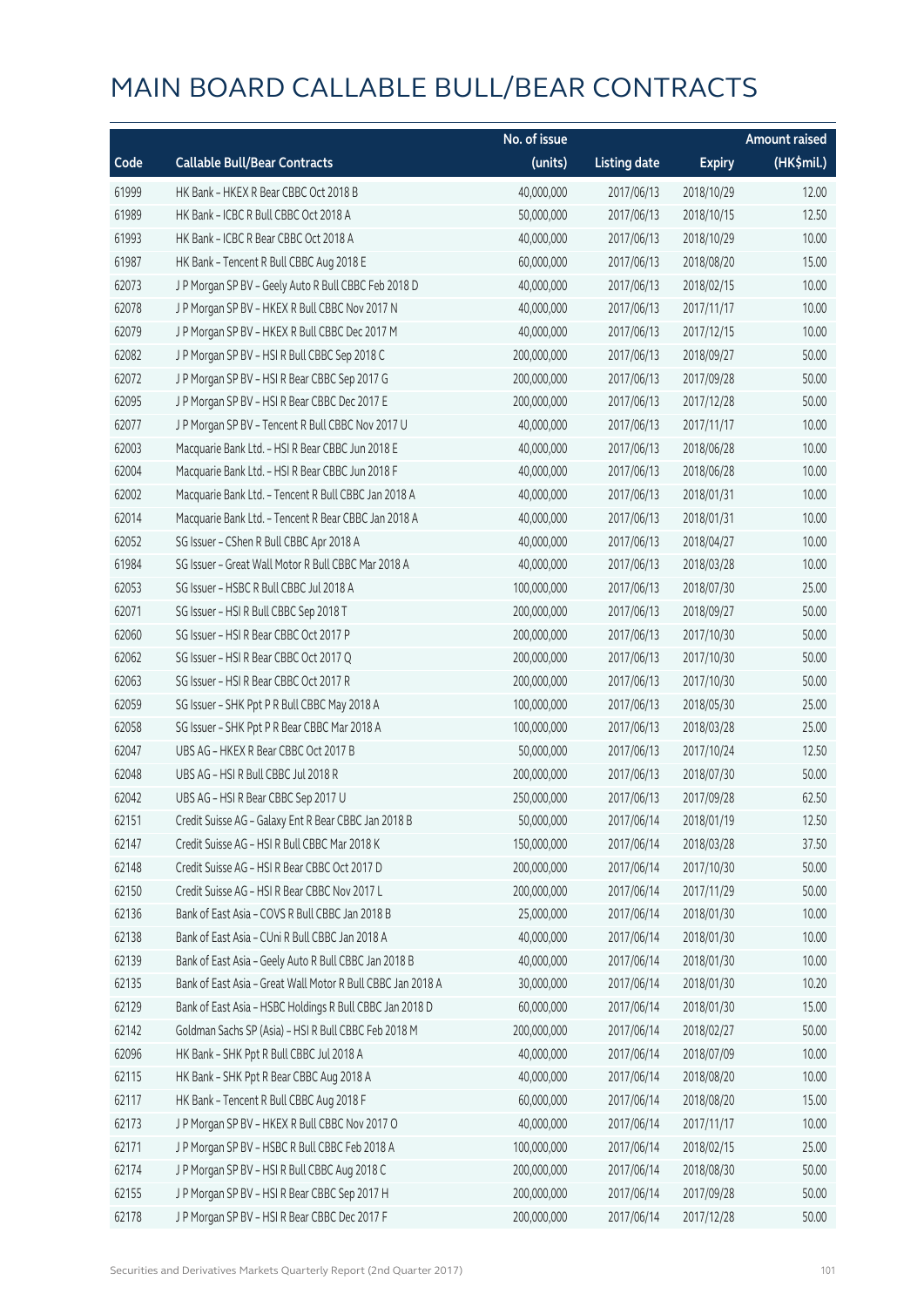|       |                                                        | No. of issue |                     |               | <b>Amount raised</b> |
|-------|--------------------------------------------------------|--------------|---------------------|---------------|----------------------|
| Code  | <b>Callable Bull/Bear Contracts</b>                    | (units)      | <b>Listing date</b> | <b>Expiry</b> | (HK\$mil.)           |
| 62128 | Macquarie Bank Ltd. - HKEX R Bull CBBC Jan 2018 A      | 35,000,000   | 2017/06/14          | 2018/01/31    | 10.29                |
| 62118 | Macquarie Bank Ltd. - HKEX R Bear CBBC Jan 2018 A      | 40,000,000   | 2017/06/14          | 2018/01/31    | 10.00                |
| 62145 | UBS AG - HSI R Bull CBBC Aug 2018 Z                    | 200,000,000  | 2017/06/14          | 2018/08/30    | 50.00                |
| 62143 | UBS AG - HSI R Bear CBBC Sep 2017 V                    | 250,000,000  | 2017/06/14          | 2017/09/28    | 62.50                |
| 62146 | UBS AG - Petrochina R Bull CBBC Dec 2017 D             | 40,000,000   | 2017/06/14          | 2017/12/22    | 10.00                |
| 62288 | Credit Suisse AG - Geely Auto R Bear CBBC Feb 2018 A   | 40,000,000   | 2017/06/15          | 2018/02/22    | 11.20                |
| 62280 | Credit Suisse AG - Galaxy Ent R Bear CBBC Feb 2018 A   | 50,000,000   | 2017/06/15          | 2018/02/23    | 12.50                |
| 62292 | Credit Suisse AG - HSI R Bull CBBC Mar 2018 L          | 200,000,000  | 2017/06/15          | 2018/03/28    | 50.00                |
| 62277 | Credit Suisse AG - HSI R Bear CBBC Sep 2017 E          | 200,000,000  | 2017/06/15          | 2017/09/28    | 50.00                |
| 62297 | Credit Suisse AG - HSI R Bear CBBC Oct 2017 E          | 200,000,000  | 2017/06/15          | 2017/10/30    | 50.00                |
| 62299 | Credit Suisse AG - HSI R Bear CBBC Oct 2017 F          | 200,000,000  | 2017/06/15          | 2017/10/30    | 50.00                |
| 62301 | Credit Suisse AG - HSI R Bear CBBC Nov 2017 M          | 200,000,000  | 2017/06/15          | 2017/11/29    | 50.00                |
| 62289 | Credit Suisse AG - Ping An R Bear CBBC Mar 2018 A      | 50,000,000   | 2017/06/15          | 2018/03/02    | 12.50                |
| 62304 | Goldman Sachs SP (Asia) - HSI R Bull CBBC Mar 2018 L   | 200,000,000  | 2017/06/15          | 2018/03/28    | 50.00                |
| 62247 | HK Bank - CSOP A50 ETF R Bull CBBC May 2018 A          | 50,000,000   | 2017/06/15          | 2018/05/14    | 12.50                |
| 62261 | HK Bank - Geely Auto R Bear CBBC Oct 2018 A            | 40,000,000   | 2017/06/15          | 2018/10/08    | 14.00                |
| 62215 | HK Bank - Galaxy Ent R Bull CBBC Aug 2018 A            | 80,000,000   | 2017/06/15          | 2018/08/13    | 20.00                |
| 62221 | HK Bank - Galaxy Ent R Bear CBBC Jul 2018 B            | 40,000,000   | 2017/06/15          | 2018/07/23    | 10.00                |
| 62258 | HK Bank - HS H-SH ETF R Bull CBBC Apr 2018 A           | 50,000,000   | 2017/06/15          | 2018/04/09    | 12.50                |
| 62267 | HK Bank - HSI R Bull CBBC Jul 2018 I                   | 100,000,000  | 2017/06/15          | 2018/07/30    | 25.00                |
| 62235 | HK Bank - Sands China R Bull CBBC Aug 2018 B           | 80,000,000   | 2017/06/15          | 2018/08/13    | 20.00                |
| 62266 | HK Bank - Tencent R Bull CBBC Aug 2018 G               | 60,000,000   | 2017/06/15          | 2018/08/13    | 15.00                |
| 62357 | J P Morgan SP BV - CSOP A50 ETF R Bull CBBC Jan 2018 E | 40,000,000   | 2017/06/15          | 2018/01/19    | 10.00                |
| 62342 | J P Morgan SP BV - Geely Auto R Bull CBBC Jan 2018 C   | 40,000,000   | 2017/06/15          | 2018/01/19    | 10.00                |
| 62351 | J P Morgan SP BV - Geely Auto R Bear CBBC Apr 2018 A   | 40,000,000   | 2017/06/15          | 2018/04/20    | 10.00                |
| 62353 | J P Morgan SP BV - Galaxy Ent R Bull CBBC Feb 2018 C   | 100,000,000  | 2017/06/15          | 2018/02/15    | 25.00                |
| 62356 | J P Morgan SP BV - Galaxy Ent R Bear CBBC Feb 2018 A   | 100,000,000  | 2017/06/15          | 2018/02/15    | 25.00                |
| 62339 | J P Morgan SP BV - HSBC R Bull CBBC Apr 2018 C         | 100,000,000  | 2017/06/15          | 2018/04/20    | 25.00                |
| 62360 | J P Morgan SP BV - HSI R Bull CBBC Aug 2018 F          | 200,000,000  | 2017/06/15          | 2018/08/30    | 50.00                |
| 62365 | J P Morgan SP BV - HSI R Bear CBBC Nov 2017 C          | 200,000,000  | 2017/06/15          | 2017/11/29    | 50.00                |
| 62361 | J P Morgan SP BV - HSI R Bear CBBC Jan 2018 K          | 200,000,000  | 2017/06/15          | 2018/01/30    | 50.00                |
| 62352 | J P Morgan SP BV - Ping An R Bull CBBC Feb 2018 C      | 100,000,000  | 2017/06/15          | 2018/02/15    | 25.00                |
| 62271 | Macquarie Bank Ltd. - HSBC R Bull CBBC Jun 2018 A      | 40,000,000   | 2017/06/15          | 2018/06/28    | 10.00                |
| 62273 | Macquarie Bank Ltd. - HSBC R Bear CBBC Jun 2018 A      | 40,000,000   | 2017/06/15          | 2018/06/28    | 10.00                |
| 62275 | Macquarie Bank Ltd. - HSI R Bull CBBC Jun 2018 C       | 40,000,000   | 2017/06/15          | 2018/06/28    | 10.00                |
| 62276 | Macquarie Bank Ltd. - HSI R Bear CBBC Jun 2018 G       | 40,000,000   | 2017/06/15          | 2018/06/28    | 10.00                |
| 62270 | SG Issuer - CSA50 R Bull CBBC Apr 2018 A               | 40,000,000   | 2017/06/15          | 2018/04/27    | 10.00                |
| 62212 | SG Issuer - Geely Auto R Bull CBBC May 2018 C          | 40,000,000   | 2017/06/15          | 2018/05/30    | 10.00                |
| 62195 | SG Issuer - Geely Auto R Bear CBBC Dec 2017 C          | 40,000,000   | 2017/06/15          | 2017/12/28    | 11.80                |
| 62181 | SG Issuer - Galaxy R Bull CBBC Jun 2018 B              | 100,000,000  | 2017/06/15          | 2018/06/28    | 25.00                |
| 62179 | SG Issuer - Galaxy R Bear CBBC Dec 2017 A              | 100,000,000  | 2017/06/15          | 2017/12/28    | 25.00                |
| 62310 | SG Issuer - HSI R Bull CBBC Nov 2018 M                 | 200,000,000  | 2017/06/15          | 2018/11/29    | 50.00                |
| 62317 | SG Issuer - HSI R Bull CBBC Dec 2018 F                 | 200,000,000  | 2017/06/15          | 2018/12/28    | 50.00                |
| 62305 | SG Issuer - HSI R Bear CBBC Oct 2017 S                 | 200,000,000  | 2017/06/15          | 2017/10/30    | 50.00                |
| 62306 | SG Issuer - HSI R Bear CBBC Oct 2017 T                 | 200,000,000  | 2017/06/15          | 2017/10/30    | 50.00                |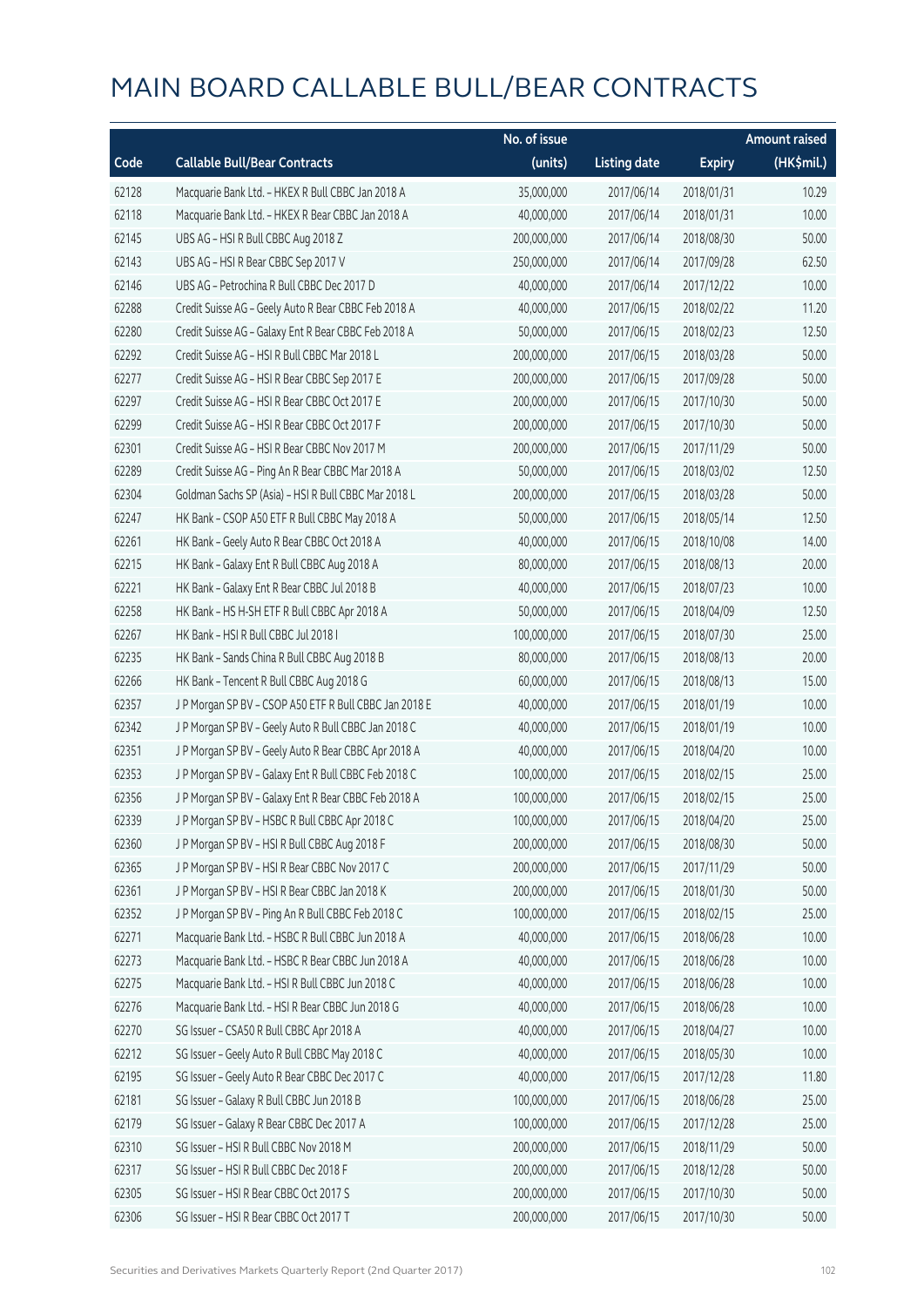|       |                                                            | No. of issue |                     |               | <b>Amount raised</b> |
|-------|------------------------------------------------------------|--------------|---------------------|---------------|----------------------|
| Code  | <b>Callable Bull/Bear Contracts</b>                        | (units)      | <b>Listing date</b> | <b>Expiry</b> | (HK\$mil.)           |
| 62308 | SG Issuer - HSI R Bear CBBC Oct 2017 U                     | 200,000,000  | 2017/06/15          | 2017/10/30    | 50.00                |
| 62309 | SG Issuer - HSI R Bear CBBC Oct 2017 V                     | 200,000,000  | 2017/06/15          | 2017/10/30    | 50.00                |
| 62214 | SG Issuer - Ping An R Bull CBBC Mar 2018 C                 | 100,000,000  | 2017/06/15          | 2018/03/28    | 25.00                |
| 62335 | UBS AG - HSI R Bull CBBC Sep 2018 K                        | 250,000,000  | 2017/06/15          | 2018/09/27    | 62.50                |
| 62321 | UBS AG - HSI R Bear CBBC Sep 2017 W                        | 200,000,000  | 2017/06/15          | 2017/09/28    | 50.00                |
| 62323 | UBS AG - HSI R Bear CBBC Oct 2017 A                        | 200,000,000  | 2017/06/15          | 2017/10/30    | 50.00                |
| 62329 | UBS AG - HSI R Bear CBBC Oct 2017 B                        | 250,000,000  | 2017/06/15          | 2017/10/30    | 62.50                |
| 62409 | BNP Paribas Issuance B.V. - Tencent R Bull CBBC Aug 2018 K | 40,000,000   | 2017/06/16          | 2018/08/30    | 10.00                |
| 62410 | BNP Paribas Issuance B.V. - Tencent R Bull CBBC Aug 2018 L | 40,000,000   | 2017/06/16          | 2018/08/30    | 10.00                |
| 62412 | BNP Paribas Issuance B.V. - Tencent R Bear CBBC Apr 2018 J | 40,000,000   | 2017/06/16          | 2018/04/27    | 20.00                |
| 62513 | Credit Suisse AG - Geely Auto R Bull CBBC Feb 2018 B       | 50,000,000   | 2017/06/16          | 2018/02/23    | 12.50                |
| 62530 | Credit Suisse AG - HSBC R Bear CBBC Dec 2017 B             | 50,000,000   | 2017/06/16          | 2017/12/28    | 12.50                |
| 62533 | Credit Suisse AG - HSI R Bull CBBC Mar 2018 M              | 300,000,000  | 2017/06/16          | 2018/03/28    | 75.00                |
| 62507 | Credit Suisse AG - HSI R Bear CBBC Oct 2017 G              | 300,000,000  | 2017/06/16          | 2017/10/30    | 75.00                |
| 62527 | Credit Suisse AG - Tencent R Bull CBBC Mar 2018 G          | 50,000,000   | 2017/06/16          | 2018/03/08    | 12.50                |
| 62529 | Credit Suisse AG - Tencent R Bull CBBC Mar 2018 H          | 50,000,000   | 2017/06/16          | 2018/03/16    | 12.50                |
| 62506 | Credit Suisse AG - Tencent R Bear CBBC Dec 2017 K          | 50,000,000   | 2017/06/16          | 2017/12/28    | 12.50                |
| 62472 | Bank of East Asia - China Mobile R Bull CBBC May 2018 A    | 60,000,000   | 2017/06/16          | 2018/05/04    | 15.00                |
| 62476 | Bank of East Asia - Galaxy Ent R Bull CBBC May 2018 A      | 18,000,000   | 2017/06/16          | 2018/05/04    | 10.08                |
| 62485 | Bank of East Asia - Ping An R Bull CBBC May 2018 A         | 16,000,000   | 2017/06/16          | 2018/05/04    | 10.40                |
| 62462 | Bank of East Asia - Tencent R Bull CBBC May 2018 E         | 40,000,000   | 2017/06/16          | 2018/05/04    | 10.00                |
| 62468 | Bank of East Asia - Tencent R Bull CBBC May 2018 F         | 40,000,000   | 2017/06/16          | 2018/05/04    | 10.00                |
| 62469 | Bank of East Asia - Tencent R Bull CBBC May 2018 G         | 40,000,000   | 2017/06/16          | 2018/05/04    | 10.00                |
| 62487 | Bank of East Asia - Tencent R Bear CBBC Apr 2018 D         | 40,000,000   | 2017/06/16          | 2018/04/06    | 10.00                |
| 62499 | Goldman Sachs SP (Asia) - HSI R Bull CBBC Mar 2018 M       | 200,000,000  | 2017/06/16          | 2018/03/28    | 50.00                |
| 62449 | HK Bank - CKH R Bear CBBC Jul 2018 A                       | 40,000,000   | 2017/06/16          | 2018/07/23    | 10.00                |
| 62454 | HK Bank - CKH R Bear CBBC Aug 2018 A                       | 40,000,000   | 2017/06/16          | 2018/08/06    | 10.00                |
| 62433 | HK Bank - Geely Auto R Bull CBBC Aug 2018 A                | 40,000,000   | 2017/06/16          | 2018/08/06    | 10.00                |
| 62440 | HK Bank - Geely Auto R Bear CBBC Oct 2018 B                | 40,000,000   | 2017/06/16          | 2018/10/22    | 14.00                |
| 62461 | HK Bank - HSI R Bear CBBC Apr 2018 M                       | 100,000,000  | 2017/06/16          | 2018/04/27    | 25.00                |
| 62436 | HK Bank - Ping An R Bull CBBC Apr 2018 B                   | 60,000,000   | 2017/06/16          | 2018/04/30    | 15.00                |
| 62445 | HK Bank - Tencent R Bull CBBC Jun 2018 C                   | 60,000,000   | 2017/06/16          | 2018/06/25    | 15.00                |
| 62441 | HK Bank - Tencent R Bull CBBC Jul 2018 T                   | 60,000,000   | 2017/06/16          | 2018/07/23    | 15.00                |
| 62443 | HK Bank - Tencent R Bull CBBC Jul 2018 U                   | 60,000,000   | 2017/06/16          | 2018/07/16    | 15.00                |
| 62444 | HK Bank - Tencent R Bull CBBC Jul 2018 V                   | 60,000,000   | 2017/06/16          | 2018/07/09    | 15.00                |
| 62447 | HK Bank - Tencent R Bear CBBC Nov 2018 B                   | 50,000,000   | 2017/06/16          | 2018/11/19    | 20.00                |
| 62549 | J P Morgan SP BV - Geely Auto R Bull CBBC Jan 2018 D       | 40,000,000   | 2017/06/16          | 2018/01/19    | 10.00                |
| 62551 | J P Morgan SP BV - Geely Auto R Bear CBBC Nov 2017 B       | 40,000,000   | 2017/06/16          | 2017/11/17    | 10.80                |
| 62552 | J P Morgan SP BV - HSBC R Bull CBBC Mar 2018 A             | 40,000,000   | 2017/06/16          | 2018/03/16    | 10.00                |
| 62554 | J P Morgan SP BV - HSI R Bear CBBC Nov 2017 D              | 200,000,000  | 2017/06/16          | 2017/11/29    | 50.00                |
| 62546 | J P Morgan SP BV - Tencent R Bull CBBC Nov 2017 V          | 40,000,000   | 2017/06/16          | 2017/11/17    | 10.00                |
| 62544 | J P Morgan SP BV - Tencent R Bear CBBC Oct 2017 D          | 40,000,000   | 2017/06/16          | 2017/10/20    | 10.00                |
| 62545 | J P Morgan SP BV - Tencent R Bear CBBC Dec 2017 E          | 40,000,000   | 2017/06/16          | 2017/12/15    | 11.60                |
| 62414 | SG Issuer - Geely Auto R Bull CBBC May 2018 D              | 40,000,000   | 2017/06/16          | 2018/05/30    | 10.00                |
| 62373 | SG Issuer - Geely Auto R Bear CBBC Dec 2017 D              | 40,000,000   | 2017/06/16          | 2017/12/28    | 15.20                |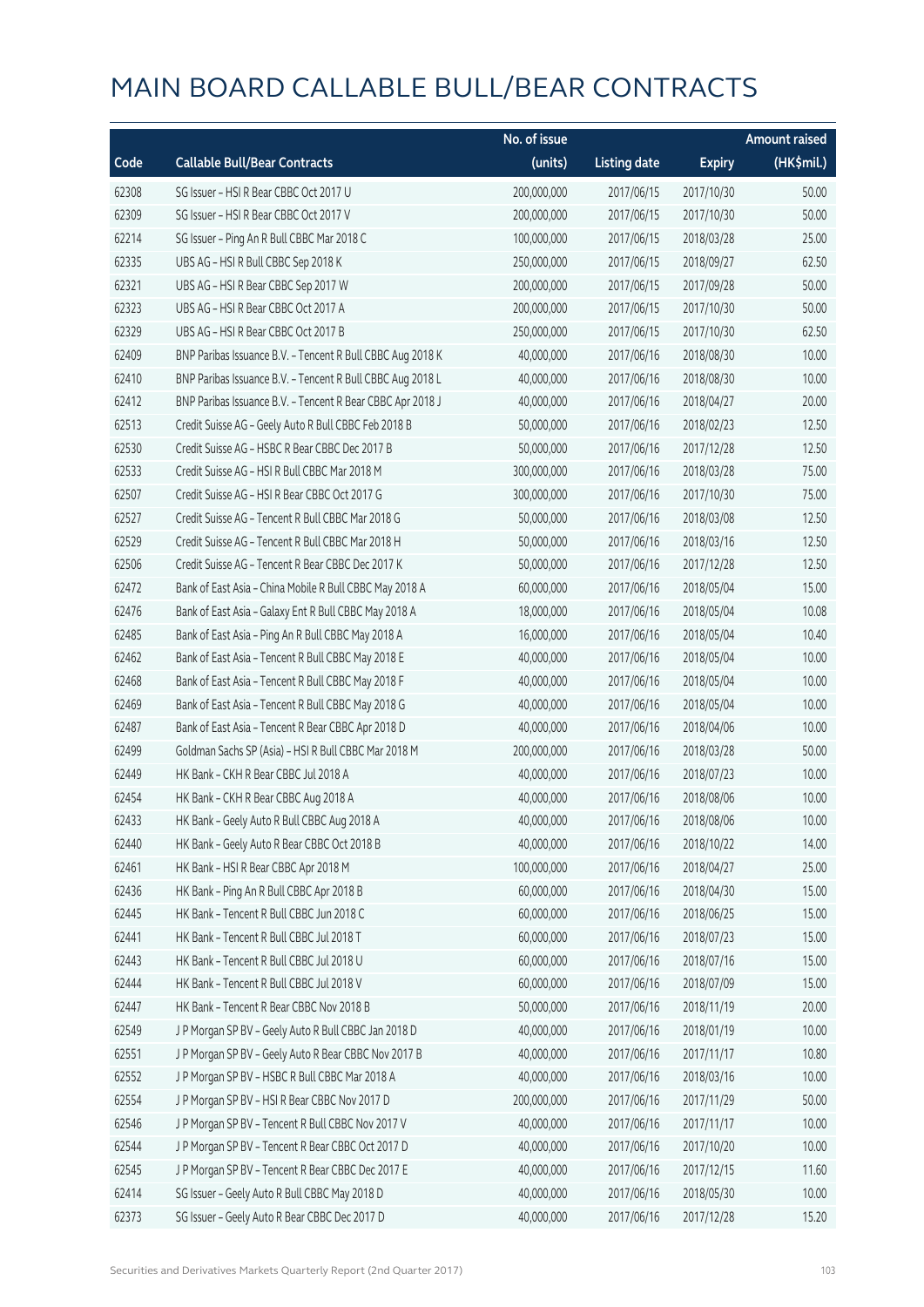|       |                                                            | No. of issue |                     |               | <b>Amount raised</b> |
|-------|------------------------------------------------------------|--------------|---------------------|---------------|----------------------|
| Code  | <b>Callable Bull/Bear Contracts</b>                        | (units)      | <b>Listing date</b> | <b>Expiry</b> | (HK\$mil.)           |
| 62376 | SG Issuer - Geely Auto R Bear CBBC Jan 2018 A              | 40,000,000   | 2017/06/16          | 2018/01/30    | 19.40                |
| 62378 | SG Issuer - Geely Auto R Bear CBBC Feb 2018 A              | 40,000,000   | 2017/06/16          | 2018/02/27    | 23.60                |
| 62568 | SG Issuer - HSI R Bull CBBC Dec 2018 G                     | 200,000,000  | 2017/06/16          | 2018/12/28    | 50.00                |
| 62571 | SG Issuer - HSI R Bull CBBC Dec 2018 H                     | 200,000,000  | 2017/06/16          | 2018/12/28    | 50.00                |
| 62562 | SG Issuer - HSI R Bear CBBC Oct 2017 W                     | 200,000,000  | 2017/06/16          | 2017/10/30    | 50.00                |
| 62420 | SG Issuer - Ping An R Bull CBBC May 2018 B                 | 100,000,000  | 2017/06/16          | 2018/05/30    | 25.00                |
| 62419 | SG Issuer - Ping An R Bear CBBC Dec 2017 B                 | 100,000,000  | 2017/06/16          | 2017/12/28    | 25.00                |
| 62381 | SG Issuer - Ping An R Bear CBBC Jan 2018 A                 | 100,000,000  | 2017/06/16          | 2018/01/30    | 25.00                |
| 62422 | SG Issuer - Tencent R Bull CBBC Mar 2018 K                 | 100,000,000  | 2017/06/16          | 2018/03/28    | 25.00                |
| 62424 | SG Issuer - Tencent R Bull CBBC Apr 2018 B                 | 100,000,000  | 2017/06/16          | 2018/04/27    | 25.00                |
| 62429 | SG Issuer - Tencent R Bull CBBC Apr 2018 C                 | 100,000,000  | 2017/06/16          | 2018/04/27    | 25.00                |
| 62431 | SG Issuer - Tencent R Bull CBBC Jun 2018 A                 | 100,000,000  | 2017/06/16          | 2018/06/28    | 25.00                |
| 62386 | SG Issuer - Tencent R Bear CBBC Dec 2017 D                 | 100,000,000  | 2017/06/16          | 2017/12/28    | 25.00                |
| 62400 | SG Issuer - Tencent R Bear CBBC Dec 2017 E                 | 100,000,000  | 2017/06/16          | 2017/12/28    | 40.50                |
| 62572 | SG Issuer - Tencent R Bear CBBC Dec 2017 F                 | 100,000,000  | 2017/06/16          | 2017/12/28    | 25.00                |
| 62401 | SG Issuer - Tencent R Bear CBBC Jan 2018 A                 | 100,000,000  | 2017/06/16          | 2018/01/30    | 30.50                |
| 62402 | SG Issuer - Tencent R Bear CBBC Feb 2018 A                 | 100,000,000  | 2017/06/16          | 2018/02/27    | 36.00                |
| 62407 | SG Issuer - Tencent R Bear CBBC Feb 2018 B                 | 100,000,000  | 2017/06/16          | 2018/02/27    | 46.00                |
| 62536 | UBS AG - HSI R Bull CBBC Jul 2018 S                        | 250,000,000  | 2017/06/16          | 2018/07/30    | 62.50                |
| 62534 | UBS AG - HSI R Bear CBBC Sep 2017 X                        | 250,000,000  | 2017/06/16          | 2017/09/28    | 62.50                |
| 62538 | UBS AG - Tencent R Bull CBBC Nov 2017 K                    | 50,000,000   | 2017/06/16          | 2017/11/20    | 12.50                |
| 62542 | UBS AG - Tencent R Bull CBBC Nov 2017 L                    | 40,000,000   | 2017/06/16          | 2017/11/06    | 10.00                |
| 62543 | UBS AG - Tencent R Bear CBBC Jan 2018 D                    | 40,000,000   | 2017/06/16          | 2018/01/08    | 10.20                |
| 62573 | BNP Paribas Issuance B.V. - HSI R Bull CBBC Aug 2018 E     | 250,000,000  | 2017/06/19          | 2018/08/30    | 62.50                |
| 62576 | BNP Paribas Issuance B.V. - HSI R Bull CBBC Aug 2018 H     | 250,000,000  | 2017/06/19          | 2018/08/30    | 62.50                |
| 62621 | BNP Paribas Issuance B.V. - HSI R Bull CBBC Aug 2018 S     | 250,000,000  | 2017/06/19          | 2018/08/30    | 62.50                |
| 62578 | BNP Paribas Issuance B.V. - HSI R Bull CBBC Aug 2018 Z     | 250,000,000  | 2017/06/19          | 2018/08/30    | 62.50                |
| 62584 | BNP Paribas Issuance B.V. - Tencent R Bull CBBC Aug 2018 M | 40,000,000   | 2017/06/19          | 2018/08/30    | 10.00                |
| 62676 | Credit Suisse AG - HSI R Bull CBBC Sep 2018 A              | 200,000,000  | 2017/06/19          | 2018/09/27    | 50.00                |
| 62681 | Credit Suisse AG - HSI R Bull CBBC Sep 2018 B              | 200,000,000  | 2017/06/19          | 2018/09/27    | 50.00                |
| 62680 | Credit Suisse AG - HSI R Bear CBBC Sep 2017 K              | 200,000,000  | 2017/06/19          | 2017/09/28    | 50.00                |
| 62679 | Credit Suisse AG - HSI R Bear CBBC Oct 2017 H              | 200,000,000  | 2017/06/19          | 2017/10/30    | 50.00                |
| 62591 | Goldman Sachs SP (Asia) - HSI R Bull CBBC Mar 2018 N       | 200,000,000  | 2017/06/19          | 2018/03/28    | 50.00                |
| 62652 | Goldman Sachs SP (Asia) - HSI R Bear CBBC Sep 2017 O       | 200,000,000  | 2017/06/19          | 2017/09/28    | 50.00                |
| 62657 | Goldman Sachs SP (Asia) - HSI R Bear CBBC Sep 2017 P       | 200,000,000  | 2017/06/19          | 2017/09/28    | 50.00                |
| 62613 | HK Bank - HSCEI R Bear CBBC Apr 2018 A                     | 60,000,000   | 2017/06/19          | 2018/04/27    | 15.00                |
| 62614 | HK Bank - HSI R Bear CBBC Mar 2018 F                       | 100,000,000  | 2017/06/19          | 2018/03/28    | 25.00                |
| 62616 | HK Bank - HSI R Bear CBBC Apr 2018 N                       | 100,000,000  | 2017/06/19          | 2018/04/27    | 25.00                |
| 62620 | HK Bank - Ping An R Bull CBBC Aug 2018 B                   | 60,000,000   | 2017/06/19          | 2018/08/27    | 15.00                |
| 62612 | HK Bank - Tencent R Bull CBBC Aug 2018 H                   | 60,000,000   | 2017/06/19          | 2018/08/31    | 15.00                |
| 62617 | HK Bank - Tencent R Bear CBBC Aug 2018 B                   | 50,000,000   | 2017/06/19          | 2018/08/31    | 12.50                |
| 62618 | HK Bank - Tencent R Bear CBBC Aug 2018 C                   | 50,000,000   | 2017/06/19          | 2018/08/24    | 12.50                |
| 62668 | J P Morgan SP BV - HKEX R Bear CBBC Mar 2018 B             | 40,000,000   | 2017/06/19          | 2018/03/16    | 10.00                |
| 62630 | J P Morgan SP BV - HSI R Bull CBBC Apr 2018 N              | 200,000,000  | 2017/06/19          | 2018/04/27    | 50.00                |
| 62631 | J P Morgan SP BV - HSI R Bull CBBC Aug 2018 G              | 200,000,000  | 2017/06/19          | 2018/08/30    | 50.00                |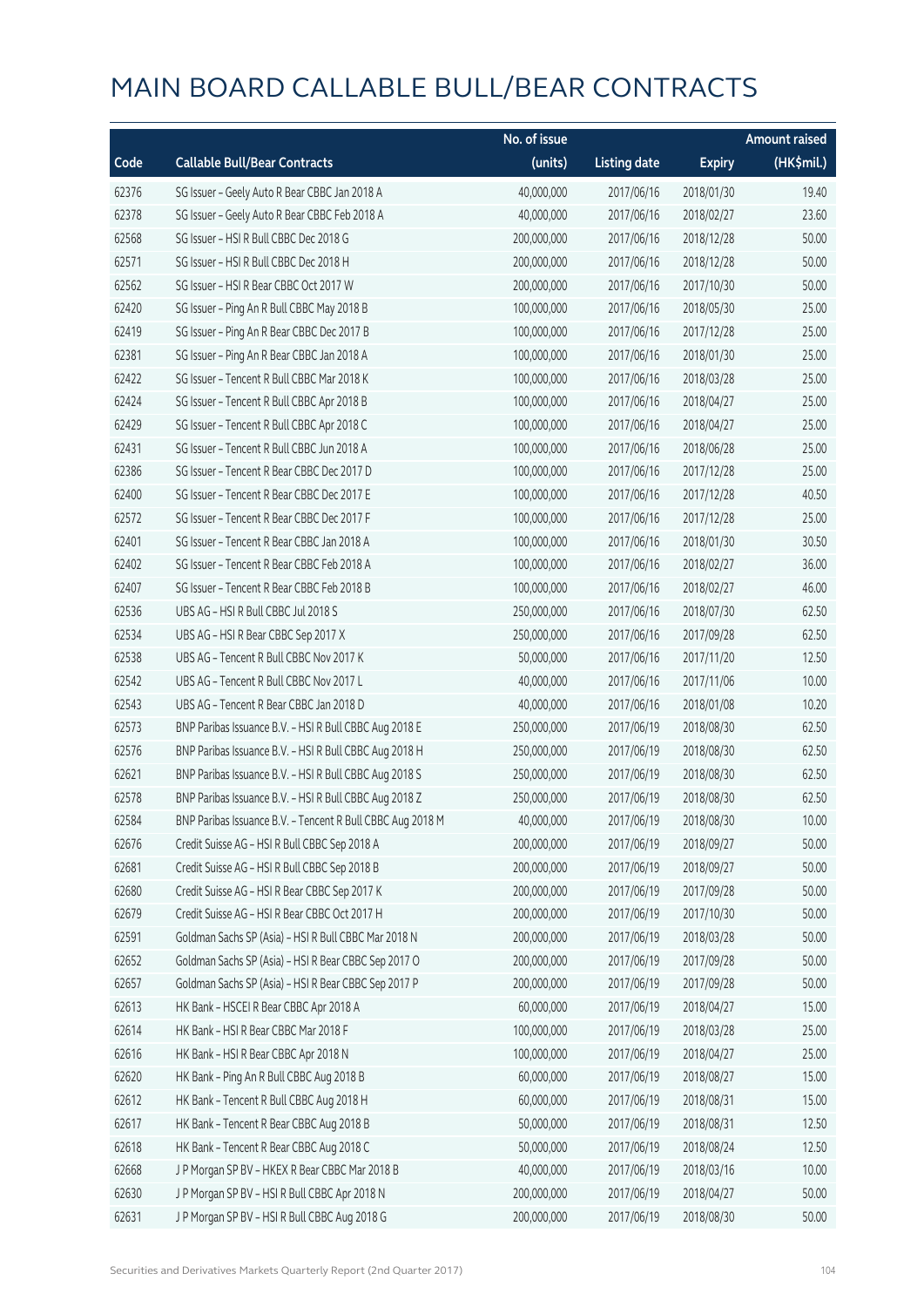|       |                                                            | No. of issue |                     |               | <b>Amount raised</b> |
|-------|------------------------------------------------------------|--------------|---------------------|---------------|----------------------|
| Code  | <b>Callable Bull/Bear Contracts</b>                        | (units)      | <b>Listing date</b> | <b>Expiry</b> | (HK\$mil.)           |
| 62671 | J P Morgan SP BV - HSI R Bear CBBC Sep 2017 I              | 200,000,000  | 2017/06/19          | 2017/09/28    | 50.00                |
| 62684 | J P Morgan SP BV - HSI R Bear CBBC Sep 2017 J              | 200,000,000  | 2017/06/19          | 2017/09/28    | 50.00                |
| 62667 | J P Morgan SP BV - Tencent R Bear CBBC Mar 2018 E          | 40,000,000   | 2017/06/19          | 2018/03/16    | 10.00                |
| 62669 | J P Morgan SP BV - Tencent R Bear CBBC Apr 2018 I          | 40,000,000   | 2017/06/19          | 2018/04/20    | 10.00                |
| 62605 | SG Issuer - CNOOC R Bull CBBC Mar 2018 A                   | 40,000,000   | 2017/06/19          | 2018/03/28    | 10.00                |
| 62603 | SG Issuer - CNOOC R Bear CBBC Jan 2018 A                   | 40,000,000   | 2017/06/19          | 2018/01/30    | 10.00                |
| 62643 | SG Issuer - Greatwall Motor R Bull CBBC Mar 2018 B         | 40,000,000   | 2017/06/19          | 2018/03/28    | 10.00                |
| 62644 | SG Issuer - HKEX R Bear CBBC Dec 2017 B                    | 100,000,000  | 2017/06/19          | 2017/12/28    | 25.00                |
| 62645 | SG Issuer - HKEX R Bear CBBC Jan 2018 B                    | 100,000,000  | 2017/06/19          | 2018/01/30    | 25.00                |
| 62664 | SG Issuer - HSI R Bull CBBC Dec 2018 I                     | 200,000,000  | 2017/06/19          | 2018/12/28    | 50.00                |
| 62666 | SG Issuer - HSI R Bull CBBC Dec 2018 J                     | 200,000,000  | 2017/06/19          | 2018/12/28    | 50.00                |
| 62659 | SG Issuer - HSI R Bear CBBC Sep 2017 L                     | 200,000,000  | 2017/06/19          | 2017/09/28    | 50.00                |
| 62661 | SG Issuer - HSI R Bear CBBC Oct 2017 X                     | 200,000,000  | 2017/06/19          | 2017/10/30    | 50.00                |
| 62662 | SG Issuer - HSI R Bear CBBC Oct 2017 Y                     | 200,000,000  | 2017/06/19          | 2017/10/30    | 50.00                |
| 62607 | SG Issuer - PetroChina R Bear CBBC Feb 2018 A              | 40,000,000   | 2017/06/19          | 2018/02/27    | 10.00                |
| 62611 | SG Issuer - Tencent R Bull CBBC Apr 2018 D                 | 100,000,000  | 2017/06/19          | 2018/04/27    | 25.00                |
| 62648 | SG Issuer - Tencent R Bear CBBC Feb 2018 C                 | 100,000,000  | 2017/06/19          | 2018/02/27    | 25.00                |
| 62637 | UBS AG - CC Bank R Bull CBBC Nov 2017 A                    | 100,000,000  | 2017/06/19          | 2017/11/06    | 25.00                |
| 62634 | UBS AG - HSI R Bull CBBC Jul 2018 T                        | 200,000,000  | 2017/06/19          | 2018/07/30    | 50.00                |
| 62633 | UBS AG - HSI R Bull CBBC Aug 2018 A                        | 200,000,000  | 2017/06/19          | 2018/08/30    | 50.00                |
| 62635 | UBS AG - HSI R Bear CBBC Sep 2017 Y                        | 200,000,000  | 2017/06/19          | 2017/09/28    | 50.00                |
| 62636 | UBS AG - HSI R Bear CBBC Sep 2017 Z                        | 200,000,000  | 2017/06/19          | 2017/09/28    | 50.00                |
| 62642 | UBS AG - Tencent R Bear CBBC Oct 2017 C                    | 50,000,000   | 2017/06/19          | 2017/10/30    | 12.50                |
| 62685 | BNP Paribas Issuance B.V. - HSI R Bear CBBC Feb 2018 N     | 250,000,000  | 2017/06/20          | 2018/02/27    | 62.50                |
| 62686 | BNP Paribas Issuance B.V. - Tencent R Bear CBBC Apr 2018 K | 40,000,000   | 2017/06/20          | 2018/04/27    | 10.00                |
| 62723 | Credit Suisse AG - Geely Auto R Bull CBBC Mar 2018 A       | 50,000,000   | 2017/06/20          | 2018/03/02    | 12.50                |
| 62720 | Credit Suisse AG - Galaxy Ent R Bull CBBC Mar 2018 B       | 50,000,000   | 2017/06/20          | 2018/03/09    | 12.50                |
| 62724 | Credit Suisse AG - HSI R Bull CBBC Mar 2018 N              | 200,000,000  | 2017/06/20          | 2018/03/28    | 50.00                |
| 62718 | Credit Suisse AG - HSI R Bull CBBC Aug 2018 T              | 200,000,000  | 2017/06/20          | 2018/08/30    | 50.00                |
| 62717 | Credit Suisse AG - HSI R Bear CBBC Sep 2017 S              | 200,000,000  | 2017/06/20          | 2017/09/28    | 50.00                |
| 62709 | Credit Suisse AG - HSI R Bear CBBC Oct 2017 I              | 200,000,000  | 2017/06/20          | 2017/10/30    | 50.00                |
| 62721 | Credit Suisse AG - Sands China R Bull CBBC May 2018 A      | 50,000,000   | 2017/06/20          | 2018/05/25    | 12.50                |
| 62719 | Credit Suisse AG - Tencent R Bear CBBC Jan 2018 C          | 50,000,000   | 2017/06/20          | 2018/01/12    | 12.50                |
| 62746 | Goldman Sachs SP (Asia) - HSI R Bull CBBC Mar 2018 O       | 200,000,000  | 2017/06/20          | 2018/03/28    | 50.00                |
| 62687 | HK Bank - Galaxy Ent R Bull CBBC Oct 2018 A                | 80,000,000   | 2017/06/20          | 2018/10/31    | 20.00                |
| 62688 | HK Bank - Galaxy Ent R Bear CBBC Jul 2018 C                | 40,000,000   | 2017/06/20          | 2018/07/30    | 10.00                |
| 62691 | HK Bank - Great Wall Motor R Bull CBBC Jun 2018 A          | 40,000,000   | 2017/06/20          | 2018/06/29    | 10.00                |
| 62690 | HK Bank - Great Wall Motor R Bull CBBC Jul 2018 C          | 40,000,000   | 2017/06/20          | 2018/07/31    | 12.00                |
| 62689 | HK Bank - HKEX R Bear CBBC Jan 2018 A                      | 40,000,000   | 2017/06/20          | 2018/01/31    | 10.00                |
| 62692 | HK Bank - HSI R Bull CBBC Aug 2018 I                       | 100,000,000  | 2017/06/20          | 2018/08/30    | 25.00                |
| 62733 | J P Morgan SP BV - Galaxy Ent R Bull CBBC May 2018 A       | 100,000,000  | 2017/06/20          | 2018/05/18    | 25.00                |
| 62732 | J P Morgan SP BV - Galaxy Ent R Bear CBBC Jan 2018 B       | 100,000,000  | 2017/06/20          | 2018/01/19    | 25.00                |
| 62728 | J P Morgan SP BV - HSI R Bull CBBC Aug 2018 A              | 200,000,000  | 2017/06/20          | 2018/08/30    | 50.00                |
| 62726 | J P Morgan SP BV - HSI R Bear CBBC Sep 2017 K              | 200,000,000  | 2017/06/20          | 2017/09/28    | 50.00                |
| 62730 | J P Morgan SP BV - HSI R Bear CBBC Sep 2017 L              | 200,000,000  | 2017/06/20          | 2017/09/28    | 50.00                |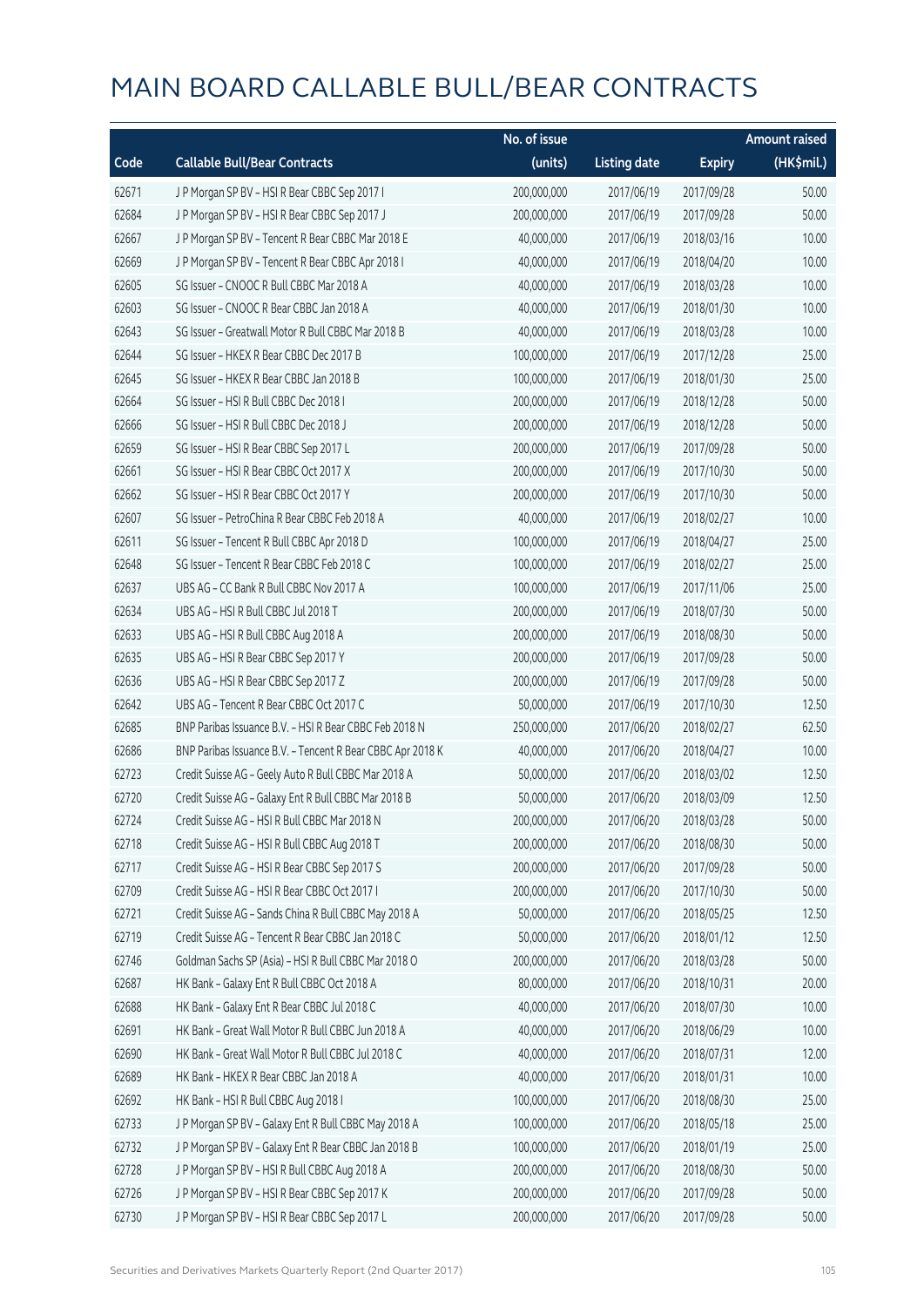|       |                                                             | No. of issue |                     |               | <b>Amount raised</b> |
|-------|-------------------------------------------------------------|--------------|---------------------|---------------|----------------------|
| Code  | <b>Callable Bull/Bear Contracts</b>                         | (units)      | <b>Listing date</b> | <b>Expiry</b> | (HK\$mil.)           |
| 62731 | J P Morgan SP BV - Tencent R Bull CBBC Nov 2017 W           | 40,000,000   | 2017/06/20          | 2017/11/17    | 10.00                |
| 62705 | Macquarie Bank Ltd. - HSBC R Bull CBBC Jun 2018 B           | 40,000,000   | 2017/06/20          | 2018/06/28    | 10.00                |
| 62703 | Macquarie Bank Ltd. - Ping An R Bull CBBC Jun 2018 A        | 40,000,000   | 2017/06/20          | 2018/06/28    | 10.00                |
| 62694 | SG Issuer - Galaxy R Bull CBBC Jun 2018 C                   | 100,000,000  | 2017/06/20          | 2018/06/28    | 25.00                |
| 62693 | SG Issuer - Galaxy R Bear CBBC Dec 2017 B                   | 100,000,000  | 2017/06/20          | 2017/12/28    | 25.00                |
| 62744 | SG Issuer - HSI R Bull CBBC Oct 2018 N                      | 200,000,000  | 2017/06/20          | 2018/10/30    | 50.00                |
| 62745 | SG Issuer - HSI R Bull CBBC Dec 2018 K                      | 200,000,000  | 2017/06/20          | 2018/12/28    | 50.00                |
| 62742 | SG Issuer - HSI R Bear CBBC Oct 2017 A                      | 200,000,000  | 2017/06/20          | 2017/10/30    | 50.00                |
| 62741 | SG Issuer - HSI R Bear CBBC Oct 2017 Z                      | 200,000,000  | 2017/06/20          | 2017/10/30    | 50.00                |
| 62698 | SG Issuer - Lenovo R Bull CBBC May 2018 A                   | 40,000,000   | 2017/06/20          | 2018/05/30    | 10.00                |
| 62702 | SG Issuer - Sands R Bull CBBC May 2018 A                    | 100,000,000  | 2017/06/20          | 2018/05/30    | 25.00                |
| 62738 | UBS AG - HSI R Bull CBBC Sep 2018 L                         | 250,000,000  | 2017/06/20          | 2018/09/27    | 62.50                |
| 62734 | UBS AG - HSI R Bear CBBC Sep 2017 J                         | 250,000,000  | 2017/06/20          | 2017/09/28    | 62.50                |
| 62735 | UBS AG - HSI R Bear CBBC Sep 2017 K                         | 200,000,000  | 2017/06/20          | 2017/09/28    | 50.00                |
| 62736 | UBS AG - Tencent R Bear CBBC Oct 2017 D                     | 50,000,000   | 2017/06/20          | 2017/10/16    | 12.50                |
| 62772 | Credit Suisse AG - HSI R Bull CBBC Mar 2018 O               | 300,000,000  | 2017/06/21          | 2018/03/28    | 75.00                |
| 62766 | Credit Suisse AG - HSI R Bear CBBC Sep 2017 U               | 200,000,000  | 2017/06/21          | 2017/09/28    | 50.00                |
| 62769 | Credit Suisse AG - Tencent R Bull CBBC Feb 2018 J           | 50,000,000   | 2017/06/21          | 2018/02/08    | 12.50                |
| 62786 | Goldman Sachs SP (Asia) - HSI R Bull CBBC Aug 2018 R        | 200,000,000  | 2017/06/21          | 2018/08/30    | 50.00                |
| 62765 | Goldman Sachs SP (Asia) - HSI R Bear CBBC Sep 2017 Q        | 200,000,000  | 2017/06/21          | 2017/09/28    | 50.00                |
| 62754 | HK Bank - BOCL R Bear CBBC Apr 2018 C                       | 40,000,000   | 2017/06/21          | 2018/04/30    | 10.00                |
| 62752 | HK Bank - CC Bank R Bear CBBC Apr 2018 B                    | 40,000,000   | 2017/06/21          | 2018/04/30    | 10.00                |
| 62751 | HK Bank - Sands China R Bull CBBC Aug 2018 C                | 80,000,000   | 2017/06/21          | 2018/08/06    | 20.00                |
| 62758 | HK Bank - Tencent R Bull CBBC Aug 2018 I                    | 60,000,000   | 2017/06/21          | 2018/08/20    | 15.00                |
| 62764 | HK Bank - Tencent R Bull CBBC Aug 2018 J                    | 60,000,000   | 2017/06/21          | 2018/08/13    | 15.00                |
| 62784 | J P Morgan SP BV - HSI R Bull CBBC Sep 2018 D               | 200,000,000  | 2017/06/21          | 2018/09/27    | 50.00                |
| 62783 | J P Morgan SP BV - HSI R Bear CBBC Sep 2017 M               | 200,000,000  | 2017/06/21          | 2017/09/28    | 50.00                |
| 62785 | J P Morgan SP BV - Tencent R Bull CBBC Nov 2017 X           | 40,000,000   | 2017/06/21          | 2017/11/17    | 10.00                |
| 62748 | Macquarie Bank Ltd. - Tencent R Bull CBBC Jan 2018 B        | 40,000,000   | 2017/06/21          | 2018/01/31    | 10.00                |
| 62747 | Macquarie Bank Ltd. - Tencent R Bear CBBC Jan 2018 B        | 34,000,000   | 2017/06/21          | 2018/01/31    | 10.03                |
| 62787 | SG Issuer - HSI R Bull CBBC Dec 2018 L                      | 200,000,000  | 2017/06/21          | 2018/12/28    | 50.00                |
| 62774 | UBS AG - HSI R Bull CBBC Sep 2018 M                         | 200,000,000  | 2017/06/21          | 2018/09/27    | 50.00                |
| 62779 | UBS AG - HSI R Bear CBBC Sep 2017 L                         | 200,000,000  | 2017/06/21          | 2017/09/28    | 50.00                |
| 62776 | UBS AG - Ping An R Bull CBBC Feb 2018 A                     | 50,000,000   | 2017/06/21          | 2018/02/05    | 12.50                |
| 62781 | UBS AG - Tencent R Bull CBBC Feb 2018 B                     | 40,000,000   | 2017/06/21          | 2018/02/05    | 10.00                |
| 62795 | BNP Paribas Issuance B.V. - HSCEI R Bull CBBC Aug 2018 J    | 100,000,000  | 2017/06/22          | 2018/08/30    | 25.00                |
| 62796 | BNP Paribas Issuance B.V. - HSCEI R Bear CBBC Feb 2018 M    | 100,000,000  | 2017/06/22          | 2018/02/27    | 25.00                |
| 62797 | BNP Paribas Issuance B.V. - HSI R Bull CBBC Sep 2018 A      | 250,000,000  | 2017/06/22          | 2018/09/27    | 62.50                |
| 62830 | Credit Suisse AG - HKEX R Bear CBBC Jan 2018 A              | 50,000,000   | 2017/06/22          | 2018/01/12    | 12.50                |
| 62835 | Credit Suisse AG - HSCEI R Bear CBBC Oct 2017 B             | 100,000,000  | 2017/06/22          | 2017/10/30    | 25.00                |
| 62829 | Credit Suisse AG - HSI R Bull CBBC Mar 2018 P               | 200,000,000  | 2017/06/22          | 2018/03/28    | 50.00                |
| 62827 | Credit Suisse AG - HSI R Bull CBBC Aug 2018 U               | 200,000,000  | 2017/06/22          | 2018/08/30    | 50.00                |
| 62834 | Credit Suisse AG - HSI R Bear CBBC Oct 2017 J               | 200,000,000  | 2017/06/22          | 2017/10/30    | 50.00                |
| 62825 | Bank of East Asia - Great Wall Motor R Bull CBBC Jul 2018 A | 30,000,000   | 2017/06/22          | 2018/07/04    | 10.20                |
| 62822 | Bank of East Asia - HKEX R Bull CBBC Jul 2018 A             | 40,000,000   | 2017/06/22          | 2018/07/04    | 10.00                |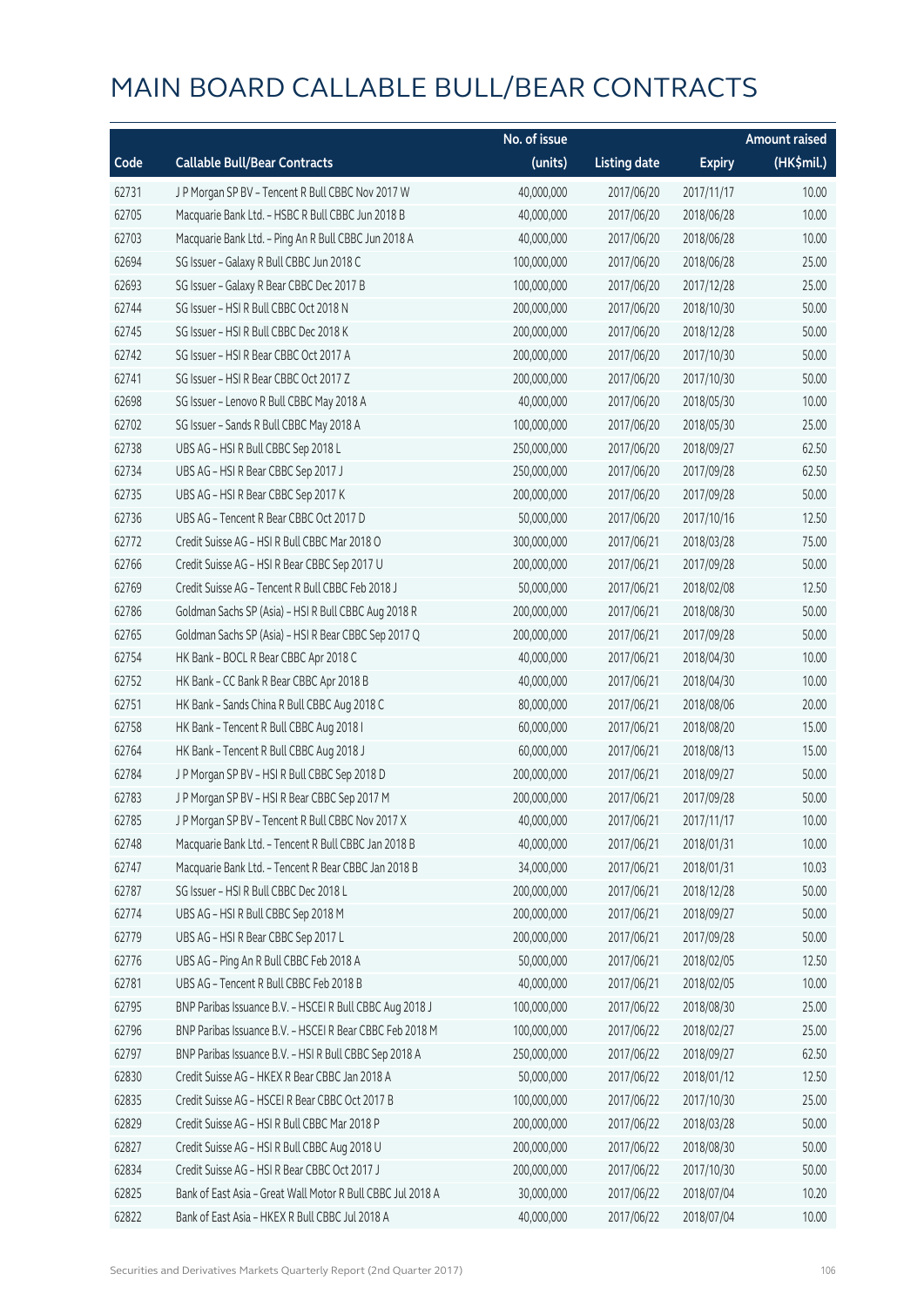|       |                                                      | No. of issue |                     |               | <b>Amount raised</b> |
|-------|------------------------------------------------------|--------------|---------------------|---------------|----------------------|
| Code  | <b>Callable Bull/Bear Contracts</b>                  | (units)      | <b>Listing date</b> | <b>Expiry</b> | (HK\$mil.)           |
| 62823 | Bank of East Asia - Ping An R Bull CBBC Jul 2018 A   | 16,000,000   | 2017/06/22          | 2018/07/04    | 10.40                |
| 62817 | Bank of East Asia - Tencent R Bull CBBC Jul 2018 A   | 40,000,000   | 2017/06/22          | 2018/07/04    | 10.00                |
| 62860 | Goldman Sachs SP (Asia) - HSI R Bull CBBC Mar 2018 P | 200,000,000  | 2017/06/22          | 2018/03/28    | 50.00                |
| 62791 | Goldman Sachs SP (Asia) - HSI R Bull CBBC Aug 2018 T | 200,000,000  | 2017/06/22          | 2018/08/30    | 50.00                |
| 62856 | Goldman Sachs SP (Asia) - HSI R Bear CBBC Sep 2017 R | 200,000,000  | 2017/06/22          | 2017/09/28    | 50.00                |
| 62807 | HK Bank - Geely Auto R Bear CBBC Aug 2018 B          | 40,000,000   | 2017/06/22          | 2018/08/06    | 10.00                |
| 62805 | HK Bank - Galaxy Ent R Bear CBBC May 2018 A          | 40,000,000   | 2017/06/22          | 2018/05/07    | 10.00                |
| 62813 | HK Bank - HSCEI R Bear CBBC Apr 2018 B               | 50,000,000   | 2017/06/22          | 2018/04/27    | 12.50                |
| 62812 | HK Bank - HSI R Bear CBBC Apr 2018 O                 | 100,000,000  | 2017/06/22          | 2018/04/27    | 25.00                |
| 62810 | HK Bank - Ping An R Bear CBBC May 2018 B             | 40,000,000   | 2017/06/22          | 2018/05/07    | 10.00                |
| 62840 | J P Morgan SP BV - HKEX R Bear CBBC Feb 2018 B       | 40,000,000   | 2017/06/22          | 2018/02/15    | 10.00                |
| 62836 | J P Morgan SP BV - HSI R Bull CBBC Aug 2018 E        | 200,000,000  | 2017/06/22          | 2018/08/30    | 50.00                |
| 62837 | J P Morgan SP BV - HSI R Bull CBBC Sep 2018 E        | 200,000,000  | 2017/06/22          | 2018/09/27    | 50.00                |
| 62841 | J P Morgan SP BV - HSI R Bear CBBC Sep 2017 N        | 200,000,000  | 2017/06/22          | 2017/09/28    | 50.00                |
| 62845 | J P Morgan SP BV - HSI R Bear CBBC Sep 2017 O        | 200,000,000  | 2017/06/22          | 2017/09/28    | 50.00                |
| 62839 | J P Morgan SP BV - Tencent R Bull CBBC Oct 2017 U    | 40,000,000   | 2017/06/22          | 2017/10/20    | 10.00                |
| 62800 | Macquarie Bank Ltd. - Tencent R Bull CBBC Jan 2018 C | 38,000,000   | 2017/06/22          | 2018/01/31    | 10.03                |
| 62798 | Macquarie Bank Ltd. - Tencent R Bear CBBC Jan 2018 C | 33,000,000   | 2017/06/22          | 2018/01/31    | 10.03                |
| 62814 | SG Issuer - HSCEI R Bear CBBC Feb 2018 B             | 200,000,000  | 2017/06/22          | 2018/02/27    | 50.00                |
| 62815 | SG Issuer - HSCEI R Bear CBBC Mar 2018 A             | 200,000,000  | 2017/06/22          | 2018/03/28    | 50.00                |
| 62866 | SG Issuer - HSI R Bull CBBC Oct 2018 J               | 200,000,000  | 2017/06/22          | 2018/10/30    | 50.00                |
| 62868 | SG Issuer - HSI R Bull CBBC Nov 2018 N               | 200,000,000  | 2017/06/22          | 2018/11/29    | 50.00                |
| 62862 | SG Issuer - HSI R Bear CBBC Sep 2017 M               | 200,000,000  | 2017/06/22          | 2017/09/28    | 50.00                |
| 62863 | SG Issuer - HSI R Bear CBBC Sep 2017 N               | 200,000,000  | 2017/06/22          | 2017/09/28    | 50.00                |
| 62865 | SG Issuer - HSI R Bear CBBC Oct 2017 B               | 200,000,000  | 2017/06/22          | 2017/10/30    | 50.00                |
| 62826 | SG Issuer - Ping An R Bear CBBC Dec 2017 C           | 100,000,000  | 2017/06/22          | 2017/12/28    | 25.00                |
| 62848 | UBS AG - HSI R Bull CBBC Feb 2018 M                  | 250,000,000  | 2017/06/22          | 2018/02/27    | 62.50                |
| 62852 | UBS AG - HSI R Bull CBBC Jul 2018 U                  | 200,000,000  | 2017/06/22          | 2018/07/30    | 50.00                |
| 62854 | UBS AG - HSI R Bear CBBC Sep 2017 M                  | 250,000,000  | 2017/06/22          | 2017/09/28    | 62.50                |
| 62855 | UBS AG - HSI R Bear CBBC Sep 2017 O                  | 200,000,000  | 2017/06/22          | 2017/09/28    | 50.00                |
| 62895 | Credit Suisse AG - Geely Auto R Bear CBBC Feb 2018 B | 50,000,000   | 2017/06/23          | 2018/02/09    | 12.50                |
| 62897 | Credit Suisse AG - HSBC R Bull CBBC Jan 2018 E       | 50,000,000   | 2017/06/23          | 2018/01/19    | 12.50                |
| 62894 | Credit Suisse AG - HSI R Bull CBBC Mar 2018 Q        | 200,000,000  | 2017/06/23          | 2018/03/28    | 50.00                |
| 62899 | Credit Suisse AG - HSI R Bear CBBC Sep 2017 J        | 200,000,000  | 2017/06/23          | 2017/09/28    | 50.00                |
| 62903 | Goldman Sachs SP (Asia) - HSI R Bull CBBC Aug 2018 B | 200,000,000  | 2017/06/23          | 2018/08/30    | 50.00                |
| 62905 | Goldman Sachs SP (Asia) - HSI R Bear CBBC Sep 2017 S | 200,000,000  | 2017/06/23          | 2017/09/28    | 50.00                |
| 62871 | HK Bank - CNOOC R Bull CBBC Oct 2018 A               | 50,000,000   | 2017/06/23          | 2018/10/15    | 12.50                |
| 62875 | HK Bank - CNOOC R Bear CBBC Jul 2018 A               | 40,000,000   | 2017/06/23          | 2018/07/16    | 10.00                |
| 62869 | HK Bank - HSI R Bull CBBC Apr 2018 D                 | 100,000,000  | 2017/06/23          | 2018/04/27    | 25.00                |
| 62870 | HK Bank - Tencent R Bull CBBC Jul 2018 W             | 50,000,000   | 2017/06/23          | 2018/07/16    | 12.50                |
| 62901 | J P Morgan SP BV - HSI R Bear CBBC Sep 2017 P        | 200,000,000  | 2017/06/23          | 2017/09/28    | 50.00                |
| 62883 | Macquarie Bank Ltd. - HSI R Bull CBBC Jul 2018 B     | 40,000,000   | 2017/06/23          | 2018/07/30    | 10.00                |
| 62890 | Macquarie Bank Ltd. - HSI R Bull CBBC Jul 2018 C     | 40,000,000   | 2017/06/23          | 2018/07/30    | 10.00                |
| 62886 | Macquarie Bank Ltd. - HSI R Bear CBBC Jul 2018 D     | 40,000,000   | 2017/06/23          | 2018/07/30    | 10.00                |
| 62880 | Macquarie Bank Ltd. - Tencent R Bull CBBC Jan 2018 D | 27,000,000   | 2017/06/23          | 2018/01/31    | 10.04                |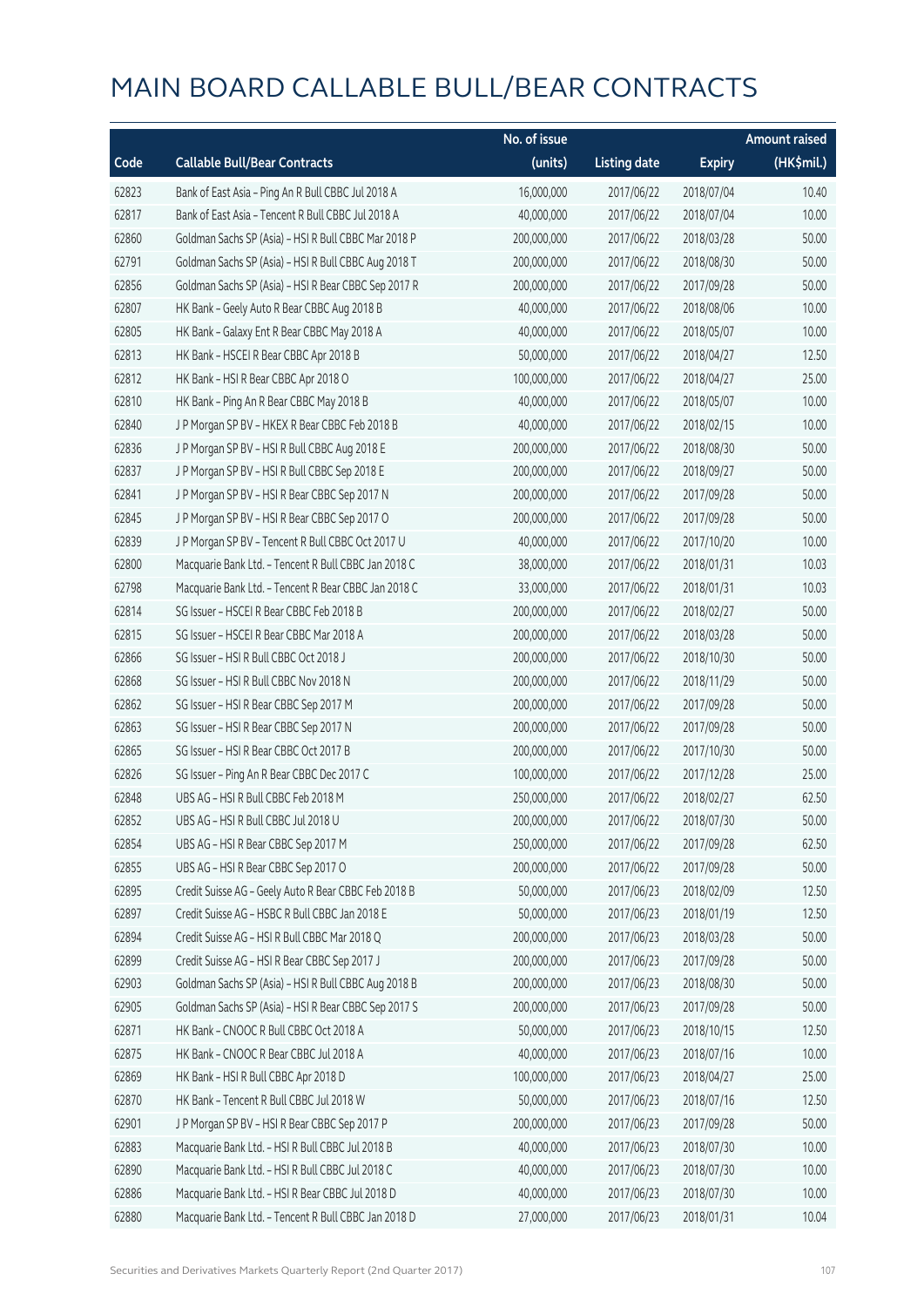|       |                                                            | No. of issue |                     |               | <b>Amount raised</b> |
|-------|------------------------------------------------------------|--------------|---------------------|---------------|----------------------|
| Code  | <b>Callable Bull/Bear Contracts</b>                        | (units)      | <b>Listing date</b> | <b>Expiry</b> | (HK\$mil.)           |
| 62881 | Macquarie Bank Ltd. - Tencent R Bear CBBC Jan 2018 D       | 27,000,000   | 2017/06/23          | 2018/01/31    | 10.02                |
| 62893 | SG Issuer - CP&CC R Bull CBBC Mar 2018 A                   | 40,000,000   | 2017/06/23          | 2018/03/28    | 10.00                |
| 62912 | SG Issuer - HSI R Bull CBBC Oct 2018 Y                     | 200,000,000  | 2017/06/23          | 2018/10/30    | 50.00                |
| 62911 | SG Issuer - HSI R Bear CBBC Sep 2017 T                     | 200,000,000  | 2017/06/23          | 2017/09/28    | 50.00                |
| 62907 | UBS AG - HSI R Bull CBBC Aug 2018 B                        | 250,000,000  | 2017/06/23          | 2018/08/30    | 62.50                |
| 62906 | UBS AG - HSI R Bear CBBC Sep 2017 P                        | 250,000,000  | 2017/06/23          | 2017/09/28    | 62.50                |
| 62968 | Credit Suisse AG - HSI R Bull CBBC Mar 2018 R              | 200,000,000  | 2017/06/26          | 2018/03/28    | 50.00                |
| 62966 | Credit Suisse AG - HSI R Bull CBBC Sep 2018 C              | 200,000,000  | 2017/06/26          | 2018/09/27    | 50.00                |
| 62958 | Credit Suisse AG - HSI R Bear CBBC Sep 2017 M              | 200,000,000  | 2017/06/26          | 2017/09/28    | 50.00                |
| 62959 | Credit Suisse AG - HSI R Bear CBBC Oct 2017 K              | 200,000,000  | 2017/06/26          | 2017/10/30    | 50.00                |
| 62983 | Goldman Sachs SP (Asia) - HSI R Bull CBBC Aug 2018 I       | 200,000,000  | 2017/06/26          | 2018/08/30    | 50.00                |
| 62913 | Goldman Sachs SP (Asia) - HSI R Bear CBBC Sep 2017 T       | 200,000,000  | 2017/06/26          | 2017/09/28    | 50.00                |
| 62997 | Goldman Sachs SP (Asia) - HSI R Bear CBBC Sep 2017 U       | 200,000,000  | 2017/06/26          | 2017/09/28    | 50.00                |
| 62915 | HK Bank - HKEX R Bull CBBC Jun 2018 B                      | 50,000,000   | 2017/06/26          | 2018/06/25    | 12.50                |
| 62914 | HK Bank - HKEX R Bull CBBC Jul 2018 G                      | 50,000,000   | 2017/06/26          | 2018/07/03    | 12.50                |
| 62931 | HK Bank - HSCEI R Bull CBBC Apr 2018 A                     | 60,000,000   | 2017/06/26          | 2018/04/27    | 15.00                |
| 62925 | HK Bank - HSI R Bull CBBC Apr 2018 E                       | 100,000,000  | 2017/06/26          | 2018/04/27    | 25.00                |
| 62928 | HK Bank - HSI R Bear CBBC Sep 2018 A                       | 100,000,000  | 2017/06/26          | 2018/09/27    | 25.00                |
| 62950 | J P Morgan SP BV - HKEX R Bull CBBC Nov 2017 P             | 40,000,000   | 2017/06/26          | 2017/11/17    | 10.00                |
| 62944 | J P Morgan SP BV - HSI R Bull CBBC Aug 2018 M              | 200,000,000  | 2017/06/26          | 2018/08/30    | 50.00                |
| 62946 | J P Morgan SP BV - HSI R Bull CBBC Sep 2018 F              | 200,000,000  | 2017/06/26          | 2018/09/27    | 50.00                |
| 62948 | J P Morgan SP BV - Tencent R Bull CBBC Oct 2017 V          | 40,000,000   | 2017/06/26          | 2017/10/20    | 10.00                |
| 62938 | Macquarie Bank Ltd. - HSBC R Bull CBBC Jul 2018 A          | 40,000,000   | 2017/06/26          | 2018/07/30    | 10.00                |
| 62940 | Macquarie Bank Ltd. - HSBC R Bear CBBC Jul 2018 A          | 40,000,000   | 2017/06/26          | 2018/07/30    | 10.00                |
| 62943 | Macquarie Bank Ltd. - Ping An R Bull CBBC Jul 2018 A       | 40,000,000   | 2017/06/26          | 2018/07/30    | 10.00                |
| 62942 | Macquarie Bank Ltd. - Ping An R Bear CBBC Jul 2018 C       | 40,000,000   | 2017/06/26          | 2018/07/30    | 10.00                |
| 62933 | SG Issuer - AIA R Bull CBBC Mar 2018 A                     | 100,000,000  | 2017/06/26          | 2018/03/28    | 25.00                |
| 62988 | SG Issuer - HSI R Bull CBBC Sep 2018 F                     | 200,000,000  | 2017/06/26          | 2018/09/27    | 50.00                |
| 62990 | SG Issuer - HSI R Bull CBBC Nov 2018 O                     | 200,000,000  | 2017/06/26          | 2018/11/29    | 50.00                |
| 62984 | SG Issuer - HSI R Bear CBBC Sep 2017 U                     | 200,000,000  | 2017/06/26          | 2017/09/28    | 50.00                |
| 62987 | SG Issuer - HSI R Bear CBBC Sep 2017 W                     | 200,000,000  | 2017/06/26          | 2017/09/28    | 50.00                |
| 62937 | SG Issuer - Ping An R Bull CBBC Apr 2018 A                 | 100,000,000  | 2017/06/26          | 2018/04/27    | 25.00                |
| 62972 | UBS AG - HSI R Bull CBBC Jul 2018 V                        | 200,000,000  | 2017/06/26          | 2018/07/30    | 50.00                |
| 62971 | UBS AG - HSI R Bull CBBC Aug 2018 C                        | 250,000,000  | 2017/06/26          | 2018/08/30    | 62.50                |
| 62982 | UBS AG - HSI R Bull CBBC Sep 2018 N                        | 250,000,000  | 2017/06/26          | 2018/09/27    | 62.50                |
| 62969 | UBS AG - HSI R Bear CBBC Sep 2017 Q                        | 250,000,000  | 2017/06/26          | 2017/09/28    | 62.50                |
| 62970 | UBS AG - HSI R Bear CBBC Sep 2017 R                        | 200,000,000  | 2017/06/26          | 2017/09/28    | 50.00                |
| 63001 | BNP Paribas Issuance B.V. - HSI R Bull CBBC Aug 2018 E     | 250,000,000  | 2017/06/27          | 2018/08/30    | 62.50                |
| 63000 | BNP Paribas Issuance B.V. - HSI R Bull CBBC Aug 2018 R     | 250,000,000  | 2017/06/27          | 2018/08/30    | 62.50                |
| 63013 | BNP Paribas Issuance B.V. - Tencent R Bull CBBC Aug 2018 N | 40,000,000   | 2017/06/27          | 2018/08/30    | 10.00                |
| 63016 | BNP Paribas Issuance B.V. - Tencent R Bull CBBC Aug 2018 O | 40,000,000   | 2017/06/27          | 2018/08/30    | 10.00                |
| 63047 | Credit Suisse AG - AIA R Bull CBBC Dec 2017 D              | 50,000,000   | 2017/06/27          | 2017/12/28    | 12.50                |
| 63050 | Credit Suisse AG - AIA R Bear CBBC Dec 2017 C              | 50,000,000   | 2017/06/27          | 2017/12/22    | 12.50                |
| 63039 | Credit Suisse AG - HSI R Bull CBBC Aug 2018 X              | 200,000,000  | 2017/06/27          | 2018/08/30    | 50.00                |
| 63040 | Credit Suisse AG - HSI R Bear CBBC Oct 2017 L              | 200,000,000  | 2017/06/27          | 2017/10/30    | 50.00                |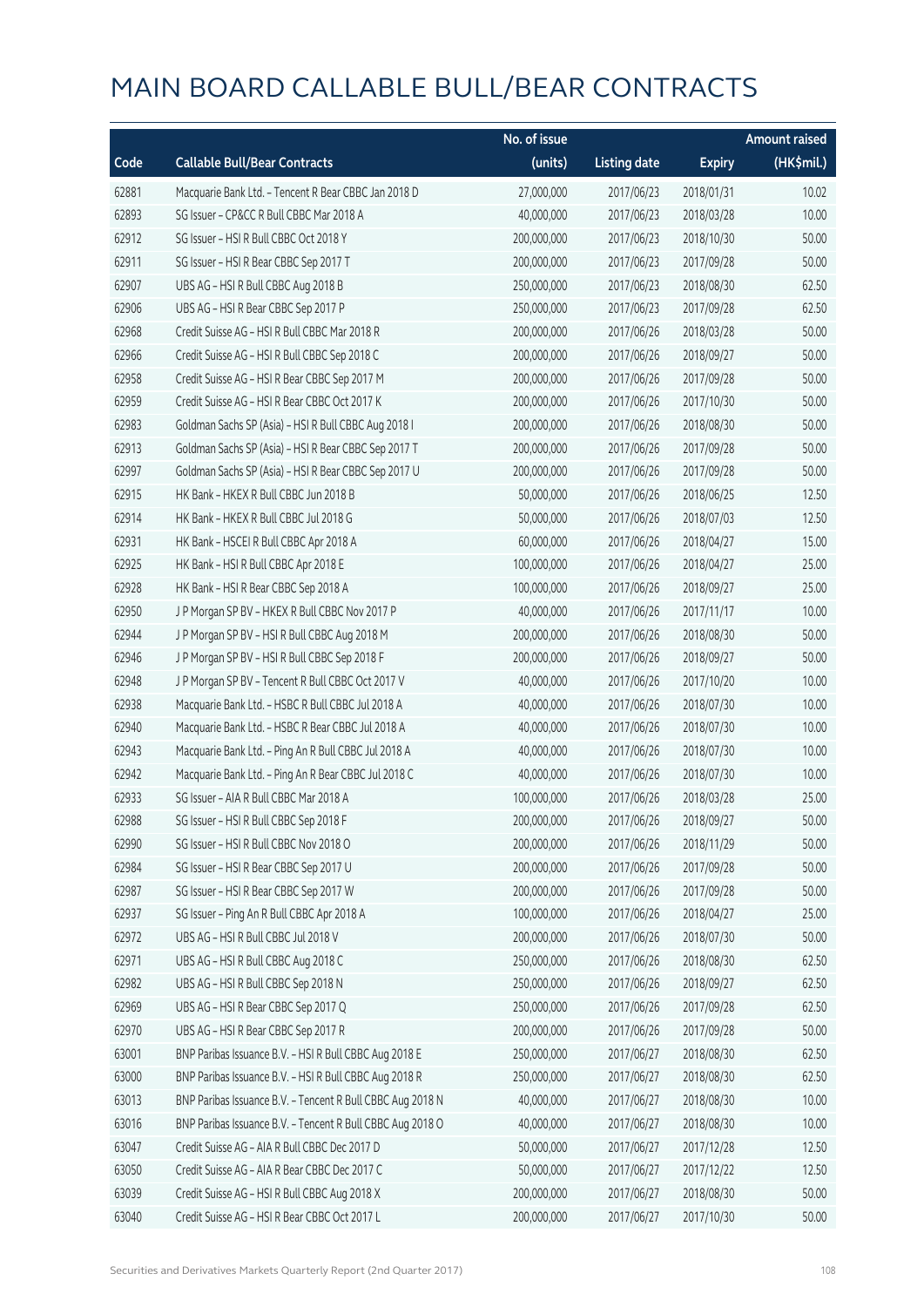|       |                                                            | No. of issue |                     |               | <b>Amount raised</b> |
|-------|------------------------------------------------------------|--------------|---------------------|---------------|----------------------|
| Code  | <b>Callable Bull/Bear Contracts</b>                        | (units)      | <b>Listing date</b> | <b>Expiry</b> | (HK\$mil.)           |
| 63041 | Credit Suisse AG - Tencent R Bull CBBC Feb 2018 K          | 50,000,000   | 2017/06/27          | 2018/02/02    | 12.50                |
| 63046 | Credit Suisse AG - Tencent R Bear CBBC Jan 2018 D          | 50,000,000   | 2017/06/27          | 2018/01/19    | 17.50                |
| 63023 | Bank of East Asia - Galaxy Ent R Bull CBBC Jun 2018 A      | 16,000,000   | 2017/06/27          | 2018/06/28    | 10.40                |
| 63017 | Bank of East Asia - Tencent R Bull CBBC Jun 2018 A         | 40,000,000   | 2017/06/27          | 2018/06/28    | 10.00                |
| 63019 | Bank of East Asia - Tencent R Bull CBBC Jun 2018 B         | 40,000,000   | 2017/06/27          | 2018/06/28    | 10.00                |
| 63020 | Bank of East Asia - Tencent R Bull CBBC Jun 2018 C         | 40,000,000   | 2017/06/27          | 2018/06/28    | 10.00                |
| 63022 | Bank of East Asia - Tencent R Bear CBBC Jun 2018 A         | 40,000,000   | 2017/06/27          | 2018/06/28    | 10.00                |
| 63038 | Goldman Sachs SP (Asia) - HSI R Bull CBBC Sep 2018 A       | 200,000,000  | 2017/06/27          | 2018/09/27    | 50.00                |
| 63079 | Goldman Sachs SP (Asia) - HSI R Bear CBBC Sep 2017 V       | 200,000,000  | 2017/06/27          | 2017/09/28    | 50.00                |
| 63082 | Goldman Sachs SP (Asia) - HSI R Bear CBBC Sep 2017 W       | 200,000,000  | 2017/06/27          | 2017/09/28    | 50.00                |
| 63028 | HK Bank - HSI R Bull CBBC Apr 2018 F                       | 100,000,000  | 2017/06/27          | 2018/04/27    | 25.00                |
| 63029 | HK Bank - HSI R Bear CBBC Jul 2018 E                       | 100,000,000  | 2017/06/27          | 2018/07/30    | 25.00                |
| 63027 | HK Bank - Tencent R Bull CBBC Jan 2018 J                   | 50,000,000   | 2017/06/27          | 2018/01/29    | 12.50                |
| 63026 | HK Bank - Tencent R Bull CBBC Feb 2018 B                   | 50,000,000   | 2017/06/27          | 2018/02/05    | 12.50                |
| 63024 | HK Bank - Tencent R Bull CBBC Mar 2018 O                   | 50,000,000   | 2017/06/27          | 2018/03/12    | 12.50                |
| 63056 | J P Morgan SP BV - HSI R Bull CBBC Sep 2018 G              | 200,000,000  | 2017/06/27          | 2018/09/27    | 50.00                |
| 63051 | J P Morgan SP BV - HSI R Bear CBBC Sep 2017 Q              | 200,000,000  | 2017/06/27          | 2017/09/28    | 50.00                |
| 63060 | J P Morgan SP BV - Tencent R Bull CBBC Oct 2017 W          | 40,000,000   | 2017/06/27          | 2017/10/20    | 10.00                |
| 63061 | J P Morgan SP BV - Tencent R Bear CBBC Feb 2018 D          | 40,000,000   | 2017/06/27          | 2018/02/15    | 10.00                |
| 63074 | SG Issuer - HSI R Bull CBBC Nov 2018 P                     | 200,000,000  | 2017/06/27          | 2018/11/29    | 50.00                |
| 63067 | SG Issuer - HSI R Bear CBBC Sep 2017 X                     | 200,000,000  | 2017/06/27          | 2017/09/28    | 50.00                |
| 63073 | SG Issuer - HSI R Bear CBBC Sep 2017 Y                     | 200,000,000  | 2017/06/27          | 2017/09/28    | 50.00                |
| 63015 | SG Issuer - Tencent R Bull CBBC Jun 2018 B                 | 100,000,000  | 2017/06/27          | 2018/06/28    | 25.00                |
| 63063 | UBS AG - HSCEI R Bull CBBC Oct 2018 A                      | 100,000,000  | 2017/06/27          | 2018/10/30    | 25.00                |
| 63062 | UBS AG - HSI R Bear CBBC Sep 2017 T                        | 250,000,000  | 2017/06/27          | 2017/09/28    | 62.50                |
| 63066 | UBS AG - Tencent R Bull CBBC Jan 2018 C                    | 50,000,000   | 2017/06/27          | 2018/01/22    | 12.50                |
| 63085 | BNP Paribas Issuance B.V. - HSI R Bull CBBC Aug 2018 H     | 250,000,000  | 2017/06/28          | 2018/08/30    | 62.50                |
| 63087 | BNP Paribas Issuance B.V. - HSI R Bear CBBC Feb 2018 K     | 250,000,000  | 2017/06/28          | 2018/02/27    | 62.50                |
| 63088 | BNP Paribas Issuance B.V. - HSI R Bear CBBC Feb 2018 R     | 250,000,000  | 2017/06/28          | 2018/02/27    | 62.50                |
| 63105 | BNP Paribas Issuance B.V. - Tencent R Bear CBBC Apr 2018 L | 40,000,000   | 2017/06/28          | 2018/04/27    | 10.00                |
| 63107 | BNP Paribas Issuance B.V. - Tencent R Bear CBBC Apr 2018 M | 40,000,000   | 2017/06/28          | 2018/04/27    | 10.00                |
| 63164 | Credit Suisse AG - HSI R Bull CBBC Mar 2018 S              | 200,000,000  | 2017/06/28          | 2018/03/28    | 50.00                |
| 63166 | Credit Suisse AG - HSI R Bull CBBC Aug 2018 C              | 200,000,000  | 2017/06/28          | 2018/08/30    | 50.00                |
| 63171 | Credit Suisse AG - HSI R Bear CBBC Sep 2017 N              | 200,000,000  | 2017/06/28          | 2017/09/28    | 50.00                |
| 63173 | Credit Suisse AG - HSI R Bear CBBC Oct 2017 M              | 200,000,000  | 2017/06/28          | 2017/10/30    | 50.00                |
| 63108 | Goldman Sachs SP (Asia) - HSI R Bull CBBC Aug 2018 R       | 200,000,000  | 2017/06/28          | 2018/08/30    | 50.00                |
| 63191 | Goldman Sachs SP (Asia) - HSI R Bear CBBC Sep 2017 X       | 200,000,000  | 2017/06/28          | 2017/09/28    | 50.00                |
| 63127 | HK Bank - AIA R Bull CBBC Jan 2018 D                       | 60,000,000   | 2017/06/28          | 2018/01/29    | 15.00                |
| 63131 | HK Bank - AIA R Bear CBBC Oct 2018 B                       | 40,000,000   | 2017/06/28          | 2018/10/22    | 10.00                |
| 63120 | HK Bank - HSI R Bull CBBC Mar 2018 C                       | 100,000,000  | 2017/06/28          | 2018/03/28    | 25.00                |
| 63118 | HK Bank - HSI R Bear CBBC Mar 2018 G                       | 100,000,000  | 2017/06/28          | 2018/03/28    | 25.00                |
| 63119 | HK Bank - HSI R Bear CBBC Mar 2018 H                       | 100,000,000  | 2017/06/28          | 2018/03/28    | 25.00                |
| 63116 | HK Bank - HSI R Bear CBBC Apr 2018 P                       | 150,000,000  | 2017/06/28          | 2018/04/27    | 37.50                |
| 63133 | HK Bank - PetCh R Bull CBBC Mar 2018 B                     | 50,000,000   | 2017/06/28          | 2018/03/12    | 12.50                |
| 63111 | HK Bank - PetCh R Bull CBBC Aug 2018 B                     | 50,000,000   | 2017/06/28          | 2018/08/06    | 12.50                |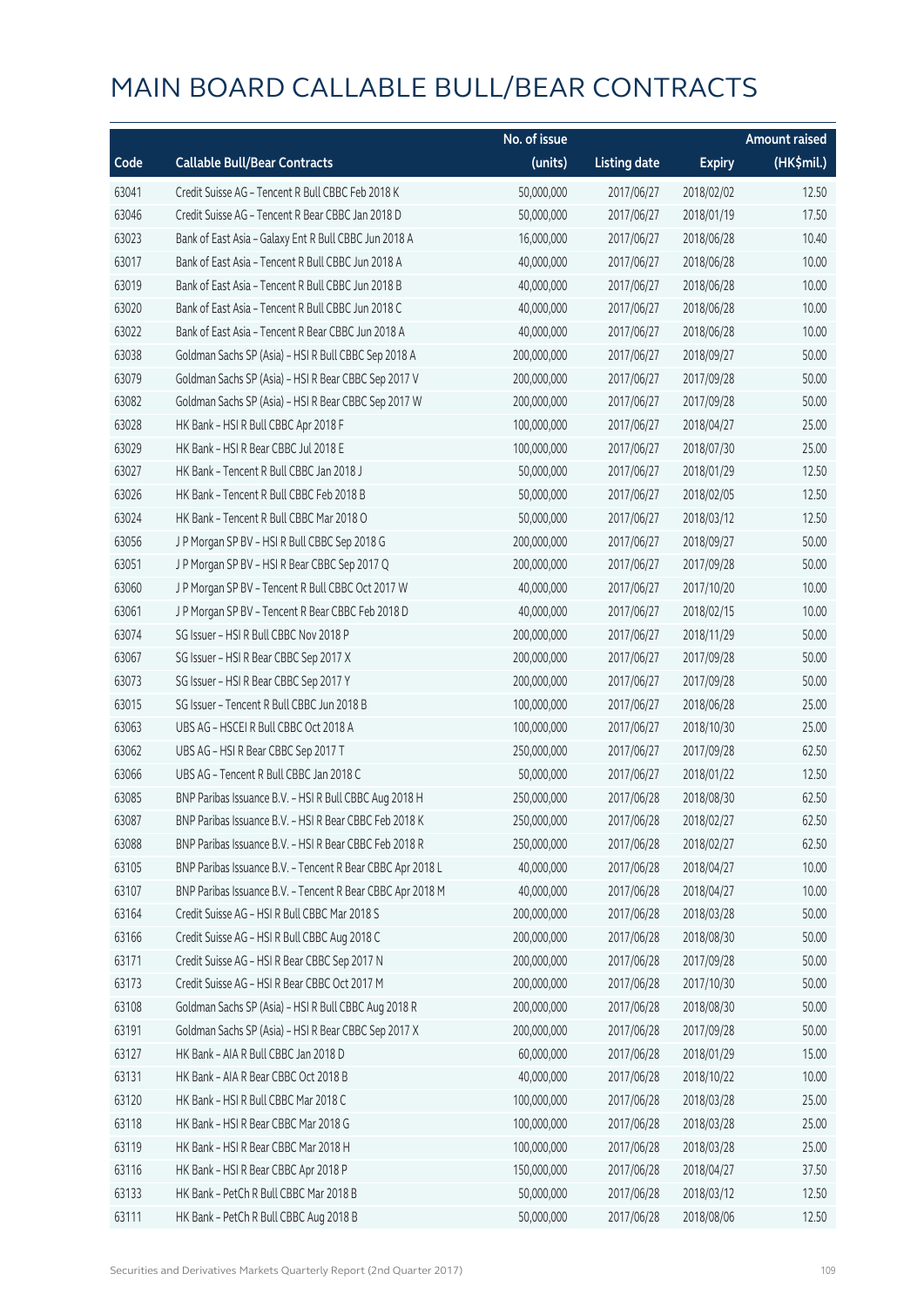|       |                                                      | No. of issue |                     |               | <b>Amount raised</b> |
|-------|------------------------------------------------------|--------------|---------------------|---------------|----------------------|
| Code  | <b>Callable Bull/Bear Contracts</b>                  | (units)      | <b>Listing date</b> | <b>Expiry</b> | (HK\$mil.)           |
| 63115 | HK Bank - PetCh R Bear CBBC Feb 2018 A               | 40,000,000   | 2017/06/28          | 2018/02/05    | 10.00                |
| 63189 | J P Morgan SP BV - HSI R Bull CBBC Sep 2018 H        | 200,000,000  | 2017/06/28          | 2018/09/27    | 50.00                |
| 63190 | J P Morgan SP BV - HSI R Bull CBBC Sep 2018 I        | 200,000,000  | 2017/06/28          | 2018/09/27    | 50.00                |
| 63134 | SG Issuer - China Life R Bull CBBC Mar 2018 A        | 40,000,000   | 2017/06/28          | 2018/03/28    | 10.00                |
| 63151 | SG Issuer - CSA50 R Bear CBBC Jan 2018 B             | 40,000,000   | 2017/06/28          | 2018/01/30    | 10.00                |
| 63183 | SG Issuer - HSI R Bull CBBC Oct 2018 N               | 200,000,000  | 2017/06/28          | 2018/10/30    | 50.00                |
| 63184 | SG Issuer - HSI R Bull CBBC Nov 2018 Q               | 200,000,000  | 2017/06/28          | 2018/11/29    | 50.00                |
| 63181 | SG Issuer - HSI R Bear CBBC Oct 2017 E               | 200,000,000  | 2017/06/28          | 2017/10/30    | 50.00                |
| 63182 | SG Issuer - HSI R Bear CBBC Oct 2017 H               | 200,000,000  | 2017/06/28          | 2017/10/30    | 50.00                |
| 63154 | SG Issuer - Sands R Bear CBBC Apr 2018 B             | 100,000,000  | 2017/06/28          | 2018/04/27    | 25.00                |
| 63158 | SG Issuer - Tencent R Bull CBBC Apr 2018 E           | 100,000,000  | 2017/06/28          | 2018/04/27    | 25.00                |
| 63159 | SG Issuer - Tencent R Bull CBBC Jun 2018 C           | 100,000,000  | 2017/06/28          | 2018/06/28    | 25.00                |
| 63157 | SG Issuer - Tencent R Bear CBBC Dec 2017 G           | 100,000,000  | 2017/06/28          | 2017/12/28    | 25.00                |
| 63174 | UBS AG - HSI R Bull CBBC Sep 2018 O                  | 250,000,000  | 2017/06/28          | 2018/09/27    | 62.50                |
| 63175 | UBS AG - HSI R Bear CBBC Sep 2017 U                  | 250,000,000  | 2017/06/28          | 2017/09/28    | 62.50                |
| 63180 | UBS AG - HSI R Bear CBBC Sep 2017 Y                  | 200,000,000  | 2017/06/28          | 2017/09/28    | 50.00                |
| 63268 | Credit Suisse AG - HSI R Bull CBBC Mar 2018 T        | 200,000,000  | 2017/06/29          | 2018/03/28    | 50.00                |
| 63276 | Credit Suisse AG - HSI R Bear CBBC Sep 2017 X        | 200,000,000  | 2017/06/29          | 2017/09/28    | 50.00                |
| 63267 | Goldman Sachs SP (Asia) - HSI R Bull CBBC Sep 2018 B | 200,000,000  | 2017/06/29          | 2018/09/27    | 50.00                |
| 63330 | Goldman Sachs SP (Asia) - HSI R Bull CBBC Sep 2018 C | 200,000,000  | 2017/06/29          | 2018/09/27    | 50.00                |
| 63325 | Goldman Sachs SP (Asia) - HSI R Bear CBBC Oct 2017 K | 200,000,000  | 2017/06/29          | 2017/10/30    | 50.00                |
| 63328 | Goldman Sachs SP (Asia) - HSI R Bear CBBC Oct 2017 L | 200,000,000  | 2017/06/29          | 2017/10/30    | 50.00                |
| 63224 | HK Bank - CSOP A50 ETF R Bull CBBC Jan 2018 G        | 50,000,000   | 2017/06/29          | 2018/01/29    | 12.50                |
| 63217 | HK Bank - CSOP A50 ETF R Bull CBBC Feb 2018 B        | 50,000,000   | 2017/06/29          | 2018/02/05    | 12.50                |
| 63193 | HK Bank - Geely Auto R Bull CBBC Jan 2018 D          | 40,000,000   | 2017/06/29          | 2018/01/29    | 10.00                |
| 63195 | HK Bank - Ping An R Bull CBBC Feb 2018 A             | 60,000,000   | 2017/06/29          | 2018/02/05    | 15.00                |
| 63207 | HK Bank - Tencent R Bull CBBC Mar 2018 P             | 40,000,000   | 2017/06/29          | 2018/03/26    | 10.00                |
| 63209 | HK Bank - Tencent R Bull CBBC Mar 2018 Q             | 40,000,000   | 2017/06/29          | 2018/03/19    | 10.00                |
| 63278 | J P Morgan SP BV - HSI R Bear CBBC Sep 2017 R        | 200,000,000  | 2017/06/29          | 2017/09/28    | 50.00                |
| 63284 | J P Morgan SP BV - HSI R Bear CBBC Sep 2017 S        | 200,000,000  | 2017/06/29          | 2017/09/28    | 50.00                |
| 63288 | J P Morgan SP BV - Tencent R Bull CBBC Nov 2017 Y    | 40,000,000   | 2017/06/29          | 2017/11/17    | 10.00                |
| 63264 | Macquarie Bank Ltd. - HSI R Bull CBBC Sep 2018 A     | 40,000,000   | 2017/06/29          | 2018/09/27    | 10.00                |
| 63258 | Macquarie Bank Ltd. - HSI R Bear CBBC Sep 2018 A     | 40,000,000   | 2017/06/29          | 2018/09/27    | 10.00                |
| 63259 | Macquarie Bank Ltd. - HSI R Bear CBBC Sep 2018 B     | 40,000,000   | 2017/06/29          | 2018/09/27    | 10.00                |
| 63262 | Macquarie Bank Ltd. - HSI R Bear CBBC Sep 2018 C     | 40,000,000   | 2017/06/29          | 2018/09/27    | 10.00                |
| 63239 | SG Issuer - CUni R Bull CBBC Apr 2018 B              | 40,000,000   | 2017/06/29          | 2018/04/27    | 10.00                |
| 63245 | SG Issuer - Geely Auto R Bull CBBC Mar 2018 B        | 40,000,000   | 2017/06/29          | 2018/03/28    | 10.00                |
| 63293 | SG Issuer - HSI R Bull CBBC Nov 2018 R               | 200,000,000  | 2017/06/29          | 2018/11/29    | 50.00                |
| 63289 | SG Issuer - HSI R Bear CBBC Oct 2017 J               | 200,000,000  | 2017/06/29          | 2017/10/30    | 50.00                |
| 63292 | SG Issuer - HSI R Bear CBBC Nov 2017 D               | 200,000,000  | 2017/06/29          | 2017/11/29    | 50.00                |
| 63321 | UBS AG - HSBC R Bull CBBC Jul 2018 A                 | 50,000,000   | 2017/06/29          | 2018/07/16    | 12.50                |
| 63312 | UBS AG - HSI R Bull CBBC Aug 2018 D                  | 200,000,000  | 2017/06/29          | 2018/08/30    | 50.00                |
| 63299 | UBS AG - HSI R Bear CBBC Sep 2017 J                  | 200,000,000  | 2017/06/29          | 2017/09/28    | 50.00                |
| 63301 | UBS AG - HSI R Bear CBBC Sep 2017 K                  | 250,000,000  | 2017/06/29          | 2017/09/28    | 62.50                |
| 63295 | UBS AG - HSI R Bear CBBC Sep 2017 Z                  | 250,000,000  | 2017/06/29          | 2017/09/28    | 62.50                |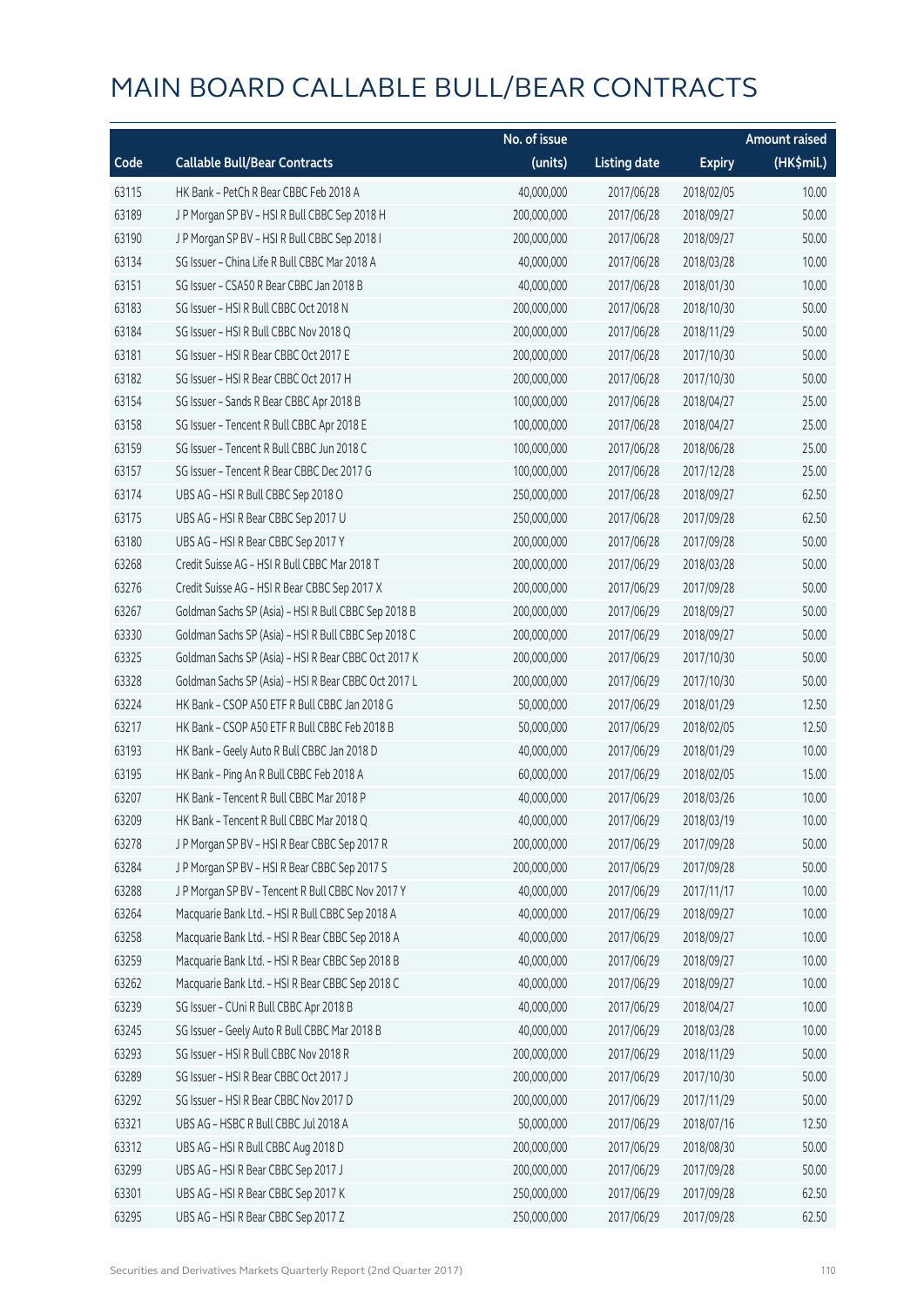|       |                                                         | No. of issue |                     |               | <b>Amount raised</b> |
|-------|---------------------------------------------------------|--------------|---------------------|---------------|----------------------|
| Code  | <b>Callable Bull/Bear Contracts</b>                     | (units)      | <b>Listing date</b> | <b>Expiry</b> | (HK\$mil.)           |
| 63319 | UBS AG - Petrochina R Bull CBBC Dec 2017 E              | 40,000,000   | 2017/06/29          | 2017/12/15    | 10.00                |
| 63318 | UBS AG - Petrochina R Bull CBBC Jan 2018 A              | 40,000,000   | 2017/06/29          | 2018/01/22    | 10.00                |
| 63313 | UBS AG - Tencent R Bull CBBC Oct 2017 D                 | 40,000,000   | 2017/06/29          | 2017/10/09    | 10.00                |
| 63374 | Credit Suisse AG - CUni R Bull CBBC Jan 2018 C          | 50,000,000   | 2017/06/30          | 2018/01/26    | 12.50                |
| 63376 | Credit Suisse AG - CSOP A50 ETF R Bull CBBC Feb 2018 B  | 50,000,000   | 2017/06/30          | 2018/02/23    | 12.50                |
| 63373 | Credit Suisse AG - HSBC R Bull CBBC Jan 2018 F          | 50,000,000   | 2017/06/30          | 2018/01/19    | 12.50                |
| 63369 | Credit Suisse AG - HSI R Bull CBBC Mar 2018 U           | 200,000,000  | 2017/06/30          | 2018/03/28    | 50.00                |
| 63371 | Credit Suisse AG - HSI R Bear CBBC Oct 2017 N           | 200,000,000  | 2017/06/30          | 2017/10/30    | 50.00                |
| 63345 | Goldman Sachs SP (Asia) - HSI R Bull CBBC Aug 2018 T    | 200,000,000  | 2017/06/30          | 2018/08/30    | 50.00                |
| 63350 | Goldman Sachs SP (Asia) - HSI R Bear CBBC Oct 2017 M    | 200,000,000  | 2017/06/30          | 2017/10/30    | 50.00                |
| 63336 | Haitong Int'l Sec - China Mobile R Bull CBBC Jun 2018 A | 60,000,000   | 2017/06/30          | 2018/06/26    | 15.00                |
| 63340 | Haitong Int'l Sec - CSOP A50 ETF R Bull CBBC Jun 2018 A | 40,000,000   | 2017/06/30          | 2018/06/22    | 10.00                |
| 63344 | Haitong Int'l Sec - Geely Auto R Bear CBBC Apr 2018 A   | 40,000,000   | 2017/06/30          | 2018/04/25    | 10.00                |
| 63343 | Haitong Int'l Sec - HSBC R Bull CBBC Jun 2018 A         | 60,000,000   | 2017/06/30          | 2018/06/21    | 15.00                |
| 63335 | Haitong Int'l Sec - Tencent R Bull CBBC Jun 2018 C      | 40,000,000   | 2017/06/30          | 2018/06/25    | 10.56                |
| 63378 | J P Morgan SP BV - HSI R Bull CBBC Sep 2018 J           | 200,000,000  | 2017/06/30          | 2018/09/27    | 50.00                |
| 63379 | J P Morgan SP BV - HSI R Bear CBBC Oct 2017 E           | 200,000,000  | 2017/06/30          | 2017/10/30    | 50.00                |
| 63381 | JP Morgan SP BV - HSIR Bear CBBC Oct 2017 F             | 200,000,000  | 2017/06/30          | 2017/10/30    | 50.00                |
| 63361 | UBS AG - HSBC R Bull CBBC Jun 2018 A                    | 50,000,000   | 2017/06/30          | 2018/06/25    | 12.50                |
| 63359 | UBS AG - HSI R Bull CBBC Aug 2018 E                     | 200,000,000  | 2017/06/30          | 2018/08/30    | 50.00                |
| 63353 | UBS AG - HSI R Bear CBBC Oct 2017 C                     | 250,000,000  | 2017/06/30          | 2017/10/30    | 62.50                |
| Total |                                                         |              |                     |               | 75,481.22            |

# Further issue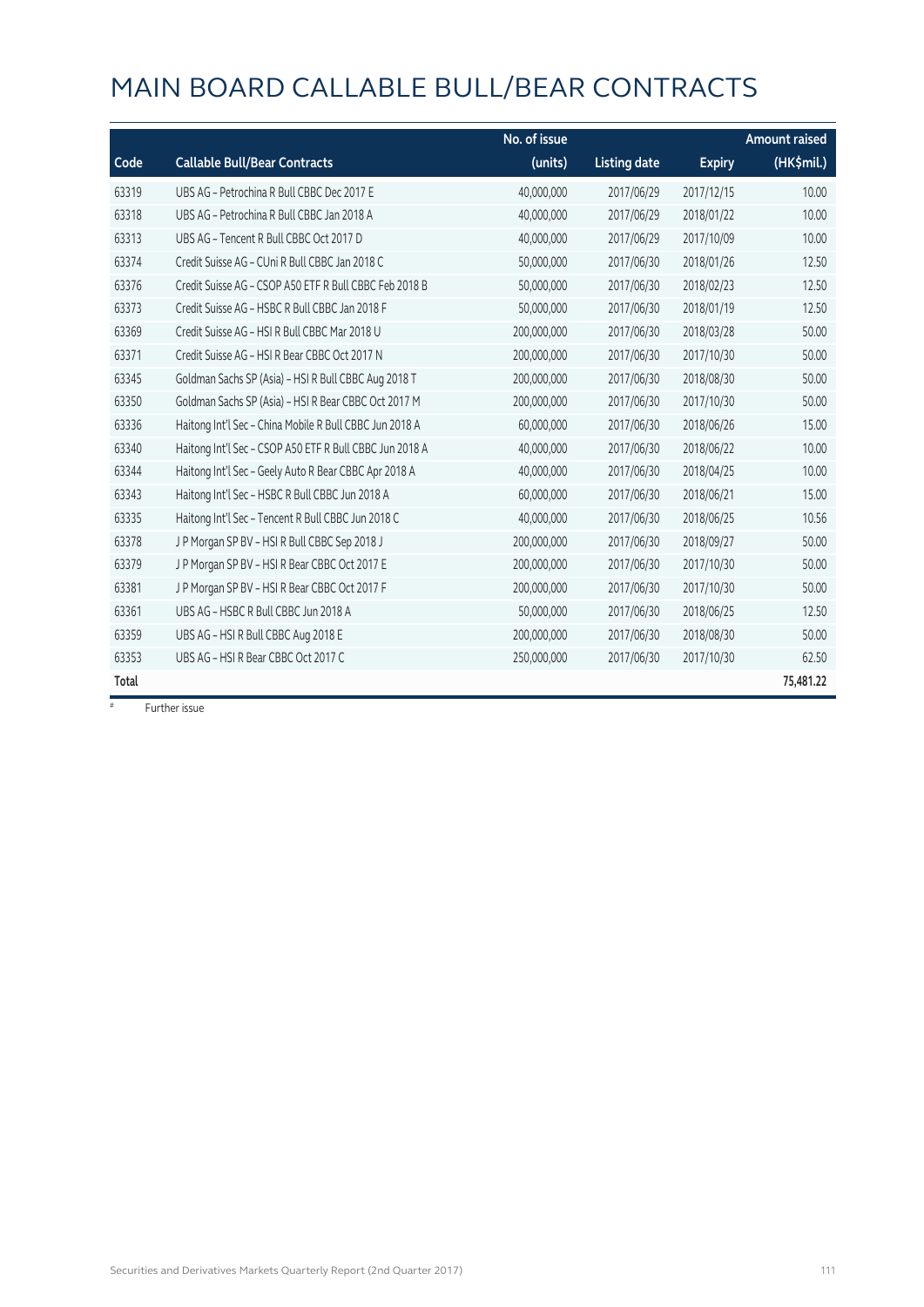# DR/ELI/TRADING ONLY STOCKS TRADING STATISTICS

### **Depositary Receipt Trading Statistics**

|      |                | No. of issues | Turnover value (HK\$ mil.) |
|------|----------------|---------------|----------------------------|
| 2016 | Q <sub>2</sub> | 4             | 54.20                      |
|      | Q3             |               | 22.02                      |
|      | Q4             |               | 12.84                      |
| 2017 | Q1             |               | 15.32                      |
|      | Q2             |               | 11.27                      |

## **Equity Linked Instrument Trading Statistics**

|      |                | No. of issues            | Turnover value (HK\$ mil.) |
|------|----------------|--------------------------|----------------------------|
| 2016 | Q <sub>2</sub> | $\overline{\phantom{0}}$ |                            |
|      | Q3             | $\overline{\phantom{0}}$ | -                          |
|      | Q4             | $\overline{\phantom{0}}$ | -                          |
| 2017 | 01             | $\overline{\phantom{0}}$ |                            |
|      | Ο2             | $\overline{\phantom{0}}$ | -                          |

#### **NASDAQ Stocks**

|      |                | No. of issues | Turnover value (HK\$ mil.) |
|------|----------------|---------------|----------------------------|
| 2016 | Q <sub>2</sub> | 6             | 0.10                       |
|      | Q3             | 6             | 0.29                       |
|      | Q4             | 6             | 0.03                       |
| 2017 | Q1             | 6             | 0.00                       |
|      | Q2             | 6             | 0.05                       |

#### **iShares**

|      |                | No. of issues | Turnover value (HK\$ mil.) |
|------|----------------|---------------|----------------------------|
| 2016 | Q2             |               | -                          |
|      | Q <sub>3</sub> |               | $\overline{\phantom{0}}$   |
|      | Q4             |               | $\overline{\phantom{0}}$   |
| 2017 | Q1             |               | -                          |
|      | Q <sub>2</sub> |               | $\overline{\phantom{0}}$   |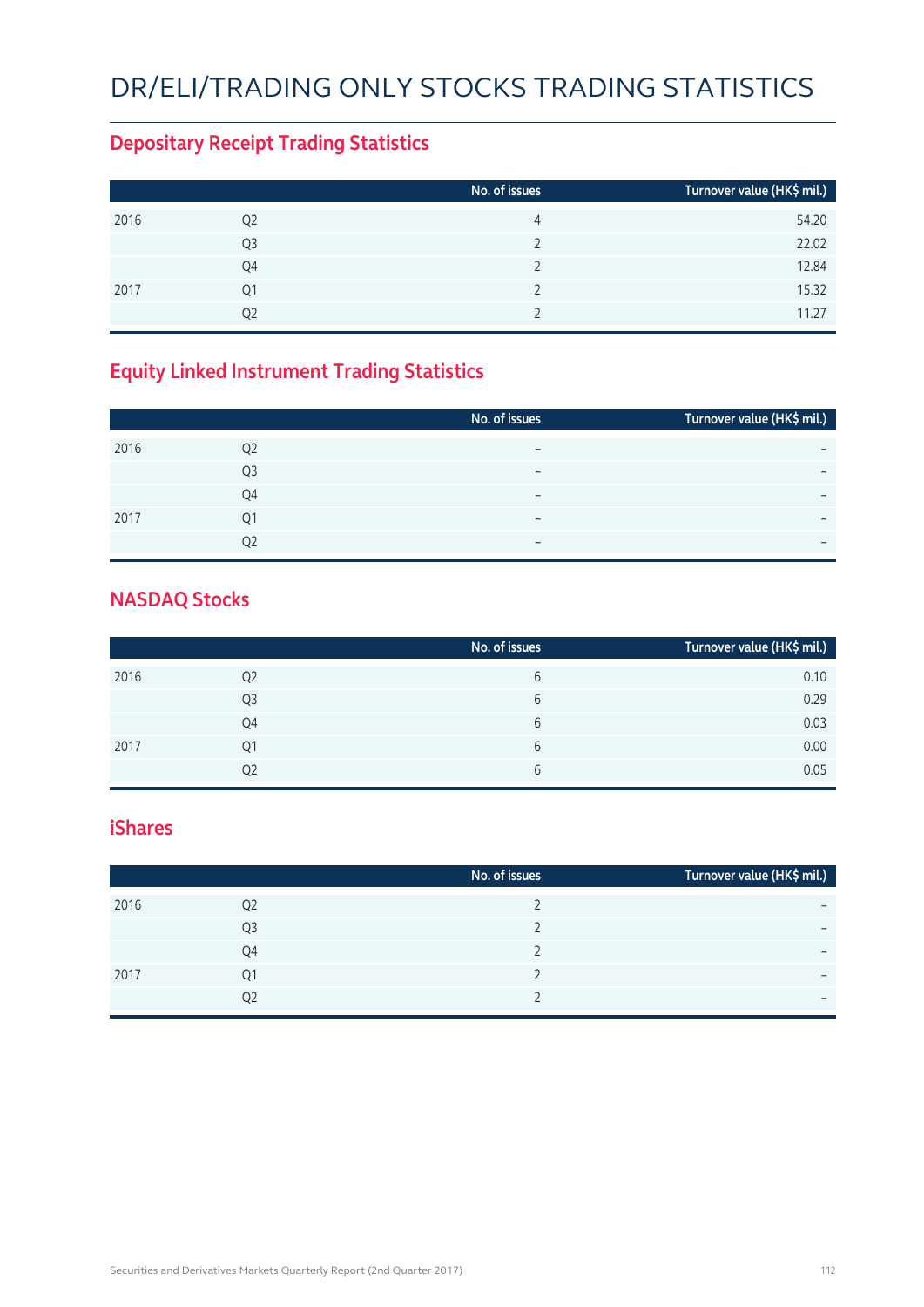### **Equity Turnover – GEM**

|      |    | Share (Mil. shs) | Value (HK\$ mil.) | No. of deals |
|------|----|------------------|-------------------|--------------|
| 2016 | Q2 | 107,905.65       | 31,516.06         | 917,745      |
|      | Q3 | 135,466.80       | 32,617.31         | 1,028,333    |
|      | Q4 | 101,583.21       | 26,606.56         | 769,681      |
| 2017 | Q1 | 97,529.59        | 28,022.82         | 829,314      |
|      | O2 | 144,624.15       | 42,516.37         | 1,348,433    |

## **Equity Trading Statistics – GEM**

|      |                | No. of<br>trading days | Average daily turnover<br>(HK\$ mil.) | Average value<br>per deal |
|------|----------------|------------------------|---------------------------------------|---------------------------|
| 2016 | Q <sub>2</sub> | 62                     | 508.32                                | 34,341                    |
|      | Q3             | 63                     | 517.74                                | 31,719                    |
|      | Q4             | 61                     | 436.17                                | 34,568                    |
| 2017 | Q1             | 62                     | 451.98                                | 33,790                    |
|      | Q <sub>2</sub> | 59                     | 720.62                                | 31,530                    |

#### **20 Most Advanced GEM Stocks**

for 2nd quarter 2017

|                |       |                        |                 | <b>Closing price</b> |   |        |
|----------------|-------|------------------------|-----------------|----------------------|---|--------|
| Rank           | Code  | <b>Stock</b>           | End of Jun 2017 | End of Mar 2017      |   | $%$ up |
| 1              | 08292 | WORLDGATEGLOBAL        | 2.400           | 0.580                |   | 313.79 |
| $\overline{2}$ | 08423 | CHI HO DEV             | 1.250           | 0.310                |   | 303.23 |
| 3              | 08182 | <b>CHINA CANDY</b>     | 0.560           | 0.188                |   | 197.87 |
| $\overline{4}$ | 08269 | <b>WEALTH GLORY</b>    | 0.375           | 0.139                |   | 169.78 |
| 5              | 08071 | CH NETCOMTECH          | 0.310           | 0.120                |   | 158.33 |
| 6              | 08231 | PFC DEVICE             | 0.350           | 0.163                |   | 114.72 |
| $\overline{7}$ | 08226 | <b>KOALA FIN GP</b>    | 0.340           | 0.167                |   | 103.59 |
| 8              | 08238 | <b>WINTO GROUP</b>     | 0.056           | 0.029                |   | 93.10  |
| 9              | 08366 | <b>FRASER HLDGS</b>    | 0.375           | 0.206                |   | 82.04  |
| 10             | 08202 | <b>INNO-TECH HOLD</b>  | 0.870           | 0.480                |   | 81.25  |
| 11             | 08227 | HT ANTENNA HOLD        | 2.700           | 1.560                |   | 73.08  |
| 12             | 08283 | ZHENG LI HLDG          | 10.600          | 6.300                |   | 68.25  |
| 13             | 08293 | SINGASIA HLDG          | 8.150           | 4.920                |   | 65.65  |
| 14             | 08353 | ANACLE                 | 0.620           | 0.390                |   | 58.97  |
| 15             | 08228 | NATIONAL ARTS          | 0.223           | 0.142                |   | 57.04  |
| 16             | 08133 | <b>JETE POWER</b>      | 0.420           | 0.270                |   | 55.56  |
| 17             | 08351 | <b>LARRY JEWELRY</b>   | 0.174           | 0.116                |   | 50.00  |
| 18             | 08093 | ODELLALEATHER          | 2.310           | 1.550                |   | 49.03  |
| 19             | 08047 | <b>CHINAOCEAN FISH</b> | 0.425           | 0.295                |   | 44.07  |
| 20             | 08179 | <b>FOOD IDEA</b>       | 0.199           | 0.144                | A | 38.19  |

A Adjusted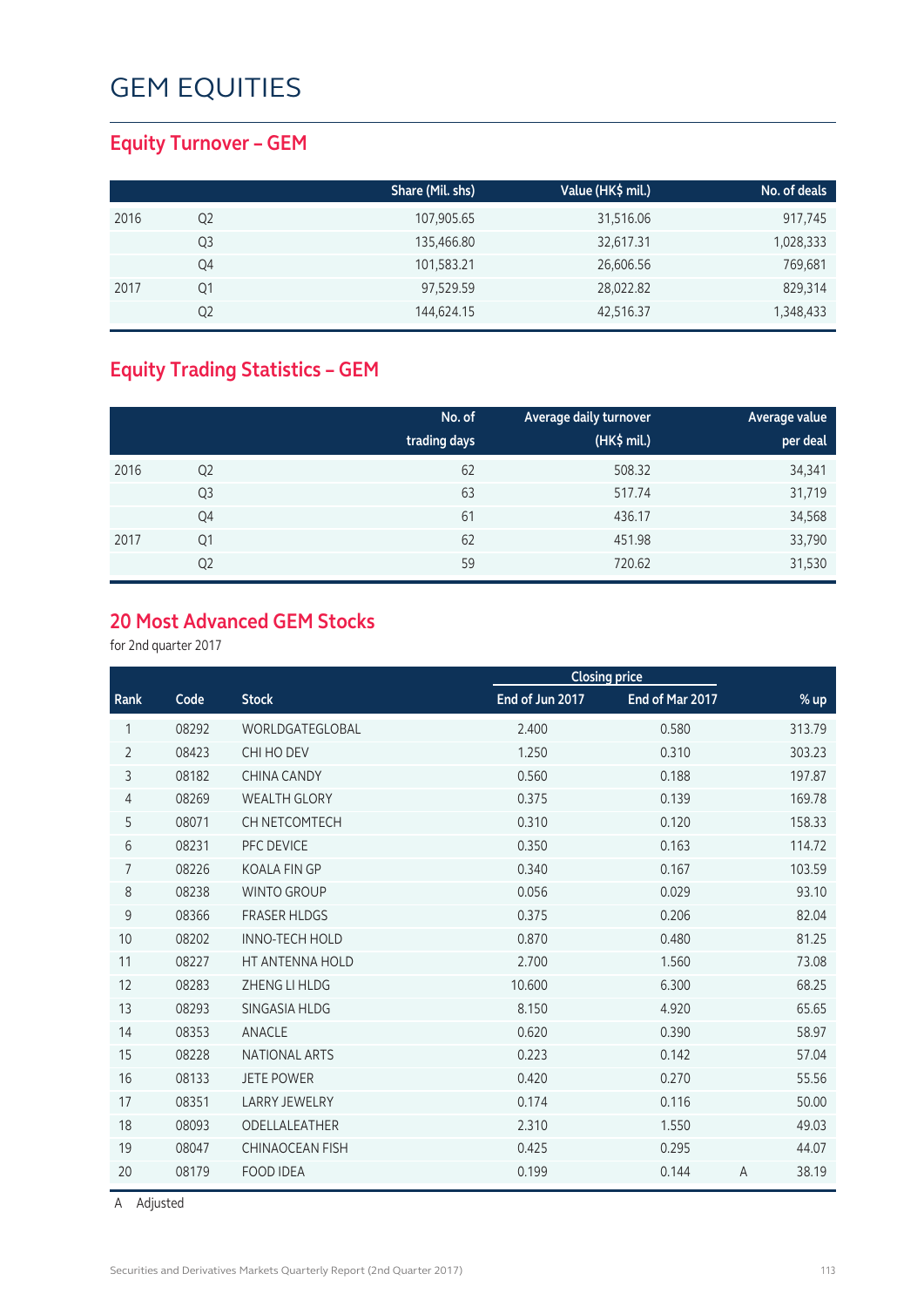#### **20 Most Declined GEM Stocks**

for 2nd quarter 2017

|                |       |                       |                 | <b>Closing price</b> |               |
|----------------|-------|-----------------------|-----------------|----------------------|---------------|
| Rank           | Code  | <b>Stock</b>          | End of Jun 2017 | End of Mar 2017      | % down        |
| 1              | 08221 | PF GROUP              | 0.193           | 4.380                | $-95.59$      |
| $\overline{2}$ | 08217 | <b>LUEN WONG GP</b>   | 0.940           | 19.000               | $-95.05$      |
| 3              | 08193 | <b>GC PRO SER</b>     | 0.043           | 0.630                | $-93.17$      |
| 4              | 08432 | <b>BAR PACIFIC</b>    | 0.210           | 2.490                | $-91.57$      |
| 5              | 08021 | <b>WLS HOLDINGS</b>   | 0.019           | 0.219                | $-91.32$      |
| 6              | 08108 | <b>GRAND PEACE</b>    | 0.166           | 1.195                | $-86.11$<br>A |
| $\overline{7}$ | 08027 | <b>KPM HOLDING</b>    | 0.140           | 0.900                | $-84.44$      |
| 8              | 08127 | <b>SEASON PACIFIC</b> | 0.560           | 2.300                | $-75.65$      |
| 9              | 08153 | <b>CODE AGRI</b>      | 0.196           | 0.700                | $-72.00$      |
| 10             | 08321 | TAI KAM HLDGS         | 3.890           | 13.000               | $-70.08$      |
| 11             | 08352 | SING ON HLDGS         | 3.600           | 10.820               | $-66.73$      |
| 12             | 08416 | HM INTL HLDGS         | 2.180           | 6.150                | $-64.55$      |
| 13             | 08019 | <b>HAO WEN HLDGS</b>  | 0.074           | 0.190                | $-61.05$      |
| 14             | 08299 | <b>GRAND T G GOLD</b> | 0.023           | 0.055                | $-58.18$      |
| 15             | 08188 | <b>GME GROUP</b>      | 0.510           | 1.110                | $-54.05$      |
| 16             | 08218 | ECHO INT HOLD         | 0.202           | 0.400                | $-49.50$      |
| 17             | 08220 | <b>BINGO GROUP</b>    | 0.063           | 0.123                | $-48.78$      |
| 18             | 08081 | <b>IE CHINA</b>       | 0.022           | 0.042                | $-47.62$      |
| 19             | 08250 | <b>SILK RD ENERGY</b> | 0.054           | 0.102                | $-47.06$      |
| 20             | 08050 | YUNBO DIGITAL         | 0.435           | 0.780                | $-44.23$      |
|                |       |                       |                 |                      |               |

A Adjusted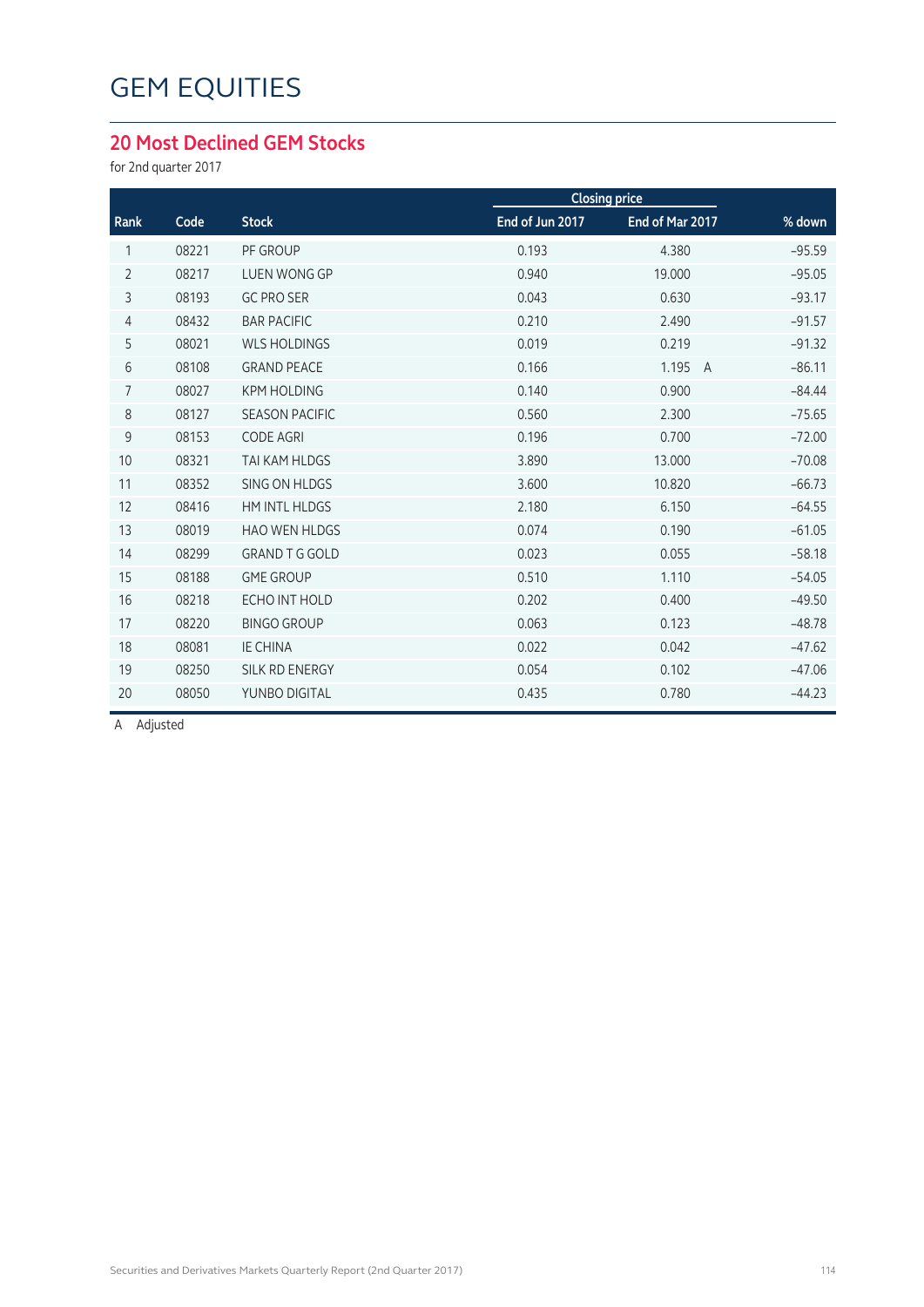## **20 Most Active GEM Stocks by Value**

for 2nd quarter 2017

|           | 10.17    |
|-----------|----------|
| 2,555.33  | 6.01     |
| 1,609.25  | 3.79     |
| 1,417.08  | 3.33     |
| 1,149.87  | 2.70     |
| 1,060.41  | 2.49     |
| 926.57    | 2.18     |
| 773.30    | 1.82     |
| 753.64    | 1.77     |
| 729.88    | 1.72     |
| 725.95    | 1.71     |
| 720.77    | 1.70     |
| 702.27    | 1.65     |
| 614.39    | 1.45     |
| 572.63    | 1.35     |
| 563.56    | 1.33     |
| 538.03    | 1.27     |
| 453.95    | 1.07     |
| 450.85    | 1.06     |
| 425.40    | 1.00     |
| 21,068.08 | 49.55    |
|           | 4,324.95 |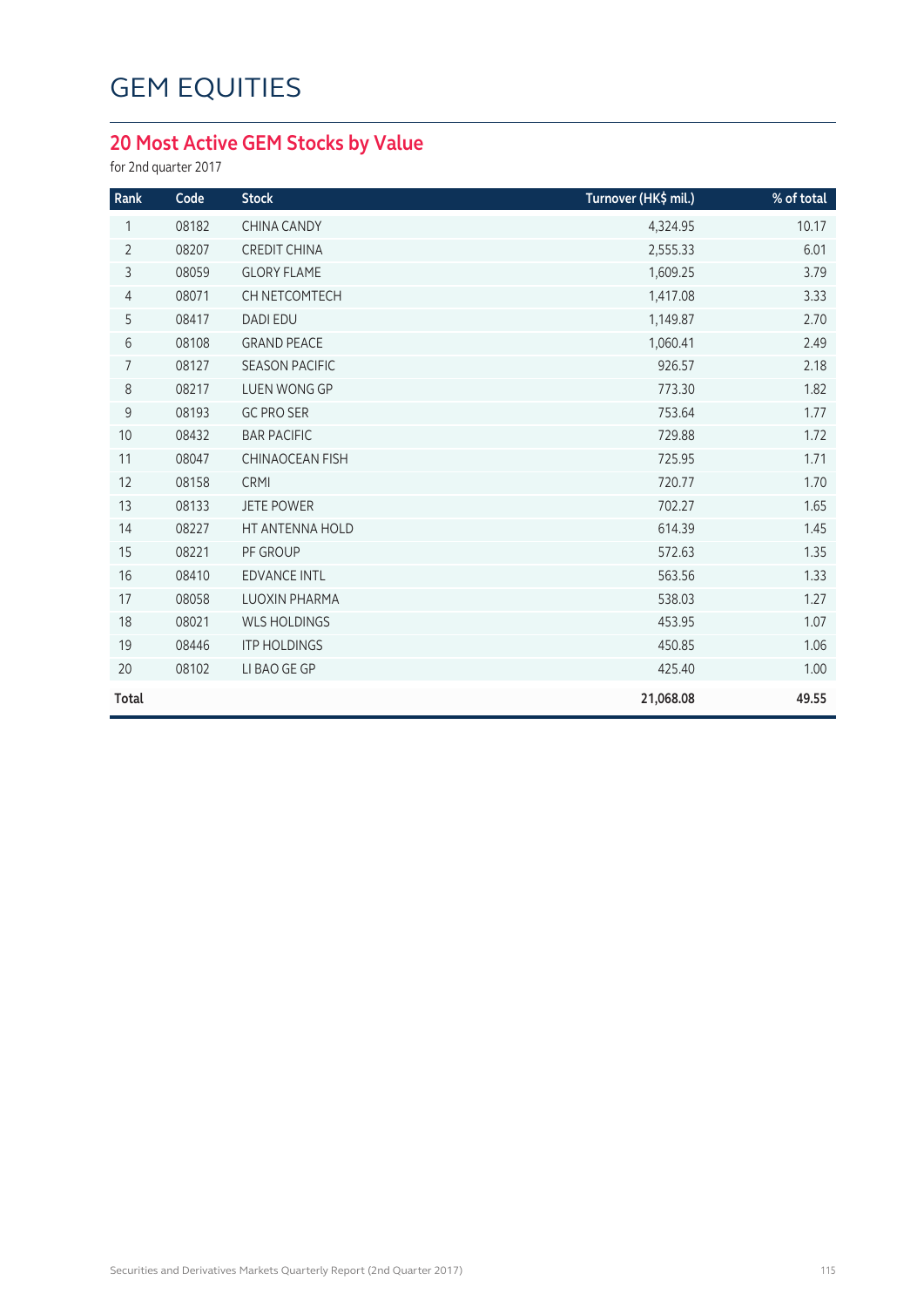## **20 Most Active GEM Stock by Shares**

for 2nd quarter 2017

| Rank           | Code  | <b>Stock</b>           | Turnover (Mil. shs) | % of total |
|----------------|-------|------------------------|---------------------|------------|
| 1              | 08299 | <b>GRAND T G GOLD</b>  | 14,843.65           | 10.26      |
| $\overline{2}$ | 08021 | <b>WLS HOLDINGS</b>    | 8,857.08            | 6.12       |
| $\mathsf{3}$   | 08182 | <b>CHINA CANDY</b>     | 7,541.88            | 5.21       |
| $\overline{4}$ | 08081 | <b>IE CHINA</b>        | 6,909.01            | 4.78       |
| 5              | 08193 | <b>GC PRO SER</b>      | 6,390.16            | 4.42       |
| 6              | 08171 | <b>CHINA TRENDS</b>    | 5,162.20            | 3.57       |
| 7              | 08238 | <b>WINTO GROUP</b>     | 3,979.49            | 2.75       |
| 8              | 08071 | CH NETCOMTECH          | 3,919.94            | 2.71       |
| 9              | 08200 | <b>SAU SAN TONG</b>    | 2,918.73            | 2.02       |
| 10             | 08158 | CRMI                   | 2,695.12            | 1.86       |
| 11             | 08272 | C FOOD&BEV GP          | 2,490.33            | 1.72       |
| 12             | 08207 | <b>CREDIT CHINA</b>    | 2,479.10            | 1.71       |
| 13             | 08059 | <b>GLORY FLAME</b>     | 2,457.83            | 1.70       |
| 14             | 08108 | <b>GRAND PEACE</b>     | 2,352.35            | 1.63       |
| 15             | 08133 | <b>JETE POWER</b>      | 2,022.69            | 1.40       |
| 16             | 08087 | CHINA 33MEDIA          | 1,875.14            | 1.30       |
| 17             | 08047 | <b>CHINAOCEAN FISH</b> | 1,828.58            | 1.26       |
| 18             | 08072 | ROMA GROUP             | 1,778.70            | 1.23       |
| 19             | 08245 | ON REAL INT'L          | 1,757.95            | 1.22       |
| 20             | 08086 | <b>DX.COM HOLDINGS</b> | 1,743.53            | 1.21       |
| <b>Total</b>   |       |                        | 84,003.46           | 58.08      |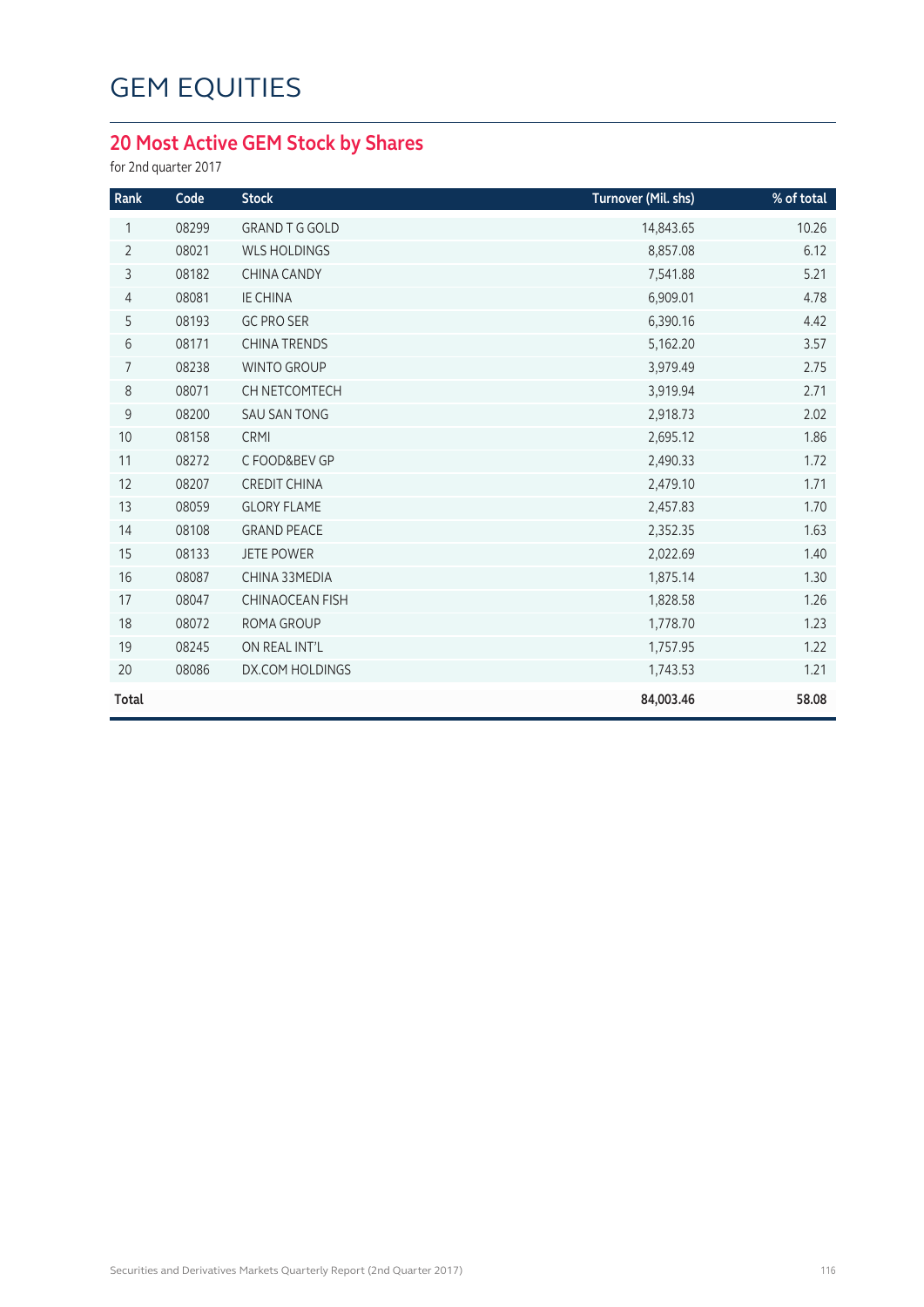#### **Market Capitalisation of Listed Companies for GEM**

as at the quarter end

|      |                | HK\$ mil.  |
|------|----------------|------------|
| 2016 | Q <sub>2</sub> | 266,315.62 |
|      | Q <sub>3</sub> | 277,457.32 |
|      | Q4             | 310,871.86 |
| 2017 | Q1             | 324,082.25 |
|      | Q <sub>2</sub> | 267,662.50 |

### **Market Capitalisation by Hang Seng Industry Classification System\* – GEM**

Quarter-end figures



\* Hang Seng Industry Classification System (HSICS) is provided by Hang Seng Indexes Company Limited.

Note: New Hang Seng Industry Classification System took effect on 9 September 2013.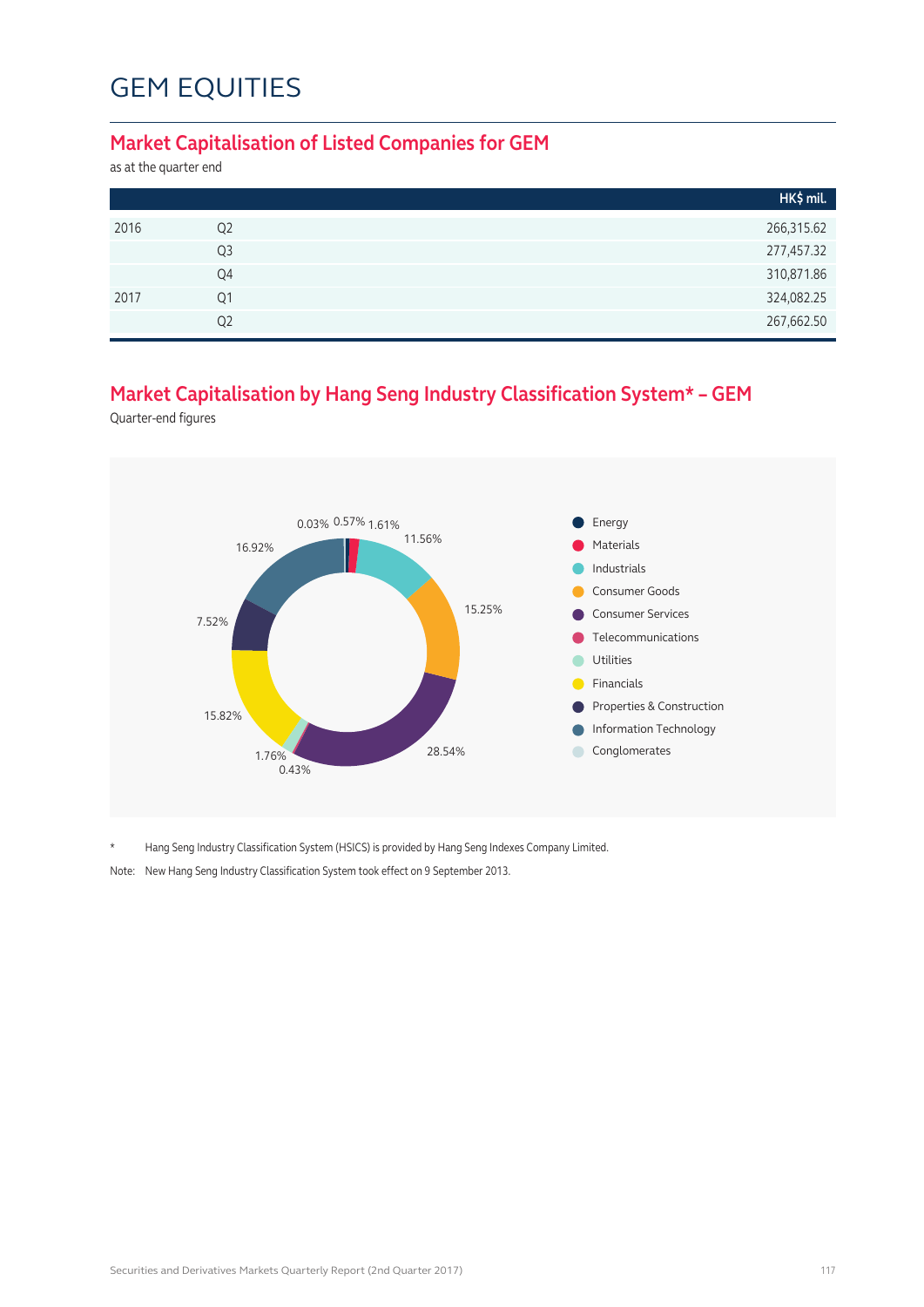## **50 Leading Companies by Market Capitalisation – GEM**

as at the 2nd quarter end 2017

|                     |       |                                                             | <b>Market capitalisation</b> |                   |
|---------------------|-------|-------------------------------------------------------------|------------------------------|-------------------|
| Rank                |       | Company                                                     | (HK\$ mil.)                  | % of market total |
| 1                   | 08207 | Credit China FinTech Holdings Ltd.                          | 23,829.81                    | 8.90              |
| 2                   | 08279 | AGTech Holdings Ltd.                                        | 14,868.93                    | 5.56              |
| 3                   | 08008 | Sunevision Holdings Ltd.                                    | 11,450.35                    | 4.28              |
| 4                   | 08057 | Madison Wine Holdings Ltd.                                  | 9,560.00                     | 3.57              |
| 5                   | 08138 | Beijing Tong Ren Tang Chinese Medicine Co. Ltd.             | 9,559.68                     | 3.57              |
| 6                   | 08137 | Honbridge Holdings Ltd.                                     | 6,997.02                     | 2.61              |
| 7                   | 08265 | China Trustful Group Ltd.                                   | 6,926.89                     | 2.59              |
| 8                   | 08032 | Viva China Holdings Ltd.                                    | 6,686.49                     | 2.50              |
| 9                   | 08102 | Li Bao Ge Group Ltd.                                        | 6,560.00                     | 2.45              |
| 10                  | 08283 | Zheng Li Holdings Ltd.                                      | 5,300.00                     | 1.98              |
| 11                  | 08407 | China Industrial Securities Int'l Financial Group Ltd.      | 4,400.00                     | 1.64              |
| 12                  | 08158 | China Regenerative Medicine International Ltd.              | 4,343.69                     | 1.62              |
| 13                  | 08176 | SkyNet Group Ltd.                                           | 4,228.99                     | 1.58              |
| 14                  | 08078 | HMV Digital China Group Ltd.                                | 3,773.22                     | 1.41              |
| 15                  | 08083 | China Innovationpay Group Ltd.                              | 3,489.48                     | 1.30              |
| 16                  | 08321 | Tai Kam Holdings Ltd.                                       | 3,112.00                     | 1.16              |
| 17                  | 08237 | Link Holdings Ltd.                                          | 2,931.60                     | 1.10              |
| 18                  | 08167 | Neo Telemedia Ltd.                                          | 2,811.01                     | 1.05              |
| 19                  | 08261 | Haitian Energy International Ltd.                           | 2,558.08                     | 0.96              |
| 20                  | 08352 | Sing On Holdings Ltd.                                       | 2,419.20                     | 0.90              |
| 21                  | 08370 | Zhi Sheng Group Holdings Ltd.                               | 2,398.60                     | 0.90              |
| 22                  | 08215 | First Credit Finance Group Ltd.                             | 2,140.99                     | 0.80              |
| 23                  | 08417 | Dadi Education Holdings Ltd.                                | 2,100.48                     | 0.78              |
| 24                  | 08293 | SingAsia Holdings Ltd.                                      | 2,037.50                     | 0.76              |
| 25                  | 08361 | China Parenting Network Holdings Ltd.                       | 2,030.81                     | 0.76              |
| 26                  | 08292 | Worldgate Global Logistics Ltd.                             | 1,920.00                     | 0.72              |
| 27                  | 08295 | ZZ Capital International Ltd.                               | 1,846.26                     | 0.69              |
| 28                  | 08005 | Yuxing InfoTech Investment Holdings Ltd.                    | 1,821.12                     | 0.68              |
| 29                  | 08172 | Lajin Entertainment Network Group Ltd.                      | 1,767.84                     | 0.66              |
| 30                  | 08227 | Xi'an Haitian Antenna Holdings Co., Ltd. - H Shares         | 1,743.56                     | 0.65              |
| 31                  | 08030 | Flying Financial Service Holdings Ltd.                      | 1,714.12                     | 0.64              |
| 32                  | 08156 | China Vanguard Group Ltd.                                   | 1,711.24                     | 0.64              |
| 33                  | 08029 | Sun International Resources Ltd.                            | 1,614.02                     | 0.60              |
| 34                  | 08233 | CIG Yangtze Ports PLC                                       | 1,604.31                     | 0.60              |
| 35                  | 08326 | Tonking New Energy Group Holdings Ltd.                      | 1,591.01                     | 0.59              |
| 36                  | 08325 | China Smartpay Group Holdings Ltd.                          | 1,490.39                     | 0.56              |
| 37                  | 08016 | Changhong Jiahua Holdings Ltd.                              | 1,483.75                     | 0.55              |
| 38                  | 08090 | China Assurance Finance Group Ltd.                          | 1,477.09                     | 0.55              |
| 39                  | 08133 | Jete Power Holdings Ltd.                                    | 1,470.00                     | 0.55              |
| 40                  | 08310 | Dafeng Port Heshun Technology Co. Ltd.                      | 1,429.68                     | 0.53              |
| 41                  | 08053 | Pizu Group Holdings Ltd.                                    | 1,405.70                     | 0.53              |
| 42                  | 08196 | Great Water Holdings Ltd.                                   | 1,350.00                     | 0.50              |
| 43                  | 08260 | Yin He Holdings Ltd.                                        | 1,344.64                     | 0.50              |
| 44                  | 08316 | Pak Wing Group (Holdings) Ltd.                              | 1,320.00                     | 0.49              |
| 45                  | 08071 | China Netcom Technology Holdings Ltd.                       | 1,314.20                     | 0.49              |
| 46                  | 08246 | Northern New Energy Holdings Ltd.                           | 1,219.61                     | 0.46              |
| 47                  | 08232 | Classified Group (Holdings) Ltd.                            | 1,200.00                     | 0.45              |
| 48                  | 08217 | Luen Wong Group Holdings Ltd.                               | 1,173.12                     | 0.44              |
| 49                  | 08095 | Beijing Beida Jade Bird Universal Sci-Tech Co. Ltd. - H Shs | 1,167.40                     | 0.44              |
| 50                  | 08055 | China E-Information Technology Group Ltd.                   | 1,122.00                     | 0.42              |
| <b>Total</b>        |       |                                                             | 183,815.89                   | 68.67             |
| <b>Market Total</b> |       |                                                             | 267,662.50                   | 100.00            |

Securities and Derivatives Markets Quarterly Report (2nd Quarter 2017) 118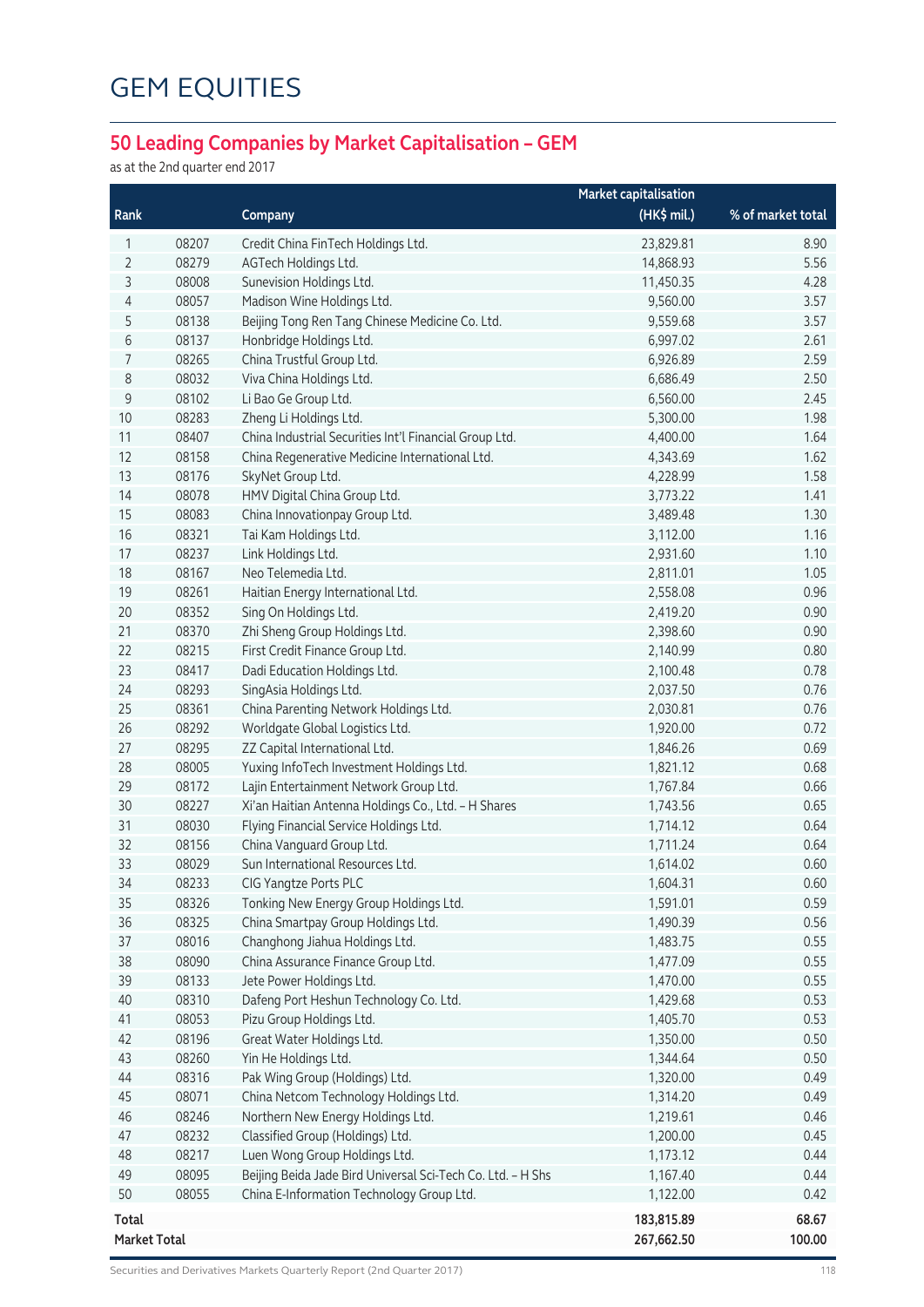#### **New Listing Statistics – equities for GEM**

|      |                | No. of newly listed companies | Funds raised (HK\$ mil.) |
|------|----------------|-------------------------------|--------------------------|
| 2016 | Q <sub>2</sub> | 9                             | 801.32                   |
|      | Q3             | 10                            | 775.30                   |
|      | Q4             | 20                            | 2,669.32                 |
| 2017 | Q1             | 19                            | 1,324.56                 |
|      | Q2             | 16                            | 1,235.49                 |

#### **Newly Listed Companies for GEM**

for 2nd quarter 2017

| Code  | Company                                      | <b>Listing date</b> | No. of issued shares | Funds raised (HK\$ mil.) |
|-------|----------------------------------------------|---------------------|----------------------|--------------------------|
| 08412 | <b>BCI Group Holdings Ltd.</b>               | 2017/04/07          | 800,000,000          | 68.00                    |
| 08347 | F8 Enterprises (Holdings) Group Ltd.         | 2017/04/12          | 800,000,000          | 64.00                    |
| 08455 | Lai Group Holding Co. Ltd.                   | 2017/04/12          | 800,000,000          | 52.00                    |
| 08413 | Asia Grocery Distribution Ltd.               | 2017/04/13          | 1,162,000,000        | 74.06                    |
| 08309 | Man Shing Global Holdings Ltd.               | 2017/04/13          | 600,000,000          | 48.00                    |
| 08409 | WINDMILL Group Ltd.                          | 2017/04/18          | 800,000,000          | 54.00                    |
| 08410 | Edvance International Holdings Ltd.          | 2017/04/19          | 1,000,000,000        | 80.00                    |
| 08252 | Yangzhou Guangling District Taihe Rural      | 2017/05/08          | 150,000,000          | 201.00                   |
|       | Micro-fin Co. -H shs                         |                     |                      |                          |
| 08452 | FY Financial (Shenzhen) Co., Ltd. - H Shares | 2017/05/23          | 89,840,000           | 117.69                   |
| 08431 | Hao Bai International (Cayman) Ltd.          | 2017/05/26          | 1,300,000,000        | 65.00                    |
| 08365 | VBG International Holdings Ltd.              | 2017/05/26          | 513,200,000          | 87.24                    |
| 08183 | Speed Apparel Holding Ltd.                   | 2017/05/31          | 500,000,000          | 62.50                    |
| 08446 | In Technical Productions Holdings Ltd.       | 2017/06/14          | 800,000,000          | 60.00                    |
| 08420 | Nexion Technologies Ltd.                     | 2017/06/16          | 600,000,000          | 72.00                    |
| 08460 | Basetrophy Group Holdings Ltd.               | 2017/06/27          | 1,000,000,000        | 60.00                    |
| 08362 | Winning Tower Group Holdings Ltd.            | 2017/06/30          | 1,400,000,000        | 70.00                    |
| Total |                                              |                     |                      | 1,235.49                 |

### **Withdrawal of Listed Companies – GEM**

for 2nd quarter 2017

| Code  | Company                                                      | Last trading date | <b>Delisted date</b> |  |
|-------|--------------------------------------------------------------|-------------------|----------------------|--|
| 08336 | Telecom Digital Holdings Ltd. *                              | 2017/05/09        | 2017/05/10<br>ξ      |  |
| 08097 | Pinestone Captial Ltd. *                                     | 2017/06/07        | 2017/06/08<br>ξ      |  |
| 08061 | AcrossAsia Ltd.                                              | 2016/10/11        | 2017/06/13           |  |
| 08058 | Shandong Luoxin Pharmaceutical Group Stock Co., Ltd. - H Shs | 2017/06/05        | 2017/06/16           |  |
| 08177 | REF Holdings Ltd. *                                          | 2017/06/19        | 2017/06/20<br>ξ      |  |

\* Transfers of listing from GEM to Main Board pursuant to the revised Rule 9.24 of the GEM Listing Rules and to the new Chapter 9A of the Main Board Listing Rules effective from 1 July 2008.

§ Effective date of the transfer of listing from GEM to Main Board.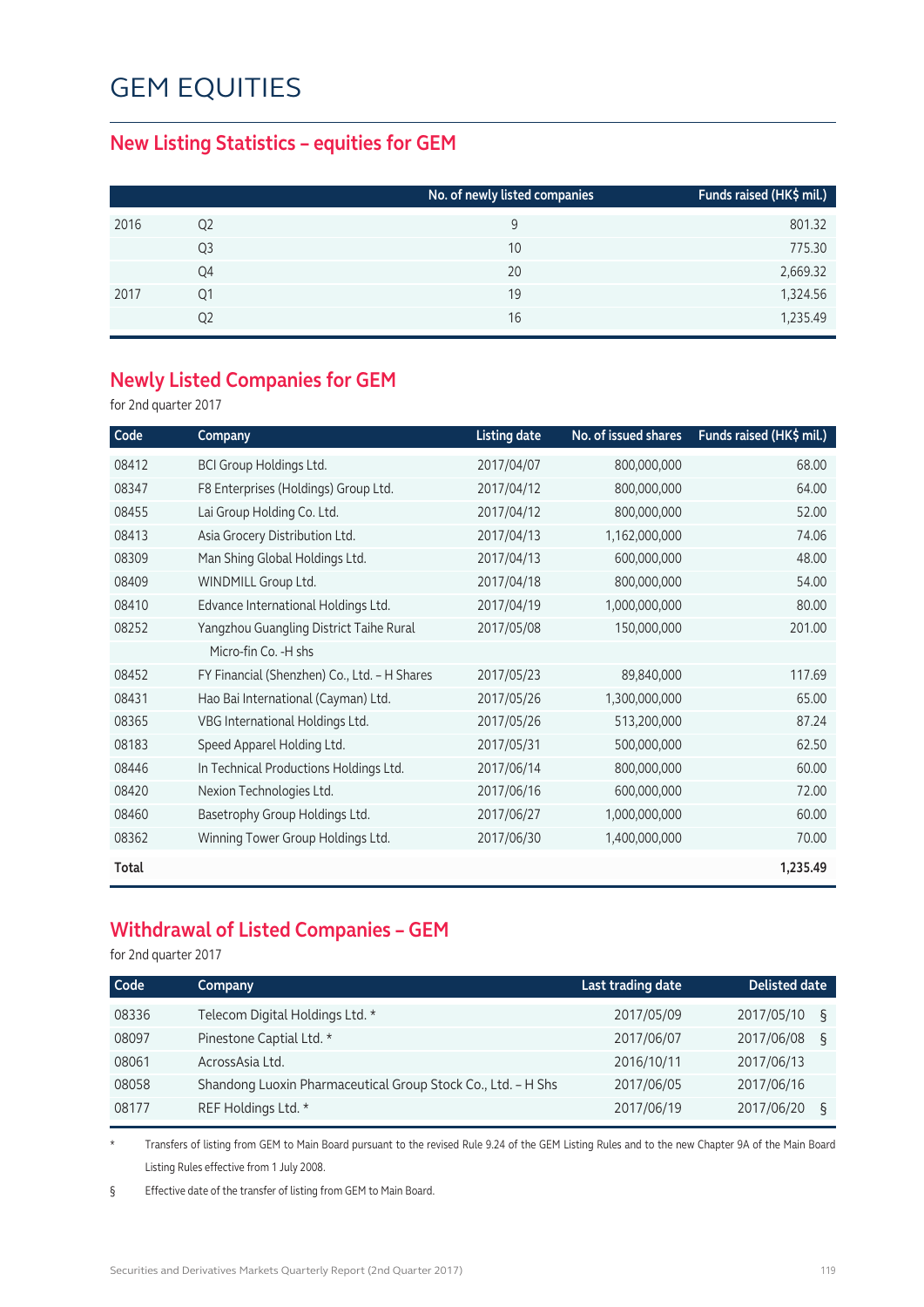#### **Company Name Changes for GEM**

for 2nd quarter 2017

| Code  | Old name                                            | New name                                               | <b>Effective date</b> | <b>Adoption date</b> |
|-------|-----------------------------------------------------|--------------------------------------------------------|-----------------------|----------------------|
| 08211 | Zhejiang Yonglong Enterprises Co. Ltd. - H Shares   | Zhejiang Yongan Rongtong Holdings Co., Ltd. - H Shares | 2017/03/07            | 2017/05/10           |
| 08213 | Epicurean and Co., Ltd.                             | New Wisdom Holding Co. Ltd.                            | 2017/03/20            | 2017/05/12           |
| 08197 | Northeast Tiger Pharmaceutical Co., Ltd. - H Shares | Baytacare Pharmaceutical Co., Ltd. - H Shares          | 2017/04/24            | 2017/06/09           |
| 08055 | China E-Learning Group Ltd.                         | China E-Information Technology Group Ltd.              | 2017/05/12            | 2017/06/16           |
| 08226 | Sunrise (China) Technology Group Ltd.               | KOALA Financial Group Ltd.                             | 2017/05/19            | 2017/06/21           |
| 08106 | Zheda Lande Scitech Ltd. - H Shares                 | Shenghua Lande Scitech Ltd. - H Shares                 | 2017/06/05            | 2017/06/21           |
| 08265 | Powerwell Pacific Holdings Ltd.                     | China Trustful Group Ltd.                              | 2017/05/17            | 2017/06/27           |

#### **Bonus Issues/Bonus Warrants for GEM**

for 2nd quarter 2017

| <b>Code</b> | Company | <b>Particulars</b> | Ex-date |
|-------------|---------|--------------------|---------|
| <b>Nil</b>  |         |                    |         |

## **Share Split/Consolidation for GEM**

for 2nd quarter 2017

| Code  | Company                         | <b>Particulars</b>      | <b>Effective date</b> |
|-------|---------------------------------|-------------------------|-----------------------|
| 08108 | Grand Peace Group Holdings Ltd. | Split 1 into 2          | 2017/04/18            |
| 08089 | Chinese Strategic Holdings Ltd. | Consolidation 10 into 1 | 2017/06/27            |

### **Rights Issues & Open Offers for GEM**

for 2nd quarter 2017

| Month | Code  | Company                                          | Ratio                      | Funds raised (HK\$ mil.) |
|-------|-------|--------------------------------------------------|----------------------------|--------------------------|
| Apr   | 08038 | Golden Power Group Holdings Ltd.                 | Rts 1 for 2 @\$0.40        | 32.00                    |
|       | 08299 | Grand T G Gold Holdings Ltd.                     | Open offer 1 for 2 @\$0.02 | 134.48                   |
| May   | 08192 | Global Energy Resources International Group Ltd. | Rts 1 for 2 @\$0.30        | 103.64                   |
|       | 08179 | Food Idea Holdings Ltd.                          | Rts 1 for 1 @\$0.14        | 134.18                   |
| Jun   | 08213 | New Wisdom Holding Co. Ltd.                      | Rts 1 for 2 @\$0.072       | 99.99                    |
|       | 08212 | Celebrate International Holdings Ltd.            | Rts 3 for 1 @\$0.168       | 193.24                   |
|       | 08131 | abc Multiactive Ltd.                             | Rts 1 for 4 @\$0.20        | 12.04                    |
|       | 08089 | Chinese Strategic Holdings Ltd.                  | Open offer 1 for 2 @\$0.10 | 57.44                    |
| Total |       |                                                  |                            | 767.01                   |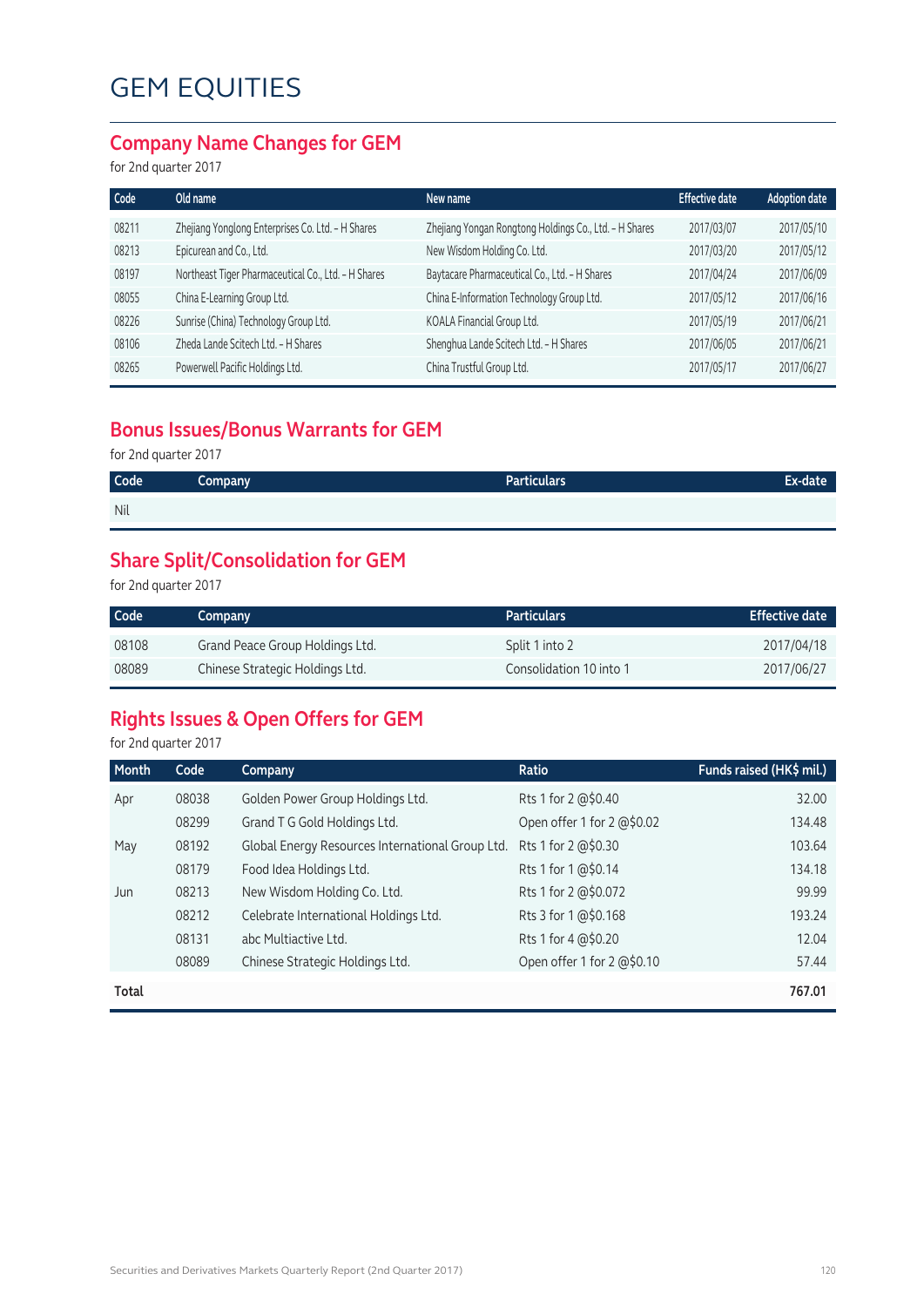## **Placing\***

|              |       |                        | No. of        |                      |                     |
|--------------|-------|------------------------|---------------|----------------------|---------------------|
|              |       |                        | new shares    | <b>Placing price</b> | <b>Funds raised</b> |
| Month        | Code  | Company                | placed        | (HK\$)               | (HK\$ mil.)         |
| 2017         |       |                        |               |                      |                     |
| Apr          | 08120 | CH DEMETER FIN         | 153,800,000   | 0.1000               | 15.38               |
|              | 08047 | <b>CHINAOCEAN FISH</b> | 402,900,000   | 0.3000               | 120.87              |
|              | 08132 | CHINAOILGANGRAN        | 700,000,000   | 0.1010               | 70.70               |
|              | 08086 | <b>DX.COM HOLDINGS</b> | 355,000,000   | 0.1220               | 43.31               |
|              | 08083 | <b>INNOVATIONPAY</b>   | 788,600,000   | 0.5000               | 394.30              |
|              | 08228 | <b>NATIONAL ARTS</b>   | 500,091,740   | 0.2230               | 111.52              |
|              |       |                        |               |                      |                     |
| May          | 08129 | CH BIO CASSAVA         | 240,000,000   | 0.1000               | 24.00               |
|              | 08265 | <b>CHINA TRUSTFUL</b>  | 100,000,000   | 2.8000               | 280.00              |
|              | 08181 | <b>KONGSHUMUNION</b>   | 118,800,000   | 0.2400               | 28.51               |
|              | 08256 | <b>NETEL</b>           | 60,000,000    | 0.1000               | 6.00                |
|              |       |                        |               |                      |                     |
| Jun          | 08129 | CH BIO CASSAVA         | 250,000,000   | 0.1000               | 25.00               |
|              | 08078 | <b>HMV DIGIT CHINA</b> | 1,925,400,000 | 0.2500               | 481.35              |
|              | 08001 | <b>ORIENTSEC INT</b>   | 36,000,000    | 0.5800               | 20.88               |
|              | 08066 | PHOENITRON HOLD        | 75,000,000    | 0.2000               | 15.00               |
|              | 08363 | <b>SDM GROUP</b>       | 50,500,000    | 0.4800               | 24.24               |
|              | 08150 | <b>SEAMLESS GREEN</b>  | 254,761,208   | 0.1200               | 30.57               |
| <b>Total</b> |       |                        |               |                      | 1,691.63            |

\* Due to the reporting time-lag, placing figures for the quarter are provisional.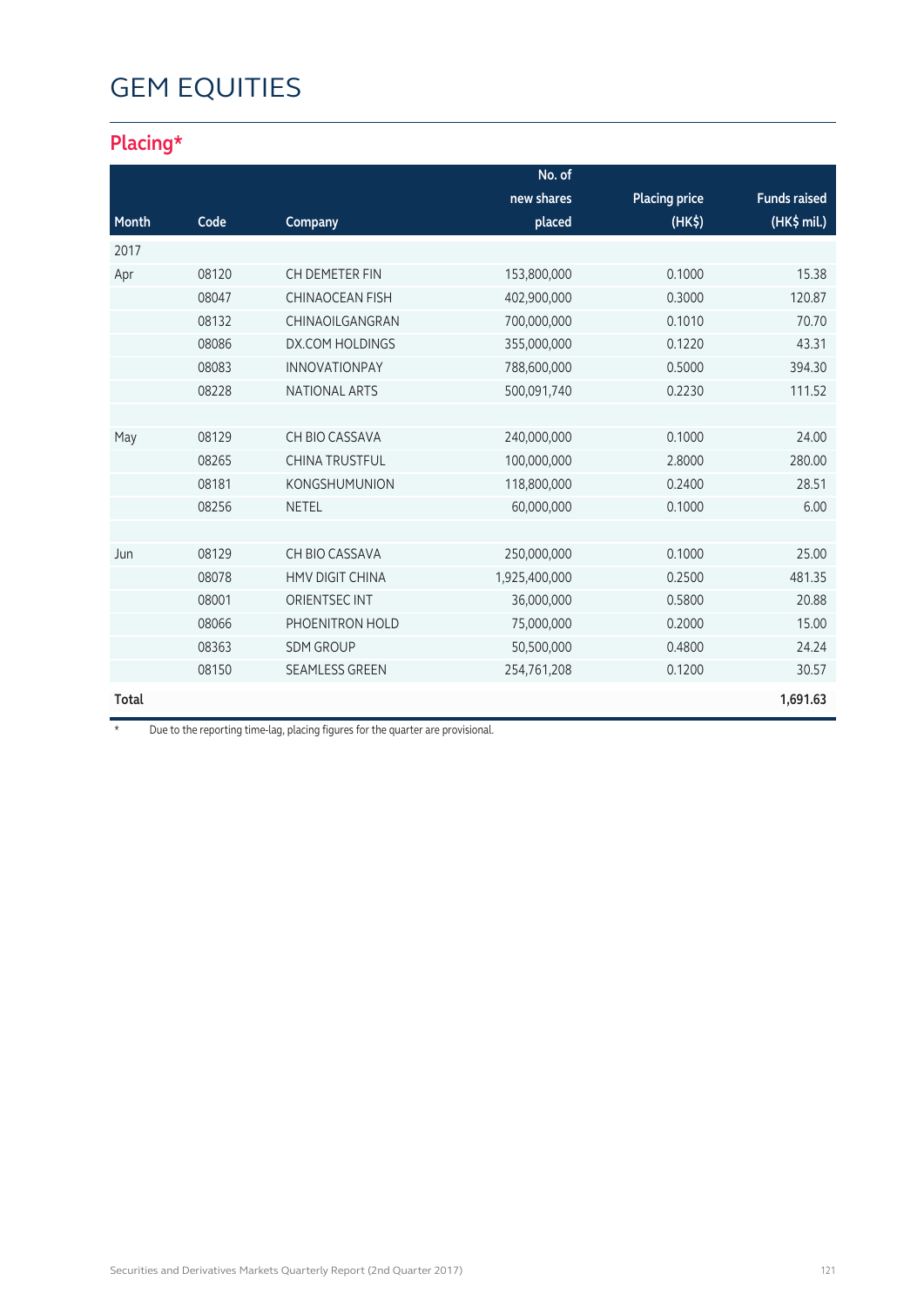## GEM WARRANTS

## **Warrant Trading and Market Value Statistics – GEM**

|      |    | <b>Number</b> | Turnover value (HK\$ mil.) | Market value (HK\$ mil.) |
|------|----|---------------|----------------------------|--------------------------|
| 2016 | Q2 |               | 31.57                      | 72.78                    |
|      | Q3 |               | 5.98                       | 62.92                    |
|      | Q4 |               | 2.54                       | 62.90                    |
| 2017 | Q1 |               | 0.54                       | 62.85                    |
|      | 02 |               | 0.24                       | 62.84                    |

## **Newly Listed Equity GEM Warrants**

for 2nd quarter 2017

|             |                        | Initial issued |              |               | <b>Amount raised</b> |
|-------------|------------------------|----------------|--------------|---------------|----------------------|
| <b>Code</b> | <b>Equity warrants</b> | amount (HK)    | Listing date | <b>Expiry</b> | $(HK\$ mil.)         |
| Nil         |                        |                |              |               |                      |
| Total       |                        |                |              |               | -                    |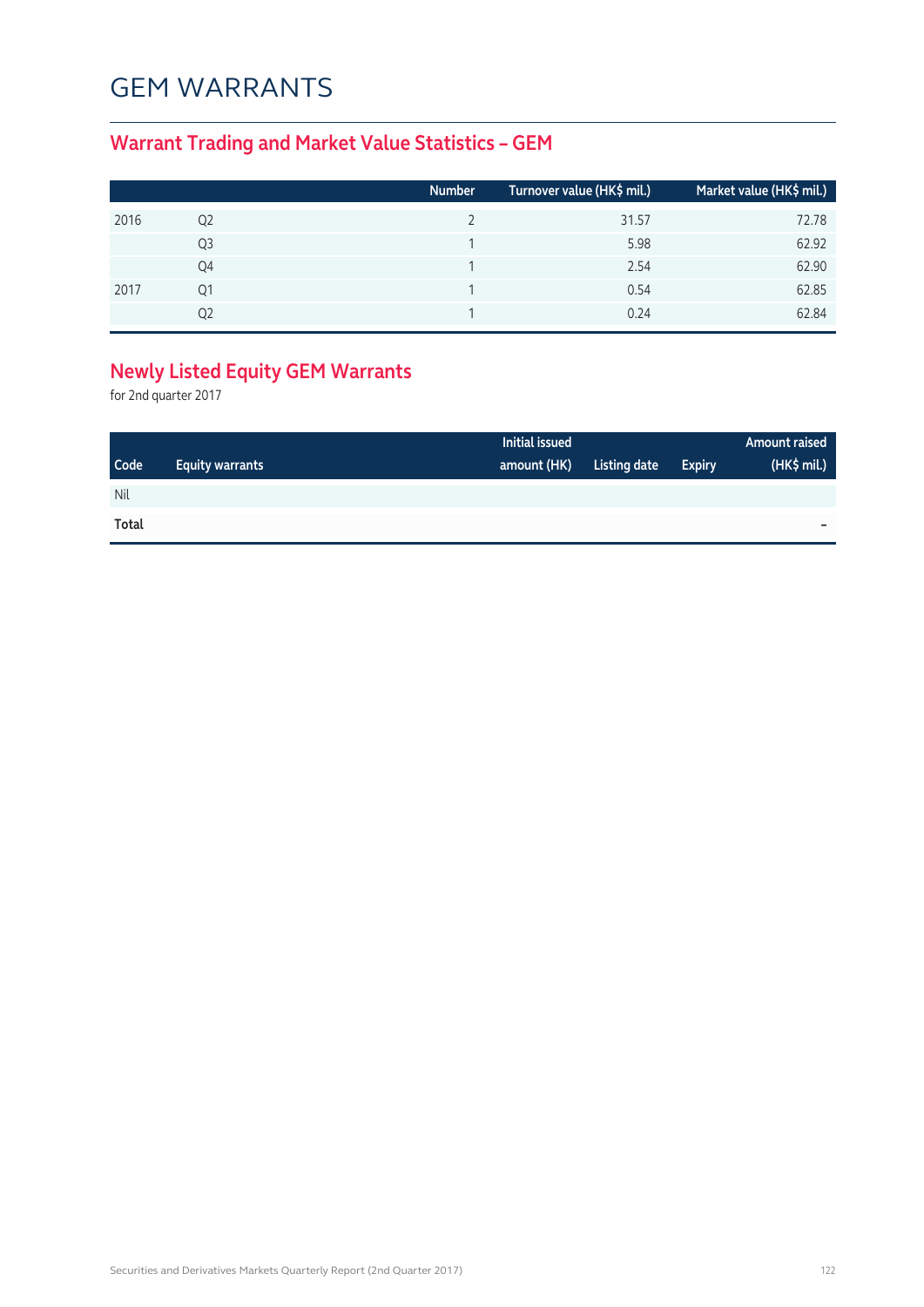## STOCK MARKET INDICES

#### **Hang Seng Index** Index Chart on Close HIGH(17/06/08)=26063.060 LOW(16/05/19)=19694.330 CLOSE(17/06/30)=25764.580  $- - - 10$  MAV  $- - - - - 50$  MAV 04/16 05/16 06/16 07/16 08/16 09/16 10/16 11/16 12/16 01/17 02/17 03/17 04/17 05/17 06/17

#### **S&P/HKEX LargeCap Index**



#### **S&P/HKEX GEM Index**

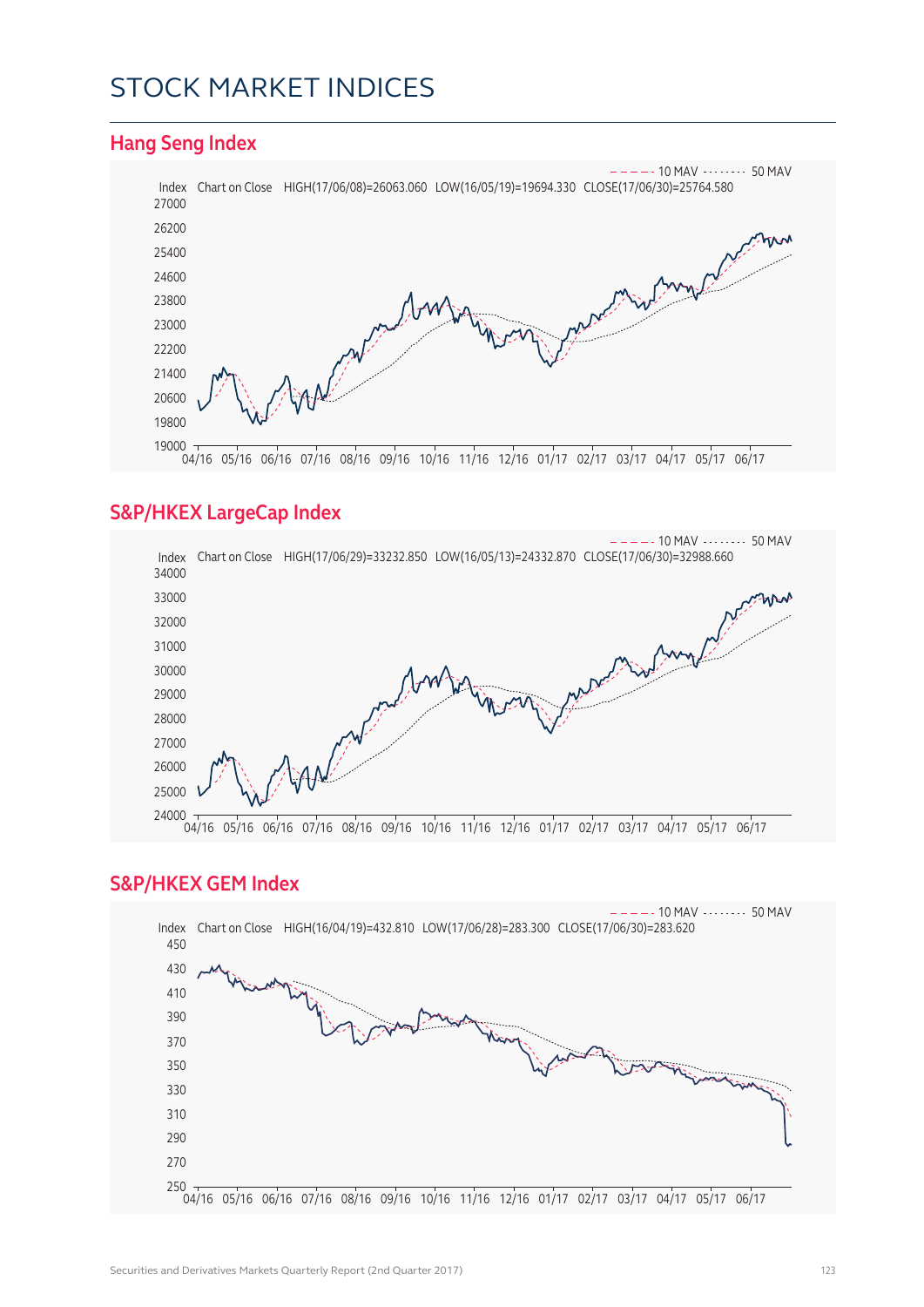# STOCK MARKET INDICES

## **Hong Kong Stock Market Indices**

|                                               | End of Jun 2017 | End of Mar 2017 |                          |
|-----------------------------------------------|-----------------|-----------------|--------------------------|
| <b>Index</b>                                  | <b>Close</b>    | <b>Close</b>    | Change %                 |
| S&P/HKEX LargeCap Index                       | 32988.66        | 30437.39        | 8.38%<br>$^{+}$          |
|                                               |                 |                 |                          |
| S&P/HKEX GEM Index                            | 283.62          | 346.92          | 18.25%<br>$\overline{a}$ |
|                                               |                 |                 |                          |
| <b>HANG SENG INDEX</b>                        | 25764.58        | 24111.59        | 6.86%<br>$+$             |
| <b>SECTORIAL INDICES</b>                      |                 |                 |                          |
| Finance                                       | 35103.76        | 32696.38        | 7.36%<br>$+$             |
| <b>Utilities</b>                              | 56186.92        | 54250.48        | 3.57%<br>$^{+}$          |
| Properties                                    | 34844.79        | 33316.25        | 4.59%<br>$+$             |
| Commerce & Industry                           | 15285.86        | 14241.47        | 7.33%<br>$+$             |
|                                               |                 |                 |                          |
| HANG SENG CHINA-AFFILIATED CORPORATIONS INDEX | 4005.23         | 3938.32         | 1.70%<br>$^{+}$          |
| HANG SENG CHINA ENTERPRISES INDEX             | 10365.22        | 10273.67        | 0.89%<br>$^{+}$          |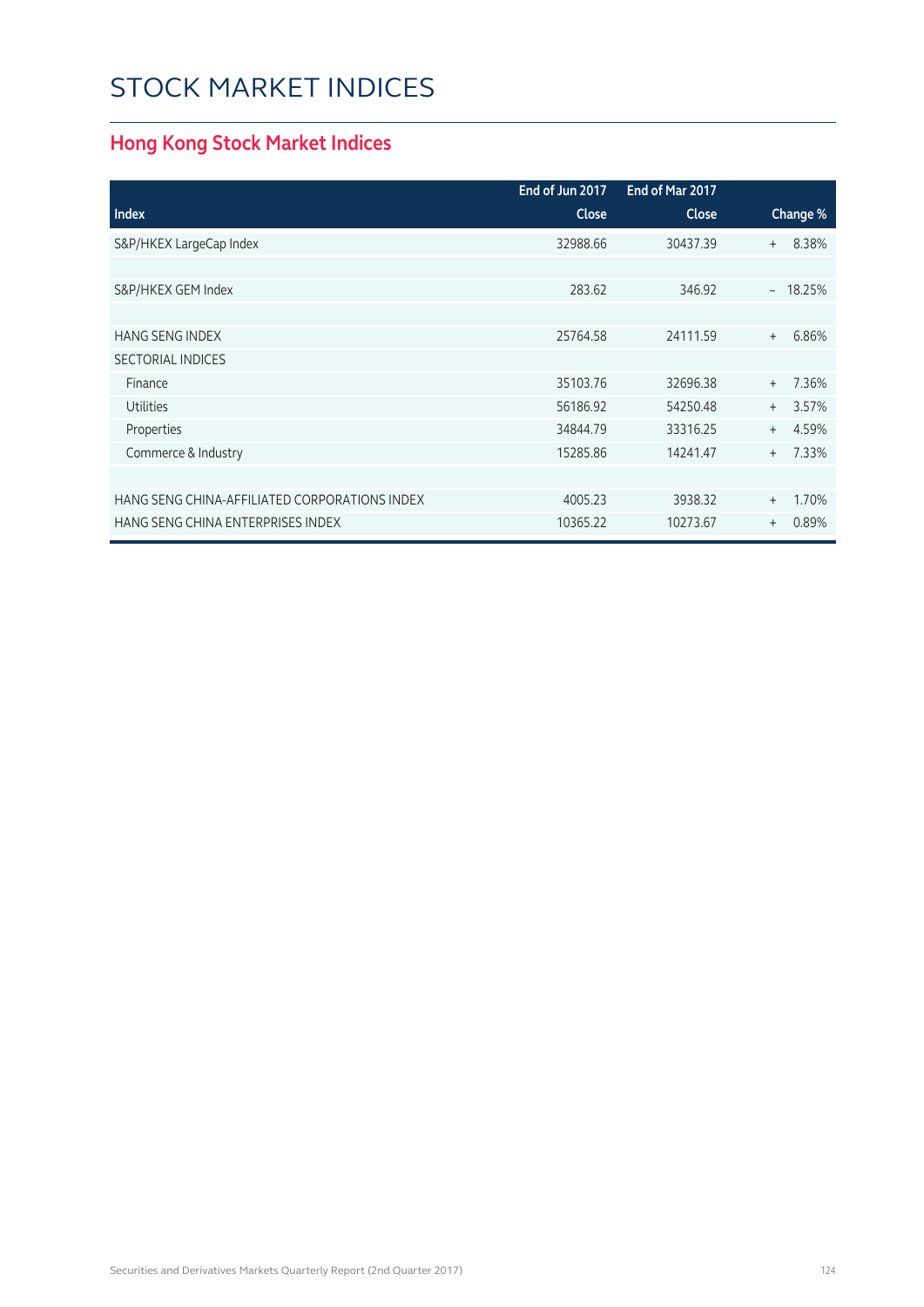# STOCK MARKET INDICES

#### **World Indices**

|                             | End of Jun 2017 | End of Mar 2017 |                                  |          |
|-----------------------------|-----------------|-----------------|----------------------------------|----------|
| Index                       | Close           | Close           |                                  | Change % |
| <b>HONG KONG</b>            |                 |                 |                                  |          |
| S&P/HKEX LargeCap Index     | 32988.66        | 30437.39        | $\begin{array}{c} + \end{array}$ | 8.38%    |
| Hang Seng Index             | 25764.58        | 24111.59        | $\begin{array}{c} + \end{array}$ | 6.86%    |
| <b>AUSTRALIA</b>            |                 |                 |                                  |          |
| All Ordinaries Index        | 5764.04         | 5903.84         | $\overline{\phantom{a}}$         | 2.37%    |
| <b>JAKARTA</b>              |                 |                 |                                  |          |
| Composite Index             | 5829.71         | 5568.11         | $\begin{array}{c} + \end{array}$ | 4.70%    |
| <b>JAPAN</b>                |                 |                 |                                  |          |
| Nikkei (225)                | 20033.43        | 18909.26        | $\, +$                           | 5.95%    |
| <b>KOREA</b>                |                 |                 |                                  |          |
| KOSPI Index                 | 2391.79         | 2160.23         |                                  | + 10.72% |
| <b>KUALA LUMPUR</b>         |                 |                 |                                  |          |
| Composite Index             | 1763.67         | 1740.09         | $\begin{array}{c} + \end{array}$ | 1.36%    |
| <b>MANILA</b>               |                 |                 |                                  |          |
| Composite Index             | 7843.16         | 7311.72         | $\begin{array}{c} + \end{array}$ | 7.27%    |
| NEW ZEALAND                 |                 |                 |                                  |          |
| <b>NZSE (50)</b>            | 7611.44         | 7196.78         | $\begin{array}{c} + \end{array}$ | 5.76%    |
| SHANGHAI                    |                 |                 |                                  |          |
| A Shares Index              | 3343.39         | 3374.67         | $\overline{\phantom{a}}$         | 0.93%    |
| <b>B Shares Index</b>       | 327.27          | 337.41          | $\overline{\phantom{a}}$         | 3.01%    |
| <b>SHENZHEN</b>             |                 |                 |                                  |          |
| A Shares Index              | 1984.76         | 2078.06         | $\overline{\phantom{a}}$         | 4.49%    |
| <b>B Shares Index</b>       | 1151.19         | 1138.73         | $\begin{array}{c} + \end{array}$ | 1.09%    |
| <b>SINGAPORE</b>            |                 |                 |                                  |          |
| <b>Straits Times Index</b>  | 3226.48         | 3175.11         | $\begin{array}{c} + \end{array}$ | 1.62%    |
| <b>TAIWAN</b>               |                 |                 |                                  |          |
| Taipei Weighted Stock Index | 10395.07        | 9811.52         | $^{+}$                           | 5.95%    |
| THAILAND                    |                 |                 |                                  |          |
| <b>SET Index</b>            | 1574.74         | 1575.11         |                                  | 0.02%    |
| <b>NEW YORK</b>             |                 |                 |                                  |          |
| <b>DJIA</b>                 | 21349.63        | 20663.22        | $\begin{array}{c} + \end{array}$ | 3.32%    |
| Nasdaq Composite Index      | 6140.42         | 5911.74         | $^{+}$                           | 3.87%    |
| <b>TORONTO</b>              |                 |                 |                                  |          |
| S&P/TSX Composite Index     | 15182.19        | 15547.75        | $\overline{\phantom{a}}$         | 2.35%    |
| <b>GERMANY</b>              |                 |                 |                                  |          |
| DAX Kursindex               | 5841.44         | 5953.44         |                                  | 1.88%    |
| LONDON                      |                 |                 |                                  |          |
| FTSE 100 Index              | 7312.72         | 7322.92         |                                  | 0.14%    |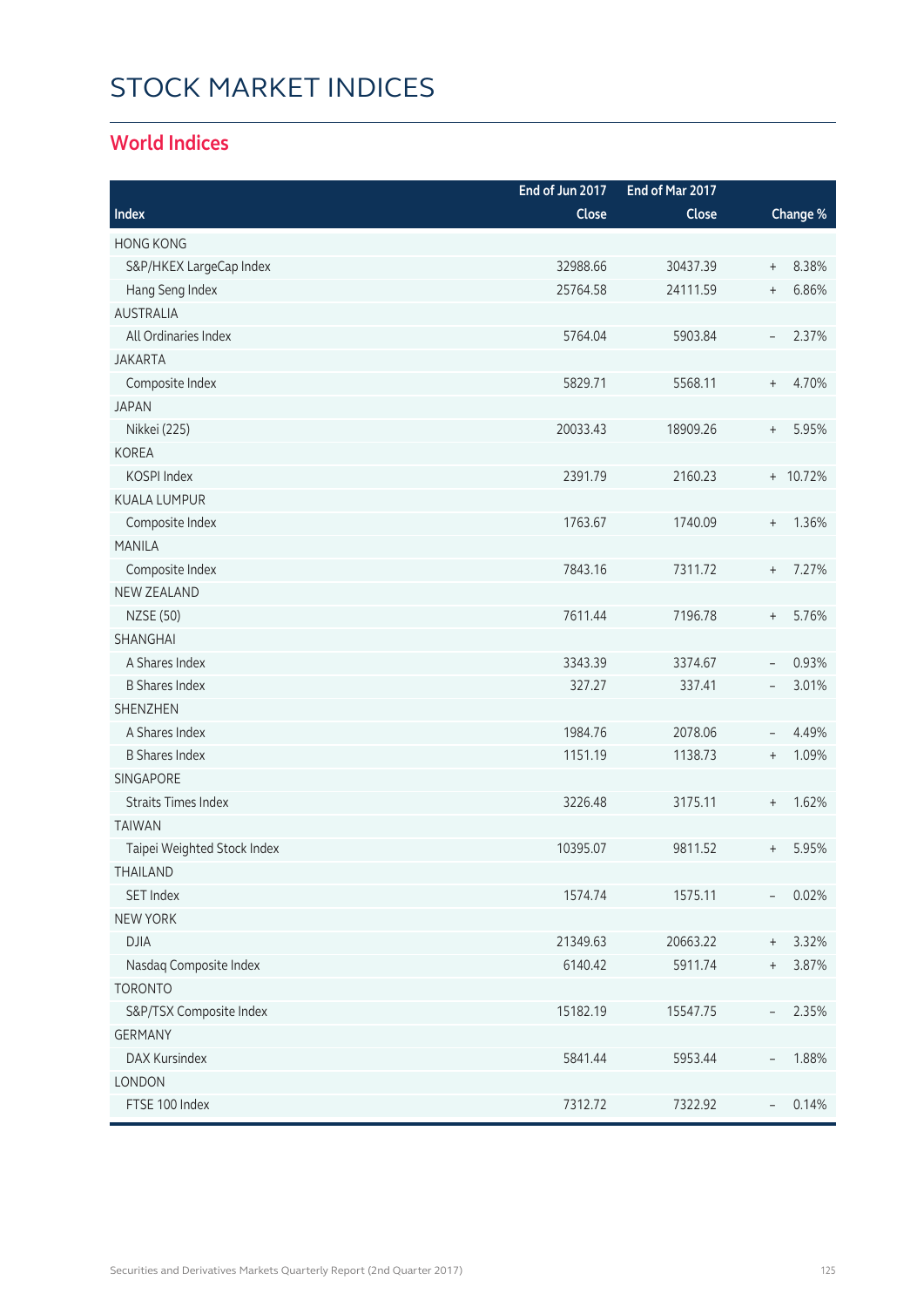#### **Contract Volume by Derivatives Products**

|                                                          |                  | <b>Contracts</b>    |
|----------------------------------------------------------|------------------|---------------------|
| <b>Derivatives product</b>                               | 2nd Quarter 2017 | 2nd Quarter 2016    |
| Hang Seng Index Futures                                  | 7,210,306        | 8,405,492           |
| Hang Seng Index Options                                  | 2,157,317        | 2,405,701           |
| Mini-Hang Seng Index Futures                             | 2,477,810        | 3,282,211           |
| Mini-Hang Seng Index Options                             | 414,159          | 343,509             |
| H-shares Index Futures                                   | 7,255,529        | 8,563,874           |
| H-shares Index Options                                   | 4,569,776        | 4,405,132           |
| Mini H-shares Index Futures                              | 837,929          | 1,196,358           |
| Mini H-shares Index Options <sup>1</sup>                 | 81,389           |                     |
| Flexible Hang Seng Index Options                         | $\Omega$         | 560                 |
| Flexible H-shares Index Options                          | 5,000            | 4,264               |
| <b>HSI Dividend Point Index Futures</b>                  | 5,000            | 7,862               |
| <b>HSCEI Dividend Point Index Futures</b>                | 58,001           | 137,628             |
| <b>HSI Volatility Index Futures</b>                      | 8                | 55                  |
| CES China 120 Index Futures                              | 197              | 130                 |
| CES Gaming Top 10 Index Futures <sup>2</sup>             | $\mathbf 0$      | $\overline{0}$      |
| Hang Seng Mainland Oil & Gas Index Futures <sup>3</sup>  | 10               | $\mathbf{0}$        |
| Hang Seng Mainland Banks Index Futures <sup>4</sup>      | 548              | 74                  |
| Hang Seng Mainland Healthcare Index Futures <sup>5</sup> | $\mathbf 0$      | $\mathbf{0}$        |
| Hang Seng Mainland Properties Index Futures <sup>6</sup> | $\overline{2}$   | $\mathsf{O}\xspace$ |
| Hang Seng IT Hardware Index Futures7                     | $\mathbf 0$      | $\mathsf{O}\xspace$ |
| Hang Seng Software & Services Index Futures <sup>8</sup> | $\Omega$         | $\overline{0}$      |
| <b>IBOVESPA Futures</b>                                  | $\Omega$         | $\mathsf{O}\xspace$ |
| <b>MICEX Index Futures</b>                               | $\Omega$         | $\mathsf{O}\xspace$ |
| S&P BSE Sensex Index Futures                             | $\Omega$         | $\overline{0}$      |
| FTSE/JSE Top40 Futures                                   | $\Omega$         | $\mathbf 0$         |
| <b>Stock Futures</b>                                     | 31,094           | 50,158              |
| <b>Stock Options</b>                                     | 21,947,446       | 18,146,397          |
| 5-Year MOF T-Bond Futures <sup>9</sup>                   | 6,680            |                     |
| Three-month HIBOR Futures                                | 0                | $\overline{0}$      |
| One-month HIBOR Futures                                  | $\mathbf{0}$     | $\mathbf 0$         |
| RMB Currency Futures - USD/CNH Futures                   | 137,833          | 80,661              |
| RMB Currency Options - USD/CNH Options <sup>10</sup>     | 2,601            |                     |
| RMB Currency Futures - EUR/CNH Futures <sup>11</sup>     | 279              | 21                  |
| RMB Currency Futures - JPY/CNH Futures <sup>12</sup>     | 14               | $\overline{0}$      |
| RMB Currency Futures - AUD/CNH Futures <sup>13</sup>     | 37               | $\mathbf 0$         |
| RMB Currency Futures - CNH/USD Futures <sup>14</sup>     | 2,211            | 321                 |
| London Aluminium Mini Futures                            | 312              | 734                 |
| <b>London Zinc Mini Futures</b>                          | 125              | 7,049               |
| London Copper Mini Futures                               | 317              | 921                 |
| London Lead Mini Futures                                 | $\overline{2}$   | $\overline{4}$      |
| London Nickel Mini Futures                               | 67               | 2,314               |
| London Tin Mini Futures                                  | $\Omega$         | 5                   |
| <b>Total</b>                                             | 47,201,999       | 47,041,435          |

<sup>1</sup> Trading in Mini H-shares Index Options commenced on 05 Sep 2016

- 2 Trading in CES Gaming Top 10 Index Futures commenced on 09 May 2016
- 3 Trading in Hang Seng Mainland Oil & Gas Index Futures commenced on 09 May 2016
- 4 Trading in Hang Seng Mainland Banks Index Futures commenced on 09 May 2016
- 5 Trading in Hang Seng Mainland Healthcare Index Futures commenced on 09 May 2016

6 Trading in Hang Seng Mainland Properties Index Futures commenced on 09 May 2016

- 7 Trading in Hang Seng IT Hardware Index Futures commenced on 09 May 2016
- 8 Trading in Hang Seng Software & Services Index Futures commenced on 09 May 2016
- 9 Trading in 5-Year MOF T-Bond Futures commenced on 10 Apr 2017
- 10 Trading in RMB Currency Options USD/CNH Options commenced on 20 Mar 2017
- 11 Trading in RMB Currency Futures EUR/CNH Futures commenced on 30 May 2016
- <sup>12</sup> Trading in RMB Currency Futures JPY/CNH Futures commenced on 30 May 2016
- 13 Trading in RMB Currency Futures AUD/CNH Futures commenced on 30 May 2016
- 14 Trading in RMB Currency Futures CNH/USD Futures commenced on 30 May 2016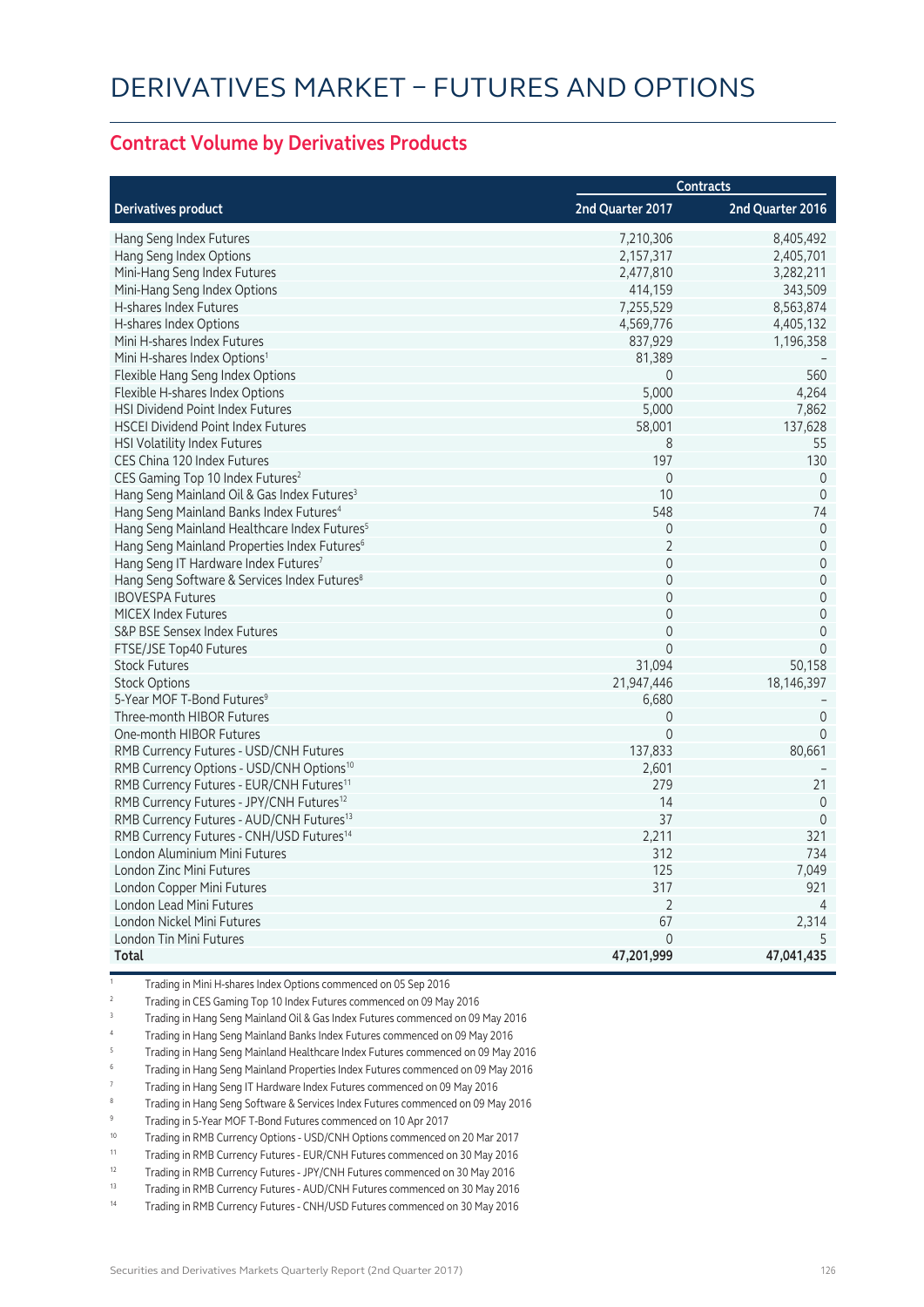## DERIVATIVES MARKET – FUTURES AND OPTIONS

#### **Hang Seng Index Futures – Contract Volume and Open Interest (contracts)**

|      |                | <b>Total</b>    | Quarter-end   |
|------|----------------|-----------------|---------------|
|      |                | contract volume | open interest |
| 2016 | Q <sub>2</sub> | 8,405,492       | 104,573       |
|      | Q <sub>3</sub> | 8,184,656       | 157,669       |
|      | Q4             | 7,378,971       | 123,004       |
| 2017 | Q1             | 6,657,327       | 158,358       |
|      | Q <sub>2</sub> | 7,210,306       | 154,581       |

#### **Mini Hang Seng Index Futures – Contract Volume and Open Interest (contracts)**

|      |                | <b>Total</b><br>contract volume | Quarter-end<br>open interest |
|------|----------------|---------------------------------|------------------------------|
| 2016 | Q <sub>2</sub> | 3,282,211                       | 10,857                       |
|      | Q <sub>3</sub> | 3,138,473                       | 9,151                        |
|      | Q4             | 2,969,788                       | 9,572                        |
| 2017 | Q1             | 2,454,731                       | 9,241                        |
|      | Q <sub>2</sub> | 2,477,810                       | 10,210                       |

#### **Hang Seng Index Options – Contract Volume and Open Interest (contracts)**

|      |                | <b>Total</b>    | Quarter-end   |
|------|----------------|-----------------|---------------|
|      |                | contract volume | open interest |
| 2016 | Q <sub>2</sub> | 2,405,701       | 226,187       |
|      | Q <sub>3</sub> | 2,379,876       | 280,913       |
|      | Q4             | 2,312,279       | 249,699       |
| 2017 | Q1             | 2,312,202       | 327,038       |
|      | Q <sub>2</sub> | 2,157,317       | 352,037       |

### **H-Share Index Futures – Contract Volume and Open Interest (contracts)**

|      |                | <b>Total</b><br>contract volume | Quarter-end<br>open interest |
|------|----------------|---------------------------------|------------------------------|
| 2016 | Q <sub>2</sub> | 8,563,874                       | 366,688                      |
|      | Q <sub>3</sub> | 7,820,556                       | 349,588                      |
|      | Q4             | 7,557,545                       | 322,024                      |
| 2017 | Q1             | 7,299,370                       | 329,224                      |
|      | Q <sub>2</sub> | 7,255,529                       | 310,182                      |

### **Stock Options Market Turnover and Open Interest (contracts)**

|      |                | <b>Total</b><br>Premium (HK\$ mil.) | <b>Total</b><br>contract volume | Quarter-end<br>open interest |
|------|----------------|-------------------------------------|---------------------------------|------------------------------|
| 2016 | Q <sub>2</sub> | 8,723.16                            | 18,146,397                      | 5,550,885                    |
|      | Q <sub>3</sub> | 8,985.98                            | 19,509,020                      | 6,045,816                    |
|      | Q4             | 9,144.11                            | 18,636,926                      | 6,327,503                    |
| 2017 | Q1             | 8,727.09                            | 21,003,818                      | 6,673,563                    |
|      | Q <sub>2</sub> | 9,477.49                            | 21,947,446                      | 7,582,918                    |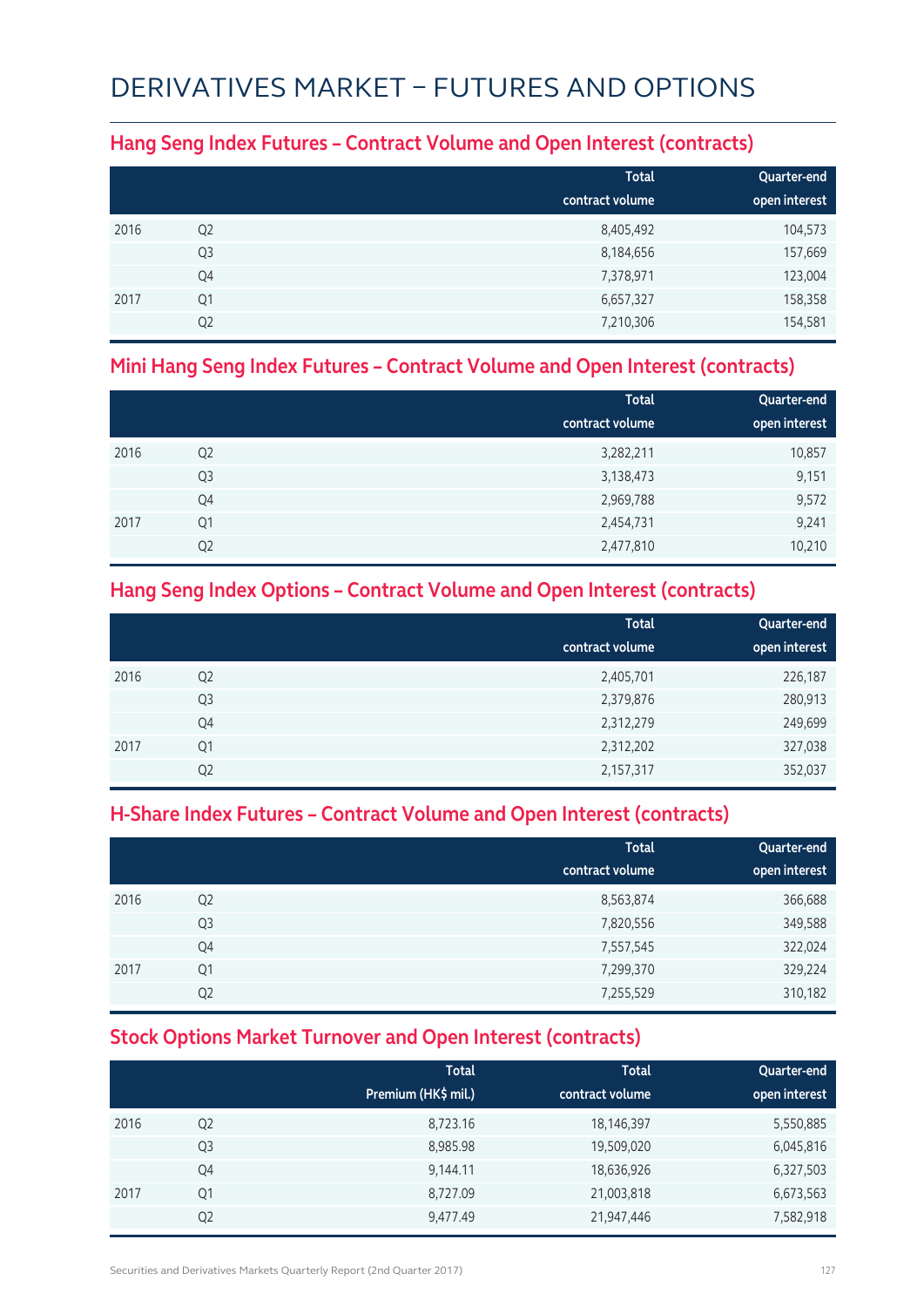## **Stock Options Premium by Class**

for 2nd Quarter 2017

|                                         |                 | Premium       |            |
|-----------------------------------------|-----------------|---------------|------------|
| <b>Options class</b>                    |                 | (HK\$ mil.)   | % of total |
| X ISHARES A50                           | A50             | 140.64        | 1.48%      |
| AAC TECH                                | AAC             | 204.67        | 2.16%      |
| <b>ANHUI CONCH</b>                      | ACC             | 50.42         | 0.53%      |
| AIA                                     | AIA             | 286.12        | 3.02%      |
| CHALCO                                  | <b>ALC</b>      | 7.08          | 0.07%      |
| CAM CSI300                              | AMC             | 136.24        | 1.44%      |
| <b>BANKCOMM</b>                         | <b>BCM</b>      | 8.60          | 0.09%      |
| <b>BANK OF E ASIA</b>                   | <b>BEA</b>      | 4.59          | 0.05%      |
| <b>BELLE INT'L</b>                      | <b>BIH</b>      | 3.85          | 0.04%      |
| <b>BOC HONG KONG</b>                    | <b>BOC</b>      | 39.73         | 0.42%      |
| <b>BYD COMPANY</b>                      | <b>BYD</b>      | 40.66         | 0.43%      |
|                                         |                 |               |            |
| CHINA COMM CONS                         | CCC             | 33.40         | 0.35%      |
| <b>CHINA COAL</b>                       | CCE             | 4.11          | 0.04%      |
| <b>COSCO SHIP HOLD</b>                  | CCS             | 0.96          | 0.01%      |
| CHINA CINDA                             | CDA             | 3.68          | 0.04%      |
| <b>CGN POWER</b>                        | CGN             | 3.18          | 0.03%      |
| <b>CHINA MOBILE</b>                     | <b>CHT</b>      | 351.31        | 3.71%      |
| <b>CHINA UNICOM</b>                     | <b>CHU</b>      | 119.75        | 1.26%      |
| <b>CITIC</b>                            | <b>CIT</b>      | 7.89          | 0.08%      |
| <b>CKH HOLDINGS</b>                     | <b>CKH</b>      | 115.15        | 1.21%      |
| <b>CK PROPERTY</b>                      | <b>CKP</b>      | 48.93         | 0.52%      |
| <b>CHINA LIFE</b>                       | <b>CLI</b>      | 412.34        | 4.35%      |
| <b>CLP HOLDINGS</b>                     | <b>CLP</b>      | 14.91         | 0.16%      |
| <b>CM BANK</b>                          | <b>CMB</b>      | 110.65        | 1.17%      |
| <b>CNOOC</b>                            | <b>CNC</b>      | 127.83        | 1.35%      |
| <b>CHINA OVERSEAS</b>                   | <b>COL</b>      | 165.07        | 1.74%      |
| CATHAY PAC AIR                          | CPA             | 4.74          | 0.05%      |
| SINOPEC CORP                            | CPC             | 49.79         | 0.53%      |
| <b>CPIC</b>                             | <b>CPI</b>      | 51.91         | 0.55%      |
| <b>CHINA RAIL CONS</b>                  | CRC             | 8.05          | 0.08%      |
| <b>CHINA RAILWAY</b>                    | CRG             | 9.33          | 0.10%      |
| <b>CHINA RES LAND</b>                   | <b>CRL</b>      | 52.74         | 0.56%      |
| X WISECSI300ETF                         | CS <sub>3</sub> | 0.01          | 0.00%      |
| CSOP A50 ETF                            | <b>CSA</b>      | 175.02        | 1.85%      |
| CHINA SHENHUA                           | CSE             | 238.19        | 2.51%      |
| <b>CITIC BANK</b>                       | <b>CTB</b>      | 9.34          | 0.10%      |
| <b>CHINA TELECOM</b>                    | <b>CTC</b>      | 11.79         | 0.12%      |
| <b>CITIC SEC</b>                        | <b>CTS</b>      | 30.48         | 0.32%      |
| DONGFENG GROUP                          | DFM             | 7.70          | 0.08%      |
| <b>ESPRIT HOLDINGS</b>                  | <b>ESP</b>      | 0.21          | 0.00%      |
| <b>FIH</b>                              | <b>FIH</b>      | 0.56          | 0.01%      |
| <b>GEELY AUTO</b>                       | GAH             | 149.64        | 1.58%      |
| <b>GALAXY ENT</b>                       | GLX             | 337.65        | 3.56%      |
| <b>GREATWALL MOTOR</b>                  | <b>GWM</b>      | 159.05        | 1.68%      |
| <b>HAITONG SEC</b>                      | HAI             | 38.85         | 0.41%      |
| <b>HSHETF</b>                           | <b>HCF</b>      | 9.98          | 0.11%      |
| POWER ASSETS                            | <b>HEH</b>      | 24.67         | 0.26%      |
| <b>HKEX</b>                             | <b>HEX</b>      | 487.54        | 5.14%      |
| <b>HENGAN INT'L</b>                     | <b>HGN</b>      | 22.34         | 0.24%      |
|                                         |                 | 486.58        | 5.13%      |
| <b>HSBC HOLDINGS</b>                    | <b>HKB</b>      |               |            |
| HK & CHINA GAS<br><b>HENDERSON LAND</b> | <b>HKG</b>      | 5.49<br>37.92 | 0.06%      |
|                                         | <b>HLD</b>      |               | 0.40%      |
| <b>HUANENG POWER</b>                    | <b>HNP</b>      | 14.59         | 0.15%      |
| <b>HANG SENG BANK</b>                   | <b>HSB</b>      | 13.56         | 0.14%      |
| <b>JIANGXI COPPER</b>                   | <b>JXC</b>      | 33.08         | 0.35%      |
| <b>KUNLUN ENERGY</b>                    | <b>KLE</b>      | 13.14         | 0.14%      |
| <b>KINGSOFT</b>                         | <b>KSO</b>      | 39.80         | 0.42%      |
| LENOVO GROUP                            | LEN             | 89.04         | 0.94%      |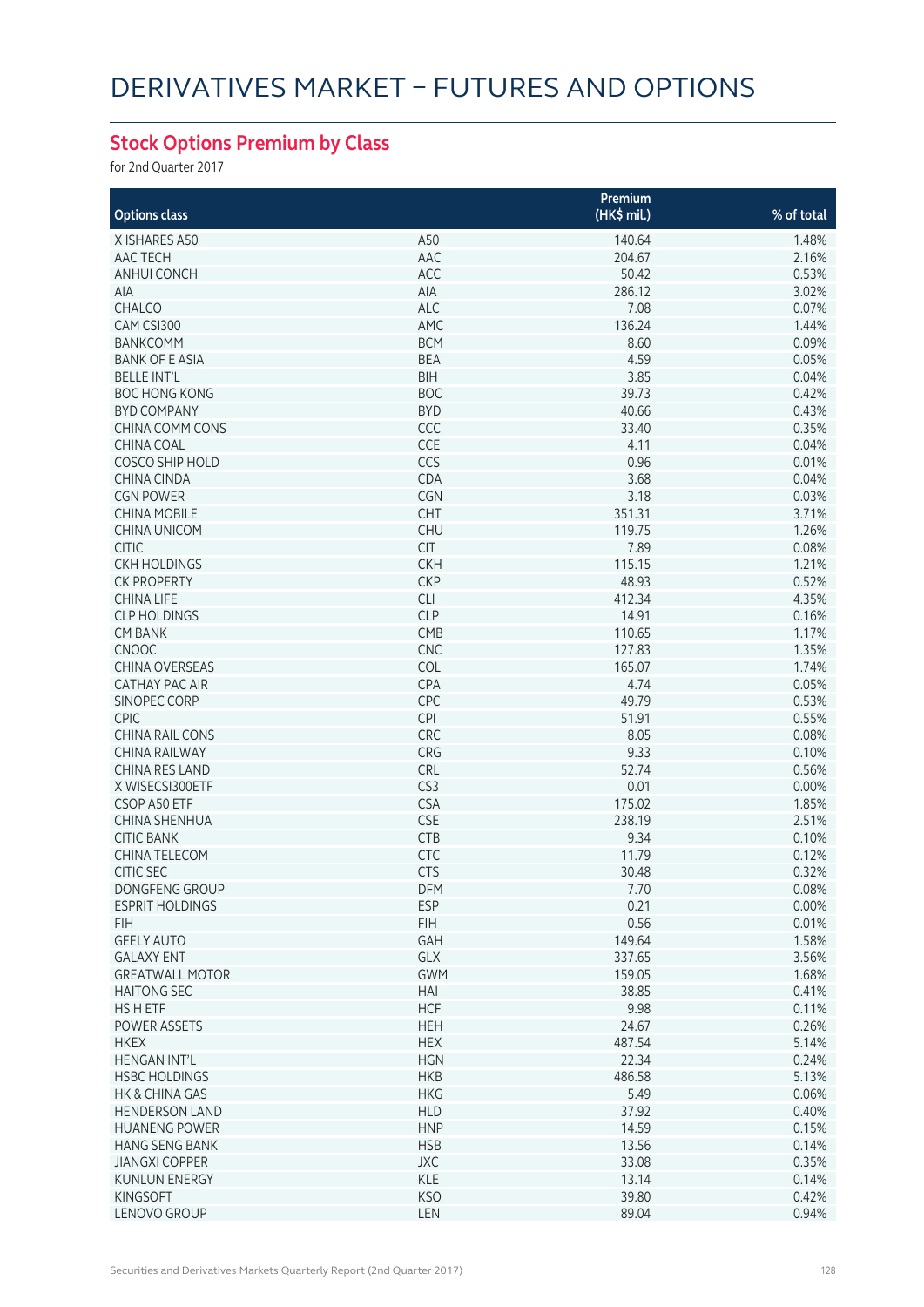# DERIVATIVES MARKET – FUTURES AND OPTIONS

| <b>Options class</b>      |            | Premium<br>(HK\$ mil.) | % of total |
|---------------------------|------------|------------------------|------------|
| LI & FUNG                 | LIF        | 8.36                   | 0.09%      |
| <b>LINK REIT</b>          | <b>LNK</b> | 27.29                  | 0.29%      |
| <b>MENGNIU DAIRY</b>      | <b>MEN</b> | 3.98                   | 0.04%      |
| MGM CHINA                 | <b>MGM</b> | 3.66                   | 0.04%      |
| MINSHENG BANK             | <b>MSB</b> | 69.77                  | 0.74%      |
| MTR CORPORATION           | <b>MTR</b> | 29.57                  | 0.31%      |
| <b>CNBM</b>               | <b>NBM</b> | 38.07                  | 0.40%      |
| <b>NCI</b>                | <b>NCL</b> | 35.94                  | 0.38%      |
| NEW WORLD DEV             | <b>NWD</b> | 16.17                  | 0.17%      |
| PING AN                   | PAI        | 788.18                 | 8.32%      |
| PETROCHINA                | PEC        | 97.92                  | 1.03%      |
| PICC P&C                  | PIC        | 50.56                  | 0.53%      |
| PICC GROUP                | PIN        | 3.83                   | 0.04%      |
| <b>GCL-POLY ENERGY</b>    | PLE        | 6.93                   | 0.07%      |
| <b>R&amp;F PROPERTIES</b> | <b>RFP</b> | 2.73                   | 0.03%      |
| <b>SANDS CHINA LTD</b>    | SAN        | 124.09                 | 1.31%      |
| <b>SHK PPT</b>            | <b>SHK</b> | 301.35                 | 3.18%      |
| <b>STANCHART</b>          | <b>STC</b> | 5.52                   | 0.06%      |
| SWIRE PACIFIC A           | <b>SWA</b> | 19.10                  | 0.20%      |
| <b>TENCENT</b>            | <b>TCH</b> | 2,273.82               | 23.99%     |
| <b>TRACKER FUND</b>       | <b>TRF</b> | 2.39                   | 0.03%      |
| <b>WHARF HOLDINGS</b>     | WHL        | 39.04                  | 0.41%      |
| WANT WANT CHINA           | <b>WWC</b> | 1.80                   | 0.02%      |
| <b>ABC</b>                | XAB        | 44.46                  | 0.47%      |
| <b>BANK OF CHINA</b>      | XBC        | 80.87                  | 0.85%      |
| <b>CCB</b>                | <b>XCC</b> | 201.63                 | 2.13%      |
| <b>ICBC</b>               | <b>XIC</b> | 102.11                 | 1.08%      |
| YANZHOU COAL              | <b>YZC</b> | 35.26                  | 0.37%      |
| <b>ZIJIN MINING</b>       | <b>ZJM</b> | 8.54                   | 0.09%      |
| <b>Total</b>              |            | 9,477.49               | 100.00%    |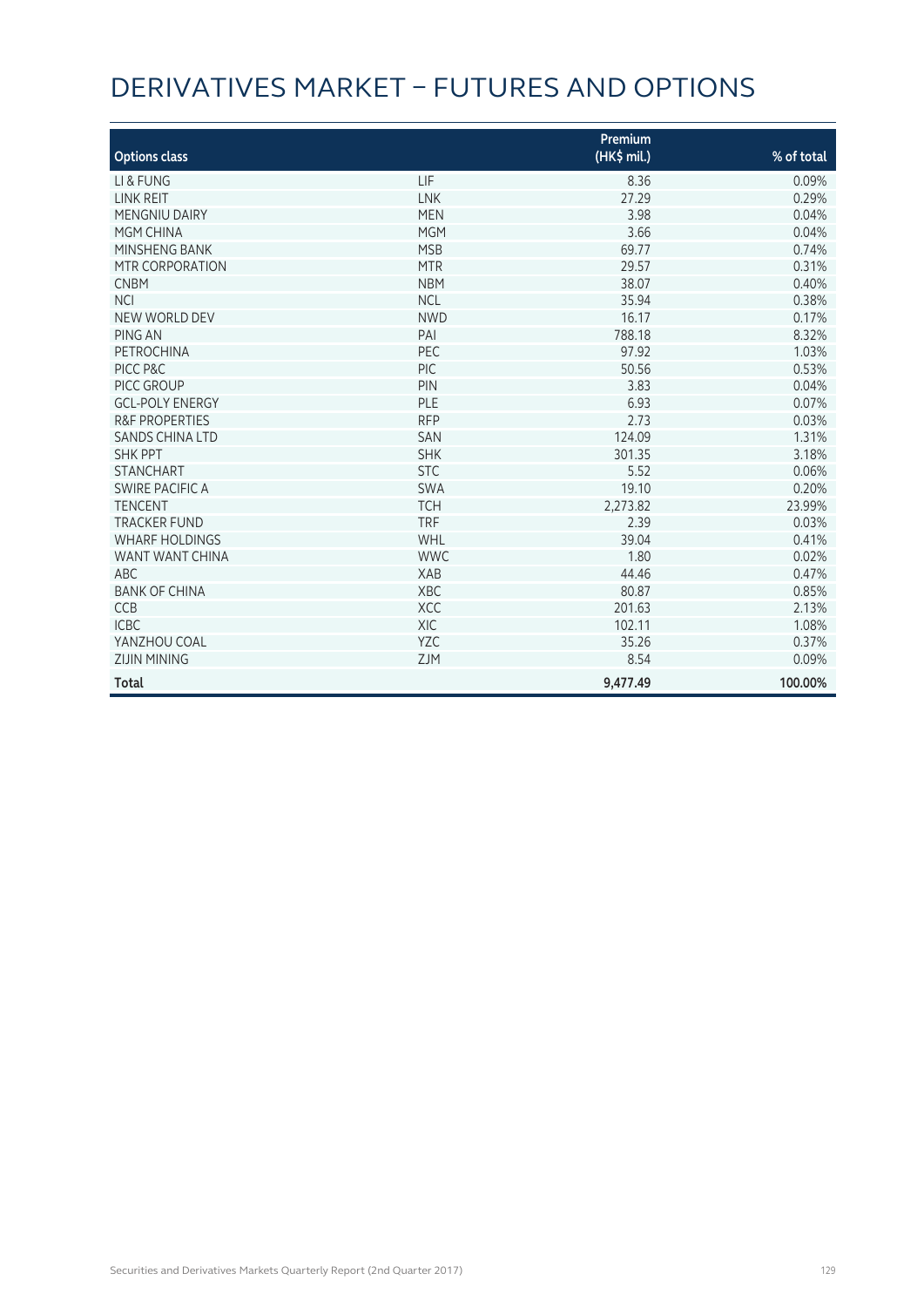## **Stock Options Contract Volume by Class**

for 2nd Quarter 2017

|                        |                 | Contract  |            |
|------------------------|-----------------|-----------|------------|
| <b>Options class</b>   |                 | volume    | % of total |
| X ISHARES A50          | A50             | 159,428   | 0.73%      |
| AAC TECH               | AAC             | 63,079    | 0.29%      |
| <b>ANHUI CONCH</b>     | ACC             | 152,932   | 0.70%      |
| AIA                    | AIA             | 288,829   | 1.32%      |
| CHALCO                 | <b>ALC</b>      | 38,620    | 0.18%      |
|                        | AMC             |           | 0.69%      |
| CAM CSI300             |                 | 151,863   |            |
| <b>BANKCOMM</b>        | <b>BCM</b>      | 57,066    | 0.26%      |
| <b>BANK OF E ASIA</b>  | <b>BEA</b>      | 23,849    | 0.11%      |
| <b>BELLE INT'L</b>     | <b>BIH</b>      | 13,107    | 0.06%      |
| <b>BOC HONG KONG</b>   | <b>BOC</b>      | 140,300   | 0.64%      |
| <b>BYD COMPANY</b>     | <b>BYD</b>      | 63,217    | 0.29%      |
| CHINA COMM CONS        | CCC             | 128,987   | 0.59%      |
| <b>CHINA COAL</b>      | CCE             | 31,963    | 0.15%      |
| <b>COSCO SHIP HOLD</b> | CCS             | 12,774    | 0.06%      |
| <b>CHINA CINDA</b>     | CDA             | 12,136    | 0.06%      |
| <b>CGN POWER</b>       | CGN             | 5,883     | 0.03%      |
| <b>CHINA MOBILE</b>    | CHT             | 536,892   | 2.45%      |
| <b>CHINA UNICOM</b>    | <b>CHU</b>      | 179,774   | 0.82%      |
| <b>CITIC</b>           | <b>CIT</b>      | 29,247    | 0.13%      |
| <b>CKH HOLDINGS</b>    | <b>CKH</b>      | 175,020   | 0.80%      |
| <b>CK PROPERTY</b>     | <b>CKP</b>      | 46,377    | 0.21%      |
| <b>CHINA LIFE</b>      | <b>CLI</b>      | 824,425   | 3.76%      |
|                        | <b>CLP</b>      |           |            |
| <b>CLP HOLDINGS</b>    |                 | 26,028    | 0.12%      |
| <b>CM BANK</b>         | CMB             | 394,773   | 1.80%      |
| <b>CNOOC</b>           | <b>CNC</b>      | 604,854   | 2.76%      |
| <b>CHINA OVERSEAS</b>  | COL             | 199,753   | 0.91%      |
| <b>CATHAY PAC AIR</b>  | CPA             | 15,543    | 0.07%      |
| SINOPEC CORP           | CPC             | 161,583   | 0.74%      |
| <b>CPIC</b>            | CPI             | 86,770    | 0.40%      |
| <b>CHINA RAIL CONS</b> | CRC             | 51,190    | 0.23%      |
| <b>CHINA RAILWAY</b>   | CRG             | 56,850    | 0.26%      |
| <b>CHINA RES LAND</b>  | CRL             | 40,957    | 0.19%      |
| X WISECSI300ETF        | CS <sub>3</sub> | 20        | 0.00%      |
| CSOP A50 ETF           | <b>CSA</b>      | 162,770   | 0.74%      |
| CHINA SHENHUA          | <b>CSE</b>      | 667,572   | 3.04%      |
| <b>CITIC BANK</b>      | <b>CTB</b>      | 62,876    | 0.29%      |
| CHINA TELECOM          | CTC             | 83,944    | 0.38%      |
| <b>CITIC SEC</b>       | <b>CTS</b>      | 80,463    | 0.37%      |
| DONGFENG GROUP         | DFM             | 19,489    | $0.09\%$   |
| <b>ESPRIT HOLDINGS</b> | <b>ESP</b>      | 2,958     | 0.01%      |
| <b>FIH</b>             | <b>FIH</b>      | 2,138     | 0.01%      |
|                        |                 |           |            |
| <b>GEELY AUTO</b>      | GAH             | 75,984    | 0.35%      |
| <b>GALAXY ENT</b>      | GLX             | 340,725   | 1.55%      |
| <b>GREATWALL MOTOR</b> | <b>GWM</b>      | 1,003,851 | 4.57%      |
| <b>HAITONG SEC</b>     | HAI             | 56,648    | 0.26%      |
| HS H ETF               | <b>HCF</b>      | 13,437    | 0.06%      |
| POWER ASSETS           | <b>HEH</b>      | 48,677    | 0.22%      |
| <b>HKEX</b>            | <b>HEX</b>      | 1,633,580 | 7.44%      |
| <b>HENGAN INT'L</b>    | <b>HGN</b>      | 31,890    | 0.15%      |
| <b>HSBC HOLDINGS</b>   | <b>HKB</b>      | 1,245,117 | 5.67%      |
| HK & CHINA GAS         | <b>HKG</b>      | 19,943    | 0.09%      |
| <b>HENDERSON LAND</b>  | <b>HLD</b>      | 38,609    | 0.18%      |
| <b>HUANENG POWER</b>   | <b>HNP</b>      | 58,301    | 0.27%      |
| <b>HANG SENG BANK</b>  | <b>HSB</b>      | 61,668    | 0.28%      |
| <b>JIANGXI COPPER</b>  | <b>JXC</b>      | 114,223   | 0.52%      |
| <b>KUNLUN ENERGY</b>   | <b>KLE</b>      | 29,392    | 0.13%      |
|                        |                 |           |            |
| <b>KINGSOFT</b>        | <b>KSO</b>      | 76,019    | 0.35%      |
| LENOVO GROUP           | LEN             | 349,234   | 1.59%      |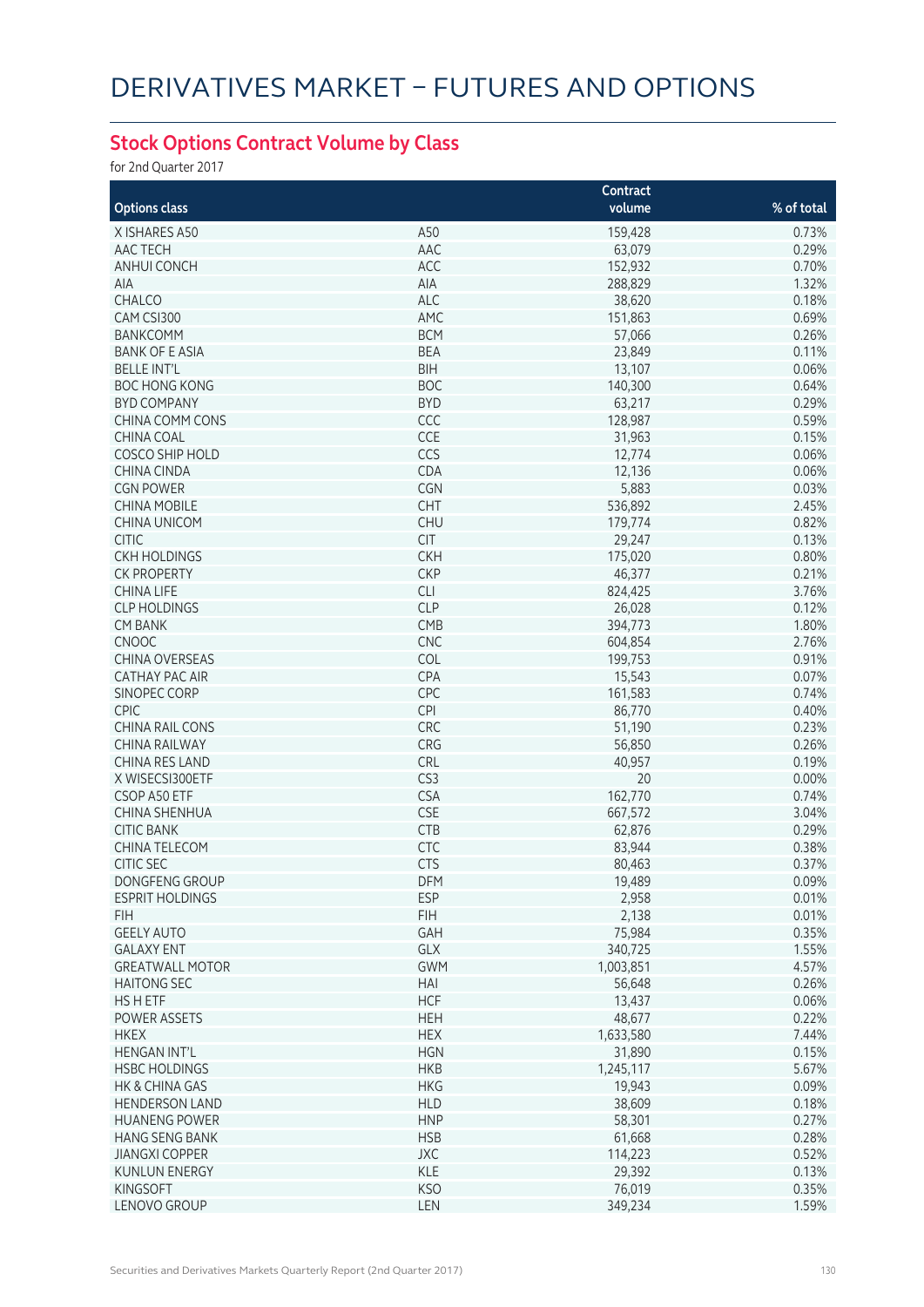# DERIVATIVES MARKET – FUTURES AND OPTIONS

| <b>Options class</b>      |            | Contract<br>volume | % of total |
|---------------------------|------------|--------------------|------------|
| LI & FUNG                 | LIF        | 36,310             | 0.17%      |
| <b>LINK REIT</b>          | <b>LNK</b> | 24,269             | 0.11%      |
| <b>MENGNIU DAIRY</b>      | <b>MEN</b> | 10,572             | 0.05%      |
| <b>MGM CHINA</b>          | <b>MGM</b> | 26,190             | 0.12%      |
| MINSHENG BANK             | <b>MSB</b> | 134,415            | 0.61%      |
| MTR CORPORATION           | <b>MTR</b> | 88,629             | 0.40%      |
| <b>CNBM</b>               | <b>NBM</b> | 160,371            | 0.73%      |
| <b>NCI</b>                | <b>NCL</b> | 37,190             | 0.17%      |
| NEW WORLD DEV             | <b>NWD</b> | 53,651             | 0.24%      |
| PING AN                   | PAI        | 1,405,407          | 6.40%      |
| PETROCHINA                | PEC        | 334,848            | 1.53%      |
| PICC P&C                  | <b>PIC</b> | 97,721             | 0.45%      |
| PICC GROUP                | PIN        | 9,059              | 0.04%      |
| <b>GCL-POLY ENERGY</b>    | PLE        | 29,141             | 0.13%      |
| <b>R&amp;F PROPERTIES</b> | <b>RFP</b> | 21,368             | 0.10%      |
| <b>SANDS CHINA LTD</b>    | SAN        | 356,378            | 1.62%      |
| <b>SHK PPT</b>            | <b>SHK</b> | 114,829            | 0.52%      |
| <b>STANCHART</b>          | <b>STC</b> | 74,980             | 0.34%      |
| <b>SWIRE PACIFIC A</b>    | <b>SWA</b> | 32,889             | 0.15%      |
| <b>TENCENT</b>            | <b>TCH</b> | 4, 163, 197        | 18.97%     |
| <b>TRACKER FUND</b>       | <b>TRF</b> | 10,194             | 0.05%      |
| <b>WHARF HOLDINGS</b>     | WHL        | 34,693             | 0.16%      |
| WANT WANT CHINA           | <b>WWC</b> | 14,701             | 0.07%      |
| <b>ABC</b>                | XAB        | 66,980             | 0.31%      |
| <b>BANK OF CHINA</b>      | XBC        | 831,858            | 3.79%      |
| <b>CCB</b>                | <b>XCC</b> | 1,730,632          | 7.89%      |
| <b>ICBC</b>               | XIC        | 871,702            | 3.97%      |
| YANZHOU COAL              | <b>YZC</b> | 92,990             | 0.42%      |
| <b>ZIJIN MINING</b>       | <b>ZJM</b> | 28,685             | 0.13%      |
| <b>Total</b>              |            | 21,947,446         | 100.00%    |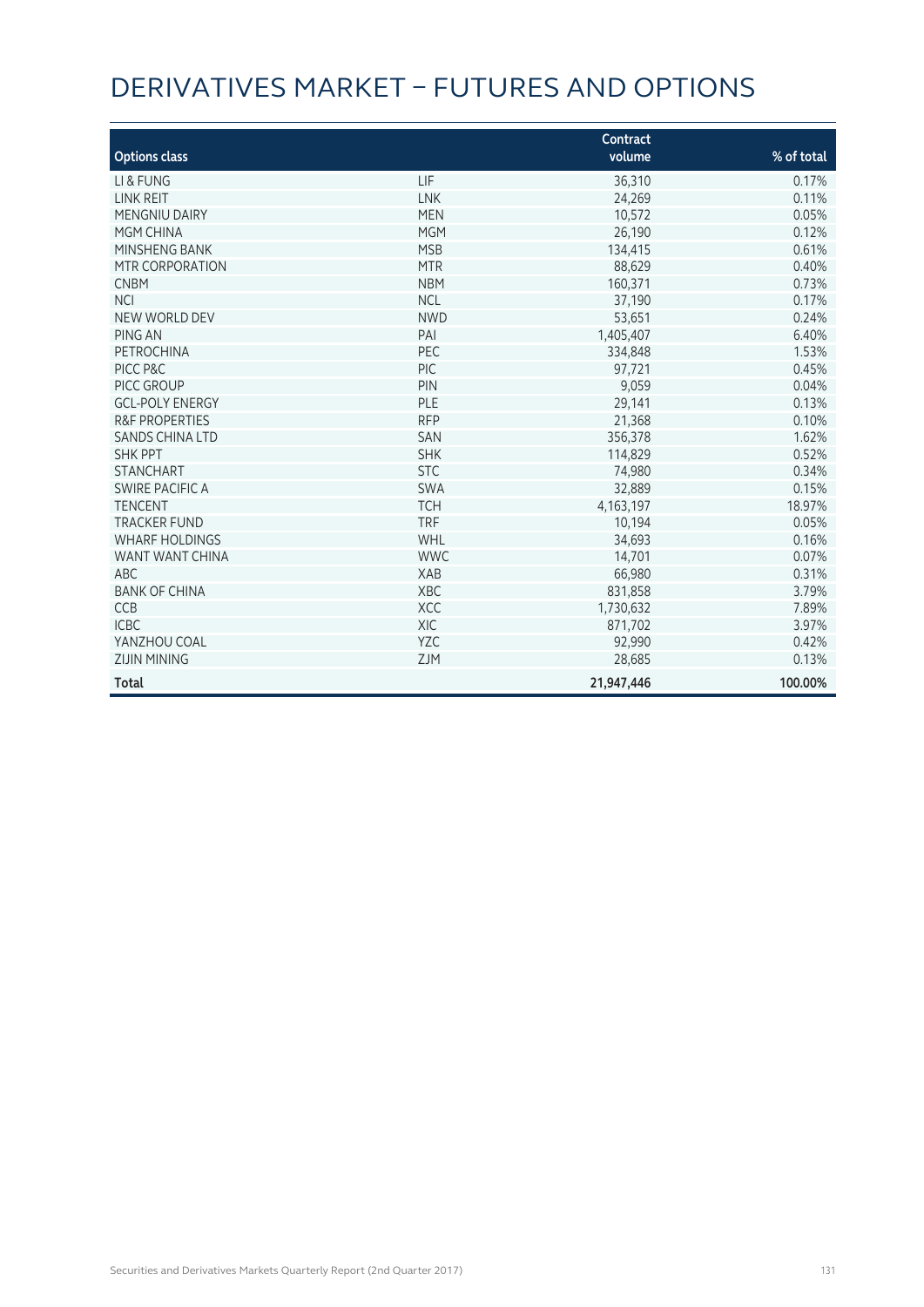#### **Average Daily Settlement Instructions (SIs) Settled in CCASS**

(both delivering and receiving SIs are counted)

|            |                |               | SIs by shares | SIs by value |
|------------|----------------|---------------|---------------|--------------|
| Year/Month |                | Number of SIs | (bil. shs)    | (HK\$bil.)   |
| 2016       | Q <sub>2</sub> | 81,388        | 47.01         | 183.39       |
|            | Q <sub>3</sub> | 82,516        | 47.08         | 190.09       |
|            | Q4             | 83,191        | 45.76         | 181.31       |
| 2017       | Q1             | 86,101        | 44.09         | 183.38       |
|            | Q <sub>2</sub> | 89,205        | 48.85         | 224.77       |

## **Average Daily Investor Settlement Instructions (ISIs) settled in CCASS**

(one sided ISIs are counted)

| Year/month |    | <b>Number of ISIs</b> | ISIs by shares (Mil shs) | ISIs by value (HK\$ mil.) |
|------------|----|-----------------------|--------------------------|---------------------------|
| 2016       | Q2 | 272                   | 102.77                   | 169.31                    |
|            | Q3 | 314                   | 61.95                    | 148.35                    |
|            | Q4 | 266                   | 55.54                    | 133.74                    |
| 2017       | Q1 | 294                   | 279.49                   | 184.39                    |
|            | Q2 | 321                   | 212.60                   | 147.64                    |

### **Securities under CCASS Custody**

(balances at quarter end)

|            |                |            | % of issued       |                     | % of market       |
|------------|----------------|------------|-------------------|---------------------|-------------------|
|            |                | Number of  | shares of         |                     | capitalisation of |
|            |                | shares     | admitted          | <b>Market value</b> | admitted          |
| Year/Month |                | (bil. shs) | <b>securities</b> | (HK\$ bil.)         | securities        |
| 2016       | Q <sub>2</sub> | 5,694.08   | 73.49             | 14,309.49           | 49.13             |
|            | Q <sub>3</sub> | 5,865.26   | 74.21             | 15,979.62           | 57.22             |
|            | Q4             | 5,878.89   | 74.27             | 15,381.54           | 56.60             |
| 2017       | Q1             | 6,015.72   | 74.42             | 16,988.34           | 57.10             |
|            | Q <sub>2</sub> | 6,264.71   | 75.18             | 18,013.11           | 57.34             |

Share quantity and market value of securities in non-HKD currency are included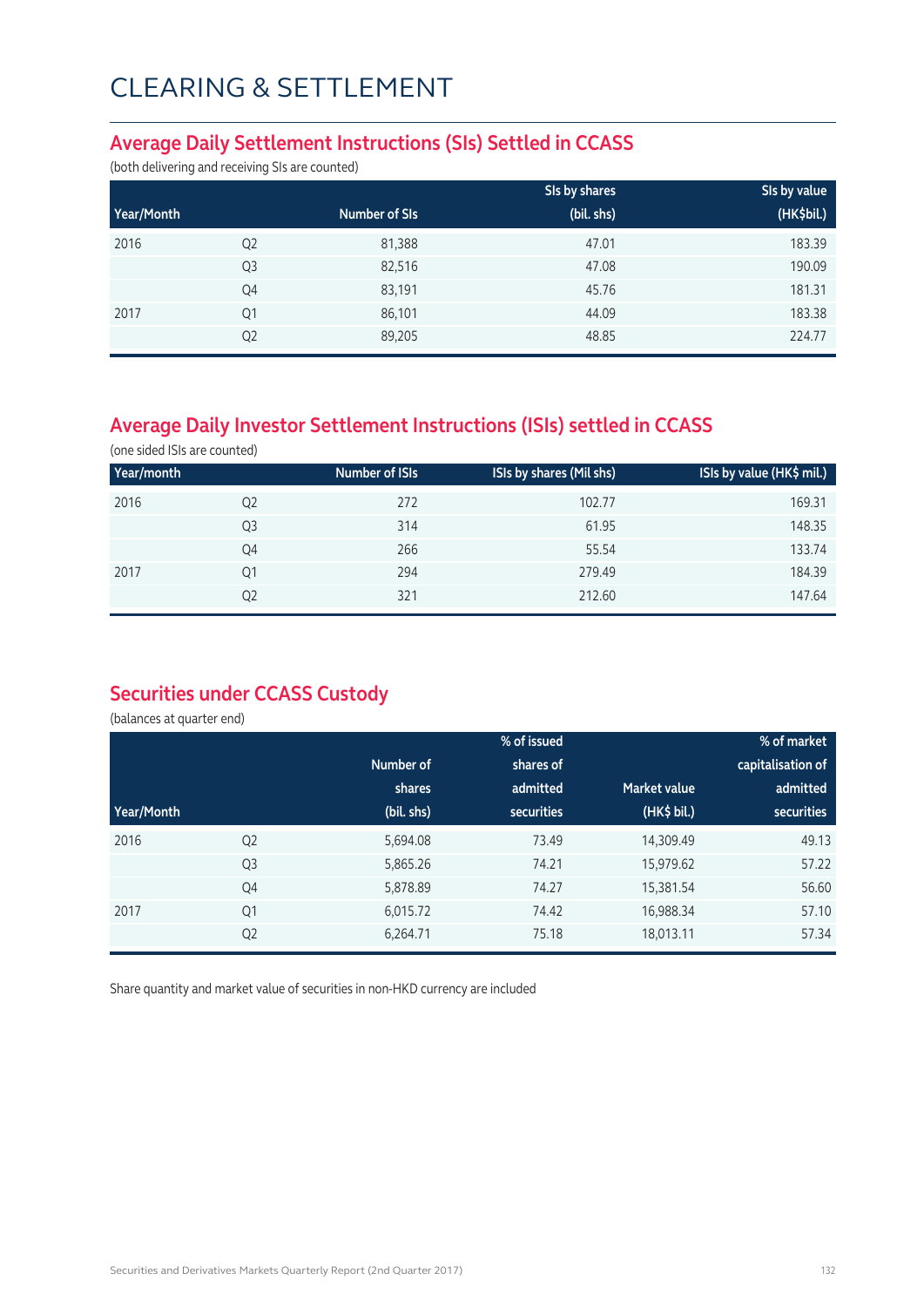#### **Average Daily Stock Exchange Trades Processed in CCASS**

(including CNS trades, isolated trades and cross trades)

|            |                | No. of CCASS | % of Exchange | No. of shares | % of market | Value of trades | % of market |
|------------|----------------|--------------|---------------|---------------|-------------|-----------------|-------------|
| Year/Month |                | trades       | trades        | (Mil. shs)    | turnover    | $(HK\$ mil.)    | turnover    |
| 2016       | Q <sub>2</sub> | 1,030,032    | 100           | 191,095.88    | 100         | 62.524.66       | 100         |
|            | Q <sub>3</sub> | 1,047,611    | 100           | 174,563.55    | 100         | 68,188.97       | 100         |
|            | Q4             | 1,052,858    | 100           | 159,370.39    | 100         | 64,205.68       | 100         |
| 2017       | Q1             | 1,125,959    | 100           | 202.641.72    | 100         | 74,176.32       | 100         |
|            | Q <sub>2</sub> | 1,150,564    | 100           | 155,884.97    | 100         | 77,373.95       | 100         |

## **Average Daily Netting Efficiency of CNS Trades**

(in stock positions and share quantity)

|            |                |                 | <b>Netting</b> | No. of shares due | <b>Netting</b> |
|------------|----------------|-----------------|----------------|-------------------|----------------|
|            |                | No. of CNS      | efficiency     | for settlement    | efficiency     |
| Year/Month |                | stock positions | $(\%)$         | (Mil. shs)        | (%)            |
| 2016       | Q <sub>2</sub> | 66,419          | 96.57          | 23,875.24         | 93.49          |
|            | Q <sub>3</sub> | 70,706          | 96.36          | 23,634.05         | 92.51          |
|            | Q4             | 71,738          | 96.37          | 16,416.17         | 91.57          |
| 2017       | Q <sub>1</sub> | 75,873          | 96.41          | 27,626.91         | 93.13          |
|            | Q <sub>2</sub> | 76,992          | 96.46          | 29,251.62         | 90.51          |

## **Average Daily Settlement Efficiency of CNS Stock Positions**

|            |                | Settlement efficiency (%) |             |
|------------|----------------|---------------------------|-------------|
| Year/Month |                | S day                     | $S + 1$ day |
| 2016       | Q <sub>2</sub> | 99.92                     | 99.99       |
|            | Q <sub>3</sub> | 99.91                     | 99.99       |
|            | Q4             | 99.90                     | 99.99       |
| 2017       | Q1             | 99.92                     | 99.99       |
|            | Q <sub>2</sub> | 99.91                     | 99.99       |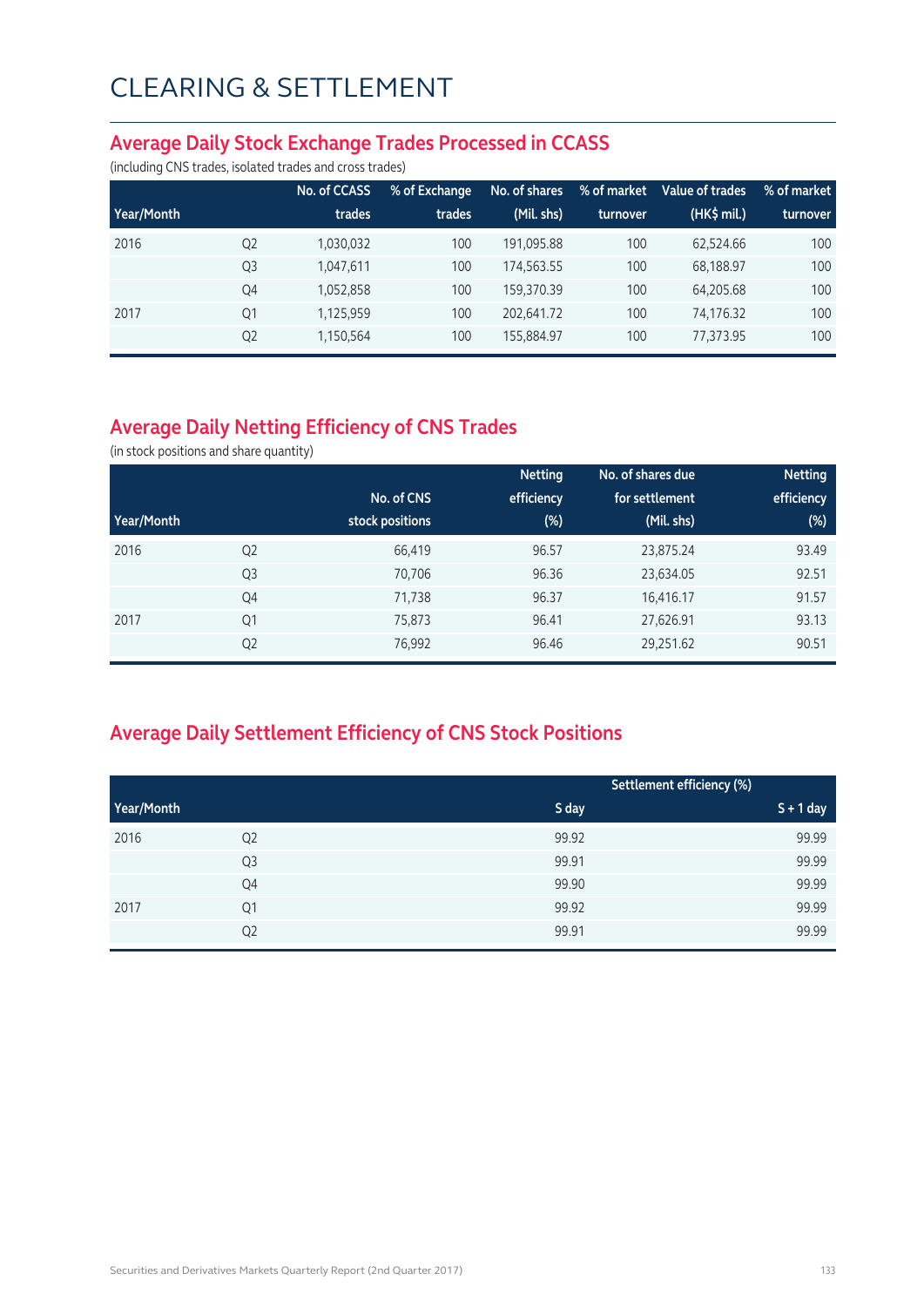#### **Open Interest by Derivatives Products**

|                                                          | <b>Contracts</b> |                     |  |
|----------------------------------------------------------|------------------|---------------------|--|
| <b>Derivatives product</b>                               | 2nd Quarter 2017 | 2nd Quarter 2016    |  |
| Hang Seng Index Futures                                  | 154,581          | 104,573             |  |
| Hang Seng Index Options                                  | 352,037          | 226,187             |  |
| Mini-Hang Seng Index Futures                             | 10,210           | 10,857              |  |
| Mini-Hang Seng Index Options                             | 13,928           | 8,813               |  |
| <b>H-shares Index Futures</b>                            | 310,182          | 366,688             |  |
| H-shares Index Options                                   | 2,695,657        | 2,069,046           |  |
| Mini H-shares Index Futures                              | 5,474            | 4,920               |  |
| Mini H-shares Index Options <sup>1</sup>                 | 3,102            |                     |  |
| Flexible Hang Seng Index Options                         | $\mathbf 0$      | 2,975               |  |
| Flexible H-shares Index Options                          | 16,666           | 12,683              |  |
| HSI Dividend Point Index Futures                         | 9,621            | 7,081               |  |
| <b>HSCEI Dividend Point Index Futures</b>                | 120,002          | 172,653             |  |
| <b>HSI Volatility Index Futures</b>                      | 5                | 7                   |  |
| CES China 120 Index Futures                              | 11               | 11                  |  |
| CES Gaming Top 10 Index Futures <sup>2</sup>             | $\mathbf 0$      | $\mathbf 0$         |  |
| Hang Seng Mainland Oil & Gas Index Futures <sup>3</sup>  | $\Omega$         | $\mathsf{O}\xspace$ |  |
| Hang Seng Mainland Banks Index Futures <sup>4</sup>      | $\overline{4}$   | 5                   |  |
| Hang Seng Mainland Healthcare Index Futures <sup>5</sup> | $\mathbf 0$      | $\mathsf{O}\xspace$ |  |
| Hang Seng Mainland Properties Index Futures <sup>6</sup> | $\mathbf{0}$     | $\mathbf 0$         |  |
| Hang Seng IT Hardware Index Futures7                     | $\mathbf 0$      | $\mathbf 0$         |  |
| Hang Seng Software & Services Index Futures <sup>8</sup> | $\mathbf{0}$     | $\mathbf 0$         |  |
| <b>IBOVESPA Futures</b>                                  | $\mathbf 0$      | $\mathsf{O}\xspace$ |  |
| <b>MICEX Index Futures</b>                               | $\mathbf 0$      | $\mathbf 0$         |  |
|                                                          | $\Omega$         | $\Omega$            |  |
| S&P BSE Sensex Index Futures                             | $\Omega$         | $\Omega$            |  |
| FTSE/JSE Top40 Futures                                   |                  |                     |  |
| <b>Stock Futures</b>                                     | 6,563            | 5,648               |  |
| <b>Stock Options</b>                                     | 7,582,918        | 5,550,885           |  |
| 5-Year MOF T-Bond Futures <sup>9</sup>                   | 666              |                     |  |
| Three-month HIBOR Futures                                | 40               | $\overline{0}$      |  |
| One-month HIBOR Futures                                  | $\Omega$         | $\Omega$            |  |
| RMB Currency Futures - USD/CNH Futures                   | 31,243           | 27,819              |  |
| RMB Currency Options - USD/CNH Options <sup>10</sup>     | 1,037            |                     |  |
| RMB Currency Futures - EUR/CNH Futures <sup>11</sup>     | 63               | 11                  |  |
| RMB Currency Futures - JPY/CNH Futures <sup>12</sup>     | $\overline{4}$   | $\mathbf{0}$        |  |
| RMB Currency Futures - AUD/CNH Futures <sup>13</sup>     | 10               | $\mathbf{0}$        |  |
| RMB Currency Futures - CNH/USD Futures <sup>14</sup>     | 1,196            | 174                 |  |
| London Aluminium Mini Futures                            | $\mathbf 0$      | 76                  |  |
| <b>London Zinc Mini Futures</b>                          | 1                | 178                 |  |
| London Copper Mini Futures                               | 5                | 70                  |  |
| London Lead Mini Futures                                 | $\mathbf 0$      | $\theta$            |  |
| London Nickel Mini Futures                               | 4                | 37                  |  |
| London Tin Mini Futures                                  | 0                | $\overline{0}$      |  |
| Total                                                    | 11,315,230       | 8,571,397           |  |

1 Trading in Mini H-shares Index Options commenced on 05 Sep 2016

2 Trading in CES Gaming Top 10 Index Futures commenced on 09 May 2016

3 Trading in Hang Seng Mainland Oil & Gas Index Futures commenced on 09 May 2016

4 Trading in Hang Seng Mainland Banks Index Futures commenced on 09 May 2016

5 Trading in Hang Seng Mainland Healthcare Index Futures commenced on 09 May 2016

6 Trading in Hang Seng Mainland Properties Index Futures commenced on 09 May 2016

7 Trading in Hang Seng IT Hardware Index Futures commenced on 09 May 2016

8 Trading in Hang Seng Software & Services Index Futures commenced on 09 May 2016

<sup>9</sup> Trading in 5-Year MOF T-Bond Futures commenced on 10 Apr 2017<br><sup>10</sup> Trading in PMB Currancy Options LISD/CNH Options commenced

Trading in RMB Currency Options - USD/CNH Options commenced on 20 Mar 2017

11 Trading in RMB Currency Futures – EUR/CNH Futures commenced on 30 May 2016<br>12 Trading in RMB Currency Futures – IPY/CNH Futures commenced on 30 May 2016

<sup>12</sup> Trading in RMB Currency Futures – JPY/CNH Futures commenced on 30 May 2016<br><sup>13</sup> Trading in RMB Currency Futures – AUD/CNH Futures commenced on 30 May 2016

13 Trading in RMB Currency Futures – AUD/CNH Futures commenced on 30 May 2016

14 Trading in RMB Currency Futures – CNH/USD Futures commenced on 30 May 2016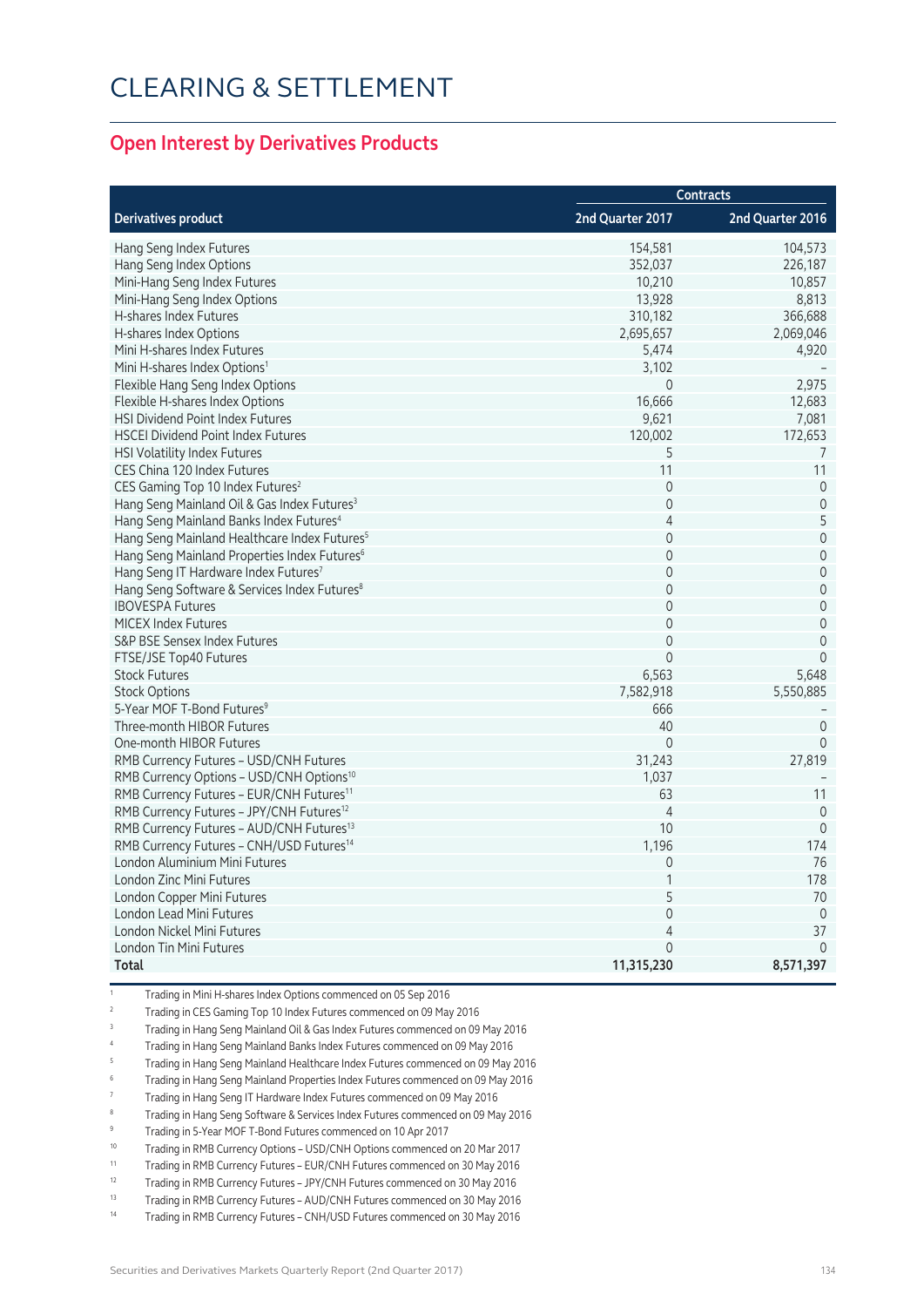## **Stock Options Open Interest by Class**

as at the end of 2nd Quarter 2017

|                        |            | Open interest  |            |  |  |  |
|------------------------|------------|----------------|------------|--|--|--|
| <b>Options class</b>   |            | (contracts)    | % of total |  |  |  |
| X ISHARES A50          | A50        | 72,835         | 0.96       |  |  |  |
| AAC TECH               | AAC        | 11,842         | 0.16       |  |  |  |
| ANHUI CONCH            | ACC        | 41,106         | 0.54       |  |  |  |
| AIA                    | AIA        | 73,376         | 0.97       |  |  |  |
| CHALCO                 | ALC        | 5,096          | 0.07       |  |  |  |
| CAM CSI300             | AMC        | 44,208         | 0.58       |  |  |  |
| <b>BANKCOMM</b>        | <b>BCM</b> | 37,759         | 0.50       |  |  |  |
| <b>BANK OF E ASIA</b>  | <b>BEA</b> | 10,265         | 0.14       |  |  |  |
| <b>BELLE INT'L</b>     | <b>BIH</b> | 11,150         | 0.15       |  |  |  |
| <b>BOC HONG KONG</b>   | <b>BOC</b> | 39,969         | 0.53       |  |  |  |
| <b>BYD COMPANY</b>     | <b>BYD</b> | 30,897         | 0.41       |  |  |  |
| CHINA COMM CONS        | CCC        | 33,270         | 0.44       |  |  |  |
| CHINA COAL             | CCE        | 8,886          | 0.12       |  |  |  |
| COSCO SHIP HOLD        | CCS        | 5,606          | 0.07       |  |  |  |
| CHINA CINDA            | CDA        | 4,601          | 0.06       |  |  |  |
| <b>CGN POWER</b>       | CGN        | 1,870          | 0.02       |  |  |  |
| <b>CHINA MOBILE</b>    | CHT        | 159,207        | 2.10       |  |  |  |
| <b>CHINA UNICOM</b>    | <b>CHU</b> | 78,146         | 1.03       |  |  |  |
| <b>CITIC</b>           | CIT        | 11,767         | 0.16       |  |  |  |
| <b>CKH HOLDINGS</b>    | <b>CKH</b> | 62,872         | 0.83       |  |  |  |
| <b>CK PROPERTY</b>     | <b>CKP</b> | 14,083         | 0.19       |  |  |  |
| <b>CHINA LIFE</b>      | CLI        | 169,410        | 2.23       |  |  |  |
| <b>CLP HOLDINGS</b>    | <b>CLP</b> | 6,283          | 0.08       |  |  |  |
| <b>CM BANK</b>         | CMB        | 144,419        | 1.90       |  |  |  |
| CNOOC                  | CNC        | 319,790        | 4.22       |  |  |  |
| CHINA OVERSEAS         | COL        | 56,019         | 0.74       |  |  |  |
| CATHAY PAC AIR         | CPA        | 5,245          | 0.07       |  |  |  |
| SINOPEC CORP           | CPC        | 100,806        | 1.33       |  |  |  |
| CPIC                   | CPI        | 30,475         | 0.40       |  |  |  |
| CHINA RAIL CONS        | CRC        | 34,580         | 0.46       |  |  |  |
| CHINA RAILWAY          | CRG        | 24,998         | 0.33       |  |  |  |
| CHINA RES LAND         | <b>CRL</b> | 15,080         | 0.20       |  |  |  |
| X WISECSI300ETF        | CS3        | $\overline{2}$ | 0.00       |  |  |  |
| CSOP A50 ETF           | <b>CSA</b> | 60,132         | 0.79       |  |  |  |
| CHINA SHENHUA          | <b>CSE</b> | 252,662        | 3.33       |  |  |  |
| <b>CITIC BANK</b>      | <b>CTB</b> | 27,584         | 0.36       |  |  |  |
| CHINA TELECOM          | <b>CTC</b> | 62,986         | 0.83       |  |  |  |
| CITIC SEC              | <b>CTS</b> | 26,316         | 0.35       |  |  |  |
| DONGFENG GROUP         | DFM        | 3,052          | 0.04       |  |  |  |
| <b>ESPRIT HOLDINGS</b> | <b>ESP</b> | 383            | 0.01       |  |  |  |
| <b>FIH</b>             | <b>FIH</b> | 403            | 0.01       |  |  |  |
| <b>GEELY AUTO</b>      | GAH        | 19,607         | 0.26       |  |  |  |
| <b>GALAXY ENT</b>      | GLX        | 68,560         | 0.90       |  |  |  |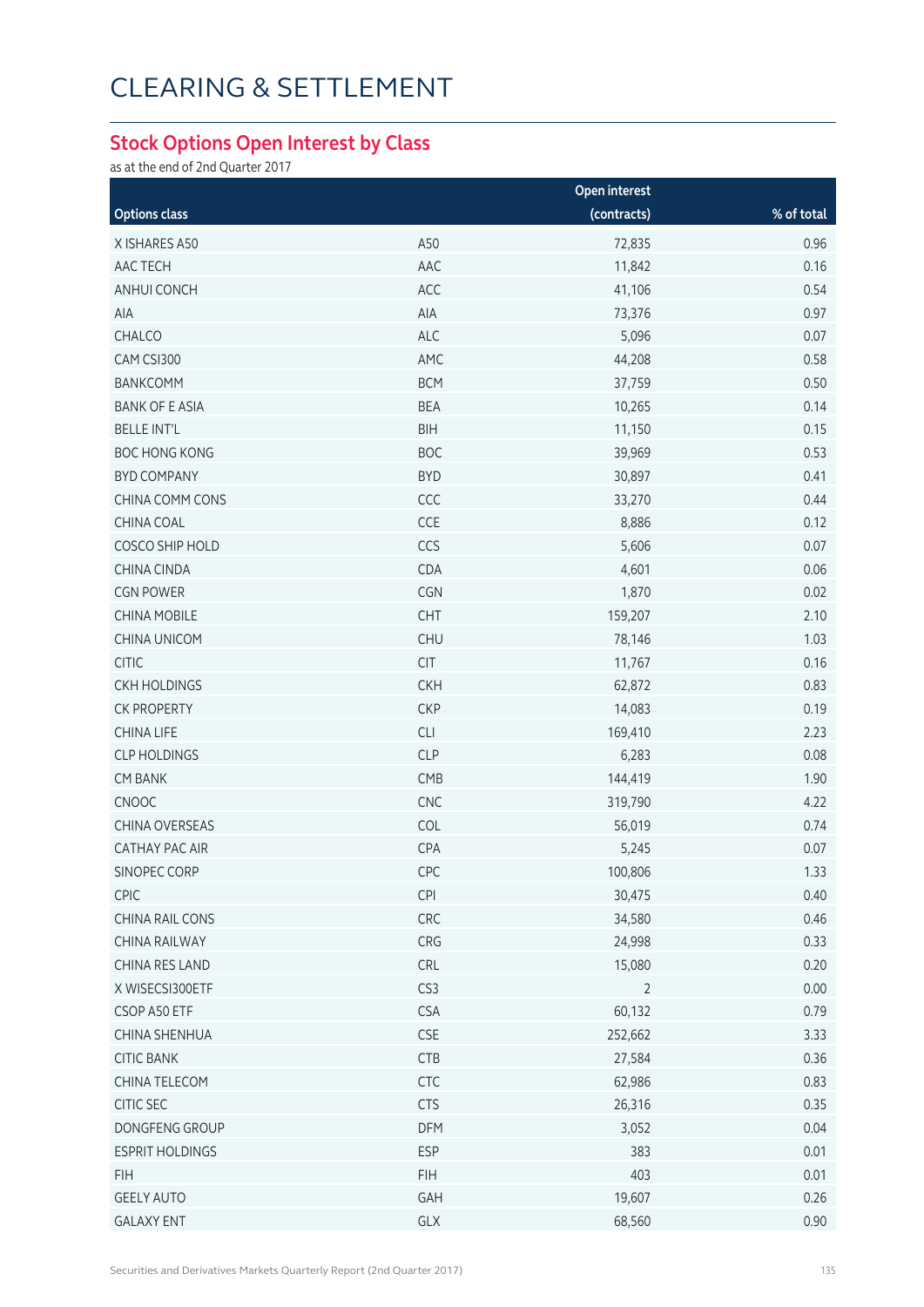|                        |            | <b>Open interest</b> |            |
|------------------------|------------|----------------------|------------|
| <b>Options class</b>   |            | (contracts)          | % of total |
| <b>GREATWALL MOTOR</b> | <b>GWM</b> | 270,150              | 3.56       |
| <b>HAITONG SEC</b>     | HAI        | 22,571               | 0.30       |
| HS H ETF               | <b>HCF</b> | 5,041                | 0.07       |
| POWER ASSETS           | <b>HEH</b> | 9,443                | 0.12       |
| <b>HKEX</b>            | <b>HEX</b> | 444,328              | 5.86       |
| <b>HENGAN INT'L</b>    | <b>HGN</b> | 4,283                | 0.06       |
| <b>HSBC HOLDINGS</b>   | <b>HKB</b> | 427,464              | 5.64       |
| HK & CHINA GAS         | <b>HKG</b> | 7,388                | 0.10       |
| <b>HENDERSON LAND</b>  | <b>HLD</b> | 9,485                | 0.13       |
| <b>HUANENG POWER</b>   | <b>HNP</b> | 16,356               | 0.22       |
| <b>HANG SENG BANK</b>  | <b>HSB</b> | 29,163               | 0.38       |
| <b>JIANGXI COPPER</b>  | <b>JXC</b> | 25,150               | 0.33       |
| <b>KUNLUN ENERGY</b>   | <b>KLE</b> | 4,824                | 0.06       |
| <b>KINGSOFT</b>        | <b>KSO</b> | 12,629               | 0.17       |
| LENOVO GROUP           | LEN        | 155,230              | 2.05       |
| LI & FUNG              | LIF        | 17,202               | 0.23       |
| LINK REIT              | <b>LNK</b> | 8,613                | 0.11       |
| MENGNIU DAIRY          | <b>MEN</b> | 2,562                | 0.03       |
| MGM CHINA              | <b>MGM</b> | 4,913                | 0.06       |
| MINSHENG BANK          | <b>MSB</b> | 71,003               | 0.94       |
| MTR CORPORATION        | <b>MTR</b> | 20,405               | 0.27       |
| <b>CNBM</b>            | <b>NBM</b> | 27,808               | 0.37       |
| <b>NCI</b>             | <b>NCL</b> | 8,680                | 0.11       |
| NEW WORLD DEV          | <b>NWD</b> | 16,801               | 0.22       |
| PING AN                | PAI        | 470,140              | 6.20       |
| PETROCHINA             | PEC        | 202,913              | 2.68       |
| PICC P&C               | PIC        | 25,075               | 0.33       |
| PICC GROUP             | PIN        | 3,834                | 0.05       |
| <b>GCL-POLY ENERGY</b> | <b>PLE</b> | 13,026               | 0.17       |
| R&F PROPERTIES         | <b>RFP</b> | 5,156                | 0.07       |
| SANDS CHINA LTD        | SAN        | 107,553              | 1.42       |
| <b>SHK PPT</b>         | <b>SHK</b> | 27,441               | 0.36       |
| <b>STANCHART</b>       | <b>STC</b> | 20,361               | 0.27       |
| SWIRE PACIFIC A        | SWA        | 7,969                | 0.11       |
| <b>TENCENT</b>         | <b>TCH</b> | 1,044,948            | 13.78      |
| <b>TRACKER FUND</b>    | <b>TRF</b> | 5,799                | 0.08       |
| WHARF HOLDINGS         | WHL        | 11,142               | 0.15       |
| WANT WANT CHINA        | <b>WWC</b> | 8,198                | 0.11       |
| ABC                    | XAB        | 29,217               | 0.39       |
| <b>BANK OF CHINA</b>   | XBC        | 575,722              | 7.59       |
| CCB                    | XCC        | 727,913              | 9.60       |
| ICBC                   | XIC        | 463,927              | 6.12       |
| YANZHOU COAL           | YZC        | 12,743               | 0.17       |
| <b>ZIJIN MINING</b>    | ZJM        | 10,746               | 0.14       |
| <b>Total</b>           |            | 7,582,918            | 100.00     |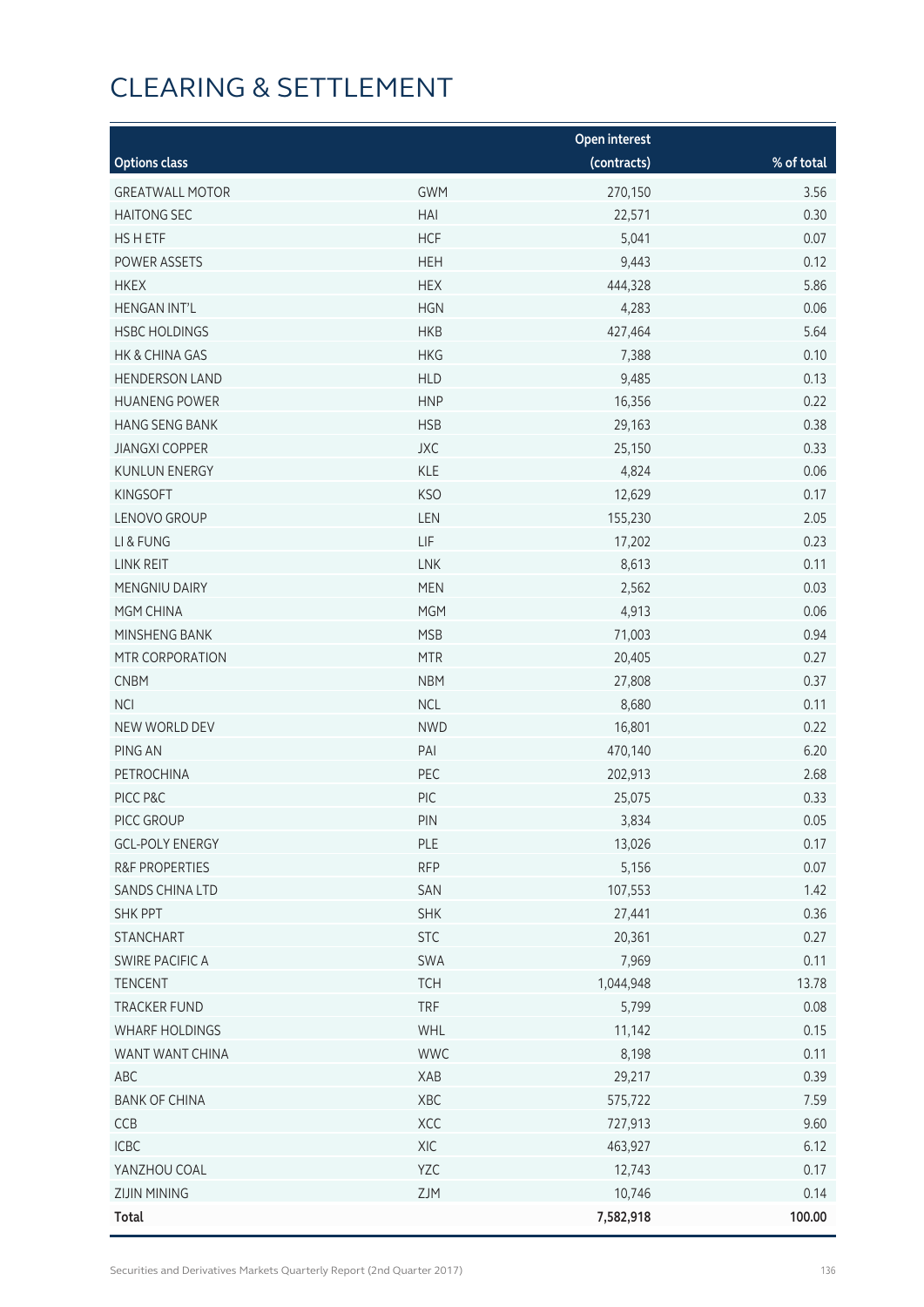# EXCHANGE PARTICIPANTS STATISTICS

### **Stock Exchange**

|      |                | No. of Trading<br><b>Right Holders</b> | Exchange<br><b>Participants -</b><br><b>Trading</b> | <b>Exchange</b><br><b>Participants -</b><br>Non-Trading | Non-Exchange<br><b>Participants</b> |
|------|----------------|----------------------------------------|-----------------------------------------------------|---------------------------------------------------------|-------------------------------------|
| 2016 | Q <sub>2</sub> | 582 (985)                              | 530 (924)                                           | 36(45)                                                  | 16(16)                              |
|      | Q <sub>3</sub> | 599 (1002)                             | 547 (941)                                           | 36(45)                                                  | 16(16)                              |
|      | Q4             | 608 (1011)                             | 556 (950)                                           | 36(45)                                                  | 16(16)                              |
| 2017 | Q1             | 626 (1024)                             | 575 (965)                                           | 35(43)                                                  | 16(16)                              |
|      | Q <sub>2</sub> | 639 (1035)                             | 589 (977)                                           | 34(42)                                                  | 16(16)                              |

( ) No. of trading rights

## **Futures Exchange**

|      |                | No. of Trading<br><b>Right Holders</b> | Exchange<br><b>Participants -</b><br><b>Trading</b> | <b>Exchange</b><br>Participants -<br>Non-Trading | Non-Exchange<br><b>Participants</b> |
|------|----------------|----------------------------------------|-----------------------------------------------------|--------------------------------------------------|-------------------------------------|
| 2016 | Q <sub>2</sub> | 229 (252)                              | 176 (197)                                           | $\overline{\phantom{a}}$                         | 53 (55)                             |
|      | Q <sub>3</sub> | 231 (254)                              | 178 (199)                                           | $\overline{\phantom{a}}$                         | 53 (55)                             |
|      | Q4             | 233 (256)                              | 180 (201)                                           | $\overline{\phantom{m}}$                         | 53 (55)                             |
| 2017 | Q1             | 234 (257)                              | 181 (202)                                           | $\overline{\phantom{m}}$                         | 53 (55)                             |
|      | Q <sub>2</sub> | 236 (259)                              | 184 (205)                                           |                                                  | 52 (54)                             |

Notes:

(1) The figures in blanket is the number of trading rights held.

(2) An Exchange Participant is a corporation who may trade on or through the Exchange and is licensed under the Securities and Futures Ordinance to carry on securities/futures/options dealing activity.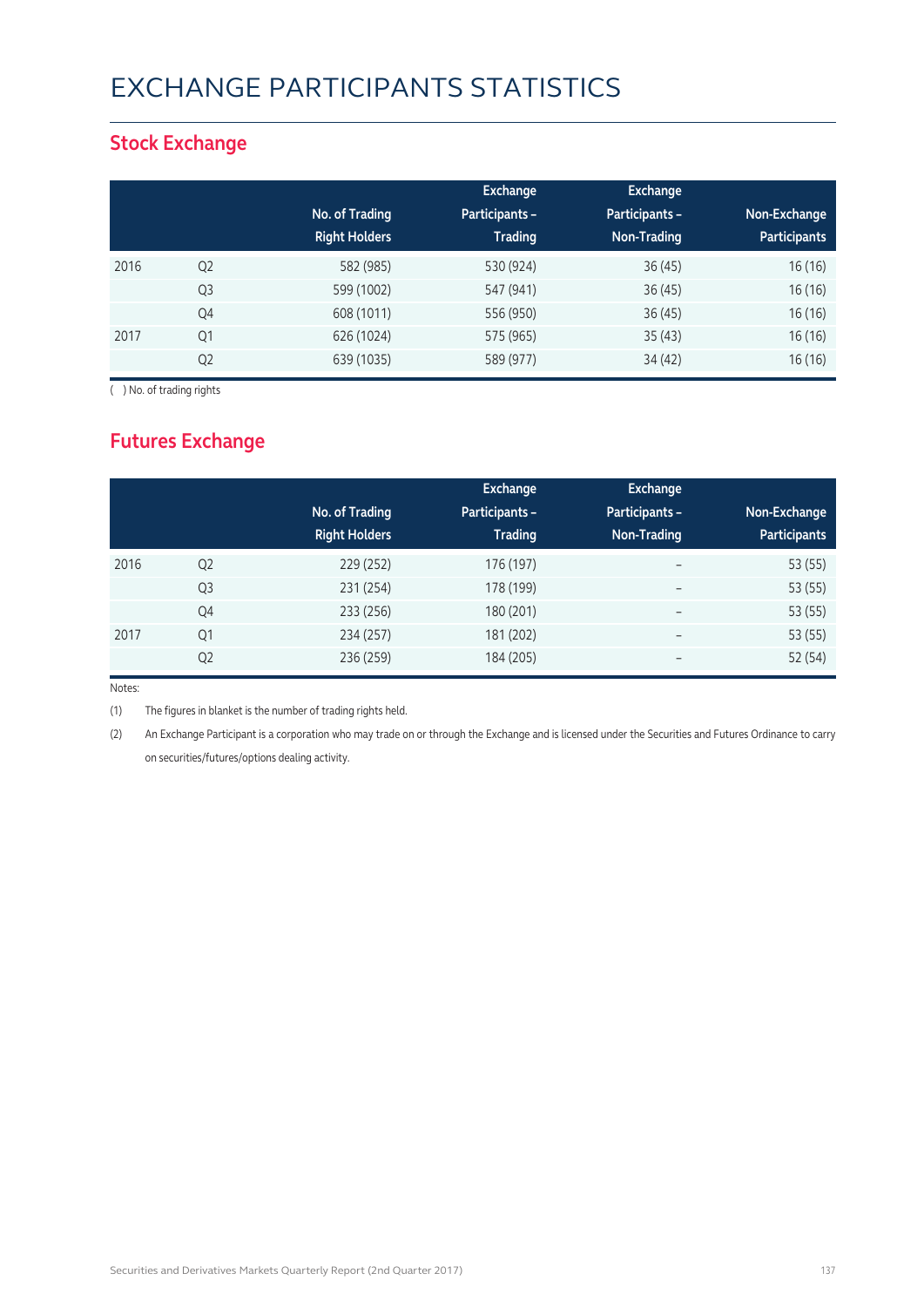# CLEARING PARTICIPANTS STATISTICS

### **HKCC Participants**

|            |                |                              | <b>General Clearing</b> |
|------------|----------------|------------------------------|-------------------------|
| Year/month |                | <b>Clearing Participants</b> | Participants            |
| 2016       | Q <sub>2</sub> | 148                          | 9                       |
|            | Q <sub>3</sub> | 150                          | 9                       |
|            | Q4             | 152                          | $\mathsf{Q}$            |
| 2017       | Q1             | 152                          | $\mathsf{Q}$            |
|            | Q2             | 153                          | $\mathsf{Q}$            |

### **SEOCH Participants**

|            |                |                                     | <b>General Clearing</b> |
|------------|----------------|-------------------------------------|-------------------------|
| Year/month |                | <b>Direct Clearing Participants</b> | Participants            |
| 2016       | Q <sub>2</sub> | 66                                  | 9                       |
|            | Q <sub>3</sub> | 65                                  | 9                       |
|            | Q4             | 65                                  | 9                       |
| 2017       | Q <sub>1</sub> | 64                                  | 9                       |
|            | Q <sub>2</sub> | 63                                  | 9                       |

## **HKSCC Participants**

|            |                | <b>Direct Clearing</b> | <b>General Clearing</b> | Non-broker     |
|------------|----------------|------------------------|-------------------------|----------------|
| Year/month |                | Participant            | Participant             | Participants * |
| 2016       | Q <sub>2</sub> | 507                    | 9                       | 43             |
|            | Q <sub>3</sub> | 525                    | 9                       | 43             |
|            | Q4             | 533                    | 9                       | 42             |
| 2017       | Q <sub>1</sub> | 552                    | 9                       | 45             |
|            | Q <sub>2</sub> | 566                    | 9                       | 45             |

\* Non-broker participants include Clearing Agency Participants, Custodian Participants and Stock Pledgee Participants.